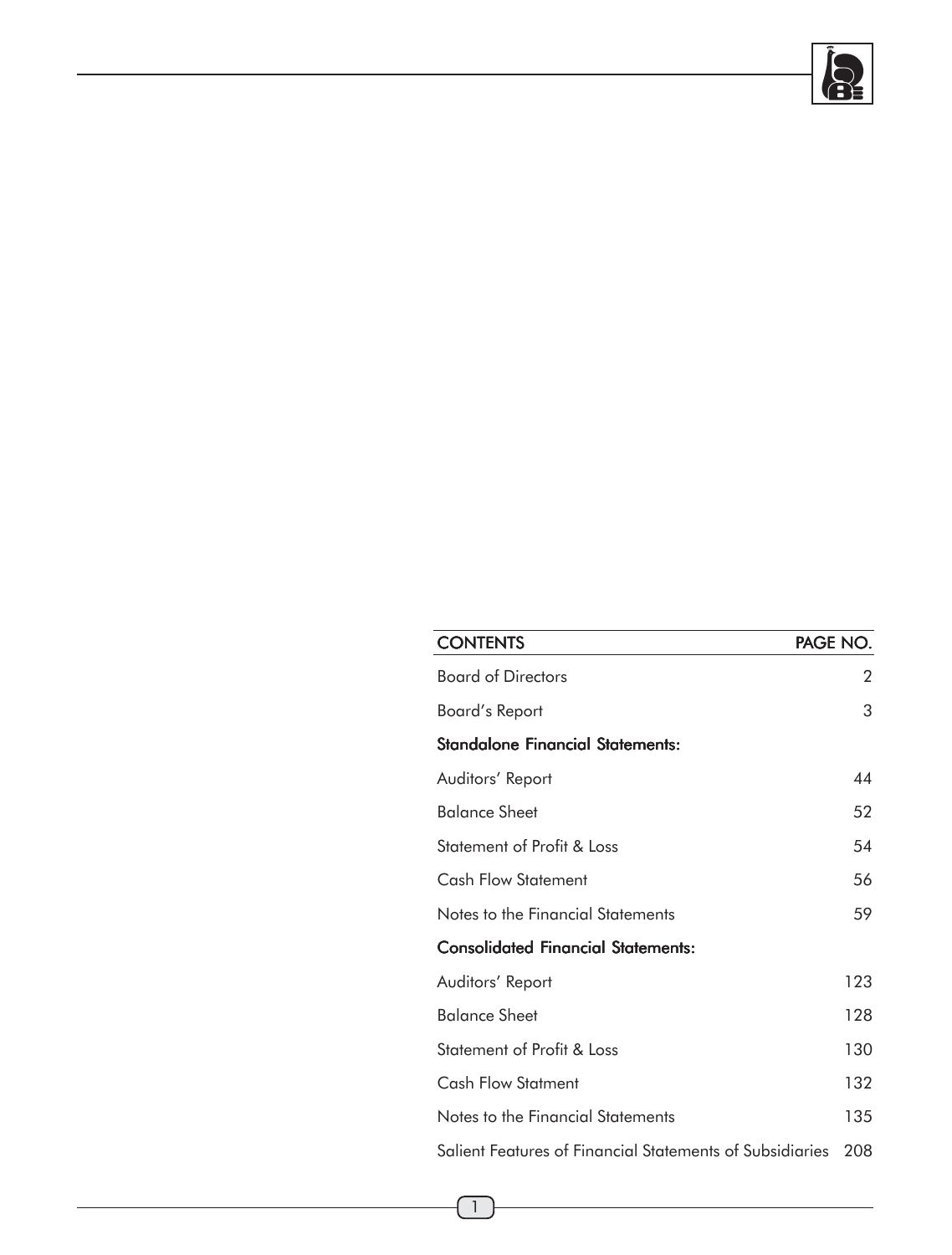# CHAIRPERSON AND MANAGING DIRECTOR

Dr. Jyotsna Suri

# EXECUTIVE DIRECTORS

Ms. Divya Suri Singh Ms. Deeksha Suri Mr. Keshav Suri

# **DIRECTORS**

Mr. Ramesh Suri Dr. M.Y. Khan Mr. Dhruv Prakash Mr. Vivek Mehra Mr. Ranjan Mathai Ms. Shovana Narayan

# CHIEF FINANCIAL OFFICER

Ms. Urmila Khurana

# COMPANY SECRETARY

Mr. Himanshu Pandey

# REGISTERED OFFICE Barakhamba Lane, New Delhi - 110001, India

# STATUTORY AUDITORS

Walker Chandiok & Co LLP Chartered Accountants L-41 Connaught Circus New Delhi 110001, India

# BANKERS

Yes Bank Ltd. ICICI Bank Ltd. Axis Bank Ltd. The Jammu & Kashmir Bank Ltd.

# FINANCIAL INSTITUTION

KSIDC Ltd.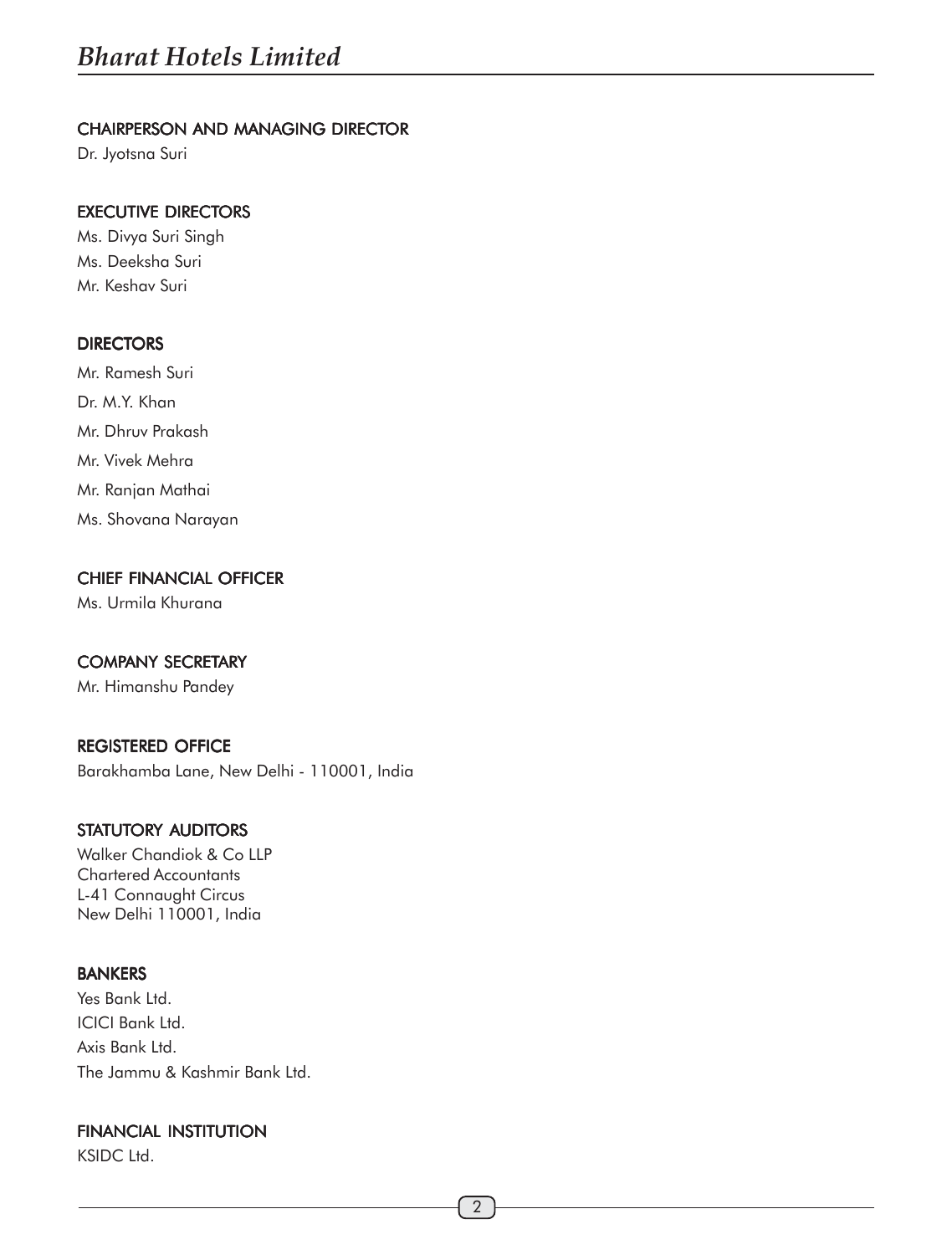

 $(Re \text{ in } \text{lar})$ 

# BOARD'S REPORT

# TO THE MEMBERS,

The Directors have pleasure in presenting the 37<sup>th</sup> Annual Report together with the Audited Financial Statements for the Financial Year ended 31<sup>st</sup> March, 2018.

# FINANCIAL HIGHLIGHTS

The financial highlights of the Company for the year under review, on standalone basis, are given below:

|                                                                     |           | (10.111110C) |
|---------------------------------------------------------------------|-----------|--------------|
| <b>Particulars</b>                                                  | 2017-18   | 2016-17      |
| Revenue from operations                                             | 63,859.72 | 57,477.98    |
| Other Income                                                        | 692.23    | 795.20       |
| <b>Total Income</b>                                                 | 64,551.95 | 58,273.18    |
| Profit before interest, tax, Depreciation and amortisation (EBITDA) | 18,875.20 | 17,764.34    |
| Add: Finance Income                                                 | 2,285.67  | 4,262.43     |
| Less: Finance costs                                                 | 12,107.22 | 11,418.47    |
| Less: Depreciation & amortization expenses                          | 5,178.94  | 5,087.79     |
| Profit before tax & exceptional items                               | 3,874.71  | 5,520.51     |
| Less: Tax expenses                                                  | 750.75    | 1,851.28     |
| Profit/ (Loss) for the year                                         | 3123.96   | 3,669.23     |
| Other comprehensive income/ (loss)                                  | (59.56)   | (7.08)       |
| Total comprehensive income, net of tax                              | 3,064.40  | 3,662.15     |
| Add: Retained Earnings brought forward from the previous year       | 51,549.79 | 48,573.60    |
| Less: Cash dividend                                                 | 759.91    | 569.93       |
| Less: Tax on distribution of equity dividend                        | (154.70)  | (116.03)     |
| <b>Retained Earnings</b>                                            | 53,699.58 | 51,549.79    |

# OPERATIONS AND STATE OF THE COMPANY'S AFFAIRS

The Lalit Suri Hospitality Group is a domestic hospitality chain having a distinctive mix of city hotels, palaces and resorts spread across key business and leisure travel destinations across India with 12 luxury hotel properties in India under the brand "The LaLiT" and two hotels in the mid-market segment in India under the brand "The LaLiT Traveller". The group has entered into a management consultancy services and licensing agreement in connection with the operation and management of The LaLiT London, a hotel in London. The group has also entered into an exclusive sales and marketing arrangement with one of our group companies for a hotel in Faidabad, 'Vibe by The Lalit Traveller', pursuant to which we provide technical services, management, marketing and operational services and have licensed the use of our trademark, "The LaLiT Traveller".

The group is also setting up two new hotels in Ahmedabad, one in the luxury segment under "The LaLiT" brand and the other in the mid-market segment under "The LaLiT Traveller" brand. The hotels are expected to be opened in 2019.

3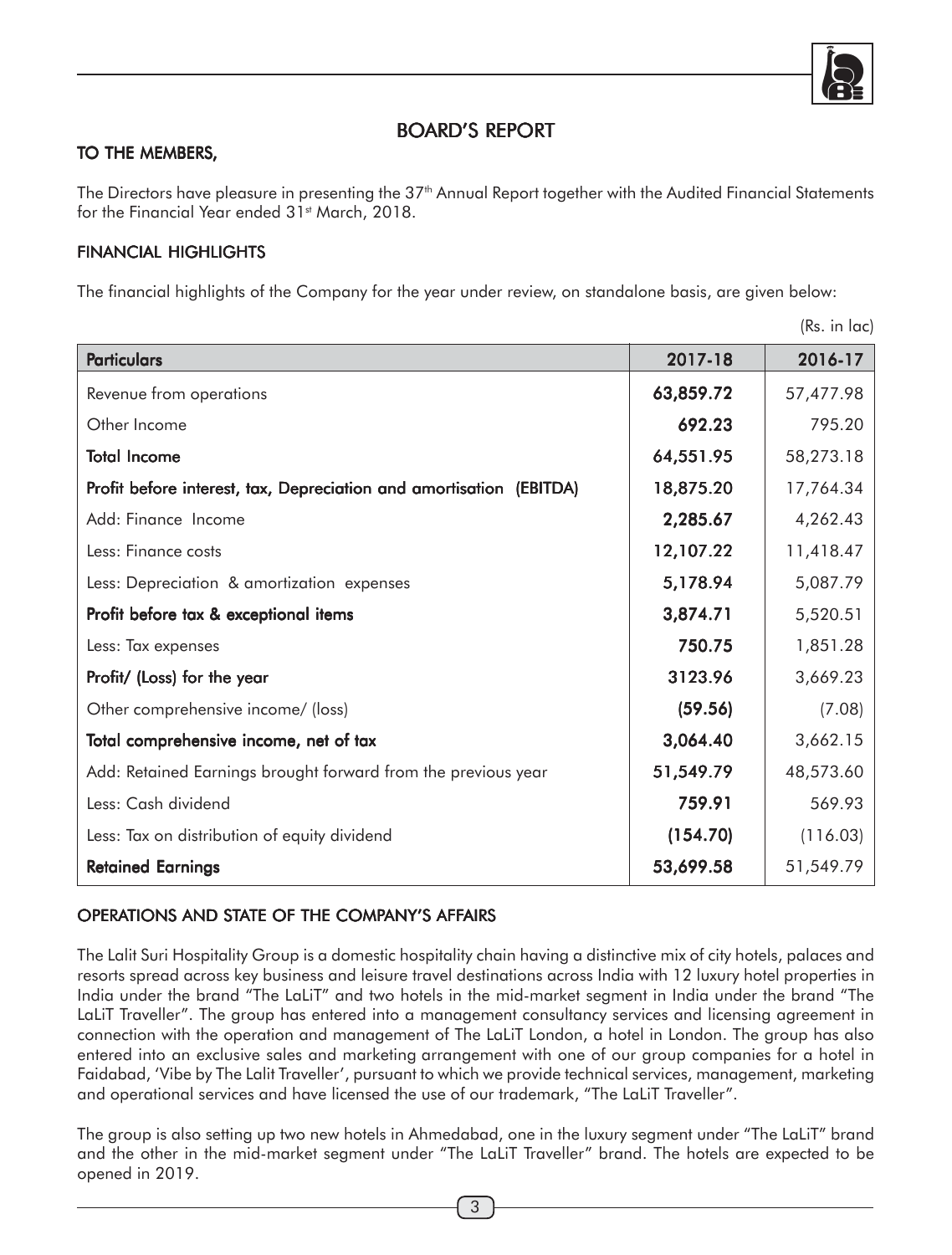The group has set up a hospitality school at Faridabad under the name of "The Lalit Suri Hospitality School". The Lalit Suri Hospitality School is affiliated with the National Council for Hotel Management and Catering Technology (NCHMCT), and offers a three-year Bachelor of Science degree in Hospitality and Hotel Administration jointly with the Indira Gandhi National Open University.

During the financial year 2017-18, the total turnover of the Company was Rs. 64,551.95 lacs (Previous year: Rs. 58,273.18 lacs), an increase of 10.77 % and EBIDTA was Rs. 18,875.20 lacs (Previous year: Rs. 17,764.34 lacs), an increase of 6.25% due to higher turnover and effective cost control, Total comprehensive income, net of tax was Rs. 3,064.40 lacs (Previous year: Rs. 3,662.15 lacs), a decrease of 16.32 % as compared to the previous year.

# DIVIDEND

The Board has recommended a dividend of 10% per share i.e. Rs. 1 (Previous Year: Rs. 1) per equity share of Rs. 10/- each. The proposal is subject to the approval of shareholders at the ensuing Annual General Meeting.

The total outgo because of dividend payment shall be Rs. 759.91 lacs.

The register of shareholders and share transfer registers shall remain closed from Friday, August 17, 2018 to Friday, August 24, 2018 (both days inclusive).

# TRANSFER OF UNPAID AND UNCLAIMED DIVIDEND TO IEPF AND SHARES TO DEMAT ACCOUNT OF IEPFA

The unclaimed dividend up to the financial year 2009-10 has been transferred to the Investor Education and Protection Fund ("IEPF") set up by Government of India, pursuant to the provisions of Section 124 of the Companies Act, 2013 ("Act") read with Investor Education and Protection Fund Authority (Accounting, Audit, Transfer and Refund) Rules, 2016.

In the present financial year 2018-19, the unclaimed dividend for the financial year 2010-11 will be transferred to the IEPF, on completion of seven years from transfer of the dividend of the said year to Unpaid Dividend Account.

Further, in accordance with the rules, the shares of those shareholders who have not claimed dividend for last seven consecutive years, shall be transferred to the DEMAT Account of Investor Education and Protection Fund Authority (IEPFA). The details of the shareholders whose shares are liable to be transferred to the DEMAT account of IEPFA are available on the website of the Company i.e. www.thelalit.com.

# TRANSFER TO RESERVES

During the financial year 2017-18, no amount has been transferred to General Reserve.

# EVENTS SUBSEQUENT TO THE DATE OF FINANCIAL STATEMENTS

There was no material change or commitment affecting the financial position of the Company between the end of the financial year and the date of this report. However, the Company is in the process to file its Draft Red Herring Prospectus (DRHP) with SEBI to garner up to Rs. 1200 crore through initial public offer.

# CHANGE IN NATURE OF BUSINESS

During the year, there has been no change in the nature of business of the Company. All the hotels of the Company are operated under the brand "The LaLiT".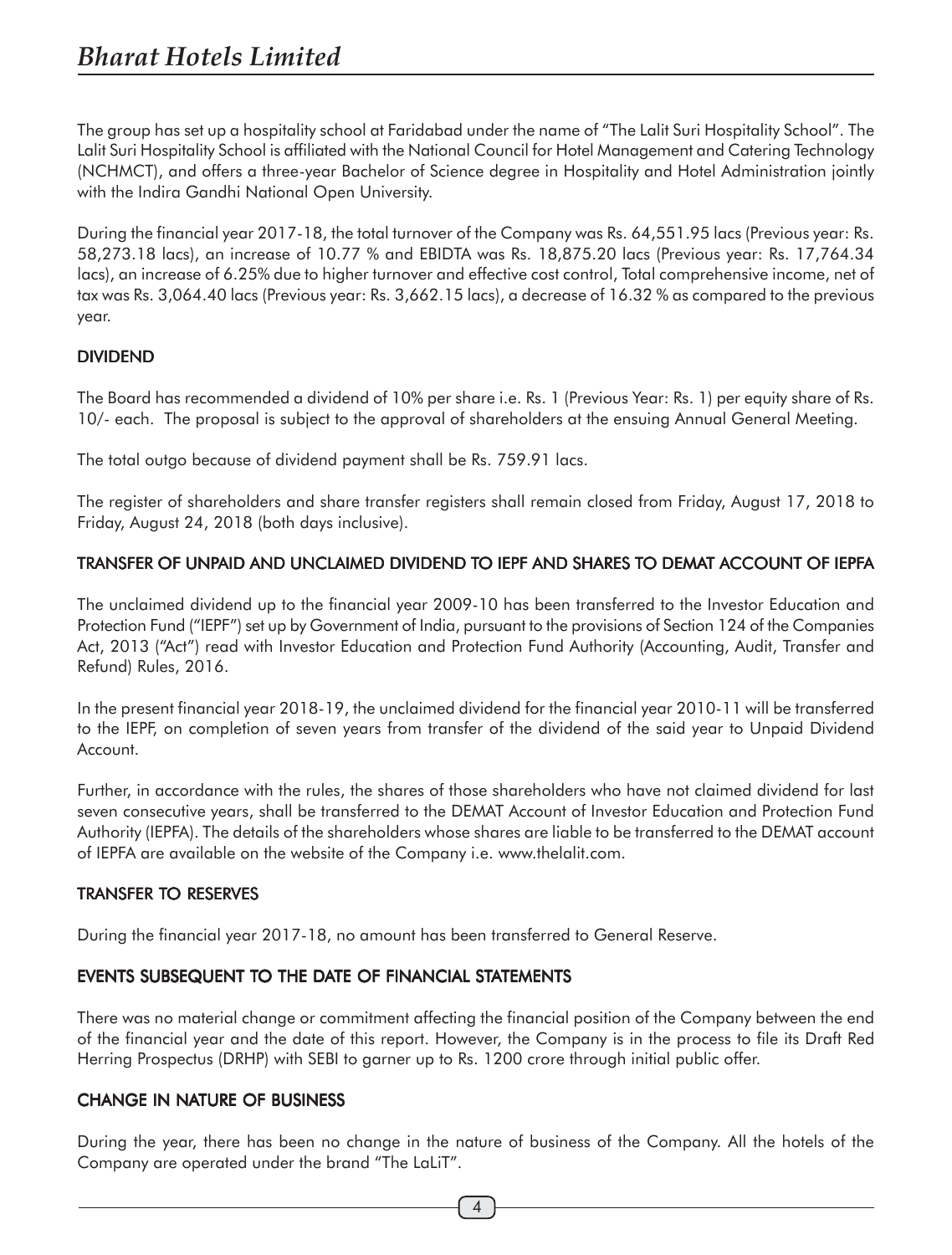

# SUBSIDIARIES

The consolidated accounts of the Company and following Subsidiaries and Joint Venture of the Company/ Subsidiaries forms part of the Annual Report.

- 1. Jyoti Limited,
- 2. Prime Cellular Limited,
- 3. Apollo Zipper India Limited,
- 4. Prima Buildwell Private Limited,
- 5. Kujjal Builders Private Limited,
- 6. Cavern Hotel & Resorts FZCo (Joint venture of Prima Buildwell Private Limited) and
- 7. The Lalit Suri Educational and Charitable Trust.

Further, a statement containing the salient features of the financial statements of all subsidiaries / joint ventures pursuant to Section 129 (3) of the Companies Act, 2013 in the prescribed form AOC-1 forms part of the Annual Report.

The statement provides the details of performance and financial position of each of the subsidiaries.

During the financial year 2017-18, Kujjal Builders Pvt. Ltd. has become the subsidiary of the Company pursuant to the provisions of Section 2(87)(i) of the Companies Act, 2013.

### DIRECTORS AND KEY MANAGERIAL PERSONNEL

During the last financial year, Mr. Dharam Vir Batra and Mr. Lalit Bhasin ceased to be the directors of the Company with effect from August 14, 2017 and September 6, 2017 respectively. The Board records its appreciation and gratitude to the outgoing Directors for their valuable guidance and contribution to the Company.

In the last financial year, the following new Independent Directors joined the Board of the Company. They have been appointed for a period of five years from the date of their respective appointments:

| Sr. No | <b>Name of Director</b><br><b>Date of Appointment</b> |                  |
|--------|-------------------------------------------------------|------------------|
|        | Mr. Dhruv Prakash (DIN: 05124958)                     | July 21, 2017    |
| 2.     | Mr. Vivek Mehra (DIN: 00101328)                       | July 21, 2017    |
| 3.     | Mr. Ranjan Mathai (DIN: 07572976)                     | August 29, 2017  |
| 4.     | Ms. Shovana Narayan (DIN: 07957359)                   | October 16, 2017 |

The Company has received declarations from Dr. M.Y. Khan, Mr. Dhruv Prakash, Mr. Vivek Mehra, Mr. Ranjan Mathai and Ms. Shovana Narayan, Independent Directors of the Company confirming that they meet the criteria of independence in accordance with the provisions of Section 149(6) and 149 (7) of the Companies Act, 2013.

The shareholders had appointed Dr. Jyotsna Suri, Chairperson & Managing Director and Mr. Ramesh Suri, Director as permanent directors. However, under the present strength of the Board, only one Director can be a permanent Director. Mr. Ramesh Suri has consented to hold office as director liable to retire by rotation. Accordingly, pursuant to the provisions of Section 152(6) of the Companies Act, 2013, Mr. Ramesh Suri and Ms. Divya Suri Singh, Directors of the Company retire by rotation at the forthcoming Annual General Meeting and, being eligible, offer themselves for re-appointment.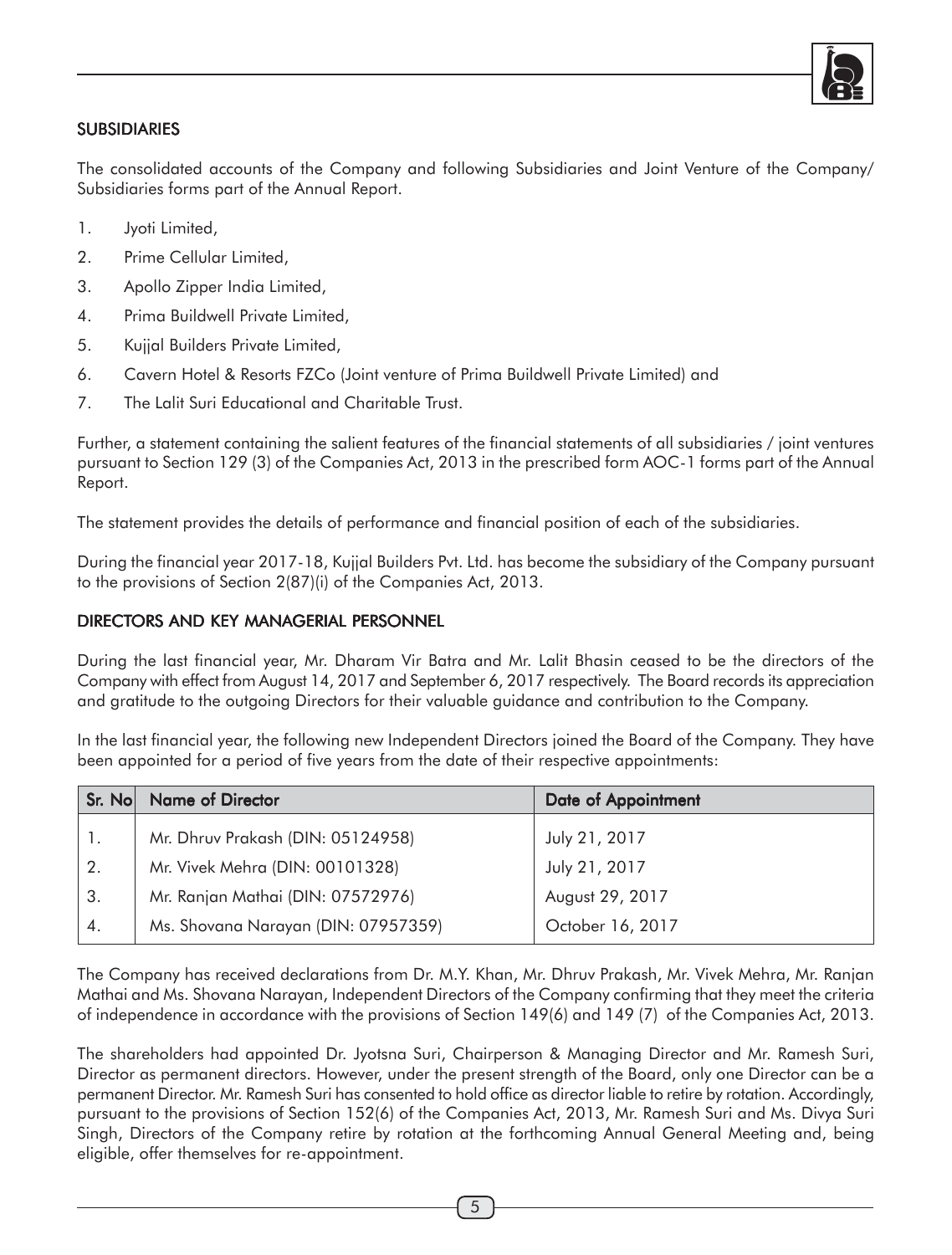During the last financial year, Mr. Sandeep Chandna resigned from the position of Company Secretary on September 20, 2017 and Mr. Himanshu Pandey was appointed as Company Secretary of the Company w.e.f October 16, 2017.

Mr. Madhav Sikka ceased to be the Chief Financial Officer w.e.f March 24, 2018 and Ms. Urmila Khurana, Sr. Vice President - Finance was made the Chief Financial Officer of the Company w.e.f May 15, 2018.

# MEETINGS OF THE BOARD

The Board of Directors of the Company met five times during the financial year 2017-2018 on:

- 1. May 26, 2017,
- 2. July 21, 2017,
- 3. August 29, 2017,
- 4. October 16, 2017 and
- 5. February 12, 2018.

The number and dates of meetings of the Board and also the various Committees of the Company during the financial year 2017-2018 and the number of meetings attended by each Director of the Company is given in Annexure I, which forms part of this report.

# DIRECTORS' RESPONSIBILITY STATEMENT

In accordance with the provisions of Section 134 (5) of the Companies Act, 2013, the Directors hereby confirm that:

- a) in the preparation of the Annual Accounts, the applicable accounting standards had been followed along with proper explanation relating to material departures;
- b) the directors had selected such accounting policies and applied them consistently and made judgments and estimates that are reasonable and prudent so as to give a true and fair view of the state of affairs of the Company at the end of the financial year and of the profit and loss of the Company for that period;
- c) the directors had taken proper and sufficient care for the maintenance of adequate accounting records in accordance with the provisions of the Companies Act, 2013 for safeguarding the assets of the Company and for preventing and detecting fraud and other irregularities;
- d) the directors had prepared the Annual Accounts on a going concern basis;
- e) the directors had laid down internal financial controls to be followed by the Company and that such internal financial controls are adequate and were operating effectively and;
- f) the directors had devised proper systems to ensure compliance with the provisions of all applicable laws and that such systems were adequate and operating effectively.

# BOARD EVALUATION

On recommendation of the Nomination and Remuneration Committee of the Company, the Board of Directors has approved the policy for evaluating the performance of directors, key managerial personnel and the committees of the Board.

The Nomination and Remuneration Committee reviewed the performance of directors, key managerial personnel and various committees of the Board for the financial year 2017-2018.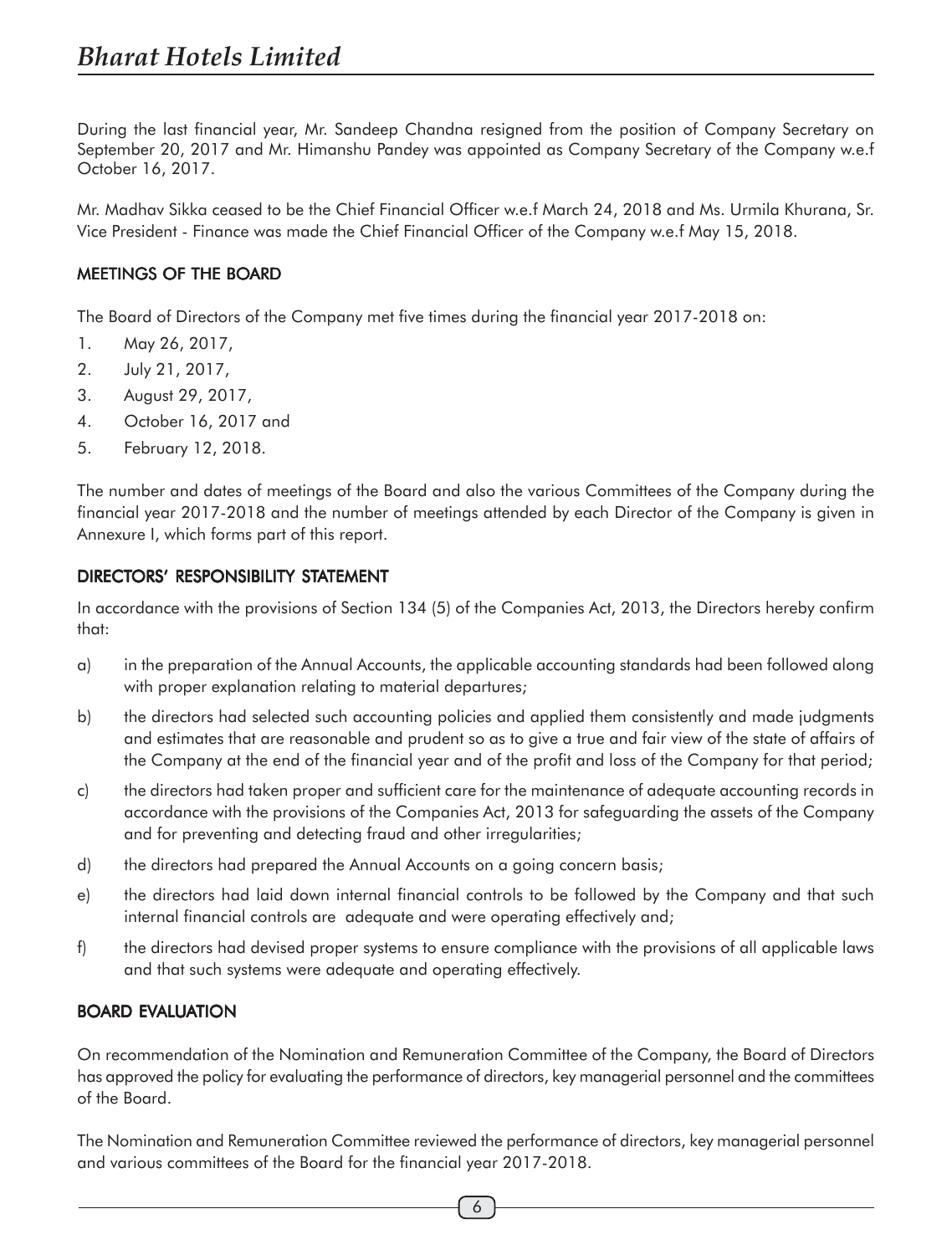# AUDIT COMMITTEE

| Sr. No | <b>Name of Directors</b> | <b>Status</b>                     |
|--------|--------------------------|-----------------------------------|
|        | Dr. M. Y. Khan           | Chairman (Independent Director)   |
| 2.     | Mr. Keshav Suri          | Member (Non-Independent Director) |
| -3.    | Mr. Vivek Mehra          | Member (Independent Director)     |
|        | Mr. Dhruv Prakash        | Member (Independent Director)     |

The Company has constituted an Audit Committee with the following Directors as its members:

Ms. Urmila Khurana, CFO of the Company attends the Committee meetings as the Head of Finance and Mr. Himanshu Pandey, Company Secretary is the Secretary of the Committee. Each Member of the Committee has the relevant experience in the field of finance, banking and accounting.

The Committee met five times during the financial year 2017-2018 and all recommendations of the Audit Committee were accepted by the Board.

# NOMINATION AND REMUNERATION COMMITTEE

The Company has constituted a Nomination and Remuneration Committee with the following Directors as its members:

| Sr. No | <b>Name of Directors</b> | <b>Status</b>                   |
|--------|--------------------------|---------------------------------|
|        | Mr. Dhruv Prakash        | Chairman (Independent Director) |
| 2.     | Dr. M. Y. Khan           | Member (Independent Director)   |
| 3      | Mr. Ramesh Suri          | Member (Non-Executive Director) |
| 4.     | Ms. Shovana Narayan      | Member (Independent Director)   |

The Committee met four times during the financial year 2017-2018 and all recommendations of the Nomination and Remuneration Committee were accepted by the Board.

# STAKEHOLDERS RELATIONSHIP COMMITTEE

The Company has constituted a Stakeholders Relationship Committee with the following Directors as its members:

| Sr. No | <b>Name of Directors</b> | <b>Status</b>                            |
|--------|--------------------------|------------------------------------------|
|        | Mr. Ramesh Suri          | Chairman (Non Executive Director)        |
|        | Dr. Jyotsna Suri         | Member (Chairperson & Managing Director) |
| -3.    | Ms. Divya Suri Singh     | Member (Executive Director)              |

This Committee was earlier known as "Share Transfer and Stakeholders Relationship Committee" and was renamed as "Stakeholders Relationship Committee" by the Board of Directors at its meeting held on October 16, 2017.

7 The Committee met eleven times during the financial year 2017-2018 and all recommendations of the Stakeholders Relationship Committee were accepted by the Board.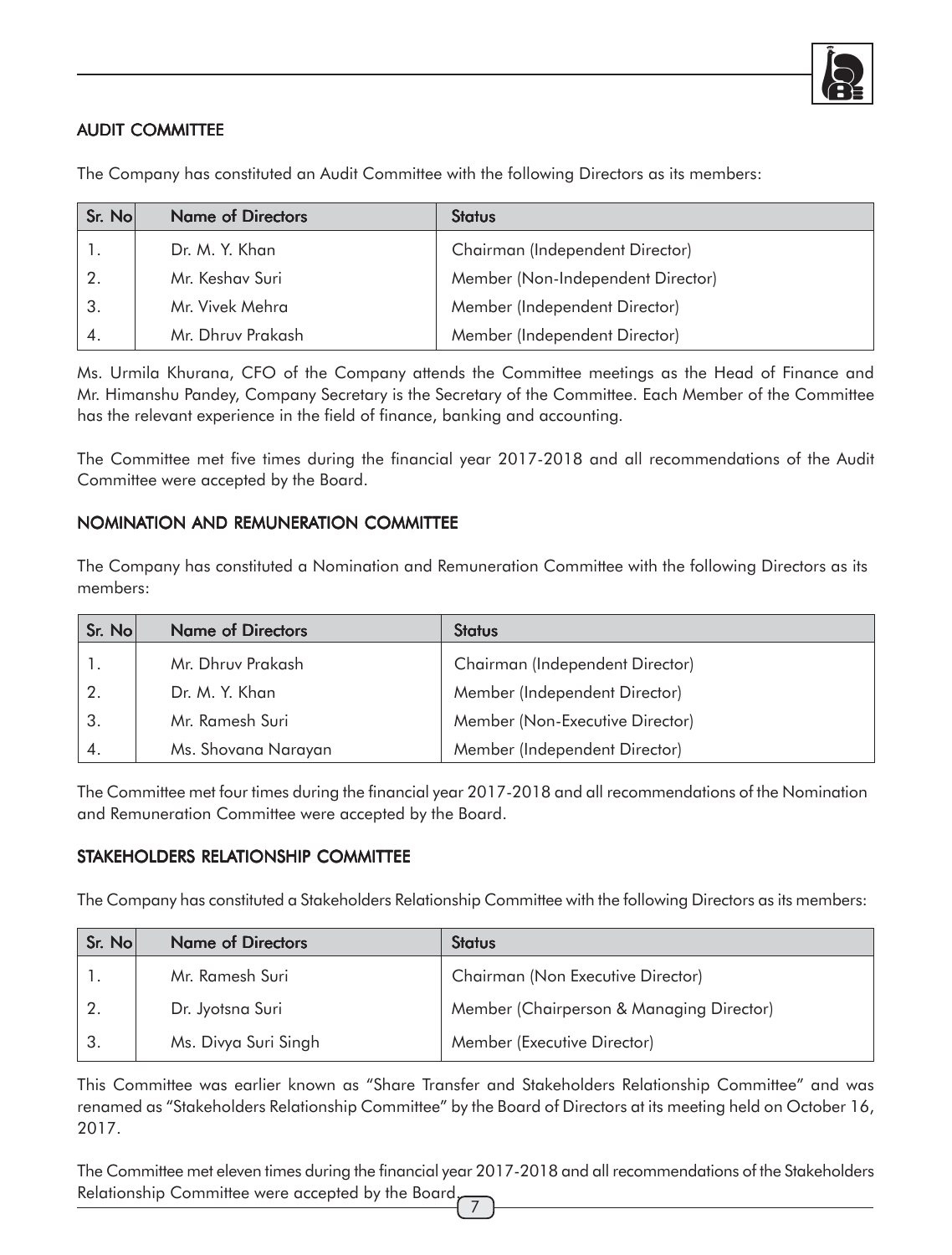# CORPORATE SOCIAL RESPONSIBILITY COMMITTEE

The Company has constituted a Corporate Social Responsibility Committee of the Company, with the following Directors as its members:

|    | Sr. No Name of Director | <b>Status</b>                            |
|----|-------------------------|------------------------------------------|
|    | Dr. Jyotsna Suri        | Member (Chairperson & Managing Director) |
|    | Ms. Divya Suri Singh    | Member (Executive Director)              |
| 3. | Ms. Shovana Narayan     | Member (Independent Director)            |

Pursuant to the Section 135 of the Companies Act, 2013, the Board of Directors had approved the Corporate Social Responsibility Policy of the Company which interalia includes the corporate social responsibility activities to be taken by the Company. The said policy may be referred at the Company's website https://www.thelalit.com/ wp-content/uploads/2018/06/CSR-Policy.pdf

As a part of its CSR initiatives, the Company has developed programs to address needs in the communities it serves. The Company is implementing Project Disha with 'SEED', a National NGO.under which the Company assists school students and youth to have access to quality "education leading to employment".

The initiatives include establishment of library and supplementing teaching in the areas of English and General Knowledge at school level and providing employment oriented vocational training in the hospitality sector including computer literacy, personality development, spoken English courses and life skills training with a special emphasis on workplace behavior. These centers are currently operating at four locations across India namely, Khajuraho, Bekal, Jaipur and Srinagar.

A snapshot of the initiative undertaken by the Company is as under:

| Sr. No | <b>Particulars</b>                             | <b>Number</b> |
|--------|------------------------------------------------|---------------|
|        | <b>Total Beneficiaries</b>                     | 13482         |
| 2.     | Total in school Beneficiaries                  | 8812          |
| 3.     | <b>Total Vocational Training Beneficiaries</b> | 4570          |
| 4.     | Total students placed                          | 2853          |

The Annual Report on CSR activities in accordance with the provisions of Section 135 of the Companies Act, 2013, and the Companies (Corporate Social Responsibility Policy) Rules, 2014 as amended from time to time, is given in 'Annexure- II' which forms part of this report.

# AWARDS & RECOGNITIONS

The following awards and recognitions were received by the hotels and management of the group during the financial year 2017-18:

# The Lalit New Delhi

- "Certificate of Excellence" by Trip Advisor for 2017.
- "Baluchi, the Best Indian Restaurant" by Eazy Diner Foodie.
- "National Tourism Award Hotel Providing best facilities for differently abled guests" by Department of Tourism, Government of India.
- "Kitty Su Best Night Club NCR" by India Nightlife Convention & Awards.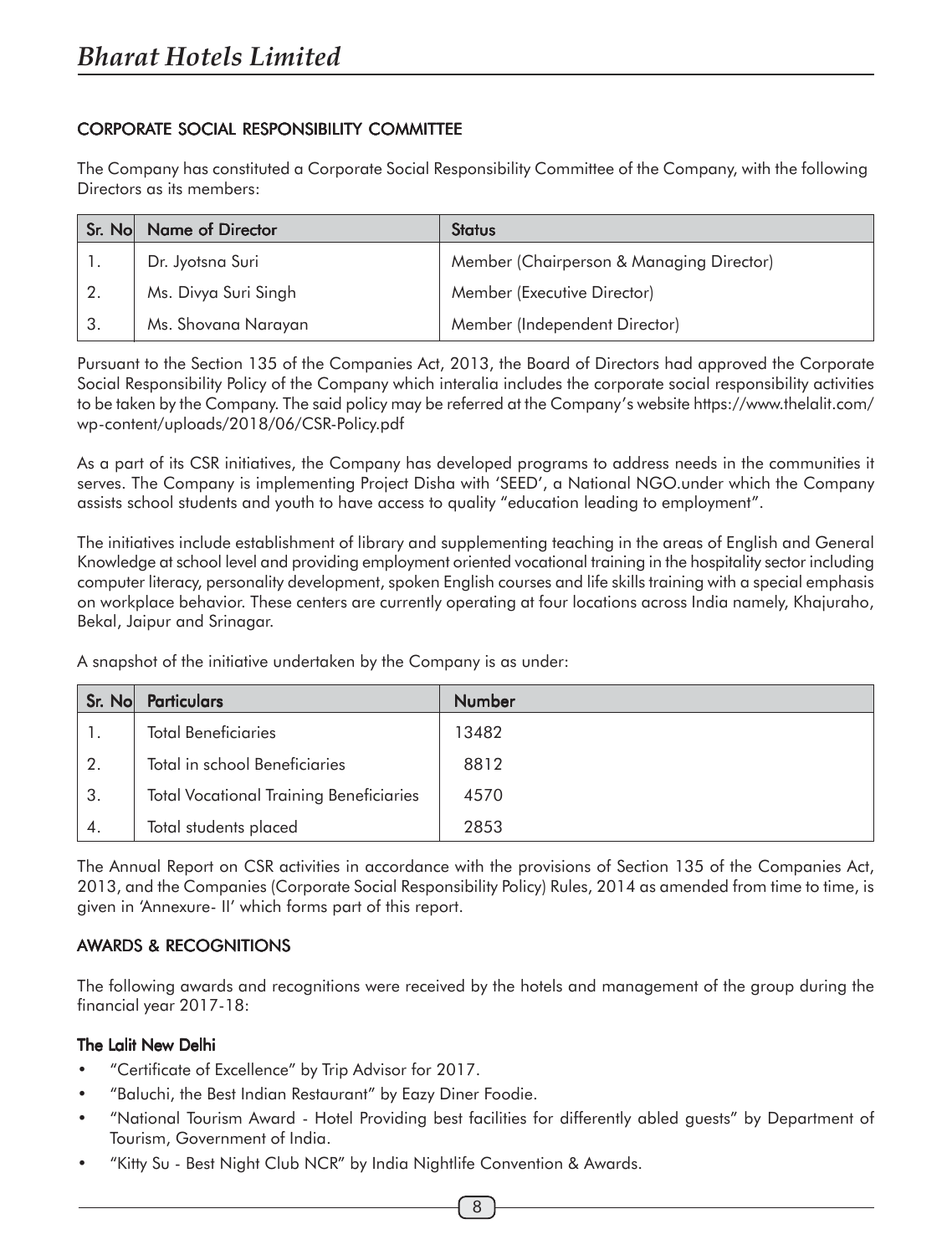

#### The Lalit Ashok Bangalore

- "Kitty Ko Best Lounge Bar Nightlife Category" by Times Food Awards.
- OKO received the ¯best sushi for the year award from EazyDiner Foodie Awards

# The Lalit Resort & Spa Bekal

- "Best Beach Property" by Outlook Traveller Boutique Hotel Awards 2017.
- "Best Ayurvedic Spa & Wellness Centre" by Geo Spa AsiaSpa India Awards 2017.

# The Lalit Jaipur

· "Certificate of Excellence for the hotel" by Trip Advisor.

#### The Lalit Chandigarh:

- "Certificate of Excellence for the hotel" by Trip Advisor.
- "Kitty Su received the ¯"Best Night Club" award at the Times Nightlife Awards
- Baluchi won the <sup>-</sup>Best North Indian Fine Dining Category

# The Lalit Temple View Khajuraho:

- "Certificate of Excellence" from Tripadvisor.com
- "29 Best Hotels of 29 States in India"- on Tripoto.com

#### The Lalit Grand Palace Srinagar:

• "Special Recognition for Best Luxury Hill Resort Category" by Outlook Traveller.

#### The Lalit Suri Hospitality Group:-

• "The Best Employer Brand Award" by National Talent Management Awards.

# Awards for Mr. Keshav Suri, Executive Director:

• "GQ The 50 Most Influential Young Indians' Award" by GQ.

# VIGIL MECHANISM POLICY

Pursuant to the Section 177 of the Companies Act, 2013, the Company has adopted the Whistle Blower Policy under which employees or any other stakeholder can raise their concerns relating to fraud, malpractice or any such activity which is against the Company's interest. The Whistle Blower's can directly approach the Vigilance and Ethics Officer or Chairman of the Audit Committee. The Company has provided adequate safeguards against victimization of employees or other Whistle Blowers who express their concerns.

The policy is available on the website of the Company under the link: https://www.thelalit.com/wp-content/ uploads/2018/06/Vigil-Mechanism-Policy.pdf

# RISK MANAGEMENT POLICY

The Company has adopted a Risk Management Policy, pursuant to the provisions of Section 134 of the Act, to identify and evaluate business risks and opportunities for mitigation of the same on a continual basis. This framework seeks to create transparency, minimize adverse impact on business objective and enhance your Company's competitive advantage.

The Risk Management framework defines the risk management approach across the enterprise at various levels including documentation and reporting.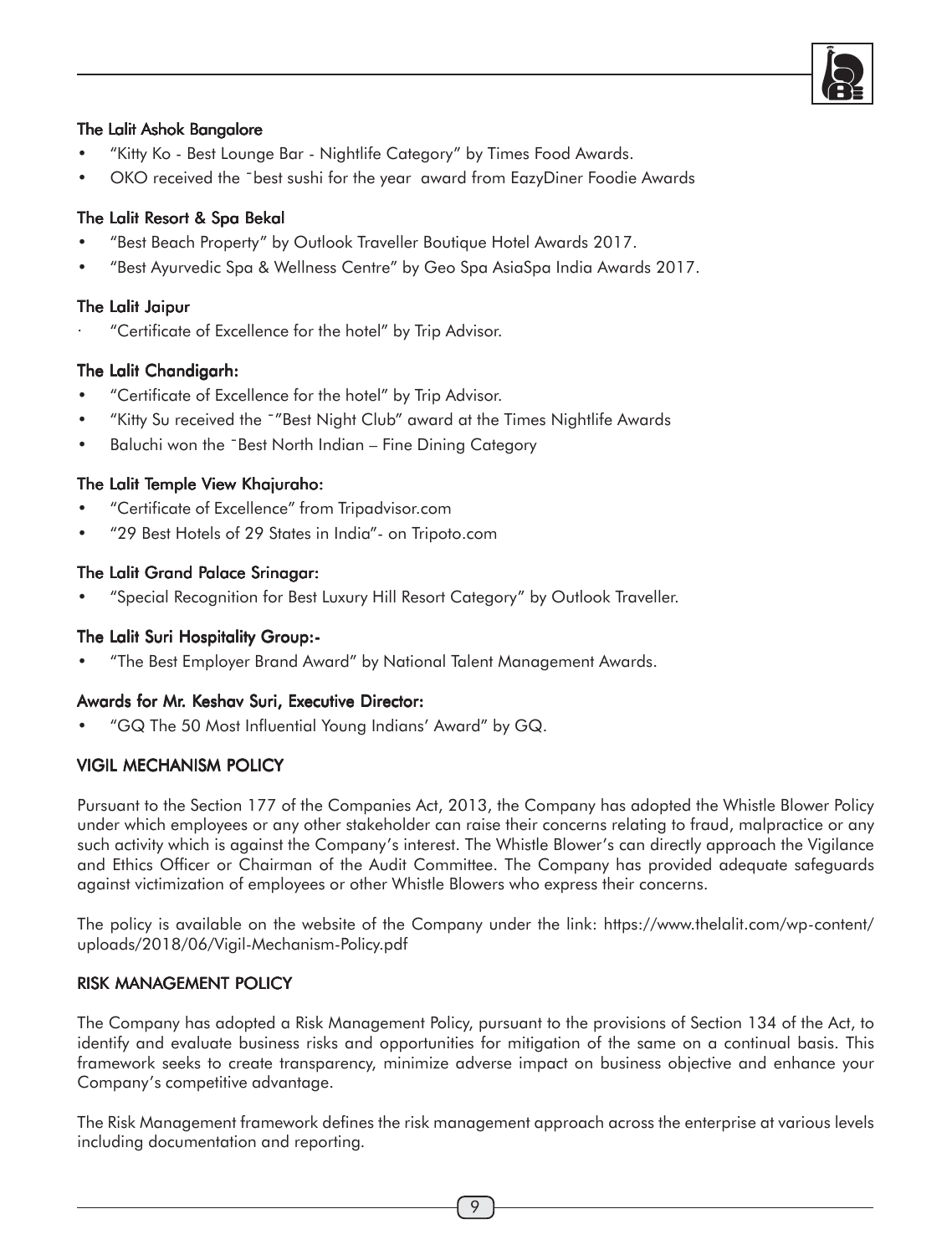Your Company is faced with risks of different types, each of which need varying approaches for mitigation. Risk Management Policy lays down the process for identification and mitigation of risks.

The policy is available on the website of the Company under the link:https://www.thelalit.com/wp-content/ uploads/2018/06/Risk-management-policy.pdf

# POLICY ON DIRECTORS' APPOINTMENT AND REMUNERATION

Pursuant to the Section 178 of the Companies Act, 2013, the Board of Directors of the Company had adopted policy regulating appointment and remuneration of Directors, Key Managerial Personnel's and Senior Managerial Personnel's. The policy lays down the criteria for determining qualifications, positive attributes, independence of a director and other related matters. The said policy is given in 'Annexure III' which forms part of the report and is also available on the website of the Company under the link: https://www.thelalit.com/wp-content/uploads/ 2018/06/Appointment-and-Remuneration-Policy.pdf

# INTERNAL FINANCIAL CONTROLS

Company has Internal Control Systems, commensurate with the size, scale and complexity of its operations. The scope and authority of the Internal Audit function is well defined in the organisation. The Internal Audit function reports to the Audit Committee of the Board.

The Internal Audit Department monitors and evaluates the efficacy and adequacy of internal control systems in the Company, its compliance with operating systems, accounting procedures and policies at all locations of your Company. Based on the report of the Internal Audit function, process owners undertake corrective action in their respective areas and thereby strengthen the controls. Significant audit observations and corrective actions suggested are presented to the Audit Committee of the Board. The internal financial controls as laid down are adequate and were operating effectively during the year.

For the financial year 2017-18, as required under Section 143 of the Act, the Statutory Auditors have evaluated and expressed that the Company has, in all material respects, an adequate internal financial controls system over financial reporting and such internal financial controls were operating effectively as at March 31, 2018.

# EMPLOYEE STOCK OPTION PLAN, 2017

In order to attract, reward and retain the talented and key employees and encourage them to align individual performance with the Company objectives, the Company implemented "Bharat Hotels Employees Stock Option Scheme 2017, which was approved by the Shareholders of the Company in the EGM held on January 8, 2018. The applicable disclosure under SEBI (Share Based Employee Benefits) Regulations, 2014 is uploaded on the website of the Company under the link https://www.thelalit.com/wp-content/uploads/2018/07/ESOP-Disclosure.pdf. The Statutory Auditors of the Company i.e. M/s. Walker Chandiok & Co. LLP, have certified that the implementation of the ESOP Schemes/ Plan is in accordance with the SEBI (Share Based Employees Benefits) Regulations, 2014.

Details of the options granted under Employee Stock Option Plan (ESOP), and also the disclosures in compliance with Section 62 of the Companies Act, 2013 and Rule 12 of Companies (Share Capital and Debentures) Rules, 2014 and SEBI (Share Based Employee Benefits) Regulations, 2014 are set out in the 'Annexure IV', which forms part of this report.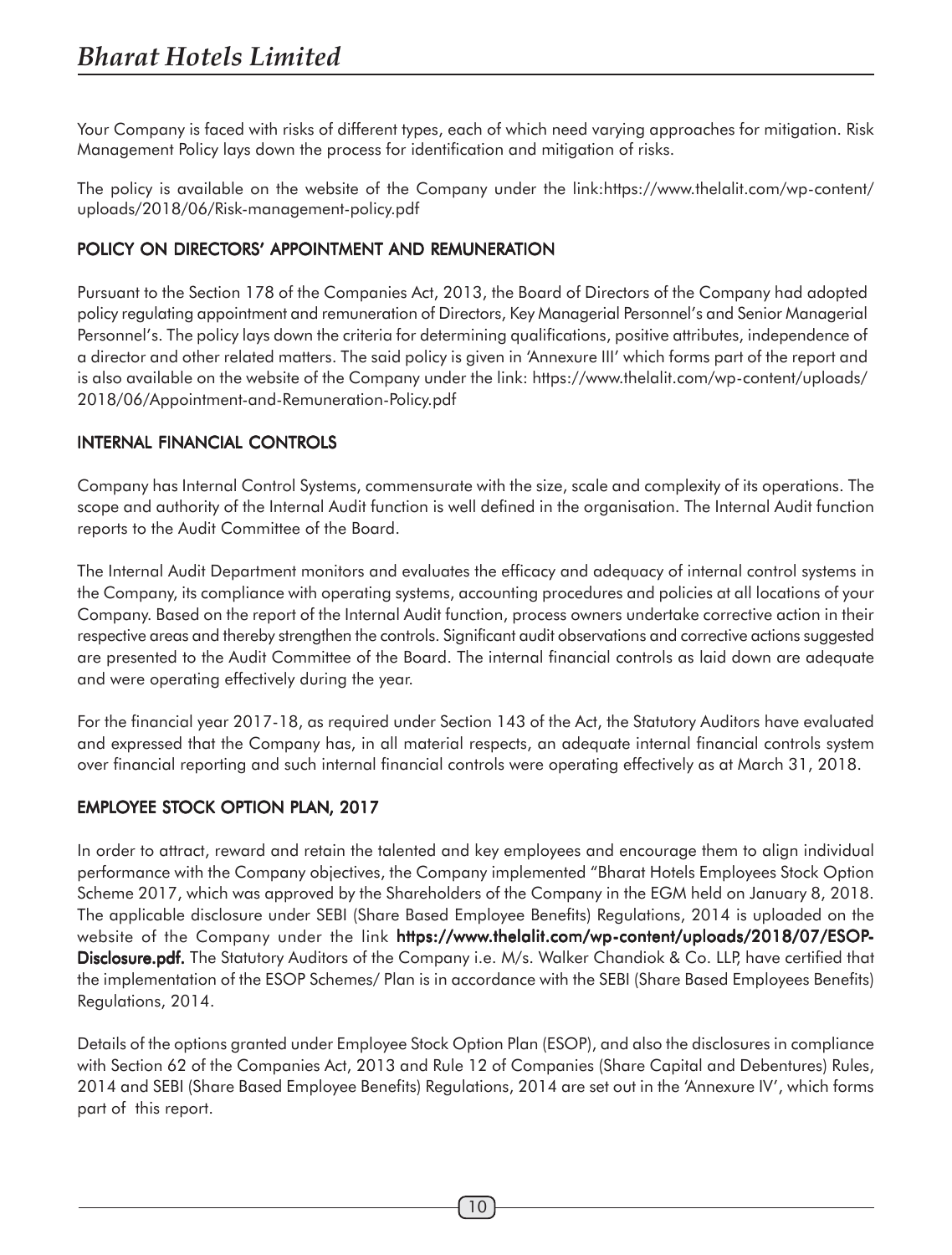

# AUDITORS

At the Annual General Meeting held on  $23<sup>rd</sup>$  August, 2017 the shareholders of the Company appointed M/s. Walker Chandiok & Co LLP, Chartered Accountants, (Firm Registration No.001076N/N500013) as Statutory Auditors of the Company for a term of five years.

Pursuant to the amendment in Section 134 of the Act, requirement of ratification of appointment of Statutory Auditors at every Annual General Meeting has been omitted, accordingly the proposal for ratification of the appointment of M/s. Walker Chandiok & Co LLP, Chartered Accountants, (Firm Registration No.001076N/ N500013 has not been considered.

# AUDITORS' REPORT

The Auditors' Report read together with Annexure referred to in the Auditors' Report does not contain any qualification, reservation, adverse remark or disclaimers. However, the Auditors in its report has reported that "no fraud by the Company or on the Company by its officers or employees has been noticed or reported during the period covered by our audit except for the instance of misappropriation of funds by certain employees of the Company amounting to Rs 30.51 lacs relating to Loyalty Programme at one of the hotels of the Company and the omission in/manipulation of the books of accounts of the aforesaid amount".

# DISCLOSURE IN TERMS OF SECTION 134 (3)(ca) OF THE COMPANIES ACT, 2013

In the current year, at Bangalore hotel, certain employees of the Company had misappropriated funds by selling 'Lalit Loyalty cards' allegedly in cash. The Company had appointed independent forensic auditor to assess the impact. The Company had taken steps including conducting investigation and terminating the services of employees involved in the case and has filed FIR with the police authorities.

# SECRETARIAL AUDIT

During the year, M/s RSM & Co., Company Secretaries were appointed by the Board to conduct the Secretarial Audit of the Company for the financial year 2017-2018, as required under Section 204 of the Companies Act, 2013. The Secretarial Audit Report for the financial year 2017-2018 forms part of this report as 'Annexure V'. The Secretarial Audit Report does not contain any qualification, reservation or adverse remark.

# DISCLOSURE UNDER SECTION 22 OF THE SEXUAL HARASSMENT OF WOMEN AT WORKPLACE (PREVENTION, PROHIBITION AND REDRESSAL) ACT, 2013

The Company has in place an anti harassment policy in line with the requirements of the Sexual Harassment of Women at Workplace (Prevention, Prohibition and Redressal) Act, 2013. Internal Complaints Committees have been set up at each hotel of the Company to redress any sexual harassment complaints received. All employees (permanent or contractual or trainees) are covered under the policy. No complaint was received from any employee of any hotel or otherwise during the financial year 2017-2018 and hence no complaint is outstanding as on March 31, 2018 for redressal.

# EXTRACT OF ANNUAL RETURN

Pursuant to Section 92 of the Companies Act 2013, and Rules there under, the extract of the Annual Report in prescribed form MGT- 9 is set out as 'Annexure- VI', which forms part of this report.

# FIXED DEPOSITS

The Company has not accepted deposits from public as envisaged under Sections 73 to 76 of Companies Act, 2013 read with Companies (Acceptance of Deposit) Rules, 2014 from the public during the year. There are no unpaid or unclaimed deposits lying with the Company.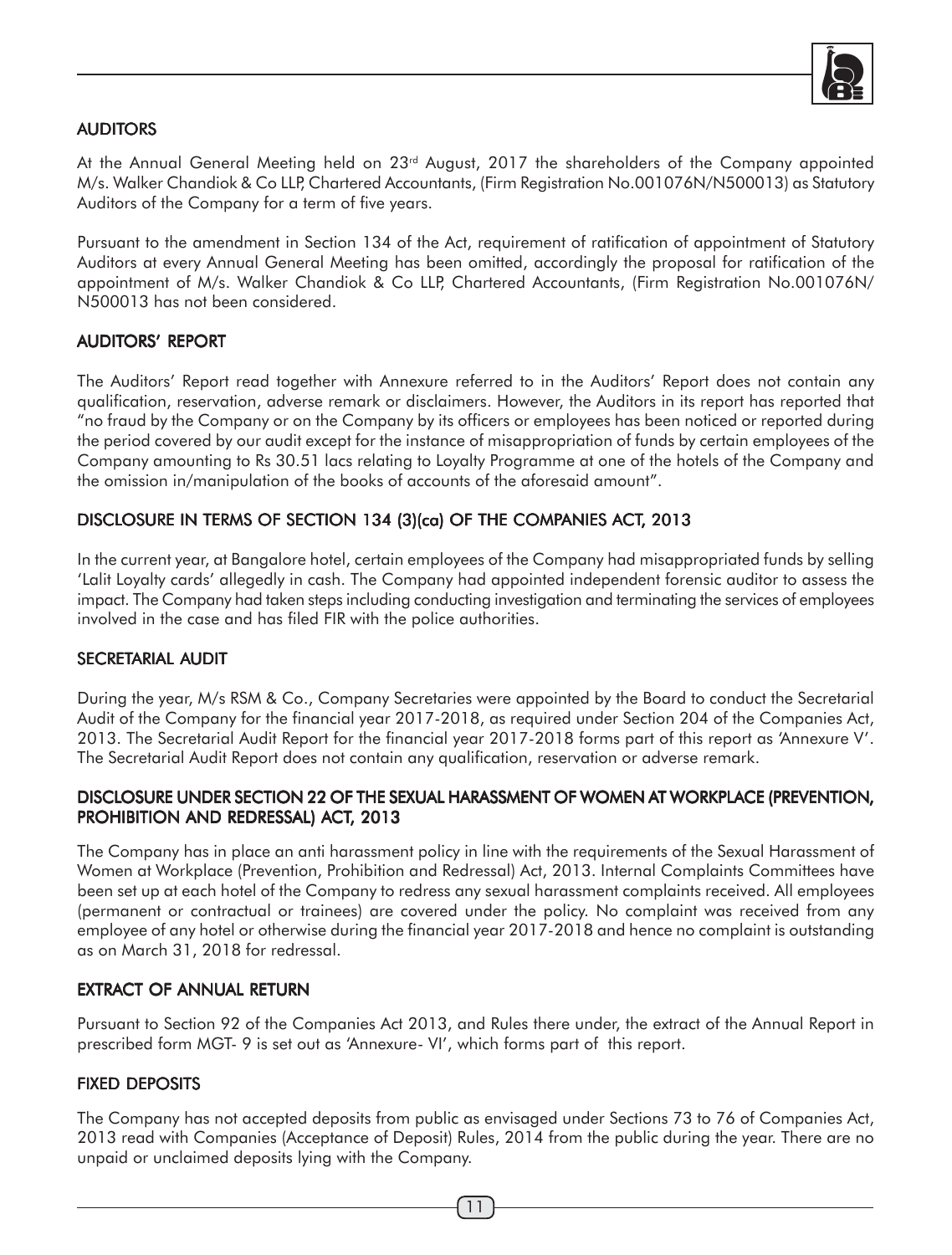# LOANS, GUARANTEES OR INVESTMENTS

Particulars of loans given, investments made, guarantees and securities provided by the Company are given in the notes forming part of the standalone financial statements 2017-18 of the Company and need no separate mention.

# RELATED PARTY TRANSACTIONS

During the financial year all transactions entered by the Company with related parties were in the ordinary course of business and on arm's length basis hence, no details have been given pursuant to clause (h) of subsection (3) of Section 134 of Companies Act, 2013 read with Rule 8(2) of the Companies (Accounts) Rules 2014 in part 2 of form no. AOC-2. Particulars of all related parties transactions entered during the financial year 2017-18, are given in note 51 to the financial statement.

# INFORMATION REGARDING PARTICULARS OF EMPLOYEES

Information as per Rules 5(2) & (3) of the Companies (Appointment and Remuneration of Managerial Personnel) Rules, 2014 as amended vide notification dated 30<sup>th</sup> June, 2016, a statement showing the names and other particulars of the employees drawing remuneration in excess of the limits set out in the said rules are provided in 'Annexure VII', which forms part of this report.

# INFORMATION REGARDING CONSERVATION OF ENERGY, TECHNOLOGY, ABSORPTION AND FOREIGN EXCHANGE EARNINGS AND OUTGO

Information required under Section 134(3)(m) of the Companies Act, 2013 read with Rule 8(3) of the Companies (Accounts) Rules, 2014, pertaining to conservation of energy, technology absorption and foreign exchange earnings and outgo, as required to be disclosed under the Act, are provided in 'Annexure VIII' , which forms part of this report.

# OTHER DISCLOSURES

No disclosure or reporting is required in respect of the following items as there were no transactions or instance on these items during the financial year under review:

- 1. Details relating to deposits covered under Chapter V of the Companies Act, 2013 as required pursuant to the Rule 8(5) of the Companies (Accounts) Rules, 2014.
- 2. Issue of equity shares with differential rights as to dividend, voting or otherwise.
- 3. Issue of Sweat Equity Shares in terms of Section 54 of the Companies Act, 2013 and Rules there under.
- 4. The Company has not provided any financial assistance to any person for the purpose of purchase or subscription of the shares in the Company in terms of Section 67 of the Companies Act, 2013.
- 5. Neither the Chairperson & Managing Director nor any Executive Directors of the Company received any remuneration or commission from any of its subsidiaries except sitting fees received by Dr. Jyotsna Suri and Mr. Keshav Suri for attending the Board meetings of Apollo Zipper India Limited.
- 6. No significant or material orders were passed by the Regulators, Courts or Tribunals impacting the going concern status and Company's operations in future.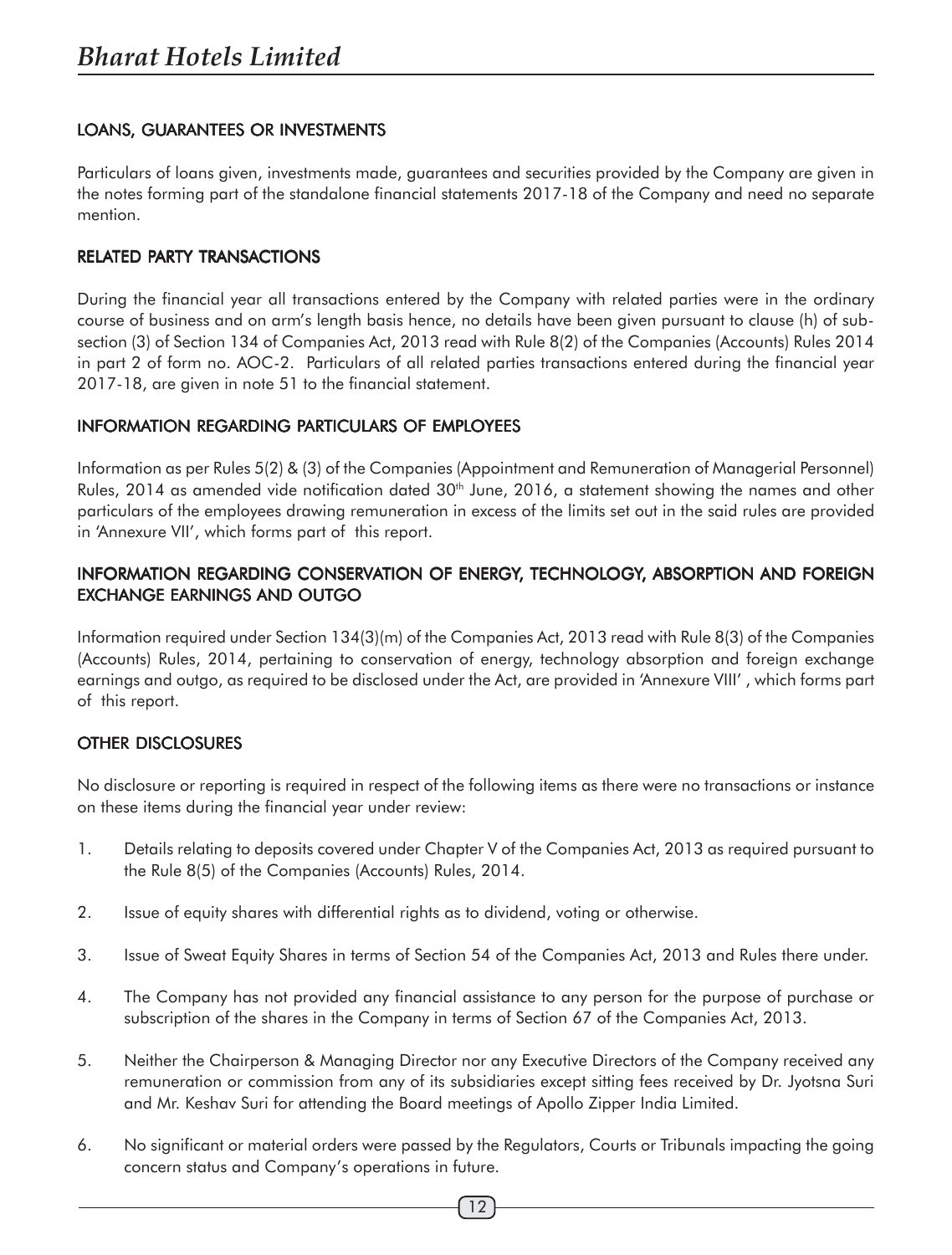

#### ACKNOWLEDGEMENT

The Directors acknowledge with gratitude the whole-hearted support and the co-operation extended by all associated with the operations of the hotels of the Company as well as the hotels under construction and renovation. They also express their appreciation to the employees at all levels for their dedication and sincerity. The employee-management relations were cordial throughout the year.

Your Directors also place on record sincere appreciation for the wholehearted support extended by the Government and other Statutory Authorities, Company's Bankers and lenders, Business Associates, Auditors, all the stakeholders and members of public for their continued support and confidence reposed in the management of the Company.

For and on behalf of the Board

Sd/-

(Dr. JYOTSNA SURI) CHAIRPERSON AND MANAGING DIRECTOR DIN: 00004603

Dated: 22<sup>nd</sup> June, 2018 Place: New Delhi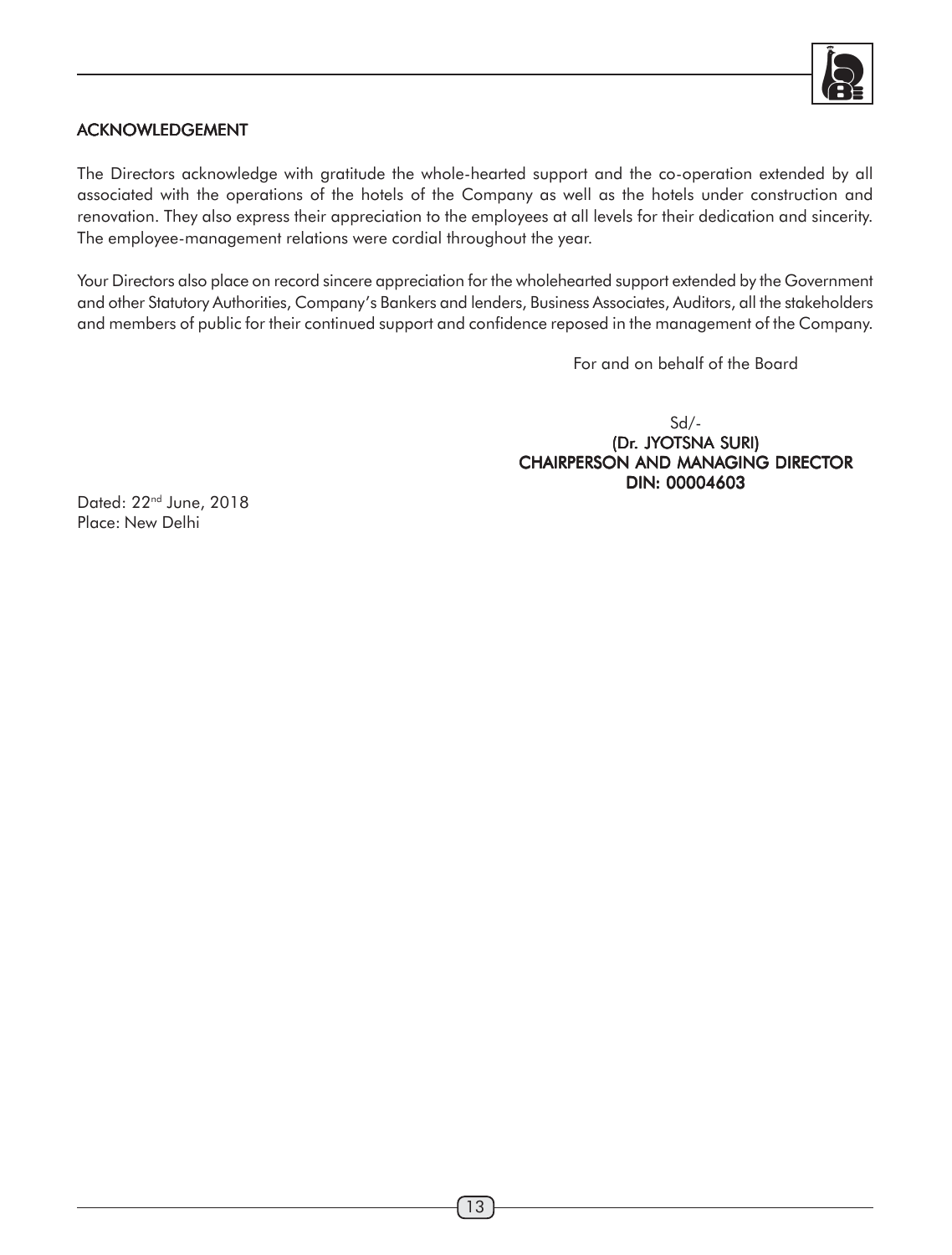#### Annexure-I

# Meetings of the Board and Committees held during the Financial Year 2017-2018

#### A) Meeting of Board of Directors:

- Number of Meetings : 5 (Five)
- Date of Meetings : 26-5-2017, 21-7-2017, 29-8-2017, 16-10-2017 and 12-2-2018

| S.No. | <b>Particulars of Directors</b>                              | No. of Meeting(s) attended |
|-------|--------------------------------------------------------------|----------------------------|
| 1.    | Dr. Jyotsna Suri, Chairperson & Managing Director            | 5                          |
| 2.    | Ms. Divya Suri Singh, Executive Director                     | 5                          |
| 3.    | Ms. Deeksha Suri, Executive Director                         | $\overline{4}$             |
| 4.    | Mr. Keshav Suri, Executive Director                          | 5                          |
| 5.    | Mr. Ramesh Suri, Director                                    | 5                          |
| 6.    | Dr. M.Y. Khan, Independent Director                          | 5                          |
| 7.    | Mr. Dhruv Prakash, Independent Director(w.e.f: 21-7-2017)    | 4                          |
| 8.    | Mr. Vivek Mehra, Independent Director(w.e.f: 21-7-2017)      | 3                          |
| 9.    | Mr. Ranjan Mathai, Independent Director(w.e.f: 29-8-2017)    | 3                          |
| 10.   | Ms. Shovana Narayan, Independent Director(w.e.f: 16-10-2017) |                            |
| 11.   | Mr. Hanuwant Singh, Director, (upto:30-6-2017)               |                            |
| 12.   | Mr. Dharam Vir Batra, Director, (upto: 14-8-2017)            |                            |
| 13.   | Mr. Lalit Bhasin, Independent Director, (upto: 06-9-2017)    | $\overline{2}$             |

#### B) Committees of Board of Directors:

#### i) Audit Committee

- Number of Meetings : 5 (Five)
- Date of Meetings : 24-5-2017, 21-7-2017, 28-08-2017, 16-10-2017 and 12-2-2018

| S.No. | <b>Particulars of Members</b>         | No. of Meeting(s) attended |
|-------|---------------------------------------|----------------------------|
|       | Dr. M.Y. Khan                         |                            |
| 2.    | Mr. Vivek Mehra, (w.e.f : 21-7-2017)  |                            |
| 3.    | Mr. Keshav Suri, (w.e.f : 16-10-2017) |                            |
| 4.    | Mr. Hanuwant Singh, (upto: 30-6-2017) |                            |
| 5.    | Mr. Lalit Bhasin, (upto: 6-9-2017)    |                            |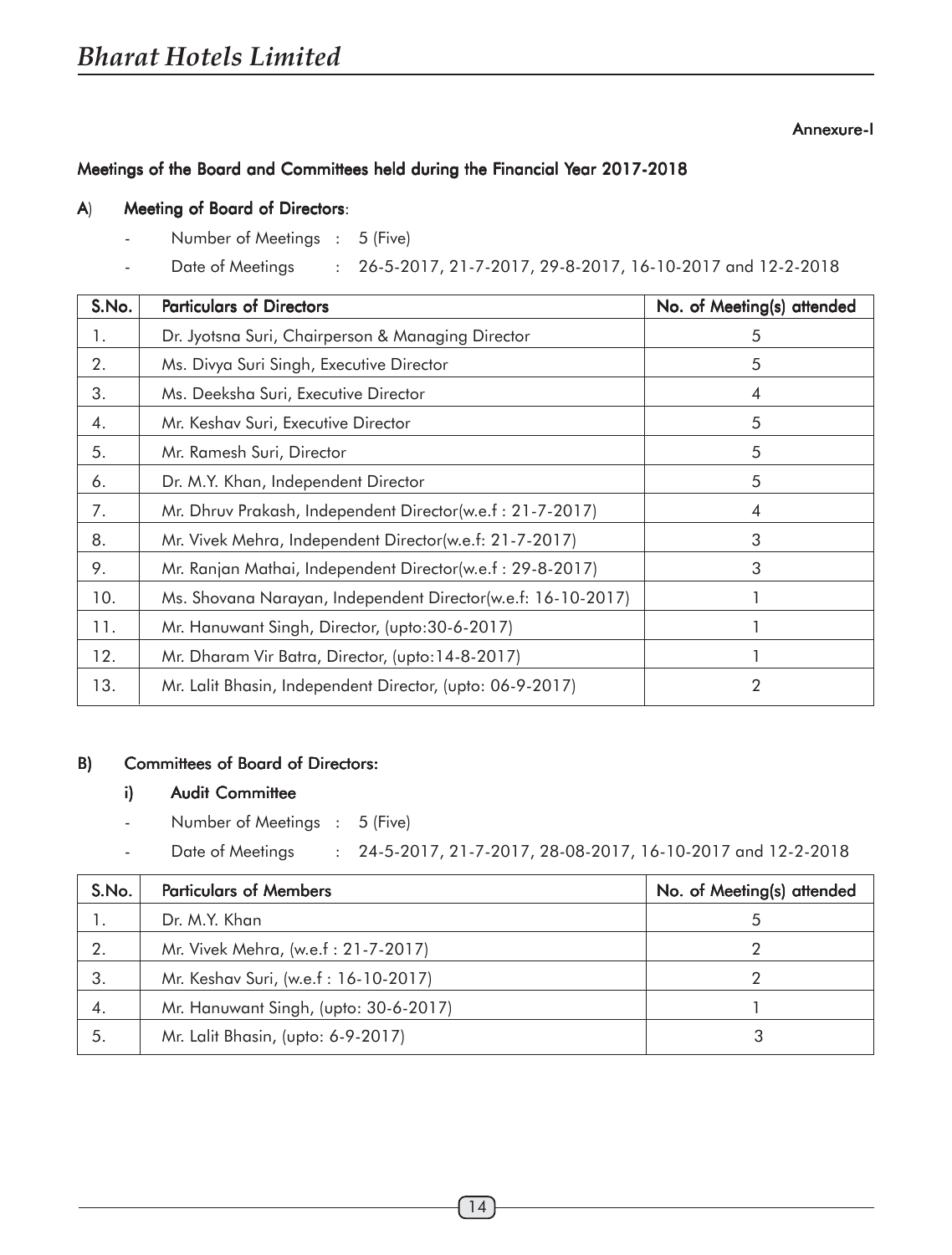

### ii) Stakeholders Relationship Committee (previously known as Share Transfer and Stakeholder **Relationship Committee)**

Number of Meetings : 11 (Eleven)

Date of Meetings : 16-5-2017, 13-6-2017, 21-7-2017, 7-9-2017, 16-10-2017, 30-10-2017, 23-11-2017, 14-12-2017, 10-1-2018, 12-2-2018 and 1-3-2018

| S.No. | <b>Particulars of Members</b>           | No. of Meeting(s) attended |
|-------|-----------------------------------------|----------------------------|
|       | Dr. Jyotsna Suri                        |                            |
| 2.    | Mr. Ramesh Suri                         |                            |
| 3.    | Ms. Divya Suri Singh (w.e.f: 21-7-2017) |                            |
| 4.    | Mr. Hanuwant Singh (upto: 30-6-2017)    |                            |

#### iii) Management Committee

- Number of Meetings : 4 (Four)
- Date of Meetings : 19-4-2017, 23-2-2018, 8-3-2018 and 31-3-2018

| S.No. | <b>Particulars of Members</b> | No. of Meeting(s) attended |
|-------|-------------------------------|----------------------------|
|       | Dr. Jyotsna Suri, Chairperson |                            |
| 2.    | Ms. Divya Suri Singh          |                            |
| 3.    | Ms. Deeksha Suri              |                            |
|       | Mr. Keshav Suri               |                            |

#### iv) Nomination and Remuneration Committee

Number of Meetings : 4 (Four)

- Date of Meetings : 21-7-2017, 29-8-2017, 16-10-2017 and 12-2-2018

| S.No.            | <b>Particulars of Members</b>         | No. of Meeting(s) attended |
|------------------|---------------------------------------|----------------------------|
|                  | Dr. M.Y Khan                          |                            |
| 2.               | Mr. Dhruv Prakash (w.e.f : 21-7-2017) |                            |
| 3.               | Mr. Ramesh Suri (w.e.f : 16-10-2017)  |                            |
| $\overline{4}$ . | Mr. Lalit Bhasin (upto: 6-9-2017)     |                            |

#### v) Corporate Social Responsibility Committee

- Number of Meeting : 1 (One)
- Date of Meeting : 21-7-2017

| S.No. | <b>Particulars of Members</b>           | No. of Meeting(s) attended |
|-------|-----------------------------------------|----------------------------|
|       | Dr. Jyotsna Suri                        |                            |
| 2.    | Ms. Divya Suri Singh                    |                            |
| -3.   | Ms. Shovana Narayan (w.e.f: 16-10-2017) |                            |
|       | Mr. Lalit Bhasin (upto: 6-9-2017)       |                            |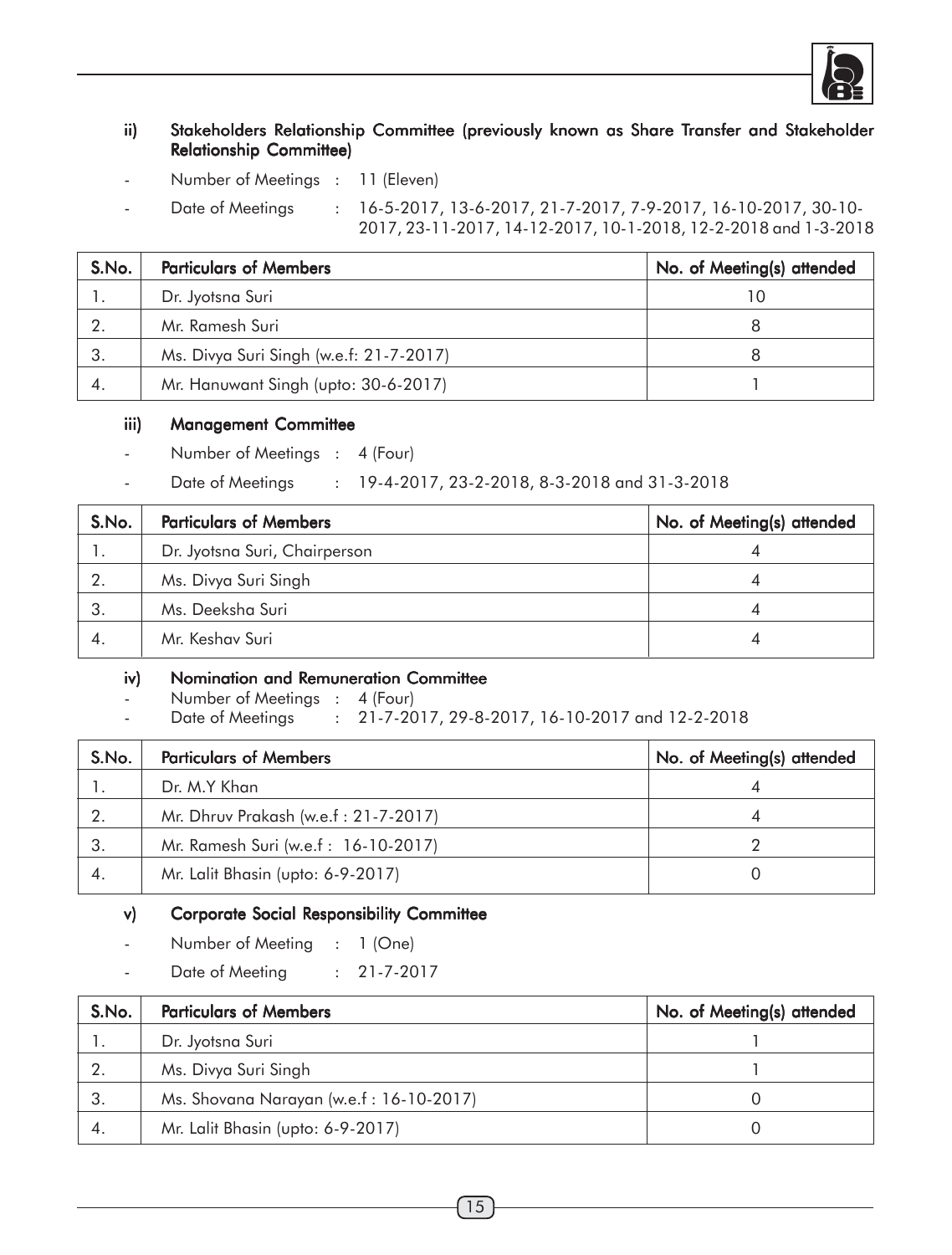#### **ANNEXURE II**

### ANNUAL REPORT ON CORPORATE SOCIAL RESPONSIBILITY (CSR) ACTIVITIES FOR THE FINANCIAL YEAR 2017-2018:

### 1. A brief outline on the Company's CSR Policy"

Our Company believes that it is the people that account for the success of our hotels. Therefore, our initiative is to involve the local population, give them training & employment, thereby giving a boost to the economic environment of the place. Accordingly, Corporate Social Responsibility has always been on the company agenda.

#### 2. The Composition of the CSR Committee:

The CSR Committee comprises of following directors:

- Dr. Jyotsna Suri Chairperson;
- Ms. Divya Suri Singh Member;
- Ms. Shovana Narayan Member.
- 3. Average net profit of the Company for last three financial years: Rs. 2669.13 lacs
- 4. Prescribed CSR Expenditure: Rs. 53.38 lacs

#### 5. Details of CSR spent during the financial year:

- $\alpha$ ) Total amount spent for the financial year: Rs. 38.42 lacs
- b) Amount unspent, if any: Rs. 14.96 lacs
- $\mathbf{c}$  Manner in which the amount spent during the financial year is detailed below: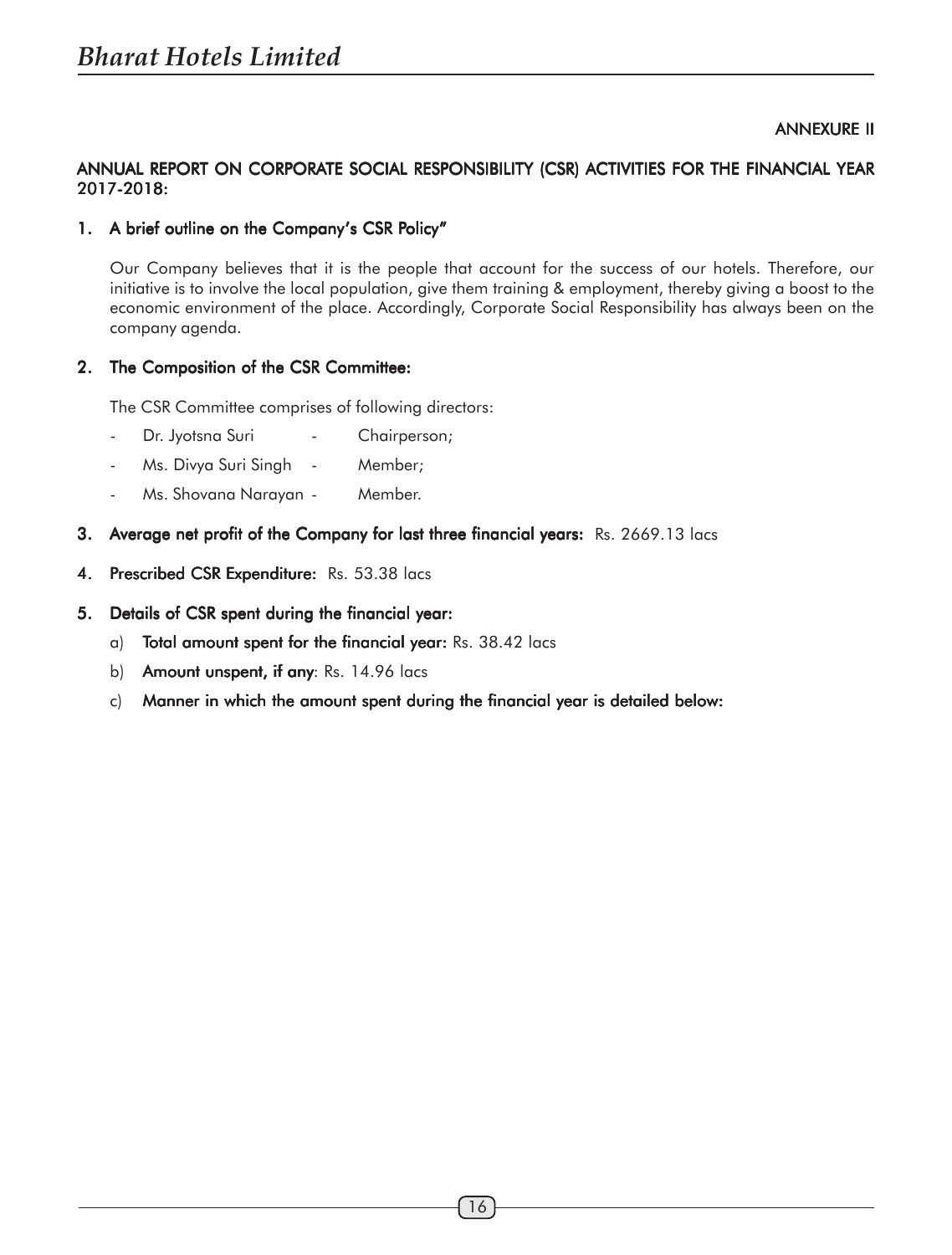

| (1)          | (2)                                                                                                                                                                    | (3)                                                                                  | (4)                                                                                                                                                 | (5)                                                                                                                                  | (6)                                                                                                                                                              | (7)                                                                    | (8)                                                             |
|--------------|------------------------------------------------------------------------------------------------------------------------------------------------------------------------|--------------------------------------------------------------------------------------|-----------------------------------------------------------------------------------------------------------------------------------------------------|--------------------------------------------------------------------------------------------------------------------------------------|------------------------------------------------------------------------------------------------------------------------------------------------------------------|------------------------------------------------------------------------|-----------------------------------------------------------------|
| S.<br>No.    | <b>CSR Project</b><br>or activity<br>identified                                                                                                                        | Sector in which<br>the project is<br>covered                                         | Project<br>or<br>programs<br>(1) Local area or<br>other<br>(2) Specify the<br>state and district<br>where projects<br>or programs<br>was undertaken | Amount outlay<br>(budget)<br>project<br>or<br>programs wise<br>( $\ln$ Rs.)                                                          | Amount spent<br>on the projects<br>or programs<br>sub-heads<br>(1)<br><b>Direct</b><br>expenditure on<br>projects<br>or<br>programs<br>(2) Overheads<br>(ln Rs.) | Cumulative<br>expenditure up<br>to the reporting<br>period<br>(ln Rs.) | Amount spent<br>Direct or through<br>implementing<br>agency     |
| 1            | <b>Project Disha</b><br>(An initiative of<br>the Lalit Suri<br><b>Foundation</b><br>being<br>implemented<br>under the CSR<br>policy of<br><b>Bharat Hotels</b><br>Ltd. | Promotion of<br><b>Education and</b><br><b>Skills Develop-</b><br>ment               | - Srinagar<br>(J&K)<br>-Khajuraho<br>(M.P.)<br>- Bekal<br>(Kerala)<br>- Jaipur<br>(Raj.)                                                            | - Manpower<br>Cost:<br>21,00,000<br>- Project<br>Expenses:<br>12,42,096<br>-Project<br>Management<br>Expenses:<br>On actual<br>basis | 21,88,748<br>10,18,410<br>1.34,938                                                                                                                               | 21,88,748<br>32,07,158<br>33,42,096                                    | SEED*<br><b>SFFD</b><br><b>SEED</b>                             |
| $\mathbf{2}$ | Donation to<br>Non-<br>Government<br>Organization                                                                                                                      | Promoting<br>health care<br>including<br>preventive<br>health care<br>and sanitation | <b>Faridabad</b><br>(Haryana)                                                                                                                       | 5.00.000                                                                                                                             | 5,00,000                                                                                                                                                         | 5,00,000                                                               | Implementing<br>agency-<br>Swachhta-<br><b>Hamare</b><br>Aangan |
|              |                                                                                                                                                                        |                                                                                      |                                                                                                                                                     | Total                                                                                                                                | 38,42,096                                                                                                                                                        | 38,42,096                                                              |                                                                 |

\* SEED- Society For Educational Welfare & Economic Development

#### 6. In case the company has failed to spend the two percent of the average net profit of the last three financial years or any part thereof, the company shall provide the reasons for not spending the amount in the Board report:

The entire proposed expenditure of CSR could not be completed during the year and therefore, the balance expenditure and pending CSR proposals are expected to be taken up in the coming year.

#### 7. A responsibility statement of the CSR Committee that the implementation and monitoring of CSR Policy, is in compliance with CSR objectives and Policy of the Company:

The CSR Committee hereby confirms that the implementation and monitoring of CSR activities is in compliance with CSR objectives and the CSR Policy of the Company.

> Sd/- (Dr. Jyotsna Suri) Chairperson & Managing Director Chairperson of CSR Committee

Dated: 22<sup>nd</sup> June, 2018 Place: New Delhi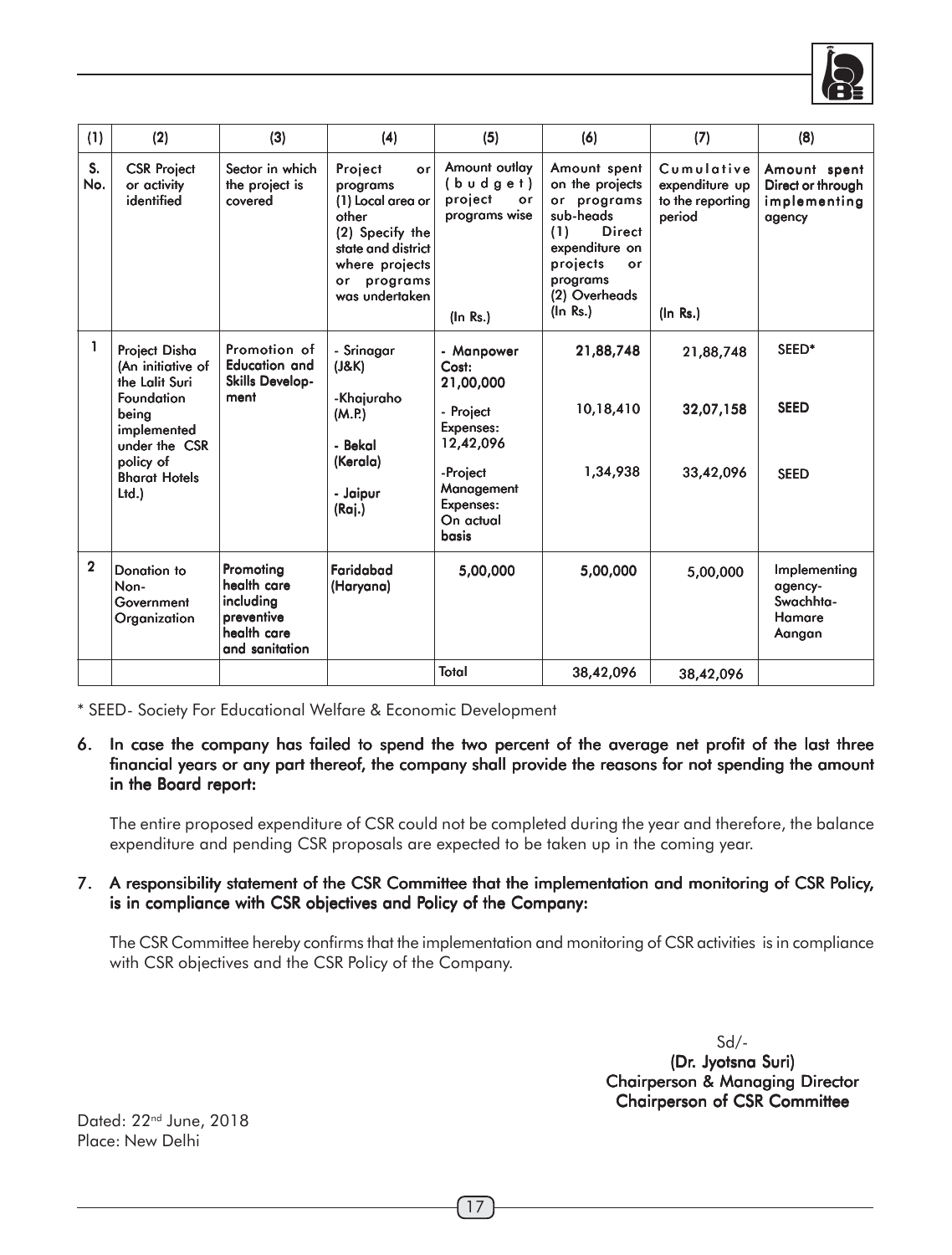# Annexure-III

#### Appointment and Remuneration Policy of Directors, Key & Senior Managerial Personnel

- **Effective Date** : With the approval of the Board pursuant to its resolution dated 22.05.15.
- Amended : With the approval of the Board pursuant to its resolution dated 12.02.2018.

#### Introduction:

In terms of provisions of Section 178 of the Companies Act, 2013, read with the rules made there under, each as amended (the "Companies Act"), and Regulation 19 read with Part D of Schedule II of the Securities and Exchange Board of India (Listing Obligations and Disclosure Requirements) Regulations, 2015, as amended (the "Listing Regulations"), the Nomination and Remuneration Committee (the "Committee") of the Board of Directors (the "**Board**") of Bharat Hotels Limited (the "**Company**") has been entrusted with the following powers:

- i) To identify persons who are qualified to become directors and who may be appointed to senior management in accordance with the criteria laid down and recommend to the Board their appointment and removal;
- ii) To carry out the evaluation of every director' s performance and to specify the manner for effective evaluation of performance of Board;
- iii) To formulate the criteria for determining qualification, positive attributes and independence of directors;
- iv) To recommend remuneration of executive directors and any increase therein from time to time, within the limit approved by the members of the Company;
- v) To recommend remuneration to non-executive directors in the form of sitting fees for attending meetings of Board and its Committees, remuneration for other services, commission on profits;
- vi) To recommend to the Board a policy, relating to the remuneration for the directors, Key Managerial Personnel and other Senior Managerial Personnel;
- vii) To engage the services of any consulting/ professional or other agency for the purpose of recommending to the Committee on compensation structure/policy; and
- viii) To exercise such other powers as may be delegated to it by the Board from time to time.

#### Policy Statement:

In accordance with the above duties entrusted with the Committee, this policy on Director's appointment and remuneration (this "**Policy**") has been formulated and shall be read in line with the requirements of the Companies Act and the Listing Regulations and such other rules, regulations, circulars and notifications as may be applicable.

- $a)$  "KMP" shall include:
	- (i) the Chief Executive Officer or the Managing Director or the Manager and in their absence, a wholetime director;
	- (ii) the Company Secretary;
	- (iii) the Chief Financial Officer; and
	- (iv) such other officer as may be prescribed under the Companies Act.
- b) "Senior Managerial Personnel" of the Company shall include all Corporate Vice Presidents/Functional Heads, General Managers and/or Resident Managers of all the hotels of the Company.

#### Applicability:

This Policy is applicable to all Directors, KMPs and SMPs of the Company.

#### Appointment criteria and qualifications for appointment of Director and Key Managerial Personnel:

The Committee shall identify and ascertain the integrity, qualification, expertise and experience of the person for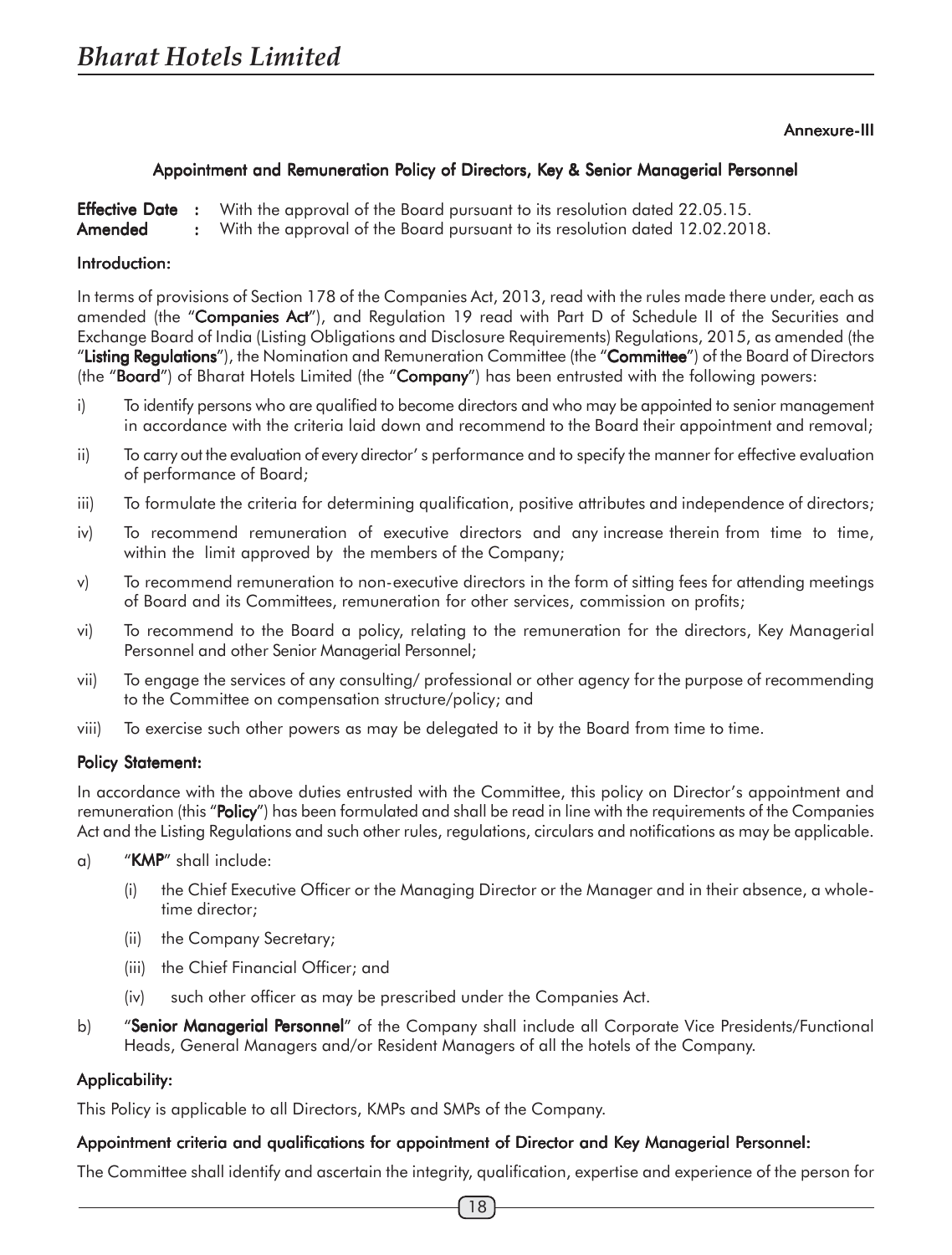

appointment as Director, KMPs and SMPs and recommend to the Board his / her appointment.

A person should possess adequate qualification, expertise and experience for the position he/she is considered for appointment. The Committee has discretion to decide whether qualification, expertise and experience possessed by a person are sufficient / satisfactory for the concerned position.

# Term / Tenure:

The Company shall not appoint any person as Managing Director / Whole-Time Director who has attained the age of 70 years.

Provided that the term of the person holding this position may be extended beyond the age of 70 years with the approval of shareholders by passing a special resolution based on the justification for extension of appointment beyond 70 years.

# Managing Director/Whole-time Director

The Company shall appoint or re-appoint any person as its executive Chairperson, Managing Director or Executive Director for a term not exceeding such term as may be specified under the Companies Act. No re-appointment shall be made earlier than one year before the expiry of term, and which shall be done with the approval of the shareholders of the Company.

#### Independent Director:

An independent director shall hold office for a term in accordance with the Companies Act, particularly Section 149 of the Companies Act, and will be eligible for reappointment on passing of a Special Resolution by the Company and disclosure of such appointment in the Board's report.

No independent director shall hold office for more than two consecutive terms, but such independent director shall be eligible for appointment after expiry of three years of ceasing to become an independent director. Provided that an independent director shall not, during the said period of three years, be appointed in or be associated with the Company in any other capacity, either directly or indirectly.

# Remuneration to Directors of the Company:

The remuneration payable to Directors of the Company, including any Managing or Whole-Time Director or Manager shall be determined in accordance with and subject to the articles of association of the Company or by a resolution (or a special resolution if required by the articles of association of the Company).

# Remuneration to Whole-time / Executive / Managing Director:

- a) Managing Director /Whole-Time/Executive Director shall be eligible for a monthly remuneration as may be approved by the Board on the recommendation of the Committee. The breakup of the pay scale and quantum of perquisites including, employer's contribution to provident fund, medical expenses, LTA, club fees etc. shall be decided and approved by the Board, shareholders and Central Government, if required, and the same shall be in accordance with the provisions of the Companies Act and the Rules.
- b) If, in any financial year, the Company has no profits or its profits are inadequate, the Company shall pay remuneration to its managing director / whole-time director in accordance with the provisions of Schedule V of the Companies Act.
- c) The remuneration payable by the Company to the non-executive directors shall be subject to conditions specified in the Companies Act and the Listing Regulations, including the monetary limits, disclosure requirements and approval requirements.

# Remuneration to Non- Executive / Independent Director:

a) Remuneration/Commission: The remuneration by way of fees, reimbursement of expenses for participation in the Board and other meetings (including committee meetings) and profit related commission shall be fixed as per the limits mentioned in the Companies Act, subject to approval from the shareholders as applicable. The payment of commission shall be placed before the Board on an annual basis every year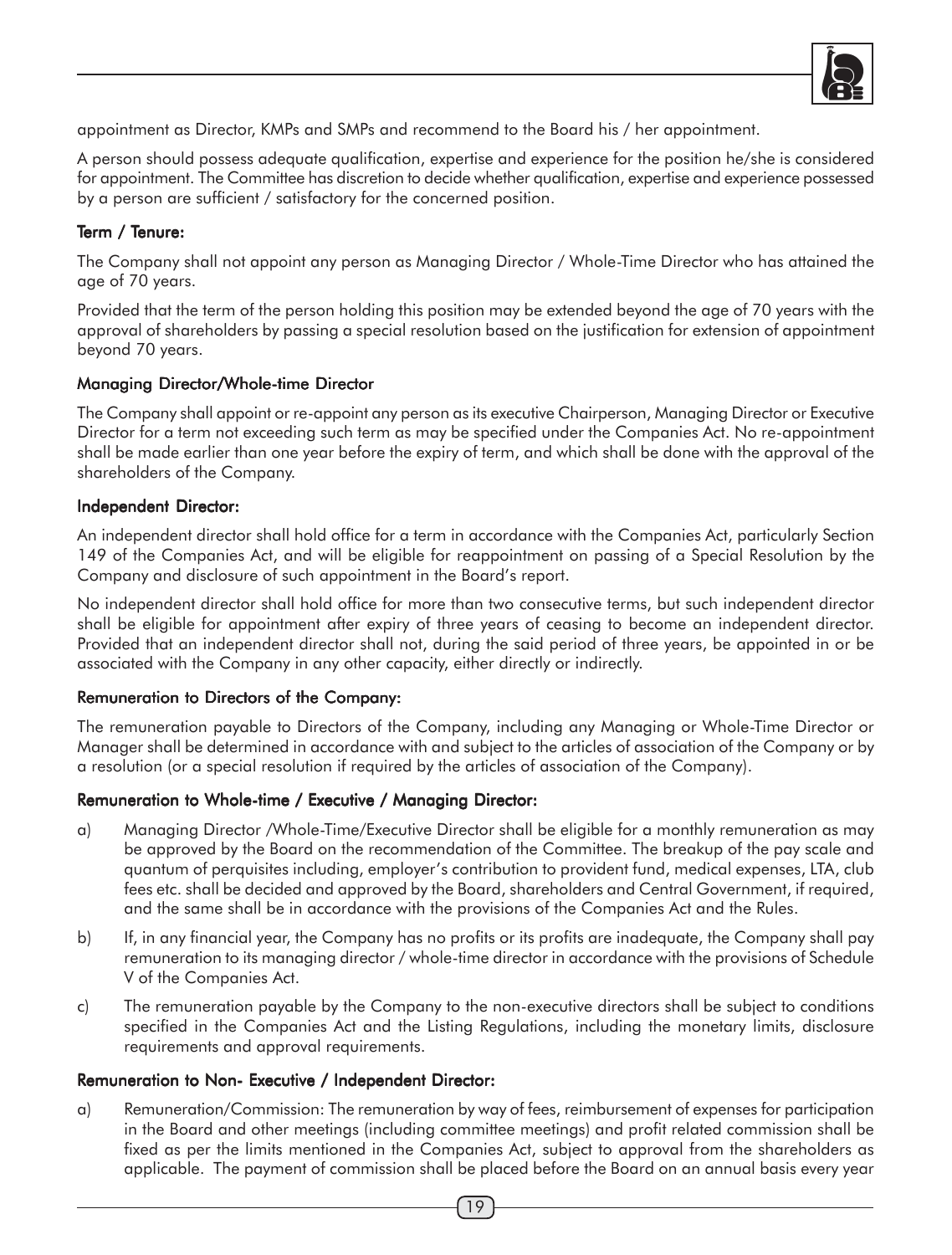for its consideration and approval and the sitting fees shall be reviewed periodically and aligned with comparable companies.

- b) Sitting Fees: The non- executive/independent director shall receive remuneration by way of fees for attending meetings of Board or committee thereof, provided that the amount of such fees shall not exceeds the amount as may be prescribed by the Central Government from time to time.
- c) Non- Executive / Independent Director shall not be entitled to any stock options in the Company.
- d) Non-executive and independent directors are entitled to be paid all travelling and other expenses that they may incur for attending to the Company's affairs, including attending meetings of the Company.
- e) The remuneration payable by the Company to the non-executive and independent directors shall be subject to conditions specified in the Companies Act and the Listing Regulations, including the monetary limits, disclosure requirements and approval requirements.

#### Remuneration to Key Managerial Personnel and Senior Managerial Personnel (other than Whole-time / Executive / Managing Director)

The Chairperson & Managing Director on the recommendation of the Committee shall approve the remuneration of the KMPs and SMPs.

A formal annual performance management process will be applicable to the KMPs and SMPs. Annual increases in fixed and variable compensation of individual executives will be directly linked to the performance ratings of individual employee.

The managerial remuneration payable by the Company shall be subject to the conditions specified under the Companies Act and the Listing Regulations, including in terms of monetary limits, approval requirements and disclosure requirements.

# **Disclosure**

This Policy and other contents as required to be disclosed shall be disclosed in the annual report of the Company and posted on the website of the Company, if required under the Companies Act, 2013 and rules thereunder, Securities and Exchange Board of India (Listing Obligations and Disclosure Requirements) Regulations, 2015, as amended, and any other regulatory requirements.

# Effective date

The Appointment and Remuneration Policy of Director's, KMPs and SMPs. has been adopted by Board pursuant to its resolution dated 22.05.2015.

This Amended Policy has been issued with the approval of the Board pursuant to its resolution dated 12.02.2018.

# Amendments and Updation:

The Nomination & Remuneration Committee shall periodically review this Policy and may recommend amendments to this Policy from time to time as it deems appropriate, which shall be in accordance with the provisions of the Companies Act and the Listing Regulations.

In case of any inconsistencies between the Policy and the Companies Act, the provisions of the Companies Act shall prevail.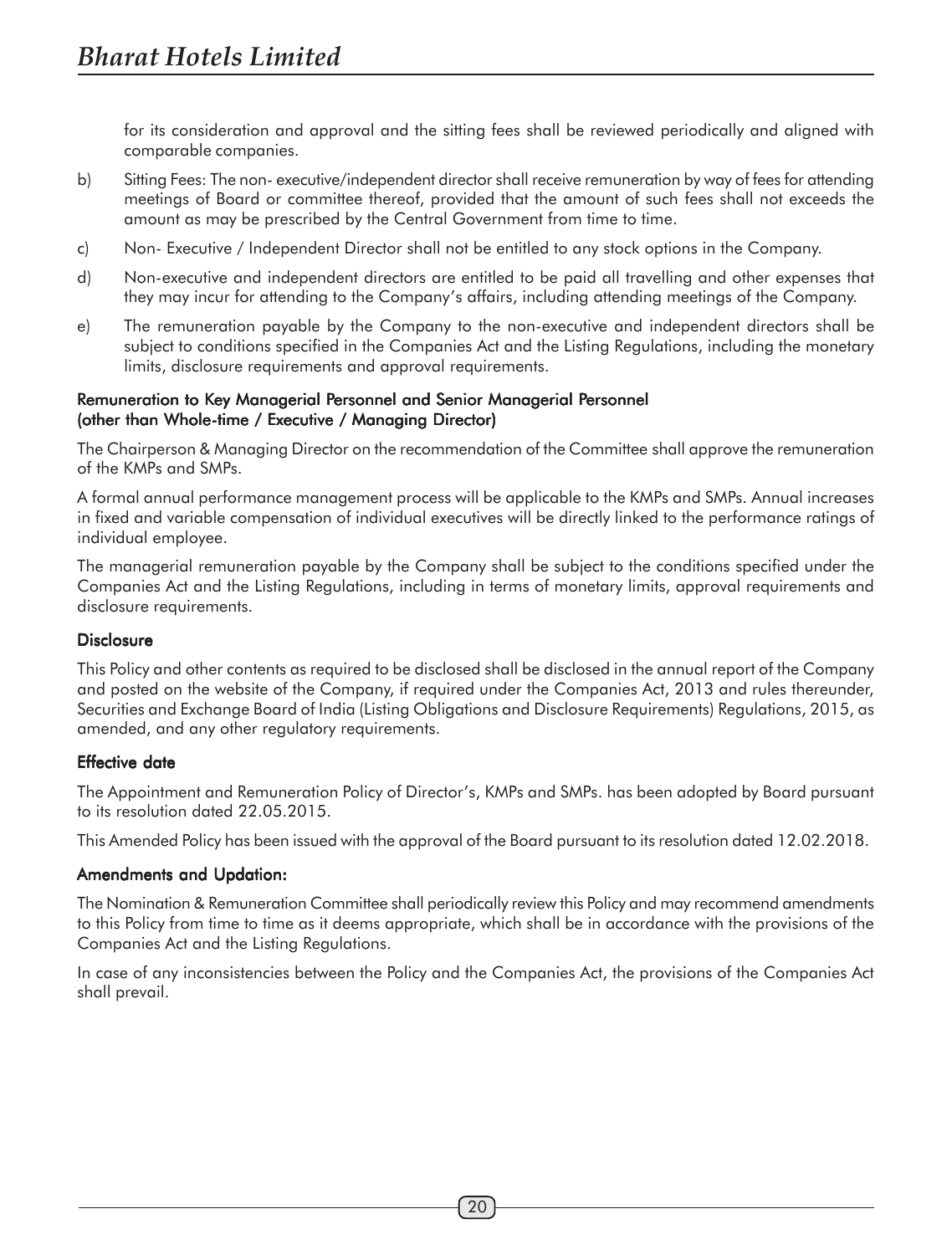

ANNEXURE IV

# DETAILS OF THE OPTIONS GRANTED UNDER EMPLOYEE STOCK OPTION PLAN

- A. Disclosures in terms of the 'Guidance note on accounting for employee share-based payments' issued by ICAI or any other relevant accounting standards as prescribed from time to time: Not Applicable as the ESOP were granted during the current Financial Year.
- B. Diluted EPS on issue of shares calculated in accordance with 'Accounting Standard Ind AS-33 Earnings per Share' issued by ICAI or any other relevant accounting standards as prescribed from time to time: The options being anti-dilutive, are ignored in the calculation of diluted EPS.
- S.N Particulars 1. Name of the Scheme 2. Total number of Options approved under the Plan 3. Shareholders Approval Date 4. Vesting requirement 5. Pricing formula 6. Exercise price of options in  $\frac{1}{1}$  (as on date of grant of options) 7. Maximum term of options granted 8. Sources of Shares 9. Number of options outstanding at the beginning of the period (April 1, 2017) **Details** Bharat Hotels ESOP 2017 3,795,000 January 8, 2018 Vesting of the options shall take place over (four) years from the date of grant as follows: • 10% of options shall vest at the end of a period of 1.5 (one and a half) years from the grant date. • 20% of options shall vest at the end of a period of 2 (two) years from the grant date. • 30% of options shall vest at the end of a period of 3 (three) years from the grant date. • 40% of options shall vest at the end of a period of 4 (four) years from the grant date. Equity value: Comparable Companies Multiple methodology.Option value: Black Scholes methodology. The options shall be priced at Rs. 383.28 per option. Though the maximum term for vesting is five years but vesting of the options shall take place over four years from the date of grant. This is approved by Nomination & Remuneration Committee, which has been authorised by the Board of Directors to administer and implement the ESOP scheme. Primary Nil

21

C. Details related to ESOP.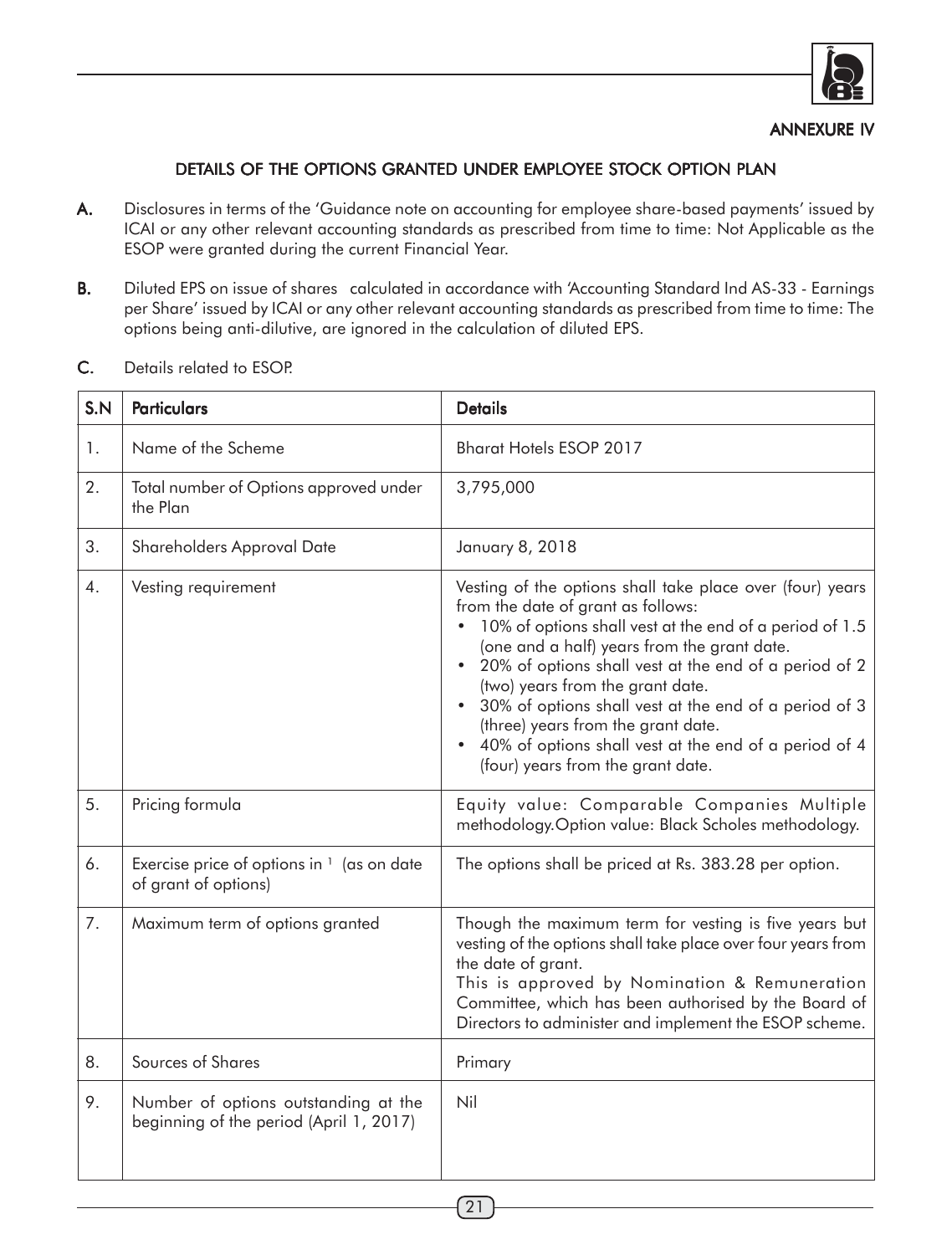# *Bharat Hotels Limited*

| 10. | Number of options granted during the<br>year (2017-18)                                                                                                                                 | Nil                                             |                                                                         |                  |                                                                      |
|-----|----------------------------------------------------------------------------------------------------------------------------------------------------------------------------------------|-------------------------------------------------|-------------------------------------------------------------------------|------------------|----------------------------------------------------------------------|
| 11. | Number of options forfeited / lapsed<br>during the year (2017-18)                                                                                                                      | Nil                                             |                                                                         |                  |                                                                      |
| 12. | Number of options vested during the year<br>$(2017-18)$                                                                                                                                | Nil                                             |                                                                         |                  |                                                                      |
| 13. | Number of options exercised during the<br>year (2017-18)                                                                                                                               | Nil                                             |                                                                         |                  |                                                                      |
| 14. | Number of shares arising as a result of<br>exercise of options (2017-18)<br>Money realized by exercise of options<br>(INR), if scheme is implemented directly<br>by the company        | Nil                                             |                                                                         |                  |                                                                      |
| 15. | Number of options outstanding at the end<br>of the year (March 31, 2018)                                                                                                               | Nil                                             |                                                                         |                  |                                                                      |
| 16. | Number of options exercisable at the end<br>of the year (March 31, 2018)                                                                                                               | Nil                                             |                                                                         |                  |                                                                      |
| 17. | Weighted average exercise price and the<br>weighted average fair value of options<br>whose exercise price either equals or<br>exceeds or is less than the market price<br>of the stock | Year<br>April 1, 2018 to<br>June 22, 2018       | Weighted average exercise<br>price as on the<br>date of grant<br>383.28 |                  | Weighted average<br>Fair value as on the<br>(date of grant)<br>33.65 |
|     |                                                                                                                                                                                        |                                                 |                                                                         |                  |                                                                      |
| 18. | Total number of options in force.                                                                                                                                                      | <b>Financial Year/Period</b>                    |                                                                         |                  | Total number of<br><b>Options</b> granted                            |
|     |                                                                                                                                                                                        | 2018<br>April 1, 2018 to June 22, 2018<br>Total |                                                                         |                  | Nil<br>700,600<br>700,600                                            |
| 19. | Variation of terms of options.                                                                                                                                                         | <b>NA</b>                                       |                                                                         |                  |                                                                      |
| 20. | Employee-wise detail of options granted                                                                                                                                                |                                                 |                                                                         |                  |                                                                      |
|     | $\mathsf{to}$ :<br>Directors:<br>a)                                                                                                                                                    | Nil                                             |                                                                         |                  |                                                                      |
|     | Senior Managerial Personnel<br>$\mathsf{b}$                                                                                                                                            | Name of Senior / Key                            |                                                                         | No. of Options   |                                                                      |
|     |                                                                                                                                                                                        | <b>Managerial Personnel</b>                     | Granted                                                                 | <b>Exercised</b> | Outstanding                                                          |
|     |                                                                                                                                                                                        | Urmila Khurana                                  | 10,000                                                                  | N.A.             | 10,000                                                               |
|     |                                                                                                                                                                                        | Poonam Tyagi                                    | 7,000                                                                   | N.A.             | 7,000                                                                |
|     |                                                                                                                                                                                        | Rakesh Mitra                                    | 10,000                                                                  | N.A.             | 10,000                                                               |
|     |                                                                                                                                                                                        | Hemant Khattar<br>Vivek Shukla                  | 10,000<br>10,000                                                        | N.A.<br>N.A.     | 10,000<br>10,000                                                     |
|     |                                                                                                                                                                                        | Rocky Kalra                                     | 10,000                                                                  | N.A.             | 10,000                                                               |
|     |                                                                                                                                                                                        | Himanshu Pandey                                 | 7,000                                                                   | N.A.             | 7,000                                                                |
|     | Any other employee who received a<br>$\mathsf{C}$<br>grant in any one year of options<br>amounting to 5% or more of the<br>options granted during the year.                            |                                                 |                                                                         |                  |                                                                      |

22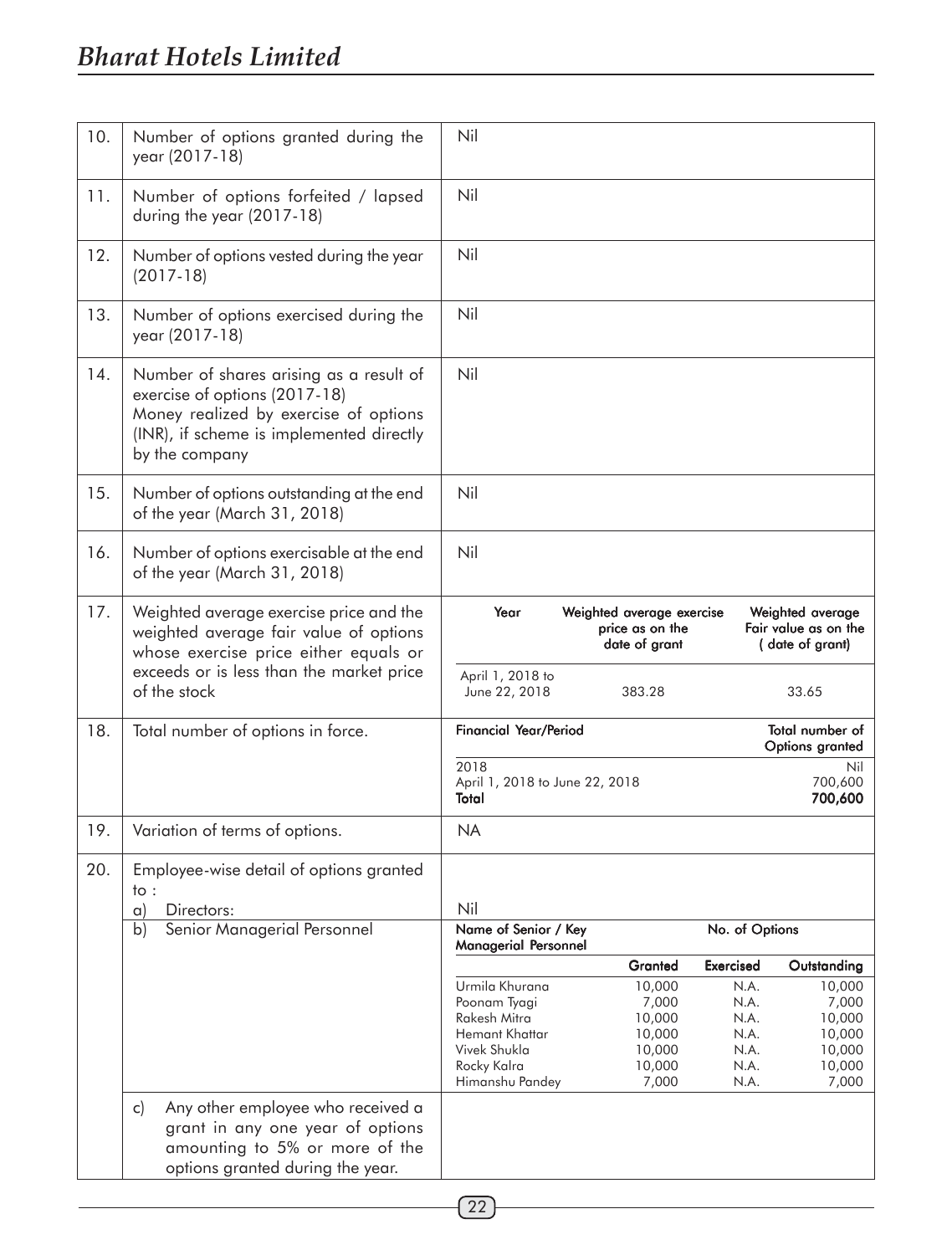

|     | Identified employees who were<br>$\mathsf{d}$<br>granted options, during any one<br>year, equal to/ exceeding 1% of the<br>issued capital (excluding outstanding<br>warrants and conversions) of the<br>Company at the time of grant.                                                                                                                | Nil                                                                                                                                                                                                                                                                                                                  |                                                                                                                |
|-----|------------------------------------------------------------------------------------------------------------------------------------------------------------------------------------------------------------------------------------------------------------------------------------------------------------------------------------------------------|----------------------------------------------------------------------------------------------------------------------------------------------------------------------------------------------------------------------------------------------------------------------------------------------------------------------|----------------------------------------------------------------------------------------------------------------|
| 21. | Method of Accounting followed for stock<br>options granted to employees                                                                                                                                                                                                                                                                              | The Employee stock options is accounted under the "Fair<br>Value" as per Ind AS 102 'share based payments', notified<br>under Section 133 of the Companies Act 2013 read with<br>the Companies (Indian Accounting Standards) Rules, 2015<br>as amended.<br>The same is in accordance with the SEBI ESOP Regulations. |                                                                                                                |
| 22. | Where the Company has calculated the<br>employee compensation cost using the<br>intrinsic value of stock options, difference<br>if any, between employee compensation<br>cost calculated using the intrinsic value<br>of stock options and the employee<br>compensation cost calculated on the basis<br>of fair value of stock options               | N.A.                                                                                                                                                                                                                                                                                                                 |                                                                                                                |
| 23. | Where the Company has calculated the<br>employee compensation cost using the<br>intrinsic value of stock options, difference<br>if any, between employee compensation<br>cost calculated using the intrinsic value<br>of stock options and the employee<br>compensation cost calculated on the basis<br>of fair value of stock options               | N.A.                                                                                                                                                                                                                                                                                                                 |                                                                                                                |
| 24. | Method and significant assumptions used<br>to estimate the fair value of options<br>granted during the year including<br>weighted average information, namely,<br>risk-free interest rate, expected life,<br>expected volatility, expected dividends<br>and the price of the underlying share in<br>the market at the time of grant of the<br>option | <b>Particulars</b><br>Weighted average share price<br>Exercise Price<br>Volatility<br>Life of the options granted in years<br>Average risk-free interest rate                                                                                                                                                        | From April 1, 2018 to<br>June 22, 2018<br>383.28<br>383.28<br>46.10%<br>1.5 years to 4 years<br>7.3% to 7.92 % |

D The movement of options during the year (2017-18) : Not Applicable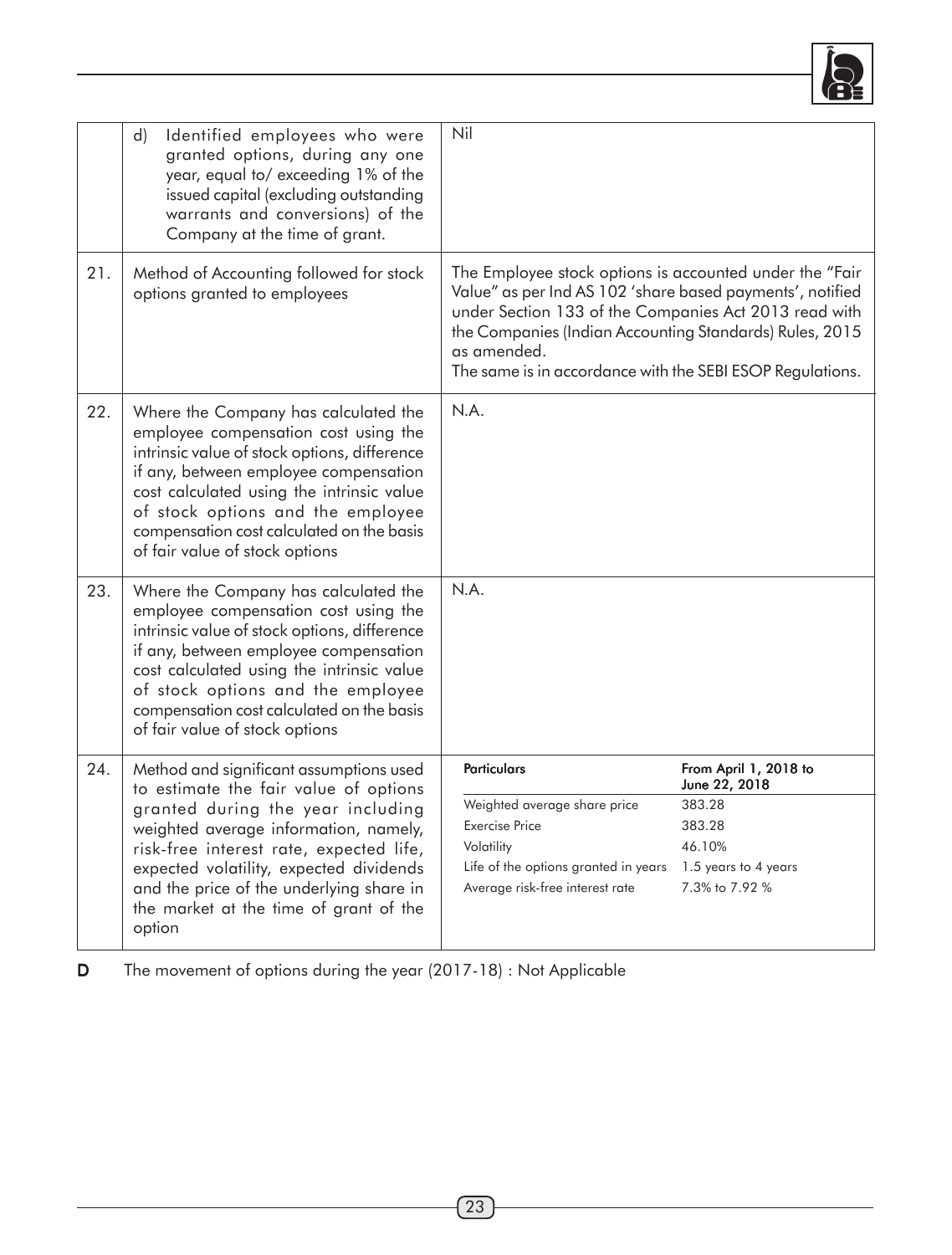ANNEXURE-V

# R S M & Co. **COMPANY SECRETARIES**

# D-63, JFF COMPLEX, JHANDEWALAN, NEW DELHI 110 055 PHONE 011 236 238 13, 9911919008 Email. Info@csrsm.com

#### SECRETARIAL AUDIT REPORT FOR THE FINANCIAL YEAR ENDED ON 31<sup>ST</sup> MARCH, 2018

# FORM NO. MR-3

*[Pursuant to Section 204(1) of the Companies Act, 2013 and Rule No. 9 of the Companies (Appointment and Remuneration of Managerial Personnel) Rules, 2014*

The Members Bharat Hotels Limited (CIN: U74899DL1981PLC011274) Barakhamba Lane, NEW DELHI -110 001

We have conducted the Secretarial Audit of the compliance of applicable statutory provisions and the adherence to good corporate practices by **BHARAT HOTELS LIMITED** (hereinafter called "the Company"). Secretarial Audit was conducted in a manner that provided us a reasonable basis for evaluating the corporate conducts / statutory compliances and expressing our opinion thereon.

Based on our verification of the Company's books, papers, minute books, forms and returns filed and other records maintained by the Company and also the information provided by the company, its officers, agents and authorised representatives during the conduct of secretarial audit, we hereby report that in our opinion, the Company has, during the audit period covering the financial year ended on March 31, 2018 complied with the statutory provisions listed hereunder and also that the Company has proper Board - processes and compliancemechanism in place to the extent, in the manner and subject to the reporting made hereinafter:

We have examined the books, papers, minute books, forms and returns filed and other records maintained by the Company for the financial year ended on March 31, 2018 according to the provisions of:

- 1. The Companies Act, 2013("the Act") and the rules made thereunder;
- 2. The Securities Contracts (Regulation) Act, 1956 ('SCRA') and the rules made thereunder;
- 3. The Depositories Act, 1996 and the Regulations and Bye-laws framed thereunder;
- 4. Foreign Exchange Management Act, 1999 and the Rules and Regulations made thereunder to the extent of Foreign Direct Investment, Overseas Direct Investment, and External Commercial Borrowings;
- 5. The Securities of the Company are not listed with any stock exchange , therefore Regulations and Guidelines prescribed under the Securities and Exchange Board of India Act, 1992 ('SEBI Act) are not applicable.

#### We further report that:

6. We have relied on the representation made by the Company and its officers for systems and mechanism formed by the Company for compliances under the other applicable Act, Laws and Regulations to the Company. Therefore, we are of the opinion that the management has adequate systems and processes in the company commensurate with the size and operations of the company to monitor and ensure compliance with applicable laws, rules, regulations and guidelines.

The laws, as informed and certified by the management of the Company which are specifically applicable to the Company based on their sector/industry are: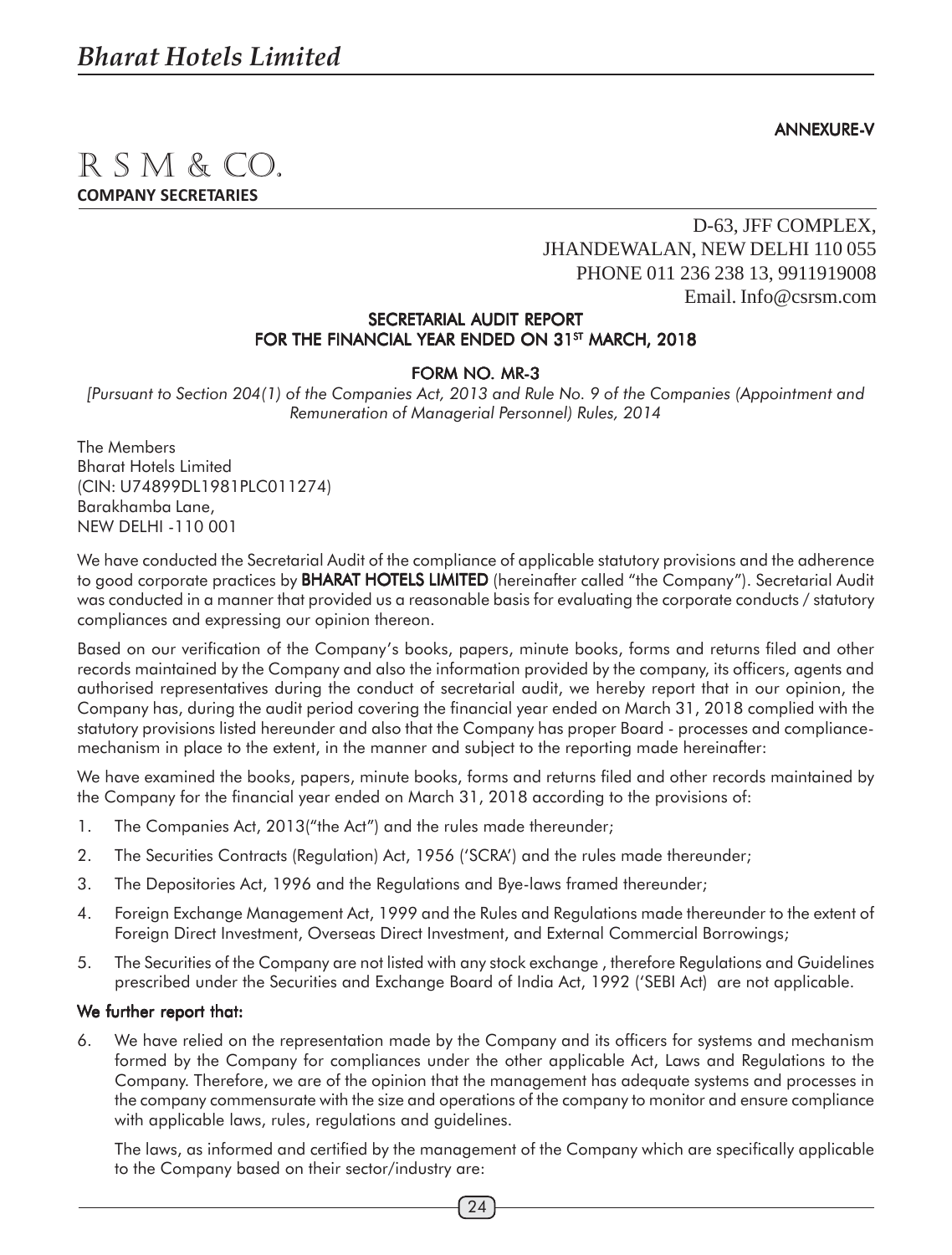

- i) Food Safety & Standards Act, 2006
- ii) Food Safety and Standards Rules, 2011

Beside above, the Company has complied with the applicable central and state laws, including those related to Environment, Legal Metrology Act laws pertaining to the hotels of the Company. The Company has also obtained the necessary licenses/registrations/approvals from respective authorities which are mandatory to run activities related to hotel(s).

7. We further report the compliance by the Company of applicable financial laws, like direct and indirect tax laws, has not been reviewed in this Audit since the same have been subject to review by Statutory Auditors and other designated Professionals.

We have also examined the compliance with the applicable clauses of the following:-

(i) Secretarial Standards issued by the Institute of Company Secretaries of India

During the period under review the Company has complied with the provisions of the Act, Rules, Regulations, Guidelines, Standards etc. mentioned above.

8. We further report that:-

The Board of Directors of the Company is duly constituted with proper balance of Executive Directors, Non-Executive Directors, Women Director and Independent Directors. The changes in the composition of the Board of Directors that took place during the period under review were carried out in compliance with the provisions of the Act;

Adequate notice is given to all directors to schedule the Board and Committee Meetings, agenda and detailed notes on agenda were sent at least seven days in advance, and a system exists for seeking and obtaining further information and clarification on the agenda items before the meeting and for meaningful participation at the meeting; and

All decisions at Board Meetings and Committee Meetings are carried out unanimously as recorded in the minutes of meetings of the Board of Directors or committees of the Company, as the case may be.

- 9. We further report that during the audit period, the Company has passed following special resolutions which is/are having a major bearing on the Company's affairs in pursuance of the above referred laws, rules, regulations, guidelines standard etc.
	- i) Approval of initial public offer and issuance of equity shares in the initial public offer
	- ii) Amendment in Article of Association (AOA)
	- iii) Approval of Bharat Hotels Employee Stock Option Plan, 2017 and Grant of Stock Options to the eligible Employee/Directors of the Company under the scheme
	- iv) Approval of Bharat Hotels Employee Stock Option Plan, 2017 and Grant of Stock Options to the eligible Employee/Directors of the Company's Subsidiaries under the scheme.
- 10. This report is to be read with our letter of even date which is annexed as "Annexure-A" and forms an integral part of this report.

# For RSM & CO. Company Secretaries

Sd/- RAVI SHARMA PARTNER FCS NO.4468, C. P. NO.3666

Place: New Delhi Date: 22nd June, 2018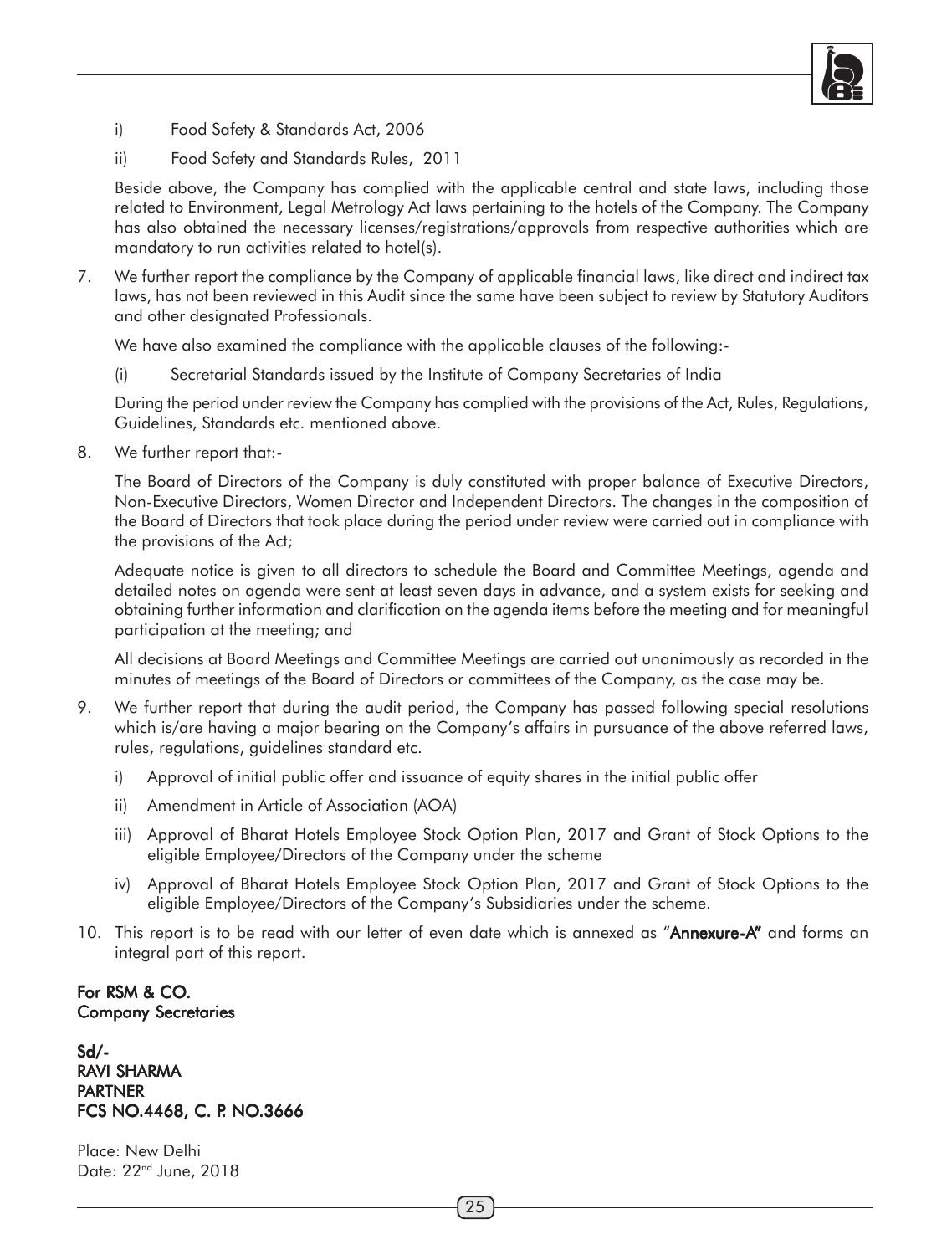# R S M & Co. **COMPANY SECRETARIES**

# D-63, JFF COMPLEX, JHANDEWALAN, NEW DELHI 110 055 PHONE 011 236 238 13, 9911919008 Email. Info@csrsm.com

# ANNEXURE A

The Members Bharat Hotels Limited (CIN: U74899DL1981PLC011274) Barakhamba Lane, NEW DELHI -110 001

Our Report of even date is to be read along with this letter.

- 1. Maintenance of Secretarial records is the responsibility of the Management of the Company. Our responsibility is to express an opinion on the Secretarial Records based on our audit.
- 2. We have followed the audit practices and processes as were appropriate to obtain reasonable assurance about the correctness of the contents of the Secretarial records. The verifications were done on the test basis to ensure that correct facts are reflected in secretarial records. We believe that the processes and practices, we followed provide a reasonable basis for our opinion.
- 3. We have not verified the correctness and appropriateness of financial and books of accounts of the Company.
- 4. Wherever required, we have obtained the Management representation about the compliances of Laws, Rules and Regulations and happening of events etc.
- 5. The compliance of the provisions of corporate and other applicable Laws, rule and regulations, standards is the responsibility of the Management. Our examination was limited to the verification of procedures on test basis.
- 6. Our Secretarial Audit Report is neither an assurance as to the future viability of the Company nor of the efficiency or effectiveness with which the Management has conducted the affairs of the Company

For RSM & CO. Company Secretaries

Sd/- RAVI SHARMA PARTNER FCS NO.4468, C. P. NO. 3666

Place: New Delhi Date: 22nd June, 2018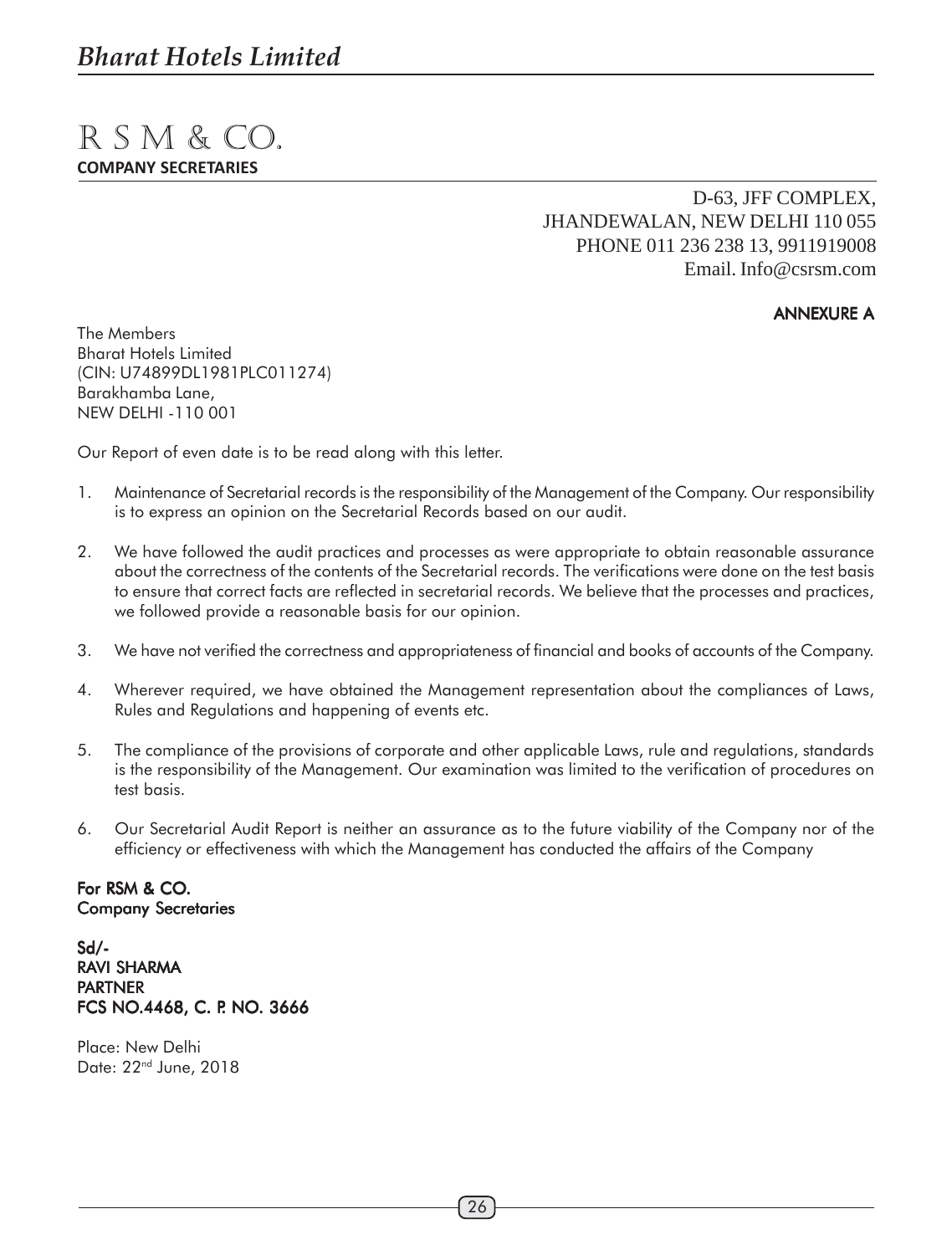

# ANNEXURE- VI

#### Form No. MGT-9 EXTRACT OF ANNUAL RETURN As on the Financial year ended on 31.03.2018

*[Pursuant to section 92(3) of the Companies Act, 2013 and Rule 12(1) of the Companies (Management and Administration) Rules, 2014]*

# I. REGISTRATION AND OTHER DETAILS:

| i)              | CIN                                                                          |                      | U74899DL1981PLC011274                                                                                                |
|-----------------|------------------------------------------------------------------------------|----------------------|----------------------------------------------------------------------------------------------------------------------|
| $\overline{ii}$ | <b>Registration Date</b>                                                     |                      | 22/01/1981                                                                                                           |
| iii)            | Name of the Company                                                          | ÷                    | <b>Bharat Hotels Limited</b>                                                                                         |
| iv)             | Category / Sub-Category of the Company                                       | ÷                    | Public Company                                                                                                       |
| $\vee$          | Address of the Registered office<br>and contact details                      | $\ddot{\phantom{a}}$ | Barakhamba Lane, New Delhi-110001<br>Tel.: 011-44447777, Fax: 011-44441234,<br>Email Address: corporate@thelalit.com |
| vi)             | Whether listed company (Yes / No)                                            | ÷                    | Unlisted                                                                                                             |
| vii)            | Name, Address and Contact details of<br>Registrar and Transfer Agent, if any | ÷                    | M/S Karvy Computershare Private Limited<br>305 New Delhi House, 27,<br>Barakhamba Road, New Delhi-110001             |

# II. PRINCIPAL BUSINESS ACTIVITIES OF THE COMPANY

All the business activities contributing 10 % or more of the total turnover of the company shall be stated:

| $\vert$ SI.<br>$N_{\rm O}$ . | Name and Description of main products / services | Product/ service | NIC Code of the   % to total turnover<br>of the company |  |
|------------------------------|--------------------------------------------------|------------------|---------------------------------------------------------|--|
|                              | Hotel & Restaurant Operations                    | $55101, 56*$     | 98.92 %                                                 |  |

*(There is no other activities contributing 10 % or more of the total turnover of the Company)* \* NIC Code-2008

#### III. PARTICULARS OF HOLDING, SUBSIDIARY AND ASSOCIATE COMPANIES

| SI.<br>No. | Name and Address of the<br>Company                                                                                                     | <b>CIN/GLN</b>        | Holding/<br>Subsidiary/<br><b>Associate</b> | % of<br>shares<br>held | <b>Applicable</b><br>Section |
|------------|----------------------------------------------------------------------------------------------------------------------------------------|-----------------------|---------------------------------------------|------------------------|------------------------------|
| 1.         | Jyoti Limited<br>Gulab Bhawan, Gupkar Road,<br>Srinagar (J&K)                                                                          | U55101JK1964PLC000286 | Subsidiary                                  | 99.99                  | Section 2(87)(ii)            |
| 2.         | Apollo Zipper India Limited<br>18, Hemanta Basu Sarani,<br>Kolkata (West Bengal)                                                       | U36999WB2004PLC097656 | Subsidiary                                  | 90.00                  | Section 2(87)(ii)            |
| 3.         | <b>Prime Cellular Limited</b><br>401, World Trade Tower,<br>Barakhamba Lane,<br>New Delhi-110001                                       | U74899DL1995PLC066703 | Subsidiary                                  | 99.60                  | Section 2(87)(ii)            |
| 4.         | Prima Buildwell Private Limited U70109DL2006PTC149732<br>25, Ground Floor, World Trade<br>Centre, Barakhamba Lane,<br>New Delhi-110001 |                       | Subsidiary                                  | 99.99                  | Section 2(87)(ii)            |
| 5.         | Kujjal Builders Private Limited<br>51& 52, Ground Floor, World<br>Trade Centre, Barakhamba<br>Lane, New Delhi-110001                   | U70101DL2005PTC139829 | Subsidiary                                  |                        | Section 2(87)(i)             |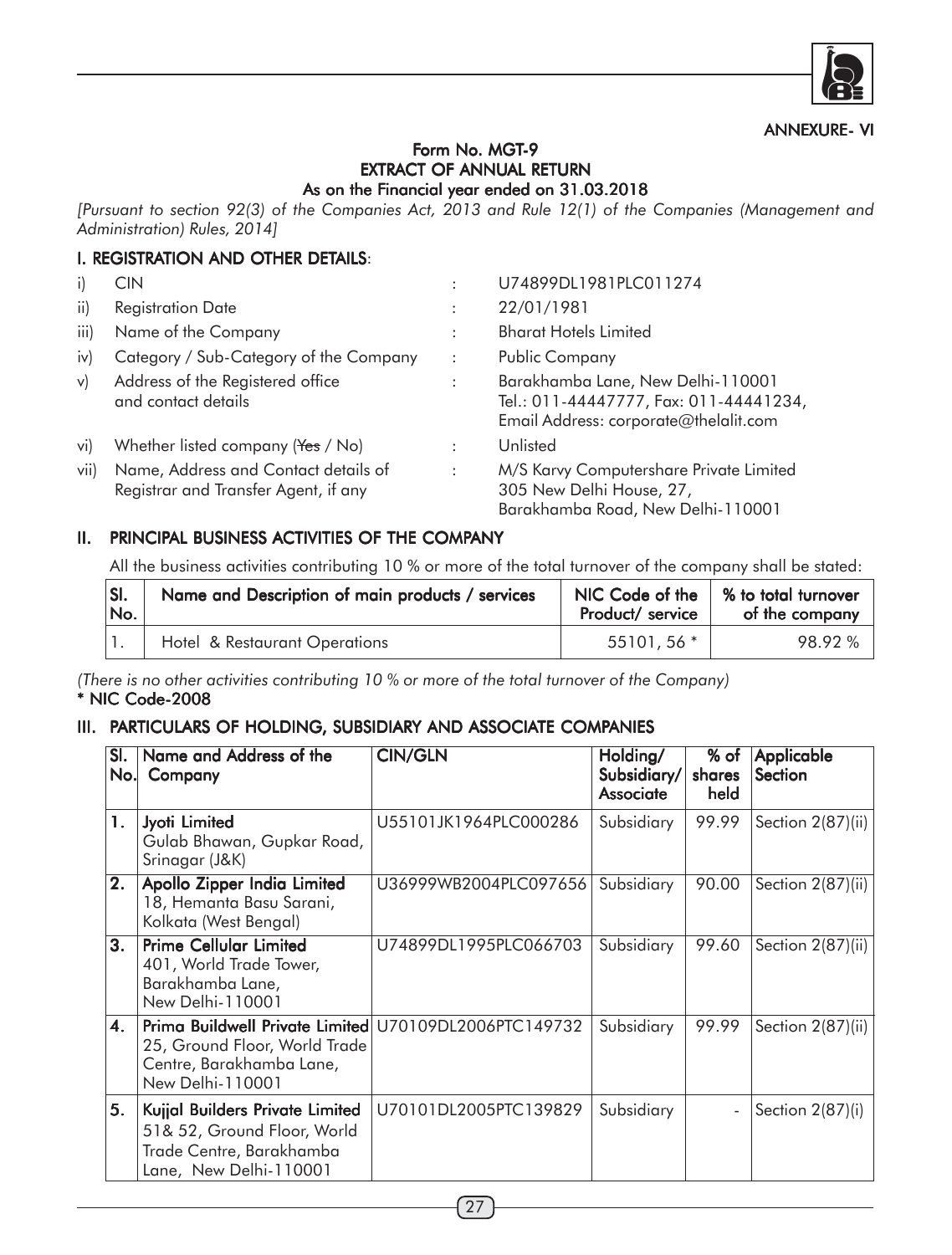# IV. SHARE HOLDING PATTERN (Equity Share Capital Breakup as percentage of Total Equity)

# i) Category-wise Share Holding

| Category of<br><b>Shareholders</b>                                                            |                          | $(01-04-2017)$ | No. of Shares held at the beginning of the year |                                | No. of Shares held at the end of the year<br>$(31-03-2018)$ |           |                          |                                       |      |  |  |  | % Change<br>during the<br>year |
|-----------------------------------------------------------------------------------------------|--------------------------|----------------|-------------------------------------------------|--------------------------------|-------------------------------------------------------------|-----------|--------------------------|---------------------------------------|------|--|--|--|--------------------------------|
|                                                                                               | Demat                    | Physical       | Total                                           | % of<br>Total<br><b>Shares</b> | Demat                                                       | Physical  | Total                    | % of<br><b>Total</b><br><b>Shares</b> |      |  |  |  |                                |
| A. Promoters and<br><b>Promoter Group</b>                                                     |                          |                |                                                 |                                |                                                             |           |                          |                                       |      |  |  |  |                                |
| (1) Indian                                                                                    |                          |                |                                                 |                                |                                                             |           |                          |                                       |      |  |  |  |                                |
| (a) Individual/HUF                                                                            | 2024094                  | 10779882       | 12803976                                        | 16.85                          | 12803976                                                    |           | 12803976                 | 16.85                                 |      |  |  |  |                                |
| (b) Central Govt.                                                                             | $\overline{a}$           |                | $\overline{\phantom{a}}$                        | $\overline{\phantom{a}}$       |                                                             |           | $\overline{\phantom{a}}$ |                                       |      |  |  |  |                                |
| (c) State Govt(s)                                                                             |                          |                |                                                 |                                |                                                             |           |                          |                                       |      |  |  |  |                                |
| (d) Bodies Corp.                                                                              | 3274077                  | 37590861       | 40864938                                        | 53.78                          | 40864938                                                    | ÷,        | 40864938                 | 53.78                                 |      |  |  |  |                                |
| (e) Banks / FI                                                                                |                          |                | $\overline{\phantom{a}}$                        |                                |                                                             |           | $\overline{a}$           |                                       |      |  |  |  |                                |
| (f) Any Other                                                                                 |                          |                |                                                 |                                |                                                             |           |                          |                                       |      |  |  |  |                                |
| Sub-Total (A) (1)                                                                             | 5298171                  | 48370743       | 53668914                                        | 70.63                          | 53668914                                                    |           | 53668914                 | 70.63                                 |      |  |  |  |                                |
| Foreign<br>(2)                                                                                |                          |                |                                                 |                                |                                                             |           |                          |                                       |      |  |  |  |                                |
| (a)NRIs - Individuals                                                                         | 10399998                 |                | 10399998                                        | 13.69                          | 10399998                                                    |           | 10399998                 | 13.69                                 |      |  |  |  |                                |
| (b)Other-Individuals                                                                          |                          |                |                                                 |                                |                                                             |           |                          |                                       |      |  |  |  |                                |
| (c)Bodies Corp.                                                                               | $\overline{a}$           | 9591200        | 9591200                                         | 12.62                          |                                                             | 9591200   | 9591200                  | 12.62                                 |      |  |  |  |                                |
| (d)Banks / Fl                                                                                 |                          |                |                                                 |                                |                                                             |           |                          |                                       |      |  |  |  |                                |
| (e)Any Other                                                                                  |                          |                |                                                 |                                |                                                             |           |                          |                                       |      |  |  |  |                                |
| Sub-Total (A) (2) :-                                                                          | 10399998                 | 9591200        | 19991198                                        | 26.31                          | 10399998                                                    | 9591200   | 19991198                 | 26.31                                 |      |  |  |  |                                |
| <b>Total Shareholding of</b><br>Promoter and Promoter<br>Group $A = (A) (1) +$<br>$(A)$ $(2)$ | 15698169                 | 57961943       | 73660112                                        | 96.93                          | 64068912                                                    | 9591200   | 73660112                 | 96.93                                 |      |  |  |  |                                |
| <b>B. Public Shareholding</b>                                                                 |                          |                |                                                 |                                |                                                             |           |                          |                                       |      |  |  |  |                                |
| 1. Institutions                                                                               |                          |                |                                                 |                                |                                                             |           |                          |                                       |      |  |  |  |                                |
| (a)Mutual Funds                                                                               |                          | 699            | 699                                             | 0.00                           |                                                             | 0         | $\mathbf 0$              | 0.00                                  | 0.00 |  |  |  |                                |
| (b)Banks / Fl                                                                                 | 99                       | 1548           | 1647                                            | 0.00                           | 99                                                          | 0         | 99                       | 0.00                                  | 0.00 |  |  |  |                                |
| (c)Central Govt.                                                                              | $\overline{\phantom{a}}$ |                | $\overline{\phantom{a}}$                        | $\overline{\phantom{a}}$       | Ĭ,                                                          | -         | $\overline{\phantom{a}}$ | $\overline{\phantom{a}}$              |      |  |  |  |                                |
| (d)State Govt(s)                                                                              | $\overline{a}$           |                | $\overline{\phantom{a}}$                        |                                |                                                             |           | $\overline{\phantom{a}}$ |                                       |      |  |  |  |                                |
| (e)Venture Capital Funds                                                                      | $\frac{1}{2}$            |                | $\sim$                                          | $\overline{\phantom{a}}$       |                                                             |           | $\overline{\phantom{a}}$ | $\overline{\phantom{a}}$              |      |  |  |  |                                |
| (f)Insurance Companies                                                                        | $\overline{\phantom{a}}$ |                | $\overline{\phantom{a}}$                        |                                |                                                             |           | $\frac{1}{2}$            | $\overline{\phantom{a}}$              |      |  |  |  |                                |
| (g)FlIs                                                                                       | $\overline{\phantom{a}}$ |                | $\overline{\phantom{a}}$                        | $\overline{\phantom{a}}$       |                                                             |           | $\overline{\phantom{a}}$ | $\overline{\phantom{a}}$              |      |  |  |  |                                |
| (h) Foreign Venture<br>Capital Funds                                                          | $\overline{\phantom{a}}$ |                | $\overline{\phantom{a}}$                        | ÷,                             |                                                             |           | $\overline{a}$           |                                       |      |  |  |  |                                |
| (i) Others (specify)                                                                          |                          |                |                                                 |                                |                                                             |           |                          |                                       |      |  |  |  |                                |
| Sub-total (B) (1) :-                                                                          | 99                       | 2247           | 2346                                            | 0.00                           | 99                                                          | $\pmb{0}$ | 99                       | 0.00                                  | 0.00 |  |  |  |                                |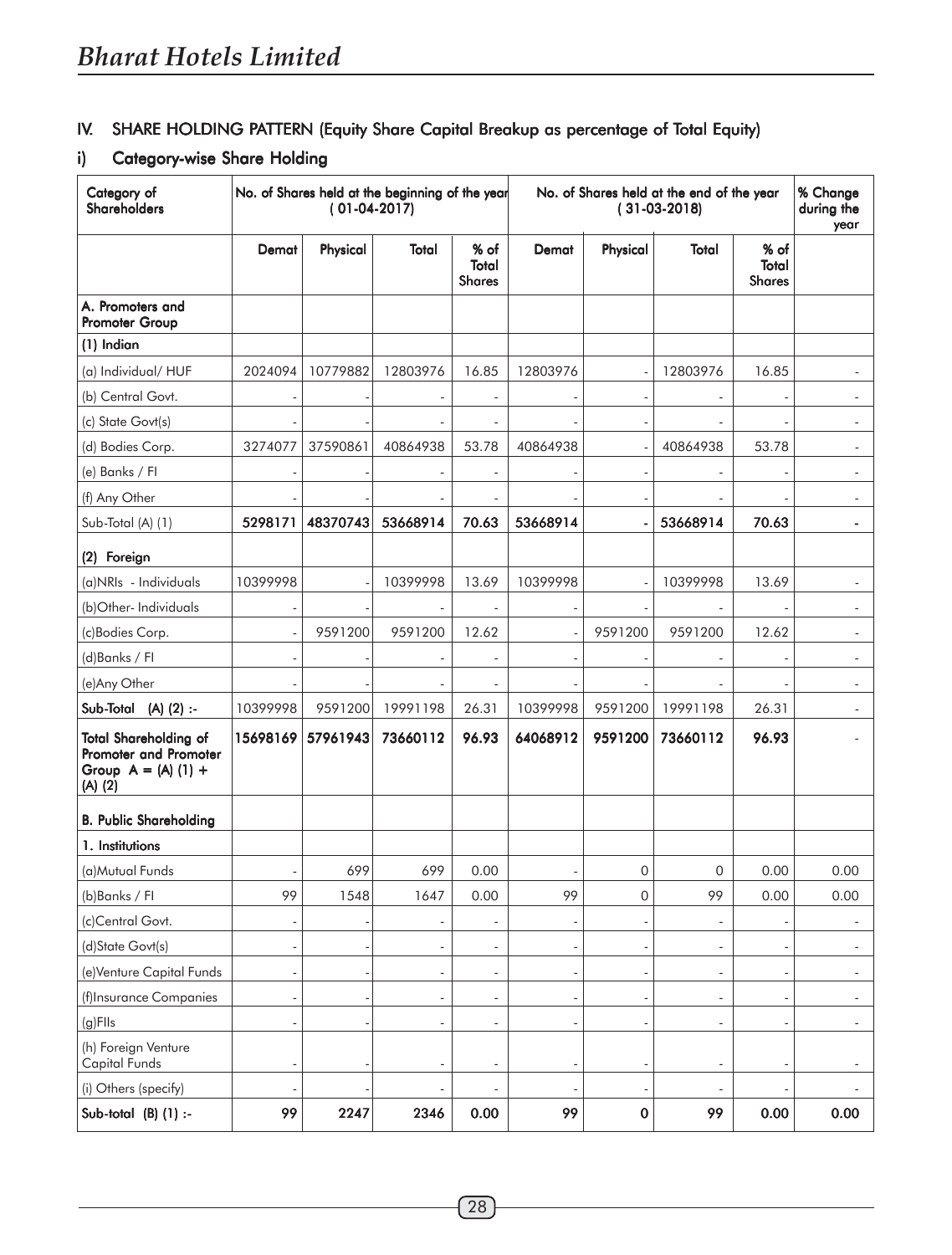

| 2.<br>Non-Institutions                                                               |          |          |          |        |          |          |          |        |        |
|--------------------------------------------------------------------------------------|----------|----------|----------|--------|----------|----------|----------|--------|--------|
|                                                                                      |          |          |          |        |          |          |          |        |        |
| (a) Bodies Corp                                                                      |          |          |          |        |          |          |          |        |        |
| (i) Indian                                                                           | 99815    | 50419    | 150234   | 0.20   | 98609    | 5384     | 103993   | 0.14   | (0.06) |
| (ii) Overseas                                                                        | 66       |          | 66       | 0.00   | $\Omega$ |          | 0        | 0.00   | 0.00   |
| (b) Individuals                                                                      |          |          |          |        |          |          |          |        |        |
| (i)Individual shareholders                                                           |          |          |          |        |          |          |          |        |        |
| holding nominal share                                                                |          |          |          |        |          |          |          |        |        |
| capital upto Rs. 1 lakh                                                              | 1161446  | 595903   | 1757349  | 2.31   | 1182379  | 396679   | 1579058  | 2.08   | (0.23) |
| (ii)Individual shareholders<br>holding nominal share<br>capital exceed of Rs. 1 lakh | 175934   |          | 175934   | 0.23   | 176081   |          | 176081   | 0.23   | 0.00   |
|                                                                                      |          |          |          |        |          |          |          |        |        |
| (c) Others (specify)                                                                 |          |          |          | ٠      |          |          |          |        |        |
| NRI <sub>s</sub> :                                                                   |          |          |          |        |          |          |          |        |        |
| (i)Holding nominal share<br>capital upto Rs. 1 lakh                                  | 60350    | 133697   | 194047   | 0.26   | 61850    | 47261    | 109111   | 0.14   | (0.12) |
| (ii) Holding nominal share<br>capital exceed of Rs. 1 lakh                           |          | 39064    | 39064    | 0.05   |          | 0        | 0        | 0.00   | (0.05) |
| Foreign Nationals                                                                    | 3999     |          | 3999     | 0.01   | 3999     |          | 3999     | 0.01   |        |
| Trust (Indian)                                                                       | 8048     |          | 8048     | 0.01   | 8048     |          | 8048     | 0.01   |        |
| Investor<br><b>Education and Protection</b><br>Fund Authority                        |          |          |          | 0.00   | 350698   |          | 350698   | 0.46   | 0.46   |
| Sub-total $(B)$ $(2)$ :-                                                             | 1509658  | 819083   | 2328741  | 3.07   | 1881664  | 449324   | 2330988  | 3.07   |        |
| <b>Total Public</b><br>Shareholding $(B) =$<br>$(B) (1) + (B) (2)$                   | 1509757  | 821330   | 2331087  | 3.07   | 1881763  | 449324   | 2331087  | 3.07   |        |
| Grand Total (A+B)                                                                    | 17207926 | 58783273 | 75991199 | 100.00 | 65950675 | 10040524 | 75991199 | 100.00 |        |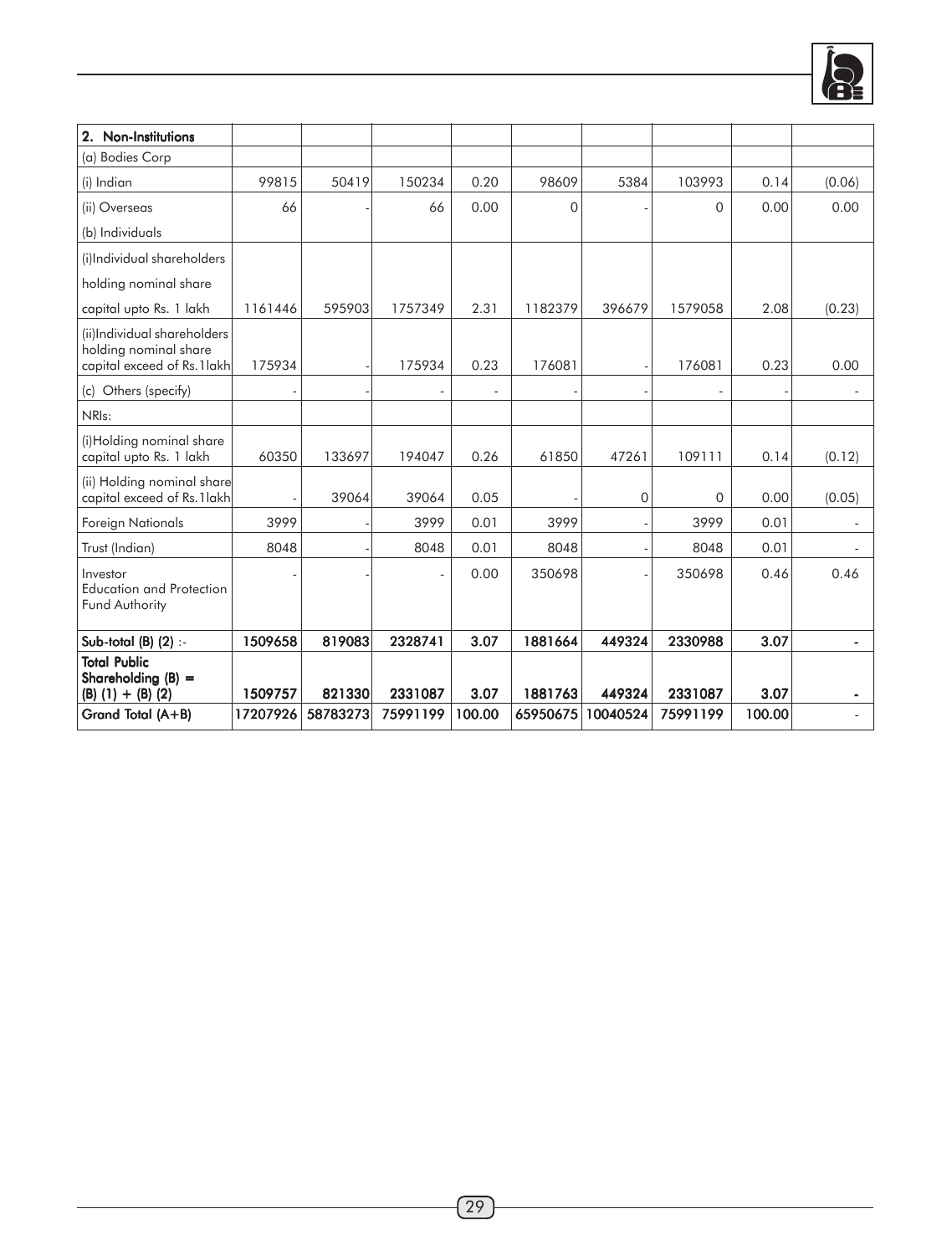# ii Shareholding of Promoter and Promoter Group

| S.<br>No.      | Shareholder's Name              |                         | Shareholding at the beginning of the year<br>$(01-04-2017)$ |                                                                         |                         | Share holding at the end of the year<br>$(31-03-2018)$ |                                                                        |                               |  |  |  |  |
|----------------|---------------------------------|-------------------------|-------------------------------------------------------------|-------------------------------------------------------------------------|-------------------------|--------------------------------------------------------|------------------------------------------------------------------------|-------------------------------|--|--|--|--|
|                |                                 | No. of<br><b>Shares</b> | % of total<br><b>Shares</b><br>of the<br>company            | $%$ of<br><b>Shares</b><br>Pledged/<br>encumbered<br>to total<br>shares | No. of<br><b>Shares</b> | % of total<br><b>Shares</b><br>of the<br>company       | $%$ of<br><b>Shares</b><br>Pledged<br>encumbered<br>to total<br>shares | holding<br>during<br>the year |  |  |  |  |
| 1              | Deeksha Holding Ltd*            | 30710301                | 40.41                                                       | $\blacksquare$                                                          | 30710301                | 40.41                                                  |                                                                        | $\overline{\phantom{a}}$      |  |  |  |  |
| $\overline{2}$ | Dr. Jyotsna Suri*               | 7247935                 | 9.54                                                        | ÷.                                                                      | 7247935                 | 9.54                                                   | ÷.                                                                     | $\sim$                        |  |  |  |  |
| 3              | Mr. Ramesh Suri*                | 1219998                 | 1.61                                                        | $\sim$                                                                  | 1219998                 | 1.61                                                   | ÷.                                                                     | $\sim$                        |  |  |  |  |
| 4              | Responsible Builders Pvt Ltd    | 7106400                 | 9.35                                                        | ÷.                                                                      | 7106400                 | 9.35                                                   | $\sim$                                                                 | $\sim$                        |  |  |  |  |
| 5              | Jyotsna Holding Pvt Ltd         | 3024039                 | 3.98                                                        | ÷.                                                                      | 3024039                 | 3.98                                                   | $\sim$                                                                 | $\sim$                        |  |  |  |  |
| 6              | Mr. Keshav Suri                 | 3880596                 | 5.11                                                        | ÷.                                                                      | 3880596                 | 5.11                                                   | $\overline{\phantom{a}}$                                               |                               |  |  |  |  |
| $\overline{7}$ | Lalit Suri (HUF)                | 202950                  | 0.27                                                        | ÷.                                                                      | 202950                  | 0.27                                                   | ÷.                                                                     |                               |  |  |  |  |
| 8              | Ramesh Suri (HUF)               | 159999                  | 0.21                                                        | ÷,                                                                      | 159999                  | 0.21                                                   | ÷.                                                                     |                               |  |  |  |  |
| 9              | Ms. Ritu Suri                   | 68400                   | 0.09                                                        | ä,                                                                      | 68400                   | 0.09                                                   |                                                                        |                               |  |  |  |  |
| 10             | Premium Exports Ltd             | 18000                   | 0.02                                                        |                                                                         | 18000                   | 0.02                                                   |                                                                        |                               |  |  |  |  |
| 11             | Mercantile Capital and          |                         |                                                             |                                                                         |                         |                                                        |                                                                        |                               |  |  |  |  |
|                | Financial Services Private Ltd. | 6198                    | 0.01                                                        |                                                                         | 6198                    | 0.01                                                   |                                                                        |                               |  |  |  |  |
| 12             | Ms. Deeksha Suri                | 1                       | 0.00                                                        |                                                                         | $\mathbf{1}$            | 0.00                                                   |                                                                        |                               |  |  |  |  |
| 13             | Ms. Divya Suri                  | 1                       | 0.00                                                        |                                                                         | 1                       | 0.00                                                   |                                                                        |                               |  |  |  |  |
| 14             | Mr.Jayant Nanda                 | 10399998                | 13.69                                                       |                                                                         | 10399998                | 13.69                                                  |                                                                        |                               |  |  |  |  |
| 15             | Richmond Enterprises S.A        | 5491200                 | 7.23                                                        |                                                                         | 5491200                 | 7.23                                                   |                                                                        |                               |  |  |  |  |
| 16             | Groves Universal Group S.A      | 4100000                 | 5.40                                                        |                                                                         | 4100000                 | 5.40                                                   |                                                                        |                               |  |  |  |  |
| 17             | Smt. Raj Kumari Nanda           | 19998                   | 0.03                                                        |                                                                         | 19998                   | 0.03                                                   |                                                                        |                               |  |  |  |  |
| 18             | Mr. Santosh Chanana             | 4098                    | 0.01                                                        |                                                                         | 4098                    | 0.01                                                   |                                                                        |                               |  |  |  |  |
|                | Total                           | 73660112                | 96.93%                                                      | ä,                                                                      | 73660112                | 96.93%                                                 | ÷.                                                                     |                               |  |  |  |  |

\* Promoters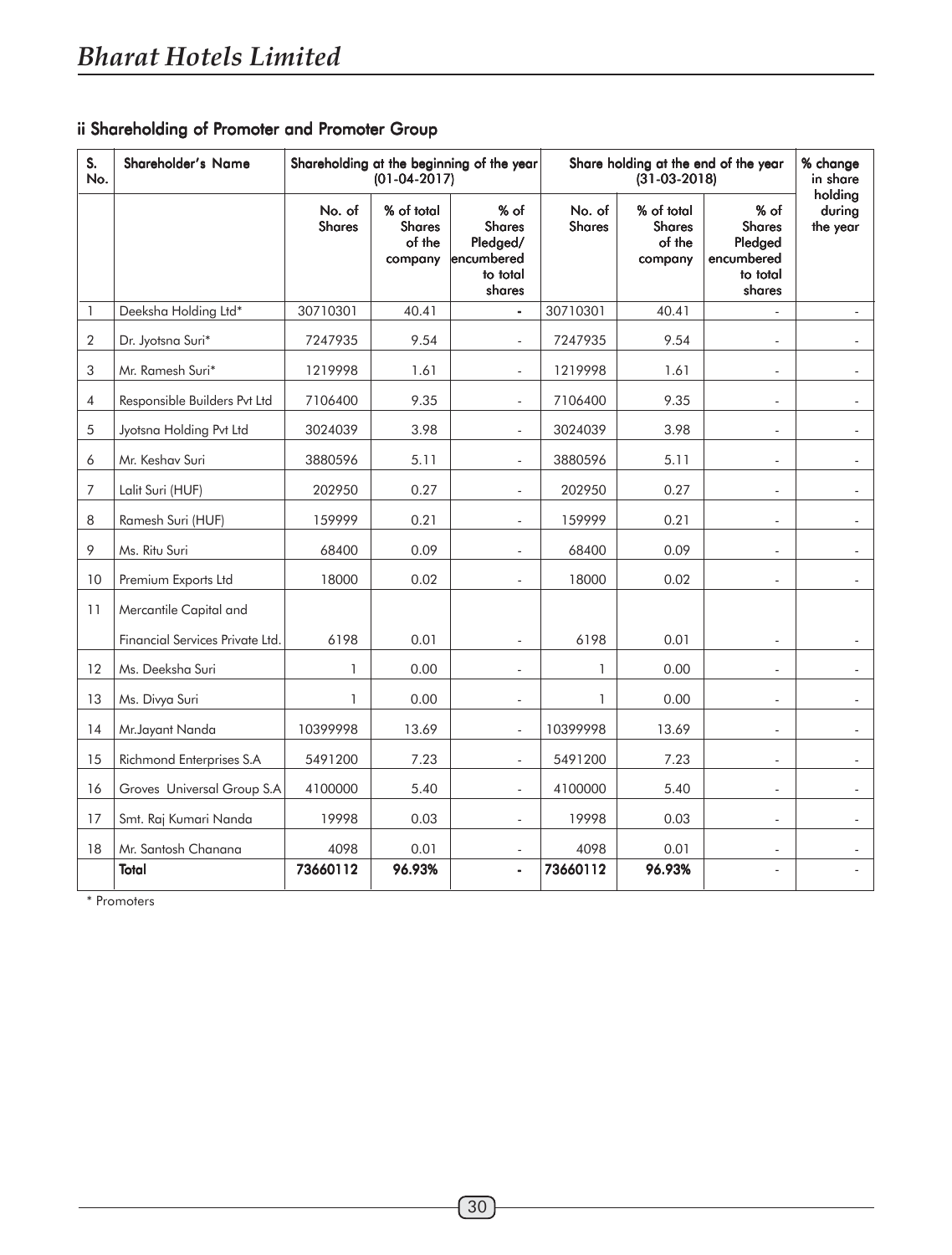

(iii) Change in Promoters' and Promoter's Group Shareholding

| SI.<br>No.     | Name of shareholder                 |               | Shareholding at the<br>beginning of the year | <b>Cumulative Shareholding</b><br>during the year |                                        |  |
|----------------|-------------------------------------|---------------|----------------------------------------------|---------------------------------------------------|----------------------------------------|--|
|                |                                     | No. of shares | % of total<br>shares of the<br>company       | No. of shares                                     | % of total<br>shares of the<br>company |  |
| 1.             | <b>Deeksha Holding Ltd</b>          |               |                                              |                                                   |                                        |  |
|                | At the beginning of the year        | 30710301      | 40.41                                        |                                                   |                                        |  |
|                | Increase / Decrease:                |               |                                              |                                                   |                                        |  |
|                | At the End of the year              |               |                                              | 30710301                                          | 40.41                                  |  |
| 2.             | Dr. Jyotsna Suri                    |               |                                              |                                                   |                                        |  |
|                | At the beginning of the year        | 7247935       | 9.54                                         |                                                   |                                        |  |
|                | Increase / Decrease:                |               |                                              |                                                   |                                        |  |
|                | At the End of the year              |               |                                              | 7247935                                           | 9.54                                   |  |
| 3.             | <b>Responsible Builders Pvt Ltd</b> |               |                                              |                                                   |                                        |  |
|                | At the beginning of the year        | 7106400       | 9.35                                         |                                                   |                                        |  |
|                | Increase / Decrease:                |               |                                              |                                                   |                                        |  |
|                | At the End of the year              |               |                                              | 7106400                                           | 9.35                                   |  |
| $\overline{4}$ | Jyotsna Holding Pvt Ltd             |               |                                              |                                                   |                                        |  |
|                | At the beginning of the year        | 3024039       | 3.98                                         |                                                   |                                        |  |
|                | Increase / Decrease:                |               |                                              |                                                   |                                        |  |
|                | At the End of the year              |               |                                              | 3024039                                           | 3.98                                   |  |
| 5.             | Mr. Keshav Suri                     |               |                                              |                                                   |                                        |  |
|                | At the beginning of the year        | 3880596       | 5.11                                         |                                                   |                                        |  |
|                | Increase / Decrease:                |               |                                              |                                                   |                                        |  |
|                | At the End of the year              |               |                                              | 3880596                                           | 5.11                                   |  |
| 6.             | Mr. Ramesh Suri                     |               |                                              |                                                   |                                        |  |
|                | At the beginning of the year        | 1219998       | 1.61                                         |                                                   |                                        |  |
|                | Increase / Decrease:                |               |                                              |                                                   |                                        |  |
|                | At the End of the year              |               |                                              | 1219998                                           | 1.61                                   |  |
| 7.             | Lalit Suri (HUF)                    |               |                                              |                                                   |                                        |  |
|                | At the beginning of the year        | 202950        | 0.27                                         |                                                   |                                        |  |
|                | Increase / Decrease:                |               |                                              |                                                   |                                        |  |
|                | At the End of the year              |               |                                              | 202950                                            | 0.27                                   |  |
| 8.             | Ramesh Suri (HUF)                   |               |                                              |                                                   |                                        |  |
|                | At the beginning of the year        | 159999        | 0.21                                         |                                                   |                                        |  |
|                | Increase / Decrease:                |               |                                              |                                                   |                                        |  |
|                | At the End of the year              |               |                                              | 159999                                            | 0.21                                   |  |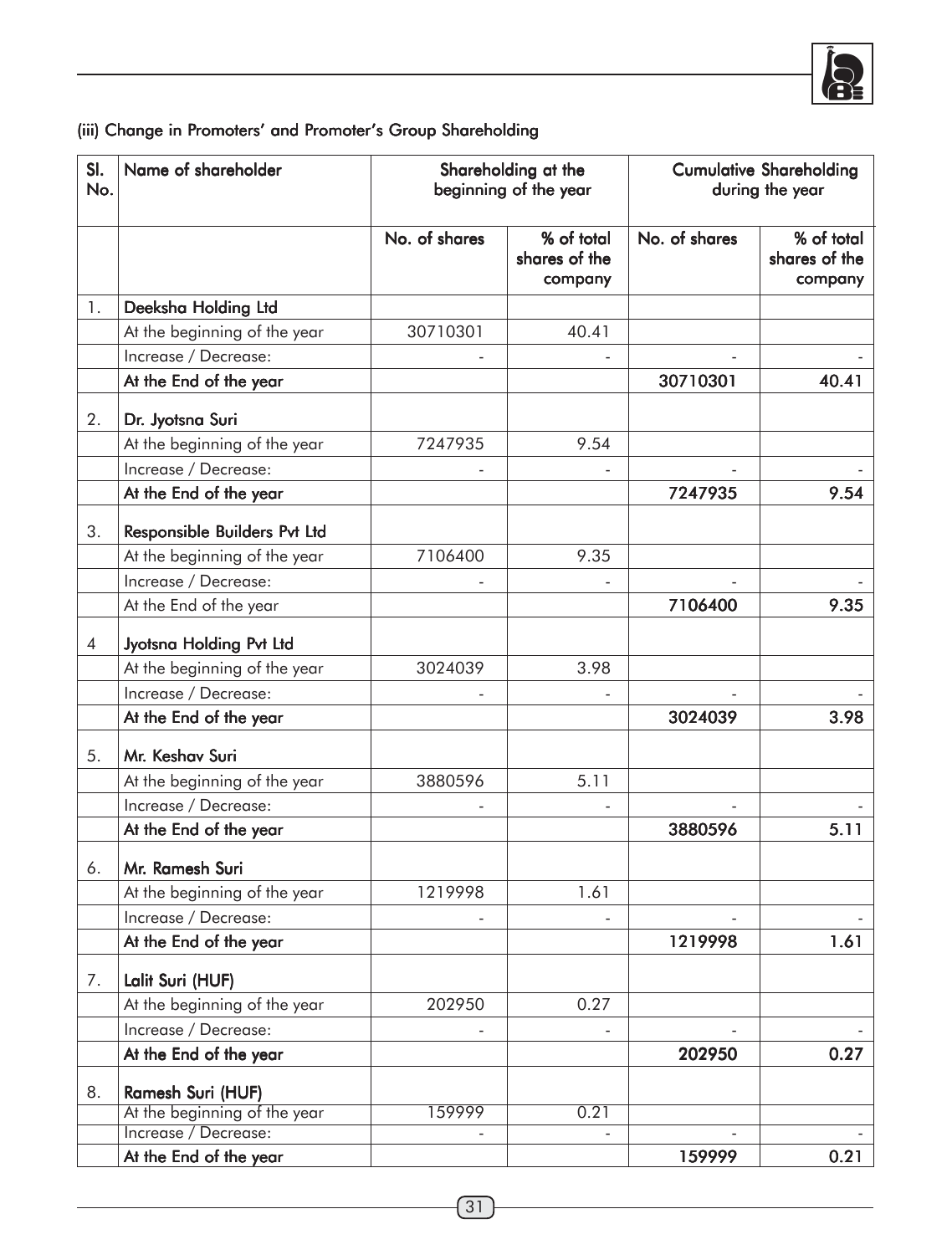| 9.  | Ms. Ritu Suri                                                    |          |       |          |       |
|-----|------------------------------------------------------------------|----------|-------|----------|-------|
|     | At the beginning of the year                                     | 68400    | 0.09  |          |       |
|     | Increase / Decrease:                                             |          |       |          |       |
|     | At the End of the year                                           |          |       | 68400    | 0.09  |
| 10  | Premium Exports Ltd                                              |          |       |          |       |
|     | At the beginning of the year                                     | 18000    | 0.02  |          |       |
|     | Increase / Decrease:                                             |          |       |          |       |
|     | At the End of the year                                           |          |       | 18000    | 0.02  |
| 11. | <b>Mercantile Capital and Financial</b><br>Services Private Ltd. |          |       |          |       |
|     | At the beginning of the year                                     | 6198     | 0.01  |          |       |
|     | Increase / Decrease:                                             |          |       |          |       |
|     | At the End of the year                                           |          |       | 6198     | 0.01  |
| 12. | Ms. Deeksha Suri                                                 |          |       |          |       |
|     | At the beginning of the year                                     | 1        | 0.00  |          |       |
|     | Increase / Decrease:                                             |          |       |          |       |
|     | At the End of the year                                           |          |       | 1        | 0.00  |
| 13. | Ms. Divya Suri                                                   |          |       |          |       |
|     | At the beginning of the year                                     | 1        | 0.00  |          |       |
|     | Increase / Decrease:                                             |          |       |          |       |
|     | At the End of the year                                           |          |       | 1        | 0.00  |
| 14. | Mr. Jayant Nanda                                                 |          |       |          |       |
|     | At the beginning of the year                                     | 10399998 | 13.69 |          |       |
|     | Increase / Decrease:                                             |          |       |          |       |
|     | At the End of the year                                           |          |       | 10399998 | 13.69 |
| 15. | <b>Richmond Enterprises S.A</b>                                  |          |       |          |       |
|     | At the beginning of the year                                     | 5491200  | 7.23  |          |       |
|     | Increase / Decrease:                                             |          |       |          |       |
|     | At the End of the year                                           |          |       | 5491200  | 7.23  |
| 16. | <b>Groves Universal Group S.A</b>                                |          |       |          |       |
|     | At the beginning of the year                                     | 4100000  | 5.40  |          |       |
|     | Increase / Decrease:                                             |          |       |          |       |
|     | At the End of the year                                           |          |       | 4100000  | 5.40  |
| 17. | Smt. Raj Kumari Nanda                                            |          |       |          |       |
|     | At the beginning of the year                                     | 19998    | 0.03  |          |       |
|     | Increase / Decrease:                                             |          |       |          |       |
|     | At the End of the year                                           |          |       | 19998    | 0.03  |
| 18. | Mr. Santosh Chanana                                              |          |       |          |       |
|     | At the beginning of the year                                     | 4098     | 0.01  |          |       |
|     | Increase / Decrease:                                             |          |       |          |       |
|     | At the End of the year                                           |          |       | 4098     | 0.01  |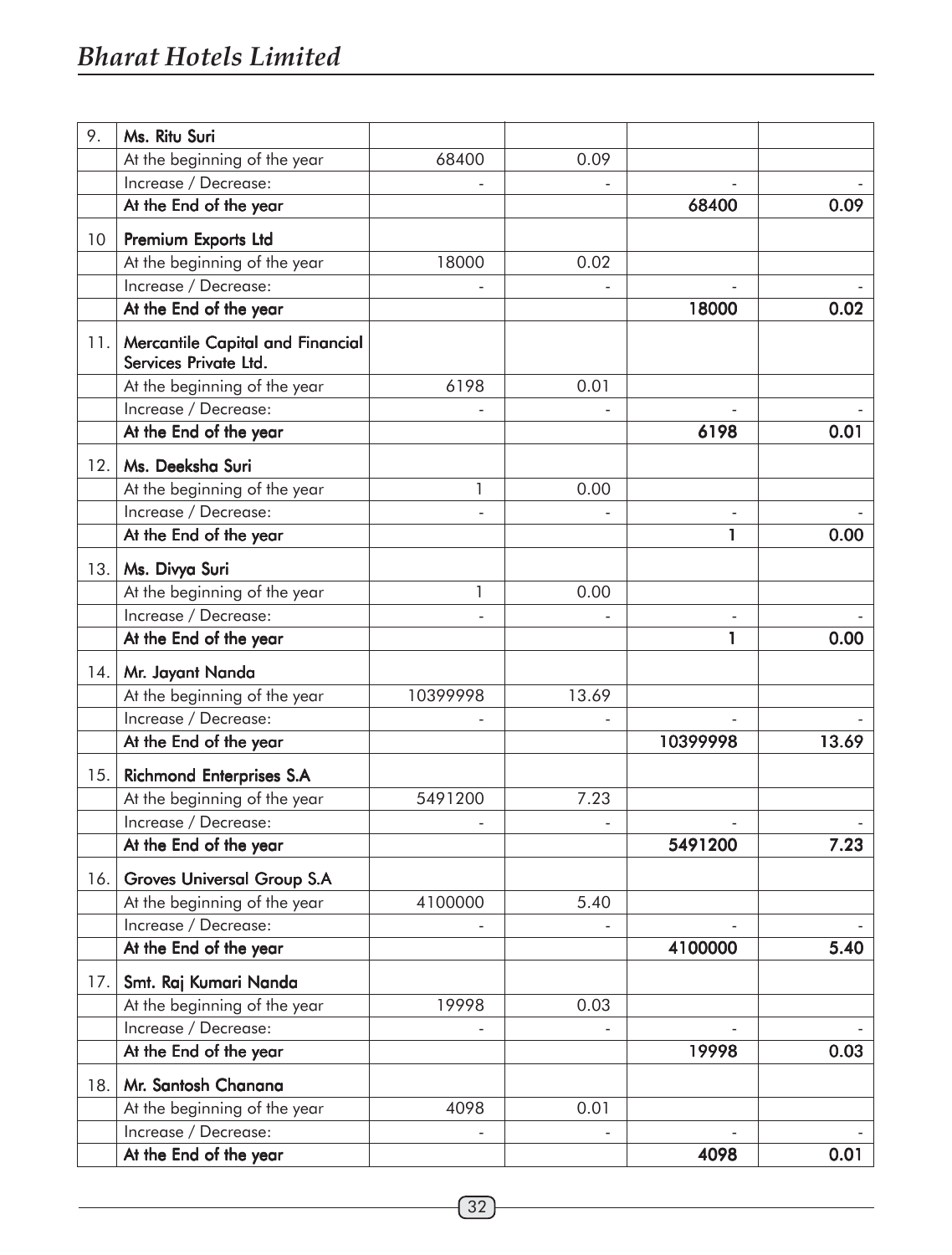

(iv) Shareholding Pattern of top ten Shareholders (other than Directors, Promoters and Holders of GDRs and ADRs):

| SI.<br>No. | For Each of the Top 10<br><b>Shareholders</b>                                       | Shareholding at the<br>beginning of the year |                                        | <b>Cumulative Shareholding</b><br>during the year |                                        |
|------------|-------------------------------------------------------------------------------------|----------------------------------------------|----------------------------------------|---------------------------------------------------|----------------------------------------|
|            |                                                                                     | No. of<br>shares                             | % of total<br>shares of the<br>company | No. of<br>shares                                  | % of total<br>shares of the<br>company |
| 1.         | <b>Investor Education and Protection</b><br><b>Fund Authority</b>                   |                                              |                                        |                                                   |                                        |
|            | At the beginning of the year                                                        | $\overline{\phantom{a}}$                     |                                        |                                                   |                                        |
|            | Date of Increase: 30/11/2017                                                        | 6756                                         | 0.00                                   | 6756                                              | 0.00                                   |
|            | 15/12/2017                                                                          | 343267                                       | 0.46                                   | 350023                                            | 0.46                                   |
|            | 19/12/2017                                                                          | 675                                          | 0.00                                   | 350698                                            | 0.46                                   |
|            | Reasons: Transfer to IEPFA pursuant to Section<br>124(6) of the Companies Act, 2013 |                                              |                                        |                                                   |                                        |
|            | At the End of the year                                                              |                                              |                                        | 350698                                            | 0.46                                   |
| 2.         | Mr. Yash Paul Sabharwal                                                             |                                              |                                        |                                                   |                                        |
|            | At the beginning of the year                                                        | 57000                                        | 0.07                                   |                                                   |                                        |
|            | Date of Decrease (Transfer): 31/10/2017                                             | (17000)                                      | (0.02)                                 | 40000                                             | 0.05                                   |
|            | 03/11/2017                                                                          | (20000)                                      | (0.03)                                 | 20000                                             | 0.03                                   |
|            | At the End of the year                                                              |                                              |                                        | 20000                                             | 0.03                                   |
|            | Mr. Nitin Sabharwal                                                                 |                                              |                                        |                                                   |                                        |
|            | At the beginning of the year                                                        |                                              |                                        |                                                   |                                        |
|            | Date of Increase (Transfer):03/11/2017                                              | 20000                                        | 0.03                                   | 20000                                             | 0.03                                   |
|            | At the End of the year                                                              |                                              |                                        | 20000                                             | 0.03                                   |
| 3.         | Mr. Samuel K. Abraham                                                               |                                              |                                        |                                                   |                                        |
|            | At the beginning of the year                                                        | 18660                                        | 0.02                                   |                                                   |                                        |
|            | Date of Increase / (Decrease): N.A                                                  |                                              |                                        |                                                   |                                        |
|            | At the End of the year                                                              |                                              |                                        | 18660                                             | 0.02                                   |
| 4.         | <b>Hungerford Consultants Private Limited</b>                                       |                                              |                                        |                                                   |                                        |
|            | At the beginning of the year                                                        | 17772                                        | 0.02                                   |                                                   |                                        |
|            | Date of Increase / (Decrease): N.A                                                  |                                              |                                        |                                                   |                                        |
|            | At the End of the year                                                              |                                              |                                        | 17772                                             | 0.02                                   |
|            | Hanurang Projects Private Limited                                                   |                                              |                                        |                                                   |                                        |
|            | At the beginning of the year                                                        | 17772                                        | 0.02                                   |                                                   |                                        |
|            | Date of Increase / (Decrease): N.A                                                  | $\overline{\phantom{a}}$                     |                                        |                                                   |                                        |
|            | At the End of the year                                                              |                                              |                                        | 17772                                             | 0.02                                   |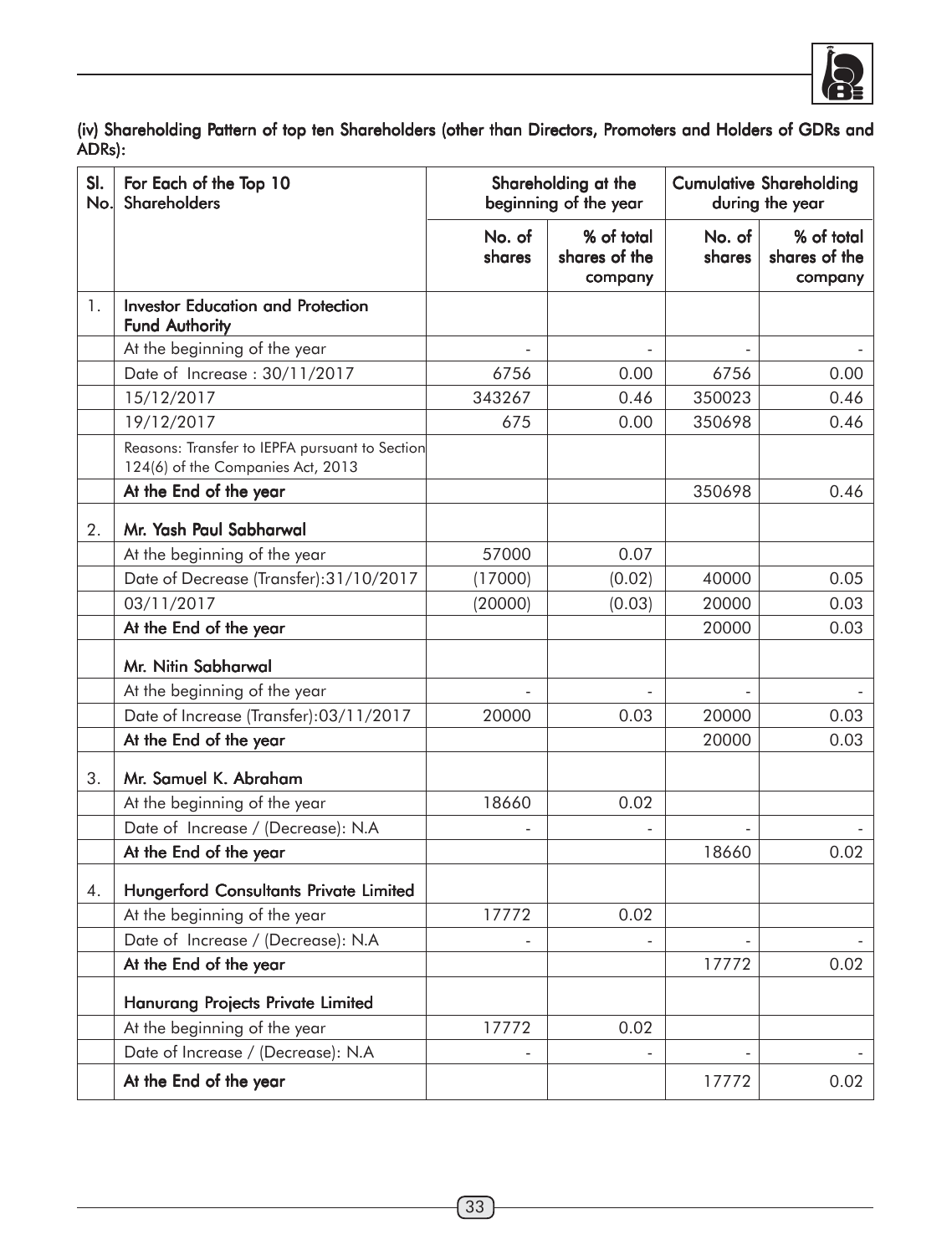| 5.  | Ms. Saroj Sabharwal                     |        |      |       |      |
|-----|-----------------------------------------|--------|------|-------|------|
|     | At the beginning of the year            |        |      |       |      |
|     | Date of Increase (Transfer): 31/10/2017 | 17000  | 0.02 | 17000 | 0.02 |
|     | At the End of the year                  |        |      | 17000 | 0.02 |
| 6.  | Mr. Arvind Sachdev                      |        |      |       |      |
|     | At the beginning of the year            | 16684  | 0.02 |       |      |
|     | Date of Increase / (Decrease): N.A      |        |      |       |      |
|     | At the End of the year                  |        |      | 16684 | 0.02 |
| 7.  | Mr. Prabodh Gupta                       |        |      |       |      |
|     | At the beginning of the year            | 1200   | 0.00 |       |      |
|     | Date of Increase (Transfer): 24/11/2017 | 3600   | 0.00 | 4800  | 0.00 |
|     | 15/12/2017                              | 1800   | 0.00 | 6600  | 0.00 |
|     | 22/12/2017                              | 600    | 0.00 | 7200  | 0.01 |
|     | 12/01/2018                              | 9450   | 0.01 | 16650 | 0.02 |
|     | At the End of the year                  |        |      | 16650 | 0.02 |
| 8.  | Mr. Ajay Kumar                          |        |      |       |      |
|     | At the beginning of the year            | 18842  | 0.02 |       |      |
|     | Date of Increase/(Decrease):15/09/2017  | 1995   | 0.00 | 20837 | 0.03 |
|     | 15/12/2017                              | (5000) | 0.00 | 15837 | 0.02 |
|     | Reasons: Transfer                       |        |      |       |      |
|     | At the End of the year                  |        |      | 15837 | 0.02 |
| 9.  | Ms. Anju Gupta                          |        |      |       |      |
|     | At the beginning of the year            | 14830  | 0.01 |       |      |
|     | Date of Increase / (Decrease): N.A      | ۳      |      |       |      |
|     | At the End of the year                  |        |      | 14830 | 0.01 |
| 10. | Mr. Mahavir Surana                      |        |      |       |      |
|     | At the beginning of the year            | 13458  | 0.01 |       |      |
|     | Date of Increase / (Decrease): N.A      |        |      |       |      |
|     | At the End of the year                  |        |      | 13458 | 0.01 |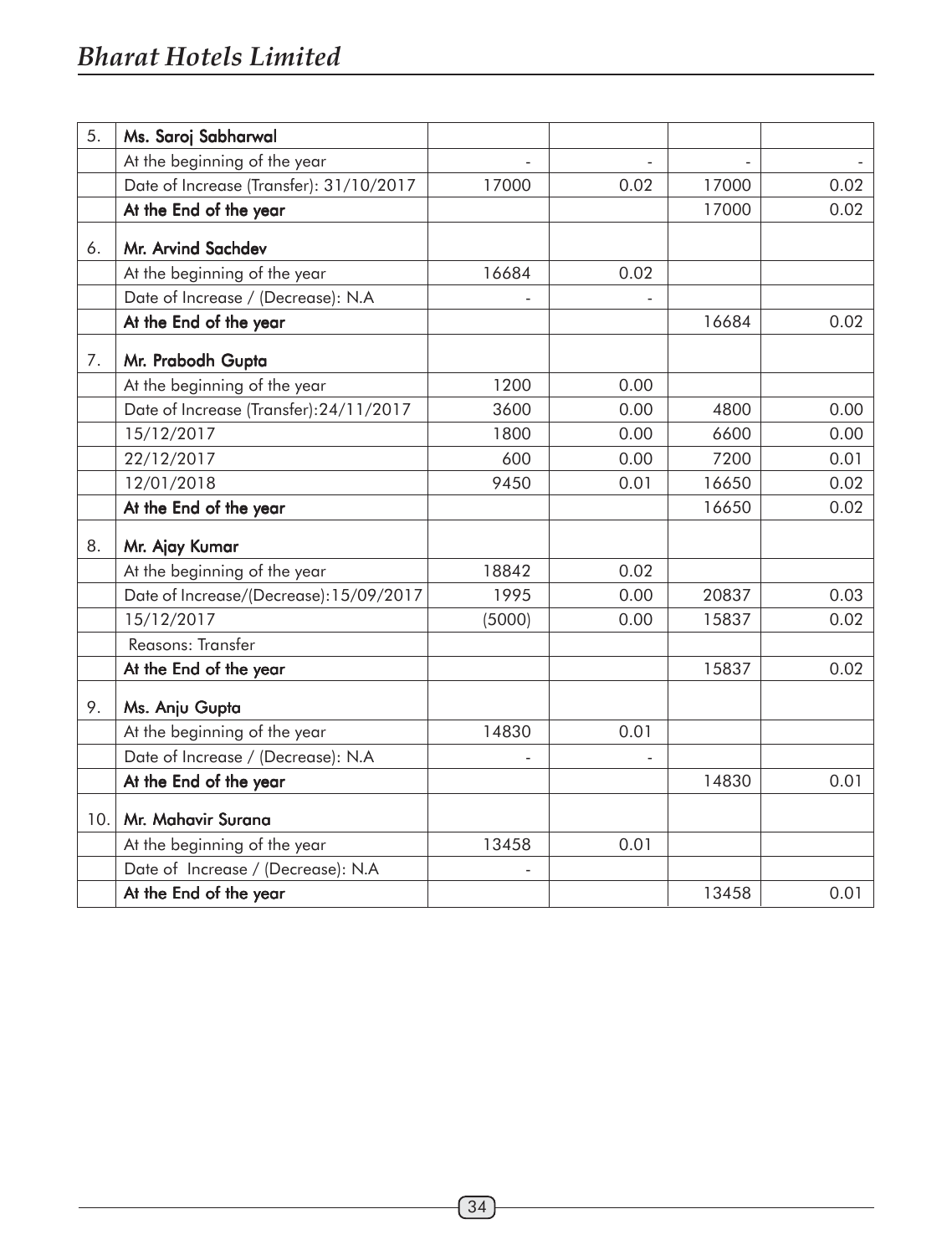

(V) Shareholding of Directors and Key Managerial Personnel:

| SI.<br>No. | For Each of the Directors<br>and KMP(s)                        | Shareholding at the<br>beginning of the year |                                        | <b>Cumulative Shareholding</b><br>during the year |                                        |
|------------|----------------------------------------------------------------|----------------------------------------------|----------------------------------------|---------------------------------------------------|----------------------------------------|
|            |                                                                | No. of<br>shares                             | % of total<br>shares of the<br>company | No. of<br>shares                                  | % of total<br>shares of the<br>company |
| 1.         | Dr. Jyotsna Suri<br><b>Chairperson &amp; Managing Director</b> |                                              |                                        |                                                   |                                        |
|            | At the beginning of the year                                   | 7247935                                      | 9.54                                   |                                                   |                                        |
|            | Date wise Increase / Decrease & Reasons:                       |                                              |                                        |                                                   |                                        |
|            | At the End of the year                                         |                                              |                                        | 7247935                                           | 9.54                                   |
| 2.         | Ms. Divya Suri Singh, Executive Director                       |                                              |                                        |                                                   |                                        |
|            | At the beginning of the year                                   | 1                                            | 0.00                                   |                                                   |                                        |
|            | Date wise Increase / Decrease & Reasons:                       |                                              |                                        |                                                   |                                        |
|            | At the End of the year                                         |                                              |                                        | 1                                                 | 0.00                                   |
| 3.         | Ms. Deeksha Suri, Executive Director                           |                                              |                                        |                                                   |                                        |
|            | At the beginning of the year                                   | 1                                            | 0.00                                   |                                                   |                                        |
|            | Date wise Increase / Decrease & Reasons:                       |                                              |                                        |                                                   |                                        |
|            | At the End of the year                                         |                                              |                                        | 1                                                 | 0.00                                   |
| 4.         | Mr. Keshav Suri, Executive Director                            |                                              |                                        |                                                   |                                        |
|            | At the beginning of the year                                   | 3880596                                      | 5.11                                   |                                                   |                                        |
|            | Date wise Increase / Decrease & Reasons:                       |                                              |                                        |                                                   |                                        |
|            | At the End of the year                                         |                                              |                                        | 3880596                                           | 5.1                                    |
| 5.         | Mr. Ramesh Suri, Director                                      |                                              |                                        |                                                   |                                        |
|            | At the beginning of the year                                   | 1219998                                      | 1.60                                   |                                                   |                                        |
|            | Date wise Increase / Decrease & Reasons:                       |                                              |                                        |                                                   |                                        |
|            | At the End of the year                                         |                                              |                                        | 1219998                                           | 1.60                                   |
| 6.         | Mr. Dharam Vir Batra, Director                                 |                                              |                                        |                                                   |                                        |
|            | At the beginning of the year                                   |                                              | -                                      |                                                   |                                        |
|            | Date wise Increase / Decrease & Reasons:                       |                                              |                                        | $\overline{\phantom{a}}$                          |                                        |
|            | At the End of the year                                         |                                              |                                        |                                                   |                                        |
|            | upto:14-08-2017*                                               |                                              |                                        |                                                   |                                        |
| 7.         | Mr. Lalit Bhasin, Director                                     |                                              |                                        |                                                   |                                        |
|            | At the beginning of the year                                   | $\blacksquare$                               | $\blacksquare$                         |                                                   |                                        |
|            | Date wise Increase / Decrease & Reasons:                       | $\overline{\phantom{a}}$                     |                                        | $\overline{\phantom{a}}$                          |                                        |
|            | At the End of the year                                         |                                              |                                        |                                                   |                                        |
|            | Upto 06-09-2017*                                               |                                              |                                        |                                                   |                                        |
| 8.         | Dr. M.Y. Khan, Director                                        |                                              |                                        |                                                   |                                        |
|            | At the beginning of the year                                   | $\blacksquare$                               | $\blacksquare$                         |                                                   |                                        |
|            | Date wise Increase / Decrease & Reasons:                       | ÷                                            |                                        | $\overline{\phantom{a}}$                          |                                        |
|            | At the End of the year                                         |                                              |                                        |                                                   |                                        |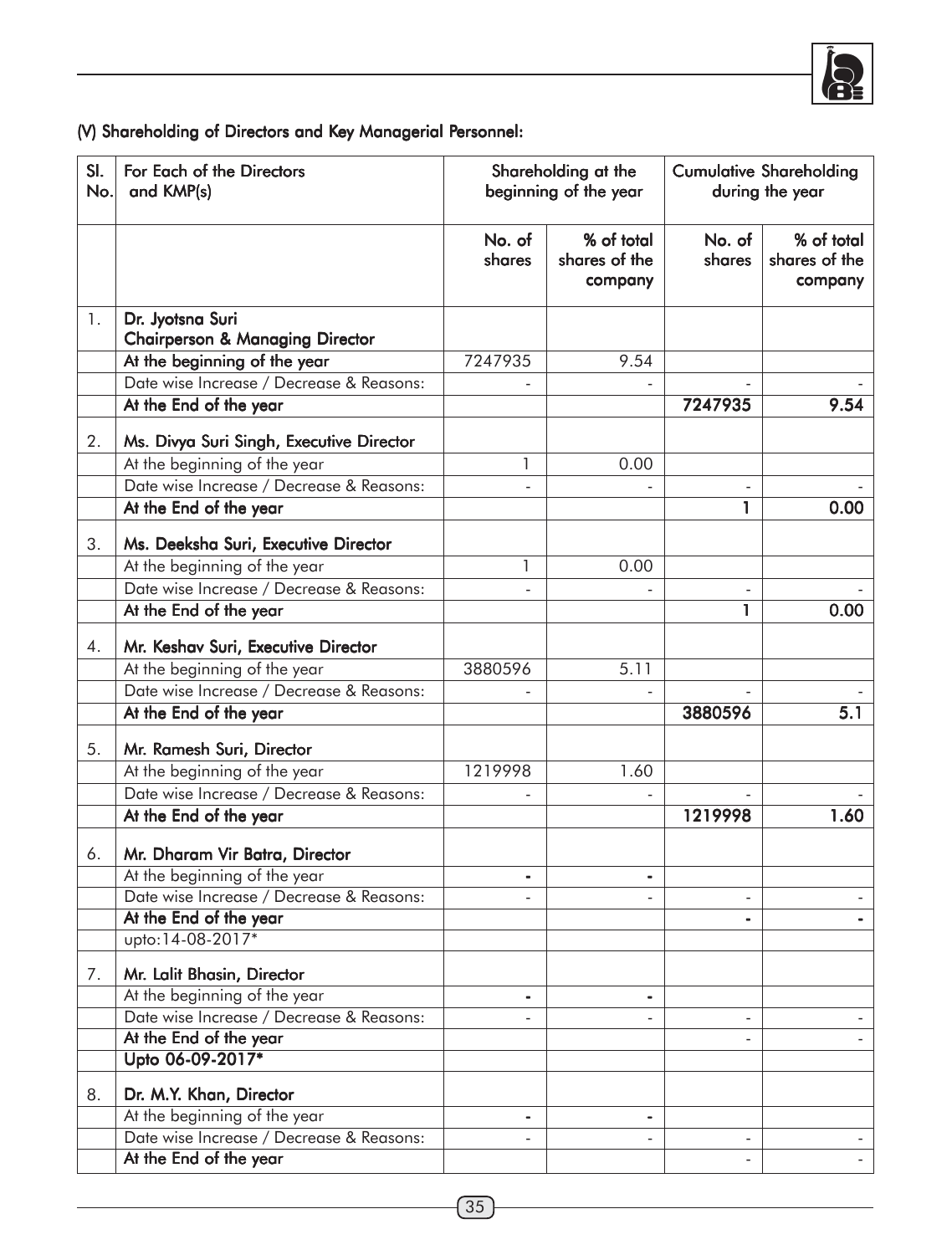| 9.  | Mr. Hanuwant Singh, Director                                             |                              |                |  |
|-----|--------------------------------------------------------------------------|------------------------------|----------------|--|
|     | At the beginning of the year                                             |                              |                |  |
|     | Date wise Increase / Decrease & Reasons:                                 |                              |                |  |
|     | At the End of the year                                                   |                              |                |  |
|     | Upto 30-06-2017*                                                         |                              |                |  |
| 10. | Mr. Vinod Khanna, Director                                               |                              |                |  |
|     | At the beginning of the year                                             |                              |                |  |
|     | Date wise Increase / Decrease & Reasons:                                 |                              |                |  |
|     | At the End of the year                                                   |                              |                |  |
|     | Upto 27-04-2017*                                                         |                              |                |  |
|     |                                                                          |                              |                |  |
| 11. | Mr. Vivek Mehra, Director<br>w.e.f 21-07-2017**                          |                              |                |  |
|     |                                                                          |                              |                |  |
|     | At the beginning of the year<br>Date wise Increase / Decrease & Reasons: | $\qquad \qquad \blacksquare$ |                |  |
|     |                                                                          |                              |                |  |
|     | At the End of the year                                                   |                              |                |  |
| 12. | Mr. Dhruv Prakash, Director                                              |                              |                |  |
|     | w.e.f 21-07-2017**                                                       |                              |                |  |
|     | At the beginning of the year                                             |                              |                |  |
|     | Date wise Increase / Decrease & Reasons:                                 |                              |                |  |
|     | At the End of the year                                                   |                              |                |  |
| 13. | Mr. Ranjan Mathai, Director                                              |                              |                |  |
|     | w.e.f 29-08-2017**                                                       |                              |                |  |
|     | At the beginning of the year                                             | $\qquad \qquad \blacksquare$ |                |  |
|     | Date wise Increase / Decrease & Reasons:                                 |                              |                |  |
|     | At the End of the year                                                   |                              |                |  |
| 14. | Ms. Shovana Narayan, Director                                            |                              |                |  |
|     | w.e.f 16-10-2017**                                                       |                              |                |  |
|     | At the beginning of the year                                             | $\qquad \qquad \blacksquare$ | $\blacksquare$ |  |
|     | Date wise Increase / Decrease & Reasons:                                 |                              |                |  |
|     | At the End of the year                                                   |                              |                |  |
| 15. | Mr. Madhav Sikka, Chief Financial Officer                                |                              |                |  |
|     | At the beginning of the year                                             |                              |                |  |
|     | Date wise Increase / Decrease & Reasons:                                 |                              |                |  |
|     | At the End of the year                                                   |                              |                |  |
|     | upto:24-03-2018*                                                         |                              |                |  |
| 16. | Mr. Sandeep Chandna, Company Secretary                                   |                              |                |  |
|     | At the beginning of the year                                             | $\blacksquare$               |                |  |
|     | Date wise Increase / Decrease & Reasons:                                 |                              |                |  |
|     | At the End of the year                                                   |                              |                |  |
|     | upto:20-09-2017*                                                         |                              |                |  |
| 17. | Mr. Himanshu Pandey, Company Secretary                                   |                              |                |  |
|     | w.e.f. 16-10-2017 **                                                     | $\overline{\phantom{0}}$     |                |  |
|     | Date wise Increase / Decrease & Reasons:                                 |                              |                |  |
|     | At the End of the year                                                   |                              |                |  |
|     | Date of cessation                                                        |                              |                |  |

\*\* Date of appointment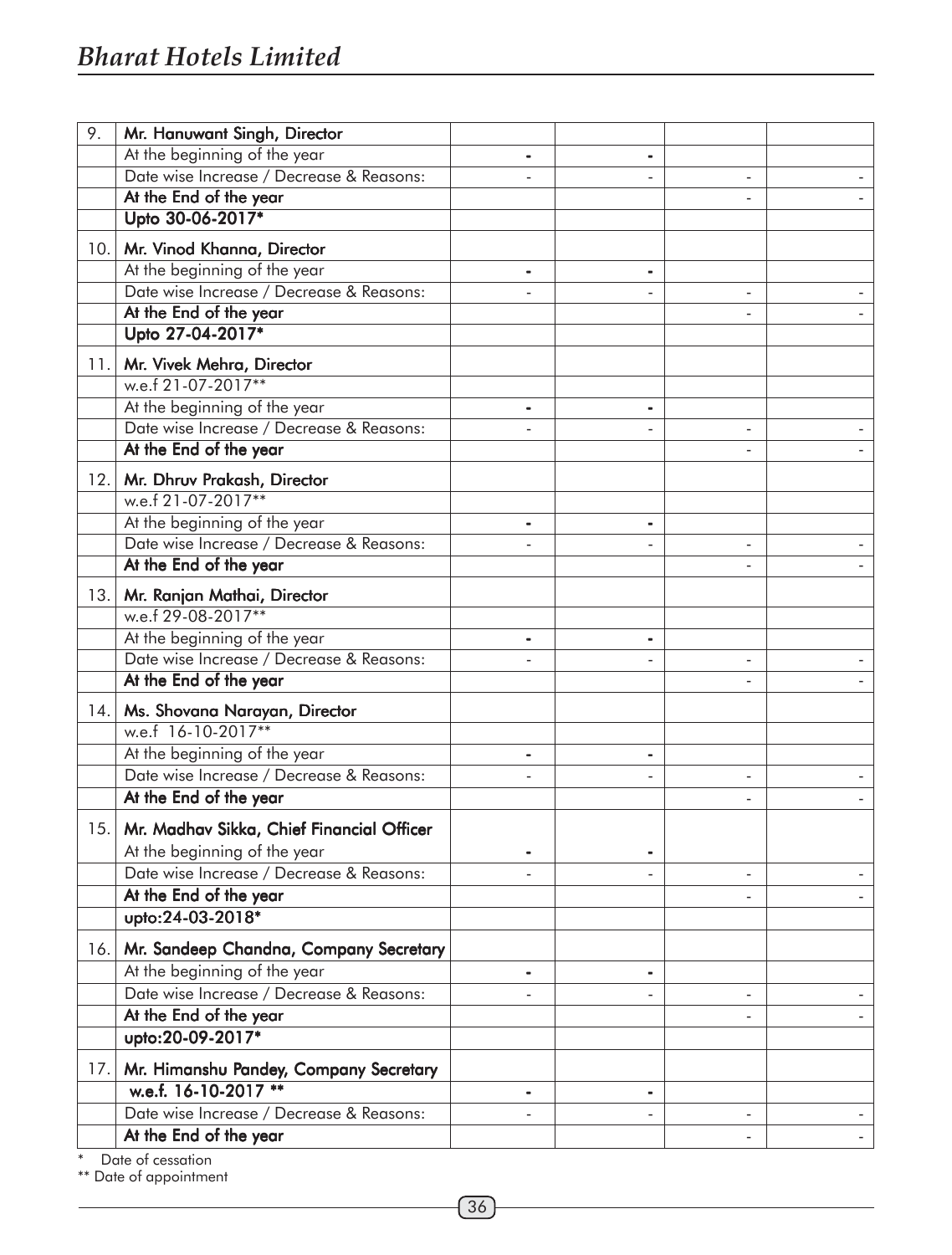

# V. INDEBTEDNESS

Indebtedness of the Company including interest outstanding / accrued but not due for payment

|                                                          |                                               |                          |                          | (Amt. in Lacs)               |
|----------------------------------------------------------|-----------------------------------------------|--------------------------|--------------------------|------------------------------|
|                                                          | <b>Secured Loans</b><br>excluding<br>deposits | Unsecured<br>Loans       | <b>Deposits</b>          | Total<br><b>Indebtedness</b> |
| Indebtedness at the beginning of the<br>financial year : |                                               |                          |                          |                              |
| Principal Amount<br>i)                                   | 1,11,926.87                                   | 5,362.73                 |                          | 1,17,289.60                  |
| (ii) Interest due but not paid                           |                                               | $\overline{\phantom{0}}$ |                          |                              |
| (iii) Interest accrued but not due                       | 912.24                                        | ۰                        |                          | 912.24                       |
| Total $(i+ii+iii)$                                       | 1,12,839.11                                   | 5,362.73                 |                          | 1,18,201.84                  |
| Change in Indebtedness during the<br>financial year:     |                                               |                          |                          |                              |
| Addition                                                 | 780.90                                        |                          |                          | 780.90                       |
| Reduction                                                |                                               | 419.38                   |                          | 419.38                       |
| <b>Net Change</b>                                        | 780.90                                        | 419.38                   |                          | 361.52                       |
| Indebtedness at the end of the<br>financial year:        |                                               |                          |                          |                              |
| i) Principal Amount                                      | 1,12,898.32                                   | 4,943.35                 |                          | 1,17,841.67                  |
| (ii) Interest due but not paid                           |                                               | $\overline{\phantom{a}}$ | $\overline{\phantom{a}}$ |                              |
| (iii) Interest accrued but not due                       | 721.69                                        |                          |                          | 721.69                       |
| Total $(i+ii+iii)$                                       | 1,13,620.01                                   | 4,943.35                 |                          | 1,18,563.36                  |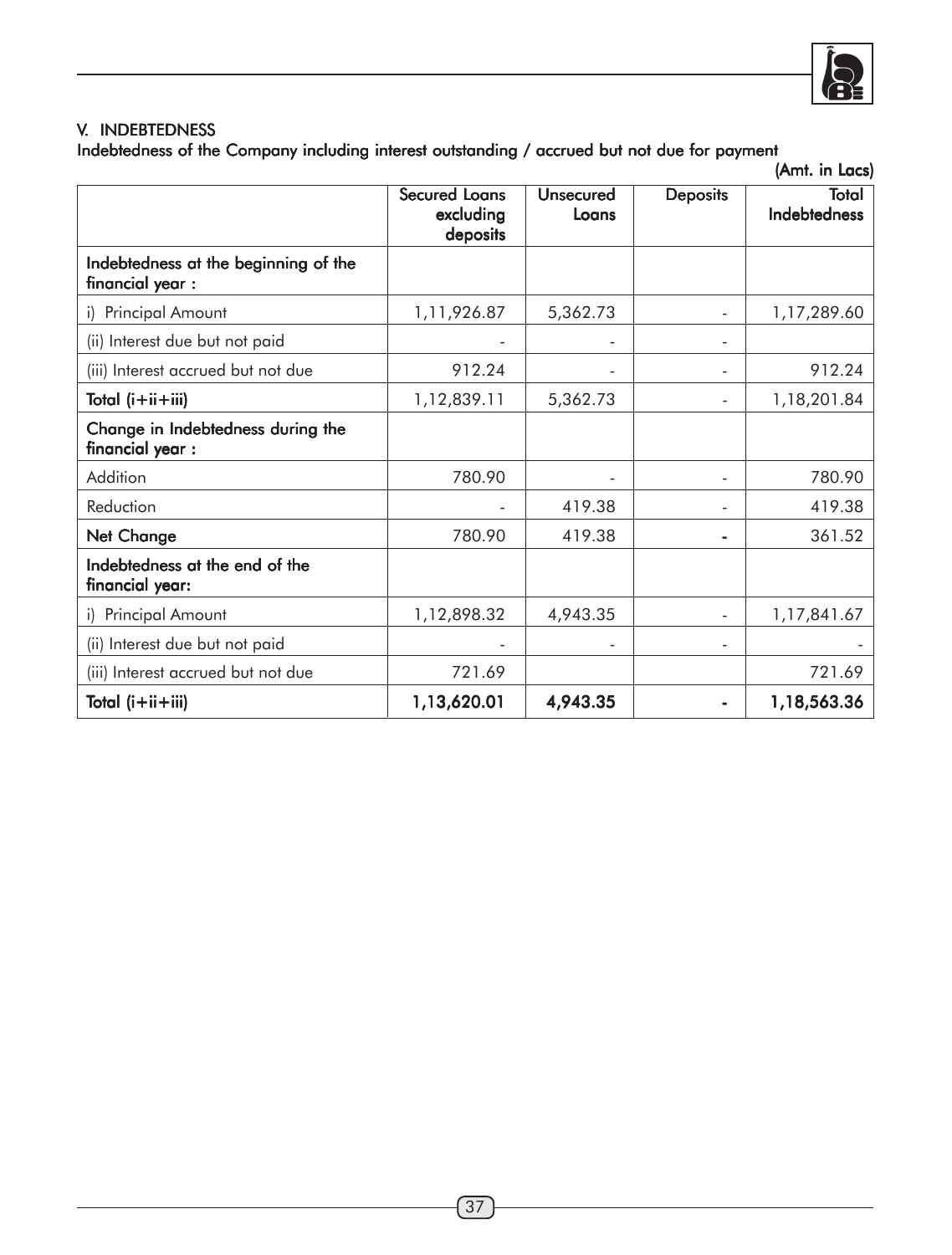# VI. REMUNERATION OF DIRECTORS AND KEY MANAGERIAL PERSONNEL:

# A. Remuneration to Managing Director, Whole-time- Directors and/or Manager:

(Amount in Rs.)

|                  |                                                                                                       |                                                                                 | Name of MD/WTD/Manager                                         |                                                            |                                                           |                 |
|------------------|-------------------------------------------------------------------------------------------------------|---------------------------------------------------------------------------------|----------------------------------------------------------------|------------------------------------------------------------|-----------------------------------------------------------|-----------------|
| SI.<br>No.       | Particulars of<br>Remuneration                                                                        | Dr. Jyotsna<br>Suri<br>Chairperson<br>& Managing<br><b>Director</b>             | Ms. Divya<br>Suri Singh<br><b>Executive</b><br><b>Director</b> | Ms. Deeksha<br>Suri<br><b>Executive</b><br><b>Director</b> | Mr. Keshav<br>Suri<br><b>Executive</b><br><b>Director</b> | Total<br>Amount |
| 1.<br>$(\alpha)$ | Gross salary<br>Salary as per provisions<br>contained in section 17(1)<br>of the Income-tax Act, 1961 | 76,16,580                                                                       | 65,28,498                                                      | 65,28,498                                                  | 65,28,498                                                 | 27,202,074      |
| (b)              | Value of perquisites u/s<br>17(2) Income-tax Act, 1961                                                |                                                                                 |                                                                |                                                            |                                                           |                 |
| (c)              | Profits in lieu of salary under<br>section 17(3) Income-tax<br>Act, 1961                              |                                                                                 | $\overline{a}$                                                 |                                                            |                                                           |                 |
| 2.               | Stock Option                                                                                          |                                                                                 |                                                                |                                                            |                                                           |                 |
| 3.               | Sweat Equity                                                                                          |                                                                                 |                                                                |                                                            |                                                           |                 |
| 4.               | Commission -<br>As % of profit-<br>Others, specify                                                    |                                                                                 |                                                                |                                                            |                                                           |                 |
| 5.               | Others (PF)                                                                                           | 7,83,420                                                                        | 6,71,502                                                       | 6,71,502                                                   | 6,71,502                                                  | 27,97,927       |
|                  | Total (A)                                                                                             | 84,00,000                                                                       | 72,00,000                                                      | 72,00,000                                                  | 72,00,000                                                 | 3,00,00,000     |
|                  | Overall ceiling as per the act                                                                        | Remuneration to Executive Directors is in accordance with Schedule V of the Act |                                                                |                                                            |                                                           |                 |

# B. Remuneration to other directors:

1. Independent Directors

| SI.<br>No. | <b>Particulars</b>                             | Name of Director                           |                         |                                       |                                   |  |  |
|------------|------------------------------------------------|--------------------------------------------|-------------------------|---------------------------------------|-----------------------------------|--|--|
|            |                                                | 71<br>Mr. Lalit<br><b>Bhasin</b><br>$\ast$ | (2)<br>Dr. M.Y.<br>Khan | (3)<br>Mr. Hanuwant<br>Singh<br>$***$ | (4)<br>Mr. Vinod<br>Khanna<br>*** |  |  |
| $\pm 1.$   | Fee for attending Board/<br>Committee meetings | 1,40,000                                   | 4,80,000                | 90,000                                | Nil                               |  |  |
| 2.         | Commission                                     |                                            |                         |                                       |                                   |  |  |
| 3.         | Others                                         |                                            |                         |                                       |                                   |  |  |
|            | Total                                          | 1,40,000                                   | 4,80,000                | 90,000                                | Nil                               |  |  |

\* Date of cessation-06-09-2017

\*\* Date of cessation-30-06-2017 (Non Independent)

\*\*\* Date of cessation-27-04-2017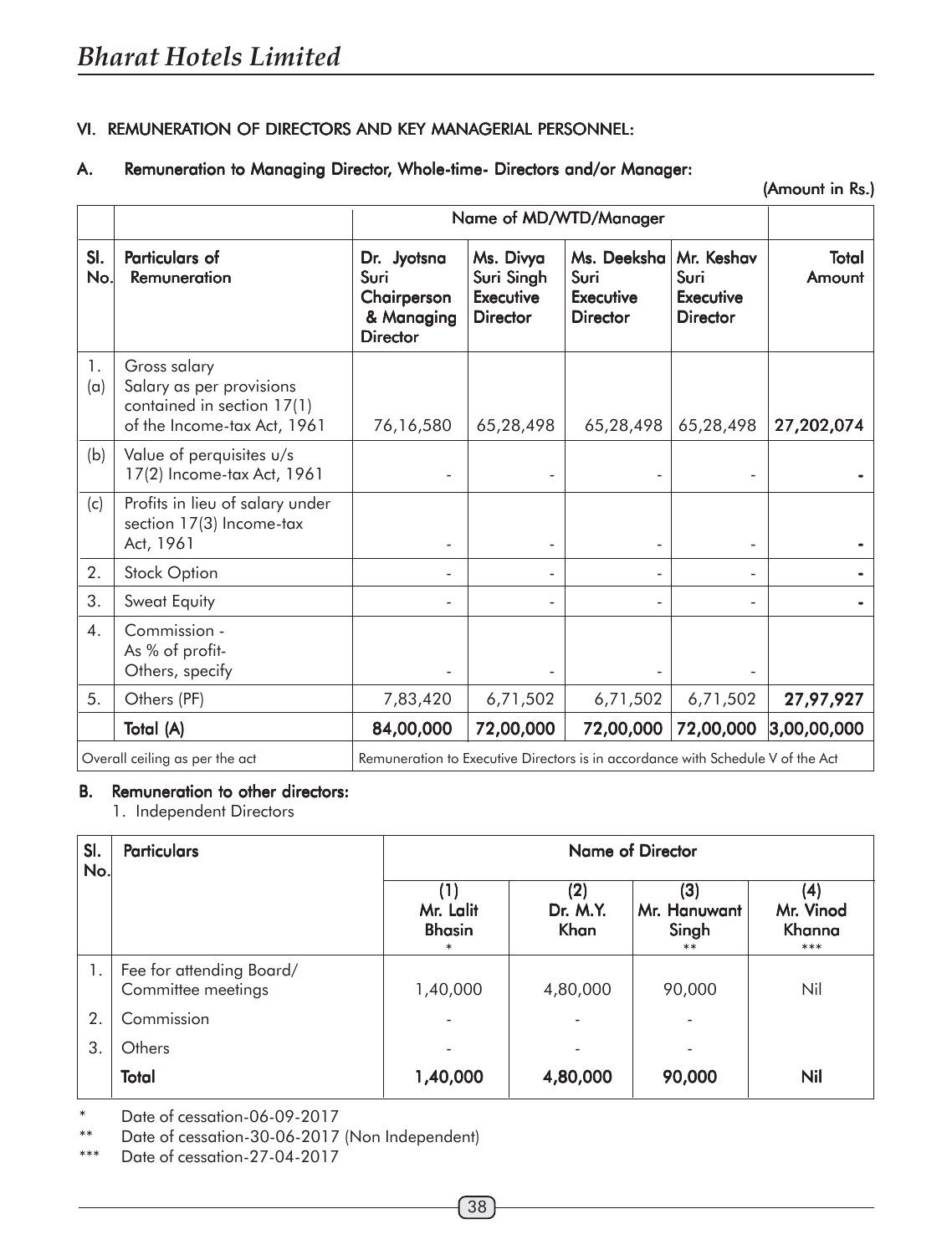

| SI.<br>No. | <b>Particulars</b>                             |                                       | <b>Name of Director</b>            |                             |                                       |           |  |
|------------|------------------------------------------------|---------------------------------------|------------------------------------|-----------------------------|---------------------------------------|-----------|--|
|            |                                                | (5)<br>Mr. Dhruv<br>Prakash<br>$\ast$ | (6)<br>Mr. Vivek<br>Mehra<br>$***$ | Mr. Ranjan<br>Mathai<br>*** | (8)<br>Ms. Shovana<br>Narayan<br>**** | Total     |  |
| 1.         | Fee for attending Board/<br>Committee meetings | 3,30,000                              | 2,60,000                           | 1,50,000                    | 50,000                                | 15,00,000 |  |
| 2.         | Commission                                     |                                       |                                    |                             |                                       |           |  |
| 3.         | Others                                         |                                       |                                    |                             |                                       |           |  |
|            | Total $- B(1)$                                 | 3,30,000                              | 2,60,000                           | 1,50,000                    | 50,000                                | 15,00,000 |  |

\* Date of appointment-21-07-2017<br>\*\* Date of appointment-21-07-2017

\*\* Date of appointment-21-07-2017<br>\*\*\* Date of appointment-29-08-2017

Date of appointment-29-08-2017

\*\*\*\* Date of appointment-16-10-2017

# B. 2. Other Non Executive Directors

| SI.<br>No. | <b>Particulars</b>                                               |                 | Name of Director         |           |  |  |  |
|------------|------------------------------------------------------------------|-----------------|--------------------------|-----------|--|--|--|
|            |                                                                  | Mr. Ramesh Suri | Mr. D. V. Batra<br>$***$ | Total     |  |  |  |
| 1.         | Fee for attending Board/<br>Committee meetings                   | 5,00,000        | 50,000                   | 5,50,000  |  |  |  |
| 2.         | Commission                                                       |                 |                          |           |  |  |  |
| 3.         | Others                                                           |                 |                          |           |  |  |  |
|            | Total - $B(2)$                                                   | 5,00,000        | 50,000                   | 5,50,000  |  |  |  |
|            | Total $(B) = B(1) + B(2)$                                        |                 |                          | 20,50,000 |  |  |  |
|            | <b>Total Managerial Remuneration</b><br>(including sitting fees) |                 |                          | 20,50,000 |  |  |  |
|            | Overall Ceiling as per the Act                                   |                 |                          | $\ast$    |  |  |  |

\* Overall ceiling as per the Act is not applicable to sitting fees paid to Non- Executive Directors.

\*\* Date of cessation-14-08-2017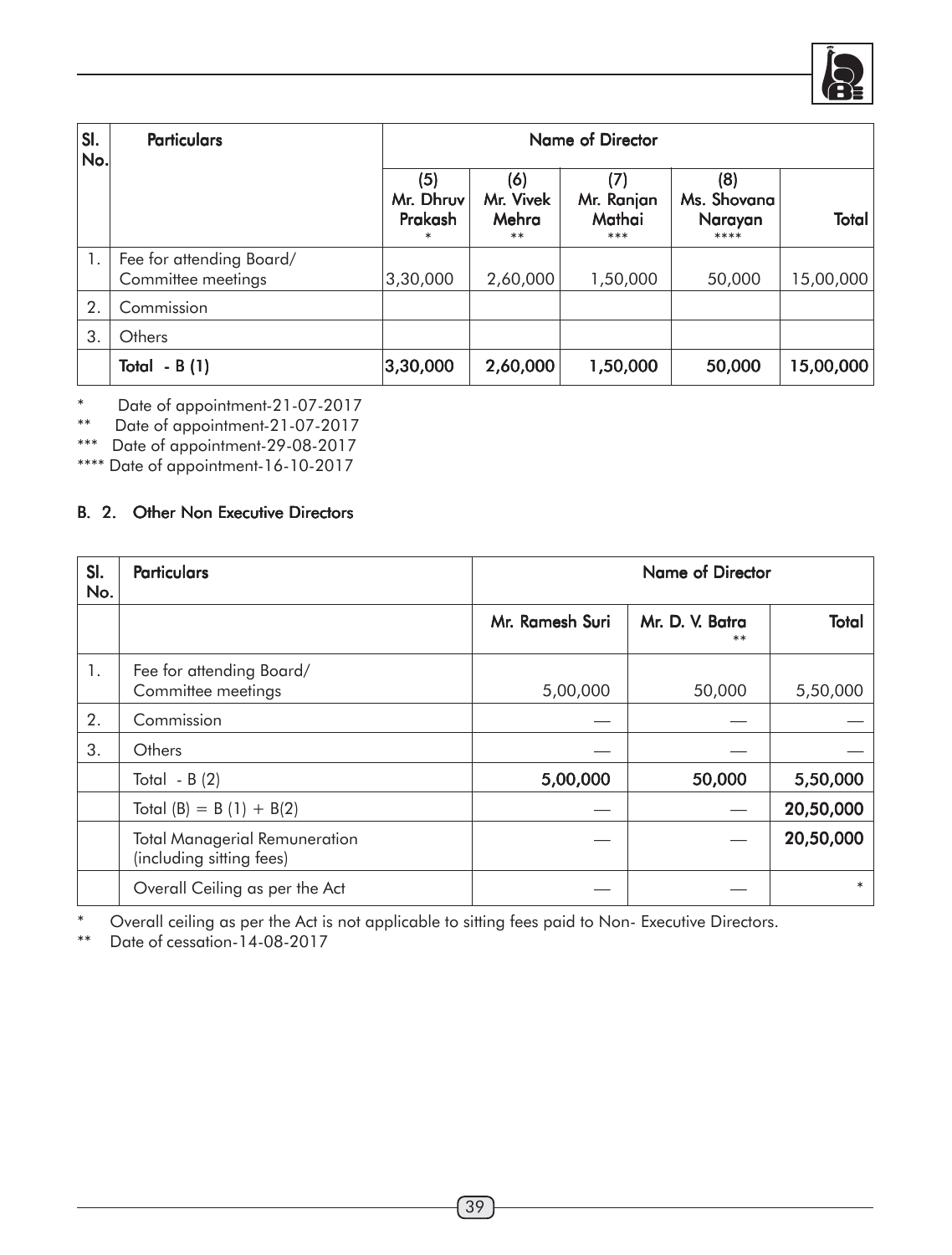| SI.<br>No. | <b>Particulars of Remuneration</b>                                                                       |                                                | <b>Key Managerial Personnel</b>                   |                                                 | Total<br>Amount     |
|------------|----------------------------------------------------------------------------------------------------------|------------------------------------------------|---------------------------------------------------|-------------------------------------------------|---------------------|
|            |                                                                                                          | Mr. Madhav Sikka<br>(CFO)<br>(upto 24-03-2018) | Mr.Himanshu<br>Pandey (CS)<br>(w.e.f. 16-10-2017) | Mr. Sandeep<br>Chandna(CS)<br>(upto 20-09-2017) |                     |
| 1.         | Gross salary(a) Salary as per<br>provisions contained in section<br>17(1) of the Income-tax Act,<br>1961 | 54,51,120                                      | 17,94,012                                         |                                                 | 10,99,162 83,44,294 |
|            | (b) Value of perquisites u/s<br>17(2) Income-tax Act, 1961                                               |                                                |                                                   |                                                 |                     |
|            | (c) Profits in lieu of salary under<br>section 17(3) Income-tax Act,<br>1961                             |                                                |                                                   |                                                 |                     |
| 2.         | <b>Stock Option</b>                                                                                      |                                                |                                                   |                                                 |                     |
| 3.         | Sweat Equity                                                                                             |                                                |                                                   |                                                 |                     |
| 4.         | Commission As % of<br>profit Others, specify                                                             |                                                |                                                   |                                                 |                     |
| 5.         | Others (PF)                                                                                              | 2,74,384                                       | 99,379                                            | 53,266                                          | 4,27,029            |
|            | Total                                                                                                    | 57,25,504                                      | 18,93,391                                         |                                                 | 11,52,428 87,71,323 |

# C. REMUNERATION TO KEY MANAGERIAL PERSONNEL OTHER THAN MD/MANAGER/WTD:

# VII. PENALTIES / PUNISHMENT / COMPOUNDING OF OFFENCES:

| Type                         | Section of the<br>Companies<br>Act                   | <b>Brief</b><br>Description | Details of Penalty<br>/ Punishment /<br>Compounding<br>fees imposed | Authority<br>(RD / NCLT<br>/ COURT) | Appeal<br>made,<br>if any. |
|------------------------------|------------------------------------------------------|-----------------------------|---------------------------------------------------------------------|-------------------------------------|----------------------------|
| A. COMPANY                   |                                                      |                             |                                                                     |                                     |                            |
| Penalty                      |                                                      |                             |                                                                     |                                     |                            |
| Punishment                   | No Penalties, Punishments or Compounding of Offences |                             |                                                                     |                                     |                            |
| Compounding                  |                                                      |                             |                                                                     |                                     |                            |
| <b>B. DIRECTORS</b>          |                                                      |                             |                                                                     |                                     |                            |
| Penalty                      |                                                      |                             |                                                                     |                                     |                            |
| Punishment                   | No Penalties, Punishments or Compounding of Offences |                             |                                                                     |                                     |                            |
| Compounding                  |                                                      |                             |                                                                     |                                     |                            |
| C. OTHER OFFICERS IN DEFAULT |                                                      |                             |                                                                     |                                     |                            |
| Penalty                      |                                                      |                             |                                                                     |                                     |                            |
| Punishment                   |                                                      |                             | No Penalties, Punishments or Compounding of Offences                |                                     |                            |
| Compounding                  |                                                      |                             |                                                                     |                                     |                            |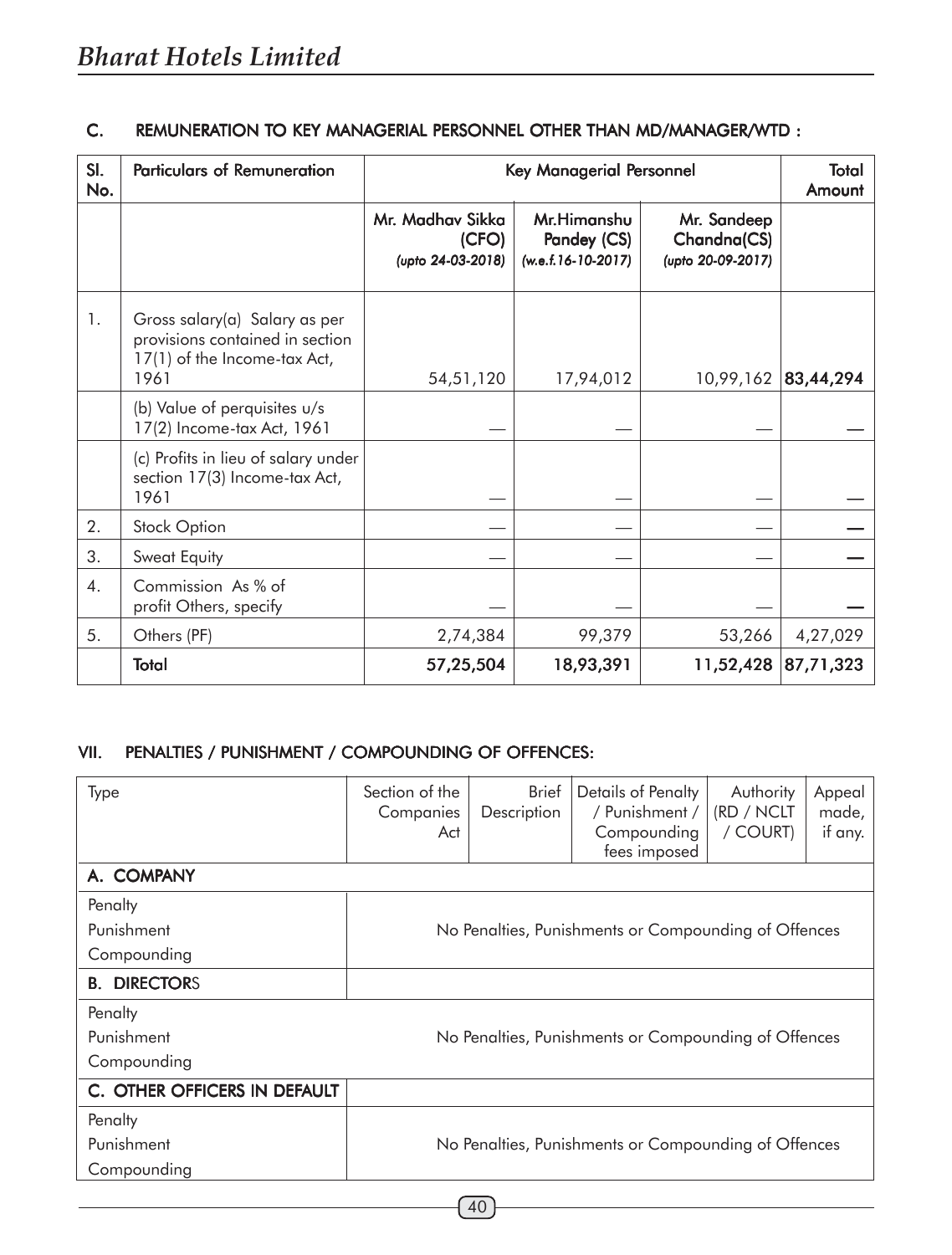| $\omega \stackrel{\bullet}{\approx}$ | Employee Name           | Designation                                                                                 | Remuneration | Nature of<br>Employment | Qualification                                                                                                                                                           | Experience | Date of<br>Commencement<br>of Employment | Age<br>(In years) | Lasl<br>Employment                  | Company<br>held in<br>shares<br>% af<br>£ | Whether related to any Director                                                                                                      |
|--------------------------------------|-------------------------|---------------------------------------------------------------------------------------------|--------------|-------------------------|-------------------------------------------------------------------------------------------------------------------------------------------------------------------------|------------|------------------------------------------|-------------------|-------------------------------------|-------------------------------------------|--------------------------------------------------------------------------------------------------------------------------------------|
| ⋖                                    |                         | List of top ten employees in terms of remuneration drawn during the financial year 2017-18: |              |                         |                                                                                                                                                                         |            |                                          |                   |                                     |                                           |                                                                                                                                      |
|                                      | Dr. Jyotsna Suri        | Chairperson &<br>Managing Director                                                          | 8,400,000    | Contractual             | Miranda House College,<br>English Honours from<br>Delhi University                                                                                                      | 29 years   | 11-Jan-89                                | 65 yrs.           | I                                   | 9.55%                                     | Ms. Deeksha Suri, Mr. Keshav Suri<br>Related to Ms. Divya Suri Singh,<br>and Mr. Ramesh Suri                                         |
| $\sim$                               | Ms. Divya Suri Singh    | Executive -Director                                                                         | 7,200,000    | Contractual             | Kings College, London.<br>Bachelor's in Law from                                                                                                                        | 17 years   | 26-Aug-09                                | 43 yrs.           | Practicing Lawyer                   | 0.00%                                     | Mr. Keshav Suri. Mr. Ramesh Suri is<br>also related being Paternal Uncle.<br>Related to Dr. Jyotsna Suri,<br>Ms. Deeksha Suri and    |
| $\infty$                             | Ms. Deeksha Suri        | Executive -Director                                                                         | 7,200,000    | Contractual             | Post Graduation in Diploma<br><b>Business Management from</b><br>the London School of<br>Economics.                                                                     | 16 years   | $01-$ Sep-02                             | 38 угз.           |                                     | 0.00%                                     | Mr. Keshav Suri. Mr. Ramesh Suri is<br>also related being Paternal Uncle.<br>Related to Dr. Jyotsna Suri,<br>Ms. Divy Suri Singh and |
| $\overline{4}$                       | Mr. Keshav Suri         | Executive -Director                                                                         | 7,200,000    | Contractual             | Management from Kings College,<br>Master's Degree in International<br>Master's in Law Degree from<br>School of African & Oriental<br>Studies (SAOS), London.<br>London, | 11 years   | $01 - J$ ul-07                           | 33 yrs.           | $\overline{\phantom{a}}$            | 5.11%                                     | also related being Paternal Uncle.<br>Ms. Divy Suri Singh and<br>Ms. Deeksha. Mr. Ramesh Suri is<br>Related to Dr. Jyotsna Suri,     |
| 5                                    | Mr. Anoop Kochroo       | Executive Pilot                                                                             | 5,725,504    | Service                 | Diploma in Aircraft Maintence                                                                                                                                           | 22 years   | 21-Dec-15                                | 51 yrs.           | Services Pvt. Ltd.<br>Air Chartered |                                           |                                                                                                                                      |
| $\circ$                              | Mr. Madhav Sikka*       | Chief Financial Officer                                                                     | 4,963,303    | Service                 | Chartered Accountant                                                                                                                                                    | 32 years   | 02-Apr-07                                | 61 yrs.           | Group, New Delhi<br>India Today     |                                           | I                                                                                                                                    |
| ∣∼                                   | Mr. Arun Kumar Sinha    | Executive Pilot                                                                             | 5,080,755    | Service                 | M.SC. (Defence Study)                                                                                                                                                   | 38 years   | $01 - Jun - 10$                          | 59 yrs.           | Management,<br>New Delhi<br>OSS Air |                                           |                                                                                                                                      |
| ${}^{\circ}$                         | Mr. Vivek Shukla        | General Manager<br>Corporate Affairs and<br>The LaLit New Delhi                             | 4,460,793    | Service                 | Diploma in Hotel Management<br>from IHM, Mumbai                                                                                                                         | 25 years   | 13-Apr-05                                | 46 yrs.           | Grand Hyatt,<br>Mumbai              | $\overline{\phantom{a}}$                  | $\overline{\phantom{a}}$                                                                                                             |
| $\circ$                              | Mr. Sanjeev Sabarwal    | Executive Pilot                                                                             | 4, 149, 521  | Service                 | B.SC.                                                                                                                                                                   | 34 years   | $01 - Jun-16$                            | 54 yrs.           | Pinnacle Air Pvt. Ltd.              |                                           |                                                                                                                                      |
| $\supseteq$                          | Mr. Piyush Kumar Rishi* | Executive Pilot                                                                             | 4,086,124    | Service                 | B.SC.                                                                                                                                                                   | 41 years   | $02 - Jan - 14$                          | 62 yrs.           | Management,<br>New Delhi<br>OSS Air | I                                         |                                                                                                                                      |

 $\sqrt{41}$ 

\* Resigned w.e.f. 24-3-2018<br>\*\* Resigned w.e.f. 31-3-2018 *\* Resigned w.e.f. 24-3-2018*

*\*\* Resigned w.e.f. 31-3-2018*

ക O ∩

Personnel who are in receipt of remuneration aggregating not less than Rs. 1,02,00,000 per annum and employed through out the financial year: NIL nancial

Personnel who are in receipt of remuneration aggregating not less than Rs. 8,50,000 per month and employed for part of the financial year: NIL cial

 $\mathsf D$  Personnel who are in receipt of remuneration is in excess of MD or WTD and holds 2% or more shares of the Company himself or along with spouse or dependent Children: NIL Personnel who are in receipt of remuneration aggregating not less than Rs. 1,02,00,000 per annum and employed through out the financial year:<br>Personnel who are in receipt of remuneration aggregating not less than Rs. 8,50, Note: Remuneration comprises of Salary, Allowances and Company's contribution to Provident Fund.

 $\vec{\Xi} \; \vec{\Xi} \; \vec{\Xi}$ 

ANNEXURE-VII ANNEXURE-VII

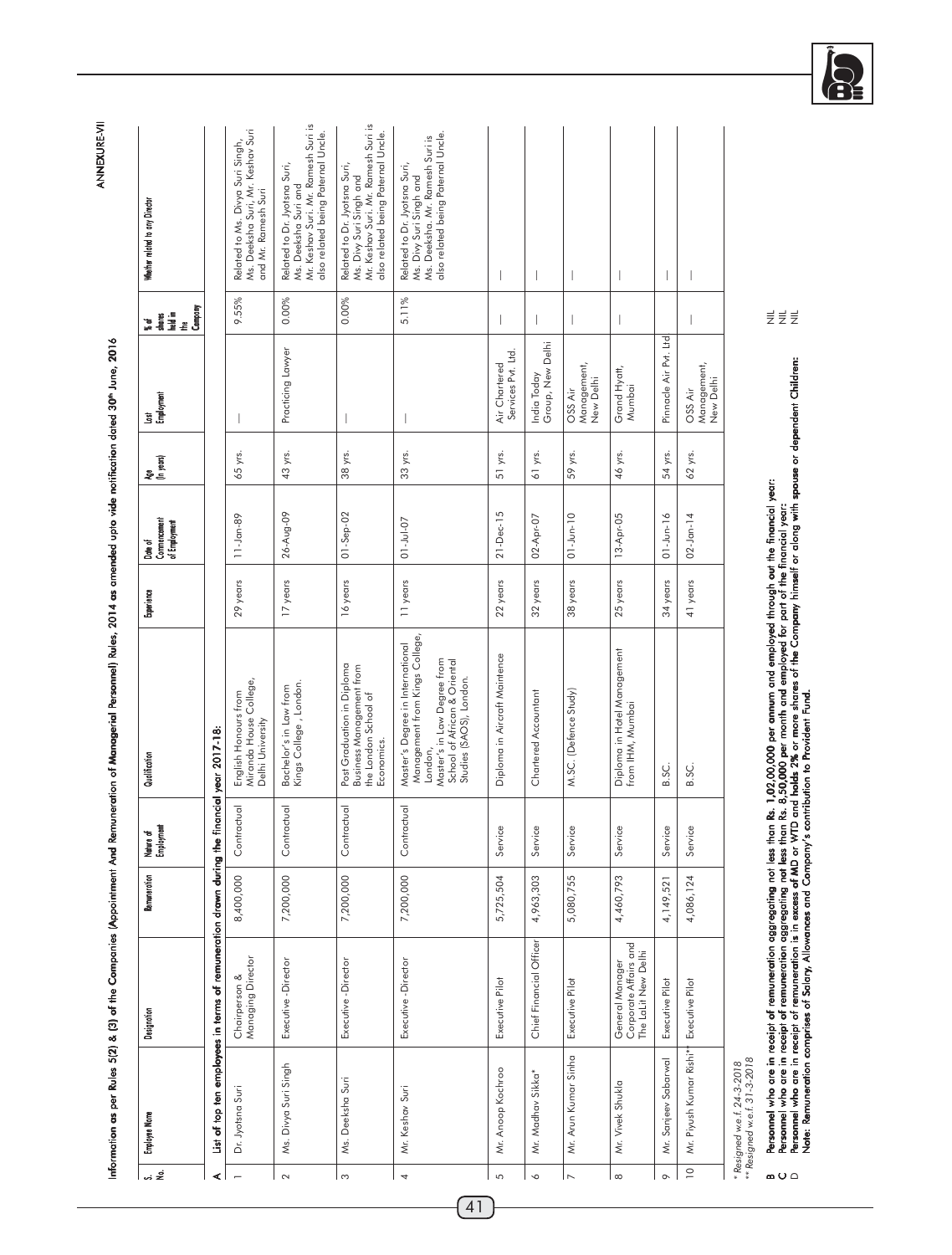# ANNEXURE – VIII

# Particulars of Energy Conservation, Technology Absorption and Foreign Exchange Earnings and Outgo required under Rule 8 (3) the Companies (Accounts) Rules, 2014

# (A) CONSERVATION OF ENERGY

- (a) The energy conservation measures adopted by the Company in respect of its various hotels are as follows:
- i) Chilled water system changed from primary to secondary-primary system and divided by different Zone wise having VFD's for chilled water pumping systems in order to save the energy getting wasted by the conventional system.
- ii) Light Fixtures having conventional halogen bulbs, CFL are being replaced by LED's resulting in electrical energy savings.
- iii) For better comfort condition in guest rooms, other area, and replacement of analog thermostats by digital to saves the electrical energy.
- (b) The implementation of Energy Conservation programme is as follows:
- i) The Company continuously studies fuel and utility bills; measuring the results of tracking energy consumptions and the objectives of record keeping; having commitment to and accountability for energy conservation at all levels of the operations of all the hotels; making a walk-through inspection of the hotel to identify wasteful conditions; implementing changes in operating procedures by instructions to the staff regarding wasteful energy practices, setting realistic energy saving objectives.
- ii) Energy conservation efforts are undertaken through planned Preventive Maintenance Programme. Each month the maintenance department compiles an energy consumption report for the hotel that is a valuable energy conservation tool. Discussions with regard to the same are held on a continuous basis to achieve better results.
- iii) Internal energy audit's are carried out to balance total energy inputs with use to identify all of the energy streams into a facility and to quantify energy use according to discrete functions.
- iv) As a result of the aforesaid measures, considerable saving in Electrical unit, PNG & HSD has been achieved. The Company continues to make all efforts to keep consumption at optimum level.

# (B) TECHNOLOGY ABSORPTION

i) The Company has adopted the worldwide standards with regard to uniform accounting system. Hotel's entire operation both front of the house and back of the house is fully computerised. To ensure the security of the guests and property as such, all the hotels have installed within the premises a Closed Circuit Security Surveillance System.

The Company has adopted the latest technology especially with regard to Engineering Design Standards to ensure against the hazards of fire and the life.

The Company has made successful efforts to adopt latest human resource development techniques which are being used extensively to motivate and train staff and to ensure that the standards are constantly met and continuously further improved.

The Company as part of continual product upgradation, has installed new Telephone Exchanges, which are specially designed for Hotels and are considered to be the latest in the world. This has resulted into more efficient and improved service to the Hotel Guests.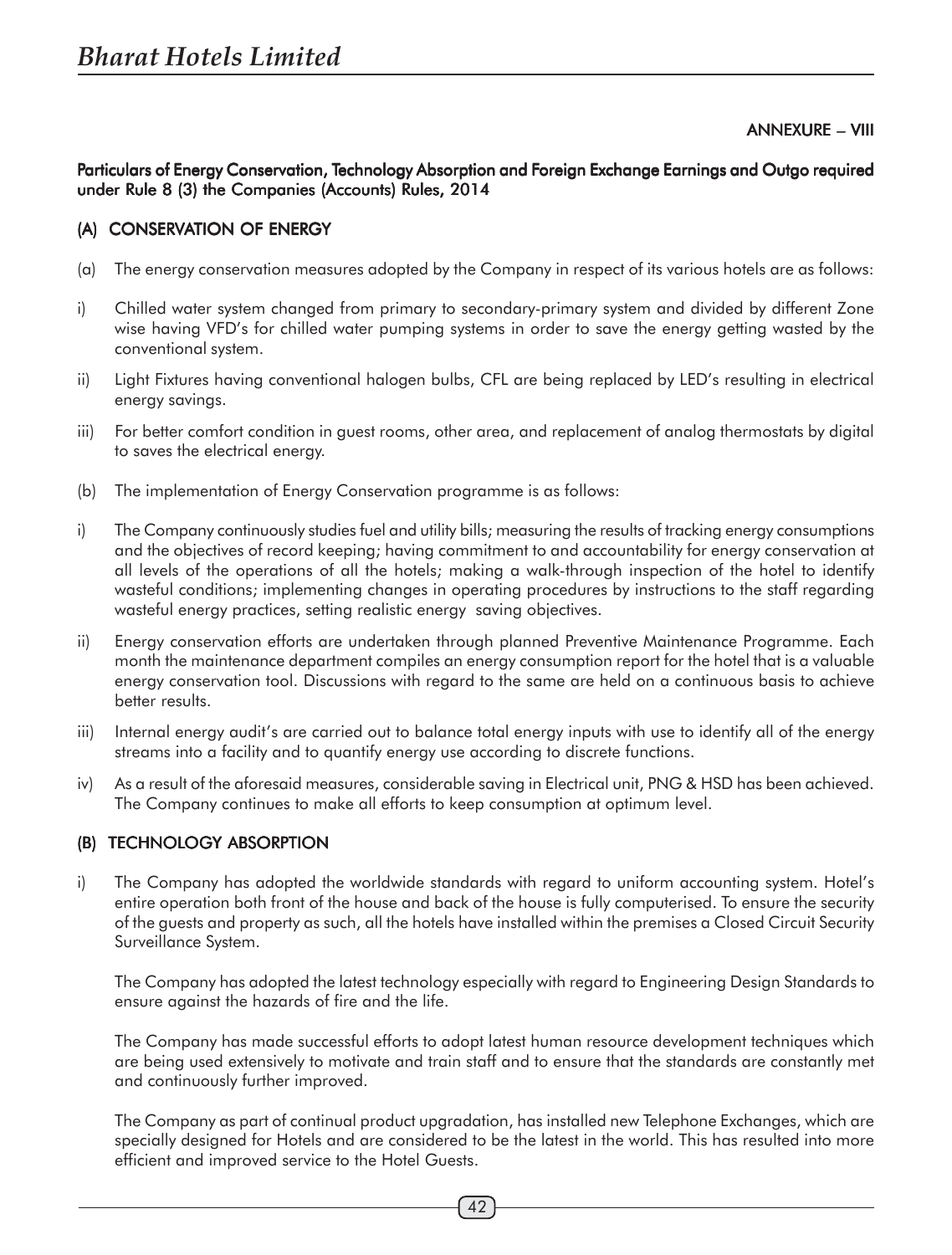

The Company as part of continual product upgradation, is upgrading electrical installation of hotels, to receive incentive for maintaining higher power factor above 0.95

The Company as part of product upgradation has already installed state of the art Reverse Osmoses system to provide best quality of portable water to the hotel Guests.

The hotel is continuously innovating by implementing new ideas, upgrading or replacing existing equipment with more energy efficient version with a view to enhance the facilities that can be enjoyed by its guests.

 The company has made successful efforts to use renewable energy in, operating hotel by using 260,000 units generated by wind mills, also looking at options of harnessing solar power.

- ii) As a result of the effective utilisation of technological resources, the Company has been able to achieve high level of customer's satisfaction, operational efficiency and development of variety of standards and skills in a short span of time after having become operational.
- iii) The Company has acquired a variety of International standards and skills especially with regard to the facilities offered to the guests, fire safety systems, life safety standards and more importantly the service standards. In addition to the above, the Company is constantly developing:
	- Training modules which develop and fine-tune employee's skills with regard to leadership, communication, supervision and general management.
	- Hands on Culinary Skills Training for specialised cuisines, focusing on hygiene, foods preparation and food service.
	- Assistance with setting up minimum standards of operations, in terms of quality of service and facilities provided in a hotel.
	- Company has installed state of the art technology VRF for Guest Room, Public Area Air Conditioning.
	- Company has installed state of the art technology Heat Pumps for reducing dependence on fossil fuel (HSD) to generate hot water and to have free chilled water for cooling in installed existing Air Conditioning System.
	- Company is as part of product up gradation plan is, already replacing all the hot and cold water pipe lines of the properties.
	- Company is as part of product up gradation plan is planning to upgrade existing old Building Management System with State of the art technology Integrated Building Management System.

# (C) FOREIGN EXCHANGE EARNING AND OUTGO:

(Rs. in Lacs) Particulars Financial Year (1999) and the contract of the contract of the contract of the contract of the contract of the contract of the contract of the contract of the contract of the contract of the contract of the cont 2017-2018 2016-2017 CIF Value of Imports 245.98 210.09 Expenditure in Foreign Currency and the second term of the 1,489.93 and 1,565.26 Earnings in Foreign Exchange 10,166.83 10,166.83 10,357.64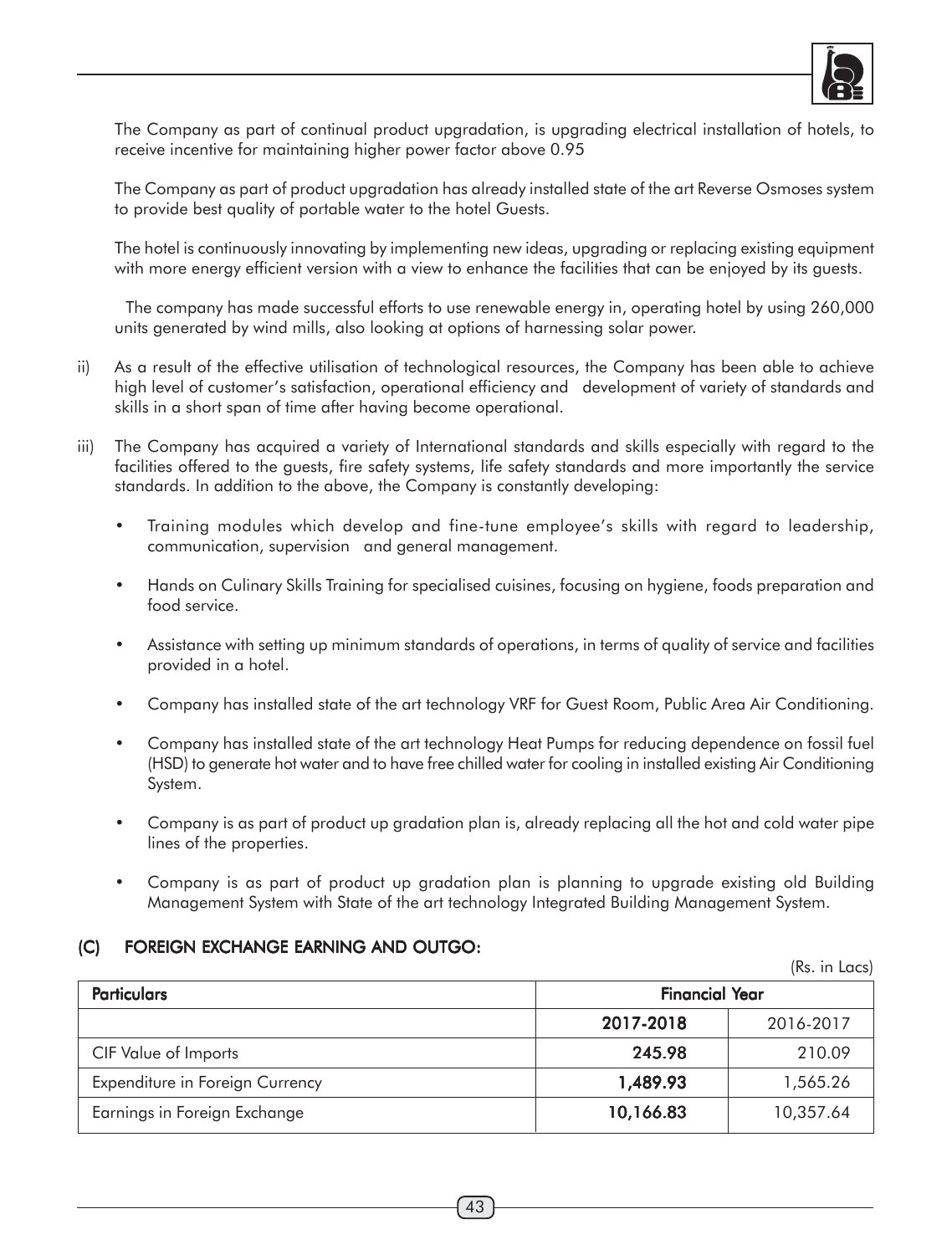# **Walker Chandiok & Co LLP**

#### Independent Auditor's Report

#### To the Members of Bharat Hotels Limited

#### Report on the Standalone Financial Statements

1. We have audited the accompanying standalone financial statements of Bharat Hotels Limited ('the Company'), which comprise the Balance Sheet as at 31 March 2018, the Statement of Profit and Loss (including Other Comprehensive Income), the Cash Flow Statement and the Statement of Changes in Equity for the year then ended, and a summary of the significant accounting policies and other explanatory information.

#### Management's Responsibility for the Standalone Financial Statements

2. The Company's Board of Directors is responsible for the matters stated in Section 134(5) of the Companies Act, 2013('the Act') with respect to the preparation of these standalone financial statements that give a true and fair view of the state of affairs (financial position), Profit or Loss (financial performance including other comprehensive income), cash flows and changes in equity of the Company in accordance with the accounting principles generally accepted in India, including Indian Accounting Standards('Ind AS') as notified under Companies (Indian Accounting Standards) Rule, 2015, as amended, as specified under Section 133 of the Act. This responsibility also includes maintenance of adequate accounting records in accordance with the provisions of the Act for safeguarding the assets of the Company and for preventing and detecting frauds and other irregularities; selection and application of appropriate accounting policies; making judgments and estimates that are reasonable and prudent; and design, implementation and maintenance of adequate internal financial controls, that were operating effectively for ensuring the accuracy and completeness of the accounting records, relevant to the preparation and presentation of the standalone financial statements that give a true and fair view and are free from material misstatement, whether due to fraud or error.

#### Auditor's Responsibility

- 3. Our responsibility is to express an opinion on these standalone financial statements based on our audit.
- 4. We have taken into account the provisions of the Act, the accounting and auditing standards and matters which are required to be included in the audit report under the provisions of the Act and the Rules made thereunder.
- 5. We conducted our audit in accordance with the Standards on Auditing specified under Section 143(10) of the Act and other mandatory announcements. Those Standards require that we comply with ethical requirements and plan and perform the audit to obtain reasonable assurance about whether these standalone financial statements are free from material misstatement.
- 6. An audit involves performing procedures to obtain audit evidence about the amounts and the disclosures in the financial statements. The procedures selected depend on the auditor's judgment, including the assessment of the risks of material misstatement of the financial statements, whether due to fraud or error. In making those risk assessments, the auditor considers internal financial controls relevant to the Company's preparation of the financial statements that give a true and fair view in order to design audit procedures that are appropriate in the circumstances. An audit also includes evaluating the appropriateness of the accounting policies used and the reasonableness of the accounting estimates made by the Company's Directors, as well as evaluating the overall presentation of the financial statements.

**Walker Chandiok & Co LLP** (Formerly Walker, Chandiok & CO) L-41 Connaught Circus New Delhi 110001 India

T +91 11 4278 7070 F +91 11 4278 7071

44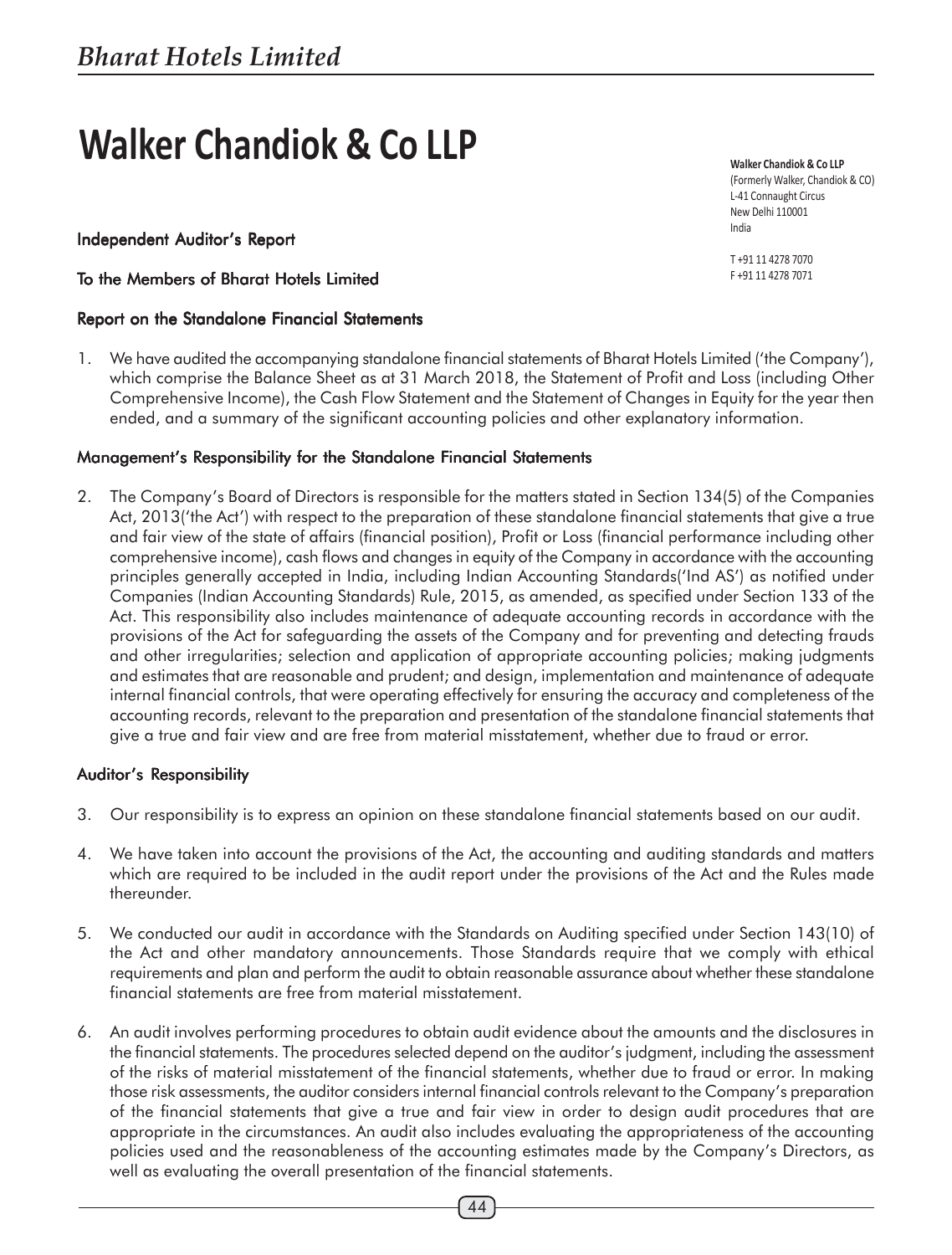

7. We believe that the audit evidence we have obtained is sufficient and appropriate to provide a basis for our audit opinion on these standalone financial statements.

# Opinion

8. In our opinion and to the best of our information and according to the explanations given to us, the aforesaid standalone financial statements give the information required by the Act in the manner so required and give a true and fair view in conformity with the accounting principles generally accepted in India including Ind AS specified under Section 133 of the Act, of the state of affairs (financial position) of the Company as at 31 March 2018, and its profit (financial performance including other comprehensive income), its cash flows and the changes in equity for the year ended on that date.

### **Other Matter**

9. The financial statements of the Company for the year ended 31 March 2017, were audited by predecessor auditor who expressed an unmodified opinion vide its report dated 21 July 2017. Our opinion is not modified in respect of this matter.

### Report on Other Legal and Regulatory Requirements

- 10. As required by the Companies (Auditor's Report) Order, 2016 ('the Order') issued by the Central Government of India in terms of Section 143(11) of the Act, we give in the Annexure I a statement on the matters specified in paragraphs 3 and 4 of the Order.
- 11. As required by Section 143(3) of the Act, we report that:
	- a) we have sought and obtained all the information and explanations which to the best of our knowledge and belief were necessary for the purpose of our audit;
	- b) in our opinion, proper books of account as required by law have been kept by the Company so far as it appears from our examination of those books;
	- c) the standalone financial statements dealt with by this report are in agreement with the books of account;
	- d) in our opinion, the aforesaid standalone financial statements comply with Ind AS specified under Section 133 of the Act;
	- e) on the basis of written representation received from the directors, to be read with note 60 of the financial statements, and taken on record by the Board of Directors, none of the directors is disqualified as on 31 March 2018, from being appointed as a director in terms of Section 164(2) of the Act.
	- f) we have also audited the internal financial controls over financial reporting (IFCoFR) of the Company as on 31 March 2018, in conjunction with our audit of the standalone financial statements of the Company for the year ended on that date and our report dated 22 June 2018, as per Annexure II expressed an unmodified opinion.
	- g) with respect to the other matters to be included in the Auditor's Report in accordance with Rule 11 of the Companies (Audit and Auditors) Rules, 2014 (as amended), in our opinion and to the best of our information and according to the explanations given to us:
		- i. The Company, as detailed in Note 60 to the standalone financial statements, has disclosed the impact of pending litigations on its financial position;
		- ii. The Company did not have any long-term contracts including derivative contracts for which there were any material foreseeable losses;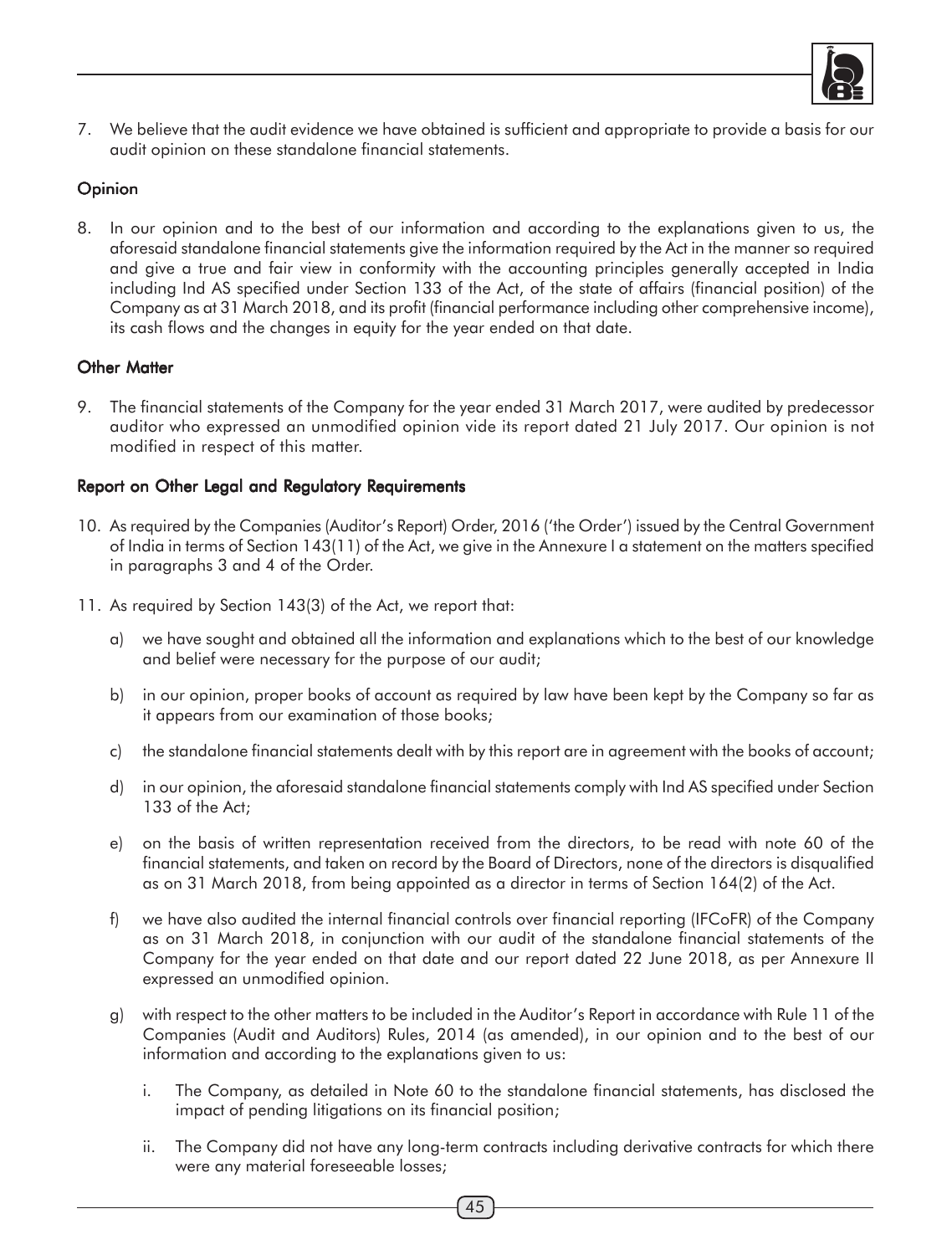- iii. There has been no delay in transferring amounts, required to be transferred, to the Investor Education and Protection Fund by the Company; and
- iv. the disclosure requirements relating to holdings as well as dealings in specified bank notes were applicable for the period from 8 November 2016 to 30 December 2016 which are not relevant to these standalone financial statements. Hence, reporting under this clause is not applicable.

For Walker Chandiok & Co LLP Chartered Accountants Firm's Registration No.: 001076N/N500013

Sd/ per Ashish Gupta **Partner** Membership No.: 504662

Place: New Delhi Date: 22<sup>nd</sup> June 2018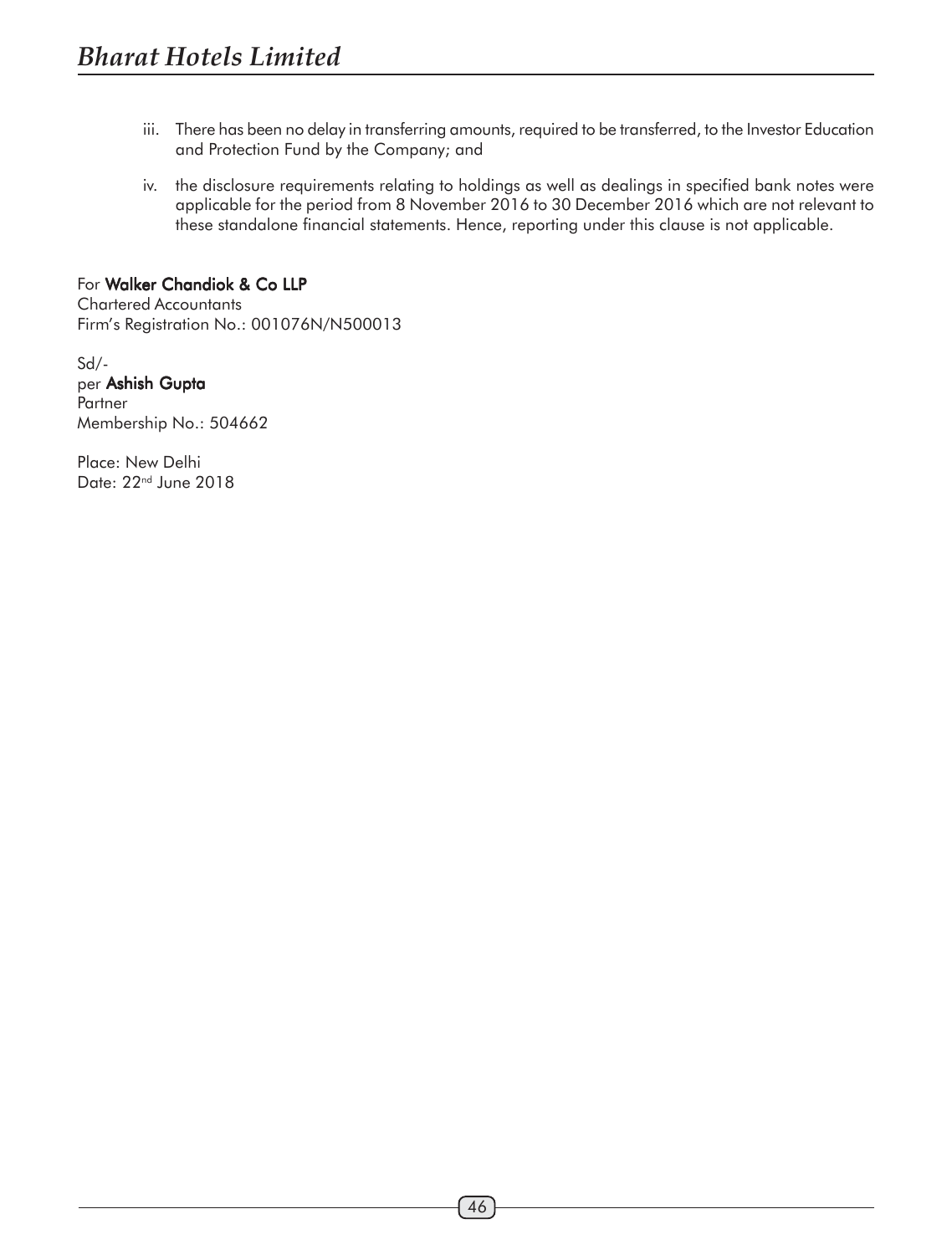

# Annexure I to the Independent Auditor's Report of even date to the members of Bharat Hotels Limited on the standalone financial statements for the year ended 31 March 2018

### Annexure I

Based on the audit procedures performed for the purpose of reporting a true and fair view on the financial statements of the Company and taking into consideration the information and explanations given to us and the books of account and other records examined by us in the normal course of audit, and to the best of our knowledge and belief, we report that:

- (i) (a) The Company has maintained proper records showing full particulars, including quantitative details and situation of fixed assets.
	- (b) The Company has a regular program of physical verification of its fixed assets under which fixed assets are verified in a phased manner over a period of three years, which, in our opinion, is reasonable having regard to the size of the Company and the nature of its assets. In accordance with this program, certain fixed assets were verified during the year and no material discrepancies were noticed on such verification.
	- (c) The title deeds of all the immovable properties which are included under the head 'Property, plant and equipment' are held in the name of the Company.
- (ii) In our opinion, the management has conducted physical verification of inventory at reasonable intervals during the year and no material discrepancies between physical inventory and book records were noticed on physical verification.
- (iii) The Company has granted loan to two companies and an entity and unsecured interest bearing loan to two companies covered in the register maintained under Section 189 of the Act; and with respect to the same:
	- (a) in our opinion the terms and conditions of grant of such loans are not, prima facie*,* prejudicial to the Company's interest.
	- (b) the schedule of repayment of principal and payment of interest has been stipulated and the principal amount along with the interest amount are not due for repayment currently.
	- (c) there is no overdue amount in respect of loans granted to such companies and other parties.
- (iv) In our opinion and according to the information and explanations given to us, provisions of section 185 and 186 of the Companies Act, 2013 to the extent applicable in respect of loans and advances given, investments made, guarantees and securities given have been complied by the Company.
- (v) In our opinion, the Company has not accepted any deposits within the meaning of Sections 73 to 76 of the Act and the Companies (Acceptance of Deposits) Rules, 2014 (as amended). Accordingly, the provisions of clause 3(v) of the Order are not applicable.
- (vi) The Central Government has not specified maintenance of cost records under sub-section (1) of Section 148 of the Act, in respect of Company's products/ services. Accordingly, the provisions of clause 3(vi) of the Order are not applicable.
- (vii) (a) Undisputed statutory dues including provident fund, employees' state insurance, income-tax, salestax, goods and services tax, service tax, duty of customs, duty of excise, value added tax, cess and other material statutory dues, as applicable, have generally been regularly deposited to the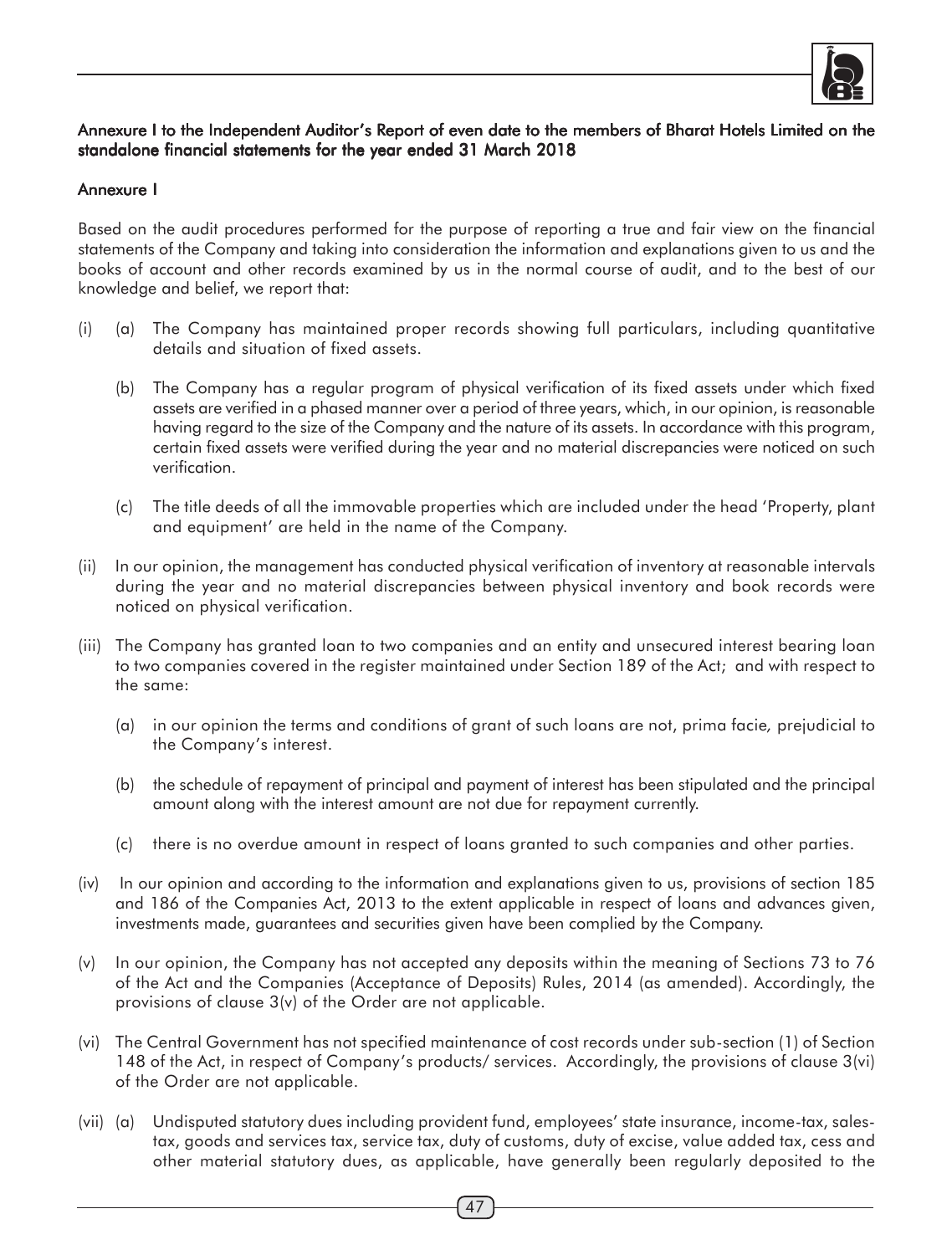appropriate authorities, though there has been a slight delay in a few cases. Further, no undisputed amounts payable in respect thereof were outstanding at the year-end for a period of more than six months from the date they became payable.

(b) The dues outstanding in respect of income-tax, sales-tax,service-tax, duty of customs, duty of excise and value added tax on account of any dispute, are as follows:

| Name of the statute                  | Nature of dues         | Amount (そ)  | Amount paid<br>under Protest (₹) | <b>Financial Year</b><br>to which the<br>amount relates | Forum where dispute is pending                     |
|--------------------------------------|------------------------|-------------|----------------------------------|---------------------------------------------------------|----------------------------------------------------|
| Finance Act, 1994                    | Service Tax            | 35,681,401  | 29,882,172                       | 2004-05 to 2011-12                                      | Customs, Excise and Service Tax Appellate Tribunal |
| Finance Act, 1994                    | Service Tax            | 3,445,176   | 3,445,176                        | 2009-10 to 2010-11                                      | Hon'ble High Court of Kerala                       |
| Kerela VAT Act, 2003                 | Work contract tax      | 2,935,130   | 880,539                          | 2007-08 - 2009-10                                       | Deputy Commissioner of Appeals                     |
| Custom Act, 1962                     | Custom Act             | 96,805,372  | Nil                              | 2006-07                                                 | Customs, Excise and Service Tax Appellate Tribunal |
| Urban Development Act                | Urban Development tax  | 18,020,991  | 2,500,000                        | 2007-08 to 2015-16                                      | Hon'ble High Court of Rajasthan, Jodhpur           |
| Central Excise Act, 1944             | Excise Duty            | 781,080     | 781,080                          | 2006-08                                                 | Customs, Excise and Service Tax Appellate Tribunal |
| Maharashtra<br>Value Added Tax, 2002 | <b>Value Added Tax</b> | 6,243,814   | 711,000                          | 2005-06, 2007-08<br>and 2010-11                         | <b>Commissioner Appeals</b>                        |
| Maharashtra<br>Value Added Tax, 2002 | <b>Value Added Tax</b> | 5,088,163   | 846,852                          | 2006-07, 2008-09<br>and 2009 - 10                       | Maharashtra Sales Tax Tribunal                     |
| Income Tax Act, 1961                 | Income Tax             | 277,815,322 | 277,815,322                      | 1997-2007, 2008-09,<br>2010-12                          | Hon'ble High Court of Delhi                        |
| Income Tax Act, 1961                 | Income Tax             | 24,387,086  | 24,387,086                       | 2008-09, 2014-16                                        | Commissioner of Income Tax (Appeals)               |
| Income Tax Act, 1961                 | <b>Income Tax</b>      | 1,770,799   | 1,770,799                        | 2012-14                                                 | Income Tax Appellate Tribunal                      |

Statement of Disputed Dues.

- (viii) The Company has not defaulted in repayment of loans or borrowings to any bank or financial institution during the year. The Company did not have any outstanding debentures and loan from government during the year.
- (ix) The Company did not raise moneys by way of initial public offer or further public offer (including debt instruments). In our opinion, the term loans were applied for the purposes for which the loans were obtained.
- (x) No fraud by the Company or on the Company by its officers or employees has been noticed or reported during the period covered by our audit except for the instance of misappropriation of funds by certain employees of the Company amounting to Rs 30.51 lacs relating to Loyalty Programme at one of the hotels of the Company and the omission in/manipulation of the books of accounts of the aforesaid amount. We are informed that the Company has completed its investigation and has filed an FIR. Further, the Company has also terminated the services of such employees.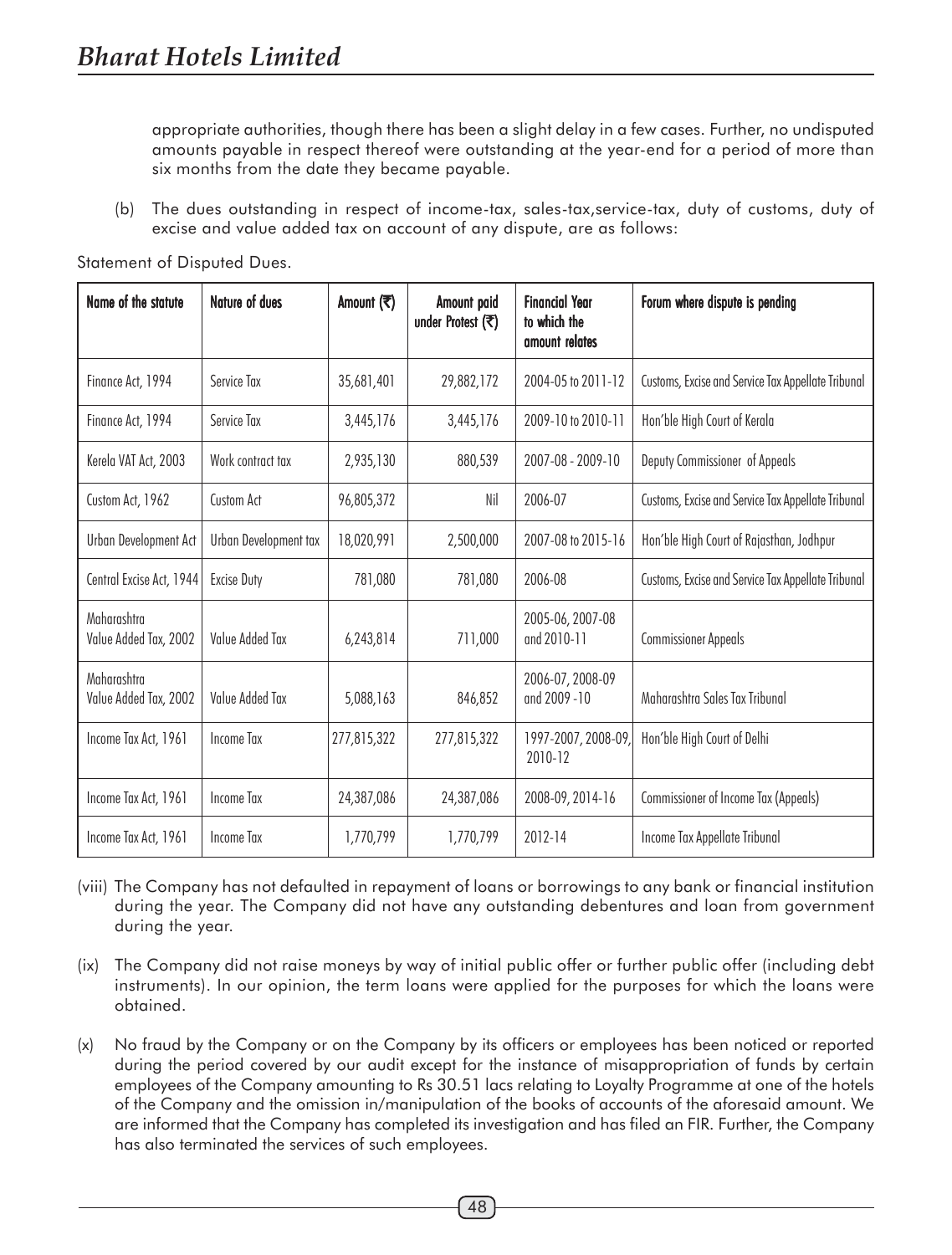

- (xi) Managerial remuneration has been paid by the Company in accordance with the requisite approvals mandated by the provisions of Section 197 of the Act read with Schedule V to the Act.
- (xii) In our opinion, the Company is not a Nidhi Company. Accordingly, provisions of clause 3(xii) of the Order are not applicable.
- (xiii) In our opinion, all transactions with the related parties are in compliance with Sections 177 and 188 of Act, where applicable, and the requisite details have been disclosed in the financial statements, as required by the applicable Ind AS.
- (xiv) During the year, the Company has not made any preferential allotment or private placement of shares or fully or partly convertible debentures.
- (xv) In our opinion, the Company has not entered into any non-cash transactions with the directors or persons connected with them covered under Section 192 of the Act.
- (xvi) The Company is not required to be registered under Section 45-IA of the Reserve Bank of India Act, 1934.

For Walker Chandiok & Co LLP Chartered Accountants Firm's Registration No.: 001076N/N500013

Sd/ per Ashish Gupta **Partner** Membership No.: 504662

Place: New Delhi Date: 22<sup>nd</sup> June 2018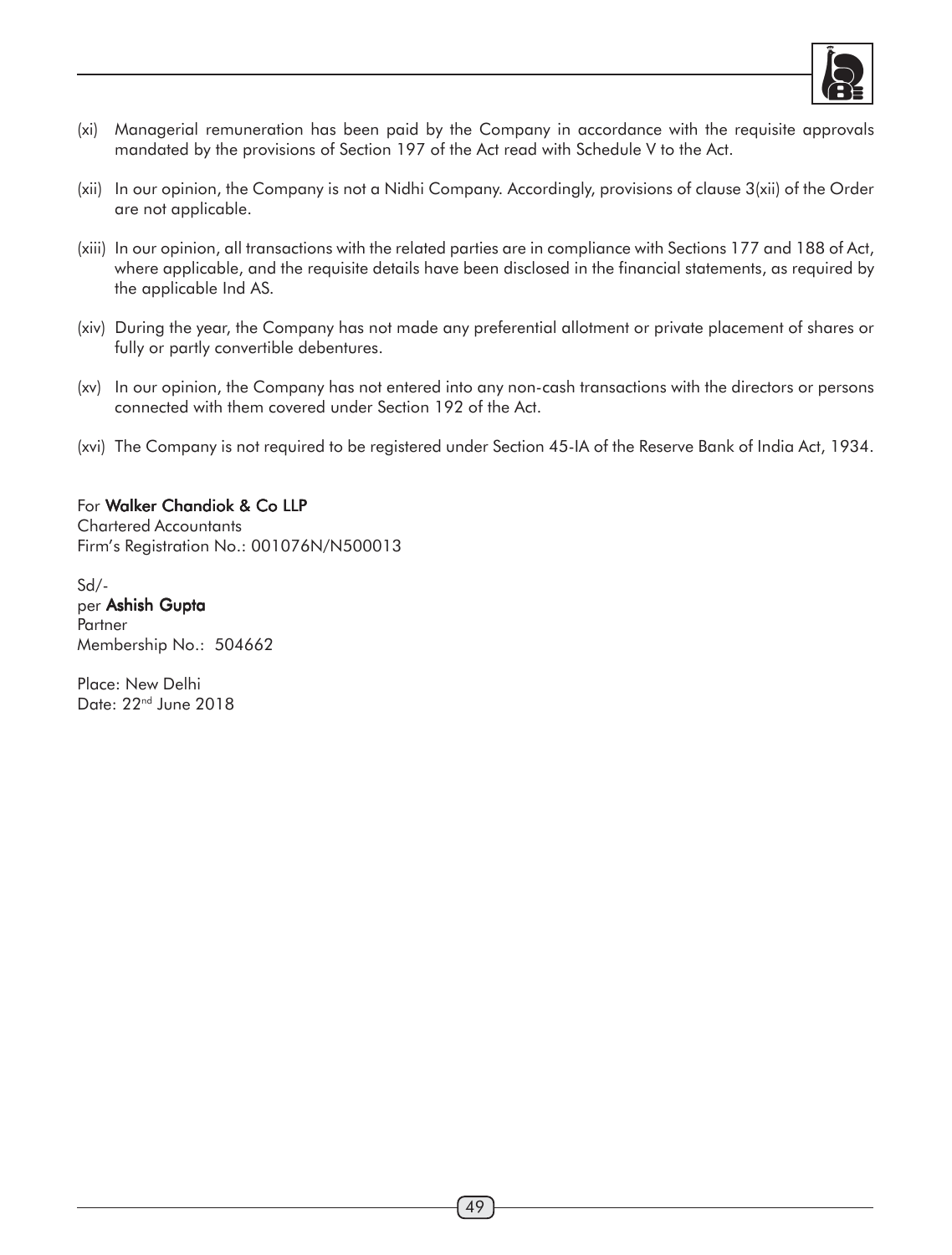Annexure II to the Independent Auditor's Report of even date to the members of Bharat Hotels Limited on the standalone financial statements for the year ended 31 March 2018

#### Annexure II

# Independent Auditor's Report on the Internal Financial Controls under Clause (i) of Sub-section 3 of Section 143 of the Companies Act, 2013 ('the Act')

1. In conjunction with our audit of the standalone financial statements of Bharat Hotels Limited ('the Company') as at and for the year ended 31 March 2018, we have audited the internal financial controls over financial reporting ('IFCoFR') of the Company as at that date.

### Management's Responsibility for Internal Financial Controls

2. The Company's Board of Directors is responsible for establishing and maintaining internal financial controls based on the internal control over financial reporting criteria established by the Company considering the essential components of internal control stated in the Guidance Note on Audit of Internal Financial Controls over Financial Reporting (the "Guidance Note") issued by the Institute of Chartered Accountants of India (the "ICAI"). These responsibilities include the design, implementation and maintenance of adequate internal financial controls that were operating effectively for ensuring the orderly and efficient conduct of the Company's business, including adherence to the Company's policies, the safeguarding of its assets, the prevention and detection of frauds and errors, the accuracy and completeness of the accounting records, and the timely preparation of reliable financial information, as required under the Act.

### Auditor's Responsibility

- 3. Our responsibility is to express an opinion on the Company's IFCoFR based on our audit. We conducted our audit in accordance with the Standards on Auditing issued by the Institute of Chartered Accountants of India and deemed to be prescribed under Section 143(10) of the Act, to the extent applicable to an audit of IFCoFR, and the Guidance Note issued by the ICAI. Those Standards and the Guidance Note require that we comply with ethical requirements and plan and perform the audit to obtain reasonable assurance about whether adequate IFCoFR were established and maintained and if such controls operated effectively in all material respects.
- 4. Our audit involves performing procedures to obtain audit evidence about the adequacy of the IFCoFR and their operating effectiveness. Our audit of IFCoFR includes obtaining an understanding of IFCoFR, assessing the risk that a material weakness exists, and testing and evaluating the design and operating effectiveness of internal control based on the assessed risk. The procedures selected depend on the auditor's judgement, including the assessment of the risks of material misstatement of the financial statements, whether due to fraud or error.
- 5. We believe that the audit evidence we have obtained is sufficient and appropriate to provide a basis for our audit opinion on the Company's IFCoFR.

#### Meaning of Internal Financial Controls over Financial Reporting

6. A company's IFCoFR is a process designed to provide reasonable assurance regarding the reliability of financial reporting and the preparation of financial statements for external purposes in accordance with generally accepted accounting principles. A company's IFCoFR include those policies and procedures that (1) pertain to the maintenance of records that, in reasonable detail,accurately and fairly reflect the transactions and dispositions of the assets of the company; (2) provide reasonable assurance that transactions are recorded as necessary to permit preparation of financial statements in accordance with generally accepted accounting principles, and that receipts and expenditures of the company are being made only in accordance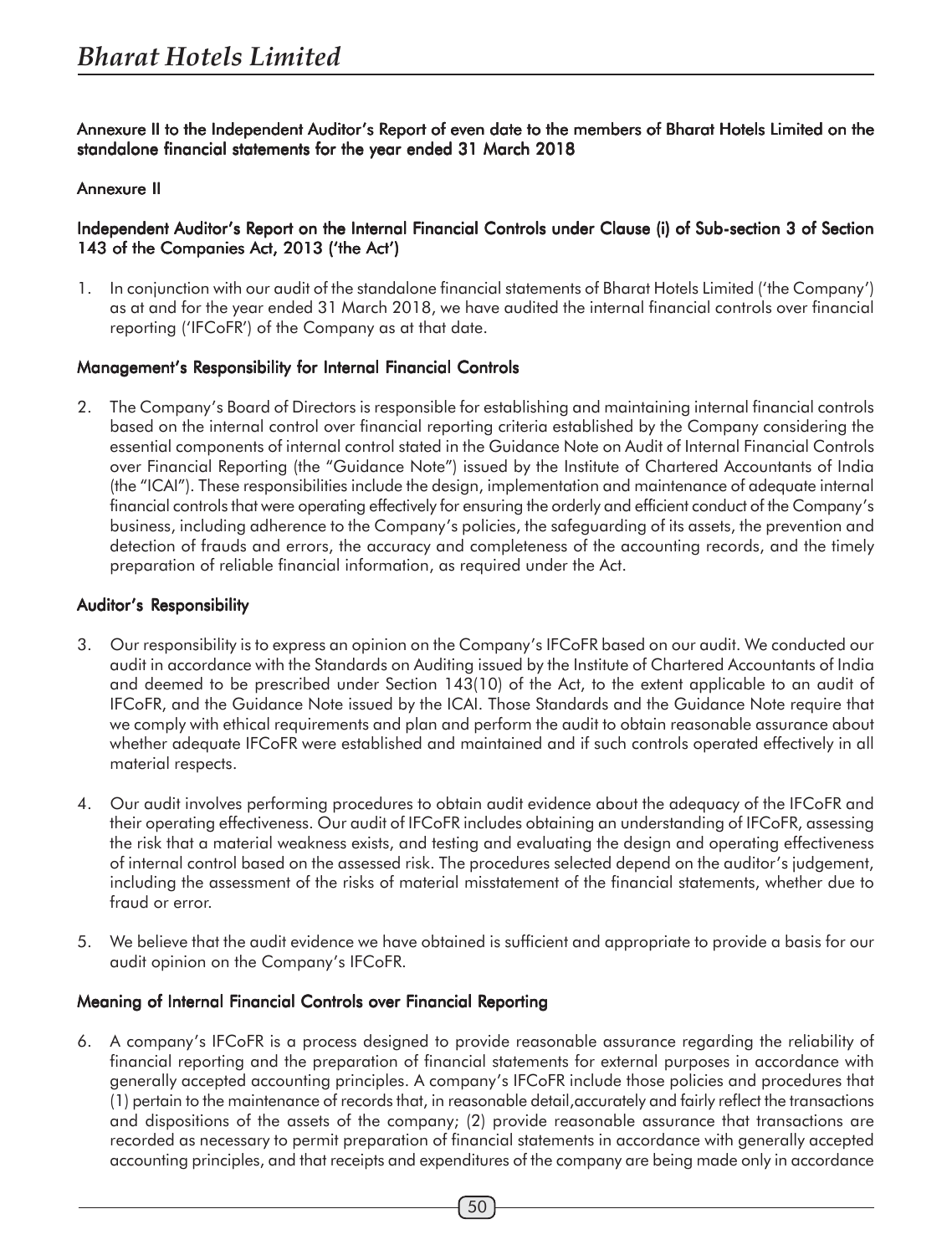

with authorisations of management and directors of the company; and (3) provide reasonable assurance regarding prevention or timely detection of unauthorised acquisition, use, or disposition of the company's assets that could have a material effect on the financial statements.

# Inherent Limitations of Internal Financial Controls over Financial Reporting

7. Because of the inherent limitations of IFCoFR, including the possibility of collusion or improper management override of controls, material misstatements due to error or fraud may occur and not be detected. Also, projections of any evaluation of the IFCoFR to future periods are subject to the risk that the IFCoFR may become inadequate because of changes in conditions, or that the degree of compliance with the policies or procedures may deteriorate.

# Opinion

8. In our opinion, the Company has, in all material respects, adequate internal financial controls over financial reporting and such controls were operating effectively as at 31 March 2018, based on the internal control over financials reporting criteria established by the Company considering the essential components of internal control stated in the Guidance Note issued by the ICAI.

# For Walker Chandiok & Co LLP

Chartered Accountants Firm's Registration No.: 001076N/N500013

Sd/ per Ashish Gupta **Partner** Membership No.:504662

Place:New Delhi Date: 22<sup>nd</sup> June 2018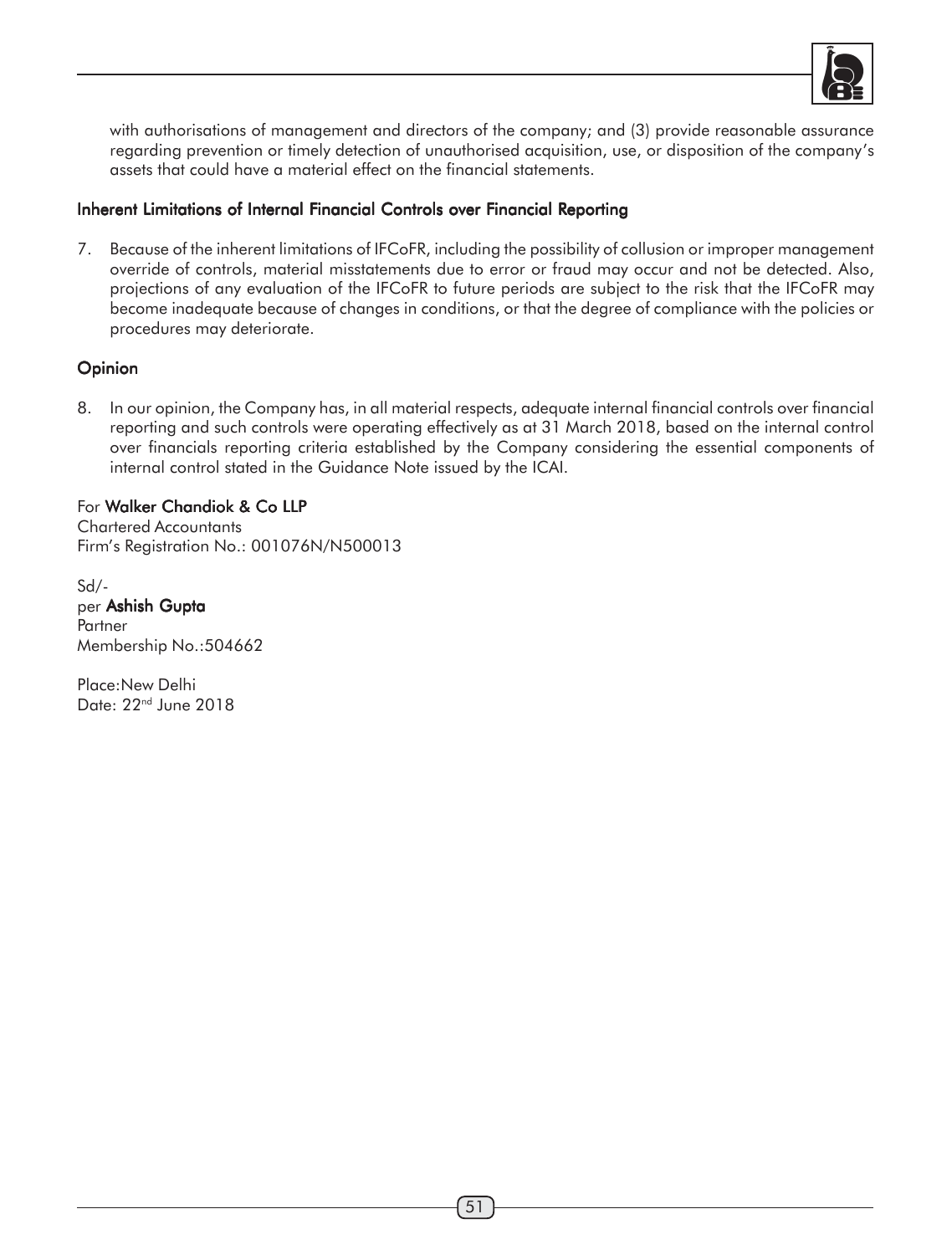# STANDALONE BALANCE SHEET AS AT 31 MARCH 2018

(All amounts Rs in Lacs)

| <b>Particulars</b>                              | <b>Note</b><br>No. | As at<br>31 March 2018 | As at<br>31 March 2017 |
|-------------------------------------------------|--------------------|------------------------|------------------------|
| <b>ASSETS</b>                                   |                    |                        |                        |
| <b>Non-Current Assets</b>                       |                    |                        |                        |
| Property, plant and equipment<br>a)             | $\overline{2}$     | 120,863.51             | 121,813.39             |
| Capital work-in-progress<br>b)                  |                    | 18,793.85              | 14,939.28              |
| Other intangible assets<br>$\mathsf{c})$        | 3                  | 190.34                 | 78.51                  |
| Financial assets<br>d)                          |                    |                        |                        |
| Investments<br>(i)                              | 4                  | 81,709.21              | 42,909.79              |
| (ii)<br>Loans                                   | 5                  | 13,913.47              | 36,410.72              |
| Other non current financial assets<br>(iii)     | 6                  | 1,184.59               | 1,351.49               |
| Non-current tax assets (net)<br>$\epsilon$      | 8                  | 4,396.08               | 3,639.69               |
| Other non-current assets<br>f)                  | 7                  | 5,527.43               | 5,096.59               |
| Total non current assets                        |                    | 246,578.48             | 226,239.46             |
| <b>Current Assets</b>                           |                    |                        |                        |
| Inventories<br>a)                               | 9                  | 1,557.34               | 1,653.62               |
| Financial assets<br>b)                          |                    |                        |                        |
| Trade receivables<br>(i)                        | 10                 | 5,559.87               | 4,371.58               |
| Cash and cash equivalents<br>(ii)               | 11                 | 1,923.51               | 6,597.89               |
| Other bank balances<br>(iii)                    | 12                 | 1,192.89               | 1,056.59               |
| (iv)<br>Loans                                   | 13                 | 104.68                 | 109.55                 |
| Other current financial assets<br>(v)           | 14                 | 1,640.47               | 11,578.97              |
| Other current assets<br>c)                      | 15                 | 1,555.70               | 2,098.23               |
| Assets classified as held for sale              | 16                 | 20.00                  | 1,638.77               |
| <b>Total current assets</b>                     |                    | 13,554.46              | 29,105.20              |
| <b>Total assets</b>                             |                    | 260,132.94             | 255,344.66             |
| <b>EQUITY AND LIABILITIES</b>                   |                    |                        |                        |
| <b>Equity</b>                                   |                    |                        |                        |
| Equity share capital<br>a)                      | 17                 | 7,599.12               | 7,599.12               |
| Other Equity<br>b)                              | 18                 | 102,522.97             | 100,373.18             |
| <b>Total Equity</b>                             |                    | 110,122.09             | 107,972.30             |
| <b>Non-current liabilities</b>                  |                    |                        |                        |
| <b>Financial liabilities</b><br>a)              |                    |                        |                        |
| Borrowings<br>(i)                               | 19                 | 102,754.11             | 95,865.89              |
| Other non current financial liabilities<br>(ii) | 20                 | 450.66                 | 449.82                 |
| Provisions<br>b)                                | 21                 | 916.61                 | 766.65                 |
| Deferred tax liabilities (net)<br>c)            | 22                 | 12,591.95              | 12,731.77              |
| Other non-current liabilities<br>$\mathsf{d}$   | 23                 | 3,474.97               | 3,594.81               |
| <b>Total non current liabilities</b>            |                    | 120,188.30             | 113,408.94             |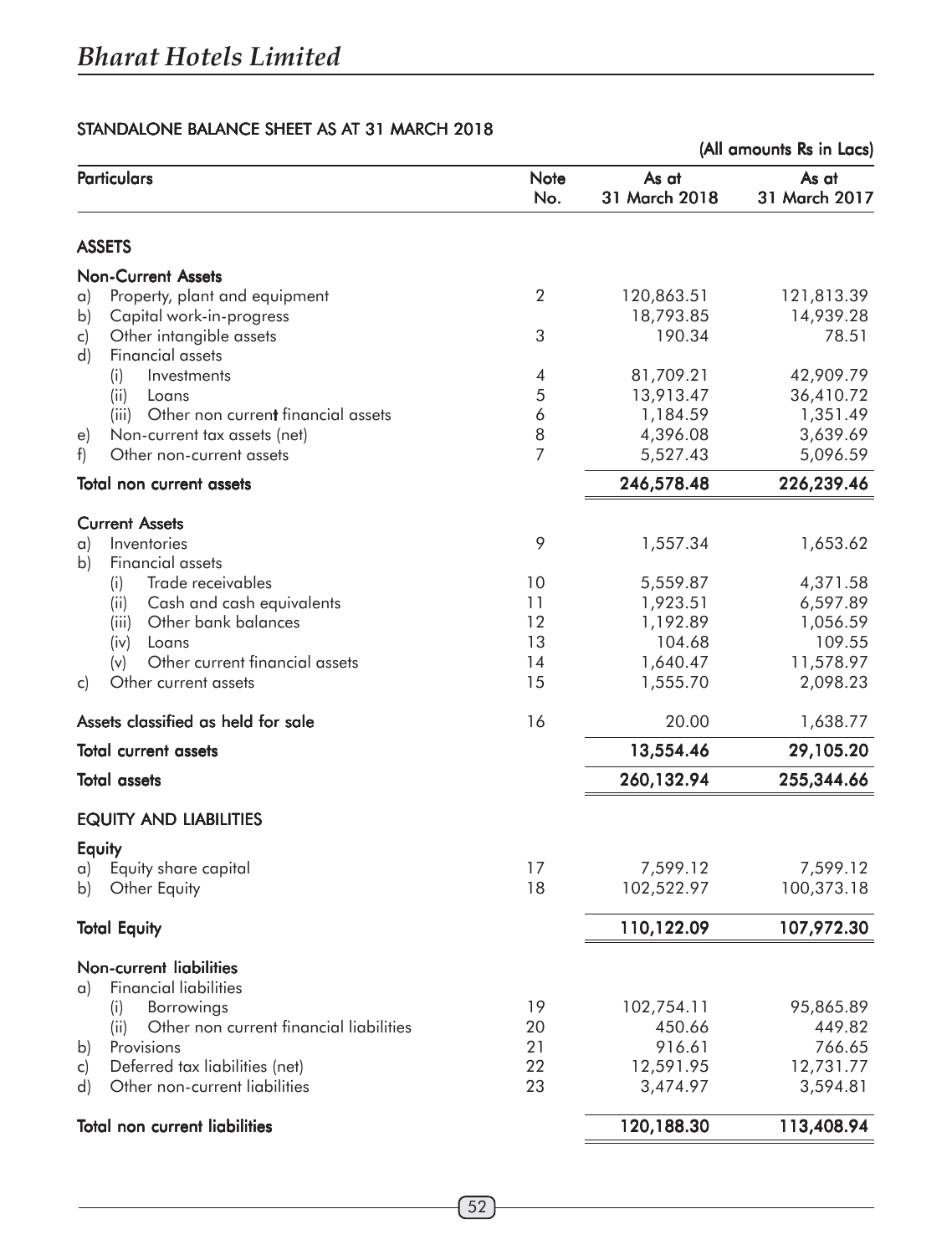

(All amounts Rs in Lacs)

| <b>Note</b><br>No. | As at<br>31 March 2018 | As at<br>31 March 2017 |
|--------------------|------------------------|------------------------|
|                    |                        |                        |
|                    |                        |                        |
| 24                 | 10,801.53              | 16,868.85              |
| 25                 | 7,348.48               | 4,833.40               |
| 26                 | 7,559.90               | 8,416.01               |
| 27                 | 839.83                 | 716.00                 |
| 28                 | 3,272.81               | 3,129.16               |
|                    | 29,822.55              | 33,963.42              |
|                    | 260,132.94             | 255,344.66             |
|                    |                        |                        |

Summary of significant accounting policies 1

The accompanying notes are an integral part of the financial statements.

As per our report of even date

For Walker Chandiok & Co LLP For and on behalf of the Board of Directors of Chartered Accountants Chartered Accountants Firm Registration Number: 001076N/N500013

Sd/-

per Ashish Gupta Sd/- Sd/- Gupta Partner **Dr. Jyotsna Suri . Dr. Divya Suri Singh** . Dr. Jyotsna Suri . Jyotsna Suri Singh . Divya Suri Singh Membership No. 504662 Chairperson and Executive Director

Managing Director DIN-00004559 DIN-00004603

Place : New Delhi Urmila Khurana Himanshu Pandey Date : 22<sup>nd</sup> June, 2018 **Chief Financial Officer** Head - Legal and

Sd/- Sd/-

Company Secretary

53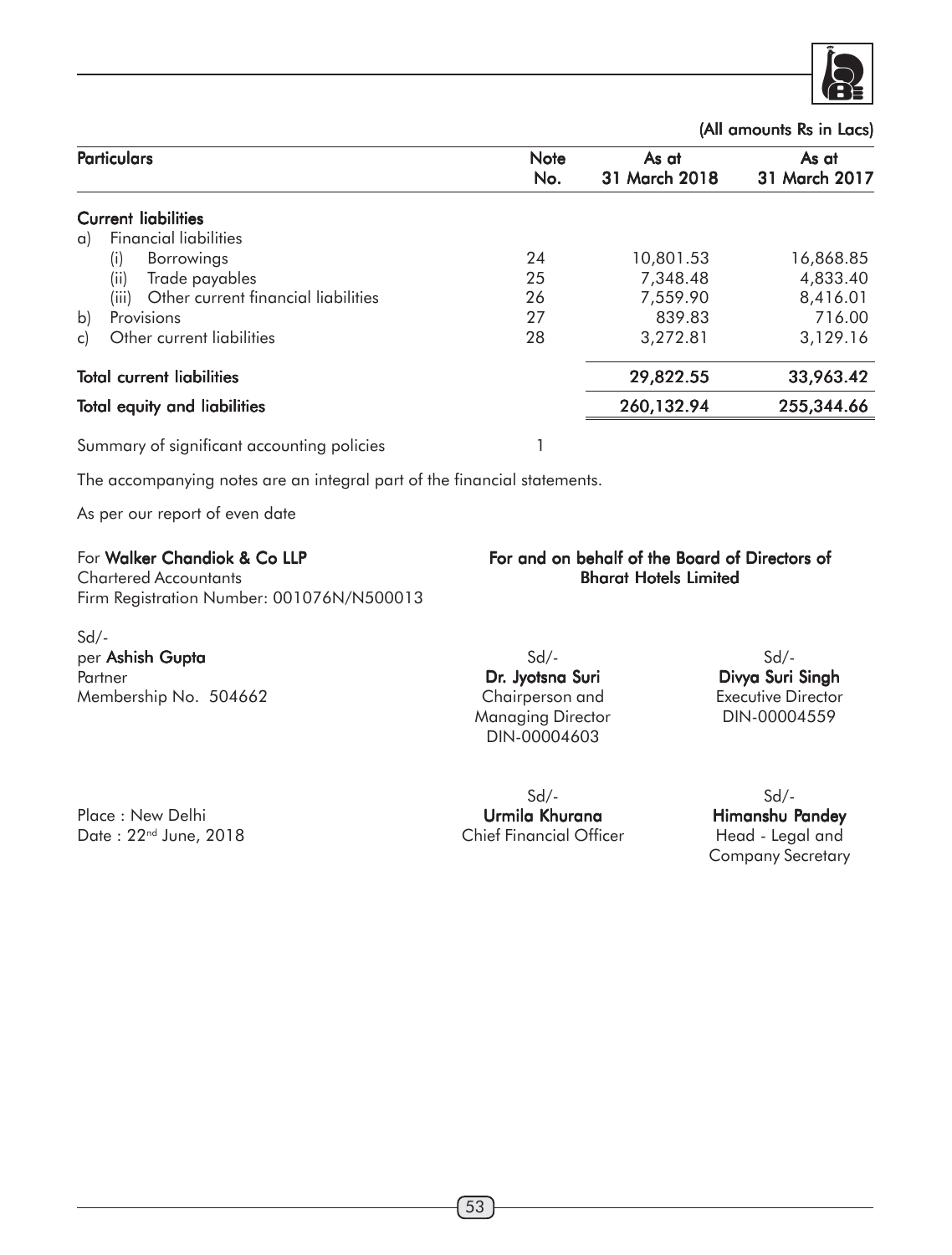# STANDALONE STATEMENT OF PROFIT AND LOSS FOR THE YEAR ENDED 31 MARCH 2018

|                                                                                                            |              |                                        | (All amounts Rs in Lacs)               |
|------------------------------------------------------------------------------------------------------------|--------------|----------------------------------------|----------------------------------------|
| <b>Particulars</b>                                                                                         | <b>Notes</b> | For the year<br>ended<br>31 March 2018 | For the year<br>ended<br>31 March 2017 |
| Revenue                                                                                                    |              |                                        |                                        |
| Revenue from operations                                                                                    | 29           | 63,859.72                              | 57,477.98                              |
| Other income                                                                                               | 30           | 692.23                                 | 795.20                                 |
| <b>Total income</b>                                                                                        |              | 64,551.95                              | 58,273.18                              |
| <b>Expenses</b>                                                                                            |              |                                        |                                        |
| Cost of food and beverages consumed                                                                        | 31           | 7,635.99                               | 6,751.18                               |
| Purchase of traded goods                                                                                   |              | 55.74                                  | 74.60                                  |
| Change in inventories of traded goods                                                                      | 32           | 5.32                                   | (23.65)                                |
| Excise duty on sale of food                                                                                |              | 5.81                                   | 31.84                                  |
| Employee benefits expense                                                                                  | 33           | 11,336.56                              | 10,197.09                              |
| Other expenses                                                                                             | 34           | 26,637.33                              | 23,477.78                              |
| <b>Total expenses</b>                                                                                      |              | 45,676.75                              | 40,508.84                              |
| Earnings before interest, tax, depreciation and                                                            |              |                                        |                                        |
| amortisation (EBITDA)                                                                                      |              | 18,875.20                              | 17,764.34                              |
| Finance income                                                                                             | 35           | 2,285.67                               | 4,262.43                               |
| Finance costs                                                                                              | 36           | 12,107.22                              | 11,418.47                              |
| Depreciation and amortisation expense                                                                      | 37           | 5,178.94                               | 5,087.79                               |
| Profit before exceptional items, share of net profits<br>of investments accounted for using equity method  |              | 3,874.71                               | 5,520.51                               |
| and tax                                                                                                    |              |                                        |                                        |
| Profit before tax and exceptional items                                                                    |              | 3,874.71                               | 5,520.51                               |
| Tax expense:                                                                                               | 40           |                                        |                                        |
| Current tax                                                                                                |              | 859.04                                 | 1,259.54                               |
| Deferred tax (credit)/charge                                                                               |              | 77.49                                  | 1,851.28                               |
| Minimum alternate tax (MAT) credit                                                                         |              | (185.78)                               | (1, 259.54)                            |
| Total tax expense                                                                                          |              | 750.75                                 | 1,851.28                               |
| Profit for the year                                                                                        |              | 3,123.96                               | 3,669.23                               |
| Other comprehensive income<br>Items that will not be reclassified to profit or loss<br>in subsequent years |              |                                        |                                        |
| Remeasurements of the net defined benefit plans -<br>$\vert$                                               |              |                                        |                                        |
| <b>Actuarial Gain or Loss</b><br>Income tax effect                                                         |              | (91.08)<br>31.52                       | (10.83)<br>3.75                        |
|                                                                                                            |              | (59.56)                                | (7.08)                                 |
|                                                                                                            |              |                                        |                                        |
| Net other comprehensive income that will not be<br>reclassified to profit or loss in subsequent years      |              | (59.56)                                | (7.08)                                 |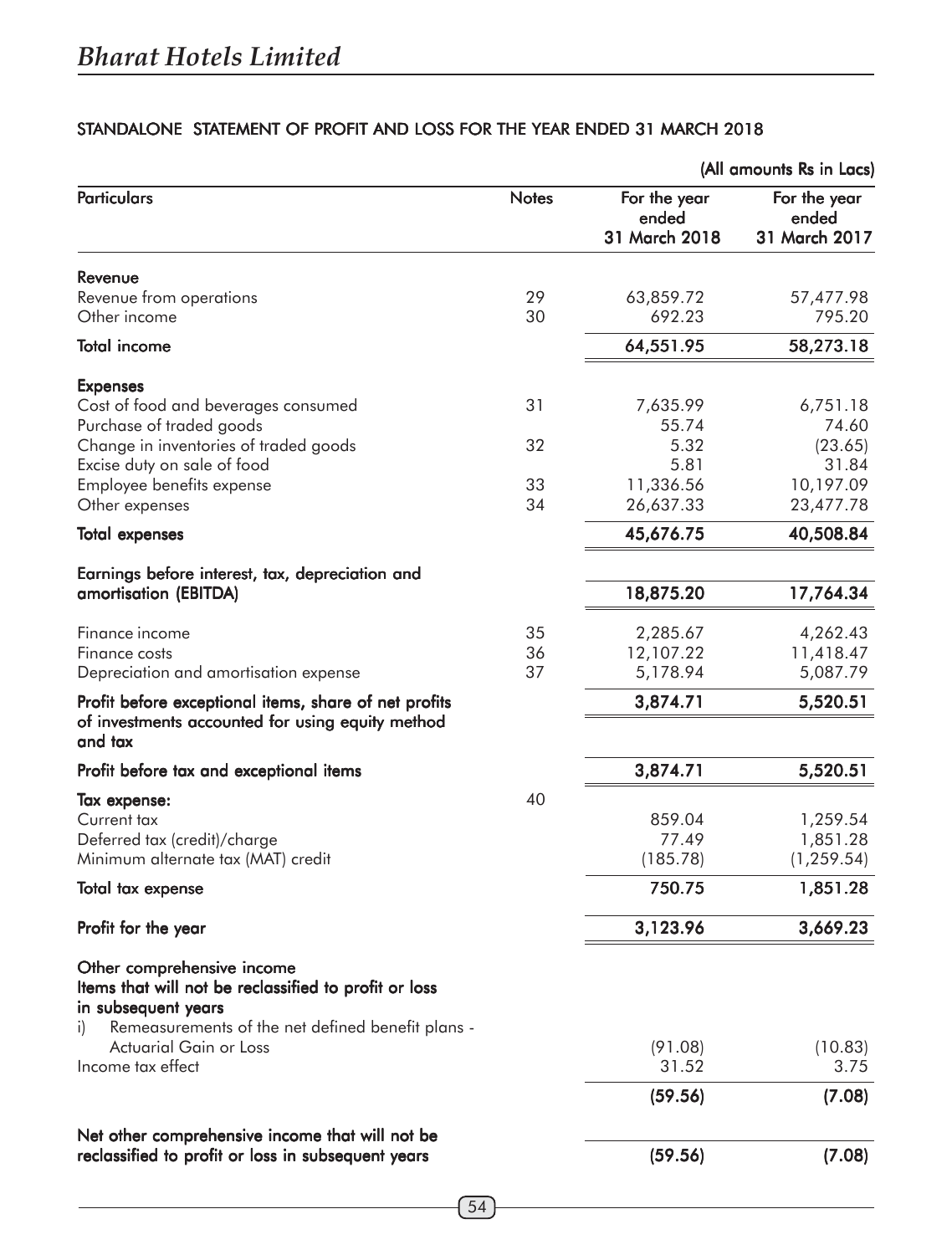

(All amounts Rs in Lacs)

|                        | <b>Particulars</b>                                                                                           | <b>Notes</b>                                                                       | For the year<br>ended<br>31 March 2018                                         | For the year<br>ended<br>31 March 2017                                  |
|------------------------|--------------------------------------------------------------------------------------------------------------|------------------------------------------------------------------------------------|--------------------------------------------------------------------------------|-------------------------------------------------------------------------|
|                        | Total comprehensive income for the year, net of tax                                                          |                                                                                    | 3,064.40                                                                       | 3,662.15                                                                |
|                        | Earnings per equity share                                                                                    |                                                                                    |                                                                                |                                                                         |
| $\left  \right $<br>2) | Basic, attributable to equity holders of the parent<br>Diluted, attributable to equity holders of the parent | 41<br>41                                                                           | 4.11<br>4.11                                                                   | 4.83<br>4.83                                                            |
|                        | Summary of significant accounting policies                                                                   |                                                                                    |                                                                                |                                                                         |
|                        | The accompanying notes are an integral part of the financial statements.                                     |                                                                                    |                                                                                |                                                                         |
|                        | As per our report of even date                                                                               |                                                                                    |                                                                                |                                                                         |
|                        | For Walker Chandiok & Co LLP<br><b>Chartered Accountants</b><br>Firm Registration Number: 001076N/N500013    |                                                                                    | For and on behalf of the Board of Directors of<br><b>Bharat Hotels Limited</b> |                                                                         |
| $Sd$ .                 | per Ashish Gupta<br>Partner<br>Membership No. 504662                                                         | $Sd$ .<br>Dr. Jyotsna Suri<br>Chairperson and<br>Managing Director<br>DIN-00004603 |                                                                                | $Sd$ -<br>Divya Suri Singh<br><b>Executive Director</b><br>DIN-00004559 |

Date :  $22<sup>nd</sup>$  June,  $2018$ 

Sd/- Sd/- Place : New Delhi Urmila Khurana Himanshu Pandey

Company Secretary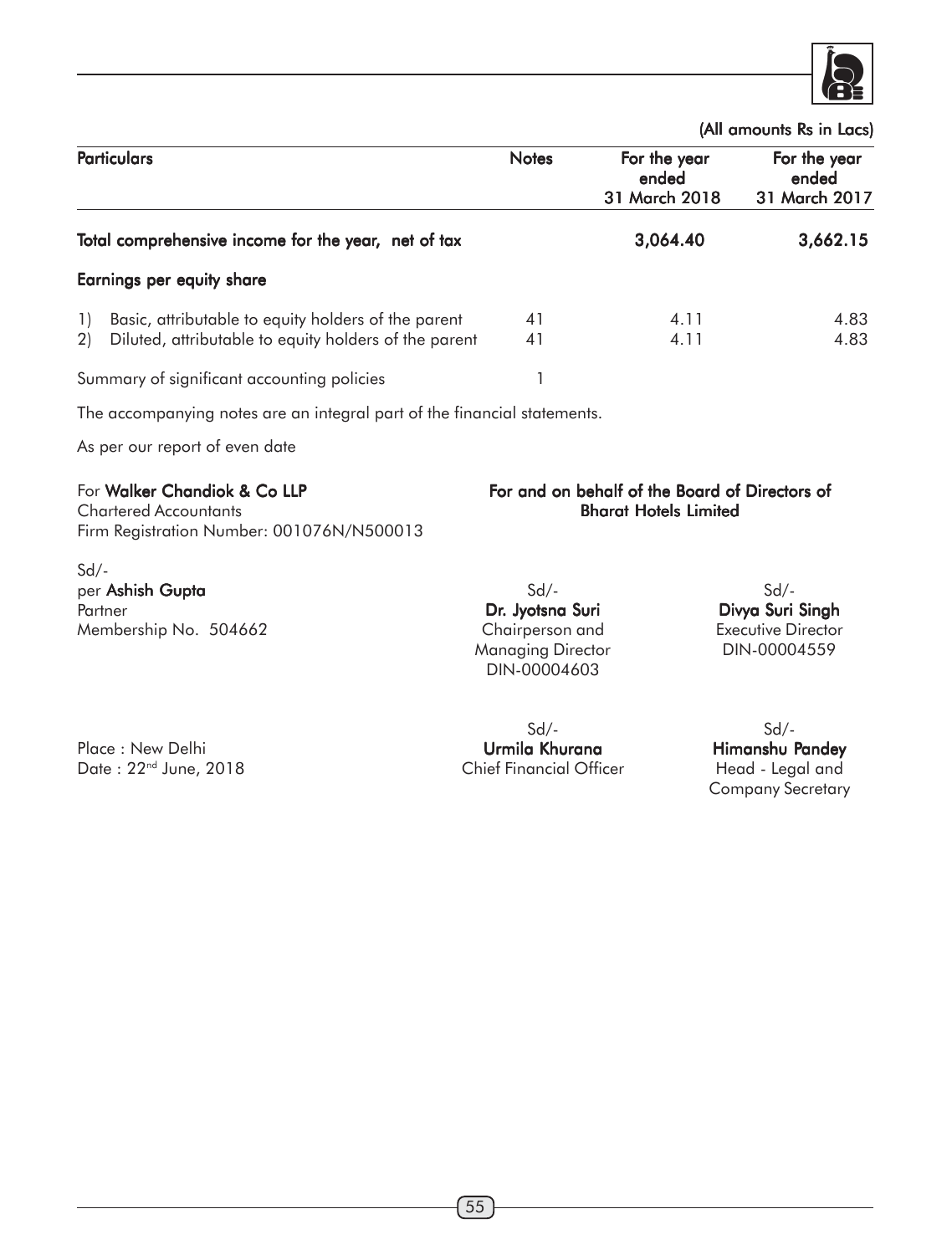# STANDALONE STATEMENT OF CASH FLOWS FOR THE YEAR ENDED 31 MARCH 2018

|                    |                                                                                    |                                     | (All amounts Rs in Lacs)            |
|--------------------|------------------------------------------------------------------------------------|-------------------------------------|-------------------------------------|
| <b>Particulars</b> |                                                                                    | For the year ended<br>31 March 2018 | For the year ended<br>31 March 2017 |
|                    | A Cash flow from operating activities                                              |                                     |                                     |
|                    | Profit before tax                                                                  | 3,874.71                            | 5,520.51                            |
|                    | Non-cash adjustments to reconcile profit before tax to net cash flows:             |                                     |                                     |
|                    | Depreciation and amortisation expenses                                             | 5,178.94                            | 5,087.79                            |
|                    | Bad debts, advances and other balances written off                                 | 335.81                              | 158.48                              |
|                    | Provision for doubtful debts                                                       | 110.12                              | 206.18                              |
|                    | Provision for doubtful advances                                                    | 10.00                               | 166.71                              |
|                    | Excess provision/ credit balances written back                                     | (446.68)                            | (424.05)                            |
|                    | Loss on sale of property, plant and equipment (net)                                | 4.65                                | 18.15                               |
|                    | Unwinding of discount on security deposits                                         | (34.89)                             | (24.78)                             |
|                    | Amortisation of deferred lease rent                                                | (37.16)                             | 67.31                               |
|                    | Interest Income                                                                    | (2, 250.78)                         | (4, 188.89)                         |
|                    | Interest expense<br>Assets held for sale reduced to net realisable value           | 12,107.22                           | 11,418.47<br>10.00                  |
|                    | Government grant income                                                            | (36.69)                             | (47.80)                             |
|                    | Unrealised foreign exchange loss/(gain)                                            | 53.18                               | (230.38)                            |
|                    |                                                                                    |                                     |                                     |
|                    | Operating profit before working capital changes:                                   | 18,868.43                           | 17,737.70                           |
|                    | Movements in working capital:                                                      |                                     |                                     |
|                    | Decrease in other financial and other assets                                       | 1,605.72                            | 4,838.83                            |
|                    | (Increase) in trade receivable                                                     | (1,314.98)                          | (628.80)                            |
|                    | Decrease in inventories                                                            | 96.28                               | 110.83                              |
|                    | Increase in trade payable<br>Increase in other current and non-current liabilities | 2,961.77<br>785.20                  | 1,247.09<br>514.29                  |
|                    |                                                                                    |                                     |                                     |
|                    | Cash generated from operations                                                     | 23,002.42                           | 23,819.94                           |
|                    | Tax paid (net)                                                                     | (1,615.43)                          | (1, 245.27)                         |
|                    | Net cash flow from operating activities (a)                                        | 21,386.99                           | 22,574.67                           |
| В                  | Cash flow from investing activities                                                |                                     |                                     |
|                    | Purchase of property, plant and equipment                                          | (5,519.08)                          | (4,622.61)                          |
|                    | Proceeds from sale of property, plant and equipment                                | 23.59                               | 115.29                              |
|                    | Loans to subsidiaries                                                              | (6, 356.90)                         | (19, 422.97)                        |
|                    | Interest received and finance lease income                                         | 531.85                              | 403.38                              |
|                    | Proceeds from/(investment in) bank deposits (net)                                  | 37.78                               | (681.91)                            |
|                    | Net Cash flow (used in) investing activities (b)                                   | (11, 282.76)                        | (24, 208.82)                        |
| C.                 | Cash flow from financing activities                                                |                                     |                                     |
|                    | Proceeds from long term borrowings                                                 | 11,693.12                           | 22,401.91                           |
|                    | Repayment of long term borrowings                                                  | (5,741.65)                          | (3,057.96)                          |
|                    | Repayment of short term borrowings, net                                            | (6, 123.65)                         | (510.19)                            |
|                    | Interest paid                                                                      | (12, 857.93)                        | (11, 594.51)                        |
|                    | Dividend paid                                                                      | (759.91)                            | (569.93)                            |
|                    | Tax on dividend paid                                                               | (154.70)                            | (116.03)                            |
|                    | Net Cash flow (used in)/from financing activities (c)                              | (13,944.72)                         | 6,553.29                            |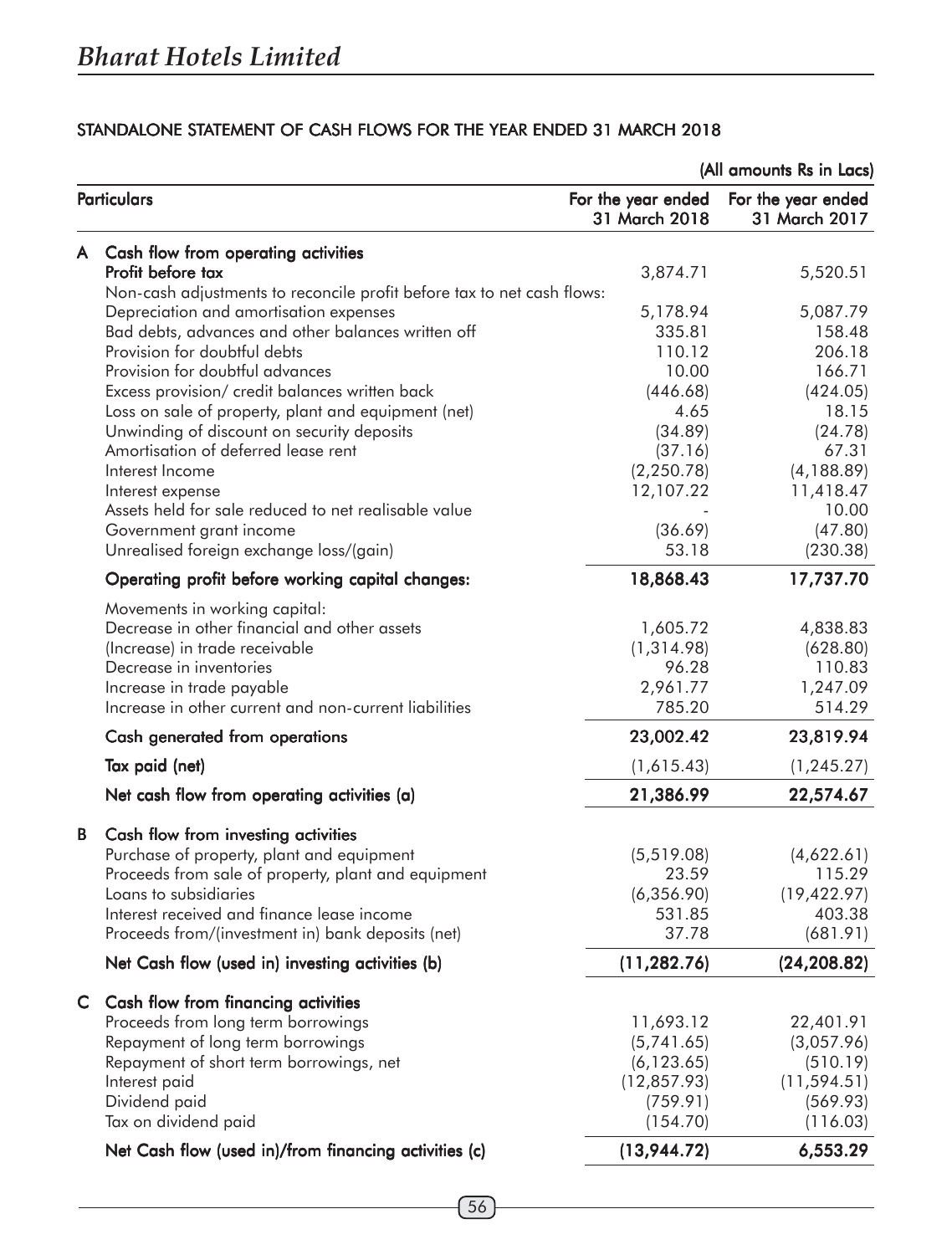

(All amounts Rs in Lacs)

| <b>Particulars</b>                                                                                                                                                     | For the year ended<br>31 March 2018                     | For the year ended<br>31 March 2017                      |
|------------------------------------------------------------------------------------------------------------------------------------------------------------------------|---------------------------------------------------------|----------------------------------------------------------|
| Net (decrease)/increase in cash and cash equivalents<br>Cash and cash equivalents at the beginning of the year                                                         | (3,840.49)<br>5,666.19                                  | 4,919.14<br>747.05                                       |
| Cash and cash equivalents at the end of the year                                                                                                                       | 1,825.70                                                | 5,666.19                                                 |
| Components of cash and cash equivalents                                                                                                                                |                                                         |                                                          |
| Balances with banks:-                                                                                                                                                  |                                                         |                                                          |
| On current accounts<br>On EEFC Accounts<br>Deposits with original maturity of less than three months<br>Cheques/drafts on hand<br>Cash on Hand<br>Less: Book Overdraft | 1,700.49<br>51.55<br>23.57<br>48.16<br>99.74<br>(97.81) | 6,368.91<br>69.67<br>11.25<br>89.16<br>58.90<br>(931.70) |
|                                                                                                                                                                        | 1,825.70                                                | 5,666.19                                                 |

#### Notes:

1. The figures in bracket indicates outflows.

2. The cash flow has been prepared under the "Indirect method" as set out in Indian Accounting Standard (Ind AS) 7 - Statement of Cash Flows

See accompanying notes to the financial statements.

As per our report of even date

Chartered Accountants Bharat Hotels Limited Firm Registration Number: 001076N/N500013

#### Sd/-

per Ashish Gupta Sd/- Sd/- Gupta Partner **Dr. Jyotsna Suri . Dr. Divya Suri Singh** Membership No. 504662 Chairperson and Executive Director

For Walker Chandiok & Co LLP For and on behalf of the Board of Directors of

Managing Director **DIN-00004559** DIN-00004603

Sd/- Sd/- Place : New Delhi **New York Communist Communist Communist Communist Communist Communist Communist Communist Communist Communist Communist Communist Communist Communist Communist Communist Communist Communist Communist Comm** Date :  $22^{nd}$  June, 2018 Chief Financial Officer Head - Legal and

Company Secretary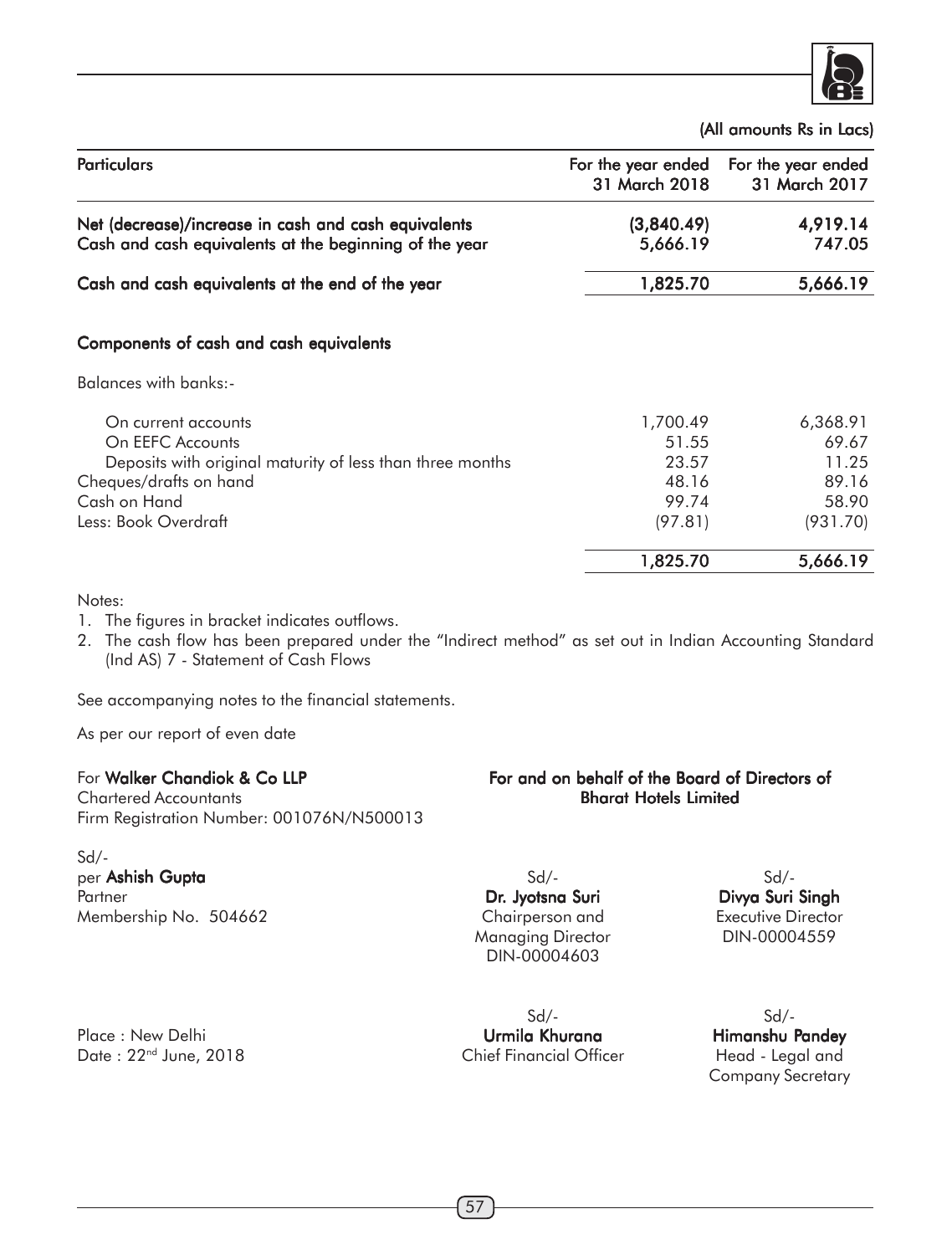| A. Equity share capital                                                                            |                |                                                                       |                       | (All amounts Rs in Lacs)                                                       |                                                        |                          |
|----------------------------------------------------------------------------------------------------|----------------|-----------------------------------------------------------------------|-----------------------|--------------------------------------------------------------------------------|--------------------------------------------------------|--------------------------|
|                                                                                                    | <b>Notes</b>   | March 31, 2018                                                        | As at                 | March 31, 2017<br>ರ<br>ಸ                                                       |                                                        |                          |
| As at beginning of the year                                                                        | $\overline{1}$ |                                                                       | 7,599.12              | 7,599.12                                                                       |                                                        |                          |
| Change during the year<br>As at end of the year                                                    | $\overline{1}$ |                                                                       | 7,599.12              | 7,599.12                                                                       |                                                        |                          |
| <b>B.</b> Other equity                                                                             |                |                                                                       |                       |                                                                                |                                                        | (All amounts Rs in Lacs) |
|                                                                                                    |                |                                                                       |                       | Attributable to equityholders of Bharat Hotels Limited                         |                                                        |                          |
|                                                                                                    |                |                                                                       |                       | Reserves and Surplus (Note 18)                                                 |                                                        |                          |
|                                                                                                    |                | Securities                                                            | Retained              | General                                                                        | Capital                                                | Total                    |
|                                                                                                    |                | Premium<br>Reserve                                                    | Earnings*             | Reserve                                                                        | Reserve                                                | Other Equity             |
| For the year ended 31 March 2017<br>As at 1 April 2016                                             |                | 29,034.73                                                             | 48,573.60             | 8,503.61                                                                       | 11,285.05                                              | 97,396.99                |
| Profit for the year                                                                                |                |                                                                       | 3,669.23              |                                                                                |                                                        | 3,669.23                 |
| Other comprehensive income (net of tax)                                                            |                |                                                                       | (7.08)                | ٠                                                                              |                                                        | (7.08)                   |
| Total comprehensive income                                                                         |                |                                                                       | 3,662.15              | J                                                                              | D                                                      | 3,662.15                 |
| Cash dividends (Refer note 50)                                                                     |                |                                                                       | (569.93)              |                                                                                |                                                        | (569.93)                 |
| Tax on distribution of equity dividend<br>As at March 31, 2017                                     |                | 29,034.73                                                             | 51,549.79<br>(116.03) | 8,503.61                                                                       | 11,285.05                                              | 100,373.18<br>116.03     |
|                                                                                                    |                |                                                                       |                       |                                                                                |                                                        |                          |
| For the year ended 31 March 2018<br>As at 1 April 2017                                             |                | 29,034.73                                                             | 51,549.79             | 8,503.61                                                                       | 11,285.05                                              | 100,373.18               |
| Profit for the year                                                                                |                |                                                                       | 3,123.96              |                                                                                |                                                        | 3,123.96                 |
| Other comprehensive income (net of tax)                                                            |                |                                                                       | (59.56)               |                                                                                |                                                        | (59.56)                  |
| Total comprehensive income                                                                         |                |                                                                       | 3,064.40              | $\blacksquare$                                                                 |                                                        | 3,064.40                 |
| Tax on distribution of equity dividend<br>Cash Dividends (Refer note 50)                           |                |                                                                       | (759.91)<br>(154.70)  |                                                                                |                                                        | (759.91)<br>154.70)      |
| As at March 31, 2018                                                                               |                | 29,034.73                                                             | 53,699.58             | 8,503.61                                                                       | 11,285.05                                              | 102,522.97               |
| As per our report of even date                                                                     |                |                                                                       |                       |                                                                                |                                                        |                          |
| Firm Registration Number: 001076N/N500013<br>For Walker Chandiok & Co LLP<br>Chartered Accountants |                |                                                                       |                       | For and on behalf of the Board of Directors of<br><b>Bharat Hotels Limited</b> |                                                        |                          |
| $Sd$ /-                                                                                            |                |                                                                       |                       |                                                                                |                                                        |                          |
| per Ashish Gupta                                                                                   |                | $Sd$ -                                                                |                       |                                                                                | $Sd$ /-                                                |                          |
| Membership No. 504662<br>Partner                                                                   |                | Chairperson and Managing Director<br>DIN-00004603<br>Dr. Jyotsna Suri |                       |                                                                                | Executive Director<br>Divya Suri Singh<br>DIN-00004559 |                          |
| Place: New Delhi                                                                                   |                | Urmila Khurana<br>$Sd$ /-                                             |                       |                                                                                | Himanshu Pandey<br>$Sd/-$                              |                          |

STATEMENT OF CHANGES IN EQUITY FOR THE YEAR ENDED 31 MARCH 2018

STATEMENT OF CHANGES IN EQUITY FOR THE YEAR ENDED 31 MARCH 2018

58

Place : New Delhi<br>Date : 22<sup>nd</sup> June, 2018

**Urmila Khurana**<br>Chief Financial Officer

**Himanshu Pandey**<br>Head - Legal and Company Secretary Date : 22nd June, 2018 Chief Financial Officer Head - Legal and Company Secretary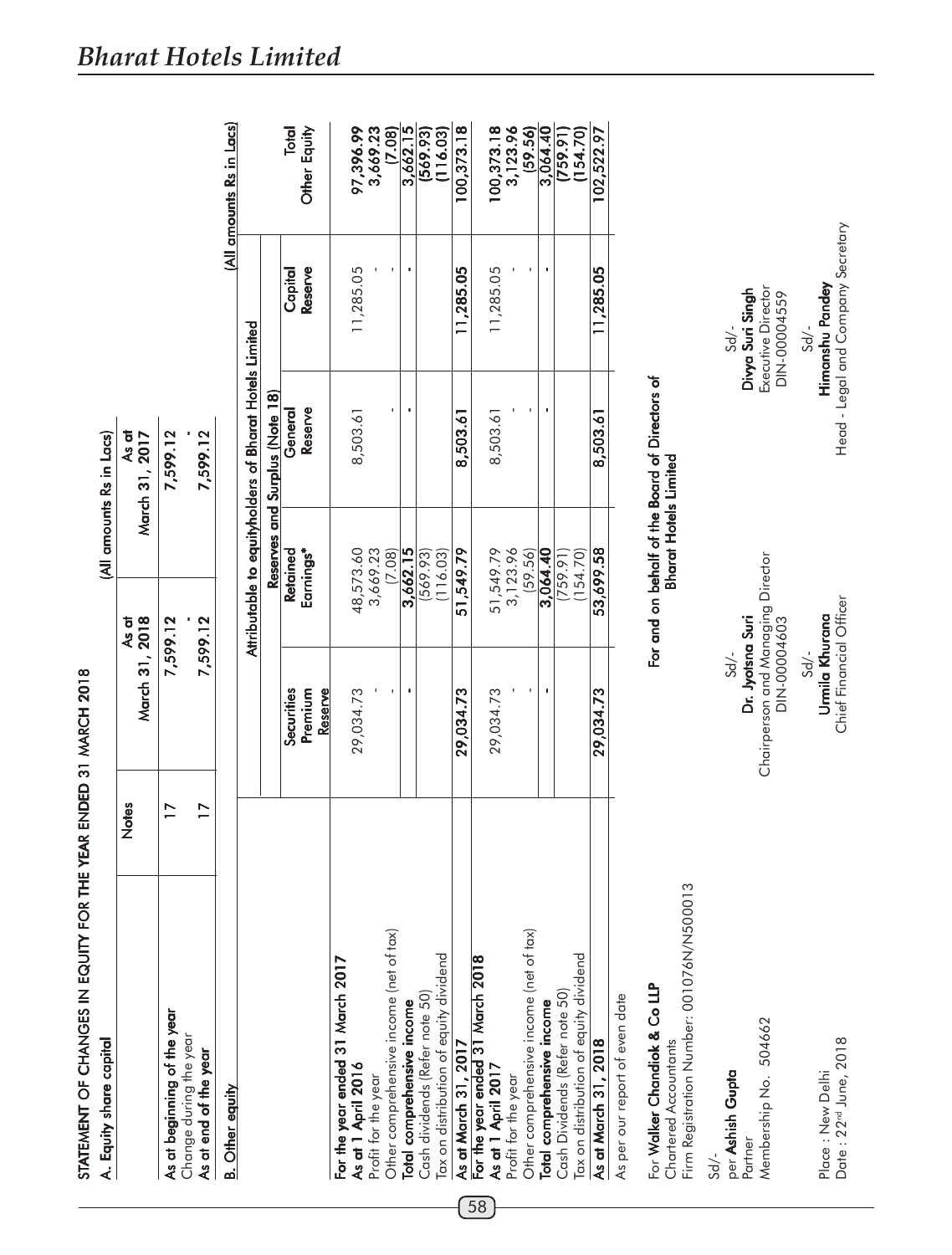

# NOTES TO THE STANDALONE FINANCIALS STATEMENTS FOR THE YEAR ENDED 31 MARCH 2018

# 1. i) Corporate Information

Bharat Hotels Limited, ('the Company') is a public company domiciled in India and incorporated under the provisions of the Companies Act, 1956. The Company is engaged in the business of hospitality services. The Company has its principal place of business located at Barakhamba Lane, New Delhi -110001.

The standalone financial statements were authorised for issue in accordance with a resolution of the directors on 22 June 2018.

# ii) Basis of Preparation

The financial statements have been prepared by the management in accordance with Indian Accounting Standards (Ind AS) notified under the Companies (Indian Accounting Standards) Rules, 2015, as amended.

The financial statements have been prepared by the management on a historical cost basis, except for the following assets and liabilities which have been measured at fair value or revalued amount:

- Certain financial assets and liabilities measured at fair value (refer accounting policy regarding financial instruments),
- Property, plant and equipment and intangible assets have been carried at deemed cost (which includes revalued amount of land and building at certain locations) on the date of transition using the optional exemption allowed under Ind AS 101

The standalone financial statements are presented in INR and all values are rounded to the nearest lacs (INR 00,000), except when otherwise indicated.

#### iii) Recent accounting developments

# Ind AS 115- Revenue from Contract with Customers

On 28 March 2018, Ministry of Corporate Affairs ("MCA") has notified the Ind AS 115, 'Revenue from Contract with Customers'. The core principle of the new standard is that an entity should recognise revenue to depict the transfer of promised goods or services to customers in an amount that reflects the consideration to which the entity expects to be entitled in exchange for those goods or services. Further, the new standard requires enhanced disclosures about the nature, amount, timing and uncertainty of revenue and cash flows arising from the entity's contracts with customers.

The standard permits two possible methods of transition:

Retrospective approach - Under this approach the standard will be applied retrospectively to each prior reporting period presented in accordance with Ind AS 8- Accounting Policies, Changes in Accounting Estimates and Errors•

Retrospectively with cumulative effect of initially applying the standard recognised at the date of initial application (Cumulative catch - up approach)

The effective date for adoption of Ind AS 115 is financial periods beginning on or after 1 April 2018. The Company will adopt the standard on 1 April 2018, by using the cumulative catch-up transition method and accordingly comparatives for the year ending or ended 31 March 2018, will not be retrospectively adjusted. The Company is in the process of evaluating the impact of this adjustment.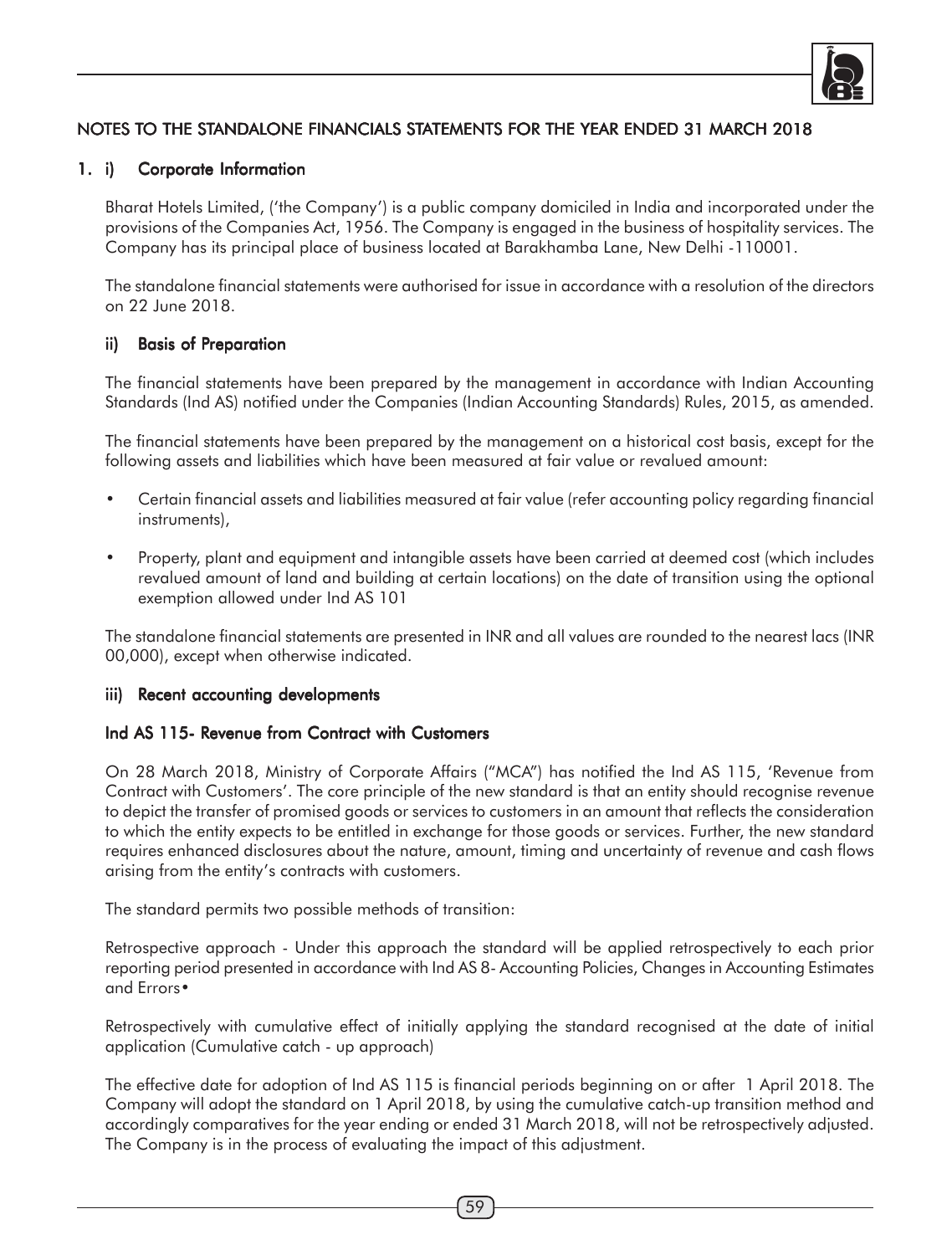# Amendment to Ind AS 12

The amendment to Ind AS 12 requires the entities to consider restriction in tax laws in sources of taxable profit against which entity may make deductions on reversal of deductible temporary difference (may or may not have arisen from same source) and also consider probable future taxable profit. The Company is evaluating the requirements of the amendment and its impact on the financial statements.

# Appendix B to Ind AS 21, foreign currency transactions and advance consideration:

On 28 March 2018, Ministry of Corporate Affairs ("MCA") has notified the Companies (Indian Accounting Standards) Amendment Rules, 2018 containing Appendix B to Ind AS 21, 'Foreign currency transactions and advance consideration', which clarifies the date of the transaction for the purpose of determining the exchange rate to use on initial recognition of the related asset, expense or income, when an entity has received or paid advance consideration in a foreign currency. The amendment will come into force from 1 April 2018. The Company has evaluated the effect of this on the financial statements and the impact is not material.

# iv) Significant Accounting Policies

### a) Current versus non-current classification

The Company presents assets and liabilities in the balance sheet based on current/ non-current classification.

An asset is treated as current when it is:

- Expected to be realised or intended to be sold or consumed in normal operating cycle
- Held primarily for the purpose of trading
- Expected to be realised within twelve months after the reporting period, or
- Cash or cash equivalent unless restricted from being exchanged or used to settle a liability for at least twelve months after the reporting period

All other assets are classified as non-current.

A liability is current when:

- It is expected to be settled in normal operating cycle
- It is held primarily for the purpose of trading
- It is due to be settled within twelve months after the reporting period, or
- There is no unconditional right to defer the settlement of the liability for at least twelve months after the reporting period

The Company classifies all other liabilities as non-current.

Deferred tax assets and liabilities are classified as non-current assets and liabilities.

The operating cycle is the time between the acquisition of assets for processing and their realisation in cash and cash equivalents. The Company has identified twelve months as its operating cycle.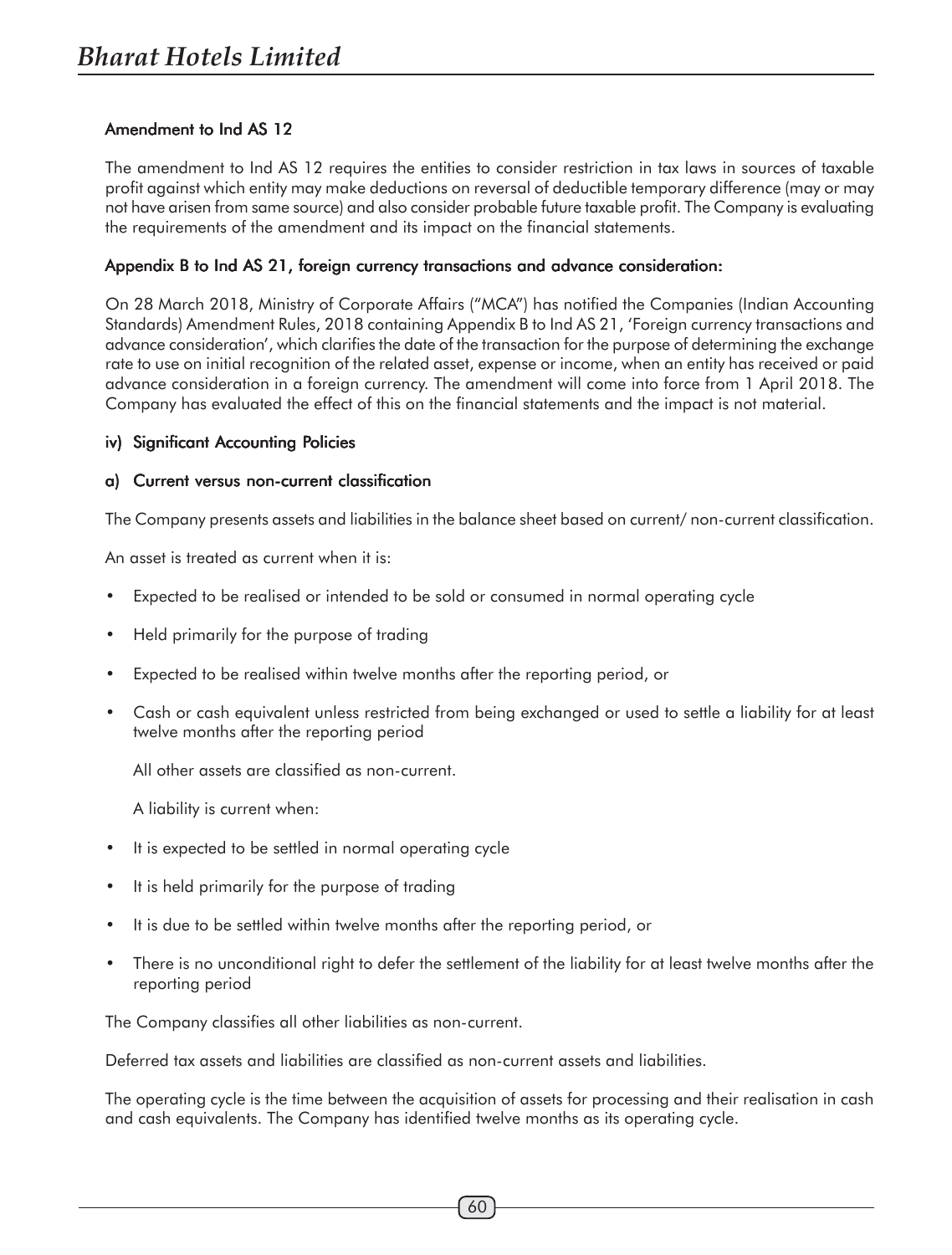

# b) Property, Plant and Equipment

#### *Recognition and initial measurement*

Capital work in progress, plant and equipment is stated at cost, net of accumulated depreciation and accumulated impairment losses, if any. Such cost includes the cost of replacing part of the plant and equipment and borrowing costs for long-term construction projects if the recognition criteria are met. When significant parts of plant and equipment are required to be replaced at intervals, the Company depreciates them separately based on their specific useful lives. Likewise, when a major inspection is performed, its cost is recognised in the carrying amount of the plant and equipment as a replacement if the recognition criteria are satisfied. All other repair and maintenance costs are recognised in statement of profit or loss as incurred. The present value of the expected cost for the decommissioning of an asset after its use is included in the cost of the respective asset if the recognition criteria for a provision are met.

#### *Subsequent measurement (depreciation and useful lives)*

Depreciation on property, plant and equipment is provided on the straight-line method using the rates arrived on the basis of the useful life which coincides with the useful life prescribed under Schedule II of the Companies Act, 2013. The identified components are depreciated over their useful lives; the remaining asset is depreciated over the life of the principal asset.

Leasehold buildings are amortised on a straight line basis over the unexpired period of lease or useful life, whichever is lower.

Non RCC structures for conference halls are depreciated over the period of eight years or their estimated useful life, whichever is lower.

The residual values, useful lives and method of depreciation of are reviewed at each financial year end and adjusted prospectively, if appropriate.

#### *De-recognition*

An item of property, plant and equipment and any significant part initially recognised is derecognised upon disposal or when no future economic benefits are expected from its use or disposal. Any gain or loss arising on de-recognition of the asset (calculated as the difference between the net disposal proceeds and the carrying amount of the asset) is included in the income statement when the asset is derecognised.

#### c) Intangible Assets

#### *Recognition and initial measurement*

Intangible assets acquired separately are measured on initial recognition at cost. Following initial recognition, intangible assets are carried at cost less any accumulated amortisation and accumulated impairment losses, if any.

Intangible assets with finite lives are amortised over the useful economic life and assessed for impairment whenever there is an indication that the intangible asset may be impaired. The amortisation period and the amortisation method for an intangible asset with a finite useful life are reviewed at least at the end of each reporting period. Changes in the expected useful life or the expected pattern of consumption of future economic benefits embodied in the asset are considered to modify the amortisation period or method, as appropriate, and are treated as changes in accounting estimates. The amortisation expense on intangible assets with finite lives is recognised in the statement of profit and loss unless such expenditure forms part of carrying value of another asset.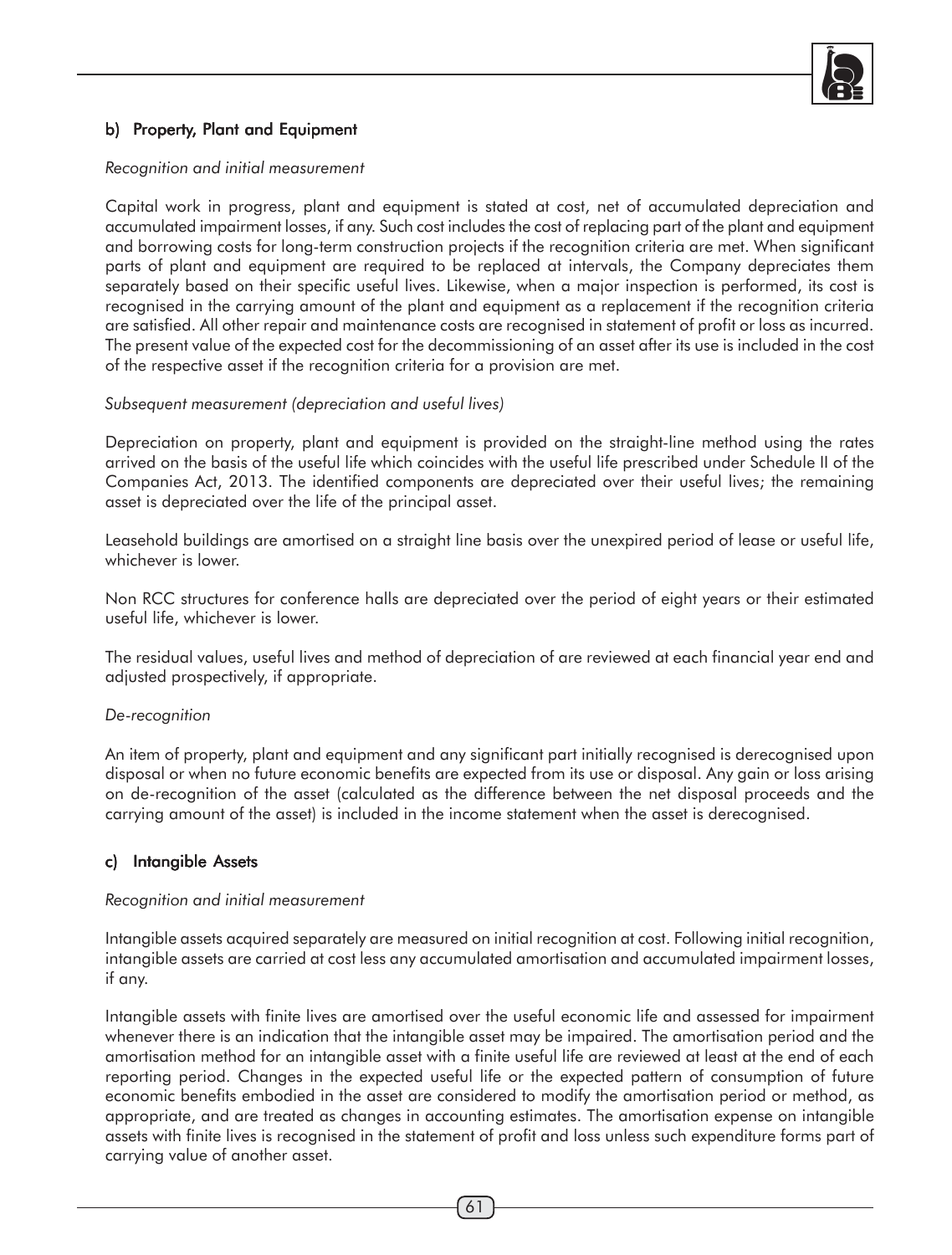#### *Subsequent measurement*

The Company has capitalised computer software in the nature of software licenses as intangible assets and the cost of software is amortised over the license period or three years, being their expected useful economic life, whichever is lower.

Gains or losses arising from derecognition of an intangible asset are measured as the difference between the net disposal proceeds and the carrying amount of the asset and are recognised in the statement of profit or loss when the asset is derecognised.

# d) Impairment of non-financial Assets

The Company assesses, at each reporting date, whether there is an indication that an asset may be impaired. If any indication exists, or when annual impairment testing for an asset is required, the Company estimates the asset's recoverable amount. An asset's recoverable amount is the higher of an asset's or cash-generating unit's (CGU) fair value less costs of disposal and its value in use. Recoverable amount is determined for an individual asset, unless the asset does not generate cash inflows that are largely independent of those from other assets or groups of assets. When the carrying amount of an asset or CGU exceeds its recoverable amount, the asset is considered impaired and is written down to its recoverable amount.

In assessing value in use, the estimated future cash flows are discounted to their present value using a pretax discount rate that reflects current market assessments of the time value of money and the risks specific to the asset. In determining fair value less costs of disposal, recent market transactions are taken into account. If no such transactions can be identified, an appropriate valuation model is used. These calculations are corroborated by valuation multiples, quoted share prices for publicly traded companies or other available fair value indicators.

The Company bases its impairment calculation on detailed budgets and forecast calculations, which are prepared separately for each of the Company's CGUs to which the individual assets are allocated. These budgets and forecast calculations generally cover a period of five years. For longer periods, a long-term growth rate is calculated and applied to project future cash flows after the fifth year. To estimate cash flow projections beyond periods covered by the most recent budgets/forecasts, the Company extrapolates cash flow projections in the budget using a steady or declining growth rate for subsequent years, unless an increasing rate can be justified. In any case, this growth rate does not exceed the long-term average growth rate for the market in which the asset is used.

Impairment losses of continuing operations, including impairment on inventories, are recognised in the statement of Profit and Loss, except for properties previously revalued with the revaluation surplus taken to OCI. For such properties, the impairment is recognised in OCI up to the amount of any previous revaluation surplus.

After impairment, depreciation is provided on the revised carrying amount of the asset over its remaining useful life.

The impairment assessment for all assets is made at each reporting date to determine whether there is an indication that previously recognised impairment losses no longer exist or have decreased. If such indication exists, the Company estimates the asset's or CGU's recoverable amount. A previously recognised impairment loss is reversed only if there has been a change in the assumptions used to determine the asset's recoverable amount since the last impairment loss was recognised. The reversal is limited so that the carrying amount of the asset does not exceed its recoverable amount, nor exceed the carrying amount that would have been determined, net of depreciation, had no impairment loss been recognised for the asset in prior years. Such reversal is recognised in the statement of profit or loss.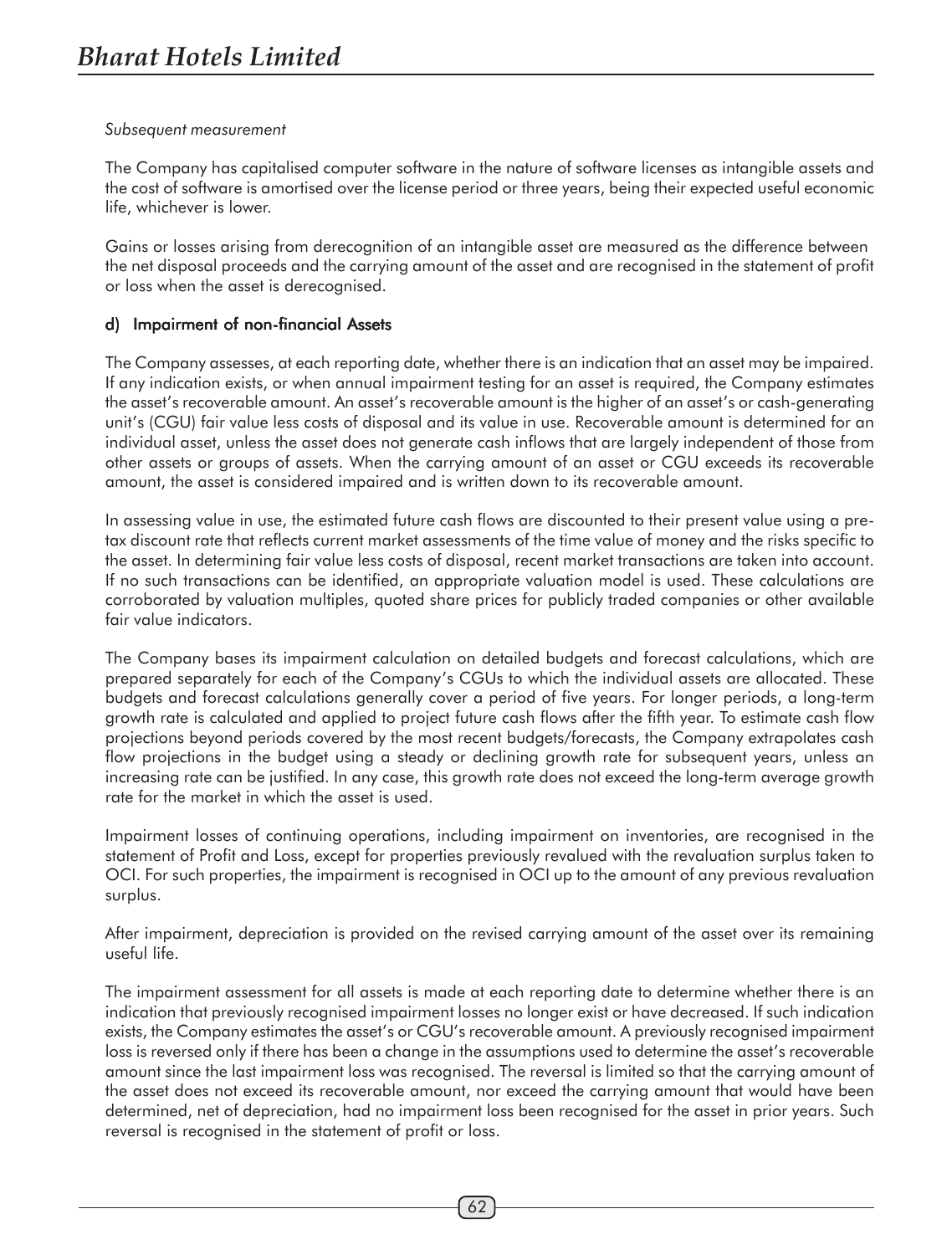

# e) Foreign Currencies

Items included in the financial statements of the Company are measured using the currency of the primary economic environment in which the Company operates ('the functional currency'). The financial statements are presented in Indian Rupee (INR), which is the Company's functional and presentation currency.

#### Transactions and balances

Transactions in foreign currencies are initially recorded by the Company at its functional currency spot rates at the date the transaction first qualifies for recognition. However, for practical reasons, the Company uses an average rate if the average approximates the actual rate at the date of the transaction.

Monetary assets and liabilities denominated in foreign currencies are translated at the functional currency spot rates of exchange at the reporting date.

Exchange differences arising on settlement or translation of monetary items are recognised in profit or loss.

Non-monetary items that are measured in terms of historical cost in a foreign currency are translated using the exchange rates at the dates of the initial transactions. Non-monetary items measured at fair value in a foreign currency are translated using the exchange rates at the date when the fair value is determined. The gain or loss arising on translation of non-monetary items measured at fair value is treated in line with the recognition of the gain or loss on the change in fair value of the item (i.e., translation differences on items whose fair value gain or loss is recognised in OCI or profit or loss are also recognised in OCI or profit or loss, respectively).

# f) Fair Value Measurement

Fair value is the price that would be received to sell an asset or paid to transfer a liability in an orderly transaction between market participants at the measurement date. The fair value measurement is based on the presumption that the transaction to sell the asset or transfer the liability takes place either:

- In the principal market for the asset or liability, or
- In the absence of a principal market, in the most advantageous market for the asset or liability

The principal or the most advantageous market must be accessible by the Company.

The fair value of an asset or a liability is measured using the assumptions that market participants would use when pricing the asset or liability, assuming that market participants act in their economic best interest.

A fair value measurement of a non-financial asset takes into account a market participant's ability to generate economic benefits by using the asset in its highest and best use or by selling it to another market participant that would use the asset in its highest and best use.

BHL uses valuation techniques that are appropriate in the circumstances and for which sufficient data are available to measure fair value, maximizing the use of relevant observable inputs and minimizing the use of unobservable inputs.

All assets and liabilities for which fair value is measured or disclosed in the financial statements are categorised within the fair value hierarchy, described as follows, based on the lowest level input that is significant to the fair value measurement as a whole:

Level 1 — Quoted (unadjusted) market prices in active markets for identical assets or liabilities

Level 2 — Valuation techniques for which the lowest level input that is significant to the fair value measurement directly or indirectly observable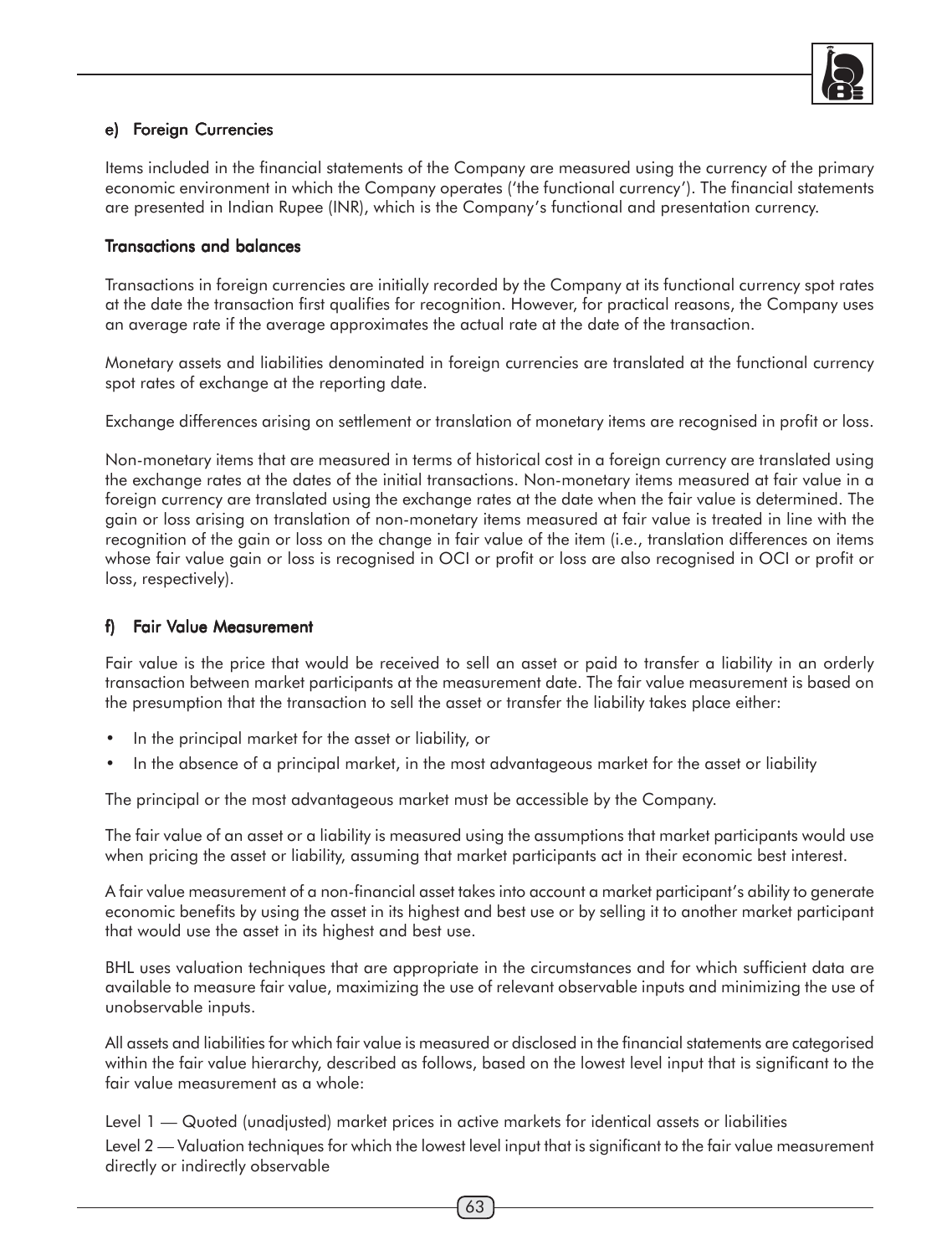Level 3 — Valuation techniques for which the lowest level input that is significant to the fair value measurement is Unobservable

For assets and liabilities that are recognised in the financial statements on a recurring basis, BHL determines whether transfers have occurred between levels in the hierarchy by re-assessing categorization (based on the lowest level input that is significant to the fair value measurement as a whole) at the end of each reporting period or each case.

For the purpose of fair value disclosures, BHL has determined classes of assets and liabilities on the basis of the nature, characteristics and risks of the asset or liability and the level of the fair value hierarchy as explained above.

This note summarises accounting policy for fair value. Other fair value related disclosures are given in the relevant notes.

- o Disclosures for valuation methods, significant estimates and assumptions
- o Quantitative disclosures of fair value measurement hierarchy
- o Investment in unquoted equity shares
- o Financial instruments

#### g) Revenue Recognition

Revenue is recognised to the extent that it is probable that the economic benefits will flow to the Company and the revenue can be reliably measured, regardless of when the payment is being made. Revenue is measured at the fair value of the consideration received or receivable, taking into account contractually defined terms of payment and excluding taxes or duties collected on behalf of the government. The Company has concluded that it is the principal in all of its revenue arrangements since it is the primary obligor in all the revenue arrangements as it has pricing latitude and is also exposed to inventory and credit risks.

The Company applies the revenue recognition criteria to each separately identifiable component of the sales transaction as set out below:

#### Revenue from hotel operations:

Revenue from hotel operations comprise sale of rooms and apartments, food and beverages, liquor and wine, banquet rentals and other services relating to hotel operations including telecommunication, laundry, business centre, health centre etc. Revenue is recognised as and when the services are rendered and is disclosed net of allowances.

#### Aircraft charter:

Revenue from hiring of the aircraft is recognised as and when services are rendered.

#### Rent:

Income from rent is recognised over the period of the contract on straight line basis. Initial direct cost is expensed off when incurred.

#### Maintenance charges:

Amounts collectible as maintenance charges are recognised over the period of the contract, on an accrual basis. Corresponding costs are recorded as incurred.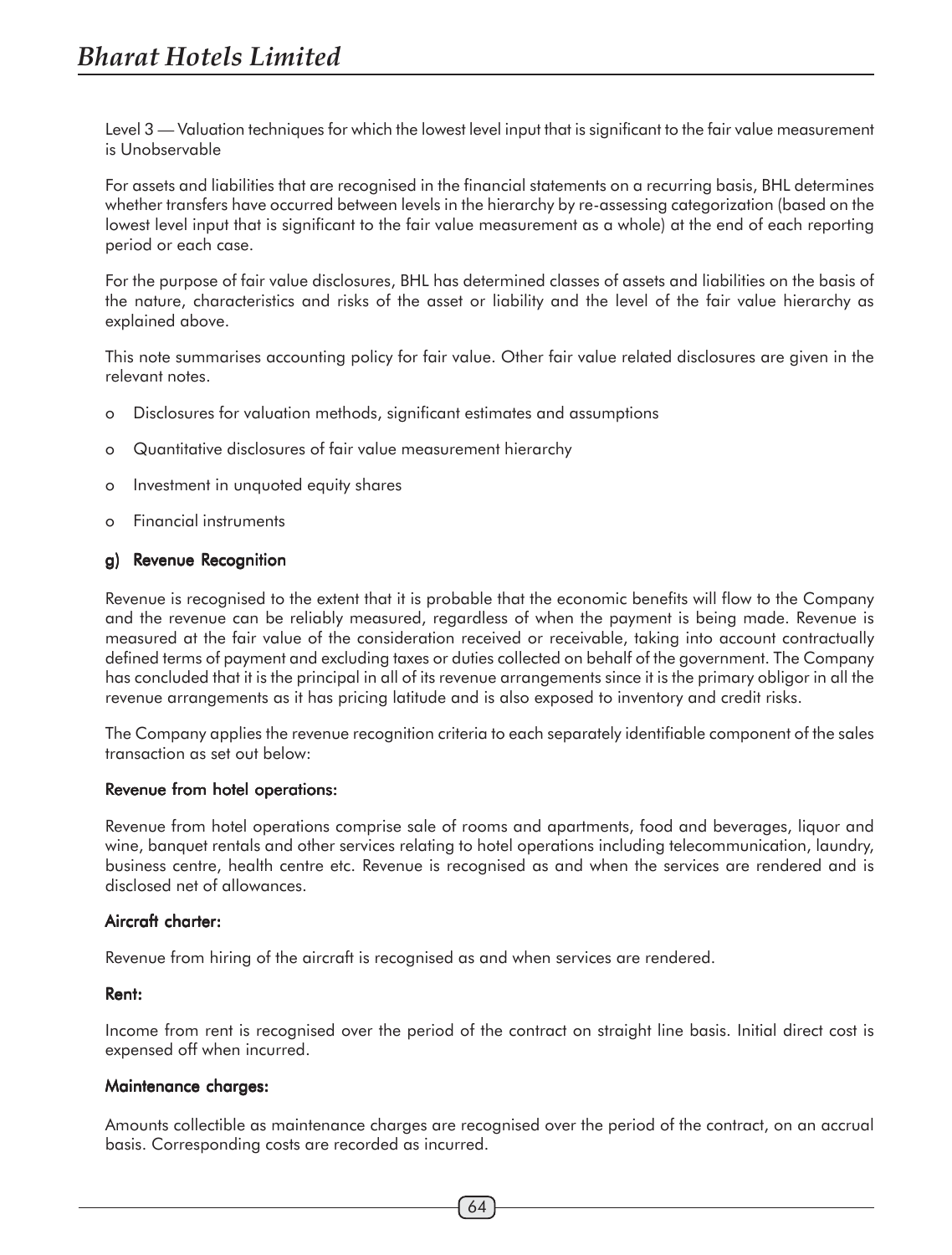

#### Membership programme:

Membership revenue is recognised pro rata over the period of the membership term. Joining fee is recorded as income on sale of membership card.

#### Loyalty points programme:

The Company operates a Lalit loyalty points programme, Lalit Connect, Lalit Plus, Lalit Engage, which allows customers to accumulate points when they stay in the hotels of the Company. The points can be redeemed for free stay, subject to a minimum number of points being obtained. The fair value of the points issued is deferred and recognised as revenue when the points are redeemed.

# Sale of goods (Trading goods)

Revenue is recognised when all significant risks and rewards of ownership of the goods have passed to the buyer and is disclosed net of taxes collected by the Company on behalf of the government.

#### Interest Income:

For all debt instruments measured either at amortised cost or at fair value through other comprehensive income, interest income is recorded using the effective interest rate (EIR). EIR is the rate that exactly discounts the estimated future cash payments or receipts over the expected life of the financial instrument or a shorter period, where appropriate, to the gross carrying amount of the financial asset or to the amortised cost of a financial liability. When calculating the effective interest rate, the Company estimates the expected cash flows by considering all the contractual terms of the financial instrument (for example, prepayment, extension, call and similar options) but does not consider the expected credit losses. Interest income is included in finance income in the statement of profit and loss.

Interest income on fixed deposits is recognised on a time proportion basis taking into account the amount outstanding and the applicable interest rate.

#### Commission Income:

Income is recognised when right to receive payment is established by the terms of the contract.

# Consultancy / Management fee:

Consultancy / Management fee is recognised on accrual basis when right to receive payment is established by the terms of the contract.

#### Dividend income

Dividend income is recognised at the time when right to receive the payment is established, which is generally when the shareholders approve the dividend.

# h) Borrowing Costs

Borrowing cost includes interest expense as per Effective Interest Rate (EIR).

Borrowing costs directly attributable to the acquisition, construction or production of an asset that necessarily takes a substantial period of time to get ready for its intended use or sale are capitalised as part of the cost of the asset. All other borrowing costs are expensed in the period in which they occur. Borrowing costs consist of interest and other costs that an entity incurs in connection with the borrowing of funds. Borrowing cost also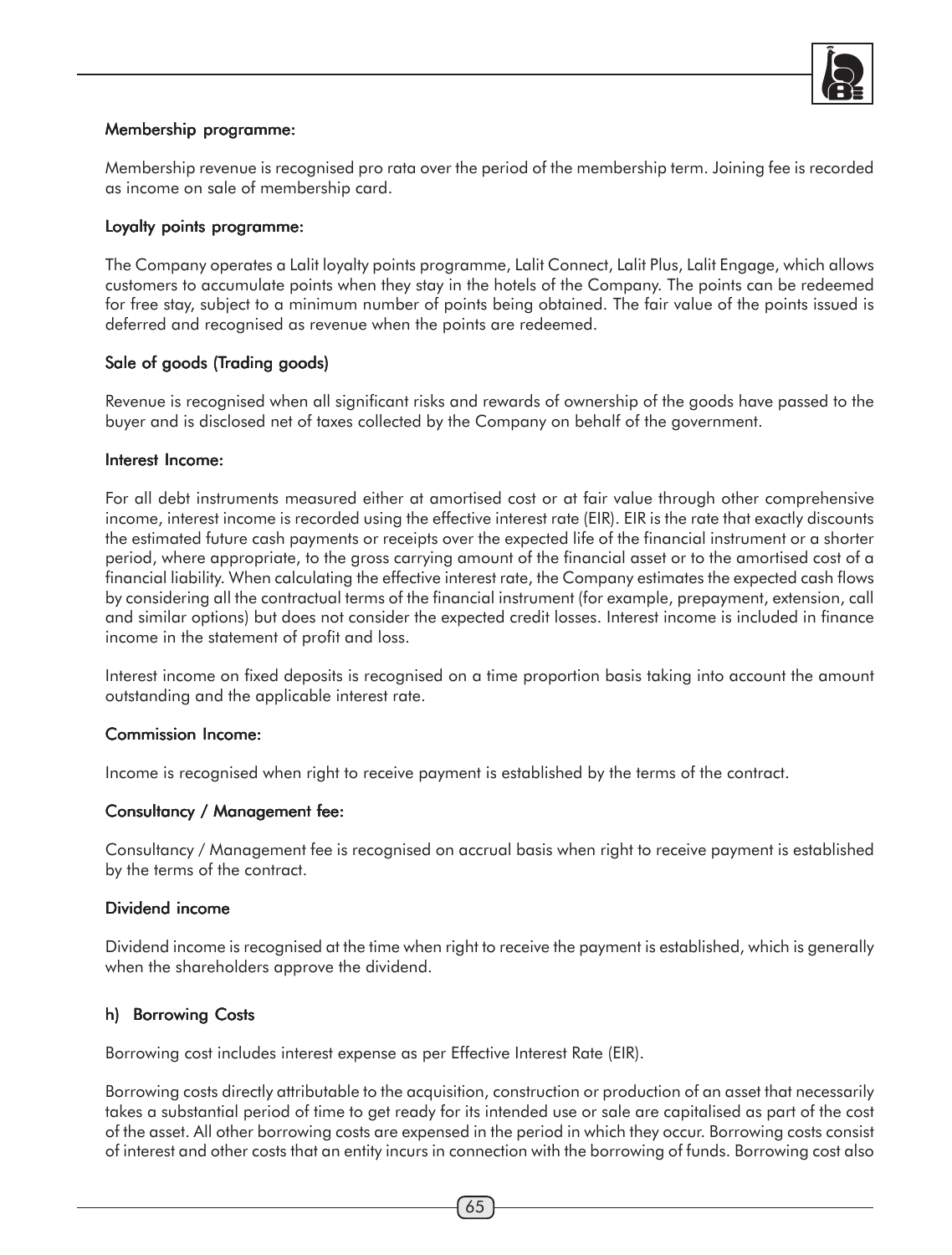includes exchange differences to the extent regarded as an adjustment to the borrowing costs.

### i) Financial Instruments

A financial instrument is any contract that gives rise to a financial asset of one entity and a financial liability or equity instrument of another entity.

#### Financial assets

#### *Initial recognition and measurement*

All financial assets are recognised initially at fair value plus, in the case of financial assets not recorded at fair value through profit or loss, transaction costs that are attributable to the acquisition of the financial asset. Purchases or sales of financial assets that require delivery of assets within a time frame established by regulation or convention in the market place (regular way trades) are recognised on the trade date, i.e., the date that the Company commits to purchase or sell the asset.

For purposes of subsequent measurement, financial assets are classified in four categories:

- Debt instruments at amortised cost
- Equity instruments at fair value through profit or loss (FVTPL)

#### Debt instruments at amortised cost

A 'debt instrument' is measured at the amortised cost if both the following conditions are met:

- a) The asset is held within a business model whose objective is to hold assets for collecting contractual cash flows; and
- b) Contractual terms of the asset give rise on specified dates to cash flows that are solely payments of principal and interest (SPPI) on the principal amount outstanding.

After initial measurement, such financial assets are subsequently measured at amortised cost using the effective interest rate (EIR) method. Amortised cost is calculated by taking into account any discount or premium on acquisition and fees or costs that are an integral part of the EIR. The EIR amortisation is included in finance income in the profit or loss. The losses arising from impairment are recognised in the profit or loss. This category generally applies to trade, security deposits and other receivables.

# Equity investments

All equity investments in scope of Ind AS 109 are measured at fair value. Equity instruments which are held for trading and contingent consideration recognised by an acquirer in a business combination to which Ind AS103 applies are classified as at FVTPL. For all other equity instruments, the Company may make an irrevocable election to present in other comprehensive income subsequent changes in the fair value. The Company makes such election on an instrument-by-instrument basis. The classification is made on initial recognition and is irrevocable.

If the Company decides to classify an equity instrument as at FVTOCI, then all fair value changes on the instrument, excluding dividends, are recognised in the OCI. There is no recycling of the amounts from OCI to P&L, even on sale of investment. However, the Company may transfer the cumulative gain or loss within equity.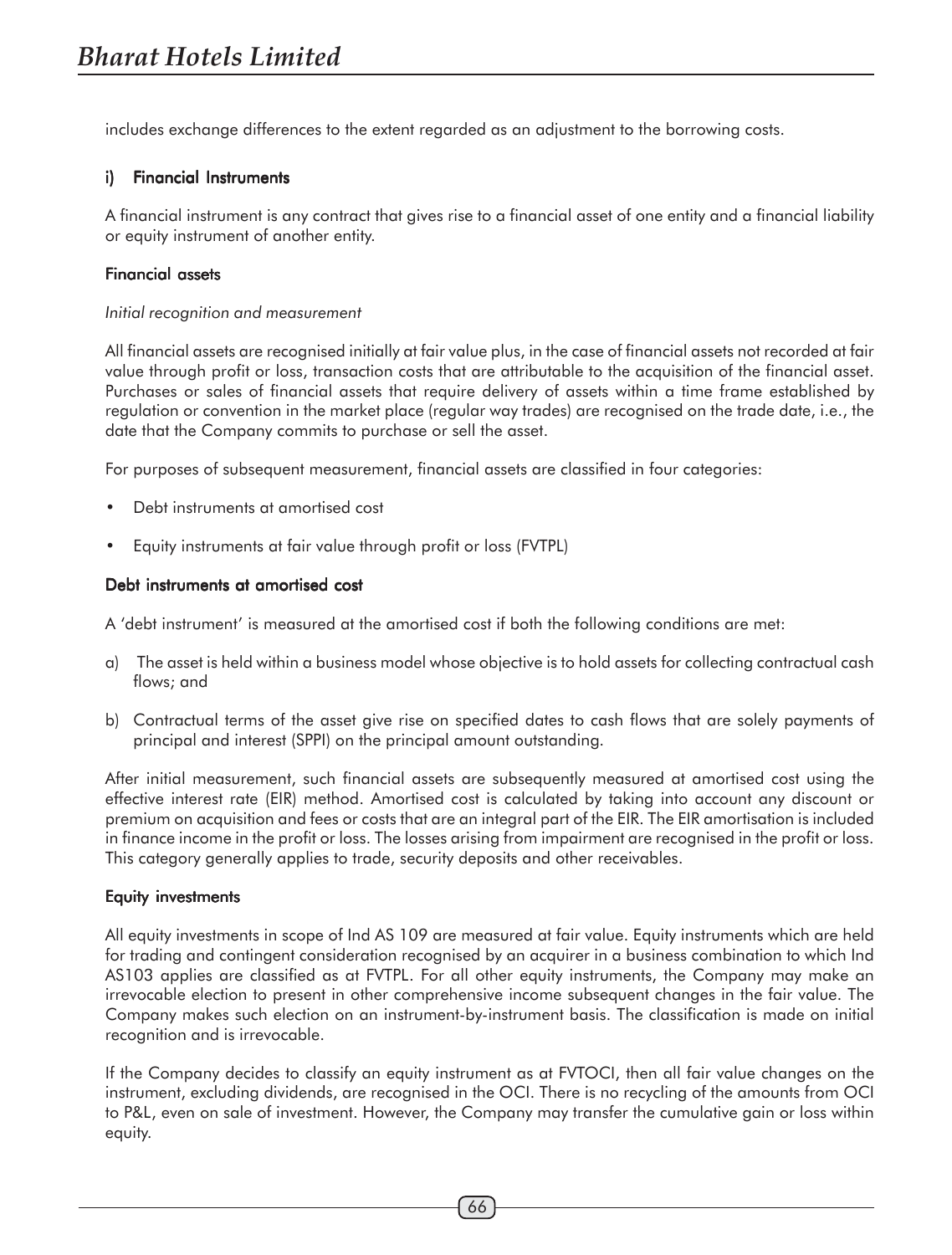

Equity instruments included within the FVTPL category are measured at fair value with all changes recognised in the P&L.

### **Derecognition**

A financial asset (or, where applicable, a part of a financial asset or part of a group of similar financial assets) is primarily derecognised (i.e. removed from the Company's consolidated balance sheet) when:

- The rights to receive cash flows from the asset have expired, or
- The Company has transferred its rights to receive cash flows from the asset or has assumed an obligation to pay the received cash flows in full without material delay to a third party under a 'pass-through' arrangement; and either (a) the Company has transferred substantially all the risks and rewards of the asset, or (b) the Company has neither transferred nor retained substantially all the risks and rewards of the asset, but has transferred control of the asset.

When the Company has transferred its rights to receive cash flows from an asset or has entered into a passthrough arrangement, it evaluates if and to what extent it has retained the risks and rewards of ownership. When it has neither transferred nor retained substantially all of the risks and rewards of the asset, nor transferred control of the asset, the Company continues to recognise the transferred asset to the extent of the Company's continuing involvement. In that case, the Company also recognises an associated liability. The transferred asset and the associated liability are measured on a basis that reflects the rights and obligations that the Company has retained.

Continuing involvement that takes the form of a guarantee over the transferred asset is measured at the lower of the original carrying amount of the asset and the maximum amount of consideration that the Company could be required to repay.

#### Impairment of financial assets

In accordance with Ind AS 109, the Company applies expected credit loss (ECL) model for measurement and recognition of impairment loss on the following financial assets and credit risk exposure:

- a) Financial assets that are debt instruments, and are measured at amortised cost e.g., loans, debt securities, deposits, trade receivables and bank balance
- b) Lease receivables under Ind AS 17
- c) Trade receivables or any contractual right to receive cash or another financial asset that result from transactions that are within the scope of Ind AS 11 and Ind AS 18
- d) Financial guarantee contracts which are not measured as at FVTPL

The Company follows 'simplified approach' for recognition of impairment loss allowance on:

- Trade receivables; and
- All lease receivables resulting from transactions within the scope of Ind AS 17

The application of simplified approach does not require the Company to track changes in credit risk. Rather, it recognises impairment loss allowance based on lifetime ECLs at each reporting date, right from its initial recognition.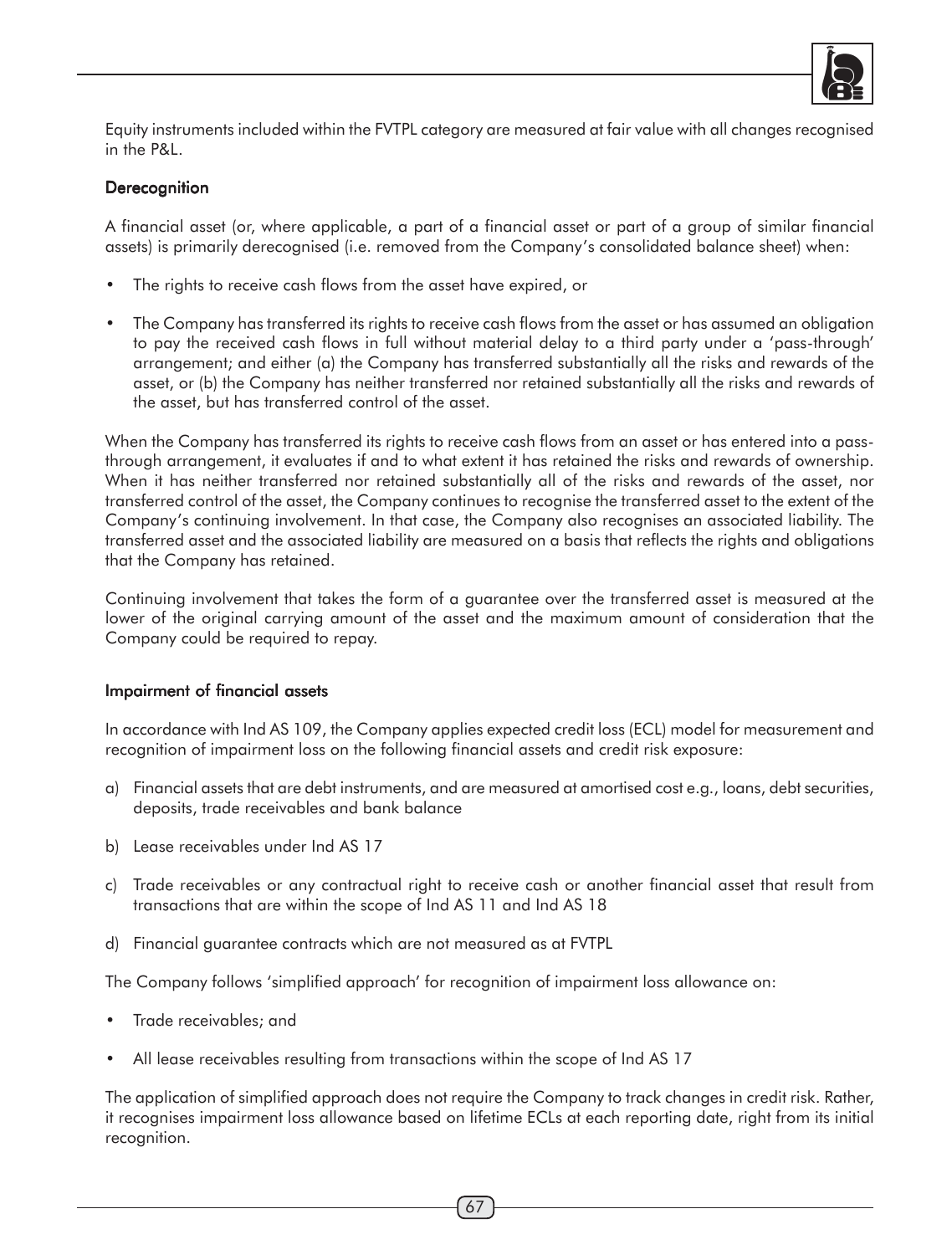For recognition of impairment loss on other financial assets and risk exposure, the Company determines that whether there has been a significant increase in the credit risk since initial recognition. If credit risk has not increased significantly, 12-month ECL is used to provide for impairment loss. However, if credit risk has increased significantly, lifetime ECL is used. If, in a subsequent period, credit quality of the instrument improves such that there is no longer a significant increase in credit risk since initial recognition, then the entity reverts to recognising impairment loss allowance based on 12-month ECL.

Lifetime ECL are the expected credit losses resulting from all possible default events over the expected life of a financial instrument. The 12-month ECL is a portion of the lifetime ECL which results from default events that are possible within 12 months after the reporting date.

ECL is the difference between all contractual cash flows that are due to the Company in accordance with the contract and all the cash flows that the entity expects to receive (i.e., all cash shortfalls), discounted at the original EIR. When estimating the cash flows, an entity is required to consider:

- All contractual terms of the financial instrument (including prepayment, extension, call and similar options) over the expected life of the financial instrument. However, in rare cases when the expected life of the financial instrument cannot be estimated reliably, then the entity is required to use the remaining contractual term of the financial instrument
- Cash flows from the sale of collateral held or other credit enhancements that are integral to the contractual terms

As a practical expedient, the Company uses a provision matrix to determine impairment loss allowance on portfolio of its trade receivables. The provision matrix is based on its historically observed default rates over the expected life of the trade receivables and is adjusted for forward-looking estimates. At every reporting date, the historical observed default rates are updated and changes in the forward-looking estimates are analysed. On that basis, the Company estimates the following provision matrix at the reporting date, except to the individual cases where recoverability is certain:

|              | Less than or equal to 365 days | More than 365 days |
|--------------|--------------------------------|--------------------|
| Default rate | ን%                             | 100%               |

ECL impairment loss allowance (or reversal) recognised during the period is recognised as income/ expense in the statement of profit and loss. This amount is reflected under the head 'other expenses' in the statement of profit and loss. The balance sheet presentation for financial instruments is described below:

• Financial assets measured as at amortised cost: ECL is presented as an allowance, i.e., as an integral part of the measurement of those assets in the balance sheet. The allowance reduces the net carrying amount. Until the asset meets write-off criteria, the Company does not reduce impairment allowance from the gross carrying amount.

For assessing increase in credit risk and impairment loss, the Company combines financial instruments on the basis of shared credit risk characteristics with the objective of facilitating an analysis that is designed to enable significant increases in credit risk to be identified on a timely basis.

# Financial liabilities

#### Initial recognition and measurement

Financial liabilities are classified, at initial recognition, as financial liabilities at fair value through profit or loss, loans and borrowings, payables, or as derivatives designated as hedging instruments in an effective hedge, as appropriate.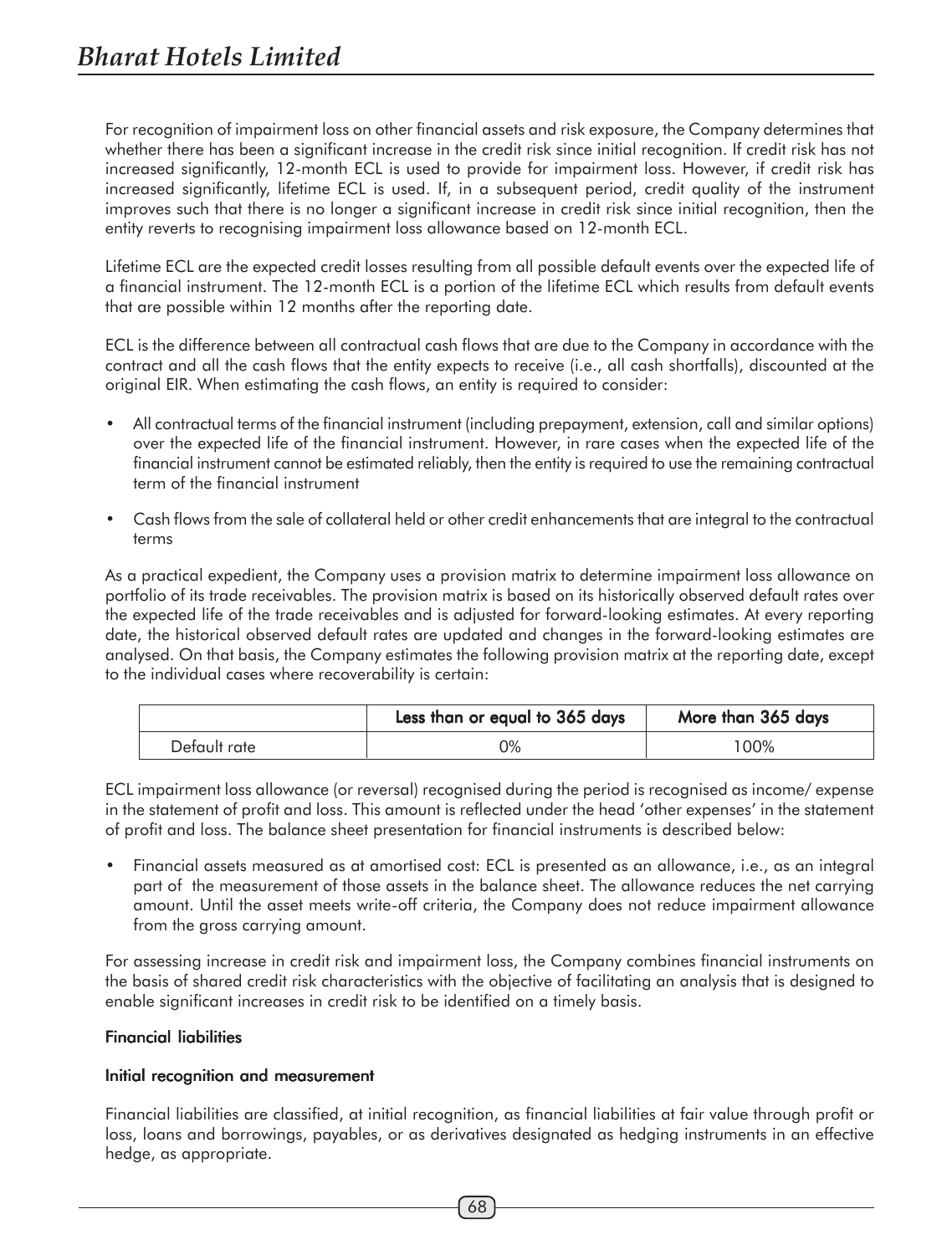

All financial liabilities are recognised initially at fair value and, in the case of loans and borrowings and payables, net of directly attributable transaction costs.

The Company's financial liabilities include trade and other payables, loans and borrowings including bank overdrafts and financial guarantee contracts.

#### Subsequent measurement

The measurement of financial liabilities depends on their classification, as described below:

#### Loans and borrowings

This is the category most relevant to the Company. After initial recognition, interest-bearing loans and borrowings are subsequently measured at amortised cost using the EIR method. Gains and losses are recognised in profit or loss when the liabilities are derecognised as well as through the EIR amortisation process.

Amortised cost is calculated by taking into account any discount or premium on acquisition and fees or costs that are an integral part of the EIR. The EIR amortisation is included as finance costs in the statement of profit and loss.This category generally applies to borrowings.

#### Financial guarantee contracts

Financial guarantees issued by the Company on behalf of group companies are designated as 'Insurance Contracts'. The Company assess at the end of each reporting period whether its recognised insurance liabilities (if any) are adequate, using current estimates of future cash flows under its insurance contracts.

#### **Derecognition**

A financial liability is derecognised when the obligation under the liability is discharged or cancelled or expires. When an existing financial liability is replaced by another from the same lender on substantially different terms, or the terms of an existing liability are substantially modified, such an exchange or modification is treated as the derecognition of the original liability and the recognition of a new liability. The difference in the respective carrying amounts is recognised in the statement of profit or loss.

#### Reclassification of financial assets

The Company determines classification of financial assets and liabilities on initial recognition. After initial recognition, no reclassification is made for financial assets which are equity instruments and financial liabilities. For financial assets which are debt instruments, a reclassification is made only if there is a change in the business model for managing those assets. Changes to the business model are expected to be infrequent. The Company's senior management determines change in the business model as a result of external or internal changes which are significant to the Company's operations. Such changes are evident to external parties. A change in the business model occurs when the Company either begins or ceases to perform an activity that is significant to its operations. If the Company reclassifies financial assets, it applies the reclassification prospectively from the reclassification date which is the first day of the immediately next reporting period following the change in business model. The Company does not restate any previously recognised gains, losses (including impairment gains or losses) or interest.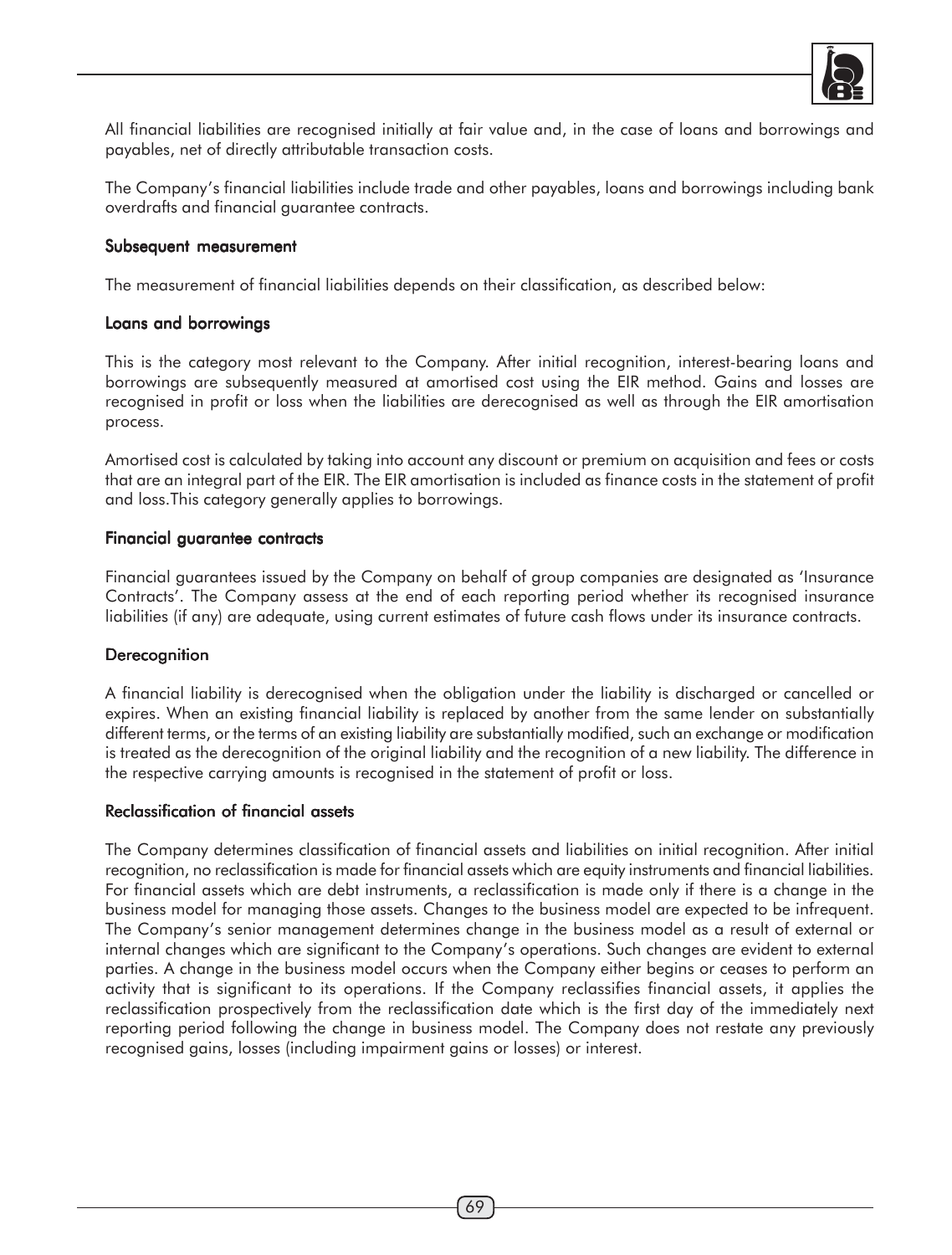| Original<br>classification | Revised<br>classification | <b>Accounting treatment</b>                                                                                                                                                                                                                                  |
|----------------------------|---------------------------|--------------------------------------------------------------------------------------------------------------------------------------------------------------------------------------------------------------------------------------------------------------|
| Amortised cost             | <b>FVTPL</b>              | Fair value is measured at reclassification date. Difference<br>between previous amortised cost and fair value is recognised in<br>P&L                                                                                                                        |
| <b>FVTPL</b>               | Amortised Cost            | Fair value at reclassification date becomes its new gross carrying<br>amount. EIR is calculated based on the new gross carrying<br>amount                                                                                                                    |
| Amortised cost             | <b>FVTOCI</b>             | Fair value is measured at reclassification date. Difference<br>between previous amortised cost and fair value is recognised in<br>OCI. No change in EIR due to reclassification                                                                              |
| <b>FVTOCI</b>              | Amortised cost            | Fair value at reclassification date becomes its new amortised<br>cost carrying amount. However, cumulative gain or loss in OCI<br>is adjusted against fair value. Consequently, the asset is<br>measured as if it had always been measured at amortised cost |
| <b>FVTPL</b>               | <b>FVTOCI</b>             | Fair value at reclassification date becomes its new carrying<br>amount. No other adjustment is required                                                                                                                                                      |
| <b>FVTOCI</b>              | <b>FVTPL</b>              | Assets continue to be measured at fair value. Cumulative gain<br>or loss previously recognised in OCI is reclassified to P&L at the<br>reclassification date                                                                                                 |

The following table shows various reclassification and how they are accounted for:

# Offsetting of financial instruments

Financial assets and financial liabilities are offset and the net amount is reported in the balance sheet if there is a currently enforceable legal right to offset the recognised amounts and there is an intention to settle on a net basis, to realise the assets and settle the liabilities simultaneously.

# j) Retirement and other employee benefits

Retirement benefit in the form of provident fund is a defined contribution scheme. The Company has no obligation, other than the contribution payable to the provident fund. The Company recognises contribution payable to the provident fund scheme as an expense, when an employee renders the related service. The Company has no obligation other than the contribution payable to the Provided Fund.

The Company operates a defined benefit gratuity plan in India.The cost of providing benefits under the defined benefit plan is determined using the projected unit credit method.

Re-measurements, comprising of actuarial gains and losses, excluding amounts included in net interest on the net defined benefit liability are recognised immediately in the balance sheet with a corresponding debit or credit to retained earnings through OCI in the period in which they occur. Re-measurements are not reclassified to profit or loss in subsequent periods.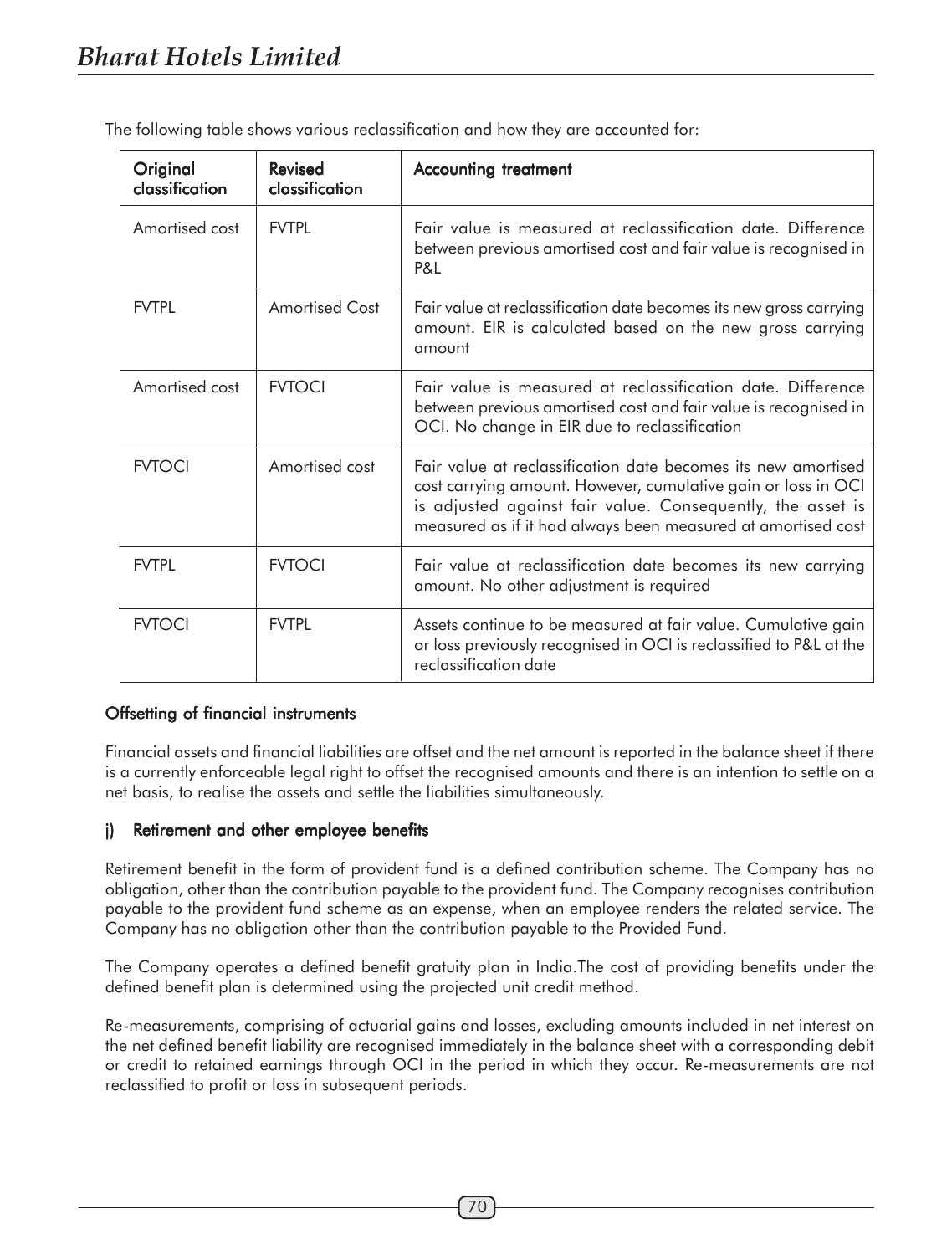

# Other Employee Benefits

Compensated absences

Liability in respect of compensated absences becoming due or expected to be availed within one year from the balance sheet date is recognised on the basis of undiscounted value of estimated amount required to be paid or estimated value of benefit expected to be availed by the employees. Liability in respect of compensated absences becoming due or expected to be availed more than one year after the balance sheet date is estimated on the basis of an actuarial valuation performed by an independent actuary using the projected unit credit method. Actuarial gains or losses are recognized in the statement of profit and loss. The Company presents the entire leave as a current liability in the balance sheet, since it does not have an unconditional right to defer its settlement for 12 months after the reporting date.

# k) Provisions

*Provisions*

# **General**

Provisions are recognised when the Company has a present obligation (legal or constructive) as a result of a past event, it is probable that an outflow of resources embodying economic benefits will be required to settle the obligation and a reliable estimate can be made of the amount of the obligation. When the Company expects some or all of a provision to be reimbursed, for example, under an insurance contract, the reimbursement is recognised as a separate asset, but only when the reimbursement is virtually certain. The expense relating to a provision is presented in the statement of Profit and Loss net of any reimbursement.

If the effect of the time value of money is material, provisions are discounted using a current pre-tax rate that reflects, when appropriate, the risks specific to the liability. When discounting is used, the increase in the provision due to the passage of time is recognised as a finance cost.

# l) Earnings per share

Basic earnings per share is calculated by dividing the net profit or loss for the period attributable to equity shareholders (after deducting attributable taxes) by the weighted average number of equity shares outstanding during the period. The weighted average number of equity shares outstanding during the period is adjusted for events including a bonus issue.

For the purpose of calculating diluted earnings per share, the net profit or loss for the period attributable to equity shareholders and the weighted average number of shares outstanding during the period are adjusted for the effects of all dilutive potential equity shares.

# m) Leases

The determination of whether an arrangement is (or contains) a lease is based on the substance of the arrangement at the inception of the lease. The arrangement is, or contains, a lease if fulfilment of the arrangement is dependent on the use of a specific asset or assets and the arrangement conveys a right to use the asset or assets, even if that right is not explicitly specified in an arrangement.

# Company as a Lessee

A lease is classified at the inception date as a finance lease or an operating lease. A lease that transfers substantially all the risks and rewards incidental to ownership to the Company is classified as a finance lease.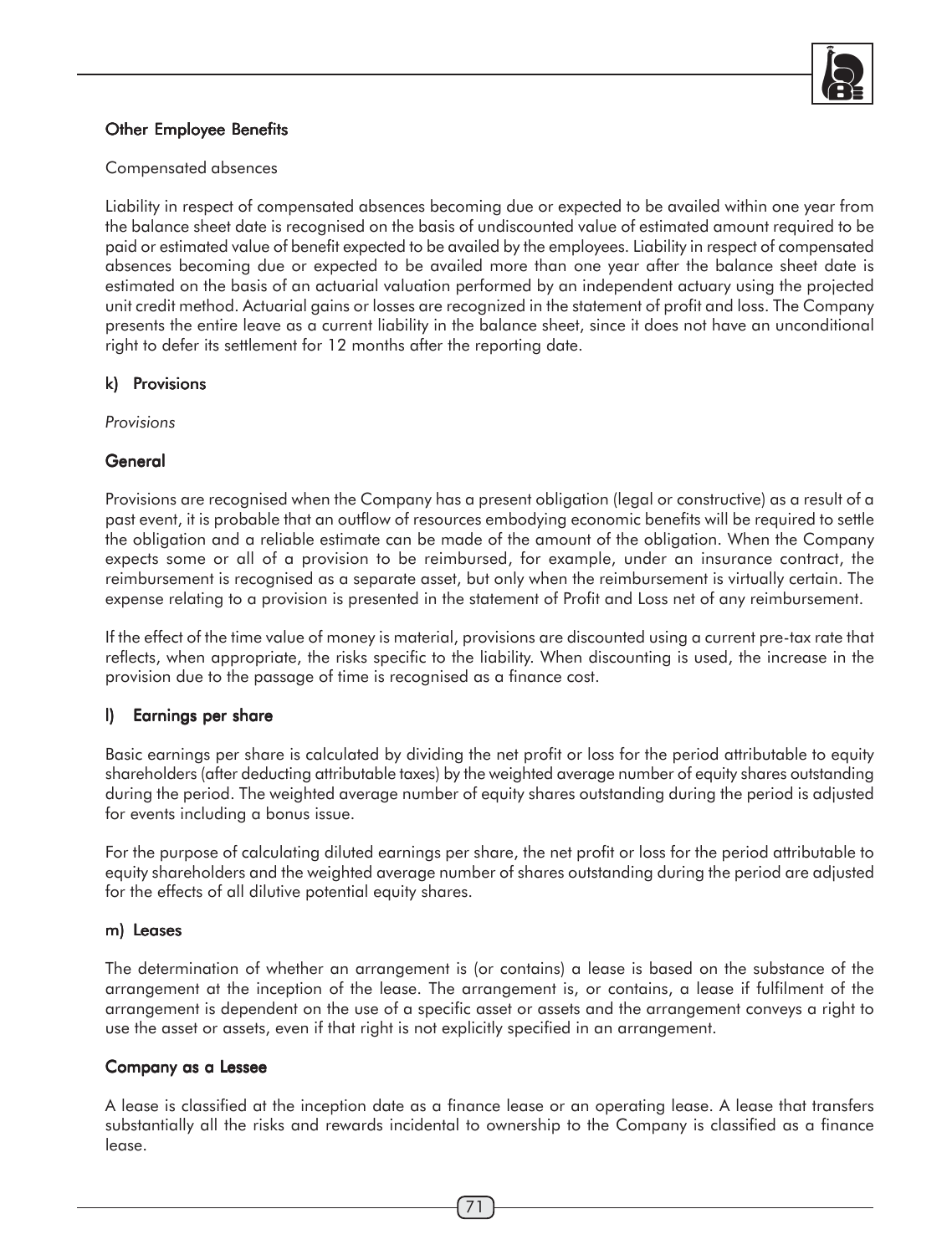Finance leases are capitalised at the commencement of the lease at the inception date fair value of the leased property or, if lower, at the present value of the minimum lease payments. Lease payments are apportioned between finance charges and reduction of the lease liability so as to achieve a constant rate of interest on the remaining balance of the liability. Finance charges are recognised in finance costs in the statement of profit and loss. Contingent rentals are recognised as expenses in the periods in which they are incurred. Lease management fees, legal charges and other initial direct costs are capitalised.

A leased asset is depreciated over the useful life of the asset. However, if there is no reasonable certainty that the Company will obtain ownership by the end of the lease term, the asset is depreciated over the shorter of the estimated useful life of the asset and the lease term.

Operating lease payments are recognised as an expense in the statement of profit and loss on a straight-line basis over the lease term, except in case where lease rentals are structured to increase in line with expected general inflation to compensate for the lessor's expected inflationary cost.

# Company as a Lessor

Leases in which the Company does not transfer substantially all the risks and rewards of ownership of an asset are classified as operating leases. Rental income from operating lease is recognised on a straight-line basis over the term of the relevant lease. Initial direct costs incurred in negotiating and arranging an operating lease are added to the carrying amount of the leased asset and recognised over the lease term on the same basis as rental income. Contingent rents are recognised as revenue in the period in which they are earned.

Leases are classified as finance leases when substantially all of the risks and rewards of ownership transfer from the Company to the lessee. Amounts due from lessees under finance leases are recorded as receivables at the Company's net investment in the leases. Finance lease income is allocated to accounting periods so as to reflect a constant periodic rate of return on the net investment outstanding in respect of the lease.

#### n) Taxes

#### Current income tax

Current income tax assets and liabilities are measured at the amount expected to be recovered from or paid to the taxation authorities. The tax rates and tax laws used to compute the amount are those that are enacted or substantively enacted, at the reporting date in the countries where the Company operates and generates taxable income.

Current income tax relating to items recognised outside profit or loss is recognised outside profit or loss (either in other comprehensive income or in equity). Current tax items are recognised in correlation to the underlying transaction either in OCI or directly in equity. Management periodically evaluates positions taken in the tax returns with respect to situations in which applicable tax regulations are subject to interpretation and establishes provisions where appropriate.

# Deferred tax

Deferred tax is provided on temporary differences between the tax bases of assets and liabilities and their carrying amounts for financial reporting purposes at the reporting date.

Deferred tax liabilities are recognised for all taxable temporary differences, except:

- When the deferred tax liability arises from the initial recognition of goodwill or an asset or liability in a transaction that is not a business combination and, at the time of the transaction, affects neither the accounting profit nor taxable profit or loss
- In respect of taxable temporary differences associated with investments in subsidiaries and interests in joint ventures, when the timing of the reversal of the temporary differences can be controlled and it is probable that the temporary differences will not reverse in the foreseeable future

72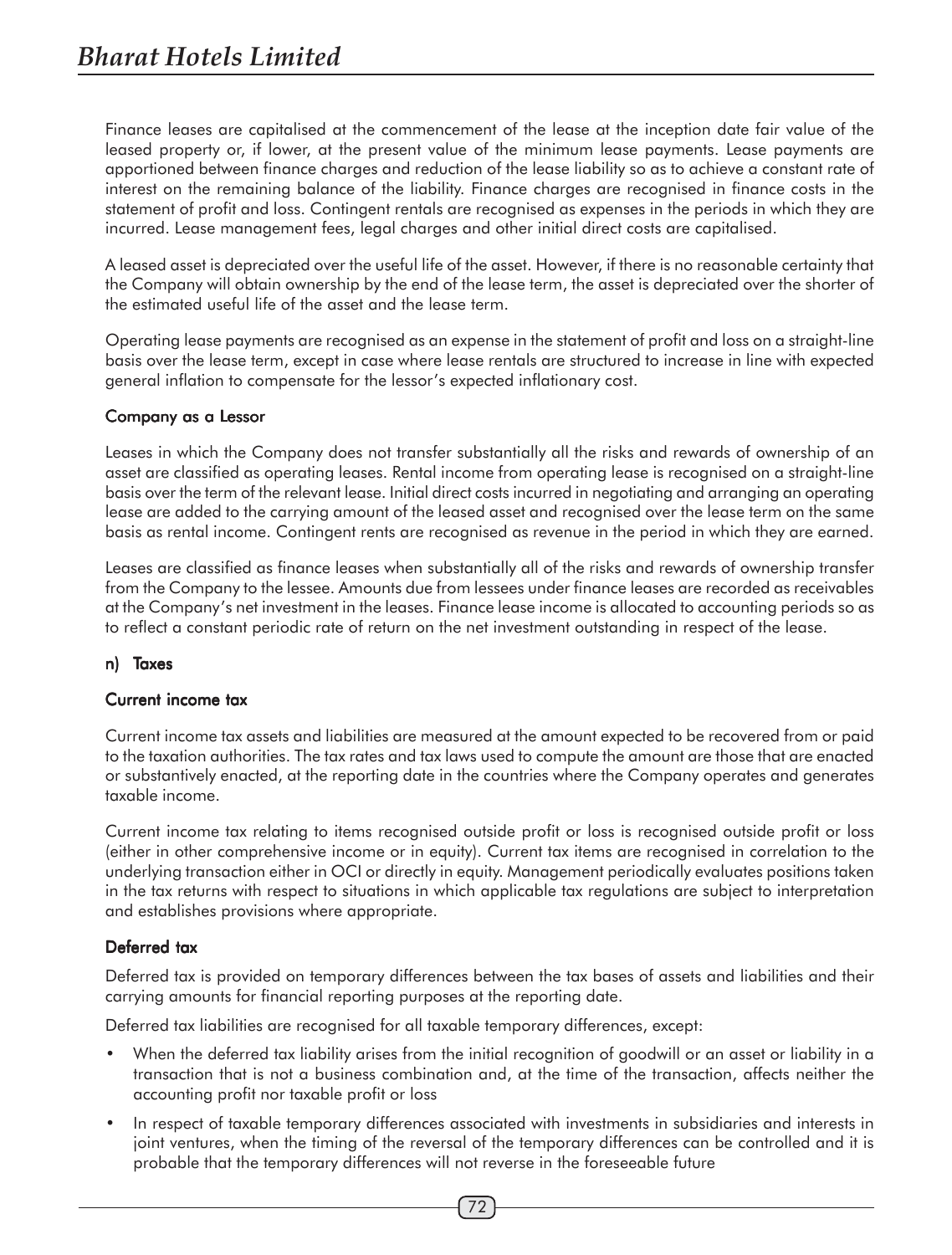

Deferred tax assets are recognised for all deductible temporary differences, the carry forward of unused tax credits and any unused tax losses. Deferred tax assets are recognised to the extent that it is probable that taxable profit will be available against which the deductible temporary differences, and the carry forward of unused tax credits and unused tax losses can be utilised, except:

- When the deferred tax asset relating to the deductible temporary difference arises from the initial recognition of an asset or liability in a transaction that is not a business combination and, at the time of the transaction, affects neither the accounting profit nor taxable profit or loss
- In respect of deductible temporary differences associated with investments in subsidiaries and interests in joint ventures, deferred tax assets are recognised only to the extent that it is probable that the temporary differences will reverse in the foreseeable future and taxable profit will be available against which the temporary differences can be utilised

The carrying amount of deferred tax assets is reviewed at each reporting date and reduced to the extent that it is no longer probable that sufficient taxable profit will be available to allow all or part of the deferred tax asset to be utilised. Unrecognised deferred tax assets are re-assessed at each reporting date and are recognised to the extent that it has become probable that future taxable profits will allow the deferred tax asset to be recovered.

Deferred tax assets and liabilities are measured at the tax rates that are expected to apply in the year when the asset is realised or the liability is settled, based on tax rates (and tax laws) that have been enacted or substantively enacted at the reporting date.

Deferred tax relating to items recognised outside profit or loss is recognised outside profit or loss (either in other comprehensive income or in equity). Deferred tax items are recognised in correlation to the underlying transaction either in OCI or directly in equity.

Deferred tax assets and deferred tax liabilities are offset if a legally enforceable right exists to set off current tax assets against current tax liabilities and the deferred taxes relate to the same taxable entity and the same taxation authority.

#### o) Non-current assets held for sale

The Company classifies non-current assets and disposal groups as held for sale/ distribution to owners if their carrying amounts will be recovered principally through a sale/ distribution rather than through continuing use. Actions required to complete the sale should indicate that it is unlikely that significant changes to the sale will be made or that the decision to sell will be withdrawn. Management must be committed to the sale expected within one year from the date of classification.

For these purposes, sale transactions include exchanges of non-current assets for other non-current assets when the exchange has commercial substance. The criteria held for sale classification is regarded met only when the assets or disposal group is available for immediate sale in its present condition, subject only to terms that are usual and customary for sales/ distribution of such assets (or disposal groups), its sale is highly probable; and it will genuinely be sold, not abandoned. The Company treats sale of the asset highly probable when:

- o The appropriate level of management is committed to a plan to sell the asset (or disposal group),
- o An active programme to locate a buyer and complete the plan has been initiated (if applicable),
- o The asset (or disposal group) is being actively marketed for sale at a price that is reasonable in relation to its current fair value,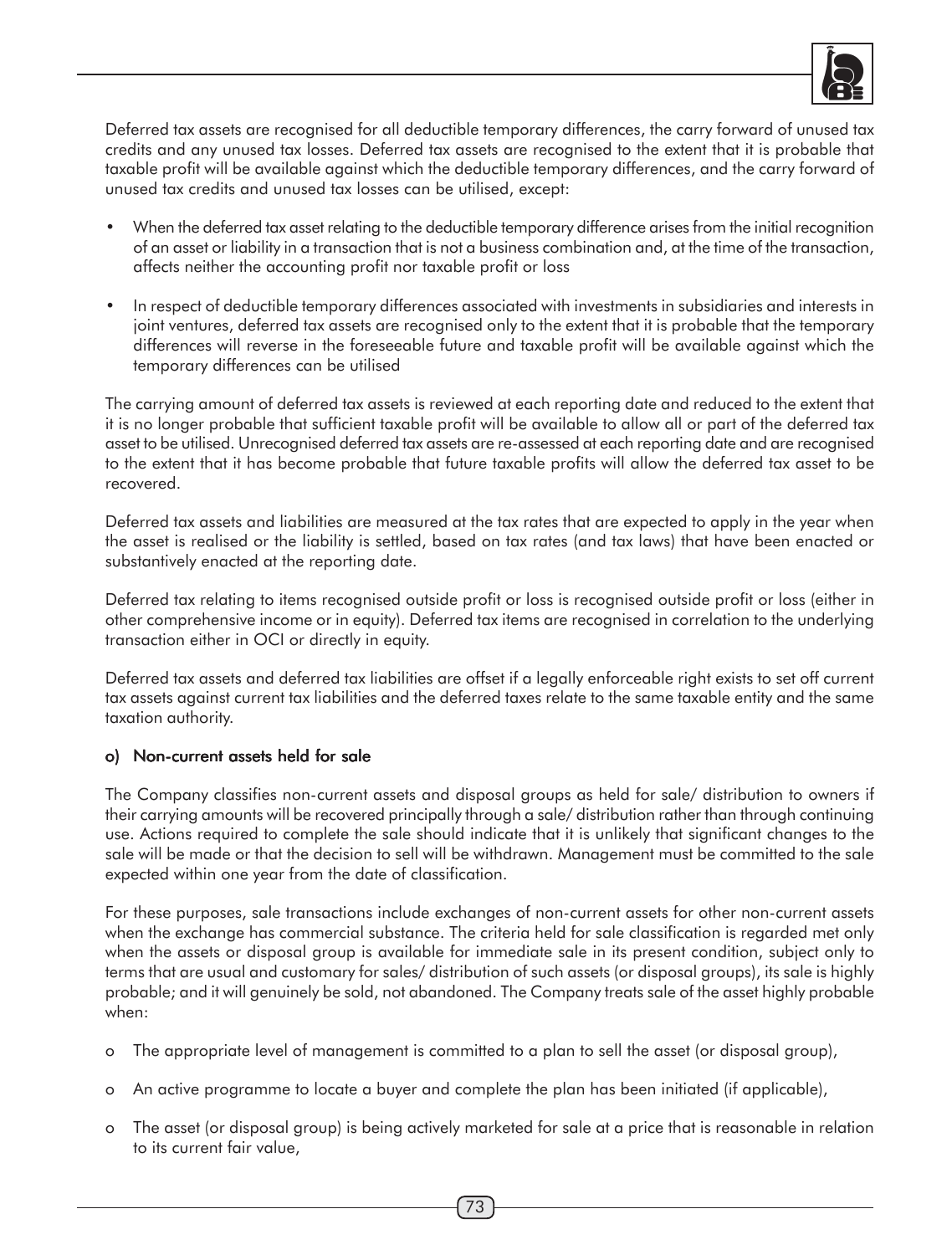- o The sale is expected to qualify for recognition as a completed sale within one year from the date of classification, and
- o Actions required to complete the plan indicate that it is unlikely that significant changes to the plan will be made or that the plan will be withdrawn.

#### p) Inventories

Inventories are valued at the lower of cost and net realisable value. Costs incurred in bringing each product to its present location and condition are accounted for as follows:

Stores and spares inventory comprises cutlery, crockery, linen, other store items food and beverage, liquor and wine items in hand: Cost is determined on first in first out basis. Circulating stock of crockery and cutlery issued for more than two months is charged to the profit and loss account as consumption.

Trading goods: Cost includes cost of purchase and other costs incurred in bringing the inventories to their present location and condition. Cost is determined on a first in first out basis.

Net realizable value is the estimated selling price in the ordinary course of the business, less estimated costs necessary to make the sale.

Inventory of food and beverage items in hand includes items used for staff cafeteria and is charged to consumption, net of recoveries, when issued.

#### q) Government grants and subsidies

Government grants are recognised where there is reasonable assurance that the grant will be received and all attached conditions will be complied with. When the grant relates to an expense item, it is recognised as income on a systematic basis over the periods that the related costs, for which it is intended to compensate, are expensed. When the grant relates to an asset, it is recognised as income in equal amounts over the expected useful life of the related asset.

When the Company receives grants of non-monetary assets, the asset and the grant are recorded at fair value amounts and released to profit or loss over the expected useful life in a pattern of consumption of the benefit of the underlying asset i.e. by equal annual installments. When loans or similar assistance are provided by governments or related institutions, with an interest rate below the current applicable market rate, the effect of this favorable interest is regarded as a government grant. The loan or assistance is initially recognised and measured at fair value and the government grant is measured as the difference between the initial carrying value of the loan and the proceeds received. The loan is subsequently measured as per the accounting policy applicable to financial liabilities.

#### r) Use of estimates

The preparation of the financial statements in conformity with Ind AS requires management to make estimates, judgments and assumptions. These estimates, judgments and assumptions affect the application of accounting policies and the reported amounts of assets and liabilities, the disclosures of contingent assets and liabilities at the date of the financial statements and reported amounts of revenues and expenses during the period. Application of accounting policies that require critical accounting estimates involving complex and subjective judgments and the use of assumptions in these financial statements have been disclosed in note 42. Accounting estimates could change from period to period. Actual results could differ from those estimates. Appropriate changes in estimates are made as management becomes aware of changes in circumstances surrounding the estimates. Changes in estimates are reflected in the financial statements in the period in which changes are made and, if material, their effects are disclosed in the notes to the financial statements.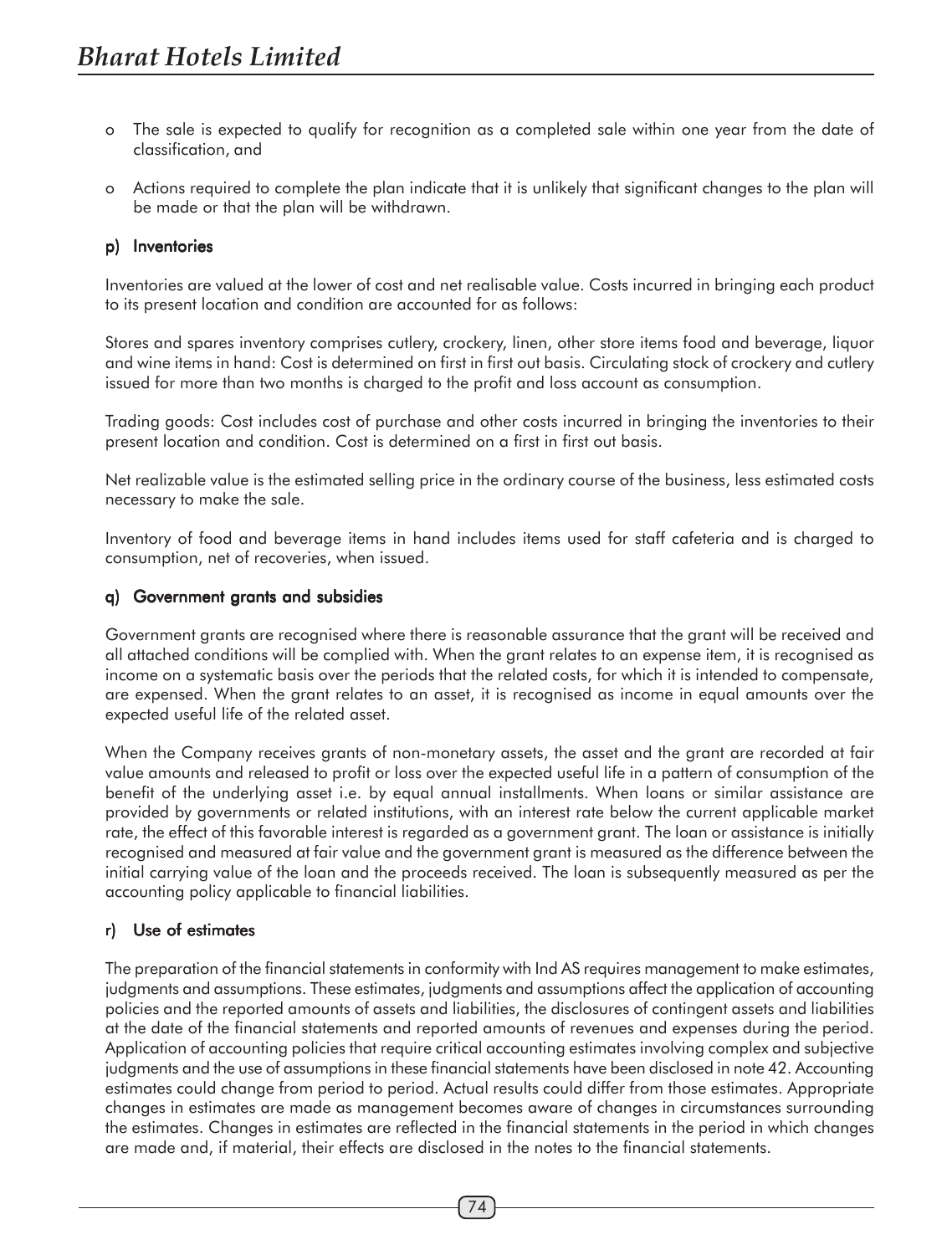

#### s) Segment reporting

Operating segments are reported in a manner consistent with the internal reporting provided to the chief operating decision maker (CODM) [ Chairperson and Chief Financial Officer].

#### Identification of segments:

In accordance with Ind AS 108– Operating Segment, the operating segments used to present segment information are identified on the basis of information reviewed by the Company's CODM to allocate resources to the segments and assess their performance. An operating segment is a component of the Company that engages in business activities from which it earns revenues and incurs expenses, including revenues and expenses that relate to transactions with any of the Company's other components. Results of the operating segments are reviewed regularly by the CODM [Chairperson and Chief Financial Officer, which has been identified as the CODM], to make decisions about resources to be allocated to the segment and assess its performance and for which discrete financial information is available.

#### Allocation of common costs:

Common allocable costs are allocated to each segment accordingly to the relative contribution of each segment to the total common costs.

#### Unallocated items: Unallocated items:

Unallocated items include general corporate income and expense items which are not allocated to any business segment.

#### Segment accounting policies

The Company prepares its segment information in conformity with the accounting policies adopted for preparing and presenting the financial statements of the Company as a whole.

#### t) Cash and cash equivalents

Cash and cash equivalent in the balance sheet comprise cash at banks and on hand and short-term deposits with an original maturity of three months or less, which are subject to an insignificant risk of changes in value.

#### u) Measurement of EBITDA

The Company has elected to present earnings before interest, tax, depreciation and amortisation (EBITDA) as a separate line item on the face of the statement of profit and loss. The company measures EBITDA on the basis of profit/ (loss) from continuing operations. In its measurement, the Company excludes depreciation and amortisation expense, interest income, finance costs, and tax expense from the profit/(loss) from continuing operations.

#### v) Cash dividend distribution to equity holders

The Company recognises a liability to make cash distributions to equity holders when the distribution is authorised and the distribution is no longer at the discretion of the Company. As per the corporate laws in India, a distribution is authorised when it is approved by the shareholders. A corresponding amount is recognised directly in equity.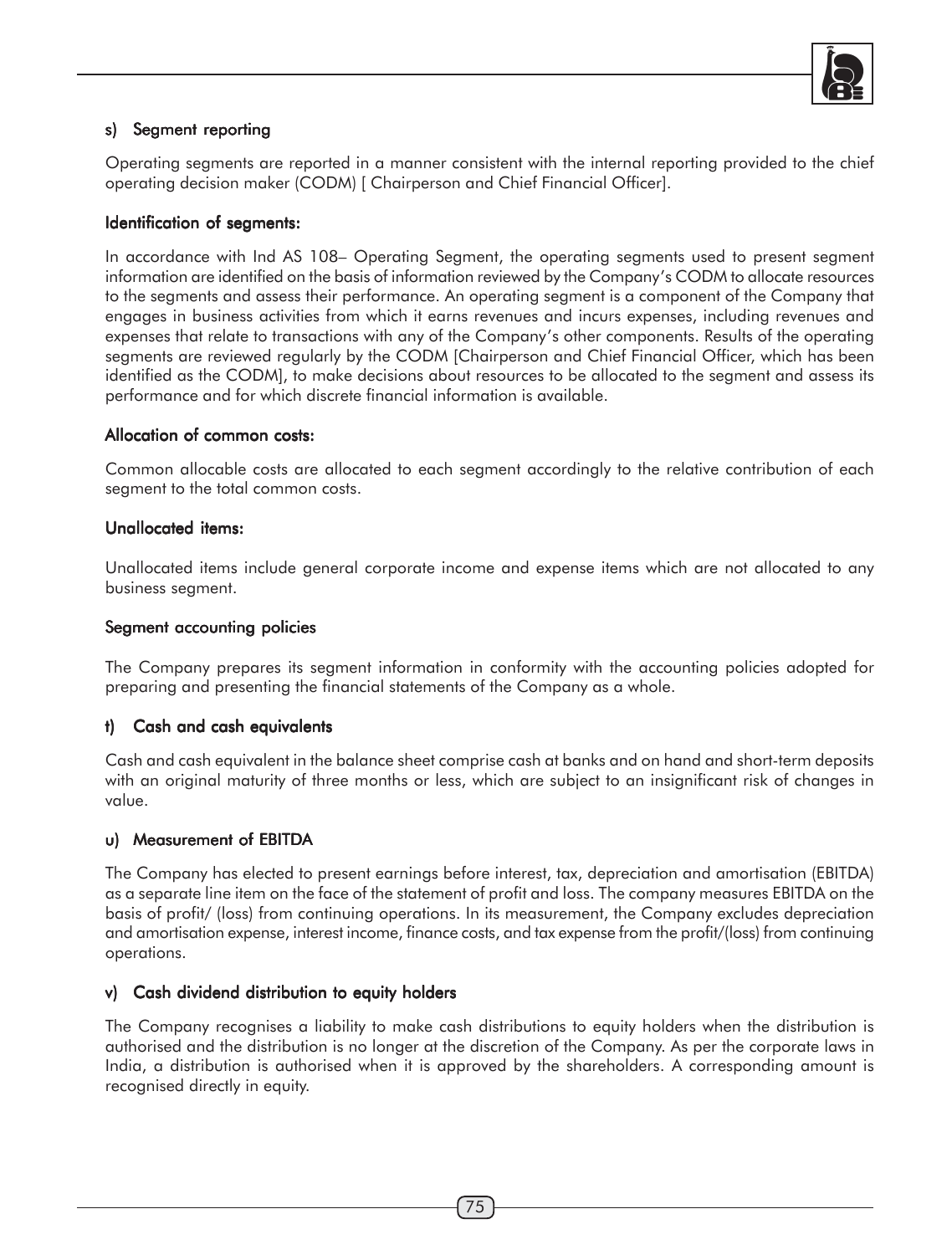## Note 2 : PROPERTY, PLANT & EQUIPMENT Note 2 : PROPERTY,

| Particulars                                                                                                                                                                                                                                                      | Freehold<br><b>land</b> | Freehold<br>Building | Building<br>Leasehold              | Plant and<br>Machinery           | <b>Office</b><br>aquipments | Furniture<br>and Fixtures             | Computers                                    | <b>Aircrafts</b>   | Vehides                    | <b>Total</b>                                                   |
|------------------------------------------------------------------------------------------------------------------------------------------------------------------------------------------------------------------------------------------------------------------|-------------------------|----------------------|------------------------------------|----------------------------------|-----------------------------|---------------------------------------|----------------------------------------------|--------------------|----------------------------|----------------------------------------------------------------|
| For the year ended 31 March 2017<br>Gross carrying amount<br>As at 01 April 2016<br>Cost or valuation                                                                                                                                                            |                         |                      |                                    |                                  |                             |                                       |                                              |                    |                            |                                                                |
|                                                                                                                                                                                                                                                                  | 36,245.1                |                      |                                    |                                  |                             |                                       |                                              |                    |                            |                                                                |
| Additions for the year                                                                                                                                                                                                                                           |                         | 18,054.68            | 40,828.54                          | 16,271.30<br>3,869.27            | 226.98                      | 2,657.49<br>497.16                    | 315.90<br>324.00                             | 4,896.44<br>48.45  | 559.01<br>43.18            | 120,055.49<br>11,985.07                                        |
| Exchange differences<br>Disposals                                                                                                                                                                                                                                |                         | (75.74)              | (131.05)<br>(10.10)                | (117.31)                         | (6.38)                      | (251.05)                              | (20.28)                                      |                    | (47.26)                    | $(131.05)$<br>$(528.12)$                                       |
| Gross carrying amount as at 31 March 2017                                                                                                                                                                                                                        | ю<br>36,245.            | 8,026.79             | 47,787.47                          | 20,023.26                        | 275.68                      | 2,903.60                              | 619.62                                       | 4,944.89           | 554.93                     | 31,381.39                                                      |
|                                                                                                                                                                                                                                                                  |                         |                      |                                    |                                  |                             |                                       |                                              |                    |                            |                                                                |
|                                                                                                                                                                                                                                                                  |                         | 341.98               |                                    |                                  |                             |                                       |                                              | 316.96             |                            |                                                                |
| <b>Accumulated depreciation</b><br>As at 01 April 2016<br>Depreciation charge for the year<br>Disposals                                                                                                                                                          |                         |                      | 752.66<br>781.58<br>(10.10)        | 2,673.43<br>2,805.40<br>(81.28)  | 38.78<br>35.89.78<br>36.98  | 65.28<br>540.45<br>(232.80)<br>962.93 | 11 02 02<br>10 03 02<br>19 03 04<br>19 03 04 |                    | 42.18<br>84.26<br>(45.19)  | 4,931.40<br>5,031.28<br>(394.68)<br>9,568.00                   |
| Closing accumulated depreciation                                                                                                                                                                                                                                 |                         | 683.27               | $\frac{1}{241}$                    | 5.397.55                         |                             |                                       |                                              | 636.06             | $\frac{1}{25}$             |                                                                |
| Vet carrying amount as at 31 March 2017                                                                                                                                                                                                                          | ю<br>36,245.            | 17,343.52            | 46,263.33                          | 14,625.71                        | 185.92                      | 1,940.67                              | 426.58                                       | 4,308.83           | 473.68                     | 121,813.39                                                     |
| For the year ended 31 March 2018                                                                                                                                                                                                                                 |                         |                      |                                    |                                  |                             |                                       |                                              |                    |                            |                                                                |
| <b>Gross carrying amount</b><br>As at 01 April 2017                                                                                                                                                                                                              |                         |                      |                                    |                                  |                             |                                       |                                              |                    |                            |                                                                |
|                                                                                                                                                                                                                                                                  | 36,245.1                | 18,026.79<br>39.62   | $47,787,47$<br>$823,87$<br>$26,31$ | 20,023.26<br>880.60              | 275.68                      | 2,903.60                              | 619.62<br>155.87                             | 4,944.89<br>106.79 | 554.93<br>310.14           | $\begin{array}{c} 131,381.39 \\ 2,624.51 \\ 26.31 \end{array}$ |
| Additions for the year<br>Exchange differences                                                                                                                                                                                                                   |                         |                      |                                    |                                  |                             |                                       |                                              |                    |                            |                                                                |
| Transferred from assets held for sale (Refer note 58)                                                                                                                                                                                                            | 1,538.37                |                      |                                    |                                  |                             |                                       |                                              |                    |                            |                                                                |
| Adjustments                                                                                                                                                                                                                                                      |                         |                      |                                    |                                  |                             |                                       |                                              |                    |                            |                                                                |
| <b>Disposals</b>                                                                                                                                                                                                                                                 |                         |                      | 498.17<br>(5.25)                   | $(197.78)$<br>$(49.37)$          | $\frac{10.89}{(67.11)}$     | $\frac{189.02}{(17.46)}$              | $(148.82)$<br>$(28.17)$                      |                    | (61.32)                    | $\frac{1,538.37}{(26.56)}$                                     |
| Gross carrying amount as at 31 March 2018                                                                                                                                                                                                                        | ទ<br>37,783.            | ╦<br>8,066.          | 49,130.57                          | 20,656.7                         | 313.32                      | 2,910.88                              | 598.50                                       | 5,051.68           | 803.75                     | 35,315.3                                                       |
| Accumulated depreciation                                                                                                                                                                                                                                         |                         |                      |                                    |                                  |                             |                                       |                                              |                    |                            |                                                                |
|                                                                                                                                                                                                                                                                  |                         | 683.77               |                                    |                                  |                             |                                       |                                              | 636.05<br>322.09   |                            |                                                                |
| As at 01 April 2017<br>Depreciation charge for the year<br>Disposals                                                                                                                                                                                             |                         |                      | $524.14$<br>85.28<br>(5.25)        | 5,397.55<br>2,780.84)<br>(38.84) | 89.76<br>67.78<br>64.20)    | 982.94<br>431.136)<br>(11.36)         | 193.03<br>140.90<br>(23.80)                  |                    | 81.25<br>113.60<br>(56.99) | 9,567.99<br>5,084.28<br>(200.44)                               |
| Closing accumulated depreciation                                                                                                                                                                                                                                 |                         | .025.98              | 2.404.17                           | 8,139.53                         | 93.34                       | ,382.68                               | 310.13                                       | 958.14             | 137.86                     | 4,451.83                                                       |
| Net carrying amount as at 31 March 2018                                                                                                                                                                                                                          | 37,783.52               | 17,040.43            | 46,726.40                          | 12,517.18                        | 219.98                      | 528.20                                | 288.37                                       | 4,093.54           | 665.89                     | 20,863.51                                                      |
| The borrowing cost capitalized during the year ended 31 March 2018, was Rs. 5, 1,73.26 los (interest earned Rs. 5, 2018, S. 1, 2, 2018, 1, 2, 28 los S. 1, 13, 28 los Grim firest annew contailized this borrowing cost to the<br>a. Capitalised borrowing costs |                         |                      |                                    |                                  |                             |                                       |                                              |                    |                            |                                                                |

76

The borrowing ast capitalized during the year onded 31 March 2013, Volta(1732.6 lot of interest earch (31, 13, 28 March 2017; Rs. 1, 413, 28 locs (net of interest earned Rs. 5.34 locs). The Company capitalized this borrowi work-in-progress. (Refer note 38). work-in-progress. (Refer note 38).

### b. Assets under construction b. Assets under construction

Capital work in progress as at 31 March 2018, comprises expenditure for the hotels in the course of construction. Total amount of CNIP is Rs. 18,793.85 lacs (31 March 2017: Rs. 14,939.28 lacs).<br>c. Reconciliation of the car Capital work in progress as at 31 March 2018, comprises expenditure for the hotels in the course of construction. Total amount of CWIP is Rs. 18,793.85 lacs (31 March 2017: Rs. 14,939.28 lacs).

# As at 31 March 2017 c. Reconciliation of the carrying amount of portion of own use building at the beginning and end of the year\*: As at 31 March 2018 Particulars

| Particulars               | As at 31 March 2018                                                                            | As at 31 March 2017 |
|---------------------------|------------------------------------------------------------------------------------------------|---------------------|
| Gross block               | 2,646.86                                                                                       |                     |
| Accumulated denreciation. | 578.50                                                                                         | 2,646.86<br>534.10  |
| Depreciation for the vear | 44.40                                                                                          | 44.40               |
| Net book valur            | 2,068.36                                                                                       | 2,112.76            |
| ing Ruilding is r         | y used by the Lompony for its own purpose. Dowever lets out a portion of the property on a sho |                     |

ort term basis \* The Building is predominantly used by the Company for its own purpose, however, lets out a portion of the property on a short term basis

nne wurding is precommunity oser by nie company or ns vom porpose, nowerer, reis our portrior or me property on a suori remi wass<br>d. Depreciation charge for the year includes Rs. O.OT lacs (31 March 2017: Rs. 25.99 lacs) t d. Depreciation charge for the year includes Rs. 0.01 lacs (31 March 2017: Rs. 25.99 lacs) transferred to Preoperative expenditure pending allocation under note 38.

**Note:**<br># Certain property, plant and equipment are pledged against borrowings, the details related to which have been described in the Note 19 and 24 on borrowings.<br># Refer note 37 for the depreciation and amortisation e # Certain property, plant and equipment are pledged against borrowings, the details related to which have been described in the Note 19 and 24 on borrowings.  $\#$  Refer note 37 for the depreciation and amortisation expense.

#### *Bharat Hotels Limited*

(All amounts Rs in Lacs)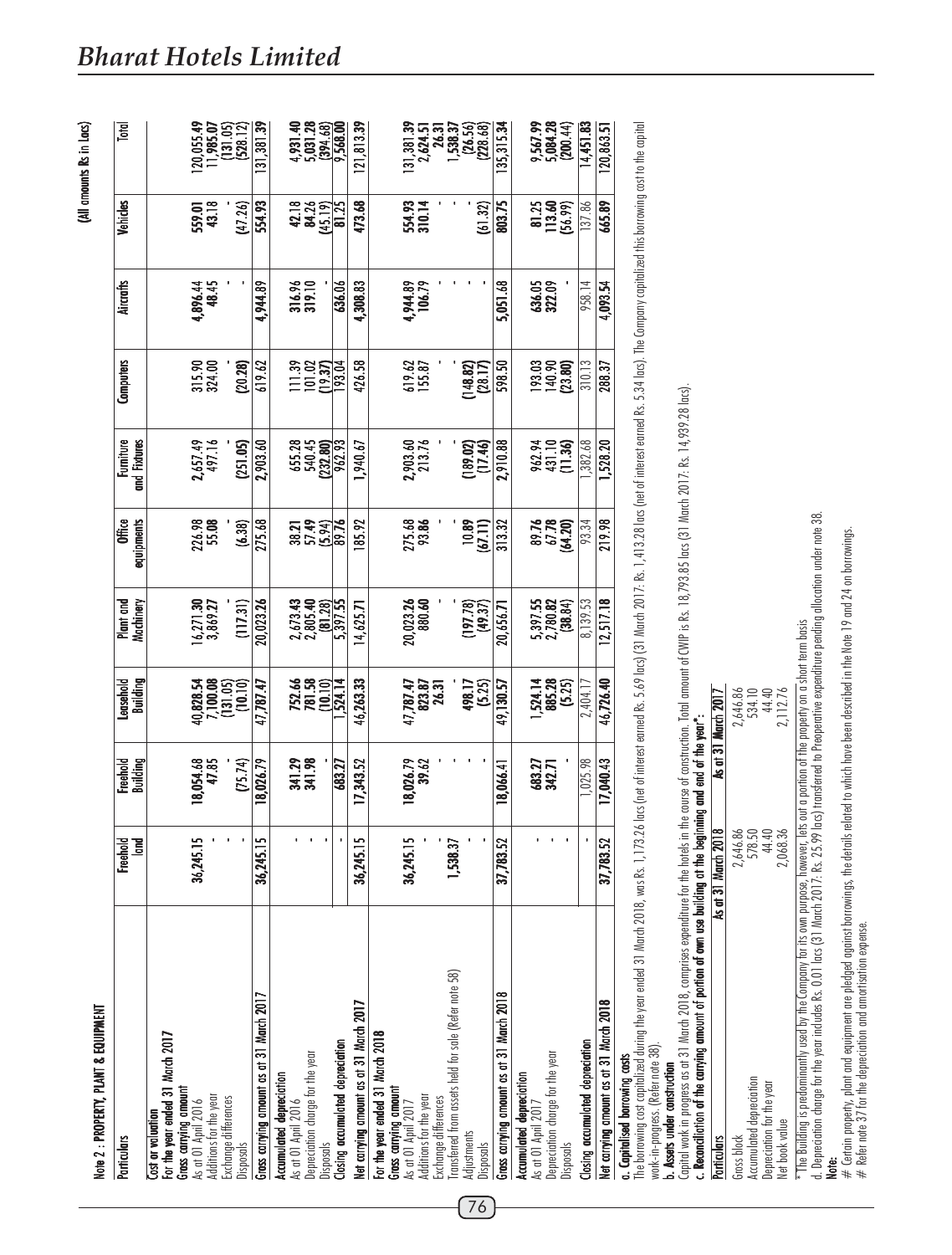#### Note 3 : INTANGIBLE ASSETS

| <b>Particulars</b>                        | <b>Software</b> |
|-------------------------------------------|-----------------|
| For the year ended 31 March 2017          |                 |
| <b>Gross carrying amount</b>              |                 |
| As at 01 April 2016                       | 342.97          |
| Additions for the year                    | 32.12           |
| Disposals                                 | (0.99)          |
| Gross carrying amount as at 31 March 2017 | 374.10          |
| <b>Accumulated depreciation</b>           |                 |
| As at 01 April 2016                       | 214.03          |
| Depreciation charge for the year          | 82.50           |
| <b>Disposals</b>                          | (0.94)          |
| <b>Closing accumulated depreciation</b>   | 295.59          |
| Net carrying amount as at 31 March 2017   | 78.51           |
| For the year ended 31 March 2018          |                 |
| <b>Gross carrying amount</b>              |                 |
| As at 01 April 2017                       | 374.10          |
| Additions for the year                    | 179.99          |
| Adjustments                               | 26.56           |
| <b>Disposals</b>                          | (0.80)          |
| Gross carrying amount as at 31 March 2018 | 579.85          |
| <b>Accumulated depreciation</b>           |                 |
| As at 01 April 2017                       | 295.60          |
| Depreciation charge for the year          | 94.67           |
| Disposals                                 | (0.76)          |
| <b>Closing accumulated depreciation</b>   | 389.51          |
| Net carrying amount as at 31 March 2018   | 190.34          |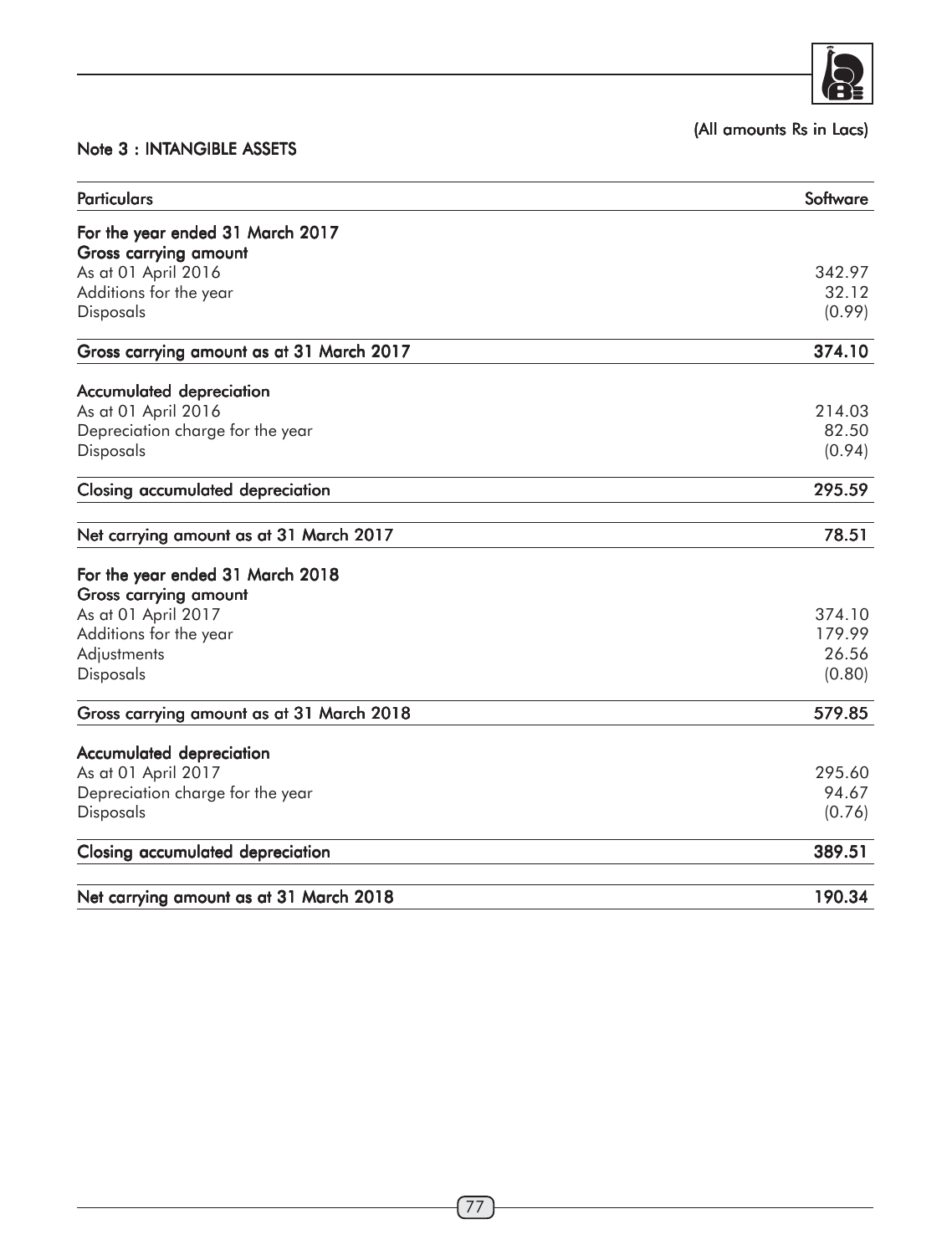| Note 4 : INVESTMENTS                                                                                                                                                      | As at 31<br><b>March 2018</b> | As at 31<br><b>March 2017</b> |
|---------------------------------------------------------------------------------------------------------------------------------------------------------------------------|-------------------------------|-------------------------------|
| <b>Investments at Cost</b><br>Unquoted equity shares of subsidiary companies                                                                                              |                               |                               |
| 727,832 (31 March 2017: 727,832) equity shares of<br>Rs. 10 each fully paid up in Apollo Zipper India Limited<br>(Refer note 51 & 57(b))                                  | 5,213.08                      | 5,213.08                      |
| 62,998 (31 March 2017: 62,998) equity shares of<br>Rs. 100 each fully paid up in Jyoti Limited<br>(Refer note 51 & 57(a))                                                 | 3,107.89                      | 3,107.89                      |
| 3,984,000 (31 March 2017: 3,984,000) equity shares of<br>Rs. 100 each fully paid up in Prime Cellular Limited<br>(Refer note 51 & 57(c))                                  | 3,984.00                      | 3,984.00                      |
| 3,010,000 (31 March 2017: 3,010,000) equity shares of<br>Rs. 10 each fully paid up in Prima Buildwell Private Limited<br>(Refer note 51 & 57(d))                          | 301.00                        | 301.00                        |
| Less: Provision for diminution in the value of investment in<br>Prima Buildwell Private Limited (Refer note 51)                                                           | (301.00)                      | (301.00)                      |
| Deemed investment in subsidiary companies<br>Investment in the form of interest free loan to<br>Apollo Zipper India Limited (Refer note 51 & 57(b))                       | 32,185.13                     | 30,134.49                     |
| Investment in the form of interest free loan to Kujjal Builders<br>Private Limited (Refer note 51 & 59)                                                                   | 36,748.78                     |                               |
| Investment in the form of interest free loan to Jyoti Limited<br>(Refer note 51 & 57(a))                                                                                  | 466.73                        | 466.73                        |
| Investments at fair value through P&L<br>Unquoted equity shares<br>36,000 (31 March 2017: 36,000) equity shares of<br>Rs. 10 each fully paid up in Green Infra Wind Power |                               |                               |
| <b>Generation Limited</b>                                                                                                                                                 | 3.60                          | 3.60                          |
|                                                                                                                                                                           | 81,709.21                     | 42,909.79                     |
| Aggregate value of unquoted investments                                                                                                                                   | 82,010.21                     | 43,210.79                     |
| Aggregate value of impairment in value of investments                                                                                                                     | 301.00                        | 301.00                        |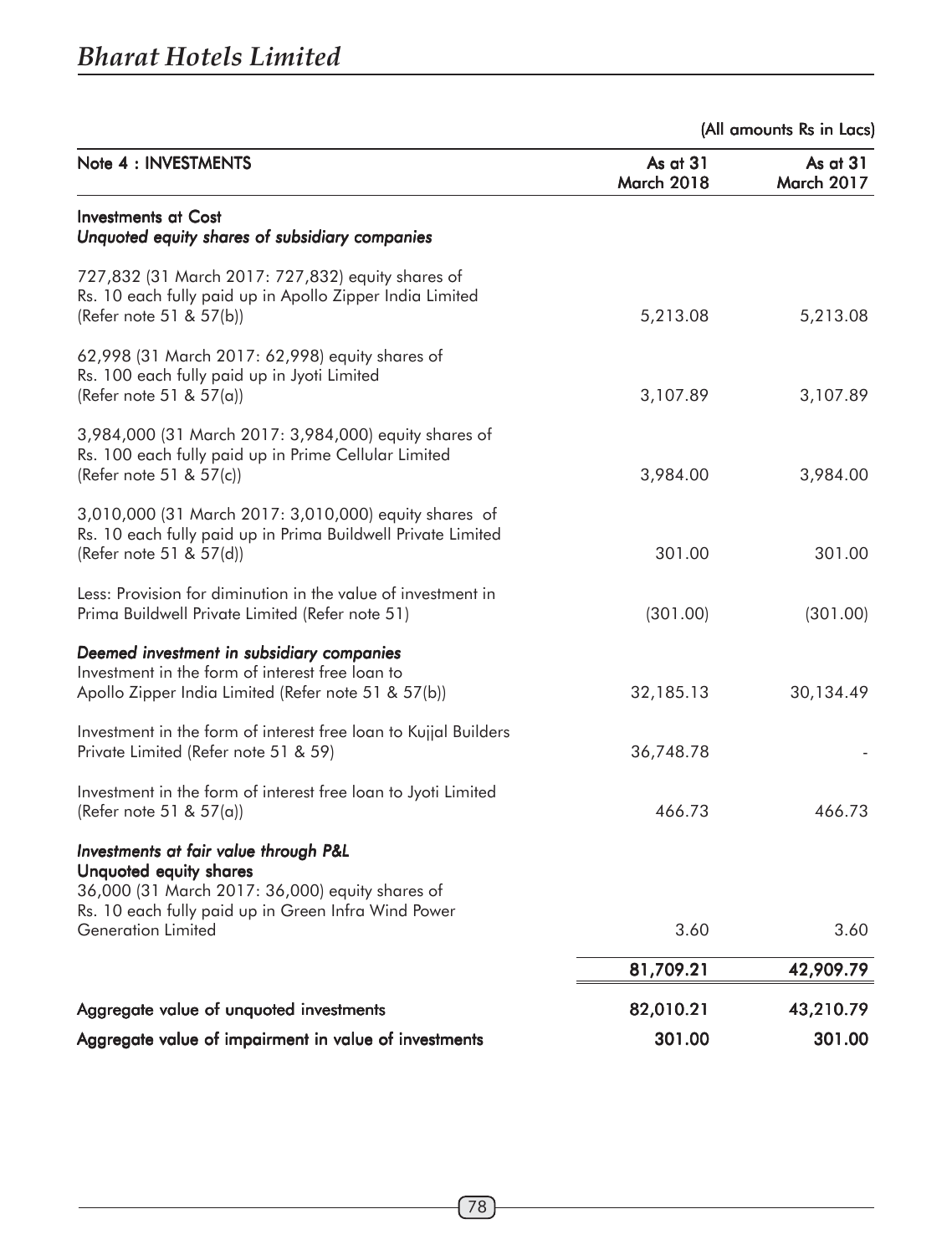

| Note 5 : LOANS                                                                                                  | As at<br>31 March 2018 | As at<br>31 March 2017 |
|-----------------------------------------------------------------------------------------------------------------|------------------------|------------------------|
| (Unsecured, considered good unless otherwise stated)<br>Loans to related parties<br><b>Subsidiary companies</b> |                        |                        |
| —Loans to subsidiary companies (Refer note 51 & 57( $a,b,c$ & d))<br>-Considered Doubtful                       | 8,722.07<br>529.02     | 32,894.02<br>529.02    |
| Less: Provision for doubtful advances                                                                           | 9,251.09<br>(529.02)   | 33,423.04<br>(529.02)  |
| Entity controlled by the Company                                                                                | 8,722.07<br>4,586.39   | 32,894.02<br>3,016.67  |
|                                                                                                                 | 4,586.39               | 3,016.67               |
| Total                                                                                                           | 13,308.46              | 35,910.69              |
| Security deposits at amortised cost                                                                             | 605.01                 | 500.03                 |
|                                                                                                                 | 13,913.47              | 36,410.72              |

| Note 6: OTHER NON CURRENT FINANCIAL ASSETS                  | As at         | As at         |
|-------------------------------------------------------------|---------------|---------------|
|                                                             | 31 March 2018 | 31 March 2017 |
| (Unsecured, considered good unless otherwise stated)        |               |               |
| <b>Balances with banks:</b>                                 |               |               |
| - Margin money deposited (held as security)*                | 190.43        | 364.51        |
| Interest accrued on deposits with banks                     | 39.87         | 32.48         |
| Finance lease receivable                                    | 954.29        | 954.50        |
|                                                             | 1,184.59      | 1,351.49      |
| *Break up of margin money deposit held as security          |               |               |
| Held as bank guarantees                                     | 12.18         | 9.88          |
| Held as bank guarantee in favour of bank against bank loans | 178.25        | 354.63        |

| Note 7: OTHER NON CURRENT ASSETS                       | As at         | As at         |
|--------------------------------------------------------|---------------|---------------|
|                                                        | 31 March 2018 | 31 March 2017 |
| (Unsecured, considered good unless otherwise stated)   |               |               |
| Capital advances                                       | 1,742.75      | 1,667.36      |
| Prepaid expenses                                       | 45.55         | 5.29          |
| Prepaid rent (including prepayments of leasehold land) | 3,511.25      | 3,423.94      |
| Deferred IPO expenses                                  | 227.88        |               |
|                                                        | 5,527.43      | 5,096.59      |

| Note 8 : NON CURRENT TAX ASSETS (NET) | As at<br>31 March 2018 | As at<br>31 March 2017 |
|---------------------------------------|------------------------|------------------------|
| Advance income tax (net of taxes)     | 4,396.08               | 3,639.69               |
|                                       | 4,396.08               | 3,639.69               |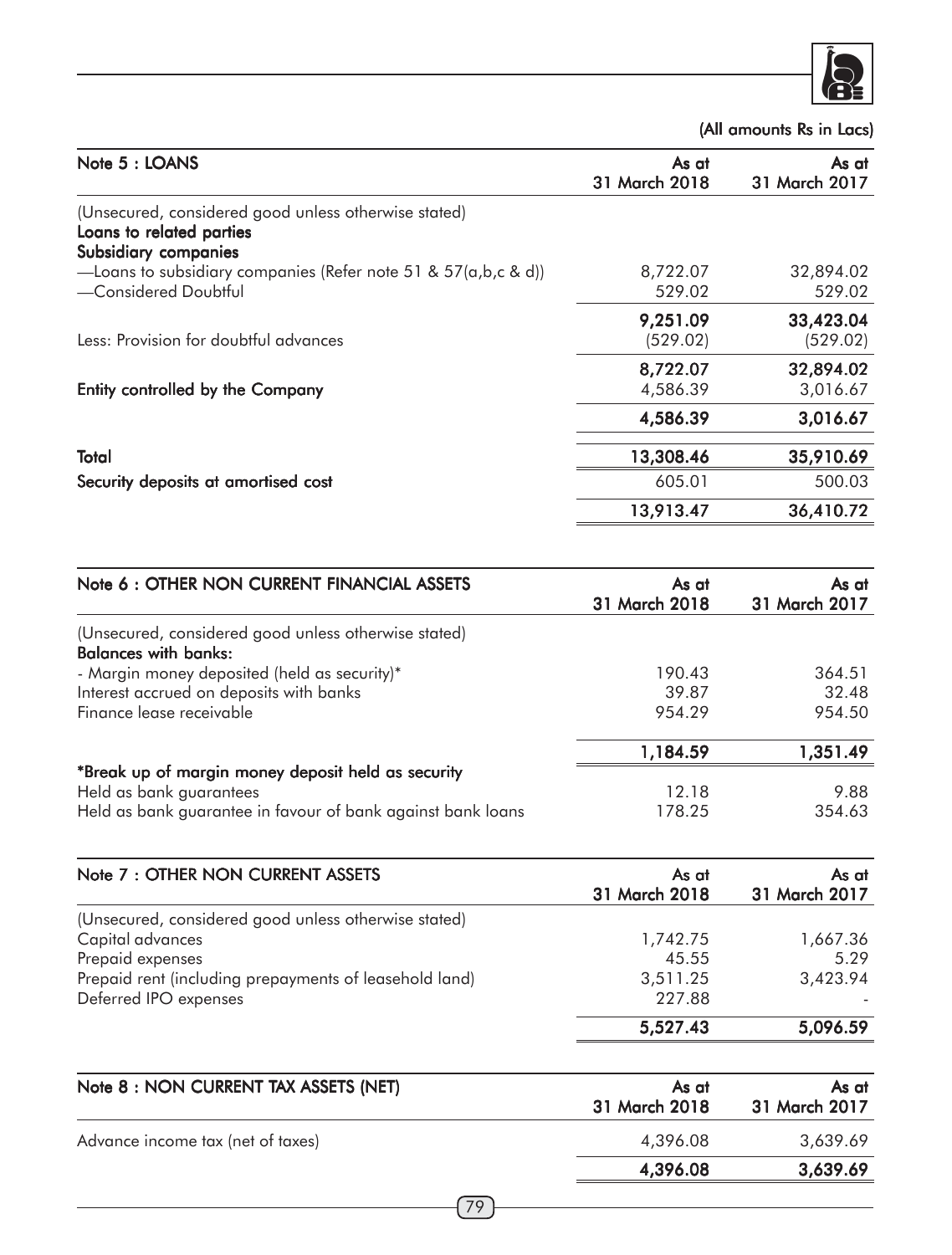| Note 9: INVENTORIES*                                         | As at         | As at         |
|--------------------------------------------------------------|---------------|---------------|
|                                                              | 31 March 2018 | 31 March 2017 |
| (Valued at cost or net realisable value which ever is lower) |               |               |
| Traded goods                                                 | 118.98        | 124.30        |
| Food and beverage (excluding liquor and wine)                | 250.36        | 253.43        |
| Liquor and wine                                              | 521.40        | 561.61        |
| Stores, cutlery, crockery, linen, provisions and others      | 666.60        | 714.28        |
|                                                              | 1,557.34      | 1,653.62      |

\* Refer note 19 and 24 for inventories pledged

| Note 10 : TRADE RECEIVABLES*                               | As at<br>31 March 2018 | As at<br>31 March 2017 |
|------------------------------------------------------------|------------------------|------------------------|
| Secured, considered good                                   | 69.27                  | 61.73                  |
| Unsecured, considered good                                 | 5,490.60               | 4,309.85               |
| Unsecured, considered doubtful                             | 954.29                 | 867.74                 |
|                                                            | 6,514.16               | 5,239.32               |
| Less : Impairment allowance (allowance for doubtful debts) | (954.29)               | (867.74)               |
|                                                            | 5,559.87               | 4,371.58               |

Trade receivables are non-interest bearing and are generally on terms of 60 to 90 days (Refer note 47). Trade receivable includes dues from directors or other officers of the Company or from private companies and firms in which Company's any director is a partner or director (Refer note 51).

\* Refer Note 19 and 24 for trade receivables pledged

| Note 11: CASH AND CASH EQUIVALENTS                           | As at<br>31 March 2018 | As at<br>31 March 2017 |
|--------------------------------------------------------------|------------------------|------------------------|
| Balances with banks:-                                        |                        |                        |
| In current accounts                                          | 1,700.49               | 6,368.91               |
| In EEFC accounts                                             | 51.55                  | 69.67                  |
| In deposits with original maturity of less than three months | 23.57                  | 11.25                  |
| Cheques/drafts on hand                                       | 48.16                  | 89.16                  |
| Cash on hand                                                 | 99.74                  | 58.90                  |
|                                                              | 1,923.51               | 6,597.89               |
| (i) Available undrawn committed borrowings facilities        | 1,544.81               | 8,227.40               |

(ii) The Company has pledged a part of its short-term deposits to fulfil the collateral requirements. Refer Note 24 for details.

| Note 12: OTHER BANK BALANCES                 | As at         | As at         |
|----------------------------------------------|---------------|---------------|
|                                              | 31 March 2018 | 31 March 2017 |
| <b>Balances with banks:-</b>                 |               |               |
| Margin money (held against bank guarantee)   | 1,159.85      | 1,033.17      |
| Deposits with original maturity of more than |               |               |
| three months but less than twelve months     | 5.66          | 0.50          |
| Unpaid dividend account                      | 27.38         | 22.92         |
|                                              | 1,192.89      | 1,056.59      |

80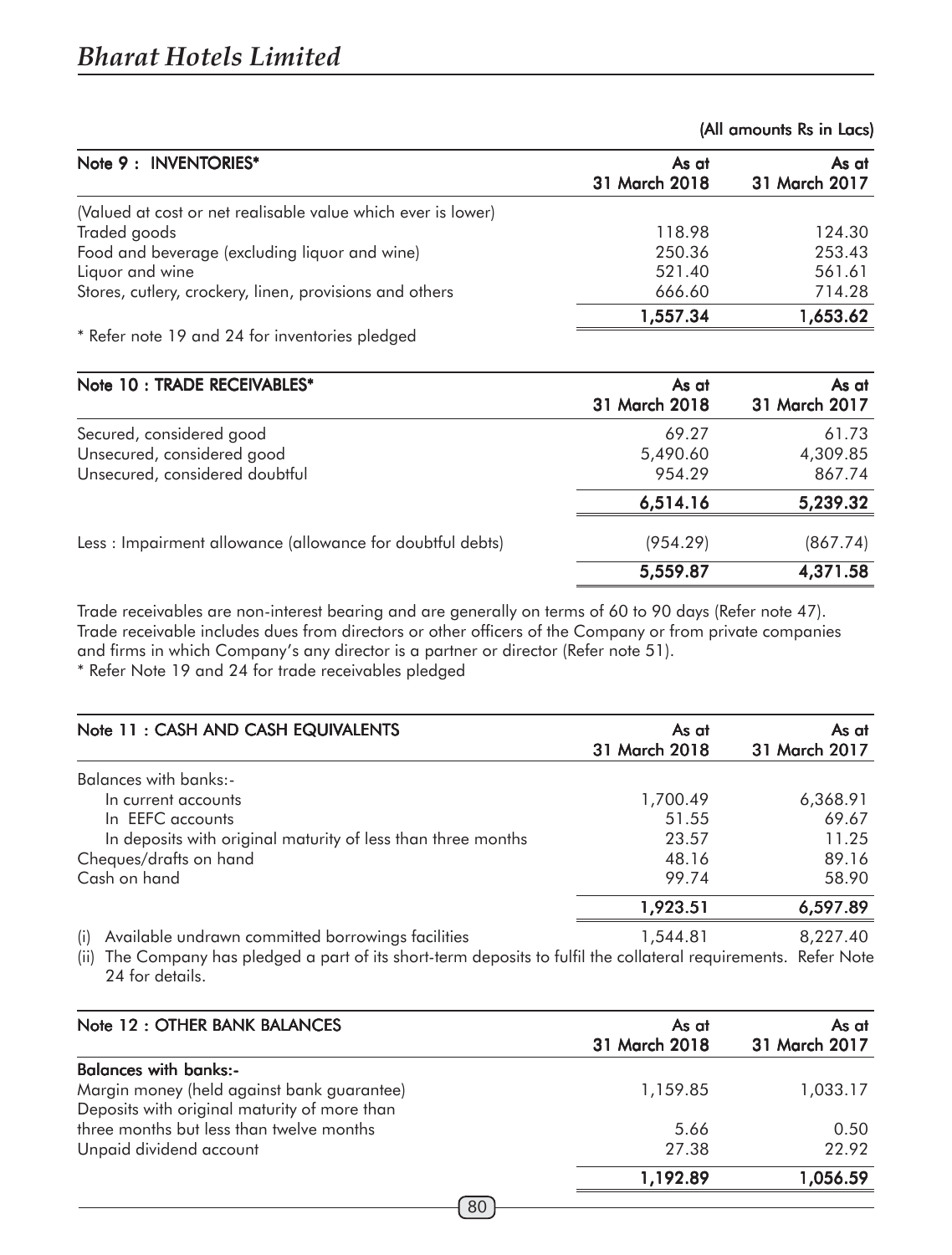

| Note 13 : LOANS                                                                             | As at<br>31 March 2018 | As at<br>31 March 2017 |
|---------------------------------------------------------------------------------------------|------------------------|------------------------|
| (Unsecured, considered good unless otherwise stated)<br>Security deposits at amortised cost | 104.68                 | 109.55                 |
|                                                                                             | 104.68                 | 109.55                 |

| Note 14 : OTHER CURRENT FINANCIAL ASSETS             | As at<br>31 March 2018 | As at<br>31 March 2017 |
|------------------------------------------------------|------------------------|------------------------|
| (Unsecured, considered good unless otherwise stated) |                        |                        |
| Recoverable from related parties                     |                        |                        |
| -Subsidiary companies (Refer note 51)                | 877.15                 | 11,033.54              |
|                                                      | 877.15                 | 11,033.54              |
| Loan to others                                       |                        |                        |
| Unbilled revenue                                     | 319.45                 | 321.85                 |
| Interest accrued on deposits with banks              | 23.86                  | 28.33                  |
| Subsidy receivable                                   | 142.12                 | 93.89                  |
| Other advances recoverable                           | 277.68                 | 101.10                 |
| Finance lease receivable                             | 0.21                   | 0.26                   |
|                                                      | 1,640.47               | 11,578.97              |

| Note 15: OTHER CURRENT ASSETS                          | As at         | As at         |
|--------------------------------------------------------|---------------|---------------|
|                                                        | 31 March 2018 | 31 March 2017 |
| (Unsecured, considered good unless otherwise stated)   |               |               |
| Prepaid rent (Including prepayment of lease hold land) | 150.49        | 140.64        |
| Prepaid expenses                                       | 584.51        | 720.39        |
| Balances with statutory authorities                    | 401.83        | 792.63        |
| Other advances                                         |               |               |
| - considered good                                      | 418.87        | 444.57        |
| - considered doubtful                                  | 22.77         | 170.77        |
|                                                        | 1,578.47      | 2,269.00      |
| Less: Provision for doubtful advances                  | (22.77)       | (170.77)      |
|                                                        | 1,555.70      | 2,098.23      |

| Note 16 : ASSETS CLASSIFIED AS HELD FOR SALE | As at         | As at         |  |
|----------------------------------------------|---------------|---------------|--|
|                                              | 31 March 2018 | 31 March 2017 |  |
| Land (Refer note 58)                         |               | 1,618.77      |  |
| Plant and machinery                          | 20.00         | 20.00         |  |
|                                              | 20.00         | 1,638.77      |  |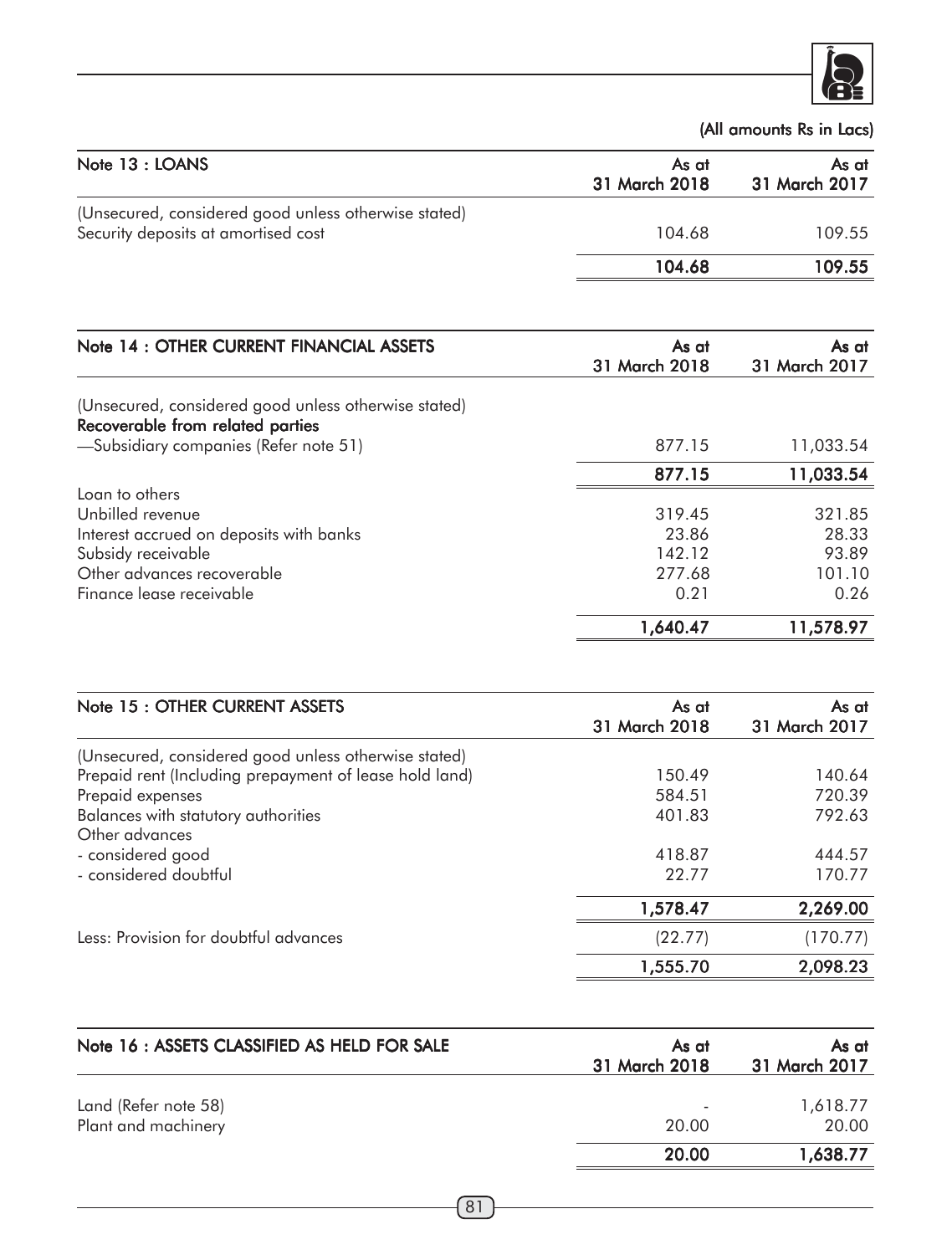|                | Note 17 : SHARE CAPITAL                                                                                                                                                                                                                                                                                                                                                                                                                                                      | ង<br>ខ                   | ង<br>ខ                    |                  |                          | (All Amounts Rs. in lacs) |
|----------------|------------------------------------------------------------------------------------------------------------------------------------------------------------------------------------------------------------------------------------------------------------------------------------------------------------------------------------------------------------------------------------------------------------------------------------------------------------------------------|--------------------------|---------------------------|------------------|--------------------------|---------------------------|
|                | Authorised                                                                                                                                                                                                                                                                                                                                                                                                                                                                   | 31 March 2018            | 31 March 2017             |                  |                          |                           |
|                | 100,000,000 (31 March 2017: 100,000,000)<br>equity shares of Rs. 10 each fully paid up                                                                                                                                                                                                                                                                                                                                                                                       | 10,000.00                | 10,000.00                 |                  |                          |                           |
|                | <b>Issued, Subscribed &amp; Paid up</b><br>75,991,199 (31 March 2017: 75,991,199)<br>equity shares of Rs 10 each fully paid up                                                                                                                                                                                                                                                                                                                                               | 7,599.12                 | 7,599.12                  |                  |                          |                           |
|                |                                                                                                                                                                                                                                                                                                                                                                                                                                                                              | 7,599.12                 | 7,599.12                  |                  |                          |                           |
| $\blacksquare$ | Reconciliation of the Authorised and issued equity shares at the beginning and at the the end of the period                                                                                                                                                                                                                                                                                                                                                                  |                          |                           |                  |                          |                           |
|                |                                                                                                                                                                                                                                                                                                                                                                                                                                                                              |                          | 31 March<br>$\frac{1}{2}$ | 2018             | ē<br>تھ                  | 31 March 2017             |
|                |                                                                                                                                                                                                                                                                                                                                                                                                                                                                              | No. of Shares            |                           | Amounts          | No. of Shares            | Amounts                   |
|                | Authorised share capital at the beginning of the year                                                                                                                                                                                                                                                                                                                                                                                                                        | 100,000,000              |                           | 10,000.00        | 100,000,000              | 10,000.00                 |
|                | Authorised share capital at the end of the year<br>Change during the year                                                                                                                                                                                                                                                                                                                                                                                                    | 100,000,000              |                           | 10,000.00        | 100,000,000              | 10,000.00                 |
|                |                                                                                                                                                                                                                                                                                                                                                                                                                                                                              |                          | 2018<br>As at 31 March    |                  | 31 March 2017<br>ls at   |                           |
|                |                                                                                                                                                                                                                                                                                                                                                                                                                                                                              | No. of Shares            |                           | Amounts          | No. of Shares            | <b>Amounts</b>            |
|                | Issued share capital at the beginning of the year                                                                                                                                                                                                                                                                                                                                                                                                                            | 75,991,199               |                           | 7,599.12         | 75,991,199               | 599.12                    |
|                | Change during the year                                                                                                                                                                                                                                                                                                                                                                                                                                                       |                          |                           |                  |                          |                           |
|                | Issued share capital at the end of the period                                                                                                                                                                                                                                                                                                                                                                                                                                | 75,991,199               |                           | 599.12           | 75,991,199               | 7,599.12                  |
|                | Terms/ Rights attached to equity shares.                                                                                                                                                                                                                                                                                                                                                                                                                                     |                          |                           |                  |                          |                           |
|                | In the event of liquidation of the Company, the holders of equity shares will be entitled to receive remaining assets of the Company, after distribution of all preferential amounts. The distributions will be in proportion<br>The Company has only one dass of equity shares hoving par value of Rs. 10 per share. Each holder of equity shares is entitled to one vote per share. The Company declares and pays dividends in Indian Rupees.<br>held by the shareholders. |                          |                           |                  |                          |                           |
|                | Details of shareholders holding more than 5% shares in the Compan                                                                                                                                                                                                                                                                                                                                                                                                            |                          |                           |                  |                          |                           |
|                |                                                                                                                                                                                                                                                                                                                                                                                                                                                                              |                          | 2018<br>March<br>$kst$ 31 |                  | ಹ<br>ë<br>چ              | March 201                 |
|                |                                                                                                                                                                                                                                                                                                                                                                                                                                                                              | No. of Shares            |                           | Percentage       | No. of Shares            | Percentage                |
|                | Equity shares of Rs. 10 fully paid up                                                                                                                                                                                                                                                                                                                                                                                                                                        |                          |                           |                  |                          |                           |
|                | Deeksha Holding Limited<br>Mr. Jayant Nanda                                                                                                                                                                                                                                                                                                                                                                                                                                  | 10,399,998<br>30,710,301 |                           | 13.69%<br>40.41% | 10,399,998<br>30,710,301 | 40.41%<br>13.69%          |
|                | Dr. Jyotsna Suri                                                                                                                                                                                                                                                                                                                                                                                                                                                             | 7,247,935                |                           |                  | 7,247,935                | 9.54%                     |
|                | Responsible Builders Private Limited                                                                                                                                                                                                                                                                                                                                                                                                                                         | 7,106,400                |                           | 9.54%<br>9.35%   | 7,106,400                | 9.35%                     |
|                | Richmonds Enterprises S.A                                                                                                                                                                                                                                                                                                                                                                                                                                                    | 5,491,200                |                           | 7.23%            | 5,491,200                | 7.23%                     |
|                | Groves Universal Group S.A.*                                                                                                                                                                                                                                                                                                                                                                                                                                                 | 4,100,000<br>3,880,596   |                           | 5.40%            | 4,100,000                | 5.40%                     |
|                | Mr. Keshav Suri                                                                                                                                                                                                                                                                                                                                                                                                                                                              |                          |                           | 5.11%            | 3,880,596                | 5.11%                     |
|                | As per the records of the Company, including its register of shareholders/members and other declaration neesived from the shareholders regarding beneficial interest, the above shareholding represent both legal and benefici                                                                                                                                                                                                                                               |                          |                           |                  |                          |                           |
|                | and shares have been transmitted in the name of sole beneficiony, Mr. Jayant Nanda, resulting in the total shareholding to 199,911,98 shares and 26.32%<br>* Subsequent to 31 March 2018, above Companies have been dissolved                                                                                                                                                                                                                                                |                          |                           |                  |                          |                           |
|                | The Company has reserved an option for the permanent employees of the Company and its ubsidiaries, including directors under "Employee Stock Option Plan, 2017" and has issued 700,600 options to the permanent employees.<br>Share reserved for issue under option                                                                                                                                                                                                          |                          |                           |                  |                          |                           |
| Ф              | The Group has not issued any shares pursuant to contract without payment being received in cash, nor allotted as fully paid up by way of bonus shares or bought back any shares during the period of five years immediately pr<br>Aggregate number of bonus shares issued, shares issued for consideration other than cash and shares bought back during the period of five years immediately preceding the reporting date<br>date.                                          |                          |                           |                  |                          |                           |

*Bharat Hotels Limited*

82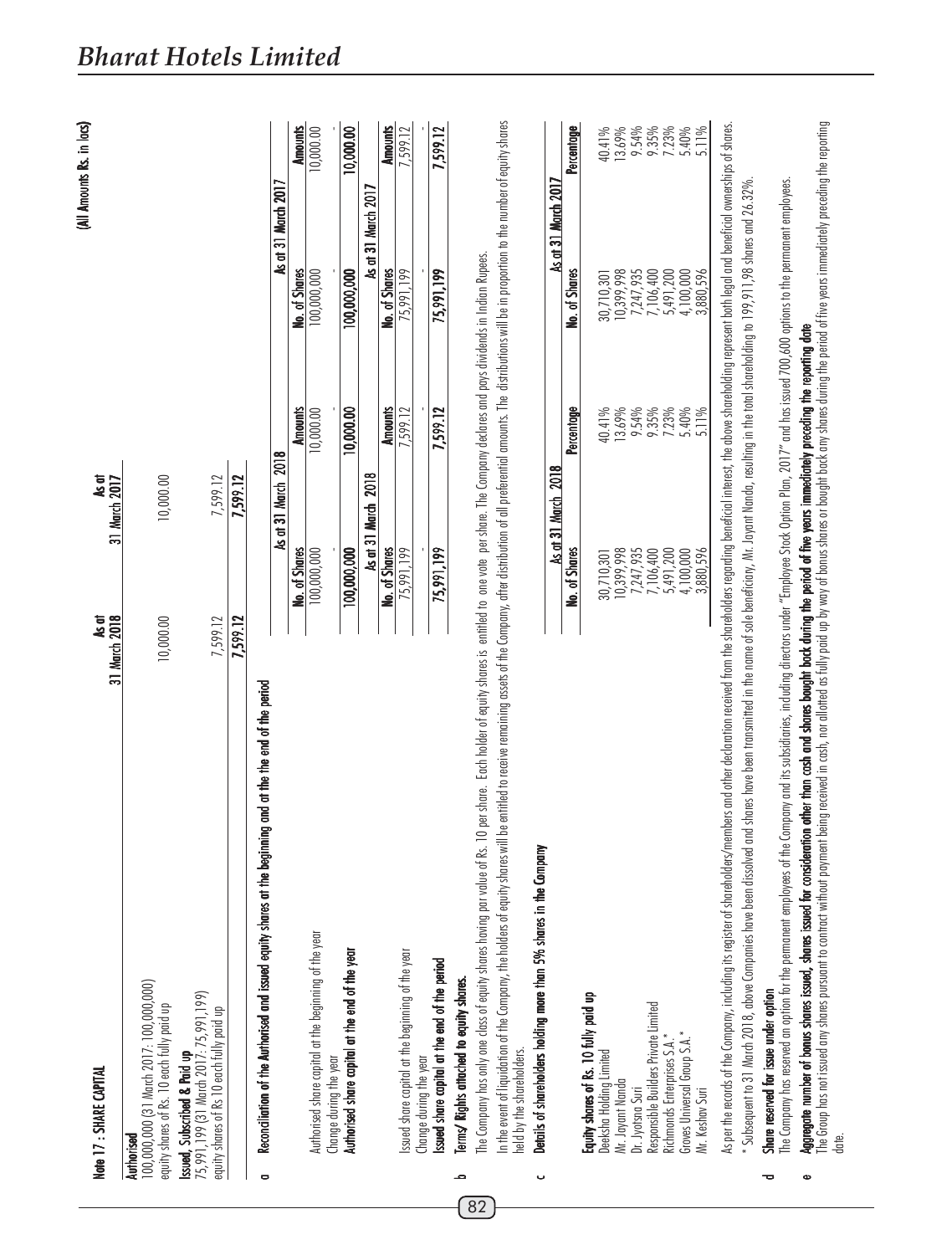

| Note 18 : OTHER EQUITY                                             | As at                  | As at                  |
|--------------------------------------------------------------------|------------------------|------------------------|
|                                                                    | 31 March 2018          | 31 March 2017          |
| <b>Securities Premium Reserve</b>                                  |                        |                        |
| As at the beginning of the year                                    | 29,034.73              | 29,034.73              |
| As at end of the year                                              | 29,034.73              | 29,034.73              |
| <b>Retained Earnings</b>                                           |                        |                        |
| As at the beginning of the year                                    | 51,549.79              | 48,573.60              |
| Add: Net profit for the year                                       | 3,123.96               | 3,669.23               |
| Add: Other comprehensive income for the year                       | (59.56)                | (7.08)                 |
| Less: Dividend on equity shares                                    | (759.91)               | (569.93)               |
| Less: Tax on distribution of equity dividend                       | (154.70)               | (116.03)               |
| As at end of the year                                              | 53,699.58              | 51,549.79              |
| <b>General Reserve</b>                                             |                        |                        |
| As at the beginning of the year                                    | 8,503.61               | 8,503.61               |
| As at end of the year                                              | 8,503.61               | 8,503.61               |
| <b>Capital Reserve</b>                                             |                        |                        |
| As at the beginning of the year                                    | 11,285.05              | 11,285.05              |
| As at end of the year                                              | 11,285.05              | 11,285.05              |
|                                                                    | 102,522.97             | 100,373.18             |
|                                                                    |                        |                        |
| Note 19: BORROWINGS                                                | As at<br>31 March 2018 | As at<br>31 March 2017 |
| Non current borrowings (Refer note 12 below)                       |                        |                        |
| <b>Term loans</b>                                                  |                        |                        |
| Secured                                                            |                        |                        |
| Rupee loans from banks (Refer note 1 to 9 below)                   | 99,852.29              | 91,604.69              |
| Rupee loans from financial institutions (Refer note 10 below)      | 228.17                 | 416.72                 |
| Foreign currency loan from a bank (Refer note 11 below)            | 6,959.68               | 8,399.33               |
|                                                                    | 107,040.14             | 100,420.74             |
| Less: Current maturities (Refer note 26)                           | 4,286.03               | 4,554.85               |
|                                                                    | 102,754.11             | 95,865.89              |
| Net debt reconciliation*                                           |                        |                        |
| Company's movement in its not dobts during the year is as follows: |                        |                        |

Company's movement in its net debts during the year is as follows:

|                                                       | Non current<br>borrowings | Current<br>borrowings    | <b>Interest</b><br>accrued on | Total        |
|-------------------------------------------------------|---------------------------|--------------------------|-------------------------------|--------------|
|                                                       |                           |                          | borrowings                    |              |
| Net debt as on 1 April 2017                           | 100,420.74                | 16,868.85                | 912.24                        | 118,201.83   |
| Cash flows, net                                       | 5,951.47                  | (6, 123.65)              |                               | (172.18)     |
| Foreign exchange adjustments                          | 82.48                     | 56.33                    | ۰                             | 138.81       |
| Interest expense including effective interest expense |                           | $\overline{\phantom{a}}$ | 11,968.19                     | 11,968.19    |
| Interest paid                                         | ۰                         | $\overline{\phantom{a}}$ | 12,752.24                     | (12, 752.24) |
| Capitalisation of interest                            |                           |                          | 1,178.95                      | 1,178.95     |
| Other non-cash movements                              |                           |                          |                               |              |
| Fair value adjustments                                | 585.45                    |                          | (585.45)                      |              |
| Net debt as on 31 March 2018                          | 107,040.14                | 10,801.53                | 721.69                        | 118,563.36   |

\* Effective 1 April 2017, the Company adopted the amendment to IND AS 7 'Statement of Cash Flows', which requires the entities to provide disclosures that enable users of financial statements to evaluate changes in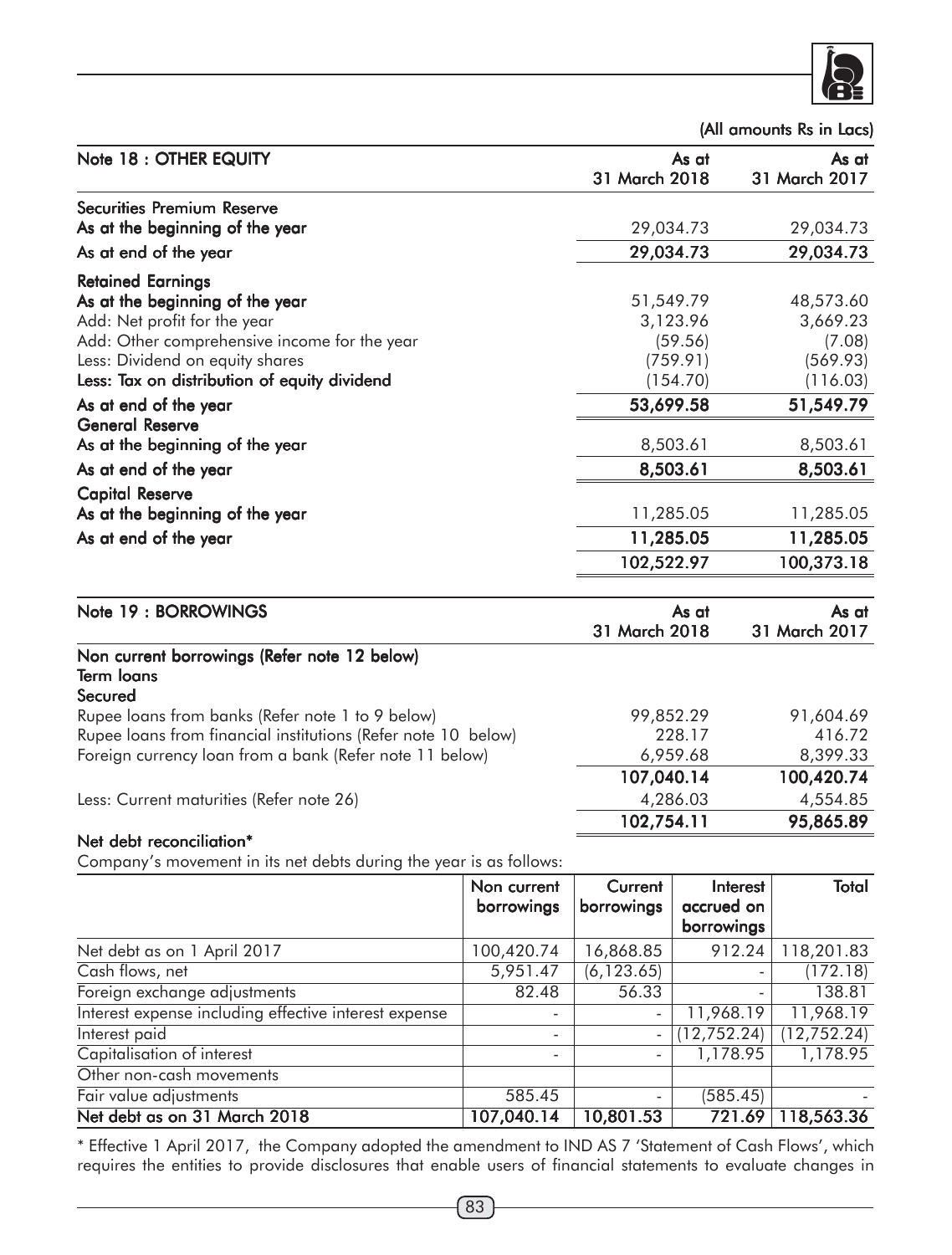liabilities arising from financing activities, including both changes arising from cash flows and non-cash changes, suggesting inclusion of reconciliation between the opening and closing balances in the Balance Sheet for liabilities arising from financing activities, to meet the disclosure requirement

Further, as per paragraph 60 of the IND AS 7 'Statement of Cash Flows' (as amended), when the Company applies these amendments, it is not required to provide comparative information for the preceding periods, hence movement in net debts has been provided for current year only.

#### Notes:

- 1. Term Loan from Axis Bank Limited aggregating to Rs. 13,389.92 lacs (31 March 2017: Rs. 13,908.06 lacs) carries interest @ 10.50% per annum. The loan is repayable in 44 structured quarterly installments starting from November 2015 after a moratorium of 1 year from the date of first disbursement. The loan is secured by first pari-passu charge by way of hypothecation of movable fixed assets of Mumbai, Goa, Ahmedabad, Bangalore, Delhi and Udaipur hotels owned by Company (both present and future) and first pari-passu charge by way of mortgage over immovable fixed assets of Mumbai and Ahmedabad hotels.
- 2. Term Loan from Yes Bank Limited aggregating to Rs. 51,020.28 lacs (31 March 2017: Rs. 53,715.72 lacs) carries interest @ 10% per annum. The loan is repayable in 44 structured quarterly installments starting from February 2016 after a moratorium of 1 year from the date of first disbursement. The loan is secured by first pari-passu charge on land and building of Mumbai and Ahmedabad hotels and first pari-passu charge on movable fixed assets of Mumbai, Goa, Ahmedabad, Bangalore, Delhi and Udaipur hotels owned by the Company.
- 3. Term Loan from ICICI Bank Limited aggregating to Rs. 3,197.51 lacs (31 March 2017: Rs. 2,237.07 lacs) (sanctioned amount Rs. 3,600.00 lacs) carries interest @ 12.95% per annum. The loan is repayable in 40 quarterly installments after a moratorium of 8 quarters from the date of first disbursement. The loan is secured by first pari-passu charge on Jaipur and Khajuraho property and routing of cash flows of Jaipur and Srinagar property through the designated accounts.
- 4. Term Loan from Tamilnadu Mercantile Bank Limited (TMB) aggregating to Rs. 2,343.53 lacs (31 March 2017: Rs. 2,435.01 lacs), (sanctioned amount Rs. 2,500.00 lacs) carries interest @ 11.60 % per annum. The loan is repayable in 44 structured quarterly installments starting from February 2016 after a moratorium of 1 year from the date of first disbursement. The loan is secured by first pari-passu charge on land and building of Mumbai and Ahmedabad hotels and first pari-passu charge on movable fixed assets of Mumbai, Goa, Ahmedabad, Bangalore, Delhi and Udaipur hotels owned by the Company.
- 5. Term Loan from Yes Bank Limited aggregating to Rs. 5,319.12 lacs (31 March 2017: Rs. 5,523.89 lacs) carries interest @ 9.60% per annum. The loan is repayable in 52 structured quarterly installments starting from February 2017. The loan is secured by extension of first pari-passu charge on land and building of Mumbai and Ahmedabad hotels and extension of first pari-passu charge on movable fixed assets of Mumbai, Goa, Ahmedabad, Bangalore, Delhi and Udaipur hotels owned by the Company.
- 6. Term Loan from Axis Bank Limited aggregating to Rs. 3,809.37 lacs (31 March 2017: Rs. 3,805.30 lacs) carries interest @ 10.50% per annum. The loan is repayable in 42 structured quarterly installments starting from October 2017 after a moratorium of 1 year from the date of first disbursement. The loan is secured by extension of first pari-passu charge by way of hypothecation of movable fixed assets of Mumbai, Goa, Ahmedabad, Bangalore, Delhi and Udaipur hotels owned by Company (both present and future) and extension of first pari-passu charge by way of mortgage over immovable fixed assets of Mumbai and Ahmedabad hotels.
- 7. Term Loan from The Jammu and Kashmir Bank Limited aggregating to Rs. 14,971.14 lacs (31 March 2017: Rs 9,965.61 lacs) carries interest @ 10.00% per annum. The loan is repayable in 32 structured quarterly installments starting from June 2019 after a moratorium of 2 years from the date of first disbursement. The loan is secured by way of equitable mortgage on exclusively first charge over land and building of Srinagar hotel of the Company.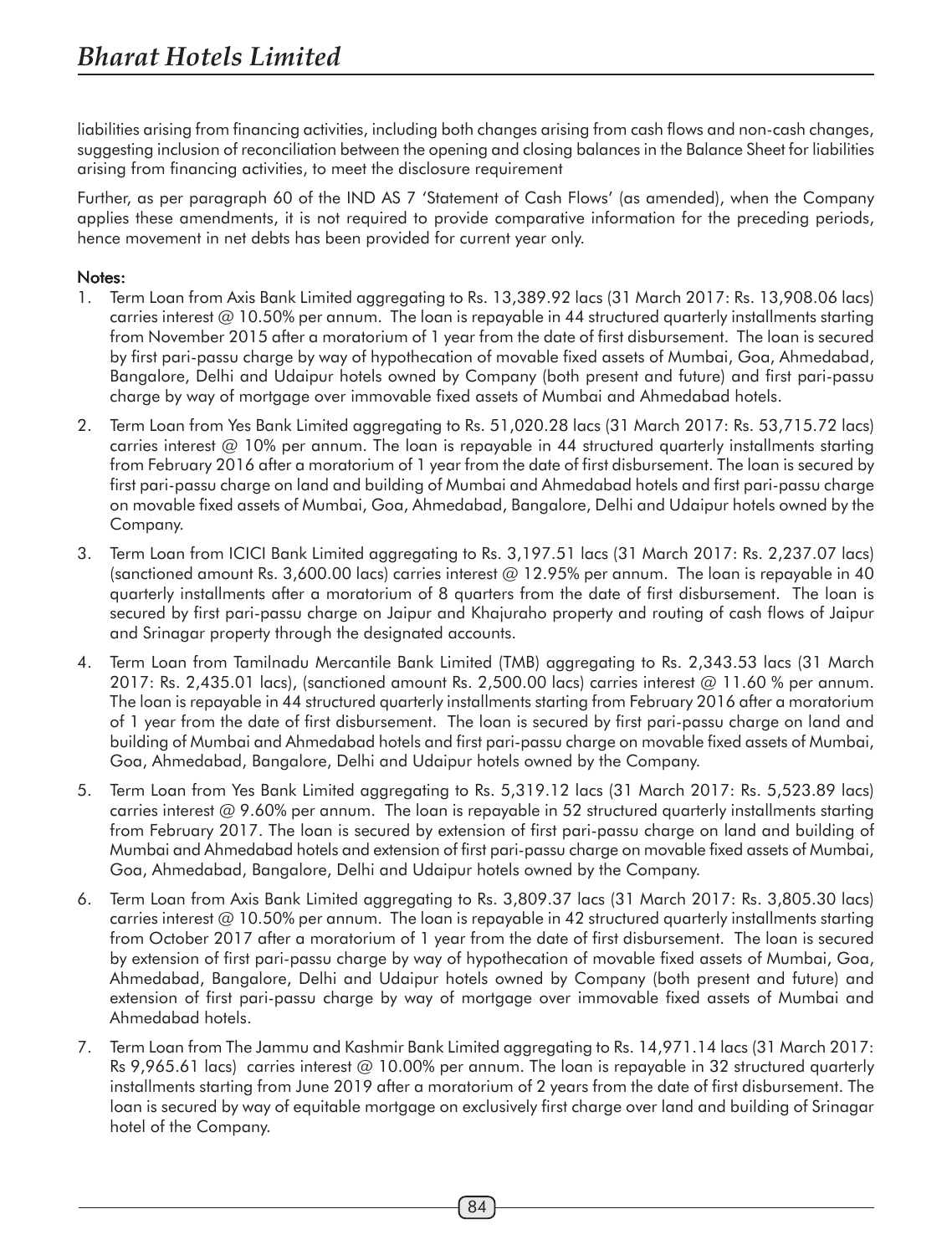

- 8. Term Loan from Yes Bank Limited aggregating to Rs. 5,801.42 lacs (31 March 2017: Rs. Nil ) carries interest @ 10.00% per annum. The loan is repayable in 40 structured quarterly instalments from the date of first disbursement. The loan is secured by exclusive charge on land and building of Udaipur Hotel and current assets of the Company except those of Jaipur hotel.
- 9. Term Loan from State Bank of India aggregating to Rs. Nil (31 March 2017: Rs 13.98 lacs) carried interest ranging from @ 14.00% to 14.70% per annum. The loan got repaid during the year ended 31 March 2018. The loan was secured by equitable mortgage of land situated at Udma Village, Hosdurg Taluk in the District of Kasaragod and property landed at Kalnad Village, Hosdurg Taluk in District of Kasaragod by way of mortgage of lease deed and pari-passu first charge over all existing and future plant and machinery, fixtures and fittings and other movable fixed assets of the Bekal Hotel.
- 10. Term loan from Kerala State Industrial Development Corporation ('KSIDC') aggregating to Rs. 228.17 lacs (31 March 2017: Rs. 416.72 lacs) carries interest @ 9% per annum. The balance loan is repayable in 5 quarterly installments of Rs 46.87 lacs each starting from June 2018. The loan is secured by equitable mortgage of land situated at Udma Village, Hosdurg Taluk in the District of Kasaragod and landed property at Kalnad Village, Kasaragod Taluk by way of mortgage of lease deed and pari-passu first charge over all existing and future plant and machinery, fixtures and fittings and other movable fixed assets of the Bekal hotel.
- 11. External Commercial Borrowing from ICICI Bank Ltd., Bahrain aggregating to Rs. 6,959.68 lacs (equivalent to USD 107.00 lacs converted at an exchange rate of INR 65.0441 per USD) (31 March 2017: Rs. 8,399.33 lacs (equivalent to USD 129.54 lacs converted at an exchange rate of INR 64.8386 per USD)) carries interest at 5% margin on USD 6-months LIBOR. The balance loan is repayable in 15 quarterly installments. The loan is secured by equitable mortgage on the movable and immovable fixed and current assets and the cash flows, both present and future, of Jaipur and also secured by exclusive charge on movable and immovable fixed assets of Khajuraho hotel, both present and future.

#### 12. Loan covenants

Bank loans contain certain debt covenants relating to limit on total borrowings amount, security coverage ratio and others. The Company has breached certain loan covenants as at the end of the reporting date. However, the Company has obtained waiver letters from banks for compliance.

|                                                            |                        | (All amounts Rs in Lacs) |
|------------------------------------------------------------|------------------------|--------------------------|
| Note 20: OTHER NON CURRENT FINANCIAL LIABILTIES            | As at<br>31 March 2018 | As at<br>31 March 2017   |
| Financial liabilities at amortised cost                    |                        |                          |
| Deposits received against assets given under finance lease | 110.82                 | 108.47                   |
| Security deposits                                          | 275.10                 | 272.29                   |
| Lease rent payable                                         | 64.74                  | 69.06                    |
|                                                            | 450.66                 | 449.82                   |
|                                                            |                        |                          |
| Note 21: LONG TERM PROVISIONS                              | As at                  | As at                    |
|                                                            | 31 March 2018          | 31 March 2017            |
| Provision for employee benefits                            |                        |                          |
| Gratuity (Refer note 46)                                   | 916.61                 | 766.65                   |
|                                                            | 916.61                 | 766.65                   |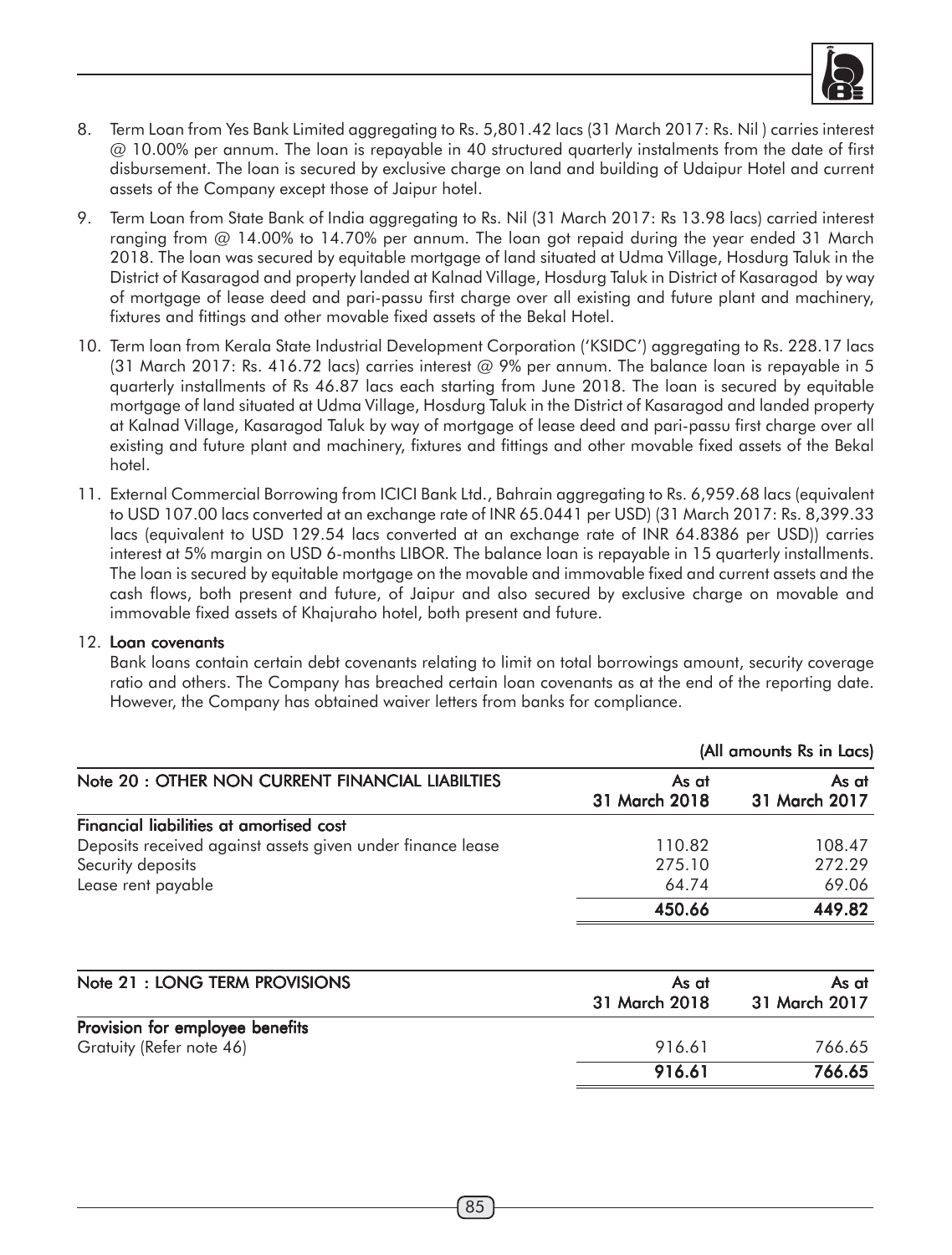Note 22 : DEFERRED TAX LIABILITIES (Net) AX LIABILITIES (Net)As at As at 31 March 2018 31 March 2017 Deferred Tax Liability Accelerated depreciation for tax 18,511.97 22,339.45 Re-measurement gains/(losses) on defined benefit plans (31.52) (3.75) 18,480.45 22,335.70 Deferred Tax Asset Fair value of financial instruments (68.13) (20.97) Losses available for offsetting against future taxable income 435.39 4,345.66 Deferred government grant 26.01 26.01 26.01 Impact of expenditure charged to statement of profit and loss in current year/earlier years but allowable for tax purposes on payment basis 645.77 Provision for doubtful debts & advances 621.25 533.94 MAT credit entitlement 4,259.30 4,073.52 5,888.50 9,603.93 Net deferred tax liability reflected in the balance sheet 12,591.95 12,731.77

|  | (All amounts Rs in Lacs) |  |  |  |  |
|--|--------------------------|--|--|--|--|
|--|--------------------------|--|--|--|--|

| Note 23 : OTHER NON CURRENT LIABILITIES   | As at         | As at         |
|-------------------------------------------|---------------|---------------|
|                                           | 31 March 2018 | 31 March 2017 |
| Deferred lease rent                       | 3,204.48      | 3,291.42      |
| Lease rent payable                        | 228.23        | 228.23        |
| Deferred government grant (Refer note 39) | 42.26         | 75.16         |
|                                           | 3,474.97      | 3,594.81      |

| Note 24 : BORROWINGS                              | As at         | As at         |
|---------------------------------------------------|---------------|---------------|
|                                                   | 31 March 2018 | 31 March 2017 |
| <b>From Related Parties (Unsecured)</b>           |               |               |
| Loan from a director (Refer note 1 below)         |               | 435.00        |
| From banks                                        |               |               |
| <b>Secured</b>                                    |               |               |
| Cash credit facilities (Refer note 2 and 3 below) | 3,197.27      | 8,809.85      |
| Loan against fixed deposits (Refer note 4 below)  | 280.00        | 324.17        |
| Short term loan (Refer note 5 below)              | 2,380.91      | 2,372.10      |
| Unsecured                                         |               |               |
| Short term loan (Refer note 6 below)              | 4,943.35      | 4,927.73      |
|                                                   | 10,801.53     | 16,868.85     |

#### Notes:

1. Unsecured loan taken from Dr. Jyotsna Suri was repayable as per mutual agreement and carried interest @ 8% per annum. Aforesaid loan got repaid during the year.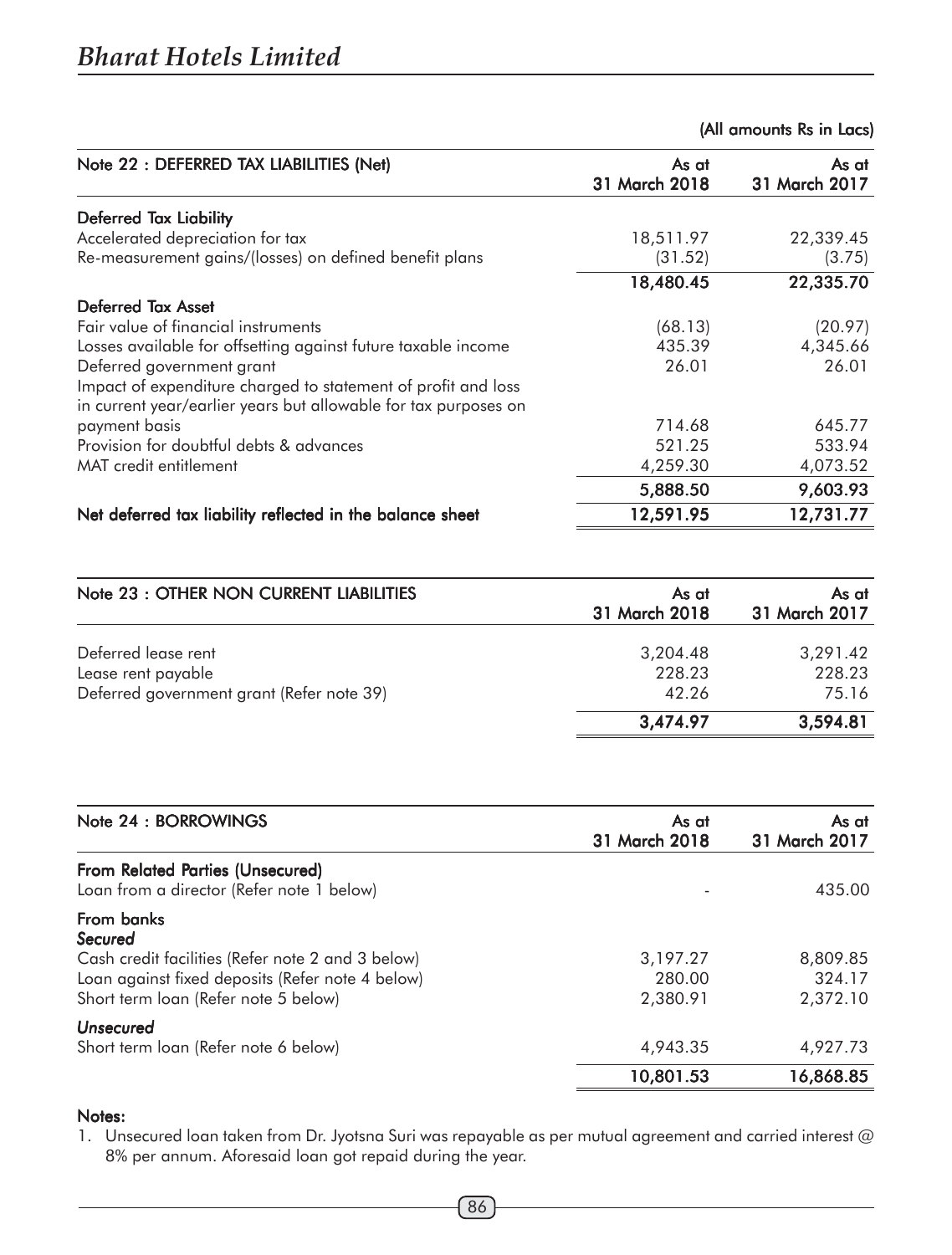

- 2. Cash Credit facilities from Yes Bank Limited amounting to Rs. 3,197.27 lacs (31 March 2017: Rs.3,040.08 lacs) carries interest @ 9.90% per annum. The loan is secured by first pari-passu charge on current assets (including receivables) of all the hotels of the Company (both present and future), except those of Jaipur hotel of the Company.
- 3. Short term facilities from Deutsche Bank AG aggregating to Rs. Nil (31 March 2017: Rs. 5,769.77 lacs) carried interest  $@11.85\%$  per annum. The Company had repaid the loan during the year. The loan was secured by immovable property of Udaipur hotel of the Company. These short term facilities were guaranteed by Richmond Enterprises S.A..
- 4. Loan against fixed deposits taken from Jammu & Kashmir Bank Limited is secured by fixed deposits. The loan carries interest @ 1.49% higher than the interest received by the Company on the fixed deposits made with the bank.
- 5. Packing Credit Foreign Currency ('PCFC') Loan from Yes Bank Limited amounting to Rs. 2,380.91 lacs (equivalent to USD 36.60 lacs at an exchange rate of 65.0441 per USD) ((31 March 2017: Rs. 2,372.10 lacs (equivalent to USD 36.58 lacs at an exchange rate of 64.8386 per USD))carries interest @ LIBOR+400 basis points. The loan is secured by first pari-passu charge on current assets (including receivables) of all the hotels of the Company (both present and future), except those of Jaipur hotel of the Company.
- 6. Short term facilities from Barclays Bank Plc aggregating to Rs. 4,943.35 lacs (equivalent to USD 76 lacs at an exchange rate of 65.0441 per USD); (31 March 2017: Rs. 4,927.73 lacs (equivalent to USD 76 lacs at an exchange rate of 64.8386 per USD) carries interest @ 5.42 % per annum. These facilities are guaranteed by Premium Holdings Limited.

| Note 25 : TRADE PAYABLES                                | As at         | As at         |
|---------------------------------------------------------|---------------|---------------|
|                                                         | 31 March 2018 | 31 March 2017 |
| - total outstanding dues of micro and small enterprises |               |               |
| (Refer note 49)                                         |               |               |
| - total outstanding dues of creditors other than micro  |               |               |
| and small enterprises                                   | 7,348.48      | 4,833.40      |
|                                                         | 7,348.48      | 4,833.40      |

| Note 26 : OTHER CURRENT FINANCIAL LIABILITIES              | As at         | As at         |
|------------------------------------------------------------|---------------|---------------|
|                                                            | 31 March 2018 | 31 March 2017 |
| Financial liabilities at amortised cost                    |               |               |
| Current maturities of long term borrowings (Refer note 19) | 4,286.03      | 4,554.85      |
| Interest accrued but not due on borrowings                 | 721.69        | 912.24        |
| Book overdraft from banks                                  | 97.81         | 931.70        |
| Security deposits                                          | 189.65        | 108.93        |
| Payables on purchase of fixed assets                       | 806.88        | 839.95        |
| Unpaid dividend*                                           | 27.38         | 22.92         |
| Employee related liabilities                               | 1,096.70      | 692.55        |
| Retention payable                                          | 333.76        | 352.87        |
|                                                            | 7,559.90      | 8,416.01      |

\* Not due for deposit to the investor education and protection fund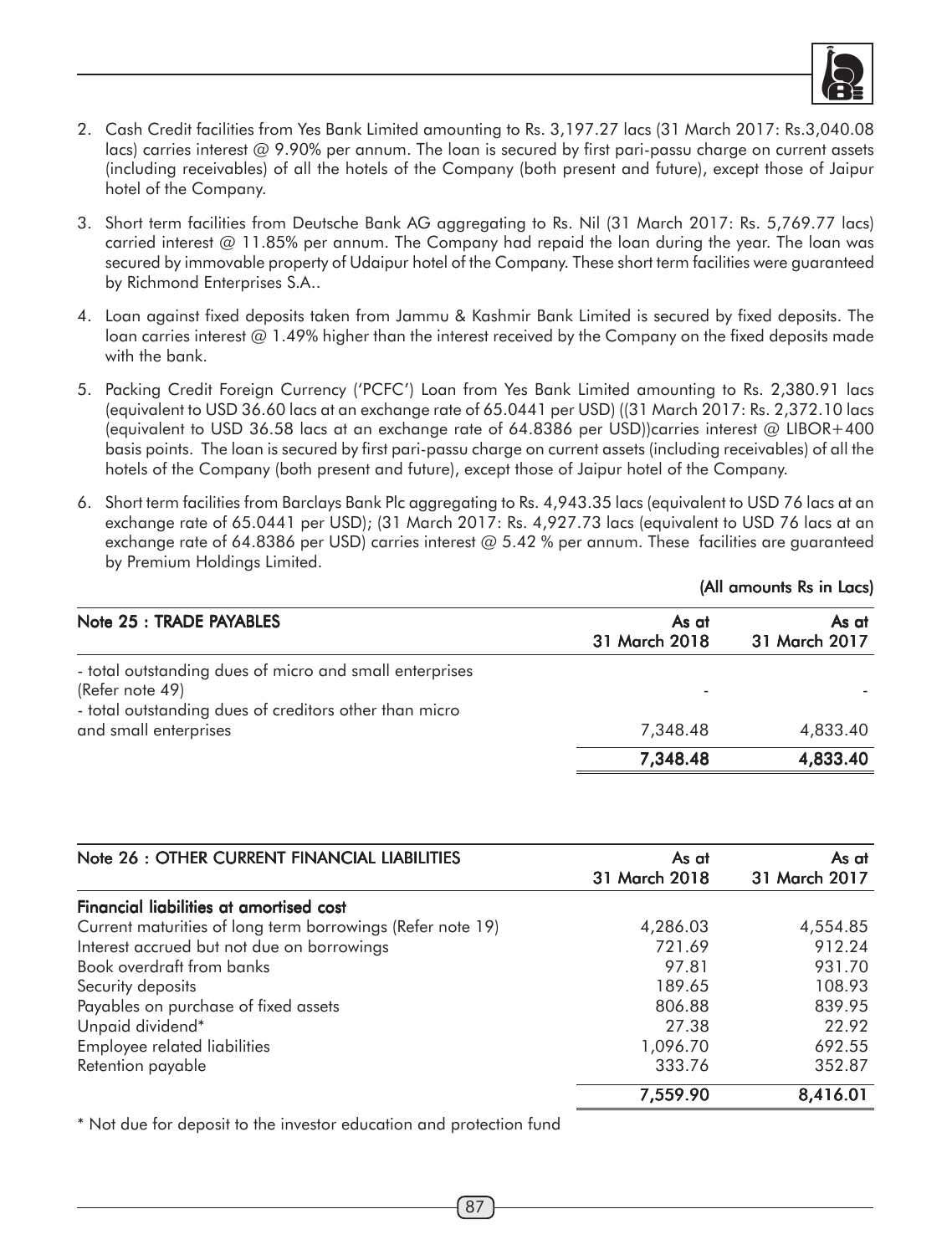| Note 27 : SHORT TERM PROVISIONS    | As at         | As at         |
|------------------------------------|---------------|---------------|
|                                    | 31 March 2018 | 31 March 2017 |
| Provision for employee benefits    |               |               |
| Gratuity (Refer note 46)           | 365.84        | 310.51        |
| Compensated absences               | 414.12        | 369.29        |
| <b>Others Provisions</b>           |               |               |
| Provision for membership programme | 59.87         | 36.20         |
|                                    | 839,83        | 716,00        |

| Note 28 : OTHER CURRENT LIABILITIES                | As at         | As at         |
|----------------------------------------------------|---------------|---------------|
|                                                    | 31 March 2018 | 31 March 2017 |
| Deferred revenue of membership programme           | 384.52        | 303.86        |
| Deferred lease rent                                | 84.73         | 85.66         |
| Advances from customers                            | 1,527.06      | 1,489.10      |
| Statutory dues payable                             | 1,232.49      | 1,202.74      |
| Deferred government grant (Refer note 39)<br>44.01 | 47.80         |               |
|                                                    | 3,272.81      | 3,129.16      |

| Note 29 : REVENUE FROM OPERATIONS | For the year ended<br>31 March 2018 | For the year ended<br>31 March 2017 |
|-----------------------------------|-------------------------------------|-------------------------------------|
| Sale of services and products     |                                     |                                     |
| - Room and apartment              | 28,203.86                           | 24,582.91                           |
| - Food and beverage               | 20,999.97                           | 18,511.00                           |
| - Liquor and wine                 | 4,616.52                            | 4,040.84                            |
| - Banquet and equipment rentals   | 1,979.25                            | 1,718.89                            |
| - Other services                  | 4,296.43                            | 4,890.94                            |
| - Membership programme revenue    | 764.86                              | 722.13                              |
| - Traded goods                    | 94.71                               | 90.70                               |
| Other operating revenues          |                                     |                                     |
| - Rent and maintenance income     | 1,801.44                            | 1,701.17                            |
| - Consultancy/management fee      | 611.96                              | 604.52                              |
| - Aircraft charter hire charges   | 490.72                              | 614.88                              |
|                                   | 63,859.72                           | 57,477.98                           |

| Note 30 : OTHER INCOME                         | 31 March 2018 | For the year ended For the year ended<br>31 March 2017 |
|------------------------------------------------|---------------|--------------------------------------------------------|
| Excess provision/ credit balances written back | 446.68        | 424.05                                                 |
| Exchange differences (net)                     | 6.13          |                                                        |
| Amortisation of deferred lease rental          | 37.16         | 37.51                                                  |
| Government grant income (Refer note 39)        | 36.69         | 47.80                                                  |
| Miscellaneous income                           | 165.57        | 285.84                                                 |
|                                                | 692.23        | 795.20                                                 |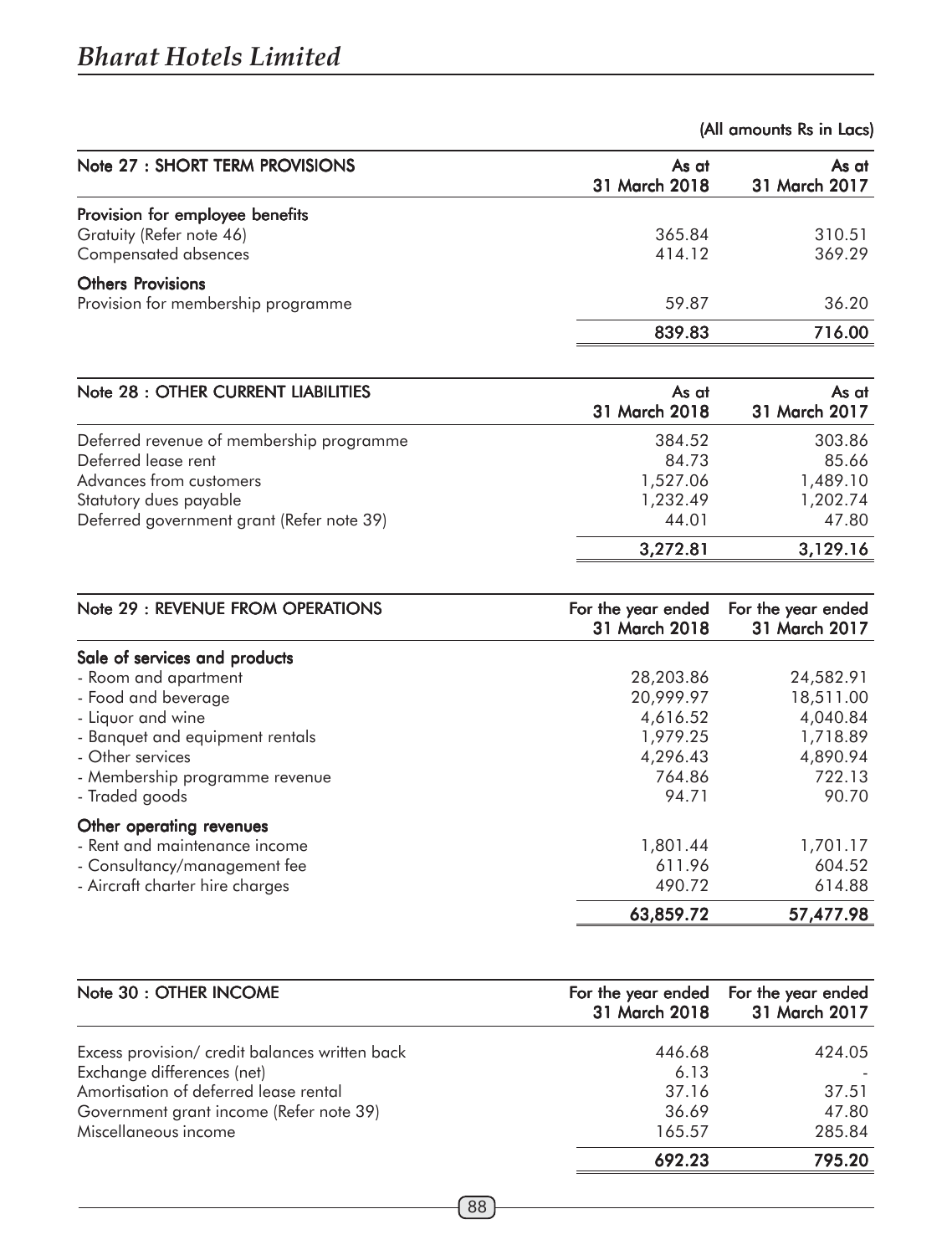

| Note 31: CONSUMPTION OF FOOD AND BEVERAGES                   | 31 March 2018 | For the year ended For the year ended<br>31 March 2017 |
|--------------------------------------------------------------|---------------|--------------------------------------------------------|
| Consumption of food and beverages (excluding liquor & wine)  |               |                                                        |
| Inventory at the beginning of the year                       | 253.43        | 278.79                                                 |
| Add: Purchases                                               | 6,486.90      | 5,642.59                                               |
| Less: Inventory at the end of the year                       | (250.36)      | (253.43)                                               |
| Cost of food and beverage consumed (excluding liquor & wine) | 6,489.97      | 5,667.95                                               |
| Consumption of liquor and wine                               |               |                                                        |
| Inventory at the beginning of the year                       | 561.61        | 688.35                                                 |
| Add: Purchases                                               | 1,105.81      | 956.49                                                 |
| Less: Inventory at the end of the year                       | (521.40)      | (561.61)                                               |
| Cost of liquor and wine consumed                             | 1,146.02      | 1,083.23                                               |
| Consumption of food and beverages (including liquor & wine)  | 7,635.99      | 6,751.18                                               |

| NOTE 32 : CHANGE IN INVENTORIES OF TRADED GOODS | 31 March 2018 | For the year ended For the year ended<br>31 March 2017 |
|-------------------------------------------------|---------------|--------------------------------------------------------|
| Traded goods                                    |               |                                                        |
| Inventory at the beginning of the year          | 124.30        | 100.65                                                 |
| Less: Inventory at the end of the year          | 118.98        | 124.30                                                 |
|                                                 | 5.32          | (23.65)                                                |

| Note 33 : EMPLOYEE BENEFITS EXPENSE                       | 31 March 2018 | For the year ended For the year ended<br>31 March 2017 |
|-----------------------------------------------------------|---------------|--------------------------------------------------------|
| Salaries, wages and allowances (Refer note 38)            | 10,052.47     | 9,097.45                                               |
| Contribution to provident and other funds (Refer note 38) | 787.82        | 672.93                                                 |
| Gratuity expense (Refer note 46)                          | 132.62        | 120.23                                                 |
| Leave compensation expenses                               | 108.61        | 64.35                                                  |
| Staff welfare expenses (Refer note 38)                    | 198.94        | 159.79                                                 |
| Staff recruitment and training                            | 56.10         | 82.34                                                  |
|                                                           | 11,336.56     | 10,197.09                                              |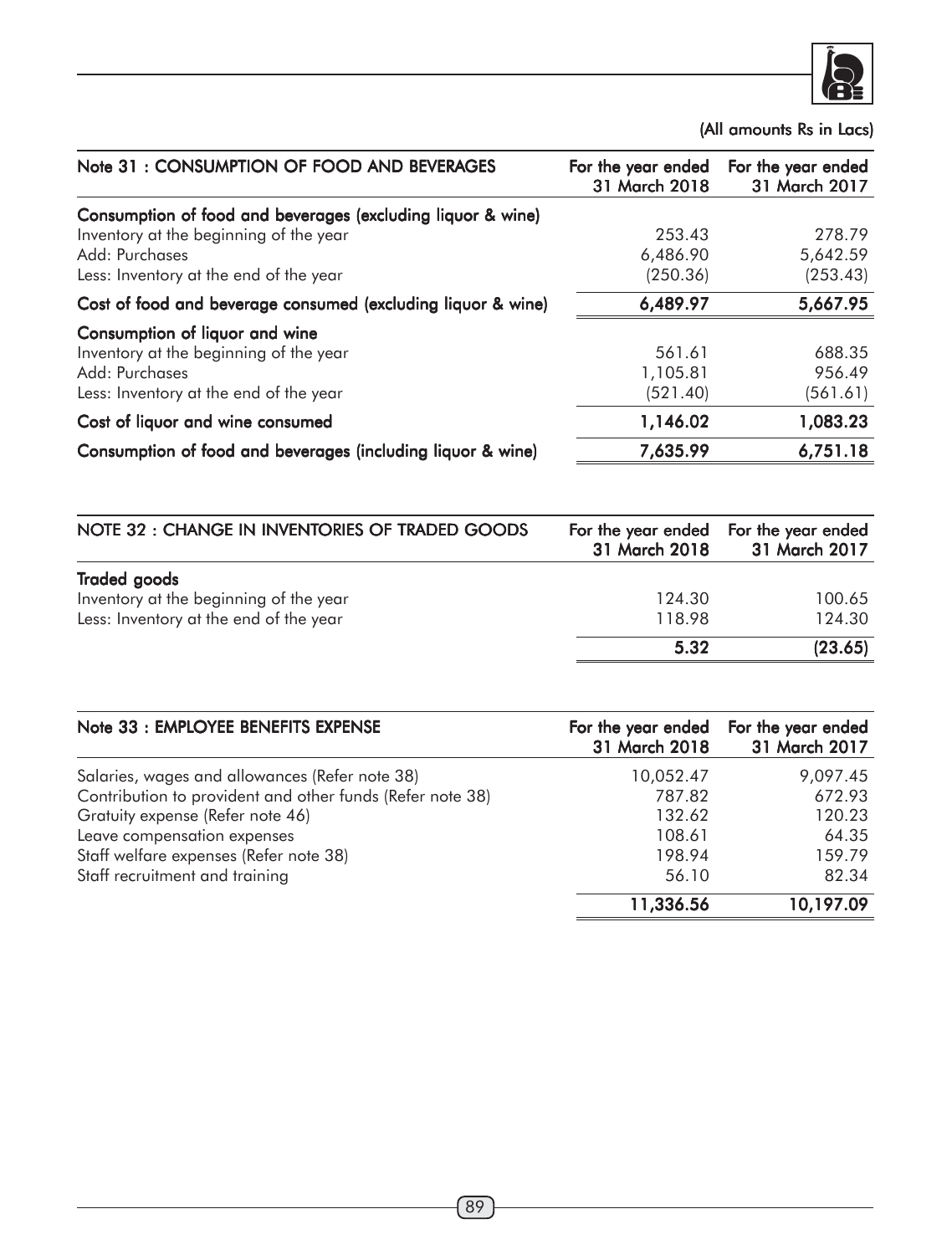| Note 34 : OTHER EXPENSES                                                | 31 March 2018 | For the year ended For the year ended<br>31 March 2017 |
|-------------------------------------------------------------------------|---------------|--------------------------------------------------------|
| Consumption of stores, cutlery, crockery, linen, provisions and others* | 2,172.29      | 2,012.80                                               |
| Lease rent*                                                             | 2,288.31      | 1,839.20                                               |
| Power and fuel*                                                         | 6,921.58      | 6,302.51                                               |
| Aircraft fuel                                                           | 66.41         | 69.81                                                  |
| Banquet and decoration expenses                                         | 1,579.02      | 1,199.18                                               |
| Membership programme expenses                                           | 8.05          | 31.58                                                  |
| Repairs                                                                 |               |                                                        |
| - Buildings*                                                            | 885.95        | 709.05                                                 |
| - Plant and machinery*                                                  | 1,808.98      | 1,725.86                                               |
| - Aircraft                                                              | 242.98        | 200.48                                                 |
| - Others*                                                               | 481.18        | 416.97                                                 |
| Rates and taxes*                                                        | 1,051.16      | 1,112.95                                               |
| Insurance*                                                              | 230.47        | 221.98                                                 |
| Communication costs*                                                    | 500.38        | 444.89                                                 |
| Printing and stationery*                                                | 355.67        | 344.48                                                 |
| Travelling and conveyance*                                              | 1,721.43      | 1,429.56                                               |
| Advertisement and business promotion                                    | 1,011.18      | 857.64                                                 |
| Commission - other than sole selling agent                              | 1,049.60      | 747.98                                                 |
| Security and cleaning expenses (Sub contracting expenses)               | 1,920.72      | 1,563.01                                               |
| Membership and subscriptions*                                           | 142.96        | 145.30                                                 |
| Professional fees*                                                      | 660.59        | 593.97                                                 |
| Legal charges*                                                          | 190.74        | 129.34                                                 |
| Advances written off                                                    |               | 10.16                                                  |
| Freight and cartage*                                                    | 99.36         | 87.40                                                  |
| Exchange differences (net) *                                            |               | 9.33                                                   |
| Loss on sale/ discard of property, plant and equipment (net)            | 4.65          | 18.15                                                  |
| Donations                                                               | 71.39         | 46.59                                                  |
| <b>Bad Debts written off</b>                                            | 19.72         |                                                        |
| Provision for doubtful advances                                         | 10.00         | 166.71                                                 |
| Provision for doubtful debts                                            | 110.12        | 206.18                                                 |
| Directors fees and commission                                           | 20.66         | 14.37                                                  |
| Bank charges*                                                           | 417.88        | 399.06                                                 |
| Payment to auditors                                                     | 67.00         | 71.79                                                  |
| News paper expenses                                                     | 29.98         | 28.85                                                  |
| Other balances written off                                              | 316.09        | 148.32                                                 |
| Miscellaneous expenses*                                                 | 180.83        | 172.33                                                 |
| <b>Total</b>                                                            | 26,637.33     | 23,477.78                                              |
| *Refer note 38                                                          |               |                                                        |
| Payment to auditor                                                      |               |                                                        |
| As Auditor:                                                             |               |                                                        |
| - Audit fee                                                             | 58.00         | 71.04                                                  |
| In Other Capacity:                                                      |               |                                                        |
| - Other services                                                        | 9.00          | 0.75                                                   |
| <b>Total</b>                                                            | 67.00         | 71.79                                                  |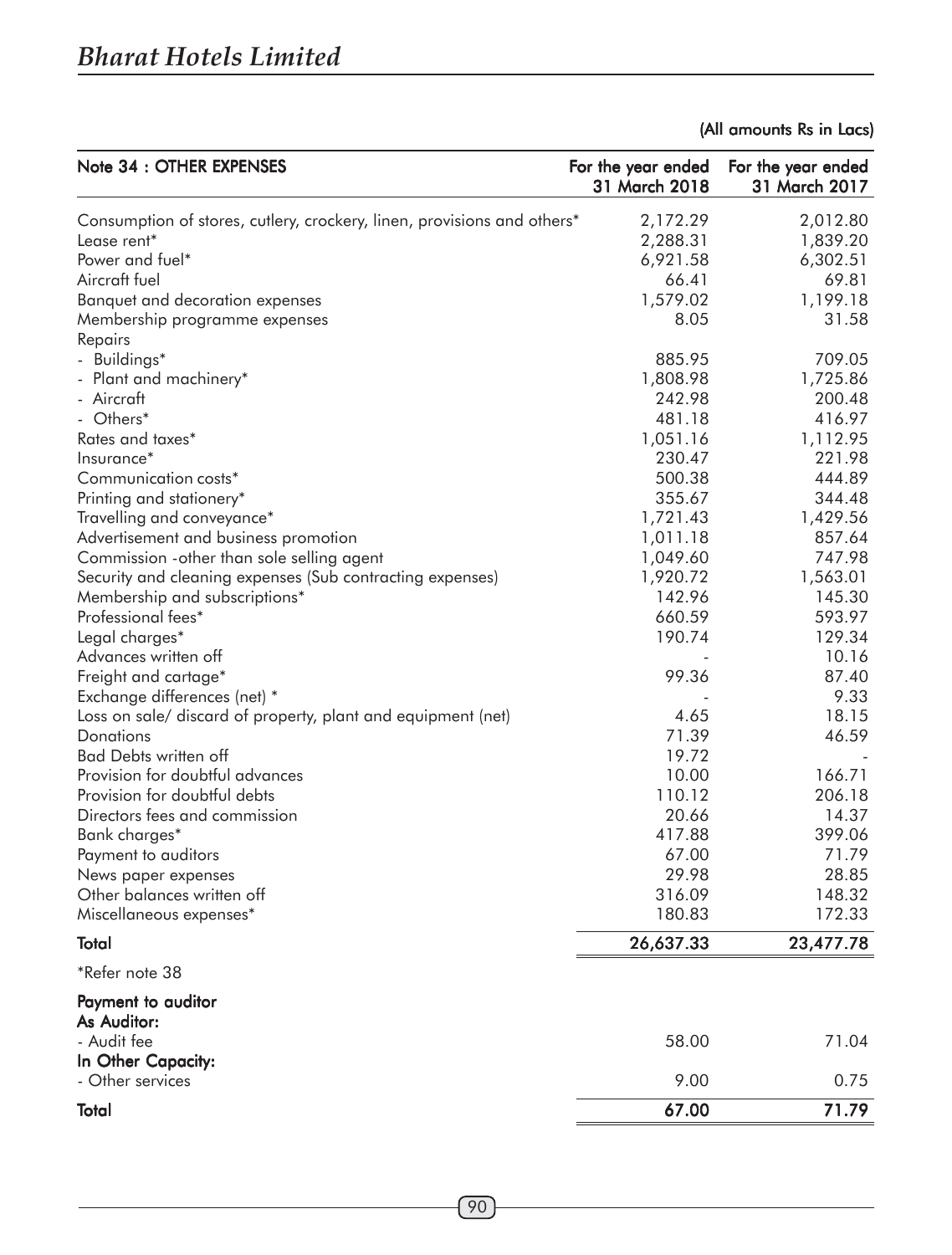

| Note 35 : FINANCE INCOME                           | For the year ended<br>31 March 2018 | For the year ended<br>31 March 2017 |
|----------------------------------------------------|-------------------------------------|-------------------------------------|
| Interest income on                                 |                                     |                                     |
| Loans to related parties                           |                                     |                                     |
| - Subsidiary companies                             | 1,301.60                            | 3,442.89                            |
| - The Lalit Suri Educational and Charitable Trust  | 414.41                              | 285.22                              |
| <b>Others</b>                                      |                                     |                                     |
| - Bank deposits                                    | 93.26                               | 92.23                               |
| - others                                           | 332.26                              | 259.29                              |
| Finance lease income                               | 109.25                              | 109.26                              |
| Unwinding of discount on security deposits         | 34.89                               | 24.78                               |
| Exchange difference on foreign currency borrowings |                                     | 48.76                               |
| Total                                              | 2,285.67                            | 4,262.43                            |

| Note 36 : FINANCE COSTS                                                | For the year ended<br>31 March 2018 | For the year ended<br>31 March 2017 |
|------------------------------------------------------------------------|-------------------------------------|-------------------------------------|
| Interest on:                                                           |                                     |                                     |
| -loans from banks                                                      | 10,909.37                           | 9,954.78                            |
| - loans from financial institutions                                    | 30.09                               | 46.34                               |
| - credit facilities from banks                                         | 977.85                              | 1,163.90                            |
| - Ioan from directors                                                  | 16.92                               | 84.92                               |
| - others                                                               | 4.13                                |                                     |
| <b>Bank charges</b>                                                    | 33.27                               | 76.23                               |
| Unwinding of finance cost from financial instruments at amortised cost | 33.34                               | 28.89                               |
| Interest on defined benefit plans                                      | 62.98                               | 63.41                               |
| Finance charges payable under finance lease                            | 0.70                                |                                     |
| Exchange difference on foreign currency borrowings                     | 38.57                               |                                     |
|                                                                        | 12,107.22                           | 11,418.47                           |

| Note 37 : DEPRECIATION AND AMORTISATION EXPENSE                | For the year ended<br>31 March 2018 | For the year ended<br>31 March 2017 |
|----------------------------------------------------------------|-------------------------------------|-------------------------------------|
| Depreciation of property, plant and equipment                  | 5,084.28                            | 5,031.28                            |
| Amortisation of intangible assets                              | 94.67                               | 82.50                               |
|                                                                | 5,178.95                            | 5,113.78                            |
| Less: Transferred to pre-operative expenditure (Refer note 38) | (0.01)                              | (25.99)                             |
|                                                                | 5,178.94                            | 5,087.79                            |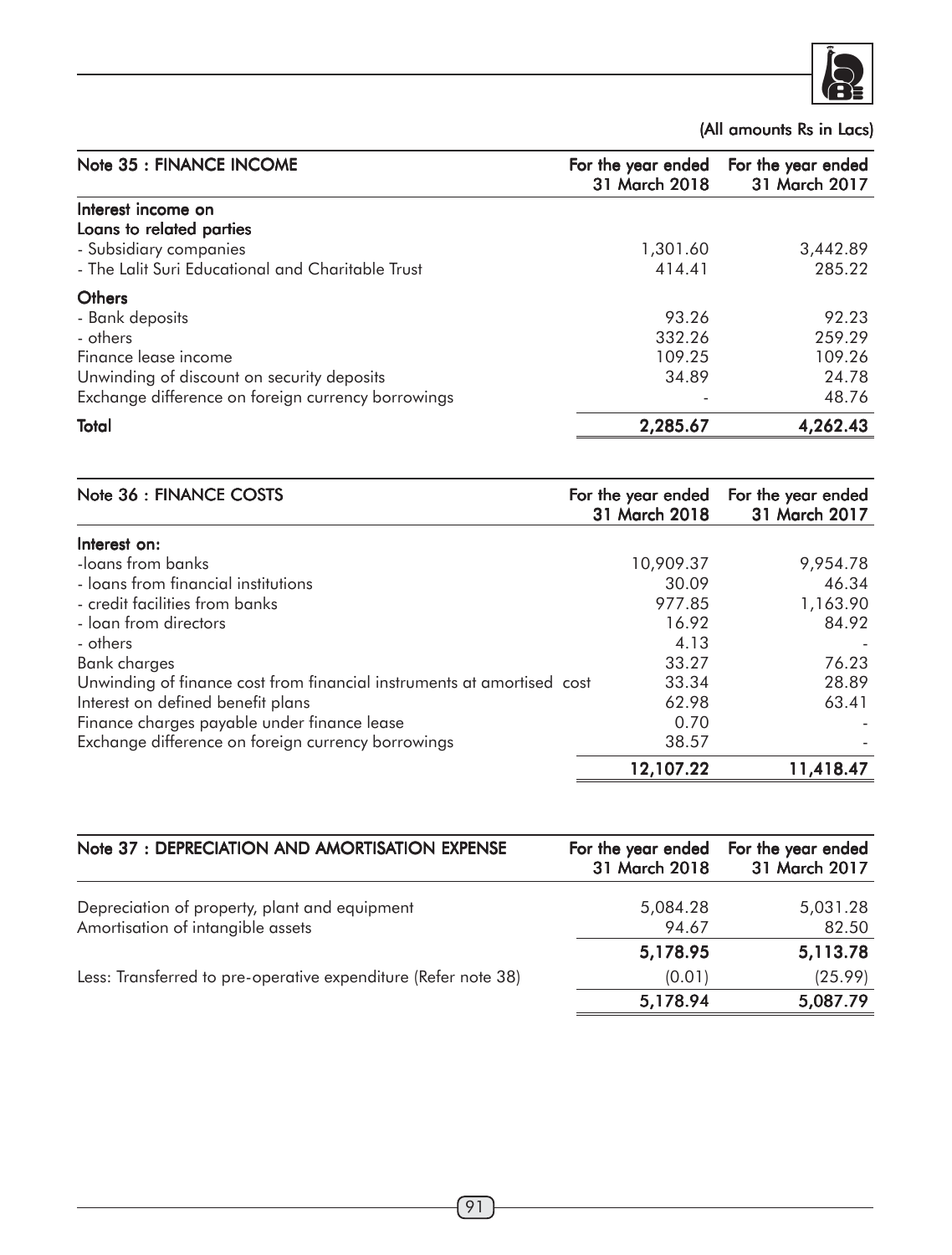#### Note- 38: PREOPERATIVE EXPENDITURE PENDING ALLOCATION

|                                                                                                               | 31 March 2018    | For the year ended For the year ended<br>31 March 2017 |
|---------------------------------------------------------------------------------------------------------------|------------------|--------------------------------------------------------|
| <b>Balance as per last account</b>                                                                            | 8,169.28         | 11,522.47                                              |
| Additions during the year:<br>Personnel expenses                                                              |                  |                                                        |
| Salaries, wages and bonus<br>Contribution to provident and other funds<br>Workmen and staff welfare expenses  | 209.03<br>10.88  | 241.73<br>14.66<br>7.73                                |
| Depreciation/ amortization                                                                                    | 0.01             | 25.99                                                  |
| Operating and other expenses<br>Consultancy charges                                                           |                  | 6.75                                                   |
| Lease rent<br>Power and fuel                                                                                  | 5.22<br>9.00     | 7.59<br>108.41                                         |
| Repair and maintenance<br>- Buildings<br>Rates and taxes                                                      | 4.00             | 0.73<br>217.03                                         |
| Insurance<br>Communication costs                                                                              | 6.24             | 8.06<br>1.77                                           |
| Printing and stationery<br>Traveling and conveyance                                                           | 19.23            | 4.27<br>13.46<br>7.01                                  |
| Advertisement and business promotion<br>Security and cleaning expenses<br>Membership and subscriptions        | 10.27            | 59.66<br>0.78                                          |
| Legal charges<br>Professional fees                                                                            | 2.06<br>40.22    | 19.05                                                  |
| Freight and cartage<br>Exchange difference (net)<br>Miscellaneous expenses                                    | 8.16<br>0.18     | 6.96<br>(39.36)<br>107.87                              |
| Boarding & Lodging<br><b>Security Expenses</b>                                                                | 0.16<br>0.67     |                                                        |
| <b>Financial expenses</b>                                                                                     |                  |                                                        |
| Interest on term loan<br><b>Bank Charges</b>                                                                  | 1,178.95<br>0.06 | 1,418.62<br>0.48                                       |
|                                                                                                               | 9,673.62         | 13,761.72                                              |
| Less: expensed off during the year<br>Less : Interest earned<br>Less: Expenditure transferred to fixed assets | (5.69)           | (5.34)<br>(5,587.10)                                   |
| <b>Closing balance</b>                                                                                        | 9,667.93         | 8,169.28                                               |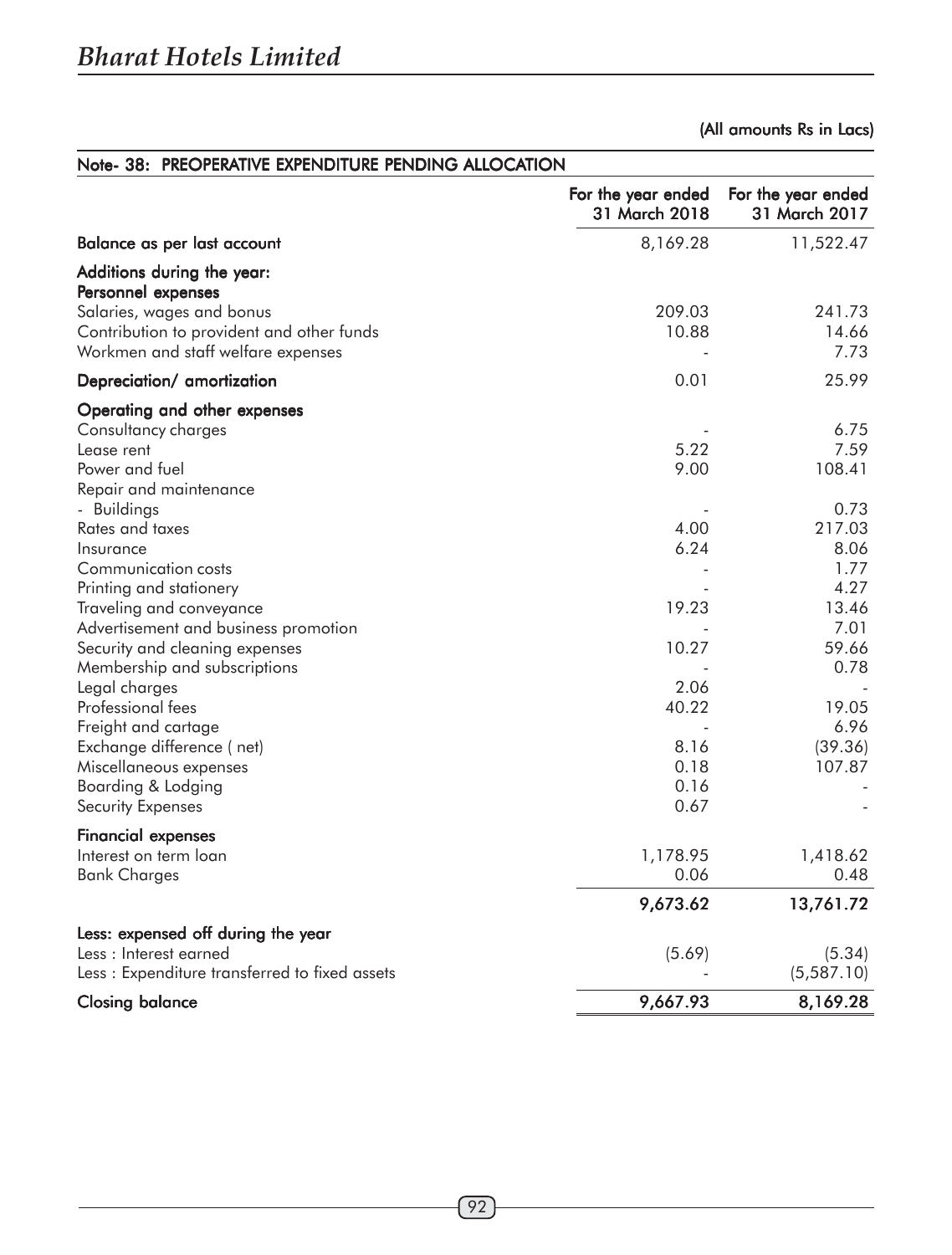

| Note 39 : GOVERNMENT GRANT                                                   | 31 March 2018     | For the year ended For the year ended<br>31 March 2017 |
|------------------------------------------------------------------------------|-------------------|--------------------------------------------------------|
| At the beginning of the year<br>Released to the statement of profit and loss | 122.96<br>(36.69) | 170.76<br>(47.80)                                      |
| At the end of the year                                                       | 86.27             | 122.96                                                 |
| Current                                                                      | 44.01             | 47.80                                                  |
| Non Current                                                                  | 42.26             | 75.16                                                  |
|                                                                              | 86.27             | 122.96                                                 |

Government grants have been received for the purchase of certain items of property, plant & equipment. The Company is required to undertake export of services. There are no unfulfilled conditions or contingencies attached to these grants.

| <b>NOTE 40: CURRENT TAX ASSETS</b>                                                                                                                                                    | For the year ended<br>31 March 2018       | For the year ended<br>31 March 2017    |
|---------------------------------------------------------------------------------------------------------------------------------------------------------------------------------------|-------------------------------------------|----------------------------------------|
| a. The major components of income tax expense for the period end are:<br><b>Profit and loss section</b>                                                                               |                                           |                                        |
| Current income tax:<br>Current income tax charge (MAT payable)<br>Less: MAT credit entitlement<br>Less: Deferred tax relating to origination and<br>reversal of temporary differences | 859.04<br>(185.78)<br>77.49               | 1,259.54<br>(1, 259.54)<br>1,851.28    |
| Income tax expense reported in the statement of profit or loss                                                                                                                        | 750.75                                    | 1,851.28                               |
| <b>Other Comprehensive Income Section</b>                                                                                                                                             |                                           |                                        |
| Deferred tax related to items recognised in OCI during the year:<br>Net gain/(loss) on remeasurement of defined benefit plans                                                         | (91.08)                                   | (10.83)                                |
| Income tax charged to OCI                                                                                                                                                             | 31.52                                     | 3.75                                   |
| b. Reconciliation of tax expense and the accounting profit multiplied<br>by India's domestic tax rate for 31 March 2018 and 31 March 2017                                             |                                           |                                        |
| Accounting profit before tax<br>India statutory income tax rate<br>At India statutory income tax<br>Indexation benefit                                                                | 3,874.71<br>34.61%<br>1,340.96<br>(85.22) | 5,520.51<br>34.61%<br>1,910.54         |
| Non deductible expenses for tax purpose:<br>Non-deductible expenses<br>Other adjustments<br>Reversal of tax on uncertain tax positions                                                | 19.74<br>(524.73)<br>750.75               | 74.64<br>12.99<br>(146.89)<br>1,851.28 |
| Income tax expense reported in the statement of profit and loss                                                                                                                       | 750,75                                    | 1,851.28                               |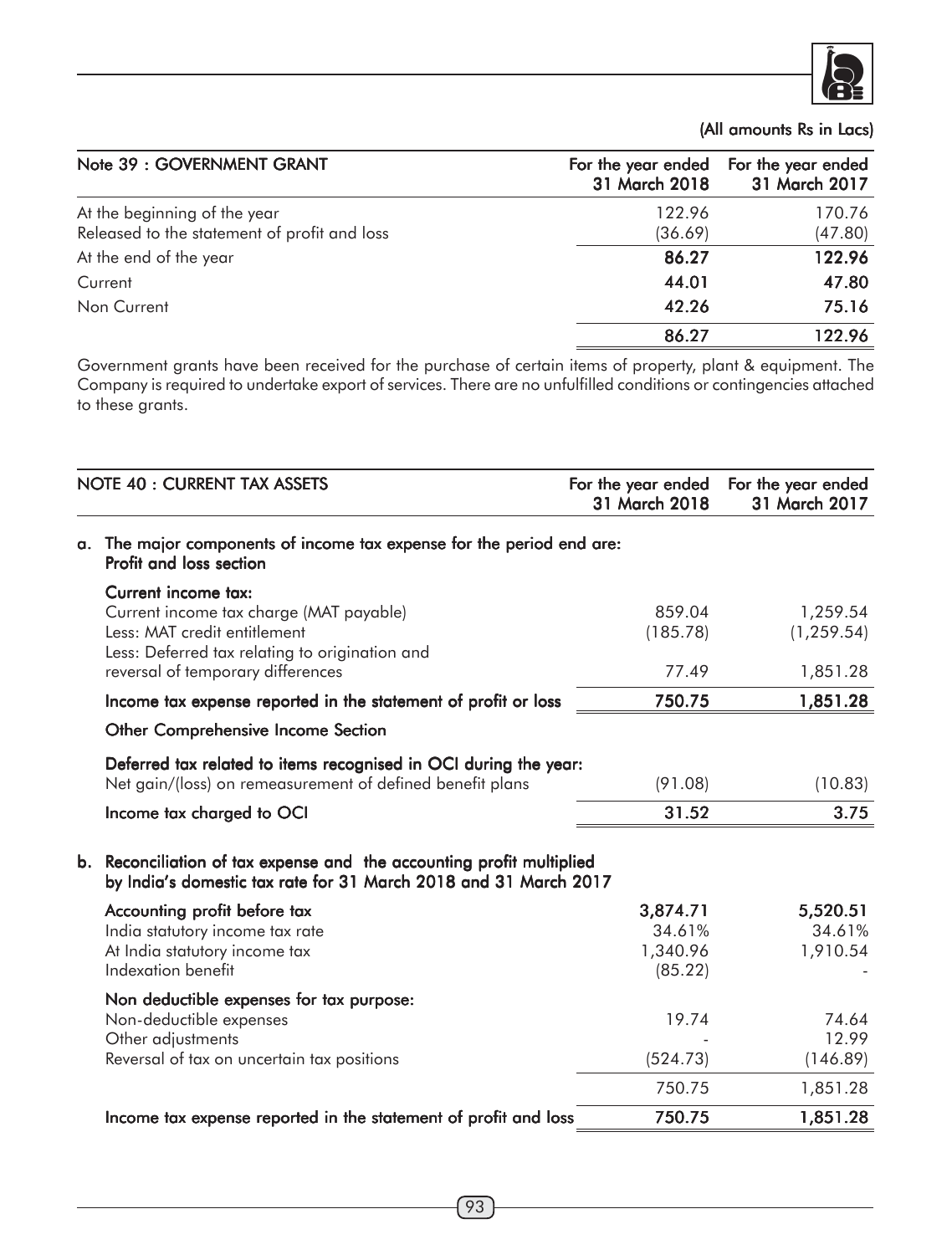#### c. Reconciliation of deferred tax liabilities (net)

|                                                                            | 31 March 2018 | For the year ended For the year ended<br>31 March 2017 |
|----------------------------------------------------------------------------|---------------|--------------------------------------------------------|
| Opening balance<br>Tax expenses recognised in statement of profit and loss | 12,731.76     | 12,143.77                                              |
| (net of MAT credit)                                                        | (108.29)      | 591.74                                                 |
| Tax (income)/ expenses recognised in OCI                                   | (31.52)       | (3.75)                                                 |
| <b>Closing balance</b>                                                     | 12,591.95     | 12,731.76                                              |
| d. MAT credit entitlement                                                  |               |                                                        |
| <b>Opening balance</b>                                                     | 4,073.52      | 2,813.98                                               |
| Add: MAT credit entitlement for the current year                           | 185.78        | 1,259.54                                               |
| <b>Closing balance</b>                                                     | 4,259.30      | 4,073.52                                               |

The Company has recognised MAT credit since there is convincing evidence that the Company will pay normal income tax during the specified period i.e. the period for which MAT credit is allowed to be carried forward.

#### e. Unused tax losses

#### Capital losses

The Company has not recognised deferred tax assets of Rs. 1,683.79 lacs on loss under the head 'Capital gain' as the Company is not likely to generate taxable income under the same head in foreseeable future. The significant portion of these losses will expire in Financial year ending 31 March 2022.

#### Business losses and unabsorbed depreciation

The Company has tax losses amounting to Rs. 3,683.26 lacs as on 31 March 2018 that is available for offsetting against the future taxable profits of the Company. These losses will expire in Financial year ending 2020-21.

#### NOTE: 41 EARNING PER SHARE (EPS)

Basic EPS amounts are calculated by dividing the profit for the year attributable to equity holders of the Company by the weighted average number of Equity shares outstanding during the year.

Diluted EPS amounts are calculated by dividing the profit attributable to equity holders of the Company (after adjusting for interest on the convertible preference shares) by the weighted average number of Equity shares outstanding during the year plus the weighted average number of Equity shares that would be issued on conversion of all the dilutive potential Equity shares into Equity shares.

The following reflects the income and share data used in the basic and diluted EPS computations:

|                                                                                                               | (All amounts Rs in Lacs)            |                                     |  |  |
|---------------------------------------------------------------------------------------------------------------|-------------------------------------|-------------------------------------|--|--|
| <b>Basic and Diluted Earnings per share</b>                                                                   | For the year ended<br>31 March 2018 | For the year ended<br>31 March 2017 |  |  |
| Profit attributable to equity share holders of<br>Company for basic and diluted earnings                      | 3,123.96                            | 3,669.23                            |  |  |
| Weighted average number of Equity shares and<br>dilutive equity shares for basic and diluted EPS respectively | 75,991,199                          | 75,991,199                          |  |  |
| Basic and diluted earnings per share- Rupees                                                                  | 4.11                                | 4.83                                |  |  |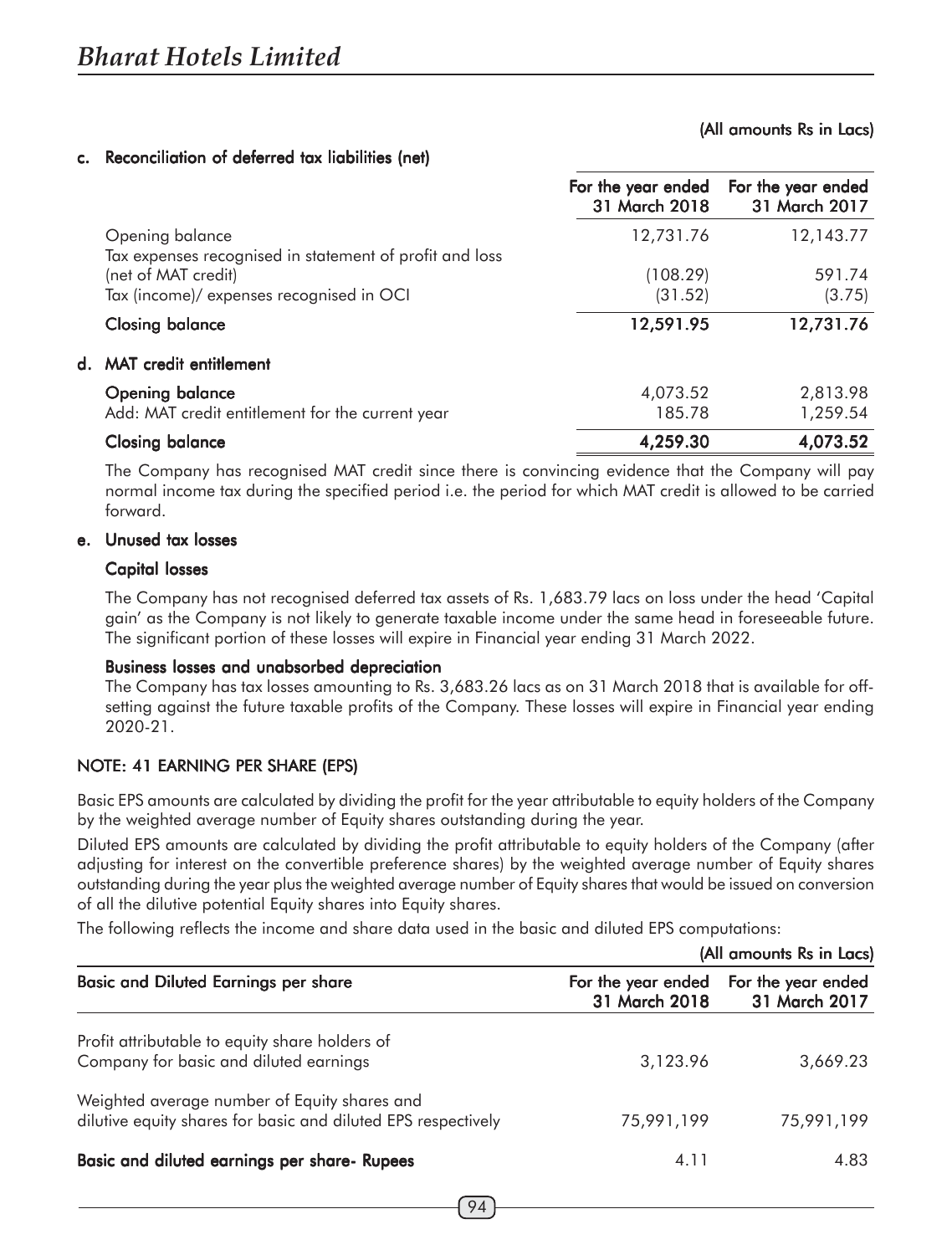

#### Note 42. Note 42. SIGNIFICANT ACCOUNTING JUDGMENTS, ESTIMATES AND ASSUMPTIONS

The preparation of the Company's financial statements requires management to make judgments, estimates and assumptions that affect the reported amounts of revenues, expenses, assets and liabilities, and the disclosures, and the disclosure of contingent liabilities. Uncertainty about these assumptions and estimates could result in outcomes that require a material adjustment to the carrying amount of assets or liabilities affected in future periods.

#### **Judgments**

In the process of applying the Company's accounting policies, management has made the following judgments, which have the most significant effect on the amounts recognised in the financial statements:

#### Operating lease commitments – Company as lessee

The Company has taken certain land on long term lease basis. The lease agreements generally have an escalation clause. These leases are generally non-cancellable. The Company has determined based on an evaluation of the terms and conditions of the arrangements, such as the lease term not constituting a major part of the economic life/remaining economic life of the property and the fair value of the asset, that it does not have all the significant risks and rewards of ownership of these properties and accounts for the contracts as operating leases.

Further, the Company based on an evaluation of the terms and conditions of the respective agreements decided that wherever the escalation are aligned the average expected general inflation of the lease term period, operating lease payments are not required to be provided on a straight-line basis over the lease term as an expense in the statement of profit and loss and in other cases (including structured payment terms), operating lease payments are expensed on a straight-line basis over the lease term in the statement of profit and loss.

#### Estimates and assumptions

The key assumptions concerning the future and other key sources of estimation uncertainty at the reporting date, that have a significant risk of causing a material adjustment to the carrying amounts of assets and liabilities within the next financial year, are described below. The Company based its assumptions and estimates on parameters available when the financial statements were prepared. Existing circumstances and assumptions about future developments, however, may change due to market changes or circumstances arising that are beyond the control of the Company. Such changes are reflected in the assumptions when they occur.

#### Defined benefit plans (gratuity benefits)

The cost of the defined benefit gratuity plan and other post-employment benefits and the present value of the gratuity obligation are determined using actuarial valuations. An actuarial valuation involves making various assumptions that may differ from actual developments in the future. These include the determination of the discount rate, future salary increases and mortality rates. Due to the complexities involved in the valuation and its long-term nature, a defined benefit obligation is highly sensitive to changes in these assumptions. All assumptions are reviewed at each reporting date.

The parameter most subject to change is the discount rate. In determining the appropriate discount rate for plans operated in India, the management considers the interest rates of government bonds in currencies consistent with the currencies of the post-employment benefit obligation.

The mortality rate is based on publicly available mortality tables for the specific countries. Those mortality tables tend to change only at interval in response to demographic changes. Future salary increases and gratuity increases are based on expected future inflation rates. Further details about gratuity obligations are given in Note 46.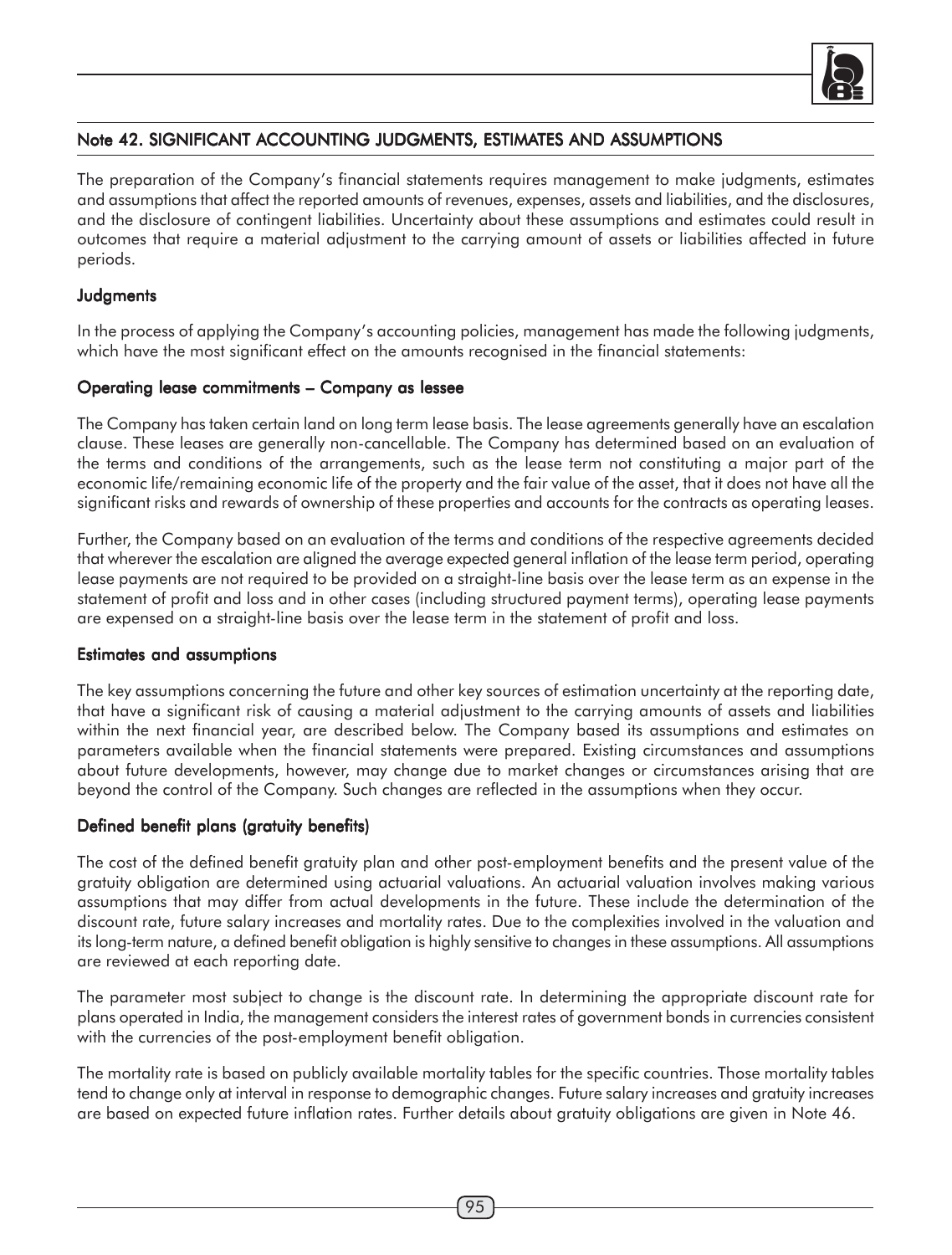#### Fair value measurement of financial instruments

When the fair values of financial assets and financial liabilities recorded in the balance sheet cannot be measured based on quoted prices in active markets, their fair value is measured using other valuation techniques. The inputs to these models are taken from observable markets where possible, but where this is not feasible, a degree of judgment is required in establishing fair values. Judgments include considerations of inputs such as liquidity risk, credit risk and volatility. Changes in assumptions about these factors could affect the reported fair value of financial instruments.

#### Revenue recognition – Lalit loyalty programme

The Company estimates the fair value of points awarded under the Lalit loyalty programme by applying statistical techniques. Inputs to the model include making assumptions about expected redemption rates, the mix of products that will be available for redemption in the future and customer preferences. As at 31 March 2018, the estimated liability towards unredeemed points amounted to Rs. 59.87 lacs (31 March 2017 : Rs. 36.20 lacs)

#### Impairment of non-financial assets

Impairment exists when the carrying value of an asset or cash generating unit exceeds its recoverable amount, which is the higher of its fair value less costs of disposal and its value in use. The fair value less costs of disposal calculation is based on available data from binding sales transactions, conducted at arm's length, for similar assets or observable market prices less incremental costs for disposing of the asset. The value in use calculation is based on a DCF model. The cash flows are derived from the budget for the next five years and do not include restructuring activities that the Company is not yet committed to or significant future investments that will enhance the asset's performance of the CGU being tested. The recoverable amount is sensitive to the discount rate used for the DCF model as well as the expected future cash-inflows and the growth rate used for extrapolation purposes.

#### Impairment of financial assets

In accordance with Ind AS 109, the Company applies expected credit loss (ECL) model for measurement and recognition of impairment loss for financial assets.

ECL is the difference between all contractual cash flows that are due to the Company in accordance with the contract and all the cash flows that the Company expects to receive. When estimating the cash flows, the Company is required to consider –

All contractual terms of the financial assets (including prepayment and extension) over the expected life of the assets.

Cash flows from the sale of collateral held or other credit enhancements that are integral to the contractual terms.

#### Note 43. CAPITAL MANAGEMENT

For the purpose of the Company's capital management, capital includes issued equity capital, share premium and all other equity reserves attributable to the equity holders of the Company. The primary objective of the Company's capital management is to maximise the shareholder value.

The Company manages its capital structure and makes adjustments in light of changes in economic conditions and the requirements of the financial covenants. To maintain or adjust the capital structure, the Company may adjust the dividend payment to shareholders, return capital to shareholders or issue new shares. The Company monitors capital using a gearing ratio, which is net debt divided by total capital plus net debt. The Company's policy is to keep the gearing ratio between 30% and 65%. The Group includes within net debt, interest bearing loans and borrowings, trade payables, less cash and cash equivalents.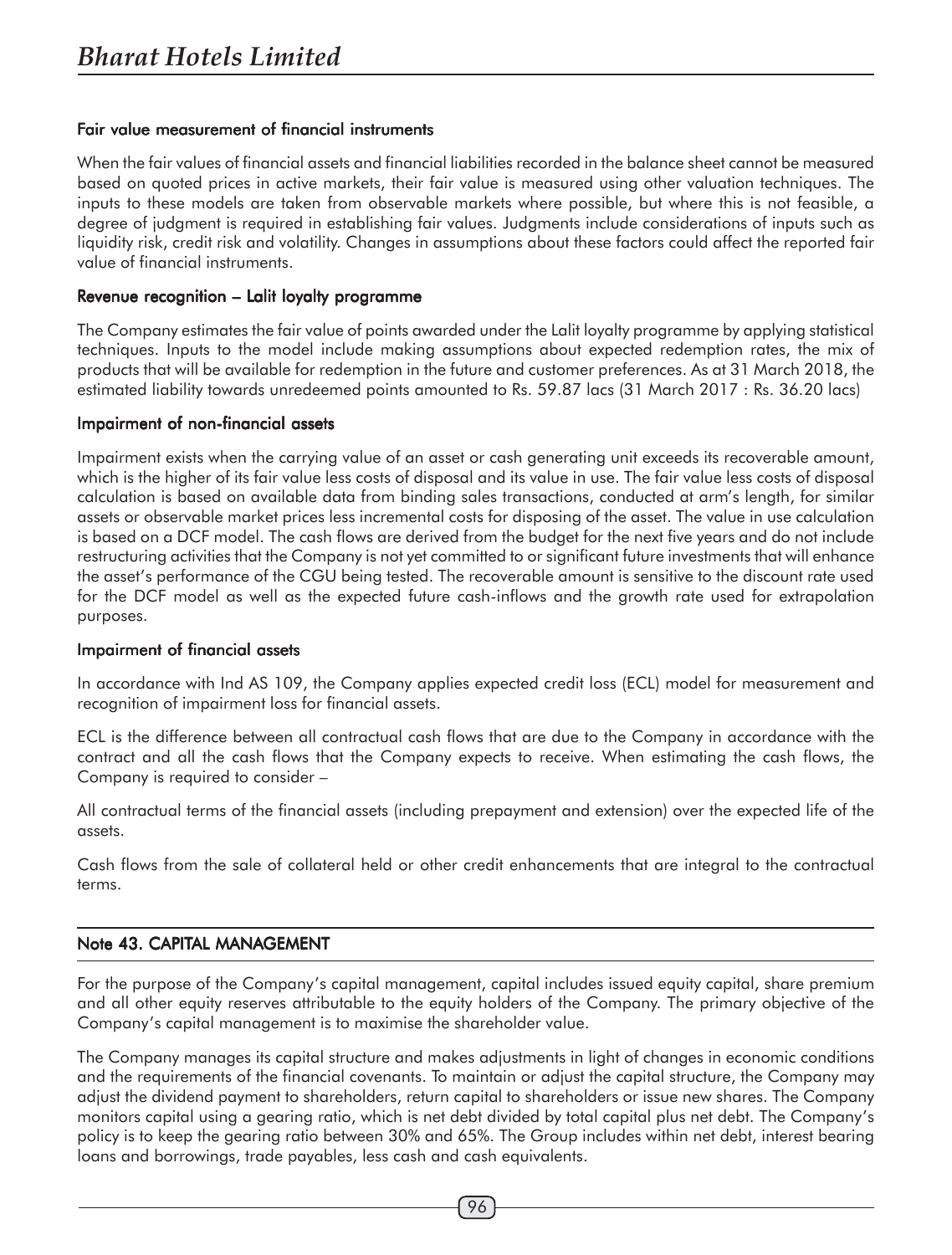

|                                           | As at<br>31 March 2018 | As at<br>31 March 2017 |
|-------------------------------------------|------------------------|------------------------|
| Borrowings (Note 19, 24 and 26)           | 117,841.67             | 117,289.59             |
| Trade payables (Note 25)                  | 7,348.48               | 4,833.40               |
| Book overdrafts from banks (Note 26)      | 97.81                  | 931.70                 |
| Less: Cash and cash equivalents (Note 11) | (1,923.51)             | (6, 597.89)            |
| Net debt                                  | 123,364.45             | 116,456.80             |
| Equity                                    | 110,122.09             | 107,972.30             |
| <b>Capital and Net Debts</b>              | 233,486.54             | 224,429.10             |
| Gearing Ratio                             | 53%                    | 52%                    |

In order to achieve this overall objective, the Company's capital management, amongst other things, aims to ensure that it meets financial covenants attached to the interest-bearing loans and borrowings that define capital structure requirements.

Breaches in meeting the financial covenants would permit the bank to immediately call loans and borrowings. The Company has breached certain loan covenants as at the end of the previous annual reporting date i.e. 31 March 2018. However, the Company has obtained covenants letters from banks for compliance pursuant to which these loans have been classified as non current.

No changes were made in the objectives, policies or processes for managing capital during the years ended 31 March 2018 and 31 March 2017.

#### Note 44. FAIR VALUE MEASUREMENT

#### (All amounts Rs in Lacs)

#### a. Financial instruments by category

|                                         |              | As at<br>31 March 2018 |                          | As at 31<br><b>March 2017</b> |
|-----------------------------------------|--------------|------------------------|--------------------------|-------------------------------|
|                                         | <b>FVTPL</b> | Amortised<br>cost      | <b>FVTPL</b>             | Amortised<br>cost             |
| <b>Financial Assets</b>                 |              |                        |                          |                               |
| Investments in equity instruments       | 3.60         |                        | 3.60                     |                               |
| Trade receivables                       |              | 5,559.87               | $\overline{\phantom{0}}$ | 4,371.58                      |
| Loans                                   |              | 13,308.46              | $\overline{\phantom{0}}$ | 35,910.69                     |
| Security deposits                       |              | 709.69                 |                          | 609.58                        |
| Margin money deposits                   |              | 1,350.28               |                          | 1,397.68                      |
| Interest accrued                        |              | 63.73                  |                          | 60.81                         |
| Finance lease receivable                |              | 954.50                 |                          | 954.76                        |
| Cash and cash equivalents               |              | 1,923.51               |                          | 6,597.89                      |
| Subsidy receivable                      |              | 142.12                 |                          | 93.89                         |
| Recoverable from related parties        |              | 877.15                 |                          | 11,033.54                     |
| Others                                  |              | 630.17                 |                          | 446.37                        |
| <b>Total Financial Assets</b>           | 3.60         | 25,519.48              | 3.60                     | 61,476.79                     |
| <b>Financial Liabilities</b>            |              |                        |                          |                               |
| <b>Borrowings</b>                       |              | 117,841.67             |                          | 117,289.59                    |
| Deposits (including retention payable)  |              | 909.33                 |                          | 842.56                        |
| Trade payables                          |              | 7,348.48               | -                        | 4,833.40                      |
| Other current financial liabilities     |              | 2,750.46               |                          | 3,399.36                      |
| Other non current financial liabilities |              | 64.74                  |                          | 69.06                         |
| <b>Total financial liabilities</b>      |              | 128,914.68             |                          | 126,433.97                    |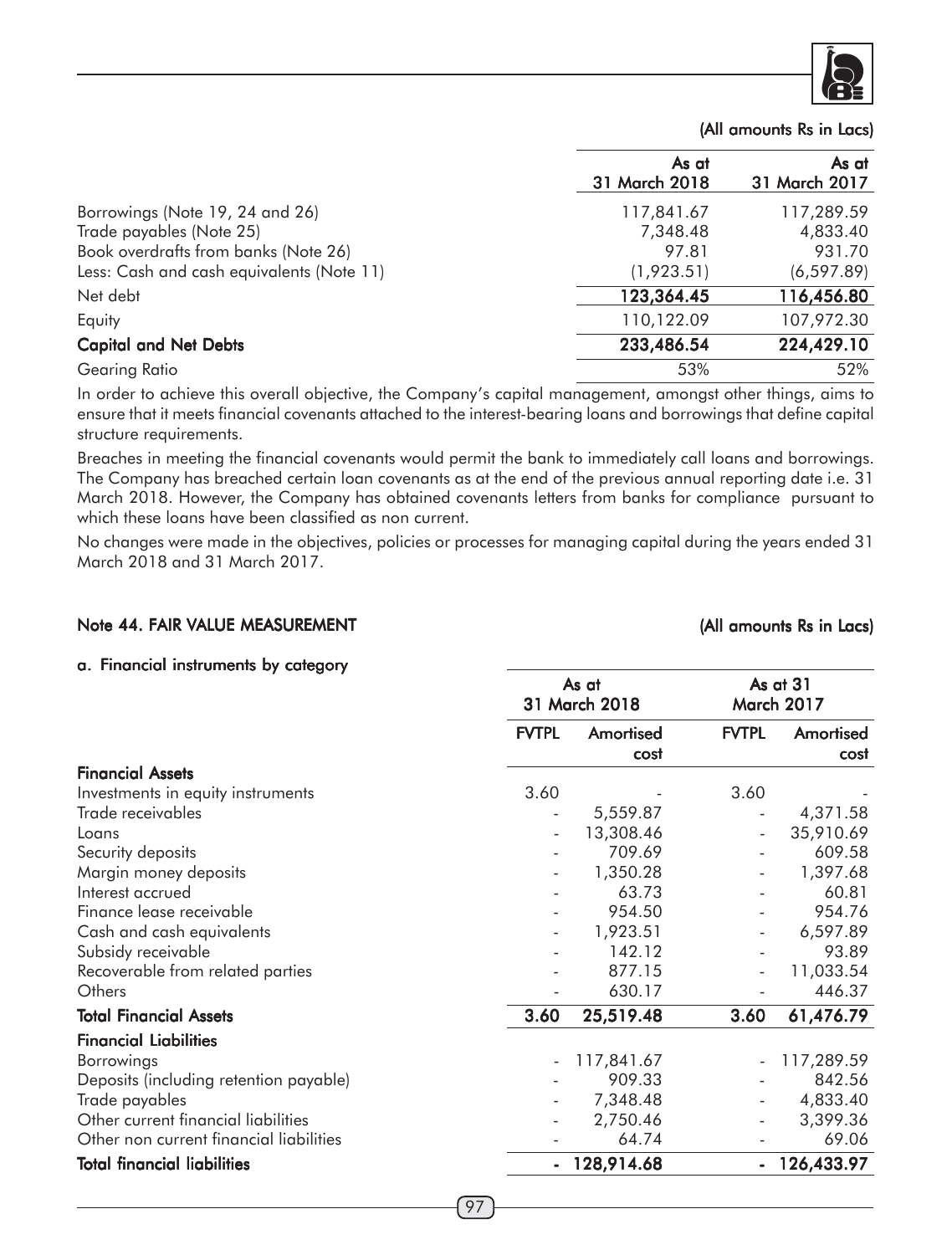Note: The financial assets above do not include investments in subsidiaries and associates which are measured at cost in accordance with Ind AS 101, Ind AS 27 and Ind AS 28.

#### b. Fair value measurement hierarchy for assets and liabilities Fair value measurement

Fair value is the price that would be received to sell an asset or paid to transfer a liability in an orderly transaction between market participants at the measurement date under current market conditions

The Company categorises assets and liabilities measured at fair value into one of three levels depending on the ability to observe inputs employed in their measurement which are described as follows:

#### i) Level 1

Inputs are quoted prices (unadjusted) in active markets for identical assets or liabilities.

#### ii) Level 2

Inputs are inputs that are observable, either directly or indirectly, other than quoted prices included within level 1 for the asset or liability.

#### iii) Level 3

Inputs are unobservable inputs for the asset or liability reflecting significant modifications to observable related market data or Group's assumptions about pricing by market participants.

The following table provides the fair value measurement hierarchy of the Group's assets and liabilities:

#### Financial assets and liabilities measured at fair value

| ringhcial assets and liabilities measured at fair value                                                                          |         |                              | 31 March 2018            | (All amounts Rs in Lacs) |
|----------------------------------------------------------------------------------------------------------------------------------|---------|------------------------------|--------------------------|--------------------------|
|                                                                                                                                  | Level 1 | Level 2                      | Level <sub>3</sub>       | Total                    |
| <b>Financial assets</b><br>Financial investments measured at fair value<br>through profit or loss                                |         |                              |                          |                          |
| Unquoted equity instruments                                                                                                      |         |                              | 3.60                     | 3.60                     |
|                                                                                                                                  |         |                              | 31 March 2017            |                          |
|                                                                                                                                  | Level 1 | Level <sub>2</sub>           | Level 3                  | <b>Total</b>             |
| <b>Financial assets</b><br>Financial investments measured at fair value<br>through profit or loss<br>Unquoted equity instruments |         |                              | 3.60                     | 3.60                     |
|                                                                                                                                  |         |                              |                          |                          |
|                                                                                                                                  |         |                              |                          |                          |
| Financial assets and liabilities measured at amortised cost for which fair values are disclosed                                  |         |                              |                          |                          |
|                                                                                                                                  | Level 1 | Level 2                      | 31 March 2018<br>Level 3 | <b>Total</b>             |
|                                                                                                                                  |         |                              |                          |                          |
| <b>Financial assets</b><br>Loans                                                                                                 |         |                              | 13,308.46                | 13,308.46                |
| Security deposits                                                                                                                |         |                              | 709.69                   | 709.69                   |
| Finance lease receivable                                                                                                         |         |                              | 954.50                   | 954.50                   |
| Recoverable from related parties                                                                                                 |         |                              | 877.15                   | 877.15                   |
|                                                                                                                                  | -       | $\qquad \qquad \blacksquare$ | 15,849.80                | 15,849.80                |
| <b>Financial liabilities</b>                                                                                                     |         |                              |                          |                          |
| Borrowings                                                                                                                       |         |                              | 117,841.67               | 117,841.67               |
| Security deposits                                                                                                                |         |                              | 909.33                   | 909.33                   |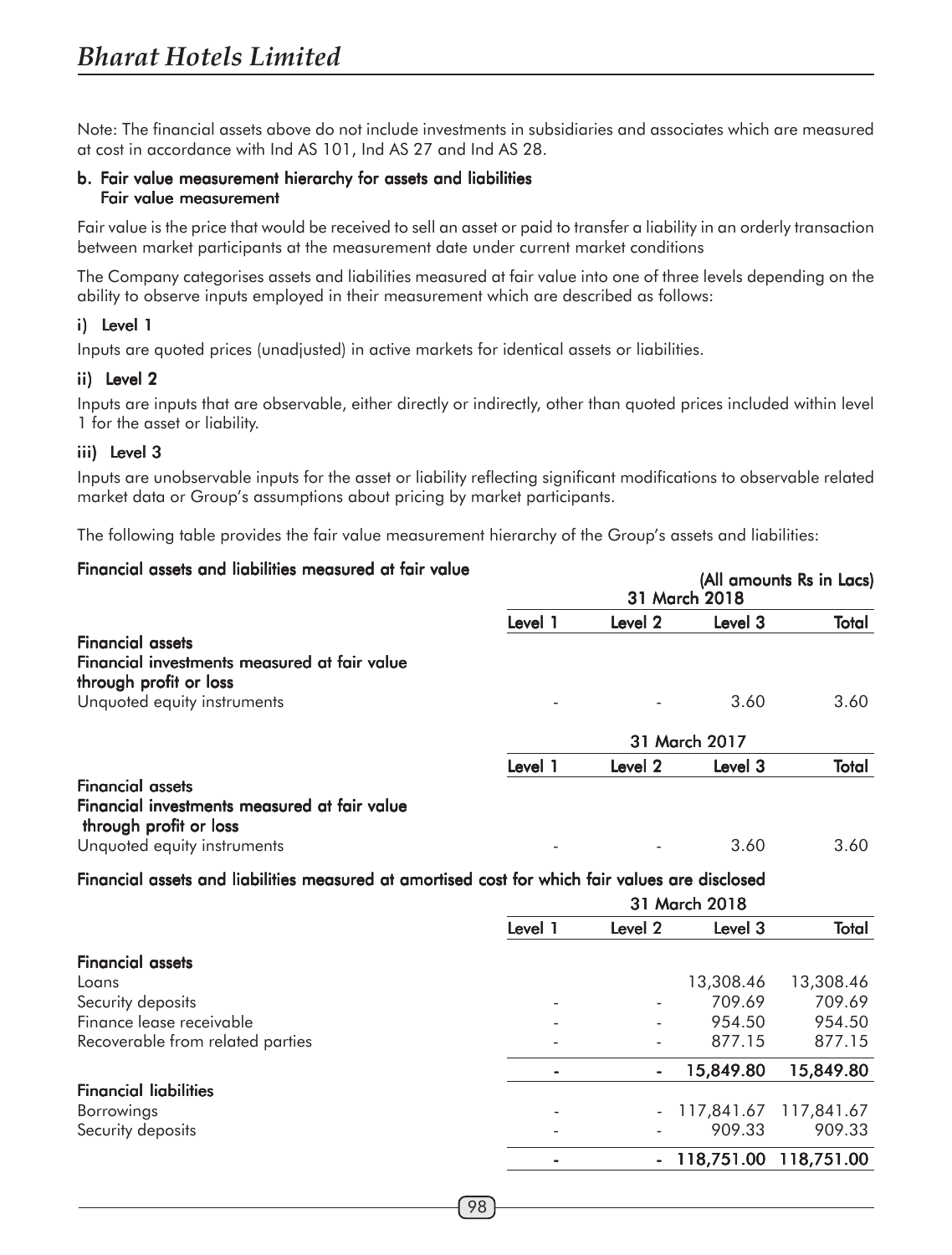

|                                  | 31 March 2017 |                          |                          |            |
|----------------------------------|---------------|--------------------------|--------------------------|------------|
|                                  | Level 1       | Level 2                  | Level 3                  | Total      |
| <b>Financial assets</b>          |               |                          |                          |            |
| Loans                            |               |                          | 35,910.69                | 35,910.69  |
| Security deposits                |               |                          | 609.58                   | 609.58     |
| Finance lease receivable         |               |                          | 954.76                   | 954.76     |
| Recoverable from related parties |               |                          | 11,033.54                | 11,033.54  |
|                                  |               | $\overline{\phantom{a}}$ | 48,508.57                | 48,508.57  |
| <b>Financial liabilities</b>     |               |                          |                          |            |
| <b>Borrowings</b>                |               |                          | $-117,289.59$            | 117,289.59 |
| Security deposits                |               |                          | 842.56                   | 842.56     |
|                                  |               |                          | $-118,132.15$ 118,132.15 |            |

#### c. Fair value of financial assets and liabilities measured at amortised cost

- 1. The management assessed that fair values of cash and cash equivalents, trade receivables, other receivables, trade payables, bank overdrafts, Interest accrued on bank deposits with banks, other current and non-current financial assets and other current and non-current financial liabilities approximates their carrying amounts largely due to the short-term maturities of these instruments.
- 2. The fair values of loans, security deposits, borrowings and other financial assets and liabilities are considered to be the same as their fair values, as there is an immaterial change in the lending rates.

| <b>NOTE 45: COMMITMENTS</b>                                                    | (All amounts Rs in Lacs) |               |
|--------------------------------------------------------------------------------|--------------------------|---------------|
| (a) Capital Commitments                                                        |                          |               |
| <b>Descriptions</b>                                                            | 31 March 2018            | 31 March 2017 |
| Estimated amount of contracts remaining to be<br>Executed and not provided for | 4,239.91                 | 6,304.16      |
| (b) Leases                                                                     |                          |               |
| $\sim$ $\sim$<br>$\sim$ $\sim$ $\sim$ $\sim$                                   |                          |               |

#### Operating lease commitments - Company as lessee

The Company has entered into operating leases on certain land and building properties with lease terms between 25 to 99 years. The Company has the option, under some of its leases, to lease the assets for additional terms of 25 years.

| The Company has paid minimum lease during the year | 2,210.00 | 1,757.71 |
|----------------------------------------------------|----------|----------|
|----------------------------------------------------|----------|----------|

Further minimum rentals payables under non-cancellable operating leases are as follows:

|                                             | 31 March 2018 | 31 March 2017 |
|---------------------------------------------|---------------|---------------|
| Within one year                             | 1,335.25      | 1,236.76      |
| After one year but not more than five years | 5,252.29      | 4,780.55      |
| More than five years                        | 33,334.46     | 33,351.12     |
|                                             | 39,922.00     | 39,368.43     |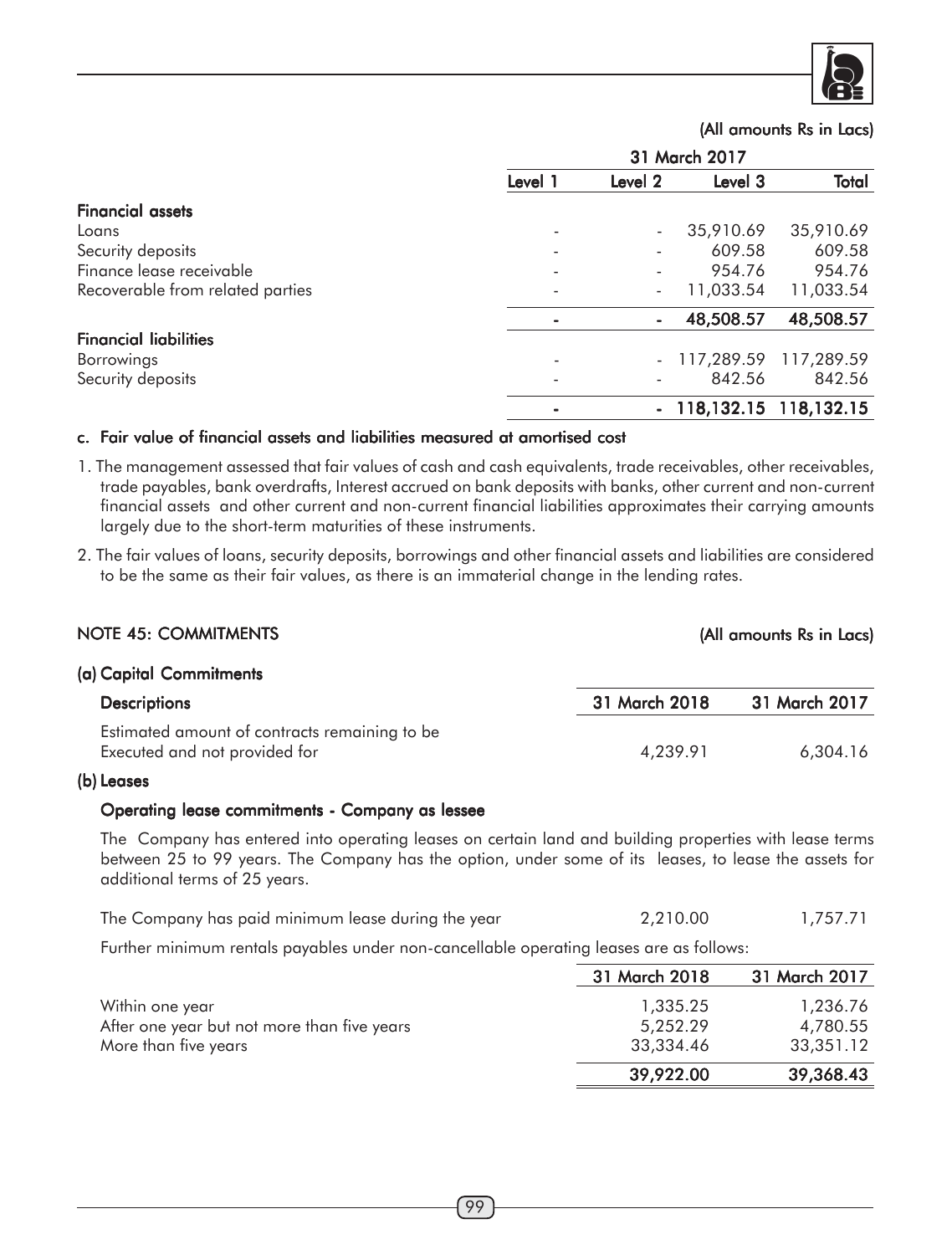#### Operating lease commitments - Company as lessor

The Company has entered into operating leases consisting of certain offices. These lease terms is for 3 years. There is no escalation clause in the lease agreements. There are no restrictions imposed by lease arrangements.

Future minimum rentals receivables under non-cancellable operating leases are as follows:

|                                             | 31 March 2018 | 31 March 2017 |
|---------------------------------------------|---------------|---------------|
| Within one year                             | 238.37        | 588.37        |
| After one year but not more than five years | 8.44          | 226.20        |
| More than five years                        | 148.05        | 153.20        |
|                                             | 394.86        | 967.77        |

#### Finance lease commitments - Company as lessor

The Company has given certain portion of land and building on finance lease. The lease terms are for 93-99 years.

Future gross rentals receivables under non-cancellable finance leases are as follows:

|                                             | 31 March 2018 | 31 March 2017 |
|---------------------------------------------|---------------|---------------|
| Within one year                             | 109.44        | 109.44        |
| After one year but not more than five years | 437.76        | 437.76        |
| More than five years                        | 6,236.83      | 6,346.27      |
|                                             | 6.784.03      | 6,893.47      |

Future minimum rentals receivables under non-cancellable finance leases are as follows:

|                                             | 31 March 2018 | 31 March 2017 |
|---------------------------------------------|---------------|---------------|
| Within one year                             | 0.21          | 0 19          |
| After one year but not more than five years | 1.03          | 0.95          |
| More than five years                        | 953.27        | 953.55        |
|                                             | 954.51        | 954.69        |

#### NOTE 46 : GRATUITY AND OTHER POST-EMPLOYMENT BENEFIT PLANS

|               | 31 March 2018 | 31 March 2017 |
|---------------|---------------|---------------|
| Gratuity Plan | 1,282.45      | 1.077.16      |
| <b>Total</b>  | 1,282.45      | 1,077.16      |

The Company has an unfunded defined benefit gratuity plan. Every employee who has completed five years or more or service gets a gratuity on separation equal to 15 days salary (last drawn salary) for each completed year of continuous service or part thereof in excess of six months.

| Changes in the defined benefit obligation:            |               |               |
|-------------------------------------------------------|---------------|---------------|
|                                                       | 31 March 2018 | 31 March 2017 |
| Opening defined benefit obligations                   | 1,077.16      | 940.69        |
| Service cost                                          | 132.62        | 120.23        |
| Net interest expense                                  | 62.98         | 63.41         |
| Gratuity cost charged to statement of profit and loss | 195.60        | 183.64        |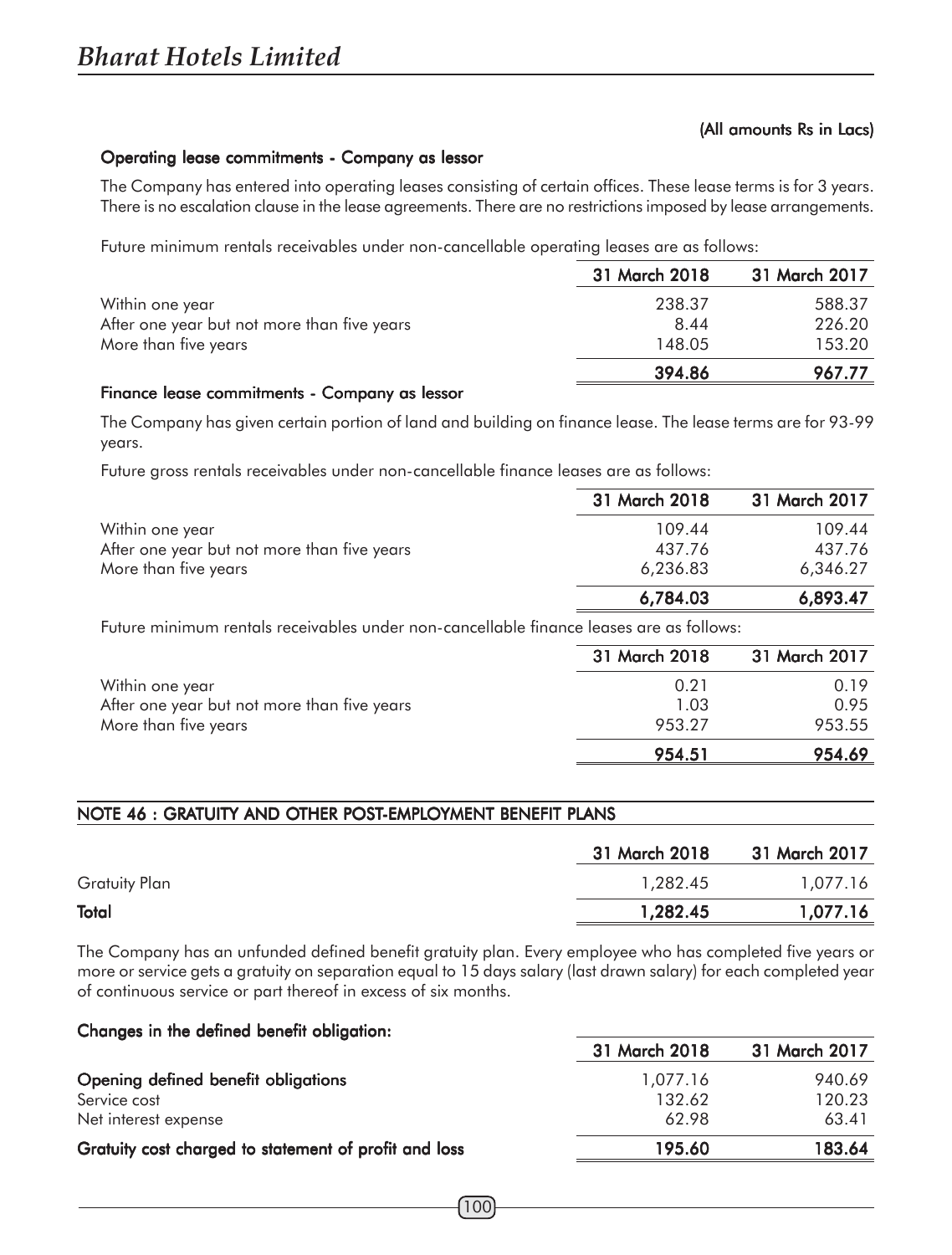

|                                                                   | (All amounts Rs in Lacs |               |
|-------------------------------------------------------------------|-------------------------|---------------|
|                                                                   | 31 March 2018           | 31 March 2017 |
| Actuarial changes arising from changes in demographic assumptions | 0.31                    | (0.88)        |
| Actuarial changes arising from changes in financial assumptions   | 2.32                    | 37.20         |
| Experience adjustments                                            | 88.45                   | (25.49)       |
| Remeasurement gain/(loss) in other comprehensive income           | 91.08                   | 10.83         |
| Benefits paid                                                     | (81.39)                 | (62.45)       |
| <b>Closing Defined benefit obligations</b>                        | 1,282.45                | 1,072.71      |

\*excluding liability amounts for employees transferred from group companies amounting to Rs. Nil (31 March 2017: Rs 4.45 lacs )

#### Amount recognised in the statement of profit or loss is as under:

| <b>Description</b>                                   | 31 March 2018   | 31 March 2017   |
|------------------------------------------------------|-----------------|-----------------|
| Current service cost<br>Net interest expense         | 132.62<br>62.98 | 120.23<br>63.41 |
| Amount recognised in the statement of profit or loss | 195.60          | 183.64          |

#### Amount recognised in Other comprehensive income is as under:

| <b>Description</b>                                                   | 31 March 2018 | 31 March 2017 |
|----------------------------------------------------------------------|---------------|---------------|
| Actuarial gain/(loss) arising from changes in demographic assumption | 0.31          | (0.88)        |
| Actuarial gain/(loss) arising from changes in financial assumption   | 2.32          | 37.20         |
| Experience adjustments                                               | 88.45         | (25.49)       |
| Amount recognised in Other comprehensive income                      | 91.08         | 10.83         |

#### The principal assumptions used in determining gratuity for the Company's plans are shown below:

|                                              | 31 March 2018 | 31 March 2017 |
|----------------------------------------------|---------------|---------------|
| Discount rate                                | 7.30%         | 6.90%         |
| Future salary increase                       | 8.00%         | 7.50%         |
| Sensitivity analysis for gratuity liability: |               |               |
|                                              | 31 March 2018 | 31 March 2017 |
| Impact of the change in Discount rate        |               |               |
| (a) Impact due to increase of 0.5%           | 1,252.49      | 1,035.20      |
| (b) Impact due to decrease of 0.5%           | 1,308.84      | 1,082.14      |
| Impact of the change in Salary increase      |               |               |
| (a) Impact due to increase of 0.5%           | 1,308.51      | 1,081.89      |
| (b) Impact due to decrease of 0.5%           | 1,252.55      | 1,035.22      |

The sensitivity analysis above have been determined based on a method that extrapolates the impact on defined benefit obligation as a result of reasonable changes in key assumptions occurring at the reporting period.

#### The following payments are expected contributions to the defined benefit plan in future years:

| <b>Description</b>             | 31 March 2018 | 31 March 2017 |
|--------------------------------|---------------|---------------|
| Within the next 12 months      |               | 34.54         |
| <b>Total expected payments</b> |               | 34.54         |
|                                |               |               |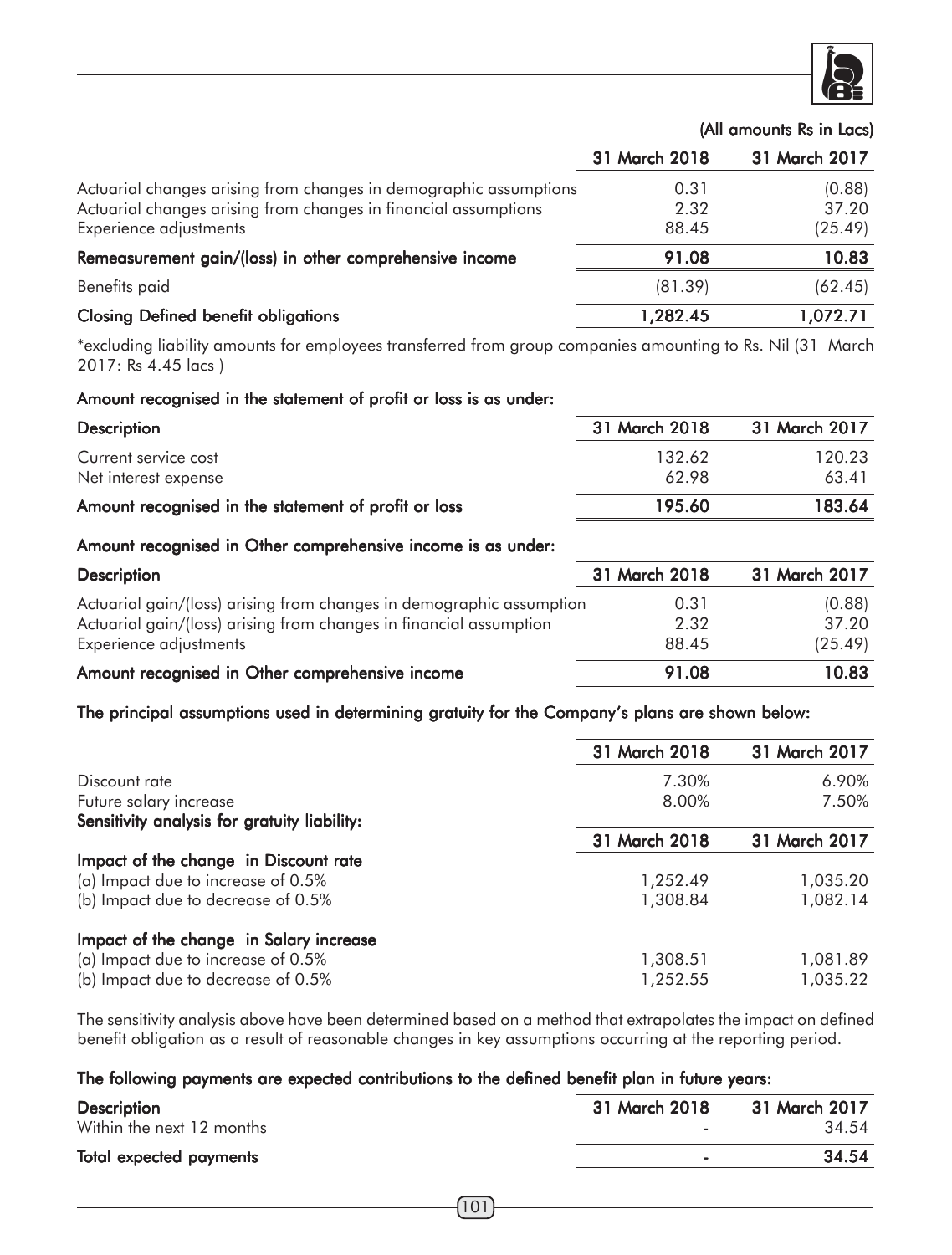#### The average duration of the defined benefit plan obligation at the end of the reporting period is 4.36 years.

(All amounts Rs in Lacs)

The following payments are expected contributions to the defined benefit plan in future years

|                         |               | INII UIIIUUIIIS NS III LUCSI                           |  |  |
|-------------------------|---------------|--------------------------------------------------------|--|--|
| <b>Duration (Years)</b> | 31 March 2018 | For the year ended For the year ended<br>31 March 2017 |  |  |
|                         | 365.30        | 310.51                                                 |  |  |
| 2                       | 184.68        | 150.48                                                 |  |  |
| 3                       | 172.38        | 137.83                                                 |  |  |
| 4                       | 146.30        | 126.82                                                 |  |  |
| 5                       | 122.73        | 103.22                                                 |  |  |
| 6 and above 6           | 894.91        | 712.54                                                 |  |  |

#### NOTE 47 : FINANCIAL RISK MANAGEMENT OBJECTIVES AND POLICIES

The Company's principal financial liabilities comprise loans and borrowings, trade and other payables. The main purpose of these financial liabilities is to finance the Company's operations and to support its operations. The Company's financial assets include loans, trade and other receivables, and cash & cash equivalents that derive directly from its operations.

The Company is exposed to market risk, credit risk and liquidity risk. The Company's senior management oversees the management of these risks. The Company's senior management is supported by a financial risk committee that advises on financial risks and the appropriate financial risk governance framework for the Company. This financial risk committee provides assurance to the Company's senior management that the Company's financial risk activities are governed by appropriate policies and procedure and that financial risks are identified, measured and managed in accordance with the Company's policies and risk objectives. The Board of Directors reviews and agrees policies for managing each risk, which are summarised as below:

#### Market risk

Market risk is the risk that the fair value of future cash flows of a financial instrument will fluctuate because of changes in market prices. Market risk comprises three types of risk: interest rate risk, currency risk and other price risks. Financial instruments affected by market risk include loans and borrowings, deposits and payables/ receivables in foreign currencies.

#### Interest rate risk

Interest rate risk is the risk that the fair value or future cash flows of a financial instrument will fluctuate because of changes in market interest rates. The Company's exposure to the risk of changes in market interest rates relates primarily to the Company's long term debt obligations with floating interest rates. The Company is carrying its borrowings primarily at variable rate. The Company expects the variable rate to decline, accordingly the Company is currently carrying its loans at variable interest rates.

|                          | (All amounts Rs in Lacs) |               |
|--------------------------|--------------------------|---------------|
|                          | 31 March 2018            | 31 March 2017 |
| Variable rate borrowings | 117,613.51               | 116,437.88    |
| Fixed rate borrowings    | 228.16                   | 851.71        |

#### Interest rate sensitivity

The following table demonstrates the sensitivity to a reasonably possible change in interest rates on that portion of loans and borrowings affected. With all other variable held constant, the Company's profit before tax is affected through the impact on floating rate borrowings, as follows:

|                             | <b>Effect of Profit before tax</b> |               |
|-----------------------------|------------------------------------|---------------|
|                             | 31 March 2018                      | 31 March 2017 |
| Increase by 50 basis points | (588.07)                           | (582.19)      |
| Decrease by 50 basis points | 588.07                             | 582.19        |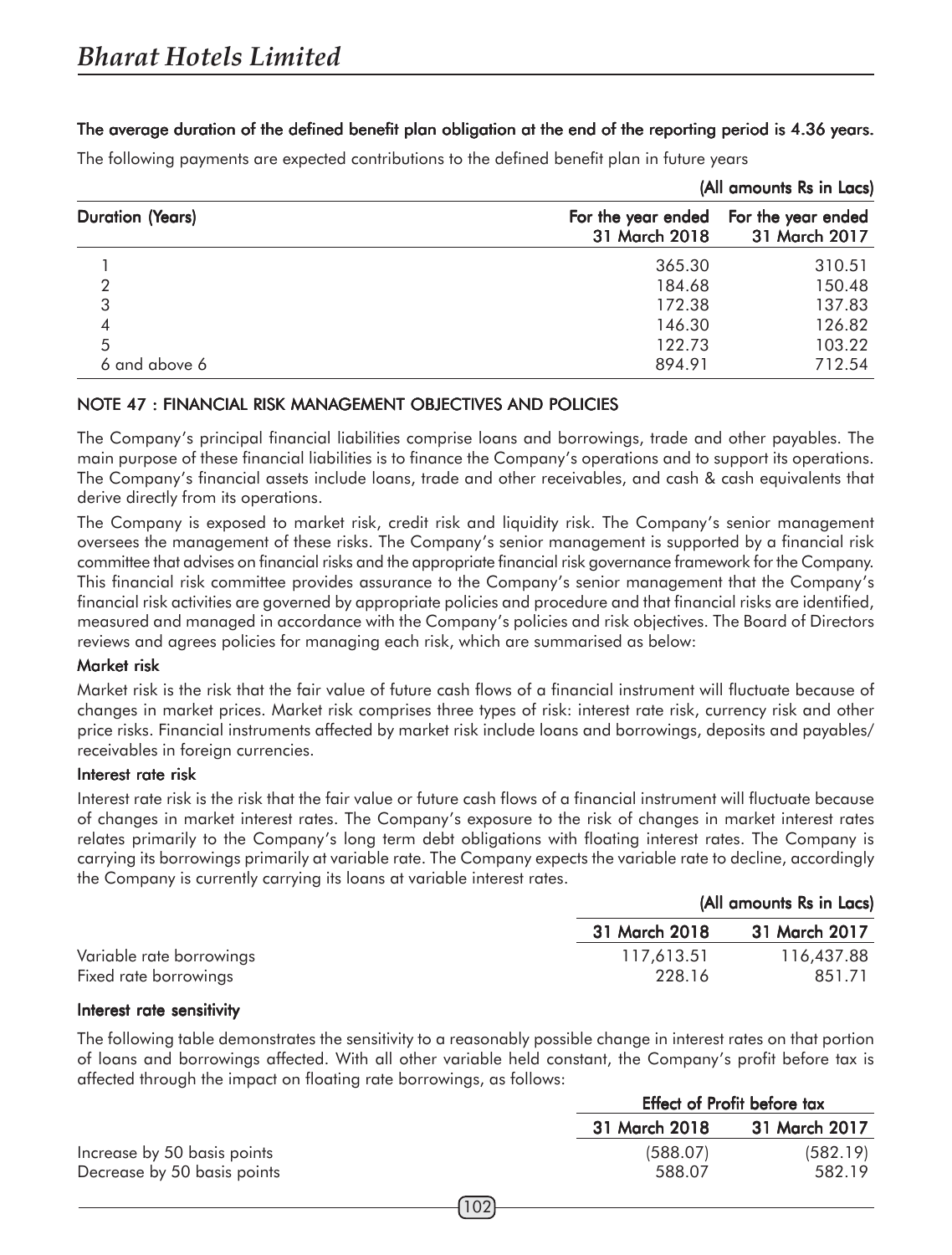

#### Foreign currency risks

Foreign currency risk is the risk that the fair value of future cash flows of an exposure will fluctuate because of changes in foreign exchange rates. The Company's exposure in foreign currency is in loans, debtors and advances denominated in foreign currency. The Company is not restricting its exposure of risk in change in exchange rates. The Company expects the Indian Rupee to strengthen and accordingly the Company is carrying the risk of change in exchange rates.

|                          |            |                 |               | (All amounts Rs in Lacs) |
|--------------------------|------------|-----------------|---------------|--------------------------|
| <b>Particulars</b>       | Currency   | <b>Buy/Sell</b> | 31 March 2018 | 31 March 2017            |
| <b>Trade creditors</b>   | <b>USD</b> | Buy             | 0.11          | 0.13                     |
| Trade receivables        | GBP        | Sell            | 0.68          | 0.90                     |
| <b>FDR</b>               |            |                 |               |                          |
| <b>EEFC Bank Balance</b> | <b>USD</b> | Sell            | 2.74          | 2.74                     |
| <b>Unsecured loans</b>   | <b>USD</b> | Buy             | 0.79          | 1.07                     |
| <b>Secured loans</b>     | <b>USD</b> | Buy             | 76.00         | 76.00                    |
|                          | <b>USD</b> | Buy             | 143.60        | 166.13                   |

#### Foreign currency sensitivity

The following table demonstrate the sensitivity to a reasonably possible change in USD-INR exchange rates, with all other variables held constant. The impact on the Company's profit before tax is due to changes in the fair value of monetary assets and liabilities. The Company's exposure to foreign currency changes for all other currencies is not material.

|                                                            | (All amounts Rs in Lacs)     |                    |
|------------------------------------------------------------|------------------------------|--------------------|
|                                                            | Effect on profit before tax* |                    |
|                                                            | 31 March 2018                | 31 March 2017      |
| <b>USD Sensitivity</b><br>Increase by 5%<br>Decrease by 5% | (641.21)<br>641.21           | (773.00)<br>773.00 |
| <b>GBP</b> Sensitivity<br>Increase by 5%<br>Decrease by 5% | 3.09<br>(3.09)               | 3.64<br>(3.64)     |

\*In accordance with exemption allowed under Ind AS 101, the Company capitalises exchange differences arising on long term foreign currency monetary items. Accordingly, the profit before tax will not be impacted to that extent.

#### Credit risk

Credit risk is the risk that counterparty will not meet its obligations under a financial instrument or customer contract, leading to a financial loss. The Company is exposed to credit risk from its operating activities (primarily trade receivables) and from its financing activities, including loans to related parties, deposits with banks and financial institutions, foreign exchange transactions and other financial instruments.

#### (a) Trade receivables

Customer credit risk is managed by each business location subject to the Company's established policy, procedures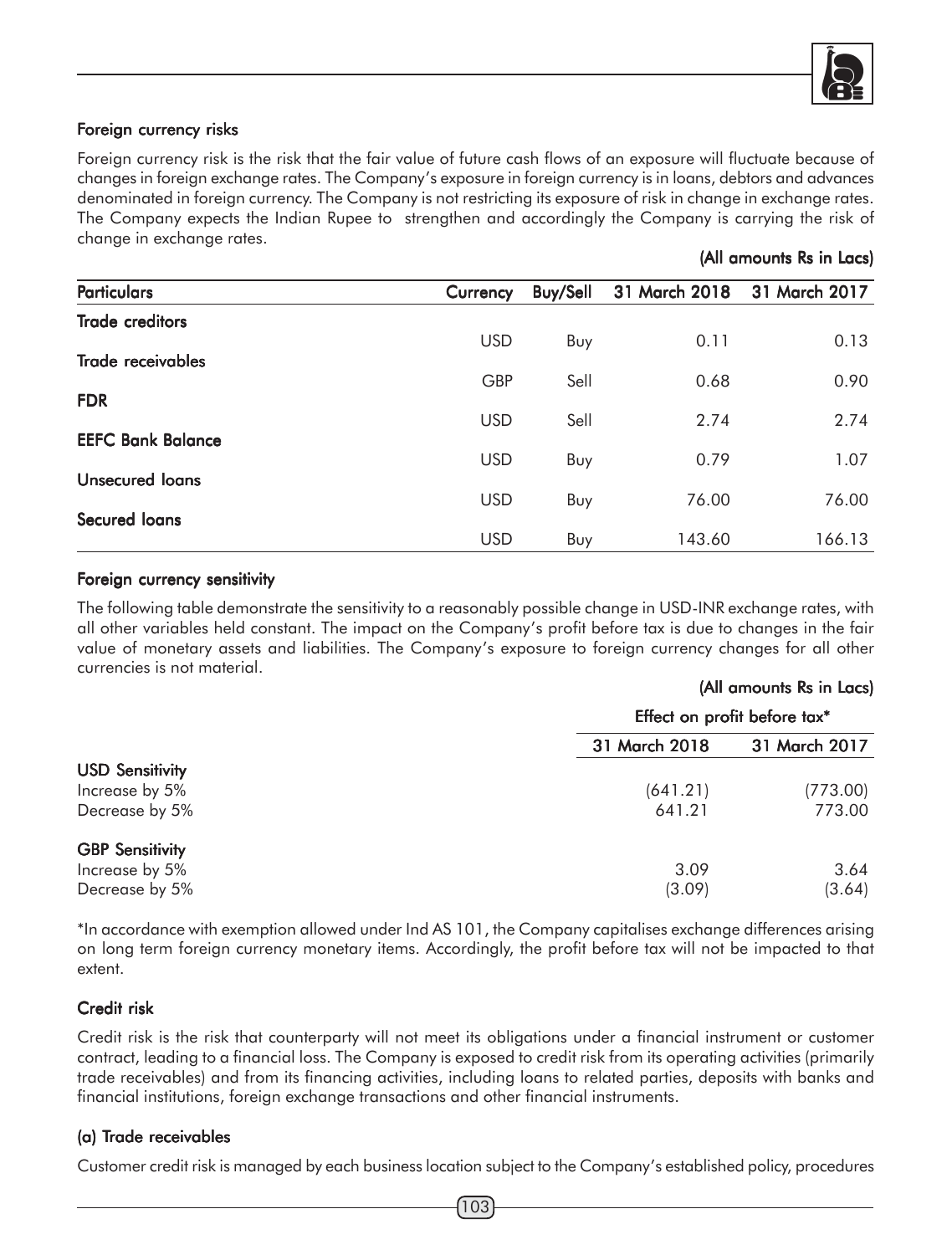and control relating to customer credit risk management. Credit quality of a customer is assessed and individual credit limits are defined in accordance with the assessment both in terms of number of days and amount.

An impairment analysis is performed at each reporting date on an individual basis for major clients. In addition, a large number of minor receivables are grouped into homogenous Companys and assessed for impairment collectively. The maximum exposure to credit risk at the reporting date is the carrying value of each class of financial assets disclosed in Note 10. The Company does not hold collateral as security.

#### (b) Financial instruments and cash deposits

Credit risk from balances with banks and financial institutions is managed by the Company's treasury department in accordance with the Company's policy. Investment of surplus funds are made only with approved counterparties and within credit limits assigned to each counterparty. The Company's maximum exposure to credit risk for the components of the balance sheet at respective reporting date is the carrying amount.

| Gross carrying amount of trade receivables |               | (All amounts Rs in Lacs) |
|--------------------------------------------|---------------|--------------------------|
| Ageing                                     | 31 March 2018 | 31 March 2017            |
| Not due                                    | 913.02        | 694.60                   |
| 0-60 days past due                         | 3,383.94      | 2,805.85                 |
| 61-120 days past due                       | 679.03        | 441.57                   |
| 121-180 days past due                      | 254.23        | 181.48                   |
| 180-365 days past due                      | 233.86        | 165.38                   |
| More than 365 days                         | 1,050.08      | 950.44                   |
|                                            | 6,514.16      | 5,239.32                 |

#### Provision for doubtful debts

| Ageing                | 31 March 2018 | 31 March 2017 |
|-----------------------|---------------|---------------|
| Not due               |               |               |
| 0-60 days past due    |               |               |
| 61-120 days past due  |               |               |
| 121-180 days past due | 0.19          |               |
| 180-365 days past due | 50.03         | 13.49         |
| More than 365 days    | 904.07        | 854.25        |
|                       | 954.29        | 867.74        |

| Reconciliation of provision for doubtful debts - Trade receivables |               |               |
|--------------------------------------------------------------------|---------------|---------------|
|                                                                    | 31 March 2018 | 31 March 2017 |
| Provision at beginning                                             | 867.74        | 664.37        |
| Addition during the year                                           | 110.12        | 206.18        |
| Reversal during the year                                           | (23.57)       | (2.81)        |
| Utilised during the year                                           |               |               |
| Provision at closing                                               | 954.29        | 867.74        |

#### Reconciliation of provision for doubtful debts - Loans and deposits 31 March 2018 31 March 2017 Provision at beginning and the state of the state of the state of the state of the state of the state of the state of the state of the state of the state of the state of the state of the state of the state of the state of Addition during the year 10.00 166.71 Reversal during the year (158.00)  $(158.00)$ Provision at closing 699.79 699.79 699.79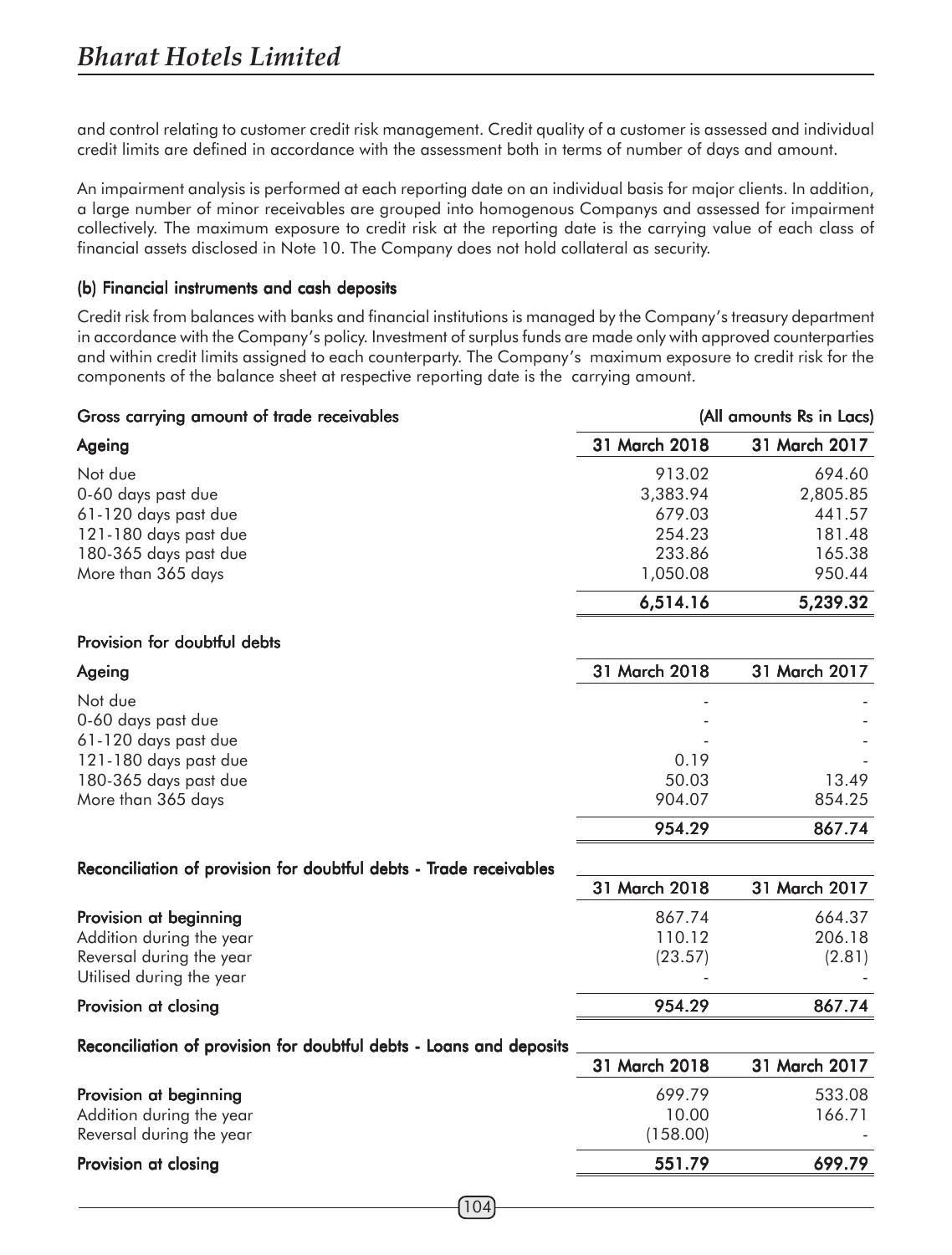

#### Liquidity risk

The Company monitors its risk of a shortage of funds by estimating the future cash flows. The Company's objective is to maintain a balance between continuity of funding and flexibility through the use of bank overdrafts, cash credit facilities and bank loans. The Company assessed the concentration of risk with respect to refinancing its debt and concluded it to be low. The Company has access to a sufficient variety of sources of funding and debt maturity within 12 months can be rolled over with existing lenders. The Company had access to the following undrawn borrowing facilities at the end of the reporting periods -

|                                                                    | (All amounts Rs in Lacs) |               |
|--------------------------------------------------------------------|--------------------------|---------------|
|                                                                    | 31 March 2018            | 31 March 2017 |
| <b>Floating rate</b>                                               |                          |               |
| (a) Expiring within one year (Bank overdraft and other facilities) |                          |               |
| <b>Secured</b>                                                     |                          |               |
| -Cash credit facilities                                            | 1,402.73                 | 1,590.15      |
| -Short term loans                                                  | 119.02                   | 127.90        |
| Unsecured                                                          |                          |               |
| -Buyer's credit                                                    |                          | 259.35        |
| (b) Expiring beyond one year (Bank loans)<br><b>Secured</b>        |                          |               |
| -Rupees term loan from banks                                       | 23.00                    | 6,250.00      |

#### The table below summarises the maturity profile of the Company's financial liabilities based on contractual undiscounted payments -

| Contractual maturities of borrowings                | 31 March 2018 | 31 March 2017 |
|-----------------------------------------------------|---------------|---------------|
| Upto one year                                       | 27,119.16     | 33,864.04     |
| Between 1 and 2 years                               | 18,114.64     | 15,807.50     |
| Between 2 and 5 years                               | 58,087.93     | 53,605.36     |
| More than 5 years                                   | 82,113.54     | 89,144.82     |
|                                                     | 31 March 2018 | 31 March 2017 |
| Contractual maturities of trade payables            |               |               |
| Upto one year                                       | 7,348.48      | 4,833.40      |
|                                                     | 31 March 2018 | 31 March 2017 |
| Contractual maturities of security deposit received |               |               |
| Upto one year                                       | 448.57        | 119.74        |
| Between 1 and 2 years                               | 1.64          | 276.07        |
| Between 2 and 5 years                               | 16.48         | 30.20         |
| More than 5 years                                   | 4,892.82      | 4,957.14      |
|                                                     | 31 March 2018 | 31 March 2017 |
| Contractual maturities of other financials payable  |               |               |
| Upto one year                                       | 2,228.01      | 2,839.98      |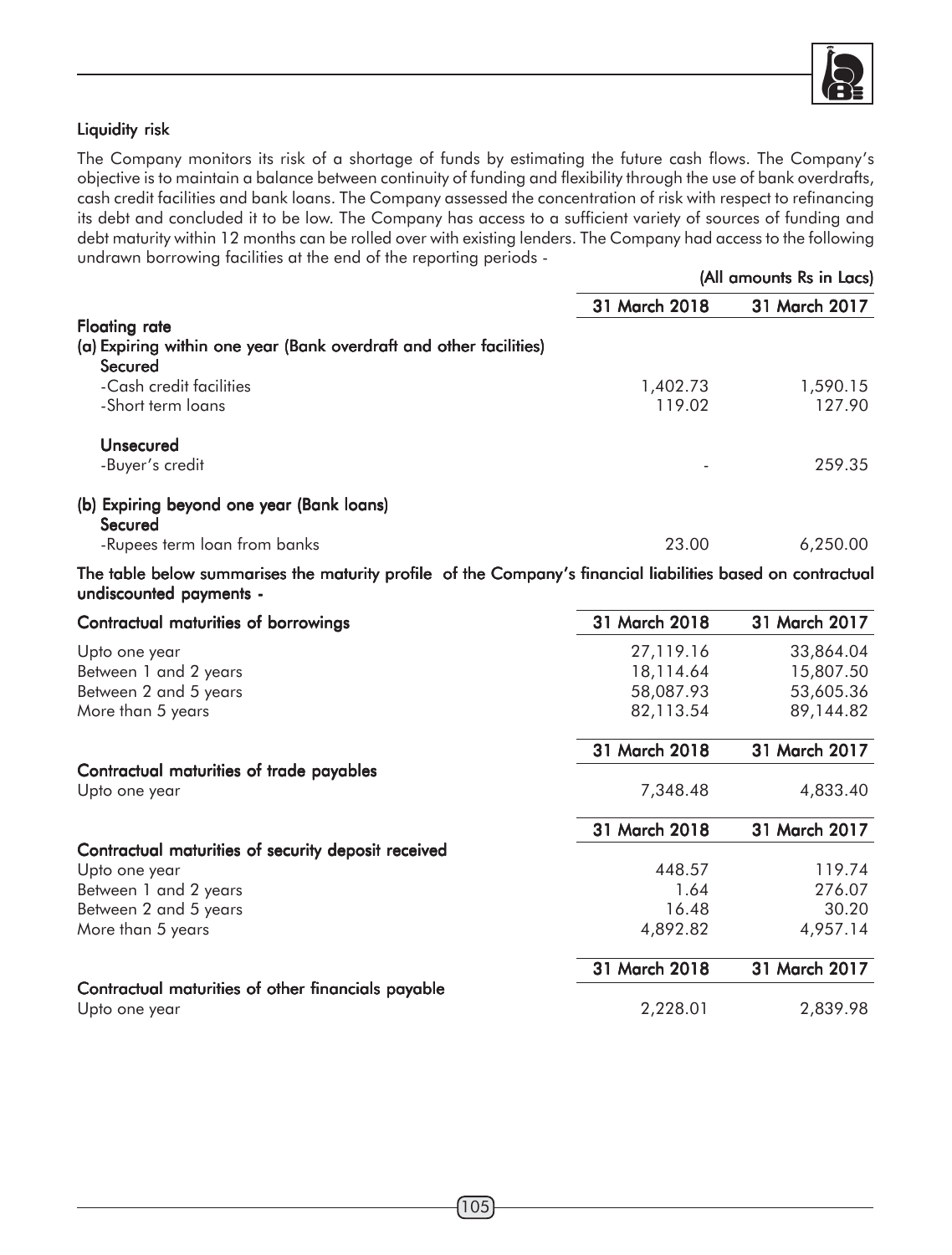#### NOTE 48 : LALIT LOYALTY AND MEMBERSHIP PROGRAMME

#### (a) Points for Lalit Connect alit Connect (In lacs) (In lacs)

|                           | 31 March 2018 | 31 March 2017 |
|---------------------------|---------------|---------------|
| Accrued points            | 3.33          | 2.32          |
| Redeemed points           | 0.44          | 1.50          |
| Redemption percentage     | 13.30%        | 64.36%        |
| Unexpired points          | 2.88          | 0.83          |
| (b) Points for Lalit Plus |               |               |
|                           | 31 March 2018 | 31 March 2017 |
| Accrued points            | 1.75          | 3.47          |
| Redeemed points           | 0.63          | 1.81          |
| Redemption percentage     | 35.90%        | 52.24%        |
| Unexpired points          | 1.12          | 1.66          |
|                           |               |               |

| 31 March 2018 | 31 March 2017 |
|---------------|---------------|
| 0.87          | 0.55          |
| 0.14          | 0.40          |
| 16.58%        | 73.38%        |
| 0.73          | 0.15          |
|               |               |

#### (d) Movement in provision (All amounts Rs in Lacs)

(c) Points for Lalit Engage

|                              | 31 March 2018 | 31 March 2017 |
|------------------------------|---------------|---------------|
| At the beginning of the year | 36.20         | 41.53         |
| Arising during the year      | 54.09         | 87.36         |
| Utilised during the year     | 30.42         | 92.69         |
| At the end of the year       | 59.87         | 36.20         |

#### (e) Movement in membership programme

|                              | 31 March 2018 | 31 March 2017 |
|------------------------------|---------------|---------------|
| At the beginning of the year | 303.86        | 350.64        |
| Arising during the year      | 764.86        | 722.13        |
| Utilised during the year     | 684.20        | 768.91        |
| At the end of the year       | 384.52        | 303.86        |
|                              |               |               |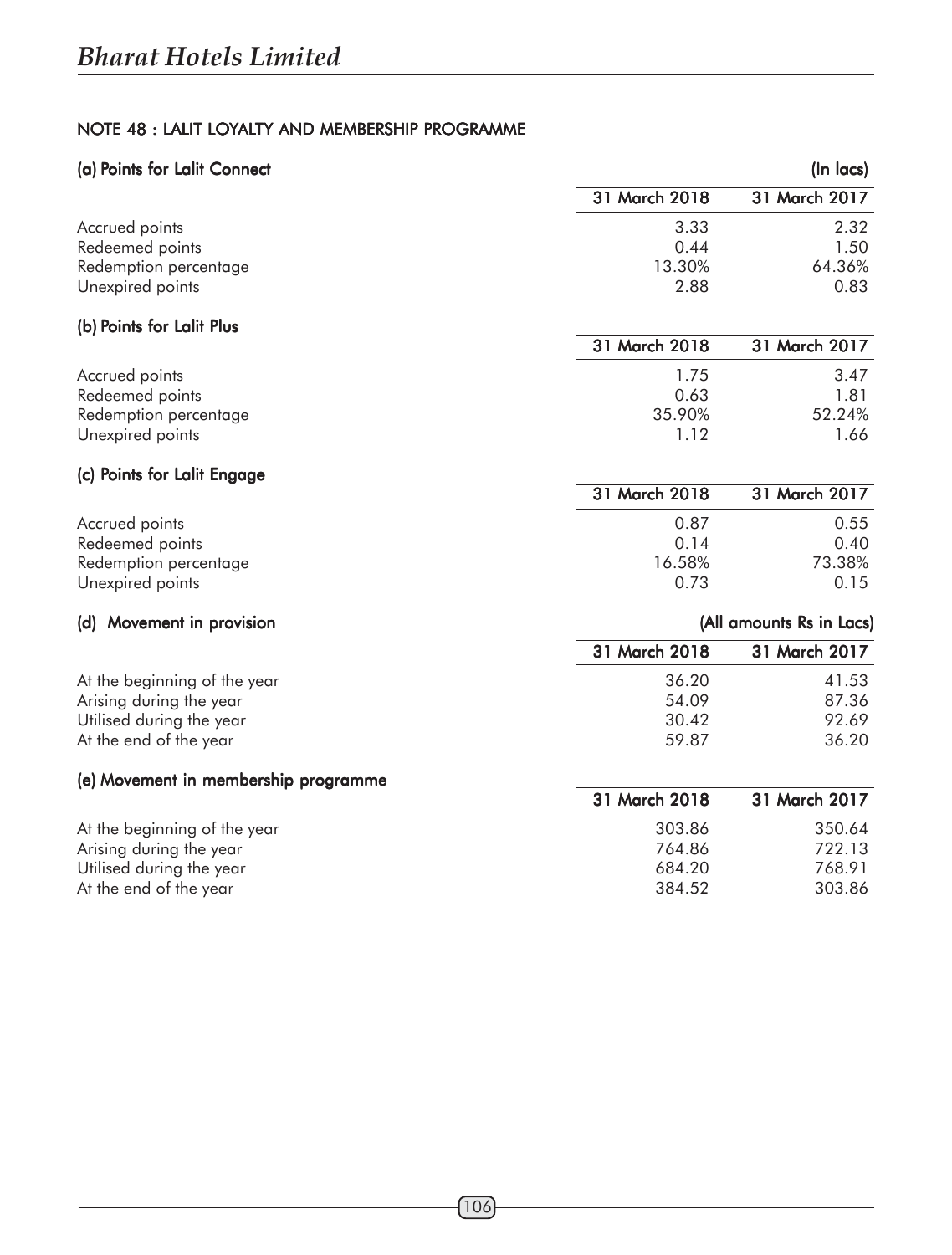

#### NOTE 49 : DETAILS OF DUES TO MICRO, SMALL AND MEDIUM ENTERPRISES AS PER MSMED ACT, 2006 TO THE EXTENT OF CONFIRMATION RECEIVED:

|                                                                                                                                                                                                                                                                                                                                          | 31 March 2018 | 31 March 2017 |
|------------------------------------------------------------------------------------------------------------------------------------------------------------------------------------------------------------------------------------------------------------------------------------------------------------------------------------------|---------------|---------------|
| The principal amount and the interest due thereon (to be shown<br>separately) remaining unpaid to any supplier as at the end of each<br>accounting year                                                                                                                                                                                  |               |               |
| The amount of interest paid by the buyer in terms of Section 16 of the<br>Micro Small and Medium Enterprise Development Act, 2006 along<br>with the amounts of the payment made to the supplier beyond the<br>appointed day during each accounting year                                                                                  |               |               |
| The amount of interest due and payable for the period of delay in<br>making payment (which have been paid but beyond the appointed<br>day during the year) but without adding the interest specified under<br>Micro Small and Medium Enterprise Development Act, 2006.                                                                   |               |               |
| The amount of interest accrued and remaining unpaid at the end of<br>each accounting year; and                                                                                                                                                                                                                                           |               |               |
| The amount of further interest remaining due and payable even in the<br>succeeding years, until such date when the interest dues as above are<br>actually paid to the small enterprise for the purpose of disallowance as<br>a deductible expenditure under Section 23 of the Micro Small and<br>Medium Enterprise Development Act, 2006 |               |               |

#### NOTE 50 : DIVIDEND MADE AND PROPOSED

| Cash dividends on equity shares declared and paid:                                                          | 31 March 2018 | 31 March 2017 |
|-------------------------------------------------------------------------------------------------------------|---------------|---------------|
| Final dividend paid in the year ended on 31 March 2018:<br>Rs. 1 per share (31 March 2017: Rs. 1 per share) | 759.91        | 569.93        |
| DDT on final dividend                                                                                       | 154.70        | 116.03        |
|                                                                                                             | 914.61        | 685.96        |
| Proposed dividends on equity shares:                                                                        |               |               |
| Proposed dividend for the year ended on 31 March 2018:                                                      |               |               |
| Rs. 1 per share (31 March 2017: Rs. 1 per share)                                                            | 759.91        | 759.91        |
| DDT on proposed dividend                                                                                    | 154.70        | 154.70        |
|                                                                                                             | 914.61        | 914.61        |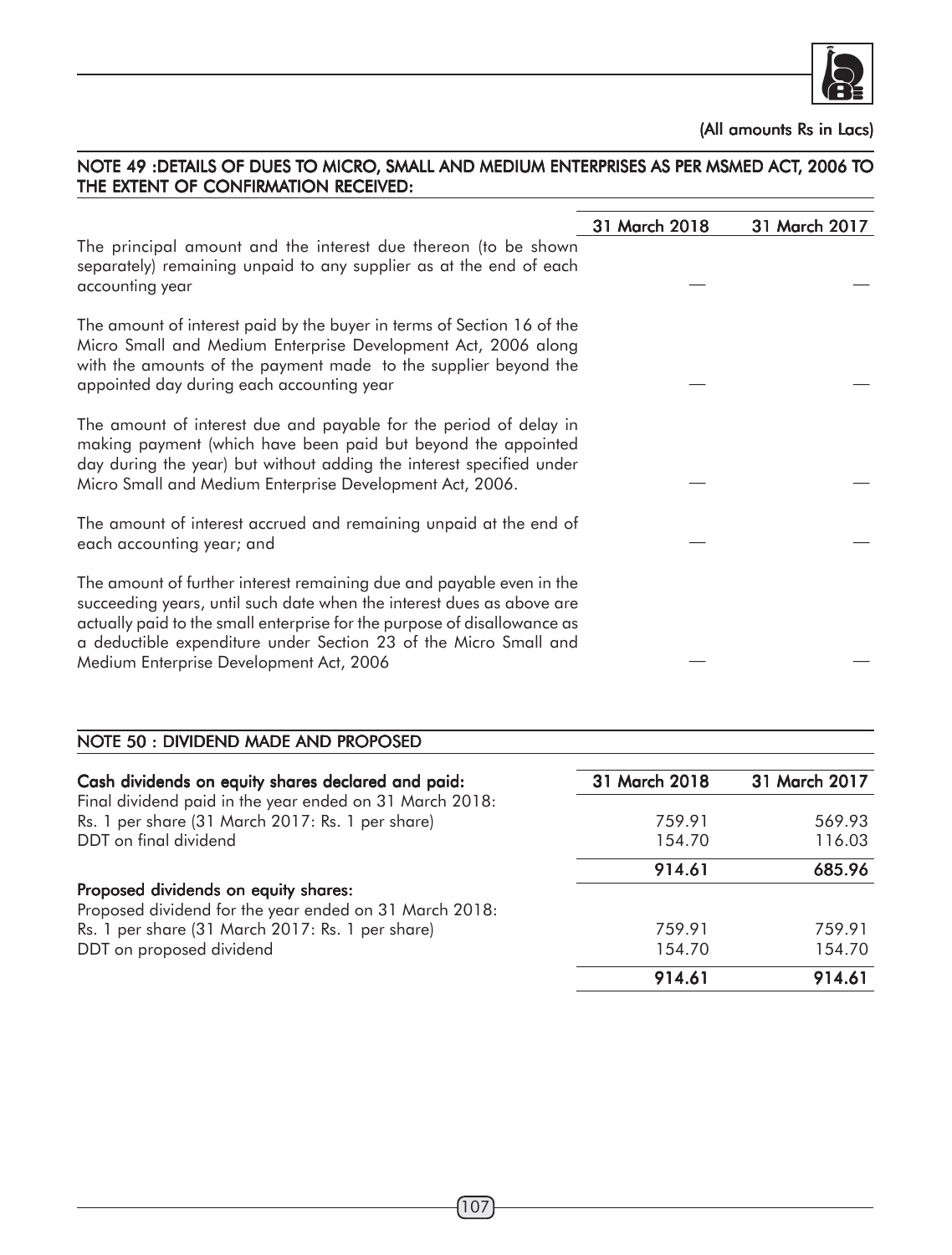#### NOTE 51: RELATED PARTY TRANSACTIONS

#### Note 51: Related Party Disclosures

#### a) Name of the related parties and their relationship:

| <b>Subsidiaries:</b>                    | Jyoti Limited<br>Apollo Zipper India Limited<br>Prime Cellular Limited<br>Prima Buildwell Private Limited<br>Kujjal Builders Private Limited                                                                                                                                                                                                                                                                                                                                                                                                                                                                                                                                                                                                                                                                                                                                                                                                                                                                                                                                                                                                                                                |
|-----------------------------------------|---------------------------------------------------------------------------------------------------------------------------------------------------------------------------------------------------------------------------------------------------------------------------------------------------------------------------------------------------------------------------------------------------------------------------------------------------------------------------------------------------------------------------------------------------------------------------------------------------------------------------------------------------------------------------------------------------------------------------------------------------------------------------------------------------------------------------------------------------------------------------------------------------------------------------------------------------------------------------------------------------------------------------------------------------------------------------------------------------------------------------------------------------------------------------------------------|
| <b>Entity Controlled by the Company</b> | The Lalit Suri Educational and Charitable Trust                                                                                                                                                                                                                                                                                                                                                                                                                                                                                                                                                                                                                                                                                                                                                                                                                                                                                                                                                                                                                                                                                                                                             |
| Key Management Personnel:               |                                                                                                                                                                                                                                                                                                                                                                                                                                                                                                                                                                                                                                                                                                                                                                                                                                                                                                                                                                                                                                                                                                                                                                                             |
|                                         | Dr. Jyotsna Suri, Chairperson & Managing Director<br>Ms. Divya Suri Singh, Executive Director<br>Ms. Deeksha Suri, Executive Director<br>Mr. Keshav Suri, Executive Director<br>Mr. Ramesh Suri, Non Executive Director<br>Mr. Madhav Sikka, Chief Financial Officer (till 24 March 2018)<br>Mr. Himanshu Pandey, Head Legal and Company Secretary<br>(w.e.f. 16 October 2017)<br>Mr. Sandeep Chandna, Company Secretary (till 20 September 2017)<br>Mr. M.Y. Khan, Non Executive Director<br>Mr. Dhruv Prakash, Non Executive Director (w.e.f. 21 July 2017)<br>Mr. Ranjan Mathai, Non Executive Director (w.e.f. 29 August 2017)<br>Mr. Vivek Mehra, Non Executive Director (w.e.f. 21 July 2017)<br>Ms. Shovana Narayan, Non Executive Director<br>(w.e.f. 16 October 2017)<br>Mr. Lalit Bhasin, Non Executive Director (till 6 September 2017)<br>Mr. Hanuwant Singh, Non Executive Director (till 30 June 2017)<br>Mr. D.V. Batra, Non Executive Director (till 14 August 2017)<br>Mr. Vinod Khanna, Non Executive Director (till 27 April 2017)<br>Mr. Abhay N Firodia, Non Executive Director (till 21 May 2016)<br>Mr. Chakor Lal Doshi, Non Executive Director (till 20 July 2016) |
| <b>Joint Venture of Subsidiaries</b>    | Cavern Hotels & Resorts FZCo.                                                                                                                                                                                                                                                                                                                                                                                                                                                                                                                                                                                                                                                                                                                                                                                                                                                                                                                                                                                                                                                                                                                                                               |
|                                         | Enterprises owned or significantly influenced by key management personnel or their relatives<br>Deeksha Holding Limited (DHL)<br>Deeksha Human Resource Initiatives Limited (DHRIL)<br>Subros Limited<br>Jyotsna Holding Private Limited<br>Mercantile Capital & Financial Services Private Limited<br>Bhasin & Company (till 8 September 2017)<br>Cargo Motors Delhi Private Limited<br>Cargo Motors Private Limited<br>Cargo Motors (Rajasthan) Private Limited<br>Eila Builders & Developers Limited<br><b>FIBCOM India Limited</b><br>Global Autotech Limited<br>Grand Hotel & Investments Limited                                                                                                                                                                                                                                                                                                                                                                                                                                                                                                                                                                                      |

 $(108)$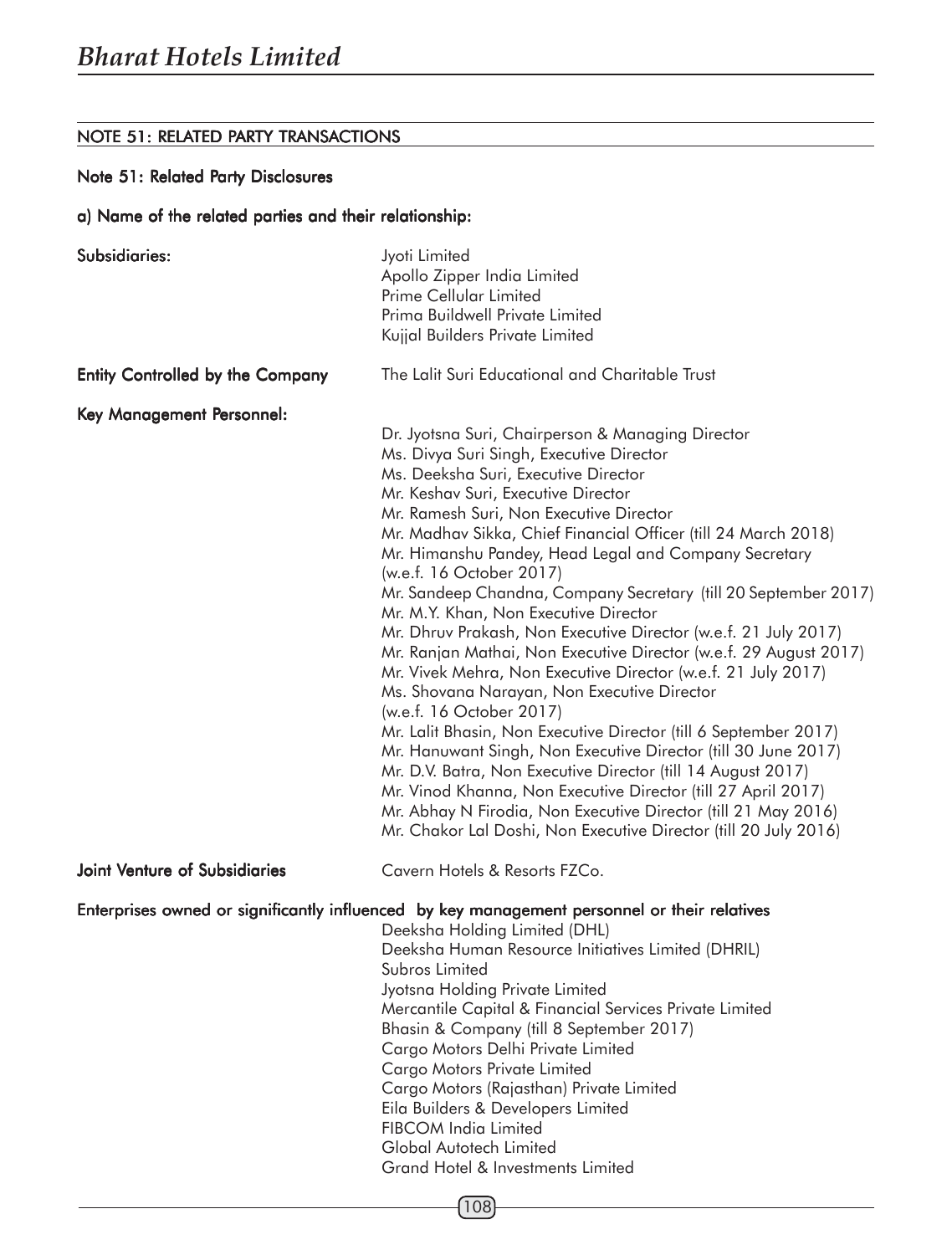

Kronokare Cosmetics Private Limited L.P Hospitality Private Limited Premium Exports Limited Premium Farm Fresh Produce Limited Premium Holdings Limited Prima Telecom Limited Richmond Enterprises S.A. Responsible Builders Private Limited Rohan Motors Limited Hemkunt Service Station Private Limited Tempo Automobiles Private Limited Godawari Motors Private Limited Ramesh Suri (HUF) St. Olave's Limited

#### Relatives of Key Managerial Personnel Mr. Jayant Nanda

- b) Loans made to the subsidiaries/ joint venture of subsidiaries are on mutually agreed terms.
- c) The sales and purchase from related parties are made on terms equivalent to those that prevail in arm's length transactions. Outstanding balance at the year-end are unsecured and interest free and settlement occurs through banking channels.
- d) The short term loans facilities (as discussed in note 24) from bank availed by the Company have been secured by way of guarantee given by Premium Holding Limited and Richmond Enterprises S.A.
- e) The guarantees for the related parties are given in the ordinary course of business and related parties have provided counter guarantees for such guarantees.

#### (f) The following table provides the total amount of transactions that have been entered into with related parties for the relevant financial period.

|                                                            |               | (All amounts Rs in Lacs) |
|------------------------------------------------------------|---------------|--------------------------|
| <b>Subsidiaries</b>                                        | 31 March 2018 | 31 March 2017            |
| Jyoti Limited                                              |               |                          |
| -Loan provided                                             | 8.00          | 21.45                    |
| -Interest received                                         | 49.89         | (44.42)                  |
| -Lease rent paid                                           | 50.00         | 50.00                    |
| Apollo Zipper India Limited                                |               |                          |
| -Loan provided                                             | 2,486.62      | 8,317.50                 |
| -Loan (received)                                           | (592.13)      | (371.98)                 |
| -Interest received                                         | 294.55        | 498.63                   |
| -Consultancy services provided                             | 347.04        | 301.33                   |
| -Expenditure incurred by BHL on behalf of                  | 19.13         | 1.28                     |
| -Security deposit (received)                               |               | (1.00)                   |
| -Security deposit refund                                   |               | 1.00                     |
| -Deemed investment on fair valuation of interest free loan | (2,050.64)    | (30, 134.49)             |
| Kujjal Builders Private Limited                            |               |                          |
| -Sale of goods / services                                  | 1.69          |                          |
| -Loan provided                                             | 1,647.67      | 7,071.39                 |
| -Loan (received)                                           | (172.50)      | (316.27)                 |
| -Interest received                                         | 742.68        | 2,626.05                 |
| -Consultancy services provided                             | 262.65        | 204.15                   |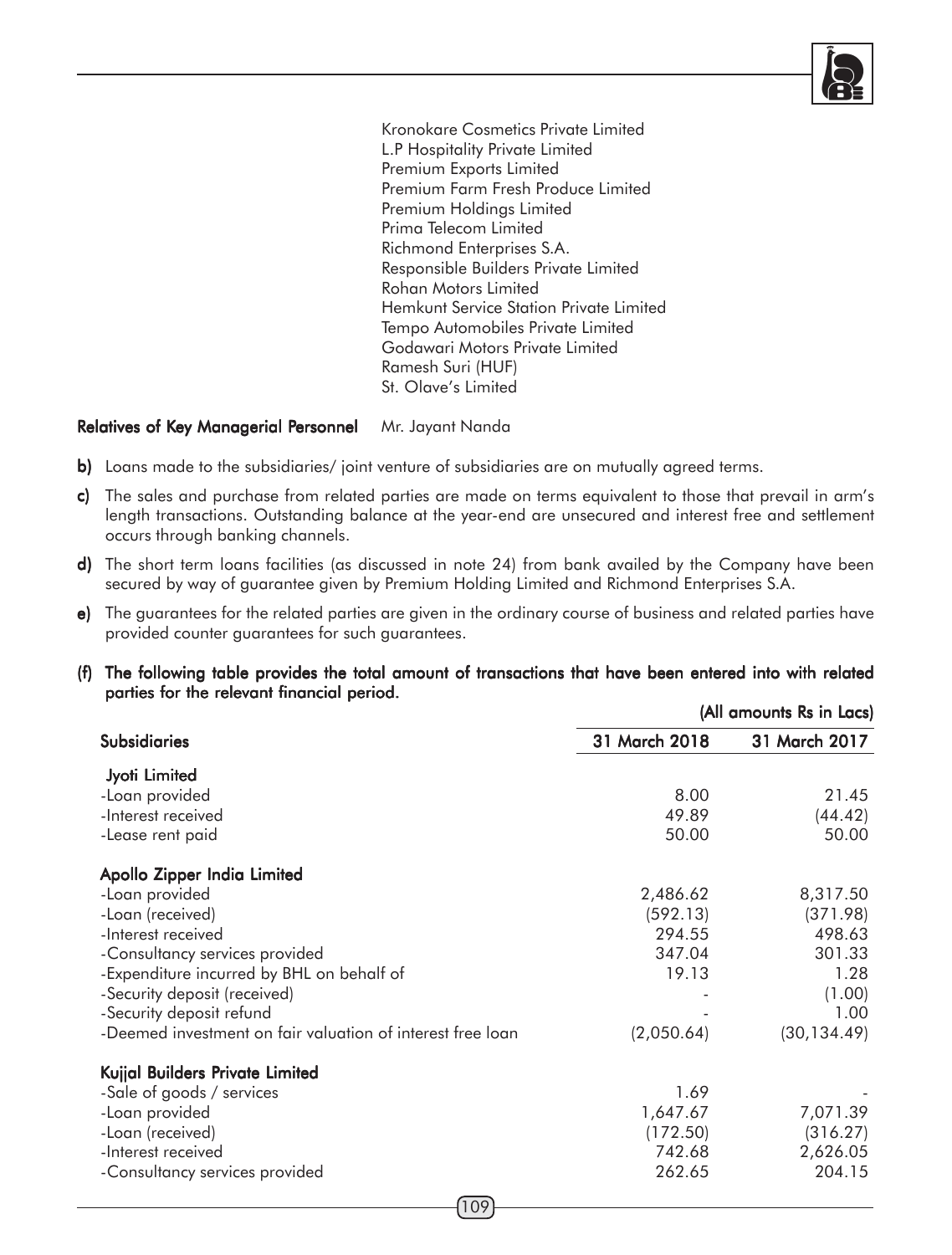|                                                                                                                       |                       | (All amounts Rs in Lacs) |
|-----------------------------------------------------------------------------------------------------------------------|-----------------------|--------------------------|
|                                                                                                                       | 31 March 2018         | 31 March 2017            |
| -Expenditure incurred by BHL on behalf of related party<br>-Deemed investment on fair valuation of interest free loan | 15.51<br>(36, 748.78) | 290.53                   |
| <b>Prime Cellular Limited</b>                                                                                         |                       |                          |
| -Loan provided                                                                                                        | 60.70                 | 52.20                    |
| -Loan (received)<br>-Interest received                                                                                | (500.00)<br>211.90    | (51.50)<br>234.77        |
| -Expenditure incurred by BHL on behalf of                                                                             | (6.05)                | 0.05                     |
| -Security deposit (received)                                                                                          |                       |                          |
| -Security deposit refund                                                                                              |                       |                          |
| Prima Buildwell Private Limited                                                                                       |                       |                          |
| -Loan provided                                                                                                        | 5.00                  | 8.00                     |
| -Loan (received)<br>-Interest received                                                                                | (241.39)<br>2.58      | (480.00)<br>39.03        |
| -Reimbursement of expenses                                                                                            | 0.23                  |                          |
|                                                                                                                       |                       |                          |
| <b>Entity Controlled by the Company</b>                                                                               |                       |                          |
| The Lalit Suri Educational and Charitable Trust                                                                       |                       |                          |
| -Loan provided                                                                                                        | 1,471.40              | 538.47                   |
| -Interest received<br>-Other balances written off                                                                     | 414.41                | 285.22<br>148.32         |
| -Deemed investment on fair valuation of interest free loan                                                            | (316.09)              |                          |
| -Deemed investment written off                                                                                        | 316.09                |                          |
| Key Management Personnel:                                                                                             |                       |                          |
| Name of KMP                                                                                                           |                       |                          |
| Dr. Jyotsna Suri                                                                                                      |                       |                          |
| - Salary and Wages                                                                                                    | 84.00                 | 84.00                    |
| - Post employment benefits                                                                                            | 3.14                  | 3.14                     |
| - Lease rent paid<br>- Interest paid on deposits                                                                      | 30.00<br>16.92        | 34.48<br>84.92           |
| - Guarantee/ Undertaking (received)                                                                                   | (1, 471.40)           | (538.47)                 |
| - Loan (received)                                                                                                     | (460.00)              | (1, 285.00)              |
| - Loan repaid                                                                                                         | 895.00                | 1,200.00                 |
| - Sale of goods / services                                                                                            | 24.90                 | 23.63                    |
| Ms. Divya Suri Singh<br>- Salary and Wages                                                                            | 72.00                 | 72.00                    |
| - Post employment benefits                                                                                            | 3.13                  | 4.27                     |
| - Lease rent paid                                                                                                     | 24.00                 | 17.00                    |
| Ms. Deeksha Suri                                                                                                      |                       |                          |
| - Salary and Wages                                                                                                    | 72.00                 | 72.00                    |
| - Post employment benefits<br>- Lease rent paid                                                                       | 2.91<br>24.00         | 4.48<br>17.00            |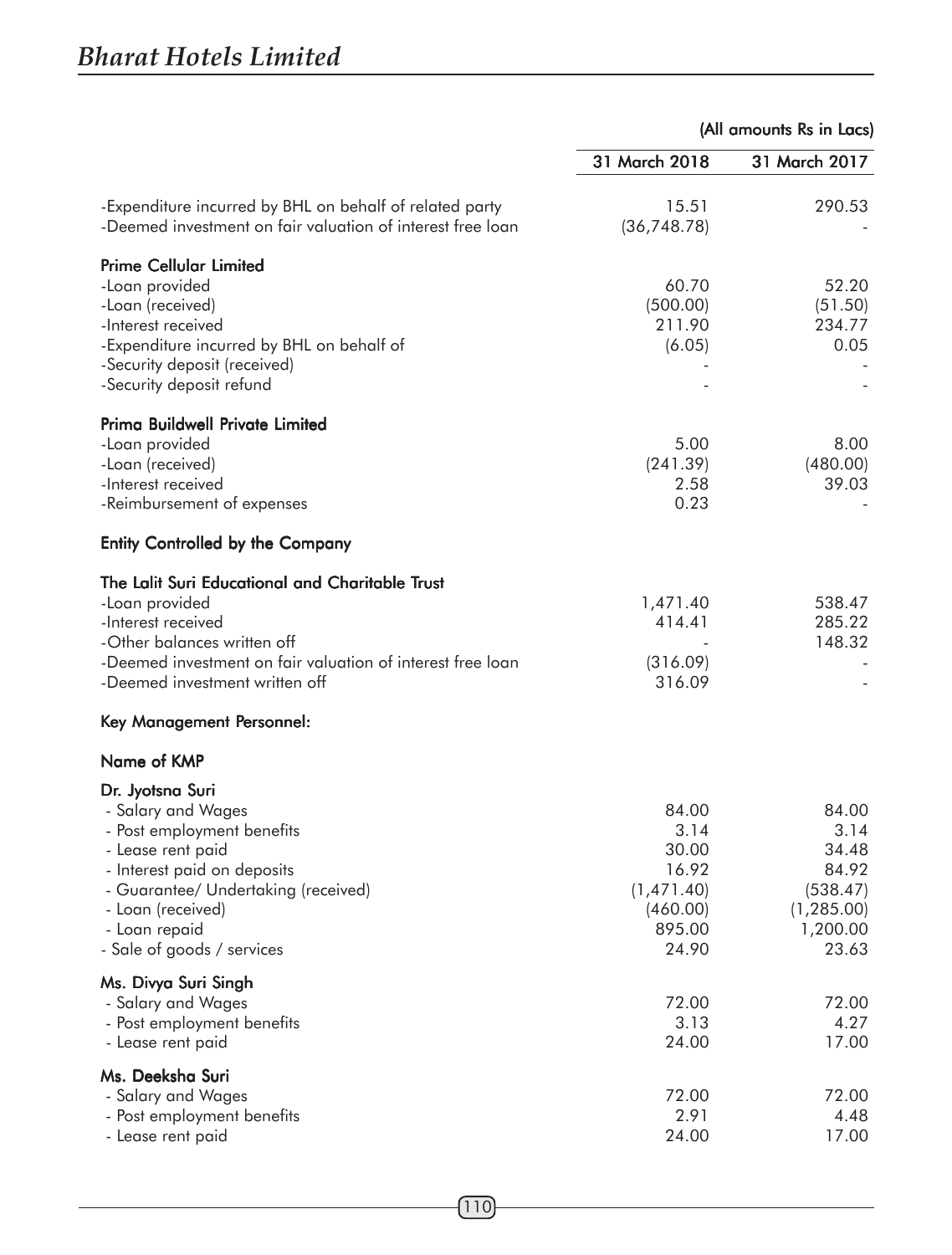

(All amounts Rs in Lacs)

|                                                                                                                               | 31 March 2018 | 31 March 2017 |
|-------------------------------------------------------------------------------------------------------------------------------|---------------|---------------|
| Mr. Keshav Suri<br>- Salary and Wages<br>- Post employment benefits                                                           | 72.00<br>2.84 | 72.00<br>3.94 |
| Mr. Madhav Sikka<br>- Salary and Wages<br>- Post employment benefits<br>- Other long term employee benefits- Leave Encashment | 49.63<br>0.99 | 1.74          |
| Mr. Himanshu Pandey<br>- Salary and Wages<br>- Post employment benefits                                                       | 18.93<br>0.62 | 0.77          |
| Mr. Sandeep Chandna<br>- Salary and Wages<br>- Post employment benefits                                                       | 11.52         |               |
| Mr. Ramesh Suri<br>- Sitting Fees                                                                                             | 5.00          | 3.60          |
| Mr. M.Y. Khan<br>- Sitting Fees                                                                                               | 4.80          | 2.10          |
| Mr. Dhruv Prakash<br>- Sitting Fees                                                                                           | 3.30          |               |
| Mr. Ranjan Mathai<br>- Sitting Fees                                                                                           | 1.50          |               |
| Mr. Vivek Mehra<br>- Sitting Fees                                                                                             | 2.60          |               |
| Ms. Shovana Narayan<br>- Sitting Fees                                                                                         | 0.50          |               |
| Mr. Lalit Bhasin<br>- Sitting Fees                                                                                            | 1.40          | 2.50          |
| Mr. Hanuwant Singh<br>- Sitting Fees                                                                                          | 0.90          | 4.20          |
| Mr. D.V. Batra<br>- Sitting Fees                                                                                              | 0.50          | 1.10          |
| Mr. Vinod Khanna<br>- Sitting Fees                                                                                            |               | 0.40          |
| Mr. Chakor Lal Doshi<br>- Sitting Fees                                                                                        |               | 0.20          |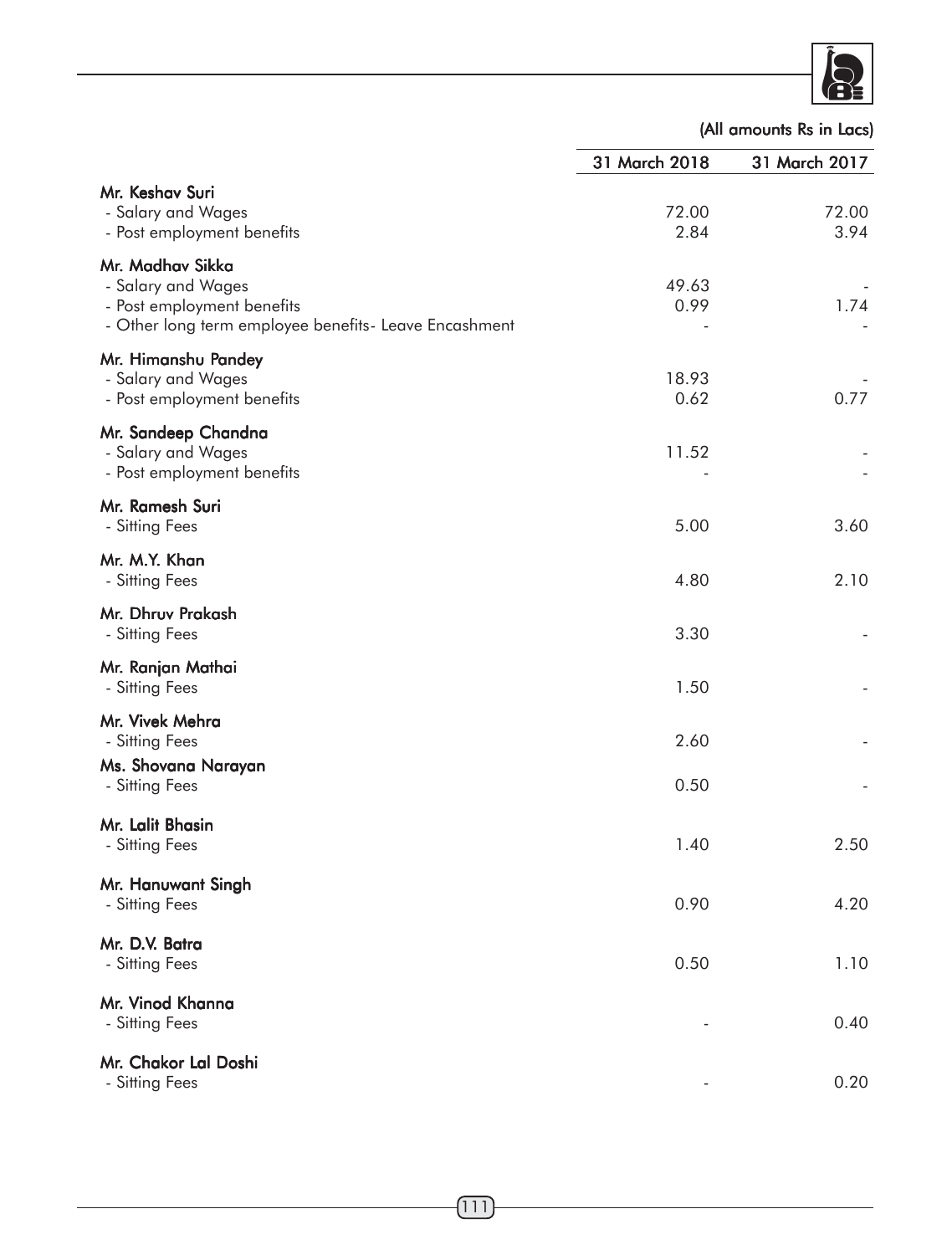|                                                                                                                                               |                                                        | (All amounts Rs in Lacs)                              |
|-----------------------------------------------------------------------------------------------------------------------------------------------|--------------------------------------------------------|-------------------------------------------------------|
|                                                                                                                                               | 31 March 2018                                          | 31 March 2017                                         |
| g. Balance Outstanding as at year end from Subsidiaries<br>(including deemed investment)- Receivable                                          |                                                        |                                                       |
| <b>Name of Company</b>                                                                                                                        |                                                        |                                                       |
| Jyoti Limited<br>Apollo Zipper India Limited<br>Prime Cellular Limited<br>Prima Buildwell Private Limited<br>Kujjal Builders Private Limited  | 836.41<br>35,101.17<br>3,056.64<br>548.56<br>39,884.78 | 356.79<br>2,444.37<br>3,311.28<br>782.40<br>37,561.76 |
| <b>Entity Controlled by the Company</b>                                                                                                       |                                                        |                                                       |
| The Lalit Suri Educational & Charitable Trust                                                                                                 | 4,586.39                                               | 3,016.67                                              |
| Key Management Personnel- Receivables                                                                                                         |                                                        |                                                       |
| Dr. Jyotsna Suri                                                                                                                              | 24.90                                                  |                                                       |
| <b>Balance Outstanding from Enterprises owned or significantly</b><br>influenced by key management personnel or their relatives - Receivables |                                                        |                                                       |
| <b>Bhasin &amp; Company</b>                                                                                                                   |                                                        | 16.48                                                 |
| Cargo Motors Delhi Private Limited                                                                                                            | 103.97                                                 | 103.97                                                |
| Cargo Motors Private Limited                                                                                                                  | 40.08                                                  | 36.02                                                 |
| Cargo Motors Rajasthan Private Limited                                                                                                        | 9.28                                                   | 3.15                                                  |
| Deeksha Holding Limited                                                                                                                       | 33.03                                                  | 37.51                                                 |
| Deeksha Human Resource Initiatives Limited<br><b>FIBCOM</b> India Limited                                                                     | 0.93<br>12.21                                          | 0.93<br>11.89                                         |
| <b>Grand Hotel &amp; Investments Limited</b>                                                                                                  | 53.65                                                  | 222.62                                                |
| Jyotsna Holding Private Limited                                                                                                               |                                                        | 0.07                                                  |
| <b>Kronokare Cosmetics Pvt Ltd</b>                                                                                                            | 12.97                                                  | 8.26                                                  |
| L. P. Hospitality Private Limited                                                                                                             | 1.61                                                   | 19.72                                                 |
| Mercantile Capital & Financial Services Private Limited                                                                                       | 0.08                                                   | 0.11                                                  |
| Prima Telecom Limited                                                                                                                         | 0.80                                                   | 0.41                                                  |
| Responsible Builders Private Limited                                                                                                          | 0.63                                                   | 0.70                                                  |
| <b>Rohan Motors Limited</b>                                                                                                                   | 2.83                                                   | 2.76                                                  |
| Subros Limited                                                                                                                                | 27.53                                                  | 43.22                                                 |
| Tempo Automobiles Private Limited                                                                                                             | 0.13                                                   |                                                       |
| Godawari Motors Private Limited                                                                                                               | 2.67                                                   |                                                       |
| St. Olave's Limited<br>Ramesh Suri (HUF)                                                                                                      | 139.08<br>0.31                                         |                                                       |
| Balance Outstanding as at year end.                                                                                                           |                                                        |                                                       |
| <b>Balance payable to Key Management Personnel</b>                                                                                            |                                                        |                                                       |
| Dr. Jyotsna Suri                                                                                                                              | 10.65                                                  | 476.64                                                |
| Ms. Divya Suri Singh                                                                                                                          | 3.60                                                   | 23.54                                                 |
| Ms. Deeksha Suri                                                                                                                              | 3.60                                                   | 29.99                                                 |
| Mr. Keshav Suri                                                                                                                               |                                                        | 6.44                                                  |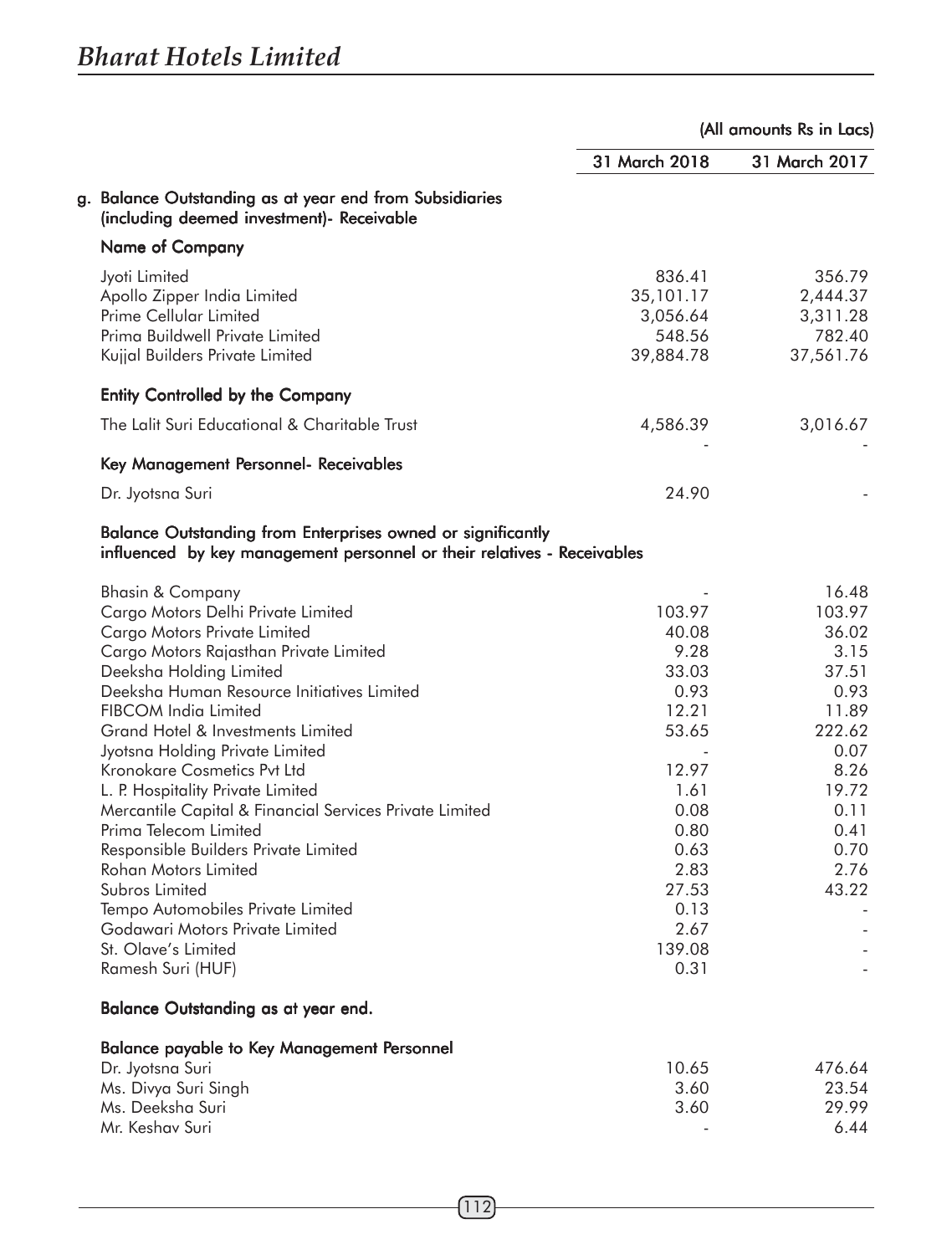

(All amounts Rs in Lacs)

|                                                                                                                                              | 31 March 2018 | 31 March 2017 |
|----------------------------------------------------------------------------------------------------------------------------------------------|---------------|---------------|
| Balance payable to Enterprises owned or significantly<br>influenced by key management personnel or their relatives                           |               |               |
| <b>Bhasin &amp; Company</b>                                                                                                                  |               | 16.48         |
| Deeksha Holding Limited                                                                                                                      | 102.28        | 37.51         |
| Deeksha Human Resource Initiatives Limited                                                                                                   | 4.84          | 0.93          |
| Eila Builders & Developers Limited                                                                                                           |               |               |
| Global Autotech Limited                                                                                                                      | 0.13          |               |
| Jyotsna Holding Private Limited                                                                                                              | 0.06          | 0.07          |
| Kronokare Cosmetics Pvt Ltd                                                                                                                  | 1.18          | 9.99          |
| L. P Hospitality Private Limited                                                                                                             | 0.08          |               |
| Mangar Hotels & Resorts Limited                                                                                                              |               |               |
| Mercantile Capital & Financial Services Private Limited                                                                                      |               |               |
| Premium Exports Limited                                                                                                                      |               | 2.63          |
| Prima Telecom Limited                                                                                                                        | 0.17          |               |
| <b>Rohan Motors Limited</b>                                                                                                                  | 0.22          | 2.76          |
| Hemkunt Service Station Private Limited                                                                                                      | 42.29         |               |
| Tempo Automobiles Pvt. Ltd                                                                                                                   | 0.12          |               |
| Corporate Guarantees / Undertaking (received) / payable                                                                                      |               |               |
| Apollo Zipper India Limited                                                                                                                  | 13,071.85     | 13,071.85     |
| Dr. Jyotsna Suri                                                                                                                             | (5,714.98)    | (4, 243.58)   |
| Premium Holdings Limited                                                                                                                     | (5,203.53)    | (11, 387.09)  |
| Richmond Enterprises S.A.                                                                                                                    |               |               |
| Kujjal Builders Private Limited                                                                                                              | 11,650.00     | 11,650.00     |
| Transactions with Enterprises owned or significantly influenced by<br>key management personnel or their relatives:<br><b>Name of Company</b> |               |               |
| <b>Deeksha Holding Limited</b>                                                                                                               |               |               |
| -Sale of goods / services                                                                                                                    | 110.53        | 57.74         |
| -Purchase of goods                                                                                                                           | 5.80          | 2.99          |
| -Lease rent paid                                                                                                                             | 156.27        | 154.13        |
| -Maintenance charges received                                                                                                                | 8.65          | 8.48          |
| -Expenditure incurred on behalf of BHL by                                                                                                    | 1.20          | 15.53         |
| Deeksha Human Resource Initiatives Limited                                                                                                   |               |               |
| -Expenditure incurred on behalf of BHL by                                                                                                    |               | 0.09          |
| Jyotsna Holding Private Limited                                                                                                              |               |               |
| -Sale of goods / services                                                                                                                    | 10.27         |               |
| -Lease rent paid                                                                                                                             |               | 8.86          |
| -Security deposit received                                                                                                                   |               | 3.36          |
| <b>Mercantile Capital &amp; Financial Services Private Limited</b>                                                                           |               |               |
| -Maintenance charges received                                                                                                                | 1.15          | 1.05          |
| <b>Grand Hotels &amp; Investments Limited</b>                                                                                                |               |               |
| -Consultancy Services provided                                                                                                               |               | 157.20        |
| -Expenditure incurred by BHL on behalf of                                                                                                    |               | 134.26        |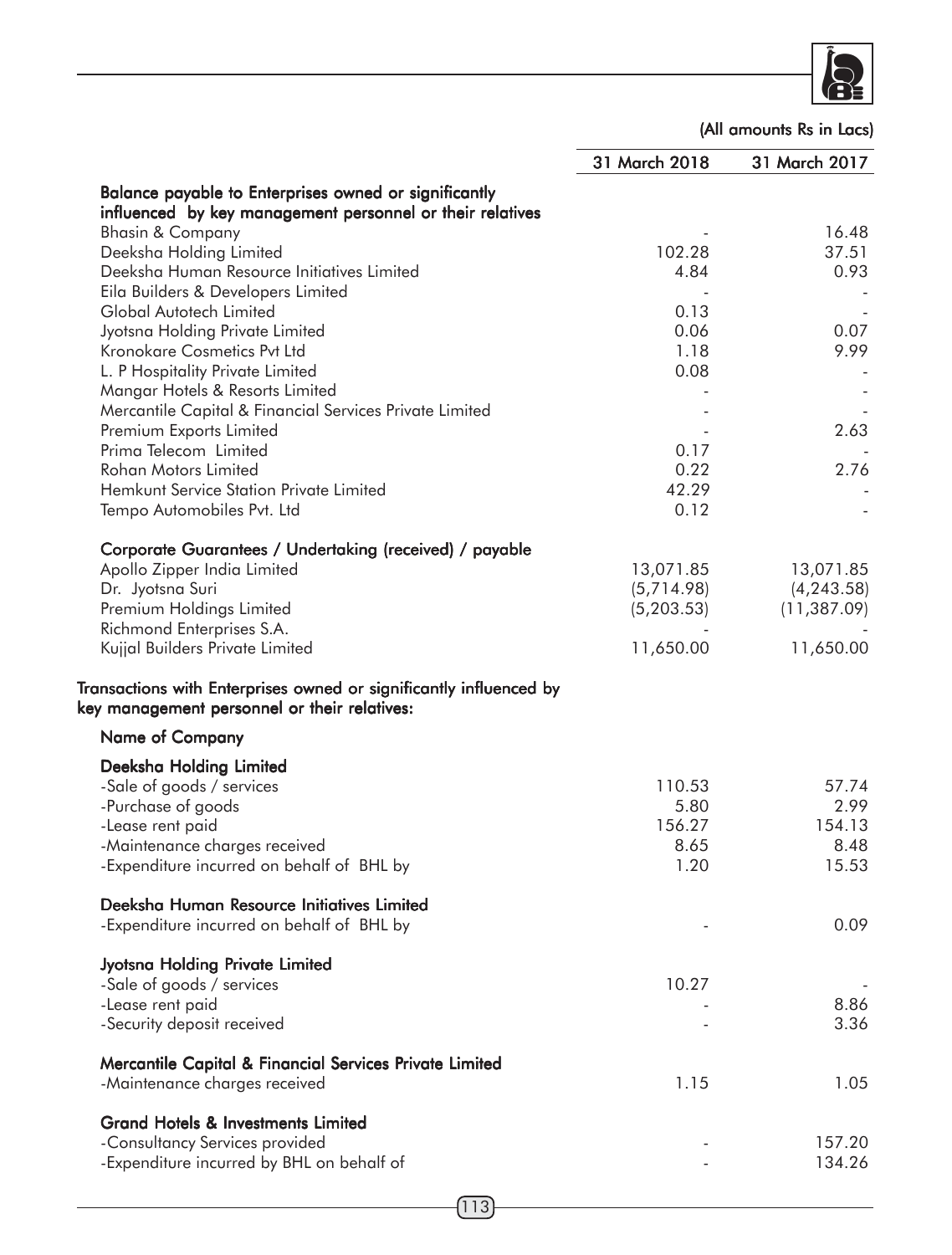## *Bharat Hotels Limited*

|                                                |               | (All amounts Rs in Lacs) |
|------------------------------------------------|---------------|--------------------------|
|                                                | 31 March 2018 | 31 March 2017            |
| Prima Telecom Limited                          |               |                          |
| -Sale of goods / services                      | 1.83          | 1.01                     |
| -Purchase of goods                             | 2.09          |                          |
| <b>Responsible Builders Private Limited</b>    |               |                          |
| -Maintenance charges received                  | 4.63          | 4.80                     |
| -Sale of goods / services                      | 4.39          |                          |
|                                                |               |                          |
| Premium Exports Limited                        |               |                          |
| -Lease rent paid                               | 1.35          | 2.70                     |
| <b>Rohan Motors Limited</b>                    |               |                          |
| -Sale of goods / services                      | 8.28          | 5.35                     |
| -Purchase of fixed assets                      | 4.20          |                          |
| -Services received                             | 1.79          | 1.12                     |
| -Maintenance charges received                  | 2.00          | 1.85                     |
| <b>Subros Limited</b>                          |               |                          |
| -Sale of goods / services                      | 94.91         | 90.84                    |
| -Maintenance charges received                  | 20.19         | 21.86                    |
|                                                |               |                          |
| <b>FIBCOM India Limited</b>                    |               |                          |
| -Maintenance charges received                  |               | 1.35                     |
| -Sale of goods / services                      | 0.85          |                          |
| <b>L.P Hospitality Private Limited</b>         |               |                          |
| -Consultancy Services provided                 | 5.71          |                          |
| -Services received                             | 0.08          |                          |
| <b>Global Autotech Limited</b>                 |               |                          |
| -Loan (received)                               |               |                          |
| -Loan paid                                     |               |                          |
| -Interest received                             |               |                          |
| -Sale of fixed assets                          |               |                          |
| <b>Kronokare Cosmetics Pvt Ltd</b>             |               |                          |
| -Purchase of goods                             | 241.80        | 835.27                   |
| -Sale of goods / services                      |               | 64.22                    |
| <b>Cargo Motors Private Limited</b>            |               |                          |
| -Sale of goods / services                      | 5.27          | 1.76                     |
|                                                |               |                          |
| <b>Bhasin and Company</b>                      |               |                          |
| -Consultancy Services received                 |               | 4.20                     |
| -Sale of goods / services                      |               | 3.38                     |
| <b>Hemkunt Service Station Private Limited</b> |               |                          |
| -Sale of goods / services                      | 0.29          |                          |
| -Purchase of goods                             | 123.06        |                          |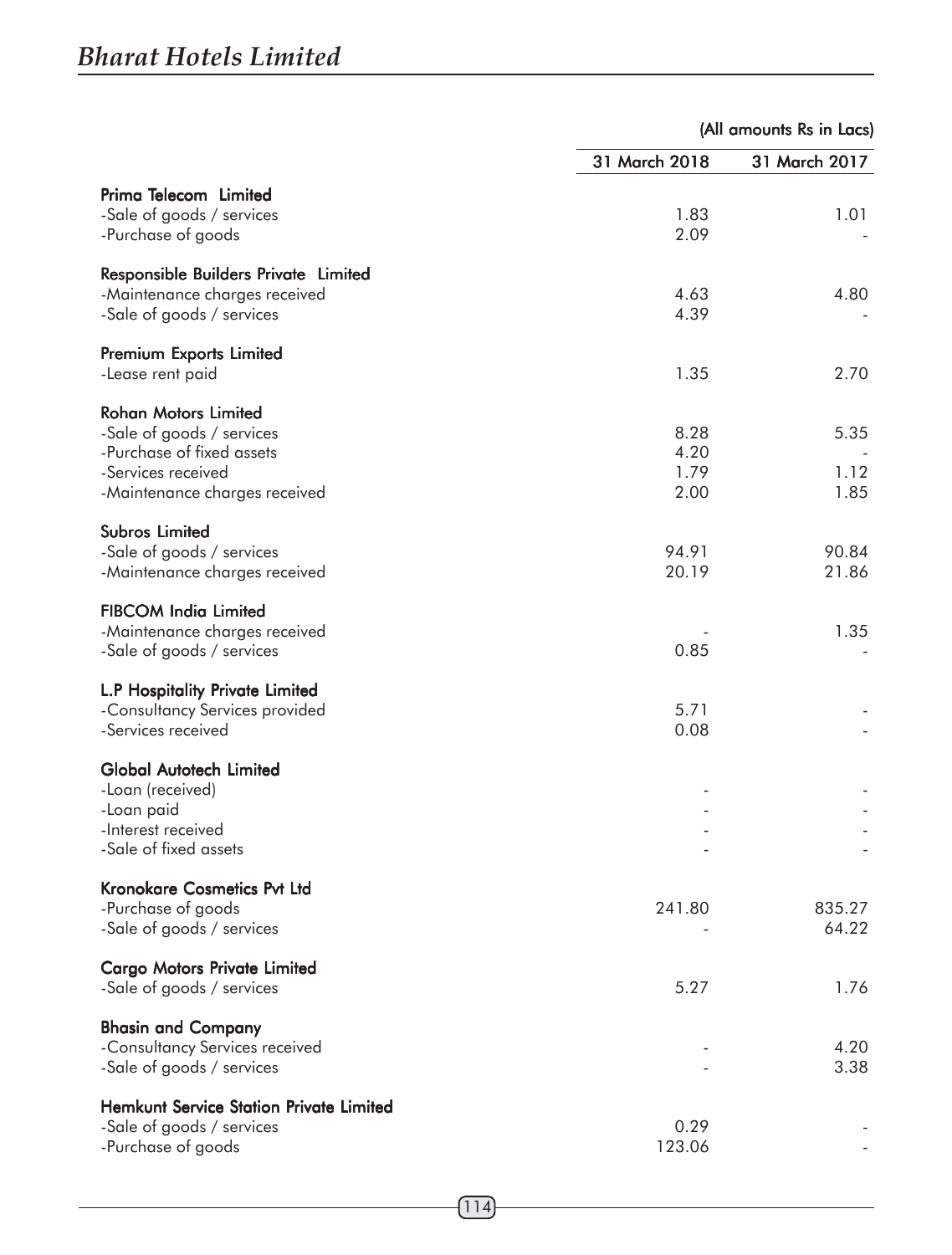

(All amounts Rs in Lacs)

|                                                                                                          | 31 March 2018 | 31 March 2017 |
|----------------------------------------------------------------------------------------------------------|---------------|---------------|
| Tempo Automobile Private Limited<br>-Sale of goods / services<br>-Services received                      | 2.03<br>0.74  |               |
|                                                                                                          |               |               |
| <b>Godawari Motors Private Limited</b>                                                                   |               |               |
| -Sale of goods / services                                                                                | 2.52<br>38.97 |               |
| -Purchase of goods<br>-Maintenance charges received                                                      | 2.51          |               |
|                                                                                                          |               |               |
| Ramesh Suri (HUF)<br>-Maintenance charges received                                                       | 1.06          |               |
| <b>St. Olave's Limited</b>                                                                               |               |               |
| -Consultancy Services provided                                                                           | 59.24         |               |
| -Expenditure incurred by BHL on behalf of                                                                | 76.69         |               |
| Cargo Motors Rajasthan Pvt Ltd                                                                           |               |               |
| -Sale of goods / services                                                                                | 6.70          |               |
|                                                                                                          |               |               |
| <b>NOTE 52:</b><br><b>DETAILS OF CSR EXPENDITURE</b>                                                     |               |               |
| a) Gross amount required to be spent by the Company during the year                                      | 53.38         | 4.09          |
| (b) Amount spent during the year ending on 31 March 2018:<br>Construction/acquisition of any asset<br>i) |               |               |
| ii) On purposes other than (i) above                                                                     | 38.42         |               |
| b) Amount spent during the year ending on 31 March 2017:                                                 |               |               |
| Construction/acquisition of any asset<br>i)                                                              |               |               |
| On purposes other than (i) above<br>ii)                                                                  |               | 33.40         |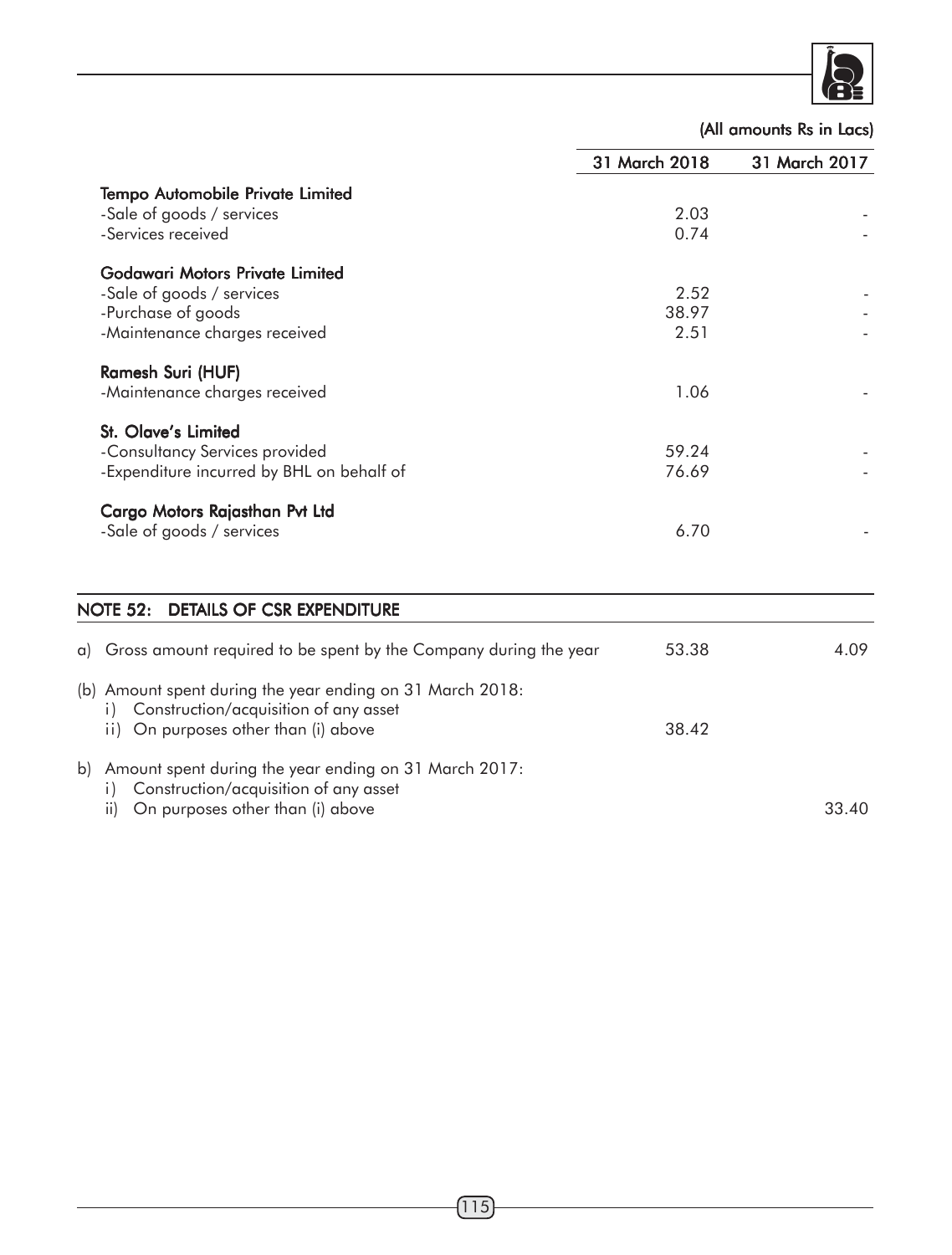| I<br>١<br>i | ; |
|-------------|---|
|             |   |

# (All amounts Rs. in lacs)

the purpose of making decisions about resource allocation and performance assument be select incological base. No operating segments have been aggregated to form the above reportable operating segments. The For management purposes, the Company is organised into business units based on its services rendered and products sold. The leadership team (Chairperson and Chief Financial Officer) monitors the operating results of its bu For management purposes, the Company is organised into business units based on its services rended and products sold. The leadership team (Chairperson and Chief Financial Officer) monitors the operating results of its busi the purpose of making decisions about essourion and performance assessment. Segment performance is evaluated bon profit or loss. No operating segments have been aggregated to form the above reportable operating segments. T Company has three reportable segments, as follows: -Company has three reportable segments, as follows: -

**Hotel operations** : It represents sale of rooms and apartments, food and beverages, banquert entils and other services relating to hotel operations including telecommunication, loundry, business centre, health centre and **Hotel operations** : It represents sale of rooms and aportments, food and beverages, banquet rentals and other services redating to hotel operations including telecommunication, business centre, health centre and other rel Aircraft Charter Operations: It represents services rendered to customers who hire aircraft for travel. Aircraft Charter Operations: It represents services rendered to customers who hire aircraft for travel.

Rent and Maintenance operations: It represents operations relating to renting of shops located within hotel premises and separate business towers operated by the Company. **Rent and Maintenance operations:** It represents operations relating to renting of shops located within hotel premises and separate business towers operated by the Company.

| Particulars                                                                                  | <b>Hotel</b> operations                |                                         |                                        | Aircraft charter operations            |                                        | Other activities                       | <b>Total</b>                           |                                        |
|----------------------------------------------------------------------------------------------|----------------------------------------|-----------------------------------------|----------------------------------------|----------------------------------------|----------------------------------------|----------------------------------------|----------------------------------------|----------------------------------------|
|                                                                                              | 2018<br>ended 31 March<br>For the year | ended 31 March<br>2017<br>the year<br>로 | 2018<br>ended 31 March<br>For the year | ended 31 March<br>2017<br>For the year | 2018<br>ended 31 March<br>For the year | ended 31 March<br>2017<br>For the year | 2018<br>ended 31 March<br>For the year | ended 31 March<br>2017<br>For the year |
| Revenue                                                                                      |                                        |                                         |                                        |                                        |                                        |                                        |                                        |                                        |
| External sales                                                                               | 61,567.56                              | 55,161.93                               | 490.72                                 | 614.88                                 | 1,801.44                               | 1,701.17                               | 63,859.72                              | 57,477.98                              |
| Other income                                                                                 | 647.35                                 | 757.69                                  |                                        |                                        | 44.88                                  | 37.51                                  | 692.23                                 | 795.20                                 |
| Finance Income                                                                               |                                        |                                         |                                        |                                        | 109.25                                 | 109.26                                 | 109.25                                 | 109.26                                 |
| Unallocated corporate income                                                                 |                                        |                                         |                                        |                                        |                                        |                                        | 2,176.42                               | 4,153.17                               |
| <b>Lotal</b>                                                                                 | 62,214.91                              | 919.62<br>55                            | 490.72                                 | 614.88                                 | 1,955.57                               | 1,847.95                               | 66,837.62                              | 62,535.6                               |
| Segment result                                                                               | $17,003.\overline{16}$                 | 715.02<br>$\overline{c}$                | (585.51)                               | (388.31)                               | 1,223.6                                | 1,083.85                               | 17,641.26                              | 16,410.56                              |
| Unallocated corporate expenses                                                               |                                        |                                         |                                        |                                        |                                        |                                        | (13,766.55)                            | (10, 890.05)                           |
| lax expense                                                                                  |                                        |                                         |                                        |                                        |                                        |                                        | 750.75                                 | 1,851.28                               |
| Profit for the year                                                                          | 17,003.16                              | 15,715.02                               | (585.51)                               | (388.31)                               | 1,223.61                               | 1,083.85                               | 3,123.96                               | 3,669.23                               |
| Particulars                                                                                  | <b>Hotel operations</b>                |                                         |                                        | Aircraft charter operations            |                                        | Other activities                       | Total                                  |                                        |
|                                                                                              | For the year                           | the year<br>호                           | For the year                           | For the year                           | For the year                           | For the year                           | For the year                           | For the year                           |
|                                                                                              | 2018<br>ended 31 March                 | ended 31 March<br>2017                  | 2018<br>ended 31 March                 | ended 31 March<br>2017                 | 2018<br>ended 31 March                 | ended 31 March<br>2017                 | 2018<br>ended 31 March                 | ended 31 March<br>2017                 |
| Segment assets                                                                               | 144,625.18                             | 559.65<br>155                           | 4,518.97                               | 4,583.45                               | 3,463.75                               | 3,485.71                               | 152,607.90                             | 163,628.82                             |
| Unallocated corporate assets                                                                 |                                        |                                         |                                        |                                        |                                        |                                        | 107,525.04                             | 91,715.84                              |
| <b>Total</b>                                                                                 | 144,625.18                             | 559.65<br>155                           | 4,518.97                               | 4,583.45                               | 3,463.75                               | 3,485.71                               | 260,132.94                             | 255,344.66                             |
| Segment liabilities                                                                          | 27,617.21                              | 987.56<br>24                            | 53.35                                  | 38.01                                  | 3,389.39                               | 3,428.0                                | 31,059.95                              | 28,453.58                              |
| Unallocated corporate liabilities                                                            |                                        |                                         |                                        |                                        |                                        |                                        | 118,950.90                             | 118,918.78                             |
| <b>Tag</b>                                                                                   | 27,617.21                              | ,987.56<br>$\mathbf{z}$                 | 53.35                                  | 38.01                                  | 3,389.39                               | 3,428.01                               | 50,010.85                              | 47,372.36                              |
| Capital expenditure                                                                          |                                        |                                         |                                        |                                        |                                        |                                        |                                        |                                        |
| towards acquisition of fixed assets                                                          | 6,578.59                               | ,005.45                                 | 106.79                                 | 48.45                                  |                                        |                                        | 6,685.38                               | 5,053.90                               |
| Depreciation / amortization                                                                  | 4,337.80                               | ,255.68                                 | 322.09                                 | 319.10                                 | 44.40                                  | 53.38                                  | 4,704.29                               | 4,628.16                               |
| Non cash expenses other than                                                                 |                                        |                                         |                                        |                                        |                                        |                                        |                                        |                                        |
| depreciation and amortization                                                                | 427.34                                 | 549.52                                  |                                        |                                        |                                        |                                        | 427.34                                 | 549.52                                 |
| Note: Capital expenditure includes exchange differences that have been capitalised<br>ر<br>د |                                        |                                         |                                        |                                        |                                        |                                        |                                        |                                        |

116

# **COLDEDIAL IBJICABLESS** Geographical information

The operating interests of the Company are confined to India since all the operational activities exists in India only. Accordingly, the figures appearing in these financial statements relate to the Company's single geogra The operating interests of the Company are confined to India since all the operational activities exists in India only. Accordingly, the figures oppearing in these financial stretures to the Company's single geographical l

### *Bharat Hotels Limited*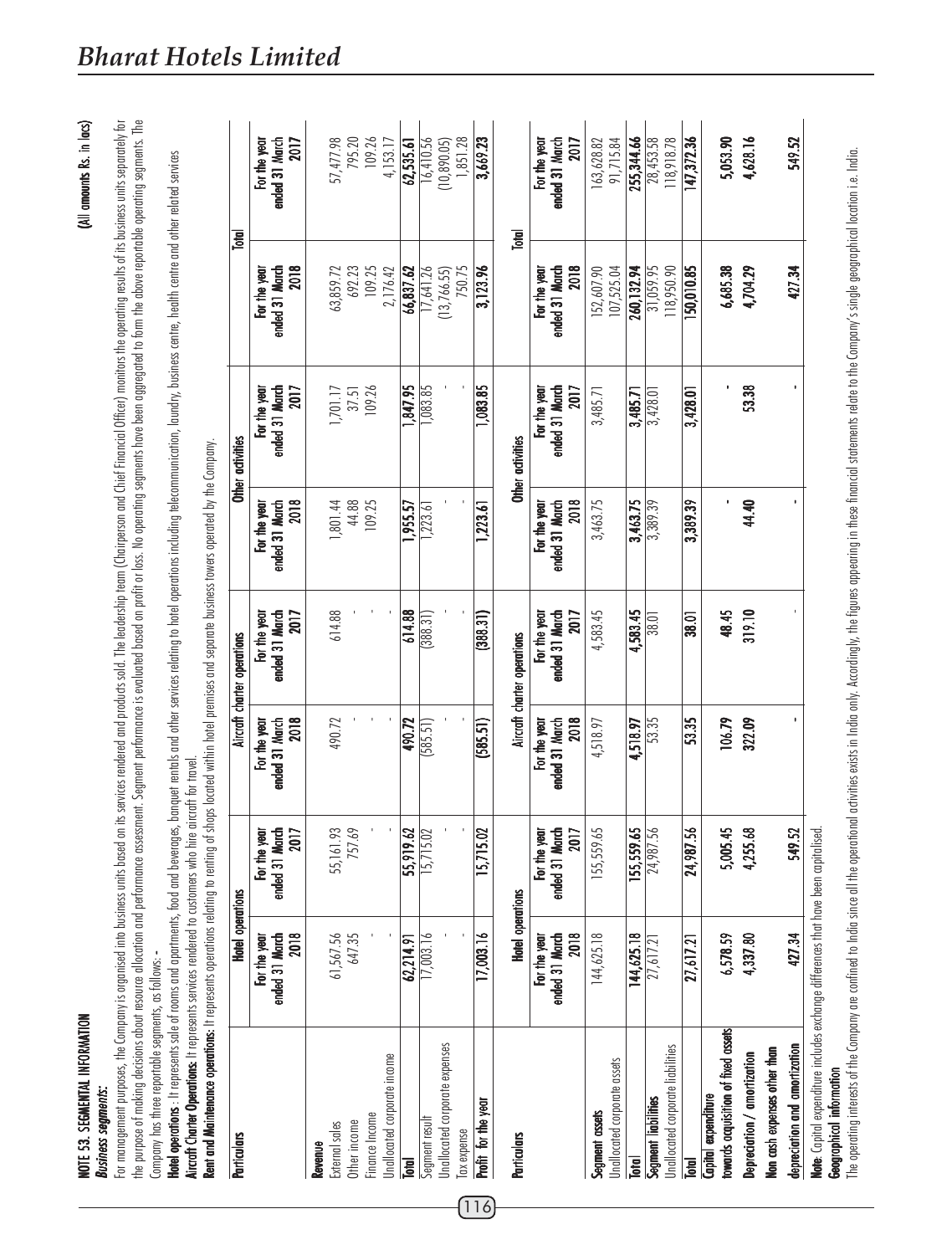#### NOTE 54. CONTINGENT LIABILITIES NOT PROVIDED FOR:

#### a) Income-tax matters

| Assessment year      |          | <b>Amounts disputed</b>     |
|----------------------|----------|-----------------------------|
|                      |          | 31 March 2018 31 March 2017 |
| 1997-98 to 2009-10   | 863.68   | 863.68                      |
| 2010-11              | 1,799.96 | 1,799.96                    |
| 2011 - 12 to 2014-15 | 178.88   | 178.88                      |
| 2015-16              | 120.66   |                             |
| Total                | 2,963.18 | 2,842.52                    |

The above income tax matters include certain disallowances of expenses claimed by the Company and certain other additions made by the assessing officers in respective years. These matters are pending with various judicial/appellate authorities including CIT (A), ITAT and High court. For some of the matters, judicial/appellate authorities have decided the cases in favor of the Company. However, these are being contested again by the Department of Income tax.

Further, during the year, Company has received notice under section 148 of the Income-tax Act 1961, for assessment year 2010-11, for reassessment proceedings in respect of depreciation claimed amounting to Rs 5,295.54 lacs having tax impact of Rs 1,799.96 lacs. The Company has filed Writ Petition before the Hon'ble High Court of Delhi against the same notice, which is pending for further hearing.

The Company believes that it has merit in these cases and it is only possible, but not probable, that these cases may be decided against the Company. Hence, these have been disclosed as contingent liability and no provision for any liability has been deemed necessary in the financial statements.

In addition to the aforementioned, in respect of certain other income-tax matters wherein the amount involved is Rs. 6,045.58 lacs (31 March 2017: Rs. 6,045.58 lacs), the Hon'ble High Court of Delhi has passed judgement in favor of the Company. The tax authorities have not yet filed any further appeals in respect of these matters. Considering the aforementioned, the management does not expect that any liability shall devolve on the Company in respect of these matters.

#### b) Guarantees

The Company has issued financial guarantees to banks on behalf of and in respect of loan facilities availed by its subsidiaries for construction of fixed assets. In accordance with the policy of the Company, the Company has designated such guarantees as "Insurance Contracts". The Company has classified financial guarantees as contingent liabilities. Further, the Company has also assessed the fair values of these guarantees and believes that there are no assets and liabilities to be recognised in the balance sheet under these contracts.

|    |                                                                                                                        | As at<br>31 March 2018 | As at<br>31 March 2017 |
|----|------------------------------------------------------------------------------------------------------------------------|------------------------|------------------------|
| i. | Corporate guarantee given on behalf of a subsidiary to<br>Customs for obtaining EPCG licenses                          | 796.85                 | 796.85                 |
|    | ii. Corporate guarantee given on behalf of subsidiaries to<br>bank for obtaining loan for construction of fixed assets | 23,925.00              | 23,925.00              |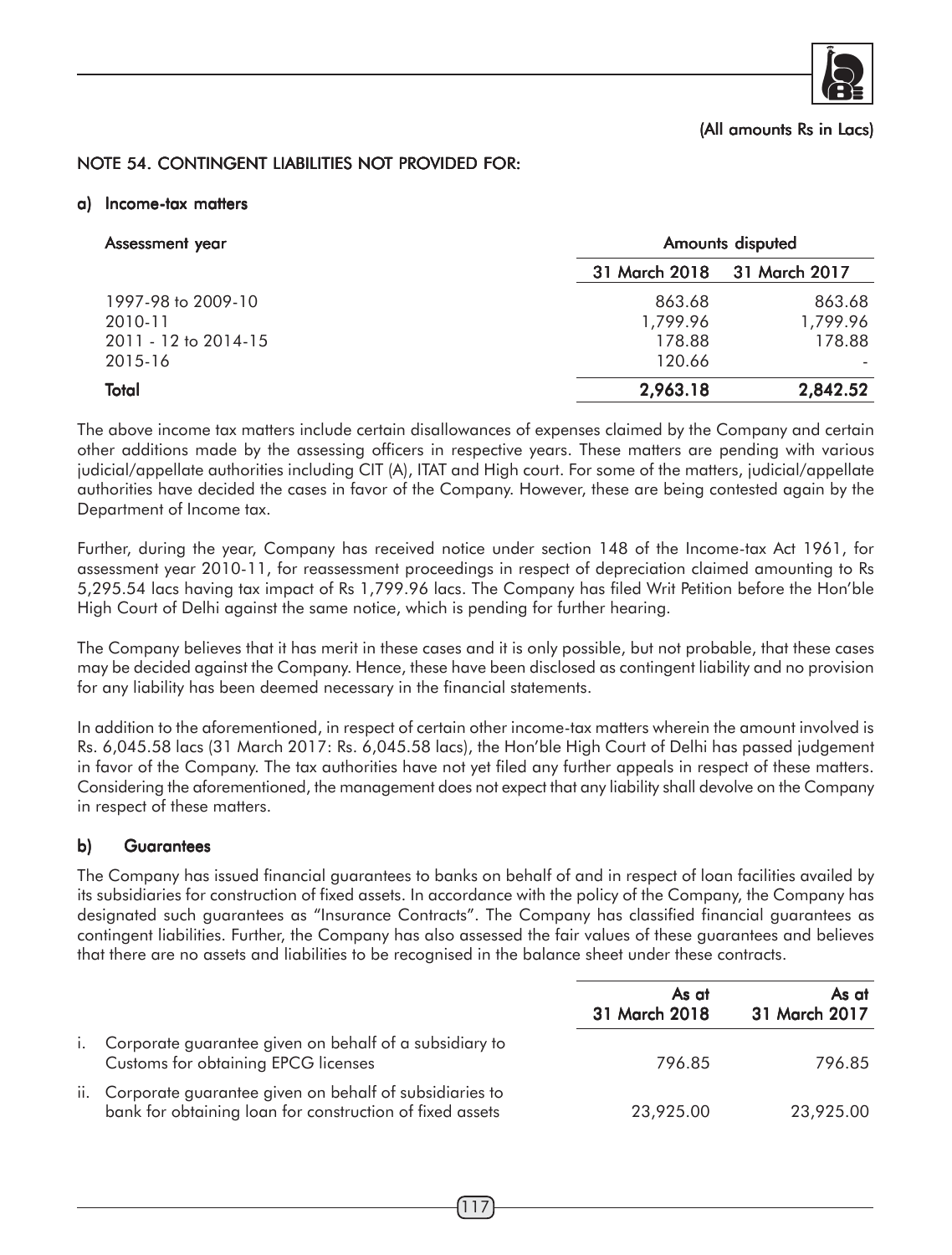#### (All amounts Rs in Lacs)

#### **Other Matters**

| <b>Particulars</b>                                               | As at<br>31 March 2018 | As at<br>31 March 2017 |
|------------------------------------------------------------------|------------------------|------------------------|
| Interest on delayed payment of lease management fees (note (ii)) | 52.28                  | 72.28                  |
| Demand for cumulative interest (note (iii))                      | 1,184.54               | 1,181.81               |
| Demand by Custom Authorities (note(iv))                          | 968.05                 | 968.05                 |
| Demand of service tax (note (v))                                 | 356.81                 | 350.39                 |
| Demand of Urban Development Tax (note (vi))                      | 190.59                 | 190.59                 |
| Claims from contractor (note (vii))                              | 1,700.00               | 1,700.00               |
| Demand of property tax (note (viii)                              | 994.51                 |                        |
| Demand of stamp duty (note ix)                                   | 909.20                 |                        |
| Other claims not acknowledged as debt                            | 188.42                 | 195.95                 |

i) Certain employees have filed cases in the courts/ legal forums against termination/ suspension/ assault and have sought relief. The liability, if any, with respect to these claims is not currently ascertainable and in the opinion of the management, would not have material effect on these financial statements.

- ii) Interest on delayed payments of lease management fees for one of the properties taken on lease, under a lease cum management contract, is being contested by the management and based on a legal advice, the management is confident that the aforementioned liability shall not devolve on the Company.
- iii) New Delhi Municipal Corporation (NDMC) has raised a demand of cumulative interest towards alleged delays in payments of initial license fees. The Company has responded to NDMC questioning the validity of such demand. NDMC has not provided the Company any basis of these demands. Based on a legal advice, the management is confident that the aforementioned liability shall not devolve on the Company.
- iv) Demand by Custom Authorities against import of aircraft is being challenged by the Company at Customs Excise Service Tax Appellate Tribunal (CESTAT).
- v) Demands of Service Tax is being challenged by the company at various forums.
- vi) Municipal Council of Udaipur has raised a demand of Urban Development tax for the financial years 2007- 08 to 2016-2017. The demand has been challenged in the Hon'ble High Court at Jodhpur and as per the interim order passed by the court, the Company has paid Rs. 25.00 lacs for the said period. Based upon expert analysis, believes that no further provision is necessary at this stage.
- vii) Claim received from a contractor not accepted by the Company amounting to Rs. 1,700.00 lacs (31 March 2017: Rs. 1,700.00 lacs) against which the Company has given an advance of Rs. 662.00 lacs.
- viii) During the year ended 31 March 2018, the Company received a notice from Brahut Bangalore Mahangara Palike ("BBMP") for its property situated at Kumara Krupa Road, Bangalore for additional property tax of Rs 994.51 lacs along with 2% interest charges. The Company has requested BBMP to provide basis of the additional property tax demand, contesting its validity, which has not yet been responded by BBMP.
- ix) During the year ended 31 March 2018, the Collector of Stamps at Udaipur issued a show cause notice towards stamp duty of approximately Rs. 909.20 lacs duty upon transfer of Laxmi Vilas Palace Hotel, the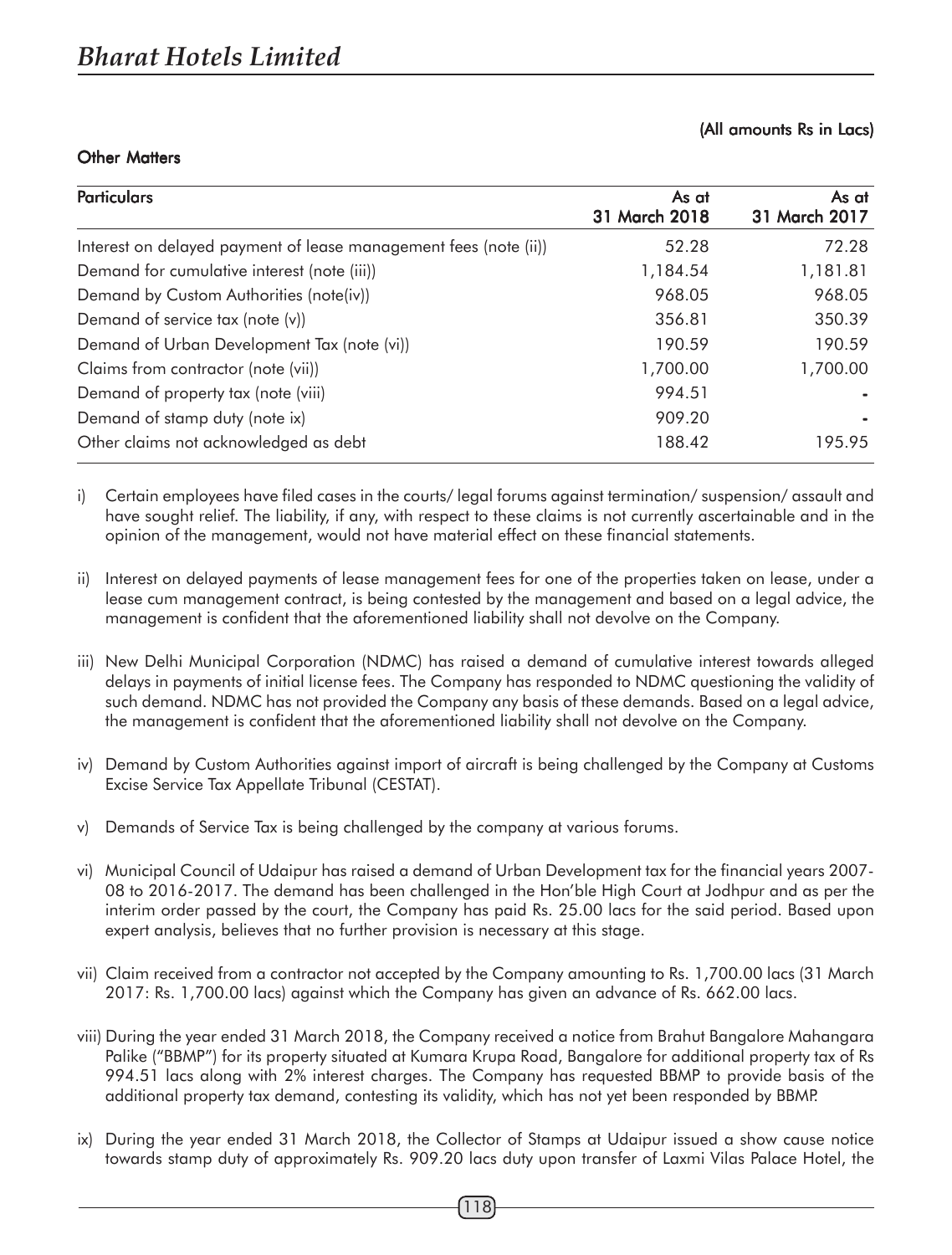

erstwhile unit of Indian Tourism Development Corporation (ITDC). The Company has filed a writ with the Hon'ble High Court of Jodhpur. The Hon'ble Court has directed the Collector Stamps not to raise any further order in this regard until the resolution of the transfer matter.

x) During the current year, Company has received notice from the Collector of Stamp, Delhi wherein department has sought explanation as to why transfer of right to use of commercial establishment in the World Trade Centre is not liable to stamp duty. The Company is in the process of responding to the notice and based on legal analysis, is of the view that there is no likelihood of any liability devolving on the Company on this ground and accordingly no adjustment is required in these restated financial information.

#### c) Other matters

- i) The Payment of Bonus (amendment) Act, 2015 enhanced the eligibility limit for payment of bonus of employees from Rs. 0.10 lacs per month to Rs. 0.21 lacs per month from the Financial Year 2014-15. The Company has estimated liability of Rs. 195.28 lacs for the financial year 2014-15. The above amendment has been stayed by various High Courts and the management, based on this, has not provided for enhanced bonus for Financial Year 2014-15 in the books of accounts.
- ii) Company has received notices for playing music without license in the various hotels of the Company, infringement of copyright. Management is confident that it has complied with the license as per the arrangement and therefore do not foresee any liability.
- iii) The Company has received various Show Cause notices from Department of Excise and Customs and Service Tax authorities on various matters amounting to Rs. 262.13 lacs. Management had responded to the respective departments and no demand notices has been received against the said notices. Management is confident that aforementioned liability shall not devolve on the Company.
- iv) During the year ended 31 March 2018, the Company has received order from Department of Commercial Taxes, Jaipur to deposit Rs. 16.58 lacs on account of excess employment subsidy received by the Company in the year 2014-15 under "Rajasthan Investment Promotion Scheme, 2010". The matter is currently pending with Rajasthan Tax Board, Ajmer. Management believes, based on expert analysis, that no provision is required at this stage.
- v) During the year ended 31 March 2018, the Company has received show cause notice under section 13 of Luxuries Tax Act, 1996, being asked to submit books of accounts and other document pertaining to period from 2014-15 onwards. Company has responded to the aforesaid notice received. Management believes, based on expert analysis, that no provision is required at this stage
- vi) During the year ended 31 March 2015, Company has received a notice from the Secretary of the Udma Grama Panchayat on account of property tax revision under the Kerala Panchayat Raj (Property Tax, Service Cess and Surcharge) Rules, demanding differential property tax. The same is being contested by management in the Hon'ble High Court of Kerala.
- 55. The Company had obtained land on license of 99 years from New Delhi Municipal Corporation (NDMC) with effect from 11 March, 1981. The Company has constructed a hotel and commercial towers on the aforementioned land. The Company is paying an annual license fee of Rs.145.00 lacs to the NDMC which is subject to revision after every 33 years provided that increase in license fees, shall be linked to the increase in the market value of the Underlying Land, subject to a ceiling of 100% of the preceding immediately license fee. NDMC did not increase the license fee upon the expiry of 33 years. In November 2016, NDMC issued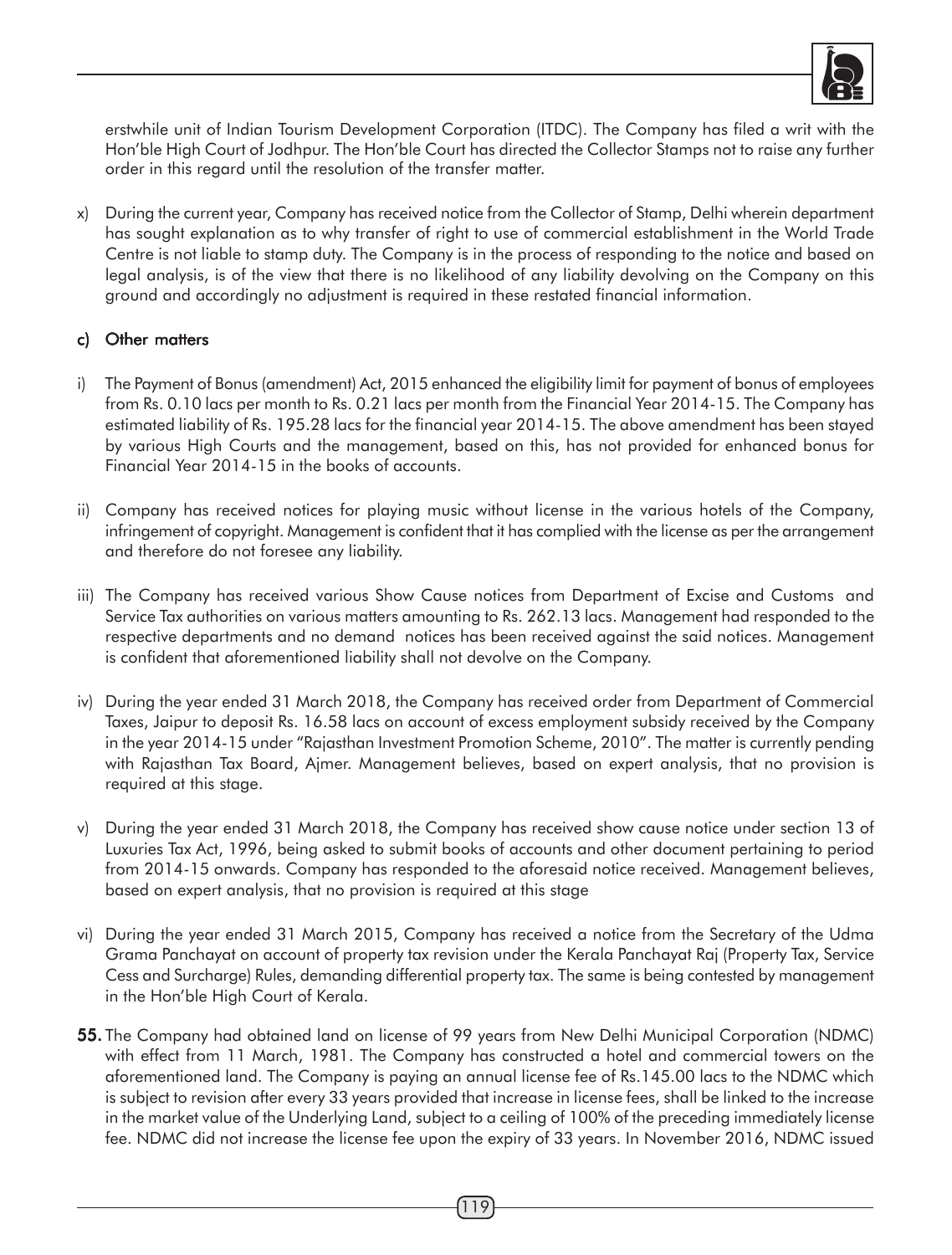a demand of Rs. 19,877.73 lacs vide provisional bills towards the increase in license fee from the date of expiry of the first term of 33 years. The Company filed a writ with the Hon'ble High Court at Delhi challenging the demand and basis thereof. The Hon'ble High Court, in February 2017, quashed and set aside the aforementioned provisional bills directing NDMC to recompute the demand, if any, and issue final bills with the basis of calculation specifically spelt out. Management based upon expert analysis, believes no additional liability shall be levied upon the company.

- **56.** The Company has given an interest free loan of Rs. 4,586.39 lacs (31 March 2017: Rs. 3,016.67 lacs) to The Lalit Suri Educational and Charitable Trust (Trust) for construction of the Hospitality Management Institute for a period of 12 years. The Institute is of strategic importance to the Company as the Company will get a pool of resources trained in hospitality industry. Also, the students passing out of the Institute are expected to work for the Company for a period of one year. The Company has obtained an undertaking from one of the Trustees of the Trust agreeing to repay the loan in case the Trust is not able to repay the outstanding loan to the Company. Basis the above, the management believes that the amount is recoverable in due course and accordingly, no adjustment is required there against.
- 57. (a) The Company has an investment of Rs. 3,107.89 lacs (31 March 2017: Rs. 3,107.89 lacs) in the share capital of its wholly owned subsidiary, Jyoti Limited and also has a deemed investment of Rs. 466.73 lacs (31 March 2017: Rs. 466.73 lacs) in the form of interest free loan to Jyoti Limited. The audited financial statements of Jyoti Limited show an accumulated loss of Rs. 785.60 lacs as on 31 March 2018 (31 March 2017: Rs. 768.27 lacs;), which is more than the paid-up share capital of Rs. 63.00 lacs (31 March 2017: Rs. 63.00 lacs), resulting in complete erosion of net worth. The Company also has an outstanding loan recoverable of Rs. 369.67 lacs (31 March 2017: Rs. 356.79 lacs) from the subsidiary. Considering the long term nature of the investment of Rs. 3,107.89 lacs (31 March 2017: Rs. 3,107.89 lacs), and the value of assets held by Jyoti Limited (Hotel at Srinagar), the Board of Directors of the Company are of the view that there is no diminution, other than temporary, in the value of investment and loan is recoverable from the subsidiary. Accordingly, no provision has been made there against in these financial statements.

(b) The Company holds 90% of the equity capital of Apollo Zipper India Ltd ('AZIL') at Rs. 5,213.08 lacs (31 March 2017: Rs. 5,213.08 lacs).The Company had also provided a loan to AZIL which has been converted into an interest free loan for a period of 25 years w.e.f 1 June 2016. As a result, the Company has recognised a deemed investment of Rs. 32,185.13 lacs in the form of interest free loan to AZIL and the carrying balance of loan to AZIL amounts to Rs. 2,916.04 lacs (31 March 2017: Rs. 2,444.37 lacs). The Company has further provided a loan of Rs. 546.01 lacs (31 March 2017: Rs. 593.72 lacs) to Prima Buildwell Private Limited, a 99.9% subsidiary, who in turn has given a loan of Rs. Nil (31 March 2017: Rs. 177.40 lacs) to AZIL. AZIL has been vested with the assets of The Lalit Great Eastern Hotel in Kolkata. As at 31 March 2018, AZIL has accumulated losses of Rs. 3,333.89 lacs (31 March 2017: Rs. 5,774.55 lacs) which is more than the paidup share capital of Rs. 80.87 lacs (31 March 2017: Rs. 80.87 lacs).

AZIL had commenced its operations from February 2014 and is currently engaged in the process of complete renovation / re-construction of Heritage block of the property in Kolkata. Considering the long term prospects and value of assets held by the Subsidiary, the Board of Directors of the Company are of the view that there is no diminution, other than temporary, in the value of investment. Also, based on future projections, the management believes that the loan amount is fully recoverable. Further, the management may consider to convert the loan amount into equity share capital after taking necessary approvals from the relevant authorities. Accordingly, no provision has been made there against in these financial statements.

(c) The Company has an investment of Rs. 3,984.00 lacs (31 March 2017: Rs. 3,984.00 lacs) and has also provided a loan of Rs. 2,182.04 lacs (31 March 2017: Rs. 2,121.34 lacs) to Prime Cellular Limited (PCL) a 99.60% subsidiary as at 31 March 2018. The Company had also provided loan of Rs. 39,271.52 lacs to Kujjal Builders Private Limited (KBPL), which is a Joint Venture of PCL with 50% shareholding, out of which Rs.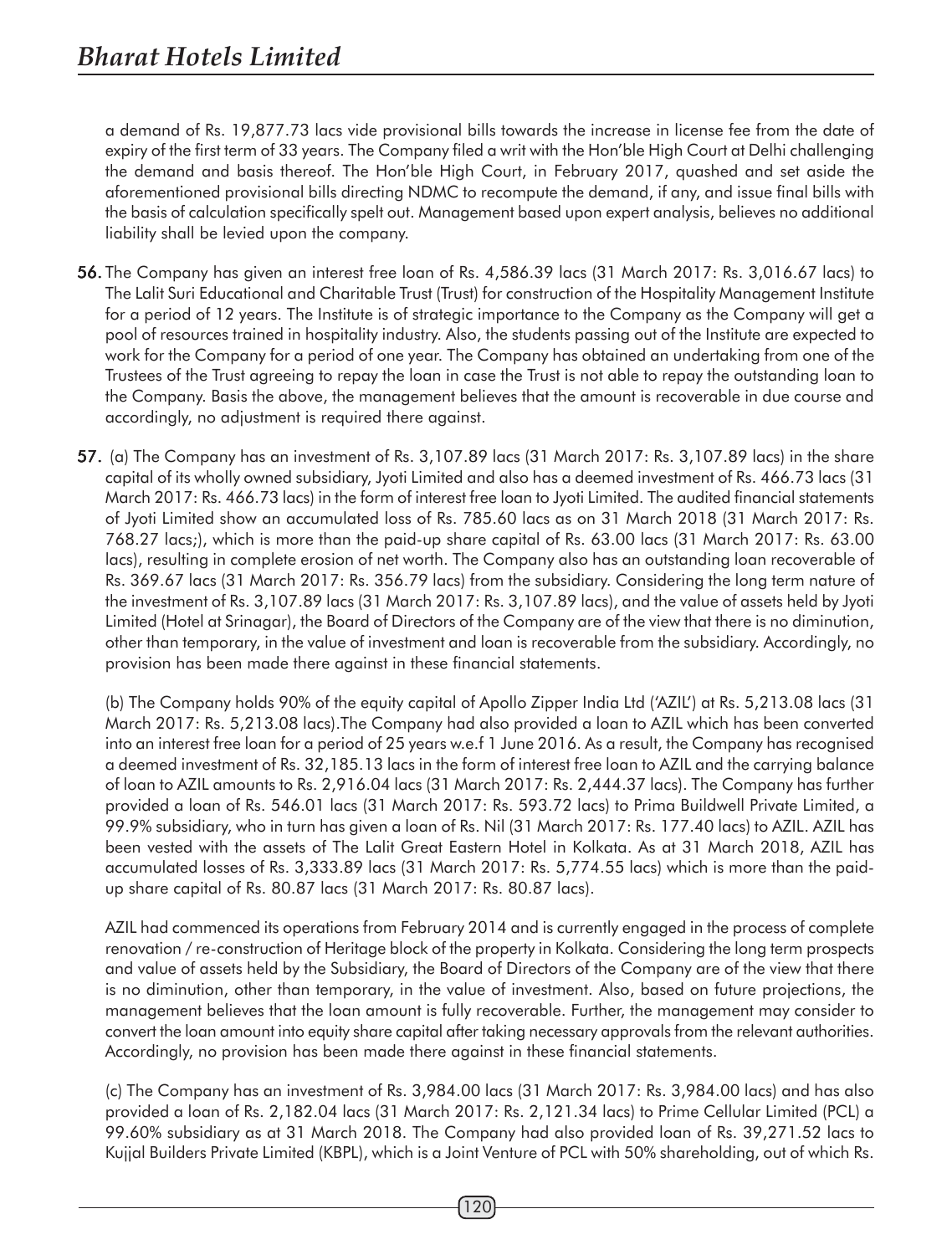

36,341.15 lacs has been converted into an interest free loan for a period of 25 years w.e.f 01 June 2017.Further, Company has given a loan of Rs. 445.91 lacs during the period of June'17 to March'18 out of which Rs. 407.63 lacs has been converted into an interest free loan. As a result, the Company has recognised a deemed investment of Rs. 36,748.78 lacs in the form of interest free loan to KBPL and the carrying balance of loan to KBPL amounts to Rs. 3,237.33 lacs (31 March 2017: Rs. 27,906.83 lacs). PCL has entered in to a Joint Venture for the hotel property at Chandigarh. The audited financial statements of PCL and KBPL show accumulated losses of Rs. 426.87 lacs (31 March 2017: Rs. 387.22 lacs) and Rs. 15,144.06 lacs (31 March 2017: Rs. 16,912.50 lacs) respectively as at 31 March 2018.

Considering the long term prospects and value of assets held by the Subsidiary, the Board of Directors of the Company are of the view that there is no diminution, other than temporary, in the value of investment. Also, based on future projections, the management believes that the loan amount is fully recoverable. Further, the management may consider to convert the loan given to KBPL into equity share capital after taking necessary approvals from the relevant authorities. Accordingly, no provision has been made there against in these financial statements.

(d) The Company has an investment on 31 March 2018 of Rs. 301.00 lacs (31 March 2017: Rs. 301 Lacs) and had given a loan of Rs. 546.01 lacs (31 March 2017: Rs. 593.72 lacs) to Prima Buildwell Private Limited (PBPL), a 99.99% subsidiary of the Company for execution of Dubai project. PBPL has entered into a Joint Venture for setting up a Hotel property at Al-Furjan, Dubai with Lost City L.L.C and another related entity. In view of the overall economic situation in Dubai, Al-Furjan L.L.C has not developed the land. Considering the area had not been developed as per the Land purchase agreement, the Company and the related joint venture partner has communicated its intention to exit from the joint venture. Al- Furjan L.L.C has initiated legal proceedings against the joint venture company. Considering the legal case, the Company has created a provision of Rs. 301 lacs (31 March 2017 : Rs. 301 lacs) as a provision for diminution against investment and provision of Rs. 529.02 lacs (31March 2017 : Rs. 529.02 lacs) against the loan advanced to PBPL.

- 58. Management had decided to sell a piece of land during the year ended 31 March 2016, and accordingly 58. had initiated the process of identifying a potential buyer. Based on market survey, the management expected to sell it at a value more than its carrying value. Hence, the aforementioned piece of land, has been accordingly disclosed as an asset held for sale at its carrying amount of Rs. 1,618.77 lacs as at 31 March 2017. During the year ended 31 March 2018, the management has decided to construct and develop a hotel property on the said piece of land and has accordingly reclassified it under property, plant and equipment at the carrying amount of Rs 1,618.77 lacs.
- 59. As per the terms of the land allocation agreement of Ahmedabad property, the Company was required to 59. complete the construction within two years from the date of allotment i.e. by 23 March 2010. During the year, the Company had applied to the State Government of Gujarat for an extension of the construction period upto 19 June 2018. The management does not anticipate any concern in obtaining extension of the completion deadline for the project.
- 60. One of the Company's Independent Director had been disqualified in the list prepared by Ministry of Corporate 60. Affairs ('MCA'). Subsequently said Director has obtained clarification from MCA confirming that he has been removed from the disqualification list. MCA has considered the facts and circumstances and filing of e-forms with MCA. Accordingly, he is not considered as disqualified Director under Section 164(2) of Companies Act, 2013.
- 61. Subsequent to the year end, Company has received show cause notice (the "Notice") from NDMC regarding unauthorised construction at New Delhi Hotel and its commercial towers. Management has sought additional time to respond to the Notice and has filled preliminary responses to the observation in the notice, which is yet to be responded by the NDMC.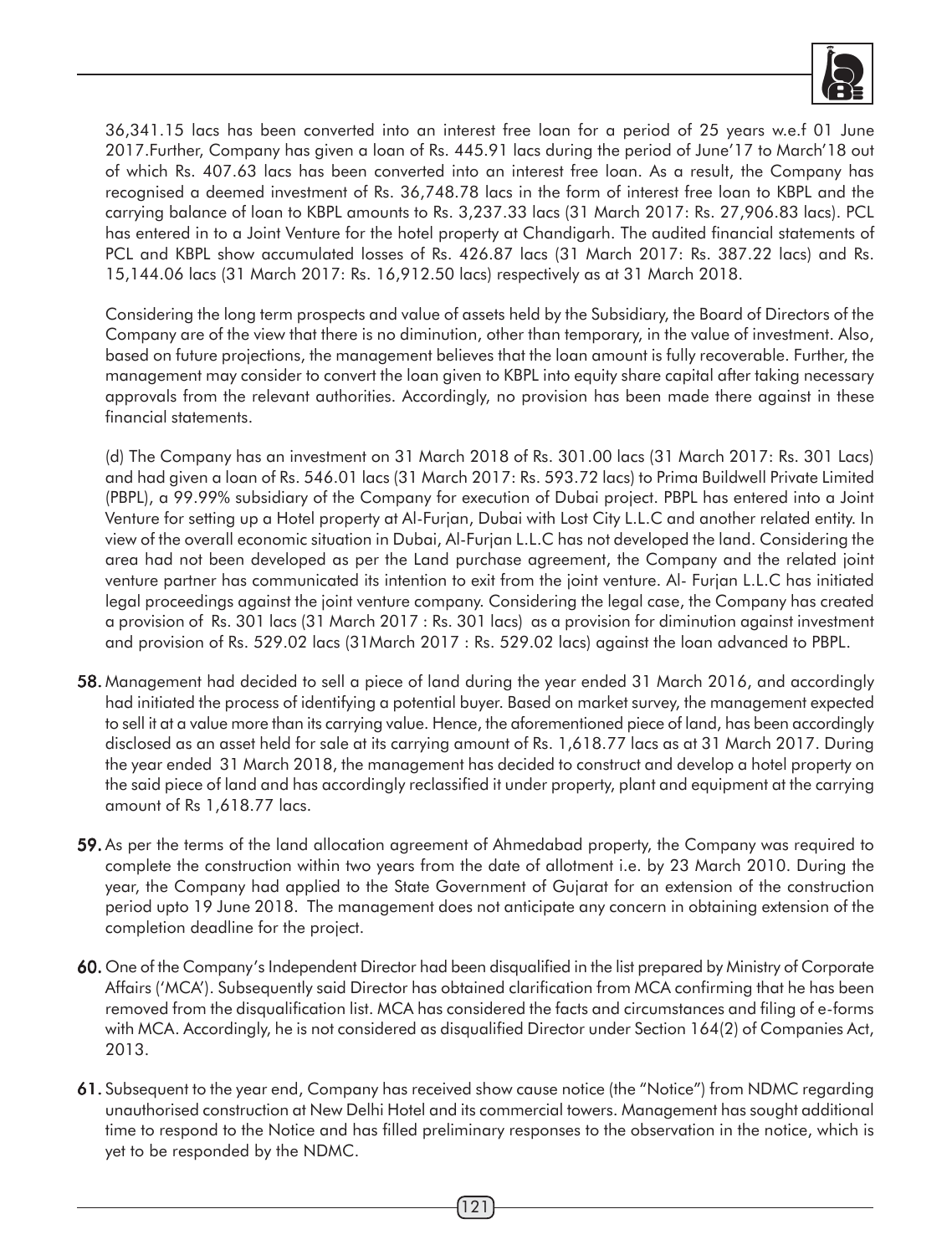62. The Company has entered into Memorandum of Understanding with certain promoter's entities for obtaining 62. the license of the land parcels for construction of property.

#### For Walker Chandiok & Co LLP For and on behalf of the Board of Directors of

Chartered Accountants Bharat Hotels Limited Firm Registration Number: 001076N/N500013

Sd/ per Ashish Gupta Sd/- Sd/- Ashish Gupta Partner **Dr. Jyotsna Suri . Dr. Divya Suri Singh** . Dr. Jyotsna Suri . Divya Suri Singh Membership No. 504662 Chairperson and Executive Director

Managing Director **DIN-00004559** DIN-00004603

Sd/- Sd/-

Place : New Delhi **National Accord Control Control Urmila Khurana Himanshu Pandey** Date : 22<sup>nd</sup> June, 2018 **Chief Financial Officer** Head - Legal and

Company Secretary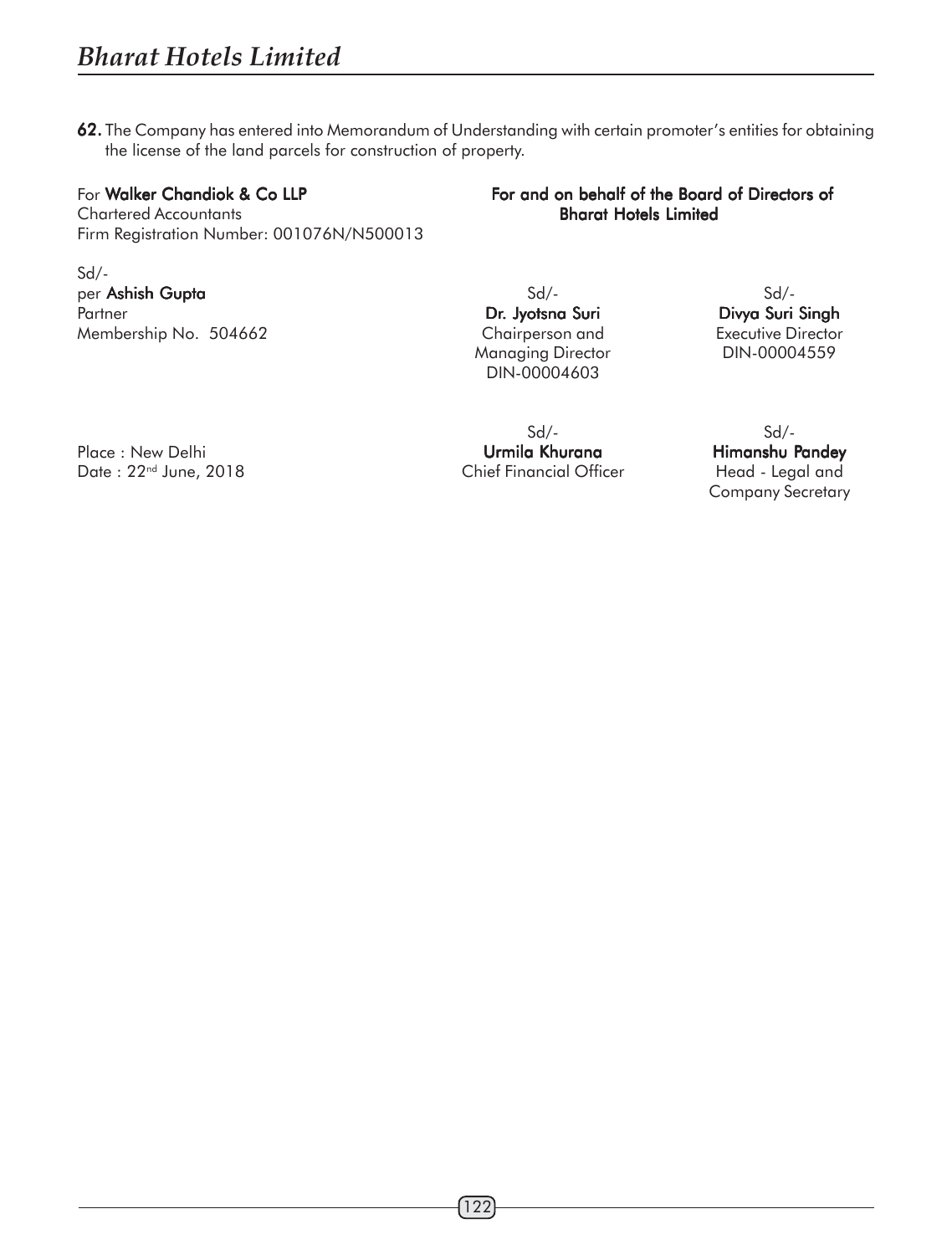

# **Walker Chandiok & Co LLP**

#### Independent Auditor's Report

#### To the Members of Bharat Hotels Limited

#### Report on the Consolidated Financial Statements

1. We have audited the accompanying consolidated Ind AS financial statements of Bharat Hotels Limited ( hereinafter referred to as "the Holding Company'), its subsidiaries ( including an entity registered as trust under Indian Trusts Act, 1882 ( Trust)) and Joint Venture (the Holding Company and its subsidiaries together referred to as "the Group") comprising of the consolidated Balance Sheet as at 31 March 2018, the Consolidated Statement of Profit and Loss (including Other Comprehensive Income), the Consolidated Cash Flow Statement and the Consolidated Statement of Changes in Equity for the year then ended, and a summary of the significant accounting policies and other explanatory information (hereinafter referred to as "the consolidated Ind AS financial statements").

#### Management's Responsibility for the Consolidated Financial Statements

2. The Holding Company's Board of Directors is responsible for the preparation of these consolidated Ind AS financial statements in terms of the requirements of the Companies Act, 2013 ("the Act") that give a true and fair view of the consolidated state of affairs (consolidated financial position), consolidated profit or loss (consolidated financial performance including other comprehensive income), consolidated cash flows and consolidated changes in equity of the Group in accordance with accounting principles generally accepted in India, including the Indian Accounting Standards ('Ind AS') specified under Section 133 of the Act. The respective Board of Directors of the companies included in the Group and trustees of the Trust are responsible for maintenance of adequate accounting records in accordance with the provisions of the Act for safeguarding the assets of the Group for preventing and detecting frauds and other irregularities; the selection and application of appropriate accounting policies; making judgments and estimates that are reasonable and prudent; and design, implementation and maintenance of adequate internal financial controls, that were operating effectively for ensuring the accuracy and completeness of the accounting records, relevant to the preparation and presentation of the financial statements that give a true and fair view and are free from material misstatement, whether due to fraud or error, which have been used for the purpose of preparation of the consolidated Ind AS financial statements by the Directors of the Holding Company, as aforesaid.

#### Auditor's Responsibility

- 3. Our responsibility is to express an opinion on these consolidated financial statements based on our audit.
- 4. While conducting the audit, we have taken into account the provisions of the Act, the accounting and auditing standards and matters which are required to be included in the audit report under the provisions of the Act and the Rules made thereunder.
- 5. We conducted our audit in accordance with the Standards on Auditing specified under Section 143(10) of the Act. Those Standards require that we comply with ethical requirements and plan and perform the audit to obtain reasonable assurance about whether these consolidated financial statements are free from material misstatement.
- 6. An audit involves performing procedures to obtain audit evidence about the amounts and the disclosures in the consolidated financial statements. The procedures selected depend on the auditor's judgment, including the assessment of the risks of material misstatement of the consolidated financial statements,

**Walker Chandiok & Co LLP** (Formerly Walker, Chandiok & CO) L-41 Connaught Circus New Delhi 110001 India

T +91 11 4278 7070 F +91 11 4278 7071

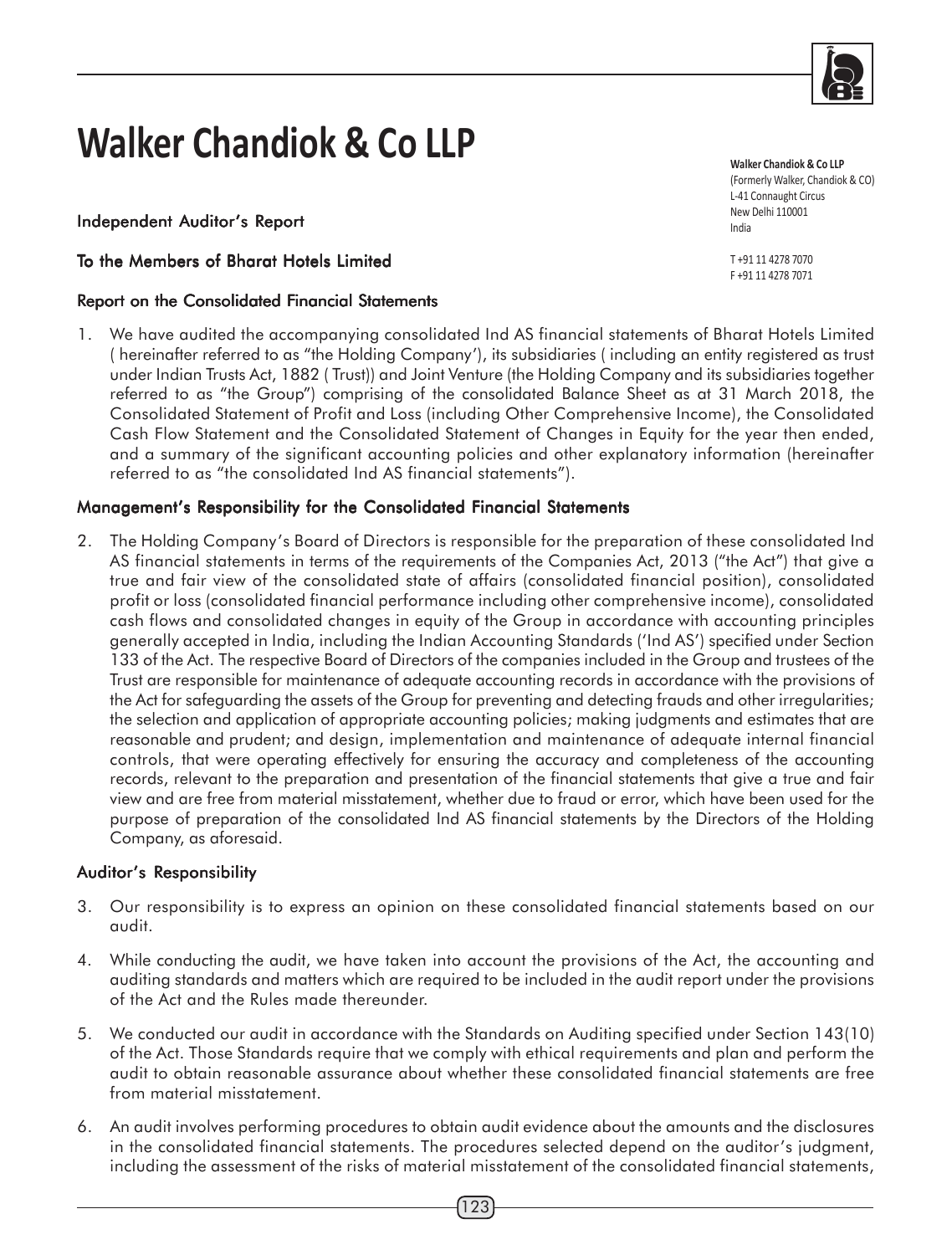whether due to fraud or error. In making those risk assessments, the auditor considers internal financial controls relevant to the Holding Company's preparation of the consolidated Ind AS financial statements that give a true and fair view in order to design audit procedures that are appropriate in the circumstances. An audit also includes evaluating the appropriateness of the accounting policies used and the reasonableness of the accounting estimates made by the Holding Company's Board of Directors, as well as evaluating the overall presentation of the consolidated financial statements.

7. We believe that the audit evidence obtained by us and the audit evidence obtained by the other auditors in terms of their reports referred to in paragraph 9 of the Other Matter paragraph below is sufficient and appropriate to provide a basis for our audit opinion on the consolidated financial statements.

#### Opinion

8. In our opinion and to the best of our information and according to the explanations given to us and based on the consideration of the reports of other auditors on separate financial statements and on the other financial information of the subsidiaries and the trust, the aforesaid consolidated Ind AS financial statements give the information required by the Act in the manner so required and give a true and fair view in conformity with the accounting principles generally accepted in India of the consolidated state of affairs (consolidated financial position) of the Group and trust as at 31 March 2018, their consolidated profit (consolidated financial performance including other comprehensive income),their consolidated cash flows and consolidated changes in equity for the year ended on that date.

#### **Other Matters**

9. We did not audit the financial statements and financial information in respect of two subsidiaries and one trust, whose financial statements reflect total assets of Rs. 52,410.12 Lacs and net assets of Rs. 21,296.46 Lacs as at 31 March 2018, total revenues of Rs. 5,578.26 Lacs and net cash inflows amounting to Rs. 70.85 Lacs for the year ended on that date, as considered in the consolidated financial statements. These financial statements have been audited by other auditors whose reports have been furnished to us by the management and our opinion on the consolidated financial statements, in so far as it relates to the amounts and disclosures included in respect of these subsidiaries and trust and our report in terms of sub-section (3) of Section 143 of the Act, in so far as it relates to the aforesaid subsidiaries and trust is based solely on the reports of the other auditors.

Our opinion above on the consolidated Ind AS financial statements, and our report on other legal and regulatory requirements below, are not modified in respect of the above matters with respect to our reliance on the work done by and the reports of the other auditors and the financial statements and other financial information certified by the Management.

10. The Consolidated financial statements of the Group for the year ended 31 March 2017 were audited by another auditor who expressed an unmodified opinion vide its report dated 21 July 2017. Our opinion is not modified in respect of this matter.

#### Report on Other Legal and Regulatory Requirements

- 11. As required by Section 143(3) of the Act, based on our audit and on the consideration of the report of the other auditor on separate financial statements and other financial information of the subsidiaries and trust, we report, to the extent applicable, that:
	- a) We have sought and obtained all the information and explanations which to the best of our knowledge and belief were necessary for the purpose of our audit of the aforesaid consolidated Ind AS financial statements;
	- b) In our opinion, proper books of account as required by law relating to preparation of the aforesaid consolidated financial statements have been kept so far as it appears from our examination of those books and the reports of the other auditors;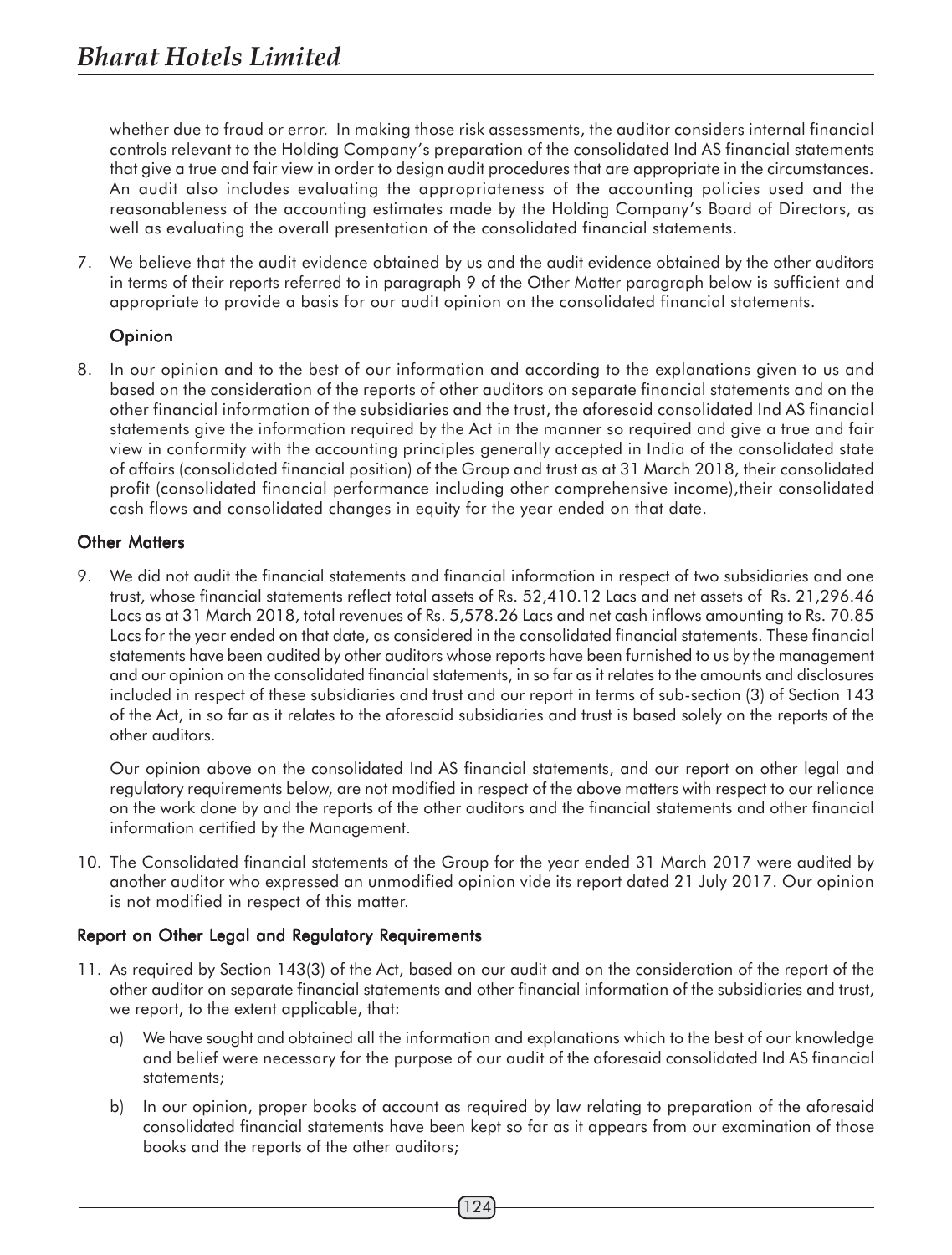

- c) The consolidated financial statements dealt with by this report are in agreement with the relevant books of account maintained for the purpose of preparation of the consolidated Ind AS financial statements;
- d) In our opinion, the aforesaid consolidated financial statements comply with Ind AS specified under Section 133 of the Act;
- e) On the basis of the written representations received from the directors to be read with Note 61 of the consolidated Financial Statements and taken on record by the Board of Directors of the Holding Company and the reports of the other statutory auditors of its subsidiary companies incorporated in India, none of the directors of the Group's Companies incorporated in India is disqualified as on 31 March 2018 from being appointed as a director in terms of Section 164(2) of the Act;
- f) With respect to the adequacy of the internal financial controls over financial reporting of the Holding Company, its subsidiary companies, Joint Ventures and the trust covered under the Act and the operating effectiveness of such controls, refer to our separate report in 'Annexure I';
- g) With respect to the other matters to be included in the Auditor's Report in accordance with Rule 11 of the Companies (Audit and Auditor's) Rules, 2014 (as amended), in our opinion and to the best of our information and according to the explanations given to us and based on the consideration of the report of the other auditors on separate financial statements as also the other financial information of the subsidiaries and trust:
	- (i) The consolidated financial statements disclose the impact of pending litigations on the consolidated financial position of the Group and trust as detailed in Note 59 to the consolidated financial statements.
	- (ii) The Group Companies and Trust did not have any material foreseeable losses in long-term contracts including derivative contracts during the year ended 31 March 2018.
	- (iii) There has been no delay in transferring amounts, required to be transferred, to the Investor Education and Protection Fund by the Holding Company, and its subsidiary companies covered under the Act; and
	- (iv) The disclosure requirements relating to holdings as well as dealings in specified bank notes were applicable for the period from 8 November 2016 to 30 December 2016 which are not relevant to these consolidated financial statements. Hence, reporting under this clause is not applicable.

#### For Walker Chandiok & Co LLP

Chartered Accountants Firm's Registration No.: 001076N/N500013

Sd/ per Ashish Gupta **Partner** Membership No. 504662

Place: New Delhi Date: 22nd June 2018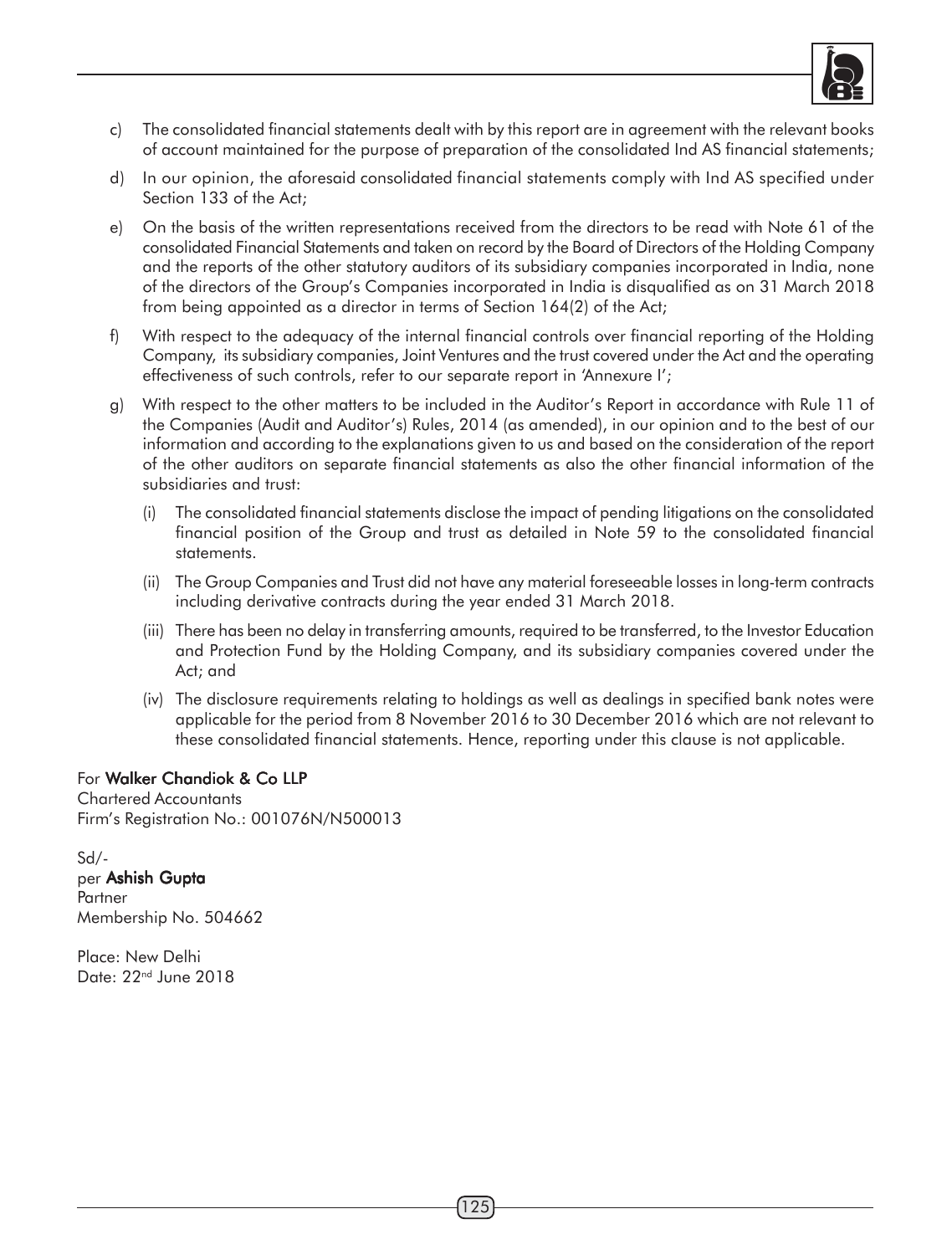Annexure I to the Independent Auditor's Report of even date to the members of Bharat Hotels Limited on the consolidated financial statements for the year ended 31 March 2018

#### Annexure I

#### Independent Auditor's Report on the Internal Financial Controls under Clause (i) of Sub-section 3 of Section 143 of the Companies Act, 2013 ('the Act')

1. In conjunction with our audit of the consolidated financial statements of Bharat Hotels Limited('the Holding Company'), its subsidiaries ( including an entity registered as trust under Indian Trusts Act, 1882 ( Trust)) and Joint Venture (the Holding Company and its subsidiaries together referred to as "the Group"), as at and for the year ended 31 March 2018, we have audited the internal financial controls over financial reporting ('IFCoFR') of the Holding Company and its subsidiary company, which are companies covered under the Act, as at that date.

#### Management's Responsibility for Internal Financial Controls

2. The respective Board of Directors of the Holding Company and its subsidiary companies, which are companies covered under the Act, are responsible for establishing and maintaining internal financial controls based on the internal control over financial reporting criteria established by the Company considering the essential components of internal control stated in the Guidance Note on Audit of Internal Financial Controls over Financial Reporting issued by the Institute of Chartered Accountants of India. These responsibilities include the design, implementation and maintenance of adequate internal financial controls that were operating effectively for ensuring the orderly and efficient conduct of the company's business, including adherence to the company's policies, the safeguarding of its assets, the prevention and detection of frauds and errors, the accuracy and completeness of the accounting records, and the timely preparation of reliable financial information, as required under the Act.

#### Auditor's Responsibility

- 3. Our responsibility is to express an opinion on the IFCoFR of the Holding Company and its subsidiary companies, as aforesaid, based on our audit. We conducted our audit in accordance with the Standards on Auditing issued by the Institute of Chartered Accountants of India('ICAI') and deemed to be prescribed under Section 143(10) of the Act, to the extent applicable to an audit of IFCoFR, and the Guidance Note on Audit of Internal Financial Controls Over Financial Reporting ('the Guidance Note') issued by the ICAI. Those Standards and the Guidance Note require that we comply with ethical requirements and plan and perform the audit to obtain reasonable assurance about whether adequate IFCoFR were established and maintained and if such controls operated effectively in all material respects.
- 4. Our audit involves performing procedures to obtain audit evidence about the adequacy of the IFCoFR and their operating effectiveness.Our audit of IFCoFR includes obtaining an understanding of IFCoFR, assessing the risk that a material weakness exists, and testing and evaluating the design and operating effectiveness of internal control based on the assessed risk. The procedures selected depend on the auditor's judgement, including the assessment of the risks of material misstatement of the financial statements, whether due to fraud or error.
- 5. We believe that the audit evidence we have obtained is sufficient and appropriate to provide a basis for our audit opinion on the IFCoFR of the Holding Company and its subsidiary companies, as aforesaid.

#### Meaning of Internal Financial Controls over Financial Reporting

6. A Company's IFCoFR is a process designed to provide reasonable assurance regarding the reliability of financial reporting and the preparation of financial statements for external purposes in accordance with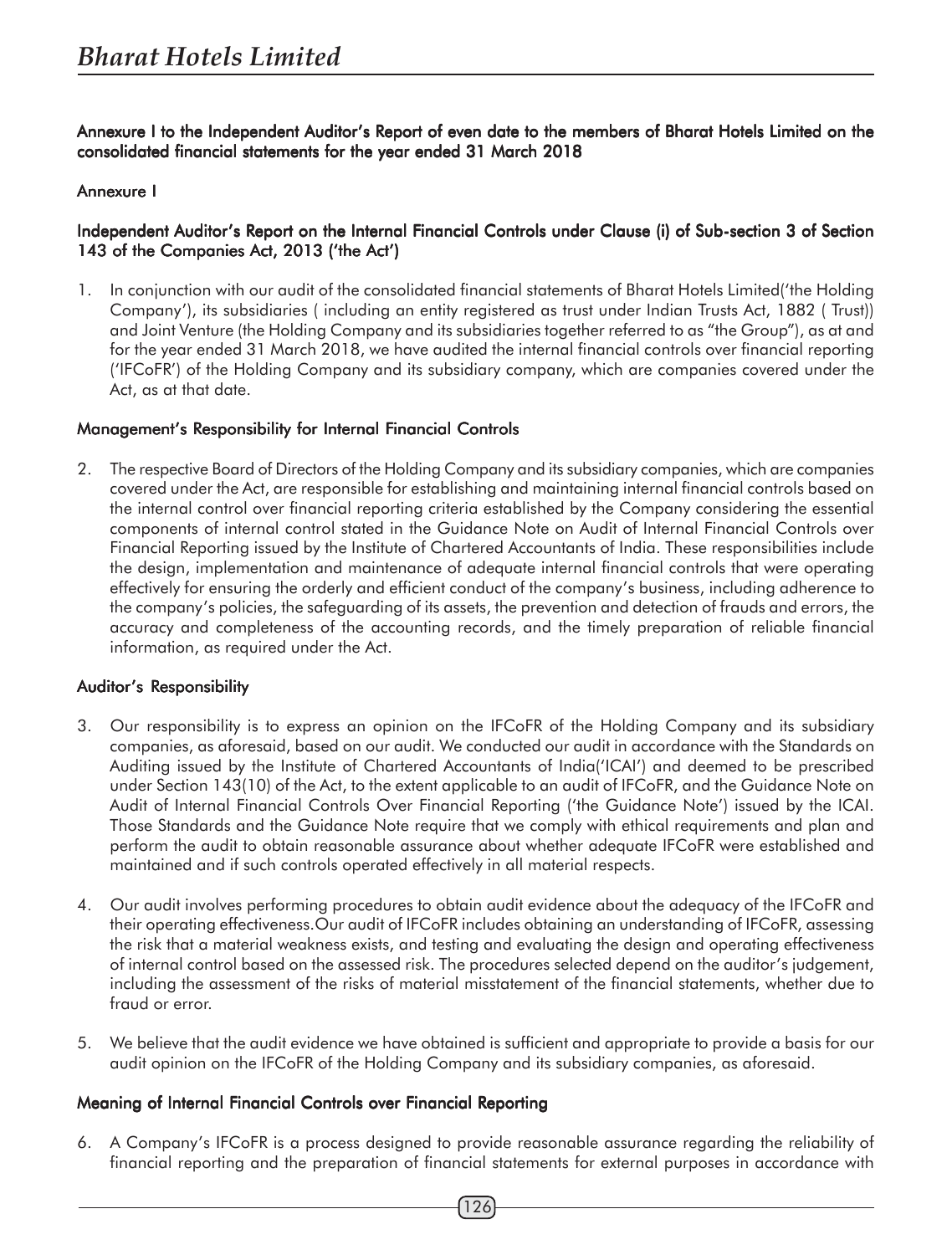

generally accepted accounting principles. A Company's IFCoFR include those policies and procedures that (1) pertain to the maintenance of records that, in reasonable detail, accurately and fairly reflect the transactions and dispositions of the assets of the company; (2) provide reasonable assurance that transactions are recorded as necessary to permit preparation of financial statements in accordance with generally accepted accounting principles, and that receipts and expenditures of the company are being made only in accordance with authorisations of management and directors of the company; and (3) provide reasonable assurance regarding prevention or timely detection of unauthorised acquisition, use, or disposition of the Company's assets that could have a material effect on the financial statements.

#### Inherent Limitations of Internal Financial Controls over Financial Reporting

7. Because of the inherent limitations of IFCoFR, including the possibility of collusion or improper management override of controls, material misstatements due to error or fraud may occur and not be detected. Also, projections of any evaluation of the IFCoFR to future periods are subject to the risk that the IFCoFR may become inadequate because of changes in conditions, or that the degree of compliance with the policies or procedures may deteriorate.

#### Opinion

8. In our opinion and based on the consideration of the reports of the other auditors on IFCoFR of the subsidiary companies, the Holding Company and its subsidiary companies, which are companies covered under the Act, have in all material respects, adequate internal financial controls over financial reporting and such controls were operating effectively as at 31 March 2018, based on the internal control over financial reporting criteria established by the Company considering the essential components of internal control stated in the Guidance Note on Audit of Internal Financial Controls over Financial Reporting issued by the Institute of Chartered Accountants of India.

#### **Other Matters**

9. We did not audit the IFCoFR in so far as it relates to two subsidiaries and one trust, whose financial statements reflect total assets of Rs. 52,410.12 Lacs and net assets of Rs. 21,296.46 Lacs as at 31 March 2018, total revenues of Rs. 5,578.26 Lacs and net cash inflows amounting to Rs. 70.85 Lacs for the year ended on that date, as considered in the consolidated financial statements.The IFCoFR in so far as it relates to such subsidiary companies have been audited by other auditors whose reports have been furnished to us by the management and our report on the adequacy and operating effectiveness of the IFCoFR for the Holding Company, and its subsidiary companies,as aforesaid, under Section 143(3)(i) of the Act in so far as it relates to such subsidiary companies, is based solely on the reports of the auditors of such companies. Our opinion is not modified in respect of this matter with respect to our reliance on the work done by and on the reports of the other auditors.

#### For Walker Chandiok & Co LLP

Chartered Accountants Firm's Registration No.: 001076N/N500013

Sd/ perAshish Gupta **Partner** Membership No.:504662

Place: New Delhi Date: 22<sup>nd</sup> June 2018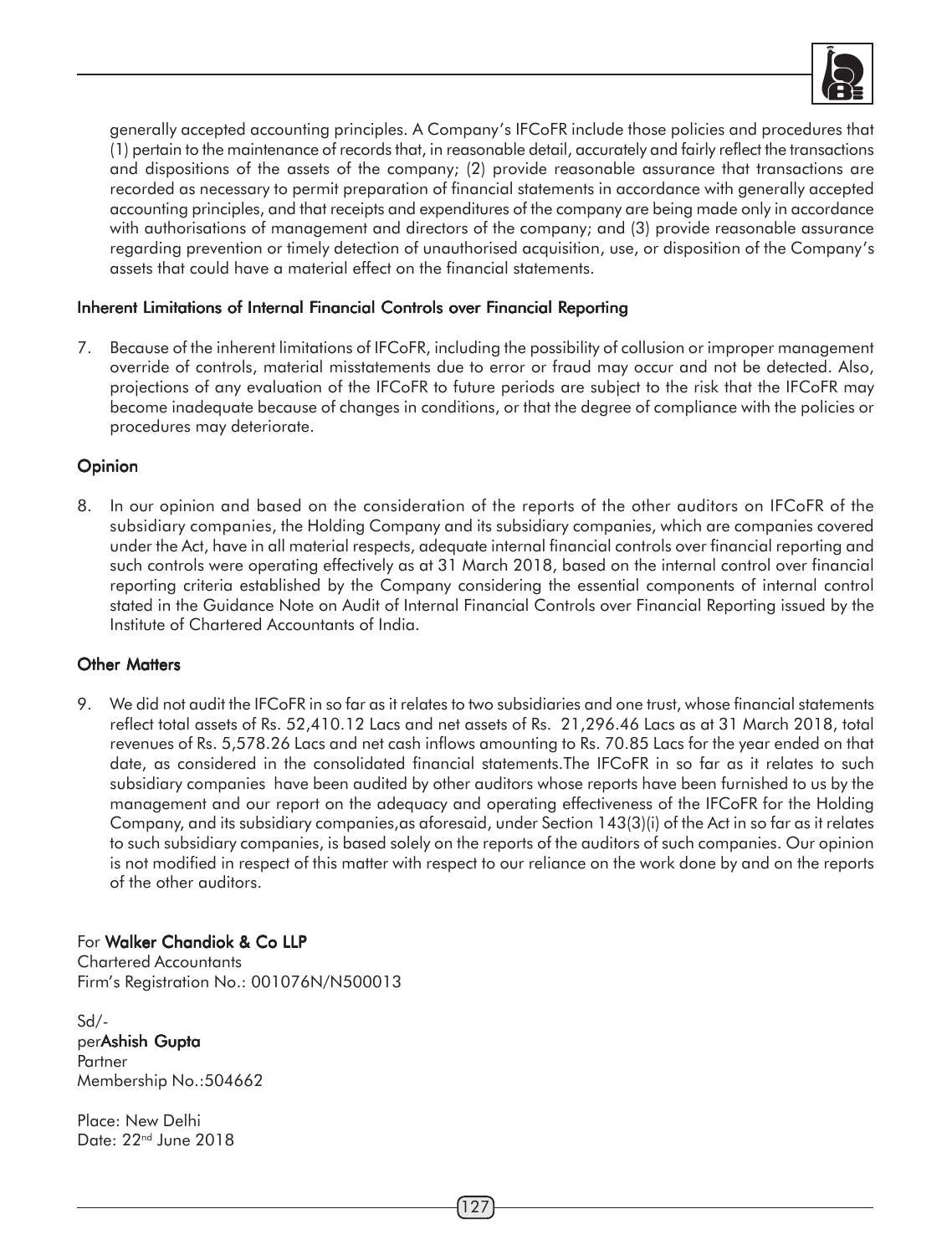#### CONSOLIDATED BALANCE SHEET AS AT 31 MARCH 2018

|                                                              |                    |                        | (All amounts Rs in Lacs) |
|--------------------------------------------------------------|--------------------|------------------------|--------------------------|
| <b>Particulars</b>                                           | <b>Note</b><br>No. | As at<br>31 March 2018 | As at<br>31 March 2017*  |
| <b>ASSETS</b>                                                |                    |                        |                          |
| <b>Non-Current Assets</b>                                    |                    |                        |                          |
| Property, plant and equipment<br>a)                          | $\overline{2}$     | 195,061.94             | 197,683.07               |
| Capital work-in-progress<br>b)                               |                    | 32,747.60              | 24,980.56                |
| Goodwill<br>C)                                               | 3                  | 8,425.48               | 8,425.48                 |
| Other intangible assets<br>d)                                | 3                  | 218.04                 | 101.86                   |
| <b>Financial assets</b><br>e)                                |                    |                        |                          |
| Investments<br>(i)                                           | 4                  | 3.60                   | 3.60                     |
| (ii) Loans                                                   | 5                  | 631.10                 | 544.64                   |
| (iii) Other non current financial assets                     | 6                  | 1,962.43               | 2,343.81                 |
| f)<br>Non-current tax assets (net)                           | 8                  | 4,639.22               | 3,810.94                 |
| Other non-current assets<br>g)                               | 7                  | 6,610.29               | 6,148.54                 |
| Total non current assets                                     |                    | 250,299.70             | 244,042.50               |
| <b>Current Assets</b>                                        |                    |                        |                          |
| Inventories<br>a)                                            | 9                  | 1,861.39               | 1,951.74                 |
| <b>Financial assets</b><br>b)                                |                    |                        |                          |
| Trade receivables<br>(i)                                     | 10                 | 6,438.45               | 4,925.97                 |
| (ii) Cash and cash equivalents                               | 11                 | 2,186.59               | 6,882.92                 |
| (iii) Other bank balances                                    | 12                 | 1,192.89               | 1,056.59                 |
| (iv) Loans                                                   | 13                 | 108.70                 | 112.94                   |
| (v) Other current financial assets                           | 14                 | 830.71                 | 582.46                   |
| Other current assets<br>C)                                   | 15                 | 2,322.20               | 2,897.84                 |
| Assets classified as held for sale                           | 16                 | 20.00                  | 1,638.77                 |
| <b>Total current assets</b>                                  |                    | 14,960.93              | 20,049.23                |
| <b>Total assets</b>                                          |                    | 265,260.63             | 264,091.73               |
| <b>EQUITY AND LIABILITIES</b>                                |                    |                        |                          |
| Equity                                                       |                    |                        |                          |
| Equity share capital<br>a)                                   | 17                 | 7,599.17               | 7,599.17                 |
| Other Equity<br>b)                                           | 18                 | 91,566.97              | 85,038.84                |
| Equity attributable to the shareholders                      |                    | 99,166.14              | 92,638.01                |
| Non controlling interest                                     | 56                 | (2,960.42)             | (3,844.48)               |
| <b>Total equity</b>                                          |                    | 96,205.72              | 88,793.53                |
|                                                              |                    |                        |                          |
| <b>Non-current liabilities</b>                               |                    |                        |                          |
| <b>Financial liabilities</b><br>a)                           |                    |                        |                          |
| Borrowings<br>(i)<br>Other non current financial liabilities | 19                 | 123,463.04<br>451.56   | 117,810.70<br>449.82     |
| (ii)<br>Provisions                                           | 20<br>21           | 967.58                 | 805.00                   |
| b)<br>Deferred tax liabilities (net)                         | 22                 | 3,724.95               | 12,209.68                |
| C)<br>Other non-current liabilities<br>d)                    | 23                 | 3,895.84               | 4,138.02                 |
|                                                              |                    |                        |                          |
| <b>Total non -current liabilities</b>                        |                    | 132,502.97             | 135,413.22               |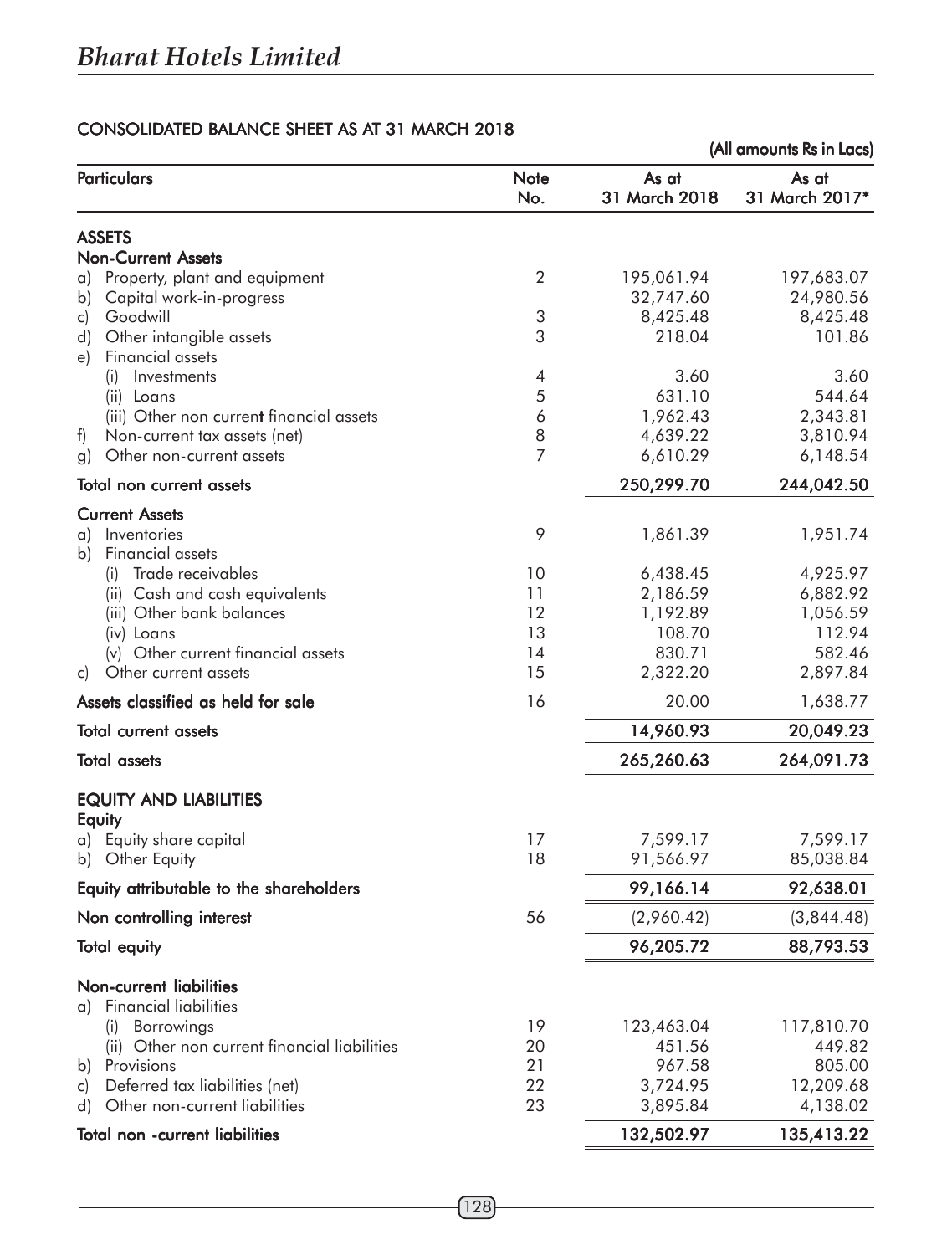

| <b>Particulars</b> |                                           | <b>Note</b><br>No. | As at<br>31 March 2018 | As at<br>31 March 2017* |
|--------------------|-------------------------------------------|--------------------|------------------------|-------------------------|
|                    | <b>Current liabilities</b>                |                    |                        |                         |
| a)                 | <b>Financial liabilities</b>              |                    |                        |                         |
| (i)                | <b>Borrowings</b>                         | 24                 | 13,051.89              | 18,601.95               |
| (ii)               | Trade payables                            | 25                 | 8,650.55               | 6,106.94                |
|                    | (iii) Other current financial liabilities | 26                 | 10,030.63              | 10,022.48               |
| b)                 | Provisions                                | 27                 | 911.76                 | 750.25                  |
| C)                 | Other current liabilities                 | 28                 | 3,907.11               | 4,403.36                |
|                    | <b>Total current liabilities</b>          |                    | 36,551.94              | 39,884.98               |
|                    | <b>Total equity and liabilities</b>       |                    | 265,260.63             | 264,091.73              |
|                    |                                           |                    |                        |                         |

Summary of significant accounting policies 1

*\*Refer note 58*

The accompanying notes are an integral part of the financial statements. As per our report of even date

#### For Walker Chandiok & Co LLP For and on behalf of the Board of Directors of

Chartered Accountants Bharat Hotels Limited Firm Registration Number: 001076N/N500013

Sd/-

per Ashish Gupta Sd/- Sd/- Gupta Partner **Dr. Jyotsna Suri . Dr. Divya Suri Singh** Membership No. 504662 Chairperson and Executive Director

Place : New Delhi Urmila Khurana Himanshu Pandey Date : 22<sup>nd</sup> June, 2018 **Chief Financial Officer** Head - Legal and

Managing Director DIN-00004559 DIN-00004603

Sd/- Sd/-

Company Secretary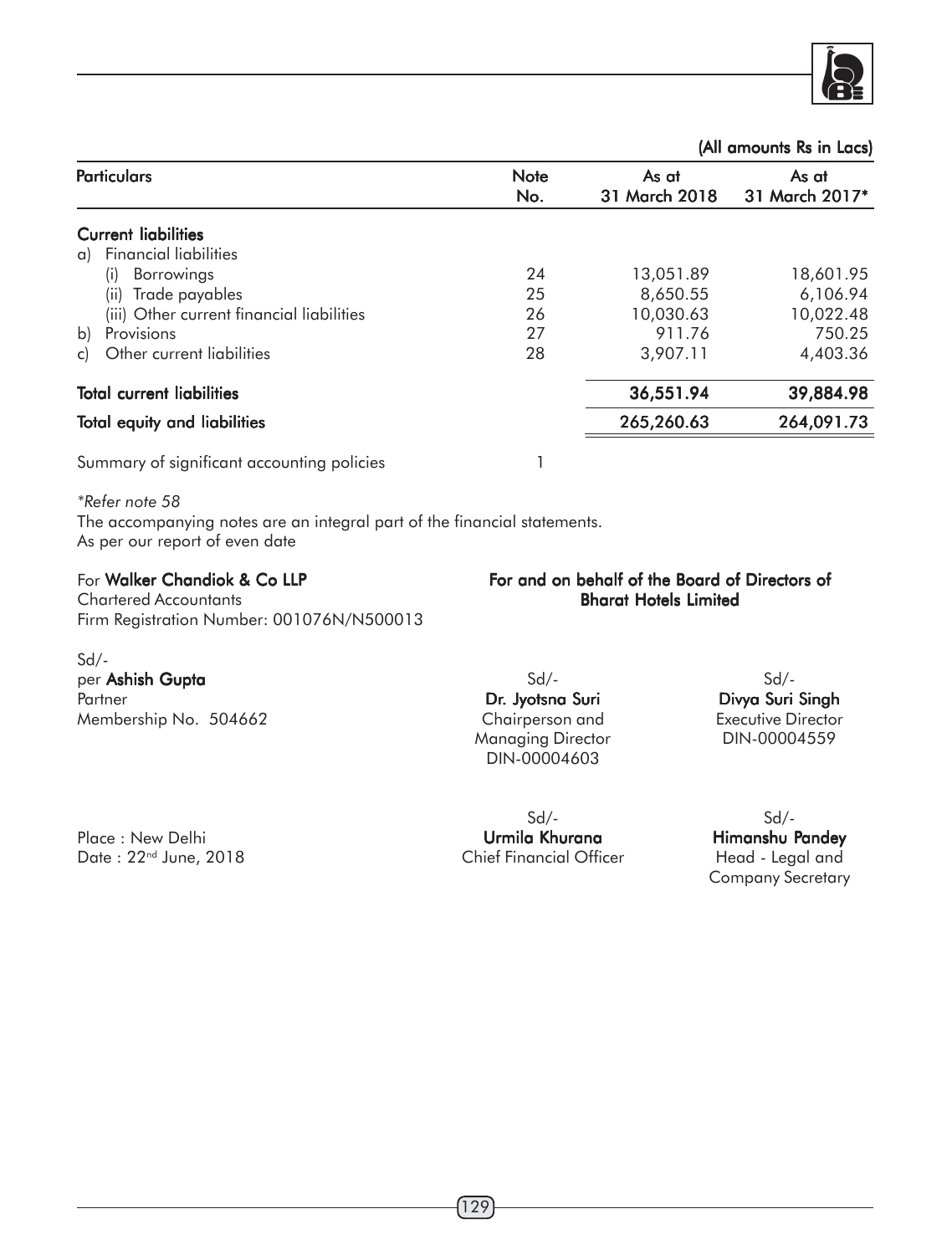#### CONSOLIDATED STATEMENT OF PROFIT AND LOSS FOR THE PERIOD ENDED 31 MARCH 2018

|                                                                                                                             |              |                                        | (All amounts Rs in Lacs)                |
|-----------------------------------------------------------------------------------------------------------------------------|--------------|----------------------------------------|-----------------------------------------|
| <b>Particulars</b>                                                                                                          | <b>Notes</b> | For the year<br>ended<br>31 March 2018 | For the year<br>ended<br>31 March 2017* |
| Revenue                                                                                                                     |              |                                        |                                         |
| Revenue from operations                                                                                                     | 29           | 73,798.44                              | 65,379.04                               |
| Other income                                                                                                                | 30           | 1,653.89                               | 1,063.24                                |
| <b>Total income</b>                                                                                                         |              | 75,452.33                              | 66,442.28                               |
| <b>Expenses</b>                                                                                                             |              |                                        |                                         |
| Cost of food and beverages consumed                                                                                         | 31           | 9,169.49                               | 7,968.54                                |
| Purchase of traded goods                                                                                                    |              | 61.75                                  | 77.20                                   |
| Change in inventories of traded goods                                                                                       | 32           | 2.37                                   | (23.03)                                 |
| Excise duty on sale of food                                                                                                 |              | 8.69                                   | 53.10                                   |
| Employee benefits expense                                                                                                   | 33           | 13,271.26                              | 11,975.85                               |
| Other expenses                                                                                                              | 34           | 30,518.47                              | 26,840.75                               |
| <b>Total expenses</b>                                                                                                       |              | 53,032.03                              | 46,892.41                               |
| Earnings before interest, tax, depreciation and                                                                             |              |                                        |                                         |
| amortisation (EBITDA)                                                                                                       |              | 22,420.30                              | 19,549.87                               |
| Finance income                                                                                                              | 35           | 641.73                                 | 612.40                                  |
| Finance costs                                                                                                               | 36           | 13,779.52                              | 14,513.81                               |
| Depreciation and amortisation expense                                                                                       | 37           | 8,476.56                               | 8,510.61                                |
| Profit/(Loss) before exceptional items,<br>share of net profits of investments accounted for<br>using equity method and tax |              | 805.95                                 | (2,862.15)                              |
| Profit/(Loss) before tax and exceptional items                                                                              |              | 805.95                                 | (2,862.15)                              |
| Tax expense:                                                                                                                | 40           |                                        |                                         |
| Current tax                                                                                                                 |              | 870.83                                 | 1,270.52                                |
| Deferred tax (credit)/charge                                                                                                |              | (8, 267.12)                            | 1,849.68                                |
| Minimum alternate tax (MAT) credit                                                                                          |              | (185.78)                               | (1, 259.54)                             |
| <b>Total Tax Expense</b>                                                                                                    |              | (7,582.07)                             | 1,860.66                                |
| Profit/(loss) for the year                                                                                                  |              | 8,388.02                               | (4,722.81)                              |
| Other comprehensive income<br>Items that will not be reclassified to profit or loss<br>in subsequent years                  |              |                                        |                                         |
| Remeasurements of the net defined benefit plans -<br>i)                                                                     |              |                                        |                                         |
| <b>Actuarial Gain or Loss</b>                                                                                               |              | (93.01)                                | (7.10)                                  |
| Income tax effect                                                                                                           |              | 31.80                                  | 3.75                                    |
|                                                                                                                             |              | (61.21)                                | (3.35)                                  |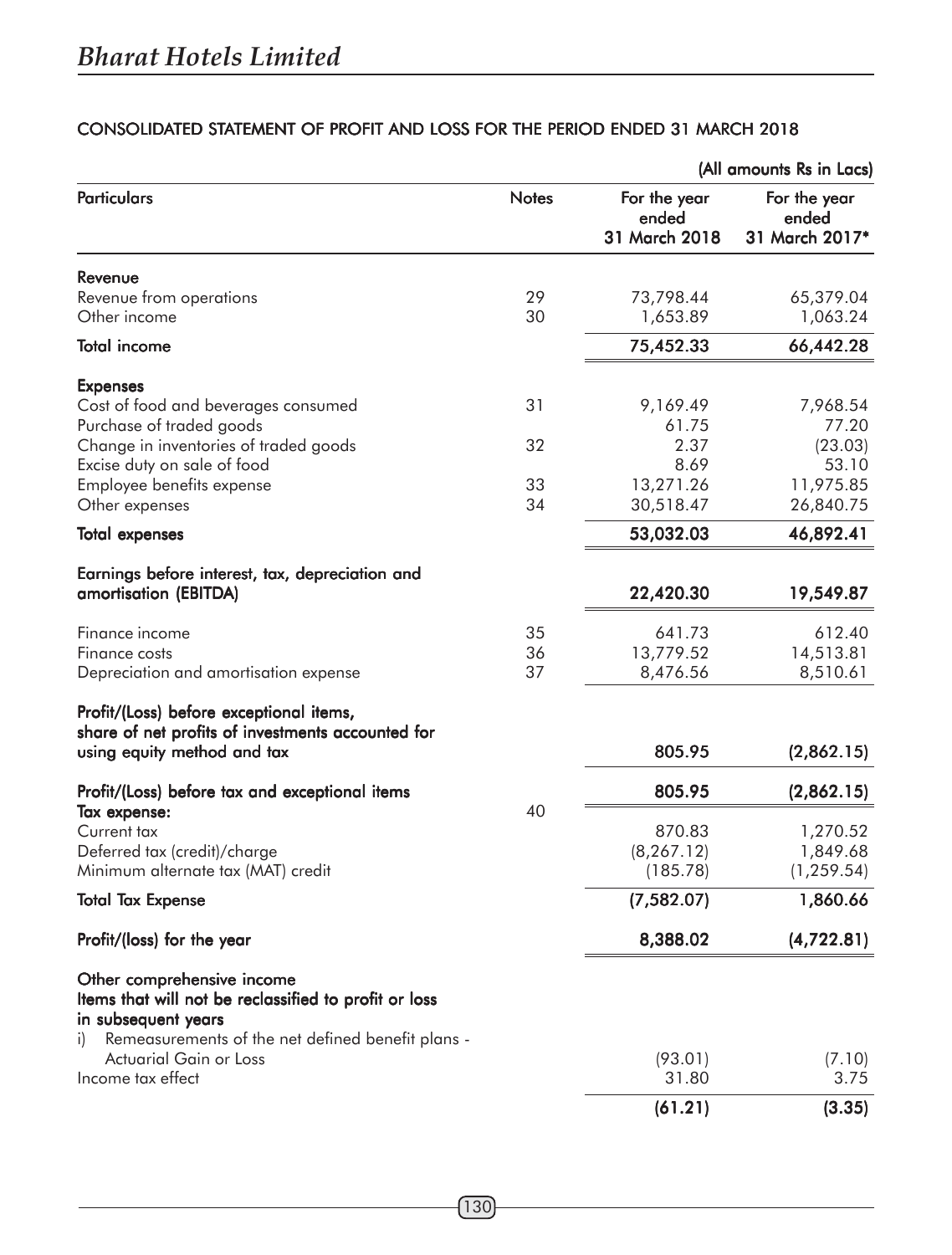

(All amounts Rs in Lacs)

| <b>Particulars</b>                                                                                                          | <b>Notes</b>                                                                       | For the year<br>ended<br>31 March 2018                                         | For the year<br>ended<br>31 March 2017*                                 |
|-----------------------------------------------------------------------------------------------------------------------------|------------------------------------------------------------------------------------|--------------------------------------------------------------------------------|-------------------------------------------------------------------------|
| Share of Other Comprehensive Income of joint venture<br>ii)<br>accounted for using the equity method.<br>Tax on above Items |                                                                                    |                                                                                |                                                                         |
| Net other comprehensive income that will not be<br>reclassified to profit or loss in subsequent years                       |                                                                                    | (61.21)                                                                        | (3.35)                                                                  |
| Total comprehensive income/(loss) for the period, net of tax                                                                |                                                                                    | 8,326.81                                                                       | (4,726.16)                                                              |
| Profit/(loss) for the year<br>Attributable to:                                                                              |                                                                                    |                                                                                |                                                                         |
| - Owners of the parent<br>- Non-controlling interests                                                                       | 56                                                                                 | 7,503.95<br>884.07                                                             | (1,600.35)<br>(3, 122.46)                                               |
|                                                                                                                             |                                                                                    | 8,388.02                                                                       | (4,722.81)                                                              |
| Total comprehensive income/(loss) for the period, net of tax<br>Attributable to:                                            |                                                                                    |                                                                                |                                                                         |
| - Owners of the parent<br>- Non-controlling interests                                                                       |                                                                                    | (61.21)                                                                        | (0.44)<br>0.10                                                          |
|                                                                                                                             |                                                                                    | (61.21)                                                                        | (0.34)                                                                  |
| Earnings per equity share                                                                                                   |                                                                                    |                                                                                |                                                                         |
| 1) Basic, attributable to equity holders of the parent<br>2) Diluted, attributable to equity holders of the parent          | 41<br>41                                                                           | 9.87<br>9.87                                                                   | (2.11)<br>(2.11)                                                        |
| *Refer note 58<br>Summary of significant accounting policies                                                                |                                                                                    |                                                                                |                                                                         |
| The accompanying notes are an integral part of the financial statements.                                                    |                                                                                    |                                                                                |                                                                         |
| As per our report of even date                                                                                              |                                                                                    |                                                                                |                                                                         |
| For Walker Chandiok & Co LLP<br><b>Chartered Accountants</b><br>Firm Registration Number: 001076N/N500013                   |                                                                                    | For and on behalf of the Board of Directors of<br><b>Bharat Hotels Limited</b> |                                                                         |
| $Sd$ .                                                                                                                      |                                                                                    |                                                                                |                                                                         |
| per Ashish Gupta<br>Partner<br>Membership No. 504662                                                                        | $Sd$ .<br>Dr. Jyotsna Suri<br>Chairperson and<br>Managing Director<br>DIN-00004603 |                                                                                | $Sd$ .<br>Divya Suri Singh<br><b>Executive Director</b><br>DIN-00004559 |
| Place · New Delhi                                                                                                           | $Sd$ .<br><b>Urmila Khurana</b>                                                    |                                                                                | $Sd$ .<br>Himanshu Pandev                                               |

Place : New Delhi<br>Date : 22<sup>nd</sup> June, 2018

**Urmila Khurana**<br>Chief Financial Officer

Himanshu Pandey<br>Head - Legal and<br>Company Secretary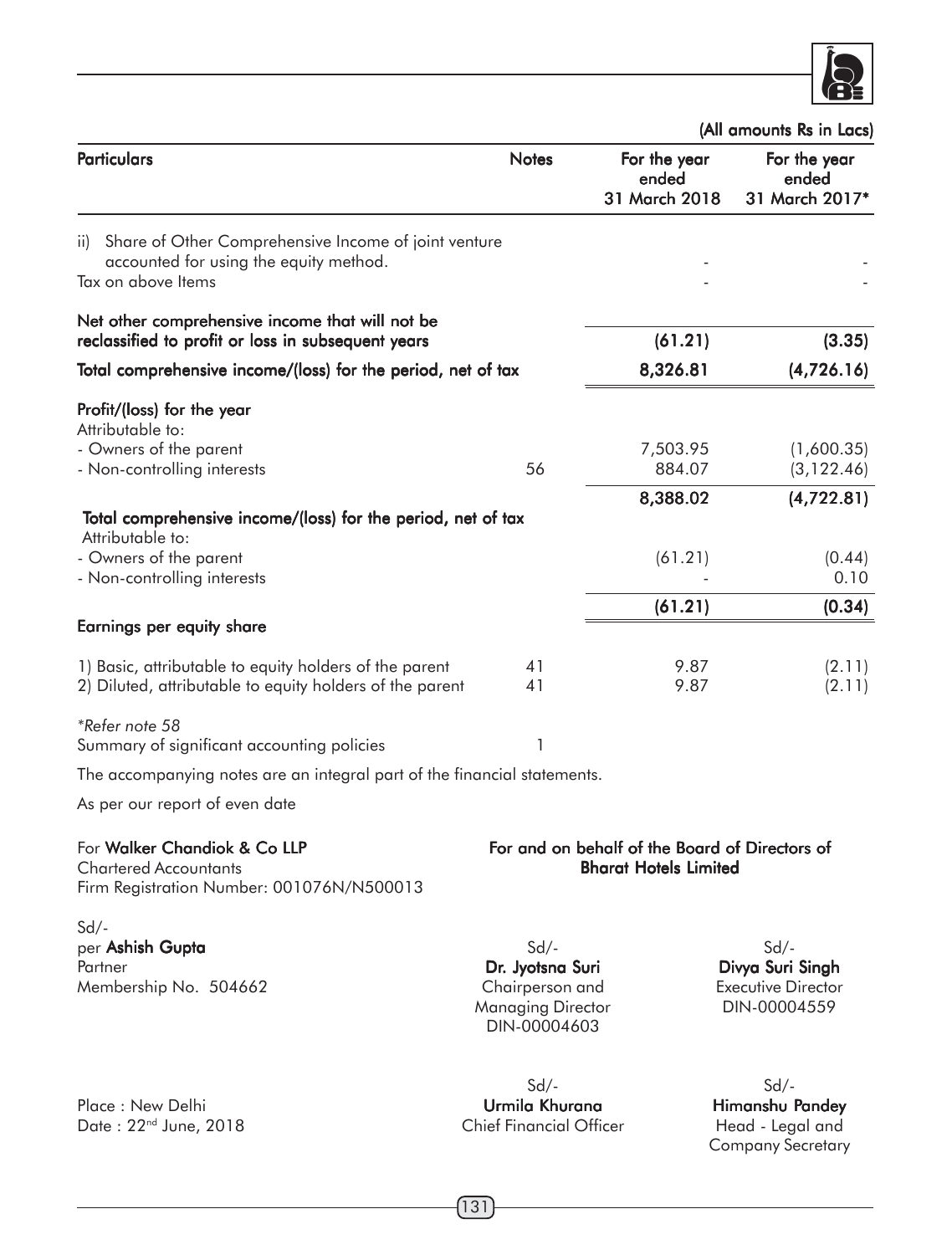#### CONSOLIDATED STATEMENT OF CASH FLOWS FOR THE YEAR ENDED 31 MARCH 2018

(All amounts Rs in Lacs)

|    | <b>Particulars</b>                                                     | For the year ended<br>31 March, 2018 | For the year ended<br>31 March, 2017* |
|----|------------------------------------------------------------------------|--------------------------------------|---------------------------------------|
| A. | Cash flow from operating activities                                    |                                      |                                       |
|    | Profit/(loss) before tax                                               | 805.95                               | (2,862.15)                            |
|    | Non-cash adjustments to reconcile profit before tax to net cash flows: |                                      |                                       |
|    | Depreciation and amortisation expenses                                 | 8,476.56                             | 8,510.61                              |
|    | Bad debts written off                                                  | 19.72                                | 0.45                                  |
|    | Provision for doubtful debts                                           | 110.12                               | 220.65                                |
|    | Provision for doubtful advances                                        | 38.08                                | 166.71                                |
|    | Excess provision/ credit balances written back                         | (467.17)                             | (425.20)                              |
|    | Loss on sale of property, plant and equipment (net)                    | 8.88                                 | 18.84                                 |
|    | Advances written off                                                   |                                      | 10.16                                 |
|    | Unwinding of discount on security deposits                             | (34.89)                              | (24.78)                               |
|    | Amortisation of deferred lease rent                                    | (37.16)                              | 77.25                                 |
|    | Interest Income                                                        | (606.84)                             | (538.61)                              |
|    | Interest expense                                                       | 13,740.95                            | 14,513.81                             |
|    | Government Grant Income                                                | (159.01)                             | (170.12)                              |
|    | Unrealized foreign exchange gain                                       | 53.18                                | (230.38)                              |
|    | Operating profit before working capital changes:                       | 21,948.37                            | 19,267.23                             |
|    | Movements in working capital:                                          |                                      |                                       |
|    | (Increase) in other financial and other assets                         | (135.92)                             | 754.96                                |
|    | (Increase) in trade receivable                                         | (1,639.17)                           | (732.89)                              |
|    | Decrease/(Increase) in inventories                                     | 90.35                                | 46.17                                 |
|    | Increase in trade payable                                              | 3,010.60                             | 1,780.40                              |
|    | (Decrease)/Increase in other current and non-current liabilities       | 254.24                               | 191.29                                |
|    | Cash generated from operations                                         | 23,528.47                            | 21,307.16                             |
|    | Tax paid (net)                                                         | (1,699.11)                           | (1, 246.78)                           |
|    | Net cash flow from operating activities (a)                            | 21,829.36                            | 20,060.38                             |
| B  | Cash flow from investing activities                                    |                                      |                                       |
|    | Purchase of property, plant and equipment including movement           |                                      |                                       |
|    | in capital advances and capital creditors                              | (11, 543.27)                         | (6, 577.15)                           |
|    | Proceeds from sale of property, plant and equipment                    | 24.13                                | 115.75                                |
|    | Interest received and finance lease income                             | 605.66                               | 582.31                                |
|    | Proceeds from/(investment in) bank deposits                            | 272.63                               | (1,307.81)                            |
|    | Net cash flow (used in) investing activities (b)                       | (10,640.85)                          | (7, 186.89)                           |
| C. | Cash flow from financing acitivities                                   |                                      |                                       |
|    | Proceeds from long term borrowings                                     | 12,060.61                            | 40,879.11                             |
|    | Repayment of long term borrowings                                      | (7, 354.86)                          | (32,615.00)                           |
|    | (Repayment)/proceeds from short term borrowings, (net)                 | (5,606.39)                           | 215.23                                |
|    | Interest paid                                                          | (13, 163.17)                         | (15, 795.25)                          |
|    | Dividend paid                                                          | (759.91)                             | (569.93)                              |
|    | Tax on dividend paid                                                   | (154.70)                             | (116.03)                              |
|    | Net Cash flow (used in) financing activities (c)                       | (14, 978.42)                         | (8,001.86)                            |

 $(132)$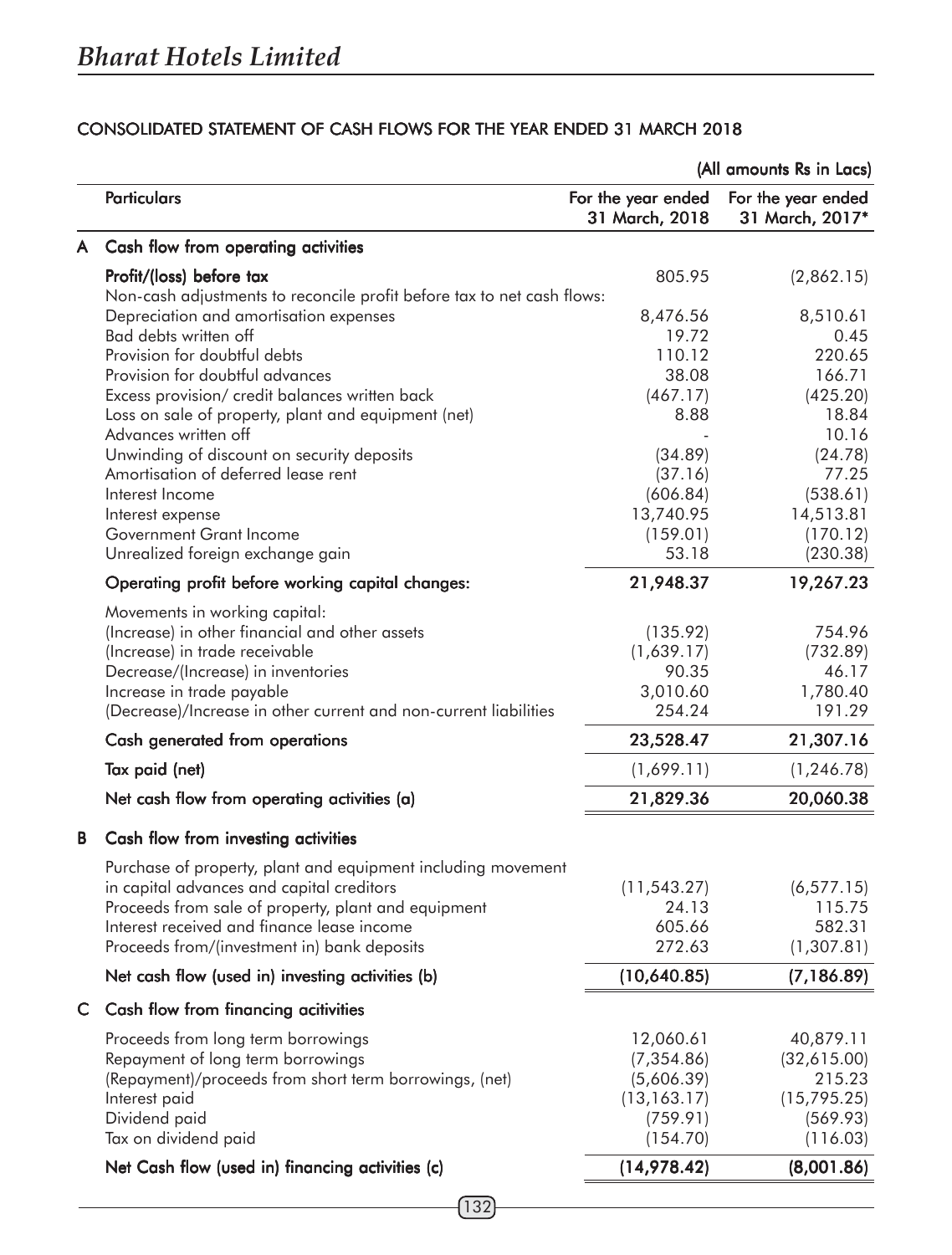| Net (decrease)/increase in cash and cash equivalents      | (3,789.92) | 4,871.62   |
|-----------------------------------------------------------|------------|------------|
| Cash and cash equivalents at the beginning of the year    | 5,878.70   | 1,007.08   |
| Cash and cash equivalents at the end of the year          | 2,088.78   | 5,878.70   |
| Components of cash and cash equivalents                   |            |            |
| Balances with banks:-                                     |            |            |
| On current accounts                                       | 1,949.64   | 6,631.36   |
| On EEFC Accounts                                          | 51.55      | 69.67      |
| Deposits with original maturity of less than three months | 23.57      | 11.25      |
| Cheques/drafts on hand                                    | 52.09      | 100.87     |
| Cash on Hand                                              | 109.74     | 69.77      |
| Less: Book Overdraft                                      | (97.81)    | (1,004.22) |
|                                                           | 2,088.78   | 5,878.70   |

*\* Refer note 58*

Notes:

- 1. The figures in bracket indicates outflows.
- 2. The cash flow has been prepared under the "Indirect method" as set out in Indian Accounting Standard (Ind AS) 7 - Statement of Cash Flows

See accompanying notes to the financial statements.

As per our report of even date.

Chartered Accountants Firm Registration Number: 001076N/N500013

#### Sd/ per Ashish Gupta Sd/- Sd/- Gupta Partner Dr. Jyotsna Suri . Jyotsna SuriDivya Suri Singh Membership No. 504662 Chairperson and Executive Director

For Walker Chandiok & Co LLP For and on behalf of the Board of Directors of Chartered Accountants<br>
Chartered Accountants

Managing Director **DIN-00004559** DIN-00004603

Place : New Delhi **New York Communist Communist Communist Communist Communist Communist Communist Communist Communist Communist Communist Communist Communist Communist Communist Communist Communist Communist Communist Comm** Date :  $22^{nd}$  June, 2018 Chief Financial Officer Head - Legal and

 $Sd/-$ Company Secretary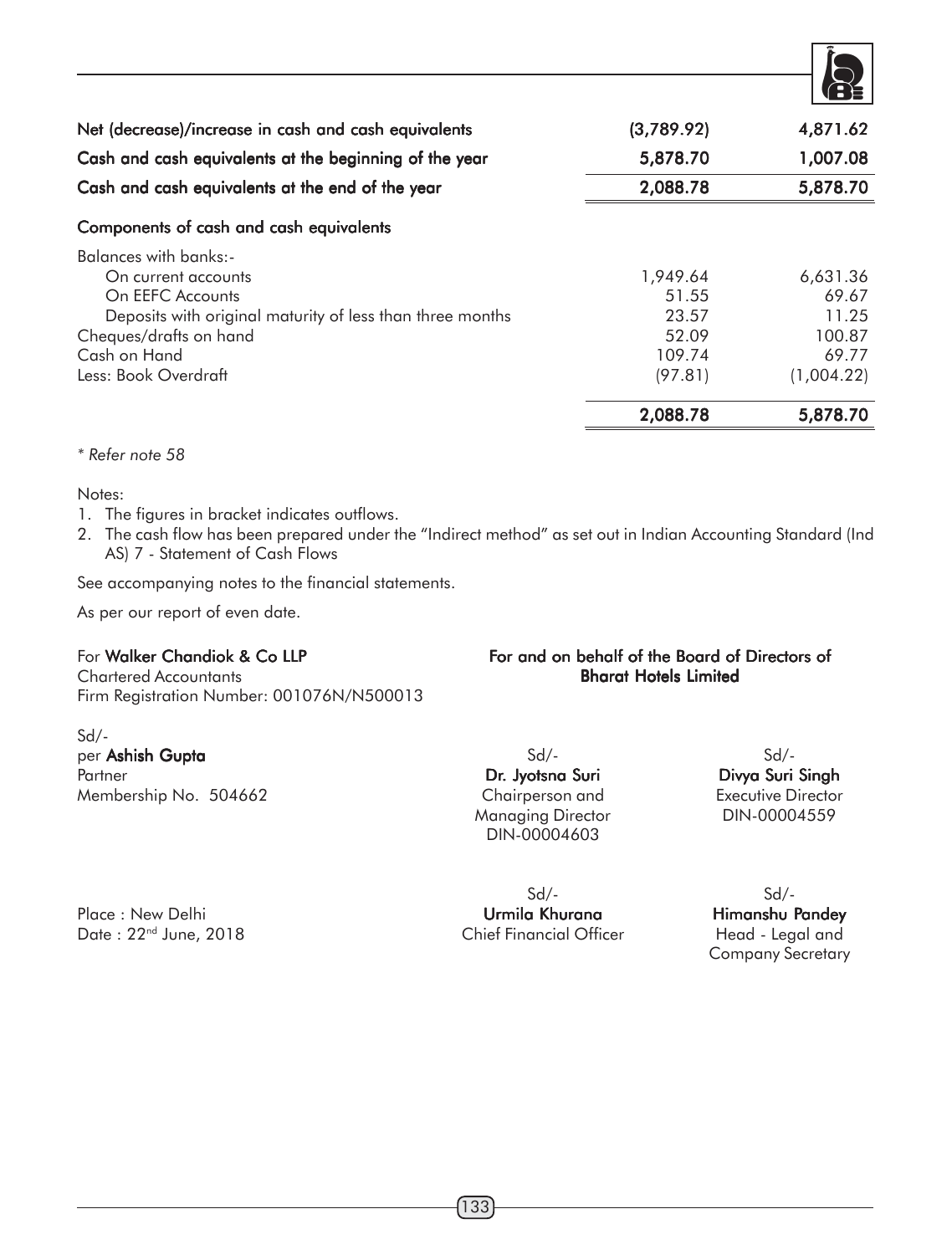| A. Equity share capital                                                             |                    |                                           |                                                         | (All amounts Rs in Lacs)     |                                                        |                                 |                          |
|-------------------------------------------------------------------------------------|--------------------|-------------------------------------------|---------------------------------------------------------|------------------------------|--------------------------------------------------------|---------------------------------|--------------------------|
|                                                                                     |                    | <b>Notes</b>                              | March 31, 2018<br>ರೆ<br>ಸ                               | March 31, 2017<br>As at      |                                                        |                                 |                          |
| As at beginning of the period                                                       |                    | $\overline{1}$                            | 7,599.12                                                | 7,599.12                     |                                                        |                                 |                          |
| Change during the period<br>As at end of the period                                 |                    | $\overline{1}$                            | 7,599.12                                                | 7,599.12                     |                                                        |                                 |                          |
| <b>B.</b> Other equity                                                              |                    |                                           |                                                         |                              |                                                        |                                 | (All amounts Rs in Lacs) |
|                                                                                     |                    |                                           | Attributable to equity holders of Bharat Hotels Limited |                              |                                                        |                                 |                          |
|                                                                                     |                    |                                           | Reserves and Surplus (Note 18)                          |                              |                                                        |                                 |                          |
|                                                                                     | Securities         | Retained                                  | General                                                 | Capital                      | Total                                                  | nok<br>Z                        | <b>Total</b>             |
|                                                                                     | Premium<br>Reserve | Earnings*                                 | Reserve                                                 | Reserve                      | Equity<br>Other                                        | Controlling<br><b>Interests</b> |                          |
| For the year ended 31 March 2017                                                    |                    |                                           |                                                         |                              |                                                        |                                 |                          |
| As at 1 April 2016                                                                  | 29,034.73          | 38,720.39                                 | 8,289.35                                                | 11,285.05                    | 87,329.52                                              | $(723.04)$<br>$(3,122.46)$      | 86,606.48                |
| Other comprehensive income (net of tax)<br>Profit for the period                    |                    | (1,600.35)<br>(4.37)                      |                                                         |                              | (1,600.35)<br>(4.37)                                   | 1.00                            | (4, 722.81)<br>(3.37)    |
| Total comprehensive income                                                          |                    | (1,604.72)                                |                                                         |                              | (1,604.72)                                             | (3, 121.46)                     | (4, 726.18)              |
| Dividend on equity shares (Refer note 50)<br>Tax on distribution of equity dividend |                    | (569.93)<br>(116.03)                      |                                                         |                              | (569.93)<br>(116.03)                                   |                                 | (569.93)<br>(116.03)     |
| As at March 31, 2017                                                                | 29,034.73          | 36,429.71                                 | 8,289.35                                                | 11,285.05                    | 85,038.84                                              | (3,844.50)                      | 81,194.34                |
| For the year ended 31 March 2018                                                    |                    |                                           |                                                         |                              |                                                        |                                 |                          |
| As at 1 April 2017                                                                  | 29,034.73          | 36,429.71                                 | 8,289.35                                                | 11,285.05                    | 85,038.84<br>7,503.95                                  | (3,844.50)                      | 81,194.34                |
| Other comprehensive income (net of tax)<br>Profit for the period                    |                    | 7,503.95<br>(61.21)                       |                                                         |                              | (61.21)                                                | 884.08                          | 8,388.03<br>(61.21)      |
| Total comprehensive income                                                          | ٠                  | 7,442.74                                  | t,                                                      | $\blacksquare$               | 7,442.74                                               | 884.08                          | 8,326.82                 |
| Dividend on equity shares (Refer note 50)                                           |                    | (759.91)                                  |                                                         |                              |                                                        |                                 | (759.91)                 |
| Tax on distribution of equity dividend                                              |                    | 154.70                                    |                                                         |                              | $(759.91)$<br>$(154.70)$                               |                                 | (154.70)                 |
| As at March 31, 2018                                                                | 29,034.73          | 42,957.84                                 | 8,289.35                                                | 11,285.05                    | 91,566.97                                              | (2,960.42)                      | 88,606.55                |
| For Walker Chandiok & Co LLP                                                        |                    |                                           | For and on behalf of the Board of Directors of          |                              |                                                        |                                 |                          |
| Firm Registration Number: 001076N/N500013<br>Chartered Accountants                  |                    |                                           |                                                         | <b>Bharat Hotels Limited</b> |                                                        |                                 |                          |
| $Sd$ /-                                                                             |                    |                                           |                                                         |                              |                                                        |                                 |                          |
| per Ashish Gupta                                                                    |                    | $Sd/-$                                    |                                                         |                              | $Sd/-$                                                 |                                 |                          |
| Membership No. 504662<br>Partner                                                    |                    | Dr. Jyotsna Suri<br>DIN-00004603          | Chairperson and Managing Director                       |                              | Executive Director<br>Divya Suri Singh<br>DIN-00004559 |                                 |                          |
|                                                                                     |                    | $Sd$ /-                                   |                                                         |                              | $Sd/-$                                                 |                                 |                          |
| Date: 22 <sup>nd</sup> June, 2018<br>Place : New Delhi                              |                    | Chief Financial Officer<br>Urmila Khurana |                                                         |                              | Head - Legal and Company Secretary<br>Himanshu Pandey  |                                 |                          |
|                                                                                     |                    |                                           |                                                         |                              |                                                        |                                 |                          |

## *Bharat Hotels Limited*

STATEMENT OF CHANGES IN EQUITY FOR THE YEAR ENDED 31 MARCH 2018

STATEMENT OF CHANGES IN EQUITY FOR THE YEAR ENDED 31 MARCH 2018

134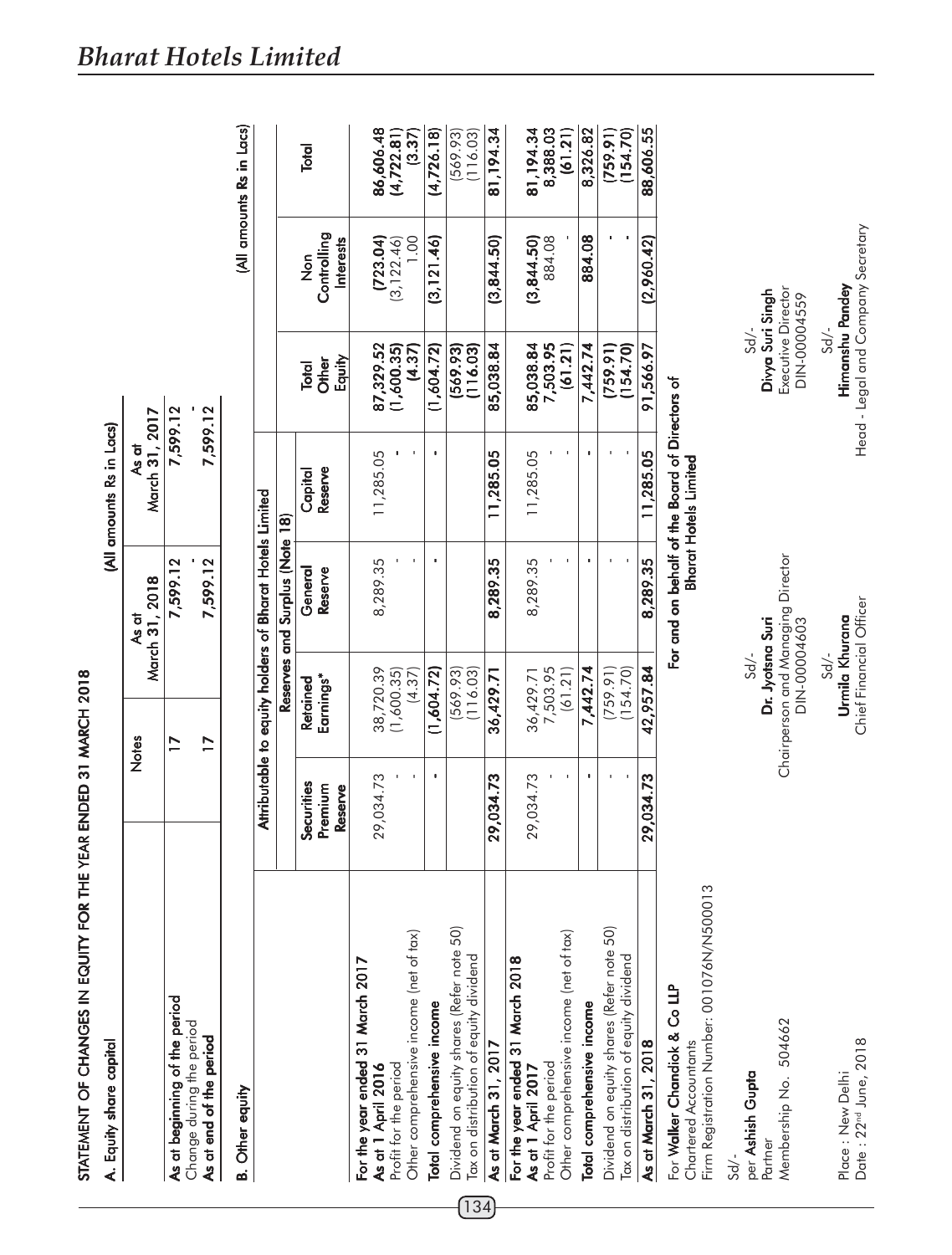

#### NOTES FORMING PART OF CONSOLIDATED FINANCIAL STATEMENTS FOR THE YEAR ENDED 31 MARCH 2018

#### 1. Corporate Information

The consolidated financial statements comprise financial statements of Bharat Hotels Limited(hereinafter referred as the "Holding Company" or "Parent" or "Company"), its subsidiaries and entity controlled by the Company (including an entity registered as trust under Indian Trusts Act, 1882 (Trust)) (collectively, the Group) and its joint ventures for the year ended 31 March 2018.The Group entities are engaged in the business of operating hotels other than the Trust which is engaged in promoting education, training and operating schools, colleges, universities, research and development centre, e-learning centres for hospitality industry development. The Holding Company has its principal place of business located at Barakhamba Lane, New Delhi -110001.

#### Description of Group and its interest in Joint Ventures

| <b>Name</b>                                   | Country of<br>incorporation | <b>Shareholding/ Control</b><br>(%age) |               |
|-----------------------------------------------|-----------------------------|----------------------------------------|---------------|
|                                               |                             | 31 March 2018                          | 31 March 2017 |
| <b>Subsidiaries:</b>                          |                             |                                        |               |
| Jyoti Limited                                 | India                       | 99.99%                                 | 99.99%        |
| Apollo Zipper India Limited                   | India                       | 90.00%                                 | 90.00%        |
| Prime Cellular Limited                        | India                       | 99.60%                                 | 99.60%        |
| Prima Buildwell Private Limited               | India                       | 100%                                   | 100%          |
| Kujjal Builders Private Limited               | India                       | 50.00%                                 | 50.00%        |
| Entity controlled by the Company              |                             |                                        |               |
| The Lalit Suri Educational & Charitable Trust | India                       | 100%                                   | 100%          |
| <b>Joint Venture</b>                          |                             |                                        |               |
| Cavern Hotel & Resorts FZ Co                  | United Arab Emirates        | 16.67%                                 | 16.67%        |

#### 1.1. Basis of Preparation

The consolidated financial statements have been prepared by the management in accordance with Indian Accounting Standards (Ind AS) notified under the Companies (Indian Accounting Standards) Rules, 2015, as amended.

The consolidated financial statements have been prepared on a historical cost basis, except for the following assets and liabilities which have been measured at fair value:

- Certain financial assets and liabilities measured at fair value (refer accounting policy regarding financial instruments),
- Property, plant and equipment and intangible assets have been carried at deemed cost (which includes revalued amount of land and building at certain locations) on the date of transition using the optional exemption allowed under Ind AS 101

The consolidated financial statements are presented in INR and all values are rounded to the nearest lacs (INR 000,000), except when otherwise indicated.

135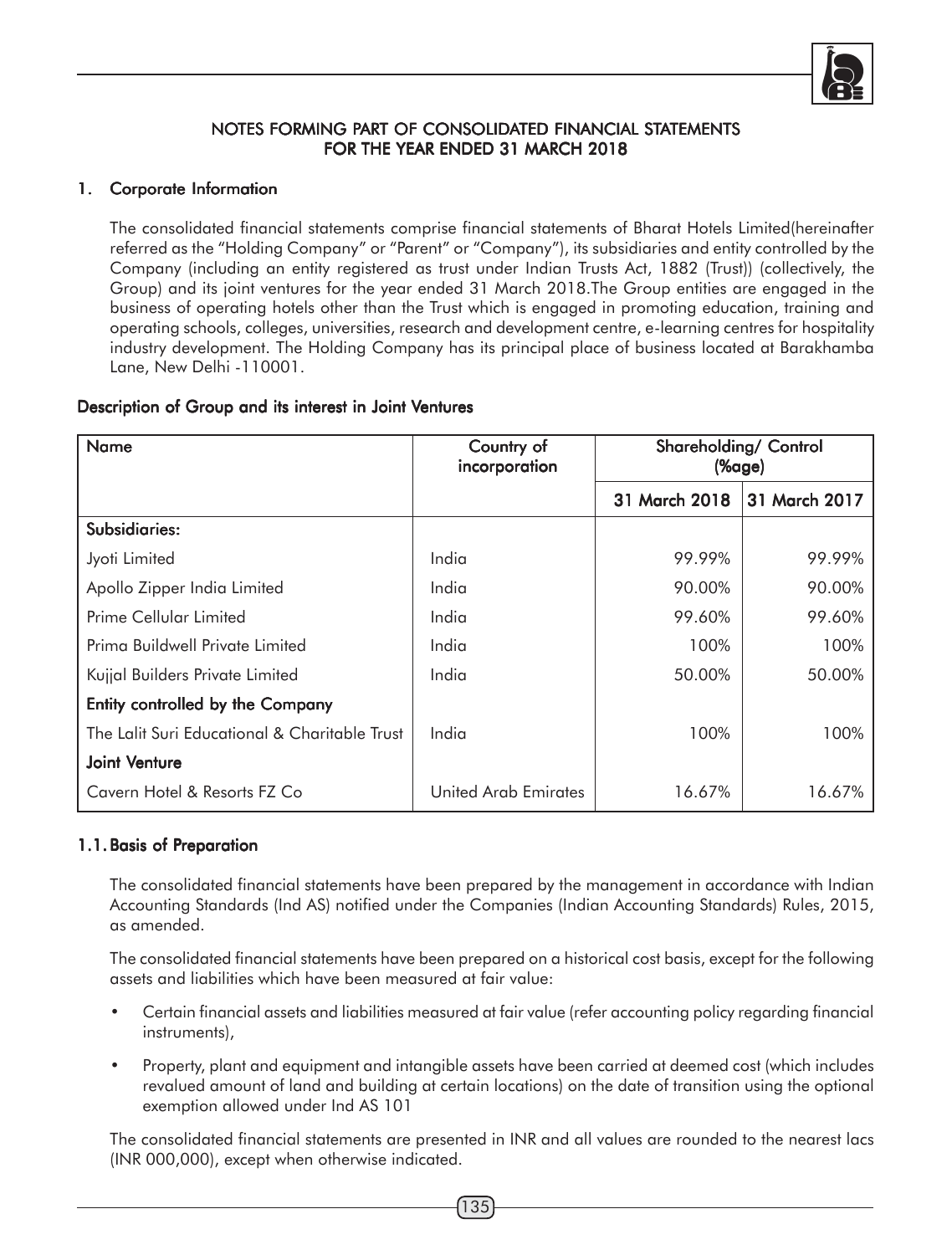#### a) Basis of consolidation:

The consolidated financial statements comprise the financial statements of the Group and its joint ventures as at 31 March 2018. Control is achieved when the Group is exposed, or has rights, to variable returns from its involvement with the investee and has the ability to affect those returns through its power over the investee. Specifically, the Group controls an investee if and only if the Group has:

- Power over the investee (i.e. existing rights that give it the current ability to direct the relevant activities of the investee)
- Exposure, or rights, to variable returns from its involvement with the investee, and
- The ability to use its power over the investee to affect its returns

Generally, there is a presumption that a majority of voting rights result in control. To support this presumption and when the Group has less than a majority of the voting or similar rights of an investee, the Group considers all relevant facts and circumstances in assessing whether it has power over an investee, including:

- The contractual arrangement with the other vote holders of the investee
- Rights arising from other contractual arrangements
- The Group voting rights and potential voting rights
- The size of the group's holding of voting rights relative to the size and dispersion of the holdings of the other voting rights holders

The Group re-assesses whether or not it controls an investee if facts and circumstances indicate that there are changes to one or more of the three elements of control. Consolidation of a subsidiary begins when the Group obtains control over the subsidiary and ceases when the Group loses control of the subsidiary.

Consolidated financial statements are prepared using uniform accounting policies for like transactions and other events in similar circumstances. If a member of the group uses accounting policies other than those adopted in the consolidated financial statements for like transactions and events in similar circumstances, appropriate adjustments are made to that group member's financial statements in preparing the consolidated financial statements to ensure conformity with the group accounting policies.

The financial statements of all entities used for the purpose of consolidation are drawn up to same reporting date as that of the parent company, i.e., period ended on 31March.

#### Consolidation procedure:

- (a) Combine like items of assets, liabilities, equity, income, expenses and cash flows of the parent with those of its subsidiaries.
- (b) Offset (eliminate) the carrying amount of the parent's investment in each subsidiary and the parent's portion of equity of each subsidiary. Policy of goodwill on consolidation explains how to account for any related goodwill.
- (c) Eliminate in full intragroup assets and liabilities, equity, income, expenses and cash flows relating to transactions between entities of the group (profits or losses resulting from intragroup transactions that are recognised in assets, such as inventory and fixed assets, are eliminated in full). Intragroup losses may indicate an impairment that requires recognition in the consolidated financial statements. Ind AS12 Income Taxes applies to temporary differences that arise from the elimination of profits and losses resulting from intragroup transactions.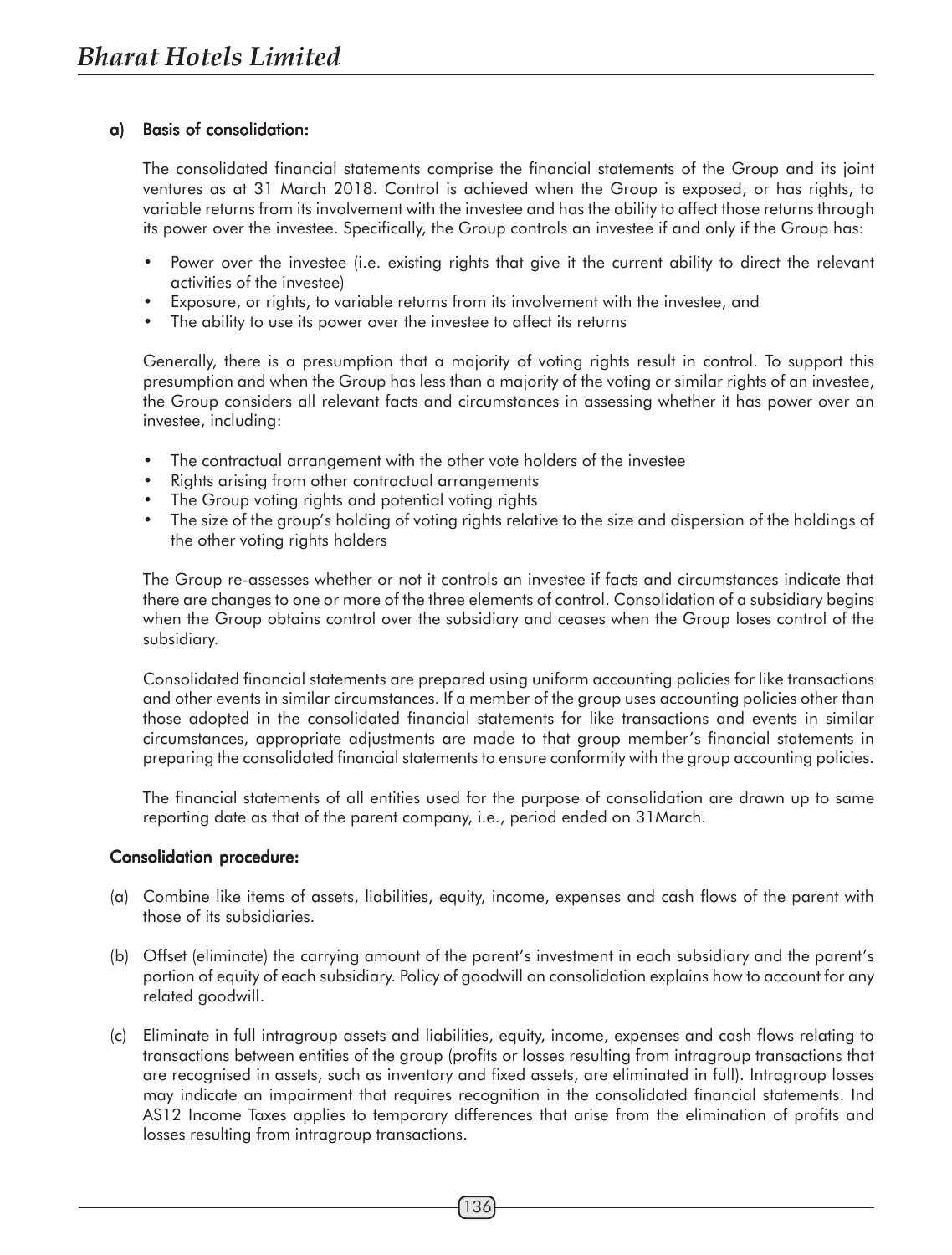

Profit or loss and each component of other comprehensive income (OCI) are attributed to the equity holders of the parent of the Group and to the non-controlling interests, even if this results in the noncontrolling interests having a deficit balance. When necessary, adjustments are made to the financial statements of subsidiaries to bring their accounting policies into line with the Group's accounting policies.

- (d) A change in the ownership interest of a subsidiary, without a loss of control, is accounted for as an equity transaction. If the Group loses control over a subsidiary, it:
	- Derecognises the assets (including goodwill) and liabilities of the subsidiary
	- Derecognises the carrying amount of any non-controlling interests
	- Derecognises the cumulative translation differences recorded in equity
	- Recognises the fair value of the consideration received
	- Recognises the fair value of any investment retained
	- Recognises any surplus or deficit in profit or loss
	- Reclassifies the parent's share of components previously recognised in OCI to profit or loss or retained earnings, as appropriate, as would be required if the Group had directly disposed of the related assets or liabilities.

#### b) Business combinations

In accordance with Ind AS 101 provisions related to first time adoption, the Group has elected to apply Ind AS accounting for business combinations prospectively from April 1, 2015. As such, Indian GAAP balances relating to business combinations entered into before that date, including goodwill, have been carried forward after considering specific adjustments as required by paragraph C4 of Appendix C of Ind AS 101.

Business combinations are accounted for using the acquisition method. The cost of an acquisition is measured as the aggregate of the consideration transferred measured at acquisition date fair value and the amount of any non-controlling interests in the acquiree. For each business combination, the Group elects whether to measure the non-controlling interests in the acquiree at fair value or at the proportionate share of the acquiree's identifiable net assets. Acquisition-related costs are expensed as incurred.

At the acquisition date, the identifiable assets acquired and the liabilities assumed are recognised at their acquisition date fair values. For this purpose, the liabilities assumed include contingent liabilities representing present obligation and they are measured at their acquisition fair values irrespective of the fact that outflow of resources embodying economic benefits is not probable.

Any contingent consideration to be transferred by the acquirer is recognised at fair value at the acquisition date. Contingent consideration classified as an asset or liability that is a financial instrument and within the scope of Ind AS 109 Financial Instruments, is measured at fair value with changes in fair value recognised in profit or loss. If the contingent consideration is not within the scope of Ind AS 109, it is measured in accordance with the appropriate IND AS.

Contingent consideration that is classified as equity is not re-measured at subsequent reporting dates and subsequent its settlement is accounted for within equity.

#### Common Control Business Combinations

Business combinations arising from transfers of interests in entities that are under the control of the shareholder that controls the Group are accounted for as if the acquisition had occurred at the beginning of the earliest comparative period presented or, if later, at the date that common control was established; for this purpose, comparatives are revised. The assets and liabilities acquired are recognised at their carrying amounts. The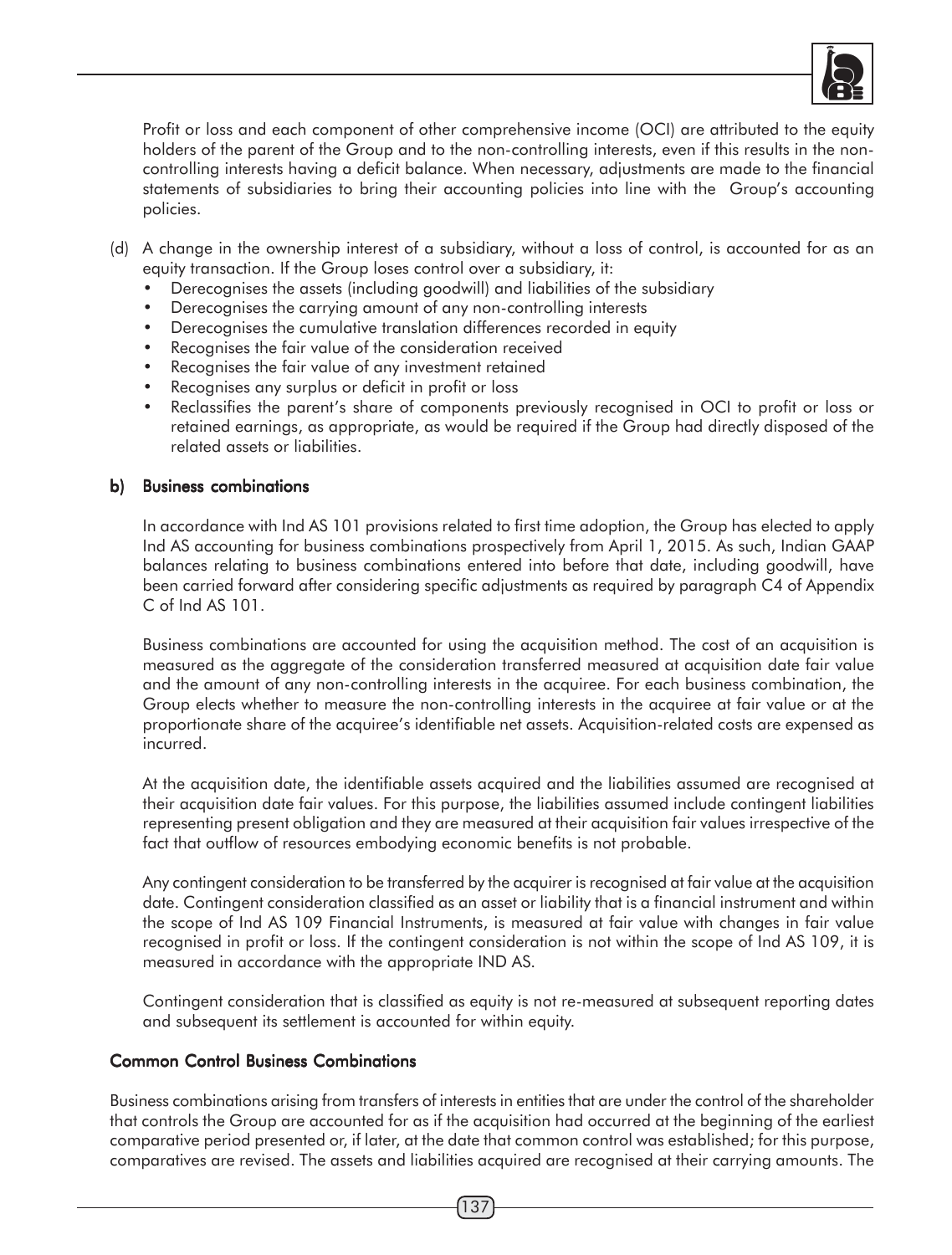identity of the reserves is preserved and they appear in the consolidated financial statements of the Group in the same form in which they appeared in the financial statements of the acquired entity. The difference, if any, between the consideration and the amount of share capital of the acquired entity is transferred to capital reserve.

#### 1.2. Significant Accounting Policies

#### a) Investment in joint ventures:

A joint venture is a type of joint arrangement whereby the parties that have joint control of the arrangement have rights to the net assets of the joint venture. Joint control is the contractually agreed sharing of control of an arrangement, which exists only when decisions about the relevant activities require unanimous consent of the parties sharing control.

The considerations made in determining whether the Company has significant influence or joint control, are similar to those necessary to determine control over the subsidiaries.

The Group's investments in its joint ventures are accounted for using the equity method. Under the equity method, the investment in a joint venture is initially recognised at cost. The carrying amount of the investment is adjusted to recognise changes in the Group's share of net assets of the joint venture since the acquisition date. Goodwill, if any, relating to joint venture is included in the carrying amount of the investment and is not tested for impairment individually.

The consolidated statement of profit and loss reflects the Group's share of the results of operations of joint venture. Any change in OCI of those investees is presented as part of the Group's OCI. In addition, when there has been a change recognised directly in the equity of the joint venture, the Group recognises its share of any changes, when applicable, in the statement of changes in equity.

If Group's share of losses of a joint venture equals or exceeds its interest in the joint venture (which includes any long-term interest that, in substance, forms part of the Group's net investment in the joint venture), the Group discontinues recognising its share of further losses. Additional losses are recognised only to the extent that the Group has incurred legal or constructive obligations or made payments on behalf of the joint venture. If the joint venture subsequently reports profits, the entity resumes recognising its share of those profits only after its share of the profits equals the share of losses not recognised.

The aggregate of the Group's share of profit or loss of a joint venture is shown on the face of the statement of profit and loss.

The financial statements of the joint venture are prepared for the same reporting period as the Group. When necessary, adjustments are made to bring the accounting policies in line with those of the Group.

After application of the equity method, the Group determines whether it is necessary to recognise an impairment loss on its investment in its joint venture. At each reporting date, the Group determines whether there is objective evidence that the investment in the joint venture is impaired. If there is such evidence, the Group calculates the amount of impairment as the difference between the recoverable amount of the joint venture and its carrying value, and then recognises the loss as 'Share of profit or loss of a joint venture' in the statement of profit or loss.

#### b) Current versus non-current classification

The Group presents assets and liabilities in the balance sheet based on current/ non-current classification. An asset is treated as current when it is:

- Expected to be realised or intended to be sold or consumed in normal operating cycle
- Held primarily for the purpose of trading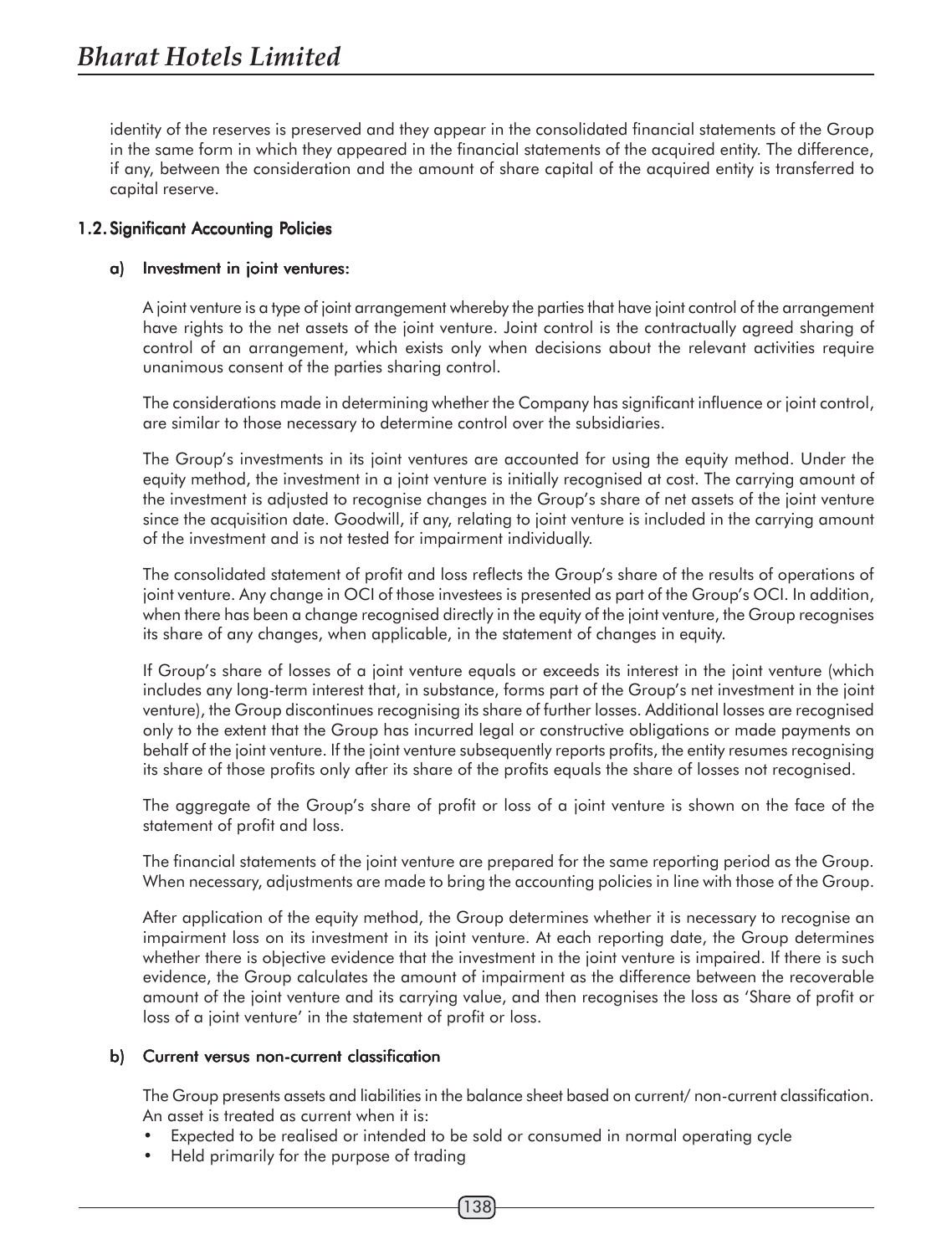

- Expected to be realised within twelve months after the reporting period, or
- Cash or cash equivalent unless restricted from being exchanged or used to settle a liability for at least twelve months after the reporting period

All other assets are classified as non-current.

A liability is current when:

- It is expected to be settled in normal operating cycle
- It is held primarily for the purpose of trading
- It is due to be settled within twelve months after the reporting period, or
- There is no unconditional right to defer the settlement of the liability for at least twelve months after the reporting period

The Group classifies all other liabilities as non-current.

Deferred tax assets and liabilities are classified as non-current assets and liabilities.

The operating cycle is the time between the acquisition of assets for processing and their realisation in cash and cash equivalents. The group has identified twelve months as its operating cycle.

#### c) Property, Plant and Equipment

#### *Recognition and initial measurement*

Capital work in progress, plant and equipment is stated at cost, net of accumulated depreciation and accumulated impairment losses, if any. Such cost includes the cost of replacing part of the plant and equipment and borrowing costs for long-term construction projects if the recognition criteria are met. When significant parts of plant and equipment are required to be replaced at intervals, the Group depreciates them separately based on their specific useful lives. Likewise, when a major inspection is performed, its cost is recognised in the carrying amount of the plant and equipment as a replacement if the recognition criteria are satisfied. All other repair and maintenance costs are recognised in consolidated statement of profit or loss as incurred. The present value of the expected cost for the decommissioning of an asset after its use is included in the cost of the respective asset if the recognition criteria for a provision are met.

#### *Subsequent measurement (depreciation and useful lives)*

Depreciation on property, plant and equipment is provided on the straight-line method using the rates arrived on the basis of the useful life which coincides with the useful life prescribed under Schedule II of the Companies Act, 2013. The identified components are depreciated over their useful lives; the remaining asset is depreciated over the life of the principal asset.

Leasehold buildings are amortised on a straight line basis over the unexpired period of lease or useful life, whichever is lower.

Non RCC structures for conference halls are depreciated over the period of eight years or their estimated useful life, whichever is lower.

The residual values, useful lives and method of depreciation of are reviewed at each financial year end and adjusted prospectively, if appropriate.

#### *De-recognition*

An item of property, plant and equipment and any significant part initially recognised is derecognised upon disposal or when no future economic benefits are expected from its use or disposal. Any gain or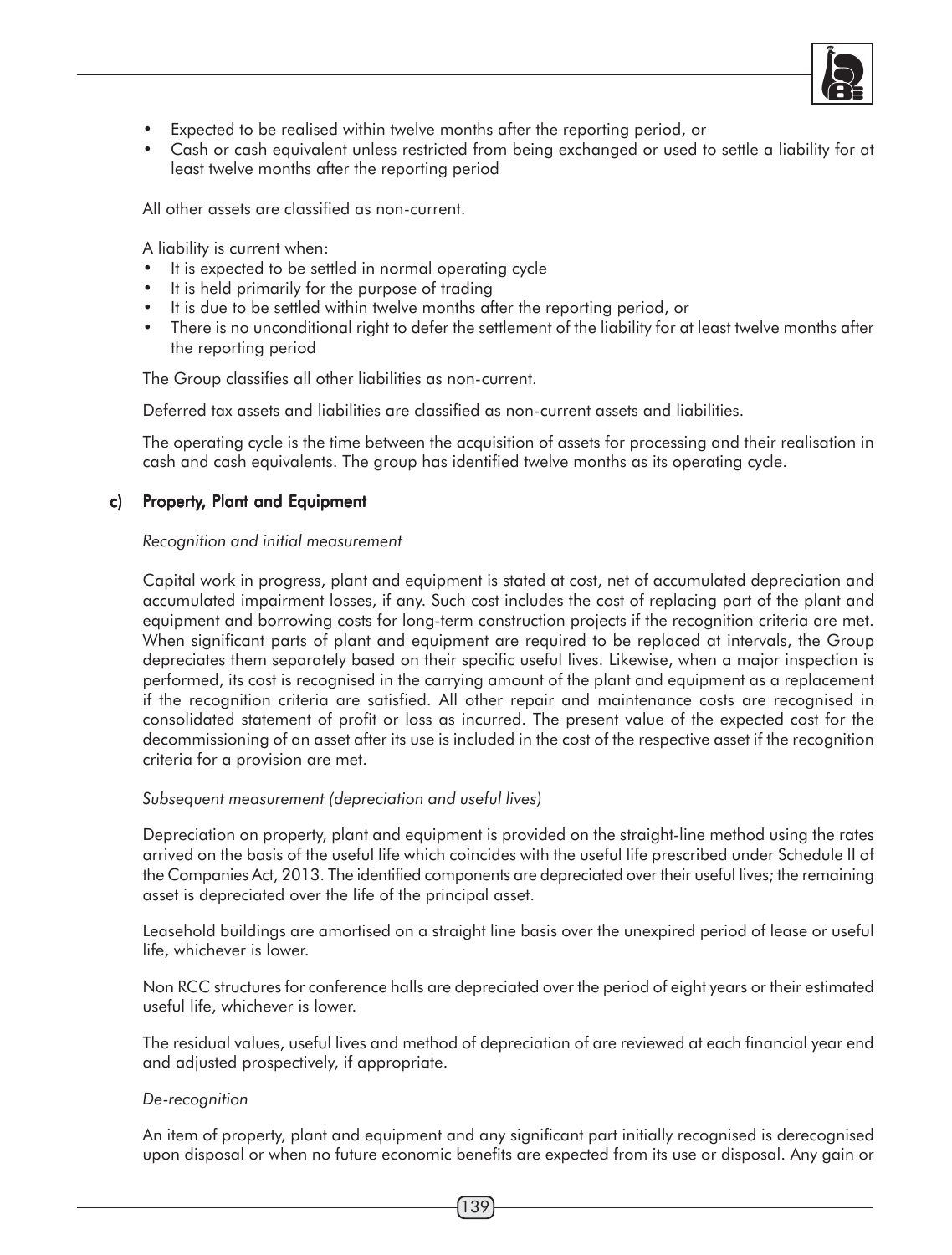loss arising on de-recognition of the asset (calculated as the difference between the net disposal proceeds and the carrying amount of the asset) is included in the income statement when the asset is derecognised.

#### d) Intangible Assets

#### *Recognition and initial measurement*

Intangible assets acquired separately are measured on initial recognition at cost. Following initial recognition, intangible assets are carried at cost less any accumulated amortisation and accumulated impairment losses, if any.

Intangible assets with finite lives are amortised over the useful economic life and assessed for impairment whenever there is an indication that the intangible asset may be impaired. The amortisation period and the amortisation method for an intangible asset with a finite useful life are reviewed at least at the end of each reporting period. Changes in the expected useful life or the expected pattern of consumption of future economic benefits embodied in the asset are considered to modify the amortisation period or method, as appropriate, and are treated as changes in accounting estimates. The amortisation expense on intangible assets with finite lives is recognised in the consolidated statement of profit and loss unless such expenditure forms part of carrying value of another asset.

#### *Subsequent measurement*

The Group has capitalised computer software in the nature of software licenses as intangible assets and the cost of software is amortised over the license period or three years, being their expected useful economic life, whichever is lower.

Gains or losses arising from derecognition of an intangible asset are measured as the difference between the net disposal proceeds and the carrying amount of the asset and are recognised in the statement of profit or loss when the asset is derecognised.

#### e) Goodwill on Consolidation

Goodwill on acquisition of subsidiaries is included in intangible assets. Goodwill is not amortised but it is tested for impairment annually, or more frequently if events or changes in circumstances indicate that it might be impaired, and is carried at cost less accumulated impairment losses. Gains and losses on the disposal of an entity include the carrying amount of goodwill relating to the entity sold.

Goodwill is allocated to cash-generating units for the purpose of impairment testing. The allocation is made to those cash-generating units or groups of cash-generating units that are expected to benefit from the business combination in which the goodwill arose. The units or groups of units are identified at the lowest level at which goodwill is monitored for internal management purposes, which in our case are the operating segments.

#### f) Impairment of non-financial Assets

The Group assesses, at each reporting date, whether there is an indication that an asset may be impaired. If any indication exists, or when annual impairment testing for an asset is required, the group estimates the asset's recoverable amount. An asset's recoverable amount is the higher of an asset's or cash-generating unit's (CGU) fair value less costs of disposal and its value in use. Recoverable amount is determined for an individual asset, unless the asset does not generate cash inflows that are largely independent of those from other assets or groups of assets. When the carrying amount of an asset or CGU exceeds its recoverable amount, the asset is considered impaired and is written down to its recoverable amount.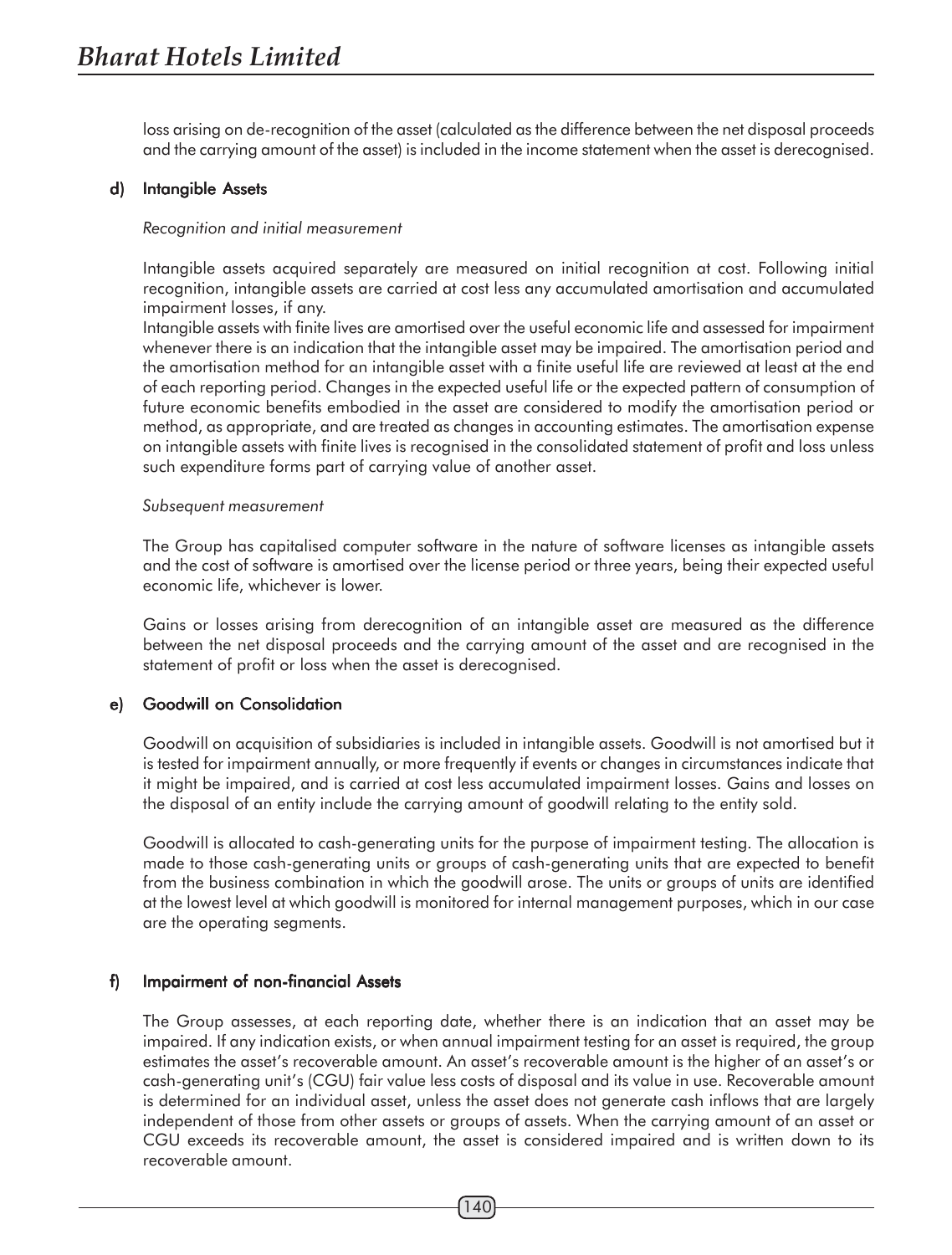

In assessing value in use, the estimated future cash flows are discounted to their present value using a pre-tax discount rate that reflects current market assessments of the time value of money and the risks specific to the asset. In determining fair value less costs of disposal, recent market transactions are taken into account. If no such transactions can be identified, an appropriate valuation model is used. These calculations are corroborated by valuation multiples, quoted share prices for publicly traded companies or other available fair value indicators.

The Group bases its impairment calculation on detailed budgets and forecast calculations, which are prepared separately for each of the Group's CGU's to which the individual assets are allocated. These budgets and forecast calculations generally cover a period of five years. For longer periods, a longterm growth rate is calculated and applied to project future cash flows after the fifth year. To estimate cash flow projections beyond periods covered by the most recent budgets/forecasts, the Group extrapolates cash flow projections in the budget using a steady or declining growth rate for subsequent years, unless an increasing rate can be justified. In any case, this growth rate does not exceed the longterm average growth rate for the market in which the asset is used.

Impairment losses of continuing operations, including impairment on inventories, are recognised in the consolidated statement of Profit and Loss, except for properties previously revalued with the revaluation surplus taken to OCI. For such properties, the impairment is recognised in OCI up to the amount of any previous revaluation surplus.

After impairment, depreciation is provided on the revised carrying amount of the asset over its remaining useful life.

The impairment assessment for all assets is made at each reporting date to determine whether there is an indication that previously recognised impairment losses no longer exist or have decreased. If such indication exists, the Group estimates the asset's or CGU's recoverable amount. A previously recognised impairment loss is reversed only if there has been a change in the assumptions used to determine the asset's recoverable amount since the last impairment loss was recognised. The reversal is limited so that the carrying amount of the asset does not exceed its recoverable amount, nor exceed the carrying amount that would have been determined, net of depreciation, had no impairment loss been recognised for the asset in prior years. Such reversal is recognised in the statement of profit or loss.

#### g) Foreign Currencies

Items included in the consolidated financial statements of the Group are measured using the currency of the primary economic environment in which the Group operates ('the functional currency'). The consolidated financial statements are presented in Indian Rupee (INR), which is the Group's functional and presentation currency.

#### Transactions and balances

Transactions in foreign currencies are initially recorded by the Group at its functional currency spot rates at the date the transaction first qualifies for recognition. However, for practical reasons, the Group uses an average rate if the average approximates the actual rate at the date of the transaction.

Monetary assets and liabilities denominated in foreign currencies are translated at the functional currency spot rates of exchange at the reporting date.

Exchange differences arising on settlement or translation of monetary items are recognised in profit or loss.

The Group had elected to continue with the policy on exchange differences arising on long term foreign currency monetary items existing as on 31 March 2016 as allowed under Ind AS 101.

141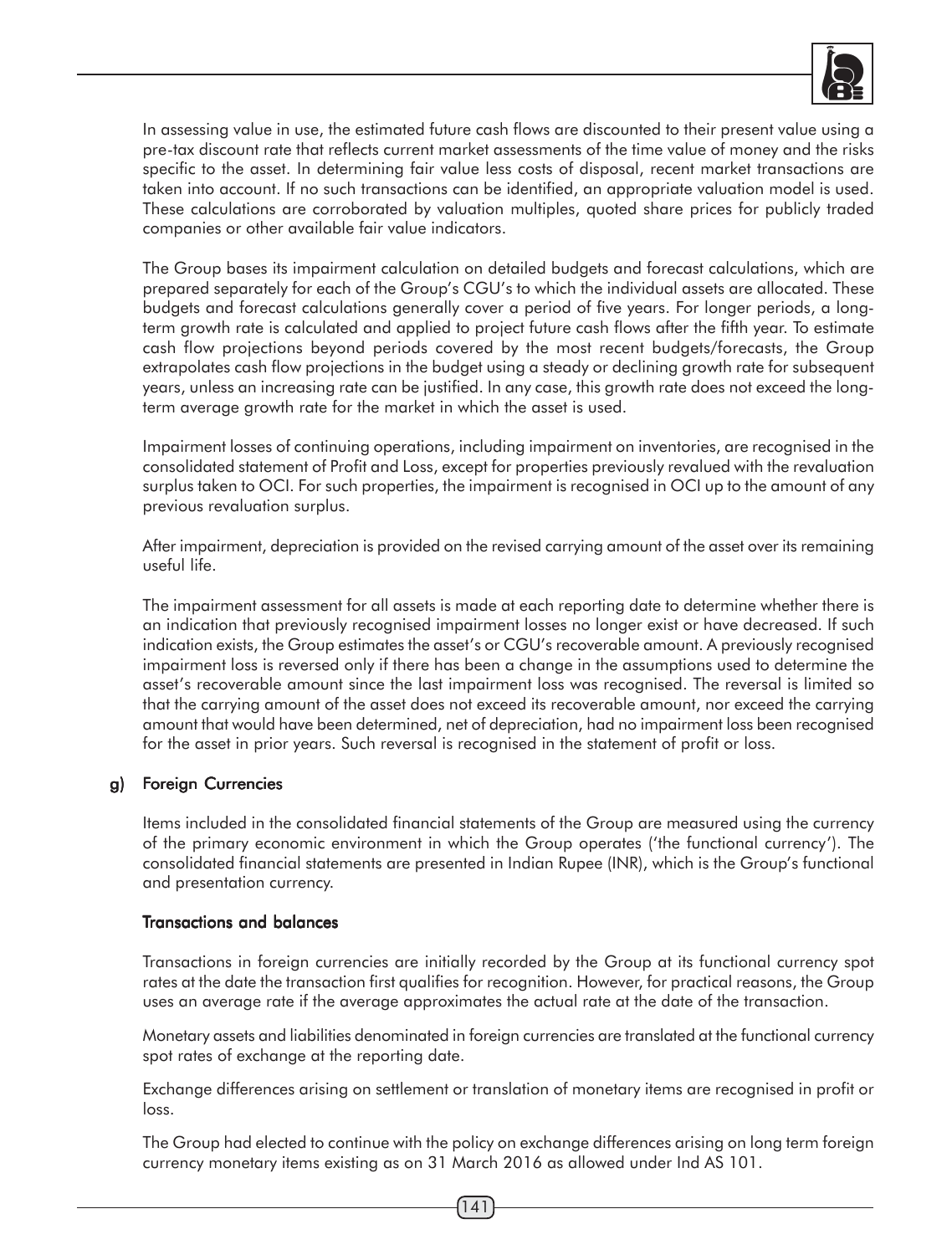Non-monetary items that are measured in terms of historical cost in a foreign currency are translated using the exchange rates at the dates of the initial transactions. Non-monetary items measured at fair value in a foreign currency are translated using the exchange rates at the date when the fair value is determined. The gain or loss arising on translation of non-monetary items measured at fair value is treated in line with the recognition of the gain or loss on the change in fair value of the item (i.e., translation differences on items whose fair value gain or loss is recognised in OCI or profit or loss are also recognised in OCI or profit or loss, respectively).

#### h) Fair Value Measurement

Fair value is the price that would be received to sell an asset or paid to transfer a liability in an orderly transaction between market participants at the measurement date. The fair value measurement is based on the presumption that the transaction to sell the asset or transfer the liability takes place either:

- In the principal market for the asset or liability, or
- In the absence of a principal market, in the most advantageous market for the asset or liability

The principal or the most advantageous market must be accessible by the Group.

The fair value of an asset or a liability is measured using the assumptions that market participants would use when pricing the asset or liability, assuming that market participants act in their economic best interest.

A fair value measurement of a non-financial asset takes into account a market participant's ability to generate economic benefits by using the asset in its highest and best use or by selling it to another market participant that would use the asset in its highest and best use.

The Group uses valuation techniques that are appropriate in the circumstances and for which sufficient data are available to measure fair value, maximizing the use of relevant observable inputs and minimizing the use of unobservable inputs.

All assets and liabilities for which fair value is measured or disclosed in the consolidated financial statements are categorised within the fair value hierarchy, described as follows, based on the lowest level input that is significant to the fair value measurement as a whole:

Level 1 — Quoted (unadjusted) market prices in active markets for identical assets or liabilities Level 2 — Valuation techniques for which the lowest level input that is significant to the fair value measurement directly or indirectly observable

Level 3 — Valuation techniques for which the lowest level input that is significant to the fair value measurement is Unobservable

For assets and liabilities that are recognised in the consolidated financial statements on a recurring basis, the Group determines whether transfers have occurred between levels in the hierarchy by reassessing categorization (based on the lowest level input that is significant to the fair value measurement as a whole) at the end of each reporting period or each case.

For the purpose of fair value disclosures, the Group has determined classes of assets and liabilities on the basis of the nature, characteristics and risks of the asset or liability and the level of the fair value hierarchy as explained above.

This note summarises accounting policy for fair value. Other fair value related disclosures are given in the relevant notes.

- o Disclosures for valuation methods, significant estimates and assumptions
- o Quantitative disclosures of fair value measurement hierarchy

142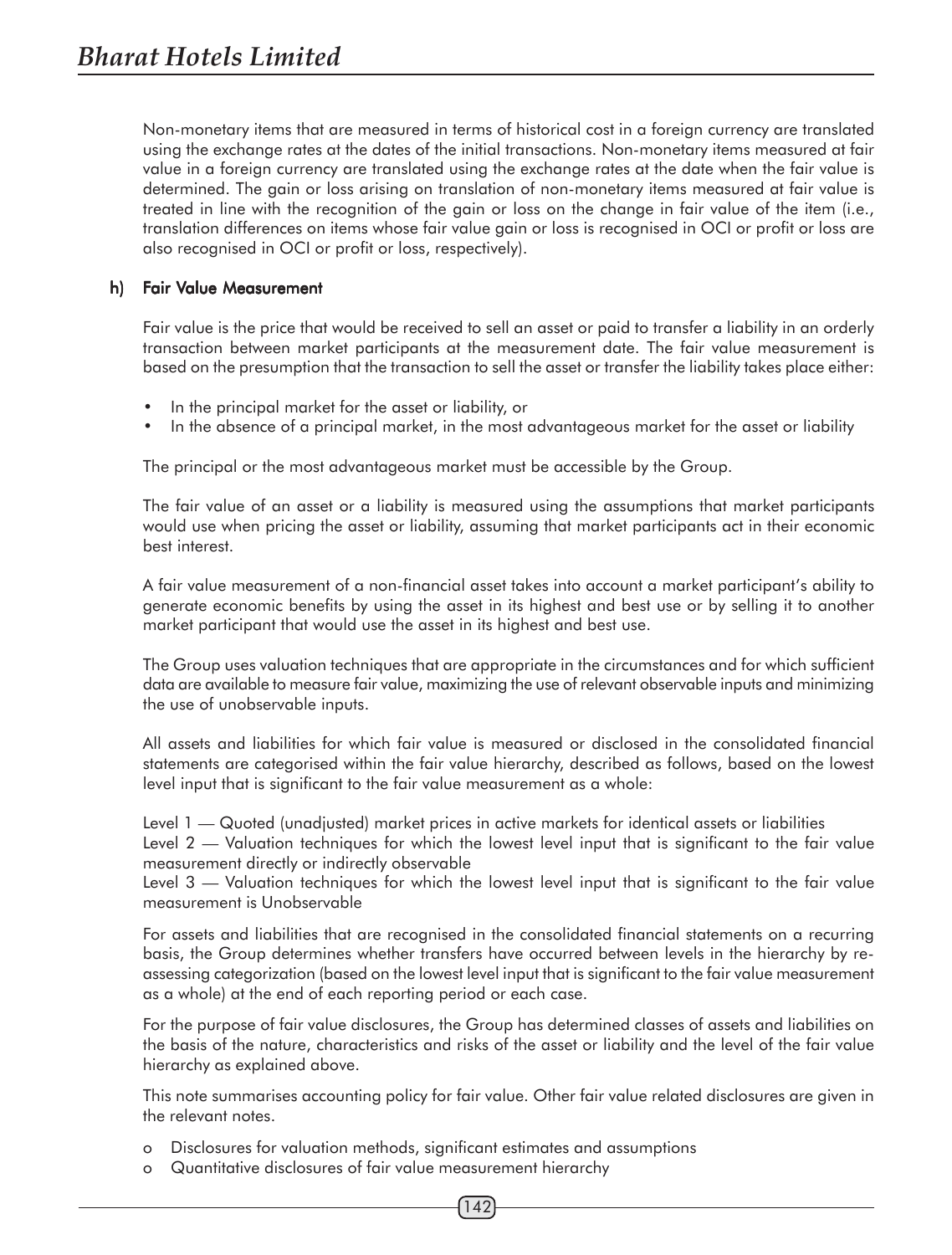

- o Investment in unquoted equity shares
- o Financial instruments

#### i) Revenue Recognition

Revenue is recognised to the extent that it is probable that the economic benefits will flow to the Group and the revenue can be reliably measured, regardless of when the payment is being made. Revenue is measured at the fair value of the consideration received or receivable, taking into account contractually defined terms of payment and excluding taxes or duties collected on behalf of the government. The Group has concluded that it is the principal in all of its revenue arrangements since it is the primary obligor in all the revenue arrangements as it has pricing latitude and is also exposed to inventory and credit risks.

The Group applies the revenue recognition criteria to each separately identifiable component of the sales transaction as set out below:

#### Revenue from hotel operations:

Revenue from hotel operations comprise sale of rooms and apartments, food and beverages, liquor and wine, banquet rentals and other services relating to hotel operations including telecommunication, laundry, business centre, health centre etc. Revenue is recognised as and when the services are rendered and is disclosed net of allowances.

#### Aircraft charter:

Revenue from hiring of the aircraft is recognised as and when services are rendered.

#### Rent:

Income from rent is recognised over the period of the contract on straight line basis. Initial direct cost is expensed off when incurred.

#### Maintenance charges:

Amounts collectible as maintenance charges are recognised over the period of the contract, on an accrual basis. Corresponding costs are recorded as incurred.

#### Membership programme:

Membership revenue is recognised pro rata over the period of the membership term. Joining fee is recorded as income on sale of membership card.

#### Tuition and application fees:

Tuition and application fees received by the Trust is recognised on accrual basis.

#### Loyalty points programme:

The Group operates a Lalit loyalty points programme, Lalit Connect, Lalit Plus, Lalit Engage, which allows customers to accumulate points when they stay in the hotels of the Group. The points can be redeemed for free stay, subject to a minimum number of points being obtained. The fair value of the points issued is deferred and recognised as revenue when the points are redeemed.

#### Sale of goods (Trading goods):

Revenue is recognised when all significant risks and rewards of ownership of the goods have passed to the buyer and is disclosed net of taxes collected by the Company on behalf of the government.

#### Interest Income:

For all debt instruments measured either at amortised cost or at fair value through other comprehensive income, interest income is recorded using the effective interest rate (EIR). EIR is the rate that exactly discounts the estimated future cash payments or receipts over the expected life of the financial instrument or a shorter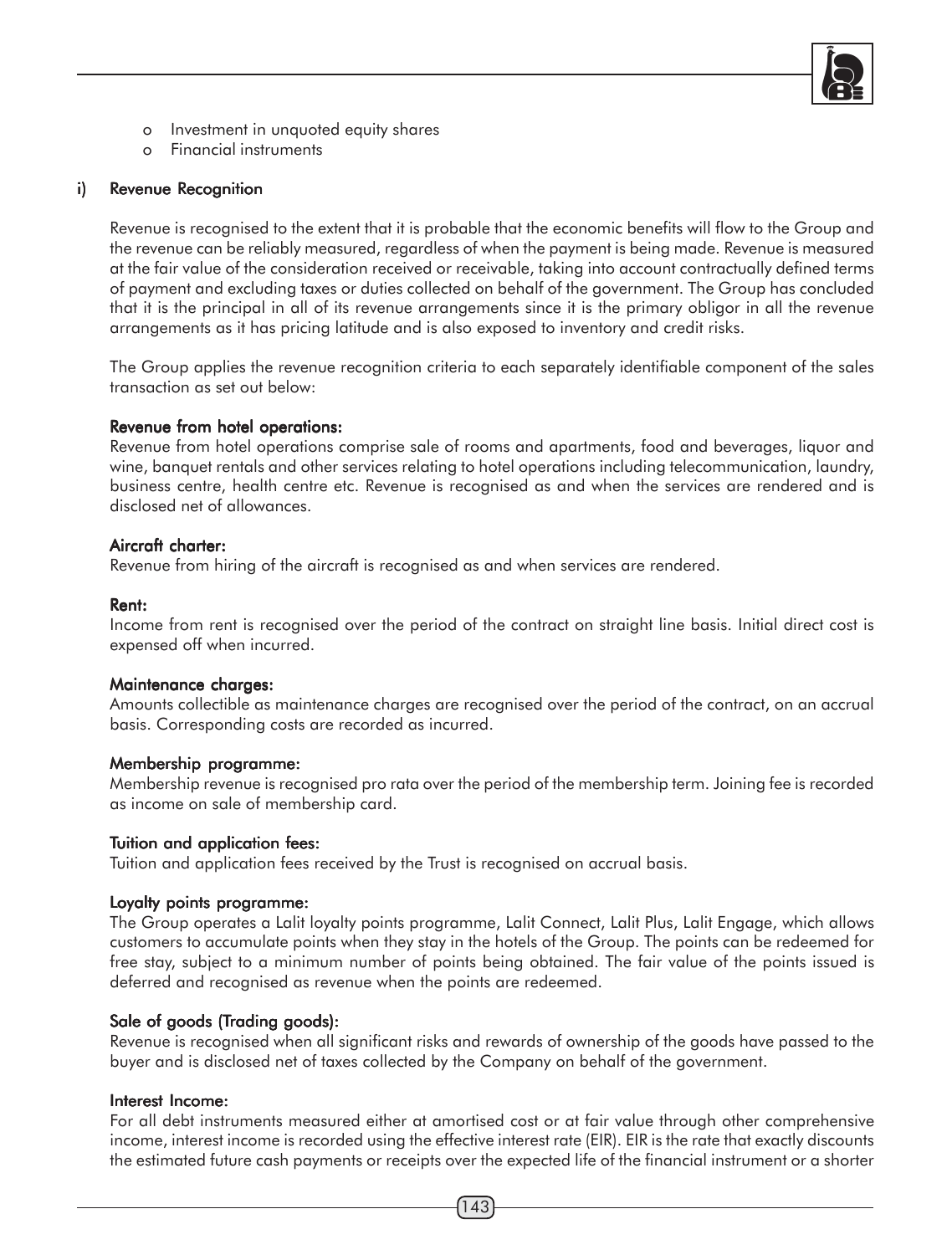period, where appropriate, to the gross carrying amount of the financial asset or to the amortised cost of a financial liability. When calculating the effective interest rate, the Group estimates the expected cash flows by considering all the contractual terms of the financial instrument (for example, prepayment, extension, call and similar options) but does not consider the expected credit losses. Interest income is included in finance income in the statement of profit and loss.

Interest income on fixed deposits is recognised on a time proportion basis taking into account the amount outstanding and the applicable interest rate.

#### Commission Income: Commission Income:

Income is recognised when right to receive payment is established by the terms of the contract.

#### Consultancy / Management fee:

Consultancy / Management fee is recognised on accrual basis when right to receive payment is established by the terms of the contract.

#### Dividend income:

Dividend income is recognised at the time when right to receive the payment is established, which is generally when the shareholders approve the dividend.

#### j) Borrowing Costs

Borrowing cost includes interest expense as per Effective Interest Rate (EIR).

Borrowing costs directly attributable to the acquisition, construction or production of an asset that necessarily takes a substantial period of time to get ready for its intended use or sale are capitalised as part of the cost of the asset. All other borrowing costs are expensed in the period in which they occur. Borrowing costs consist of interest and other costs that an entity incurs in connection with the borrowing of funds. Borrowing cost also includes exchange differences to the extent regarded as an adjustment to the borrowing costs.

#### k) Financial Instruments

A financial instrument is any contract that gives rise to a financial asset of one entity and a financial liability or equity instrument of another entity.

#### Financial assets

#### *Initial recognition and measurement*

All financial assets are recognised initially at fair value plus, in the case of financial assets not recorded at fair value through profit or loss, transaction costs that are attributable to the acquisition of the financial asset. Purchases or sales of financial assets that require delivery of assets within a time frame established by regulation or convention in the market place (regular way trades) are recognised on the trade date, i.e., the date that the Group commits to purchase or sell the asset.

For purposes of subsequent measurement, financial assets are classified in four categories:

- Debt instruments at amortised cost
- Equity instruments at fair value through profit or loss (FVTPL)

#### Debt instruments at amortised cost

A 'debt instrument' is measured at the amortised cost if both the following conditions are met: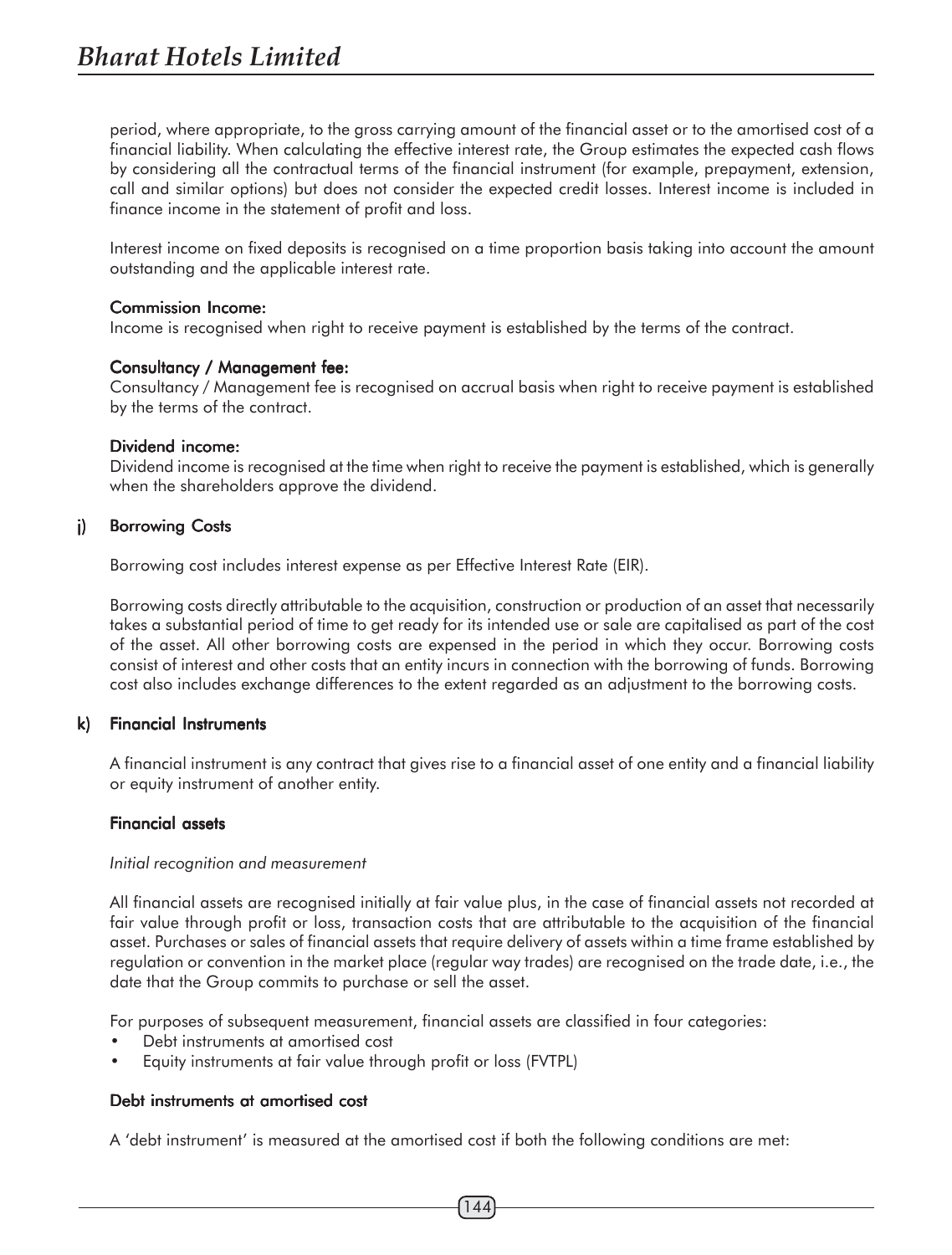

- a) The asset is held within a business model whose objective is to hold assets for collecting contractual cash flows; and
- b) Contractual terms of the asset give rise on specified dates to cash flows that are solely payments of principal and interest (SPPI) on the principal amount outstanding.

After initial measurement, such financial assets are subsequently measured at amortised cost using the effective interest rate (EIR) method. Amortised cost is calculated by taking into account any discount or premium on acquisition and fees or costs that are an integral part of the EIR. The EIR amortisation is included in finance income in the profit or loss. The losses arising from impairment are recognised in the profit or loss. This category generally applies to trade, security deposits and other receivables.

#### Equity investments

All equity investments in scope of Ind AS 109 are measured at fair value. Equity instruments which are held for trading and contingent consideration recognised by an acquirer in a business combination to which Ind AS-103 applies are classified as at FVTPL. For all other equity instruments, the Group may make an irrevocable election to present in other comprehensive income subsequent changes in the fair value. The Group makes such election on an instrument-by-instrument basis. The classification is made on initial recognition and is irrevocable.

If the Group decides to classify an equity instrument as at FVTOCI, then all fair value changes on the instrument, excluding dividends, are recognised in the OCI. There is no recycling of the amounts from OCI to P&L, even on sale of investment. However, the Group may transfer the cumulative gain or loss within equity.

Equity instruments included within the FVTPL category are measured at fair value with all changes recognised in the P&L.

#### **Derecognition**

A financial asset (or, where applicable, a part of a financial asset or part of a group of similar financial assets) is primarily derecognised (i.e. removed from the Group's consolidated balance sheet) when:

- The rights to receive cash flows from the asset have expired, or
- The Group has transferred its rights to receive cash flows from the asset or has assumed an obligation to pay the received cash flows in full without material delay to a third party under a 'pass-through' arrangement and either (a) the Group has transferred substantially all the risks and rewards of the asset, or (b) the Group has neither transferred nor retained substantially all the risks and rewards of the asset, but has transferred control of the asset.

When the Group has transferred its rights to receive cash flows from an asset or has entered into a passthrough arrangement, it evaluates if and to what extent it has retained the risks and rewards of ownership. When it has neither transferred nor retained substantially all of the risks and rewards of the asset, nor transferred control of the asset, the Group continues to recognise the transferred asset to the extent of the Group's continuing involvement. In that case, the Group also recognises an associated liability. The transferred asset and the associated liability are measured on a basis that reflects the rights and obligations that the Group has retained.

Continuing involvement that takes the form of a guarantee over the transferred asset is measured at the lower of the original carrying amount of the asset and the maximum amount of consideration that the Group could be required to repay.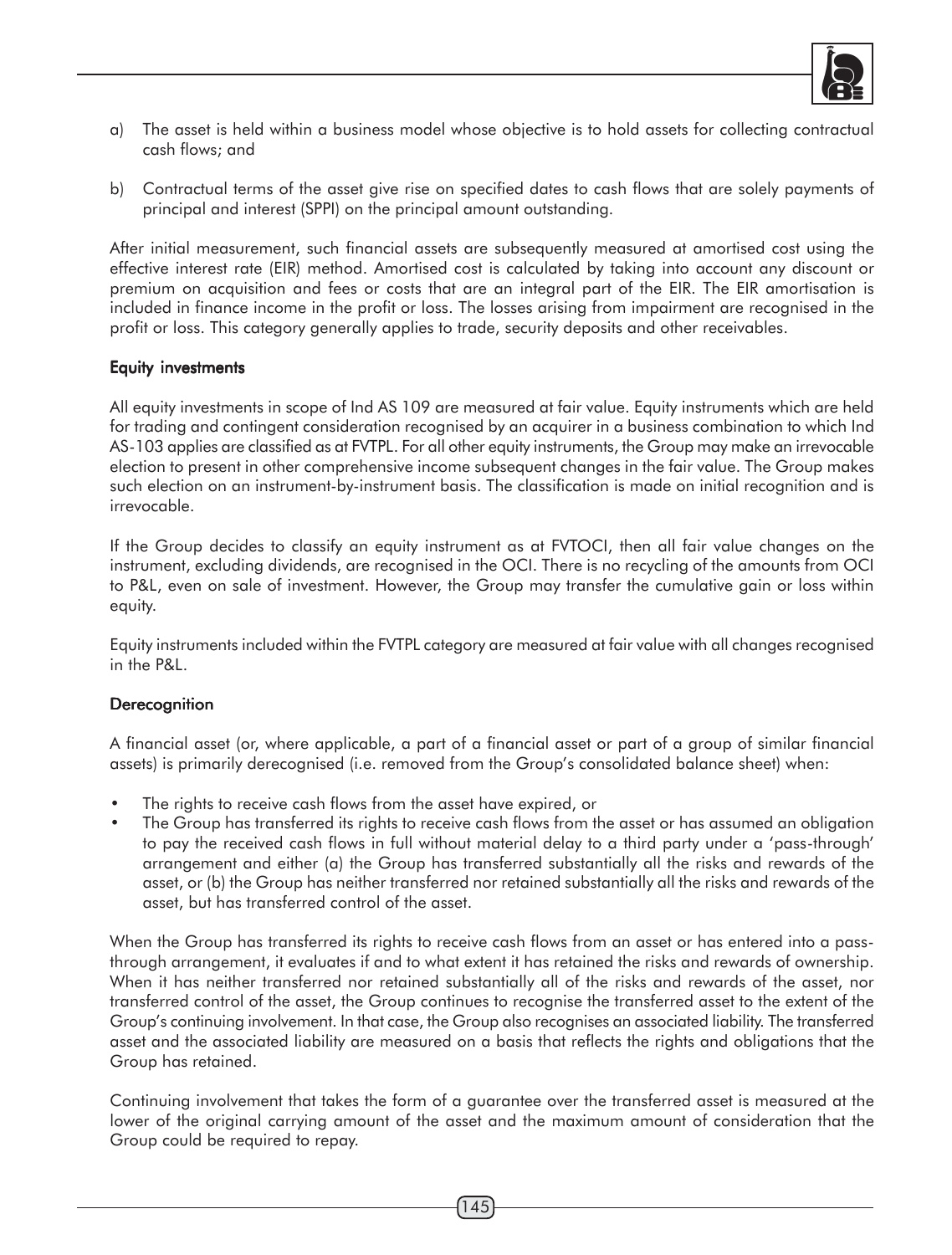#### Impairment of financial assets

In accordance with Ind AS 109, the Group applies expected credit loss (ECL) model for measurement and recognition of impairment loss on the following financial assets and credit risk exposure:

- a) Financial assets that are debt instruments, and are measured at amortised cost e.g., loans, debt securities, deposits, trade receivables and bank balance
- b) Lease receivables under Ind AS 17
- c) Trade receivables or any contractual right to receive cash or another financial asset that result from transactions that are within the scope of Ind AS 11 and Ind AS 18
- d) Financial guarantee contracts which are not measured as at FVTPL

The Group follows 'simplified approach' for recognition of impairment loss allowance on:

- Trade receivables; and
- All lease receivables resulting from transactions within the scope of Ind AS 17

The application of simplified approach does not require the Group to track changes in credit risk. Rather, it recognises impairment loss allowance based on lifetime ECLs at each reporting date, right from its initial recognition.

For recognition of impairment loss on other financial assets and risk exposure, the Group determines that whether there has been a significant increase in the credit risk since initial recognition. If credit risk has not increased significantly, 12-month ECL is used to provide for impairment loss. However, if credit risk has increased significantly, lifetime ECL is used. If, in a subsequent period, credit quality of the instrument improves such that there is no longer a significant increase in credit risk since initial recognition, then the entity reverts to recognising impairment loss allowance based on 12-month ECL.

Lifetime ECL are the expected credit losses resulting from all possible default events over the expected life of a financial instrument. The 12-month ECL is a portion of the lifetime ECL which results from default events that are possible within 12 months after the reporting date.

ECL is the difference between all contractual cash flows that are due to the Group in accordance with the contract and all the cash flows that the entity expects to receive (i.e., all cash shortfalls), discounted at the original EIR. When estimating the cash flows, an entity is required to consider:

- All contractual terms of the financial instrument (including prepayment, extension, call and similar options) over the expected life of the financial instrument. However, in rare cases when the expected life of the financial instrument cannot be estimated reliably, then the entity is required to use the remaining contractual term of the financial instrument
- Cash flows from the sale of collateral held or other credit enhancements that are integral to the contractual terms

As a practical expedient, the Group uses a provision matrix to determine impairment loss allowance on portfolio of its trade receivables. The provision matrix is based on its historically observed default rates over the expected life of the trade receivables and is adjusted for forward-looking estimates. At every reporting date, the historical observed default rates are updated and changes in the forward-looking estimates are analysed. On that basis, the Group estimates the following provision matrix at the reporting date, except to the individual cases where recoverability is certain:

|              | Less than or equal to 365 days | More than 365 days |
|--------------|--------------------------------|--------------------|
| Default rate | 0%                             | $00\%$             |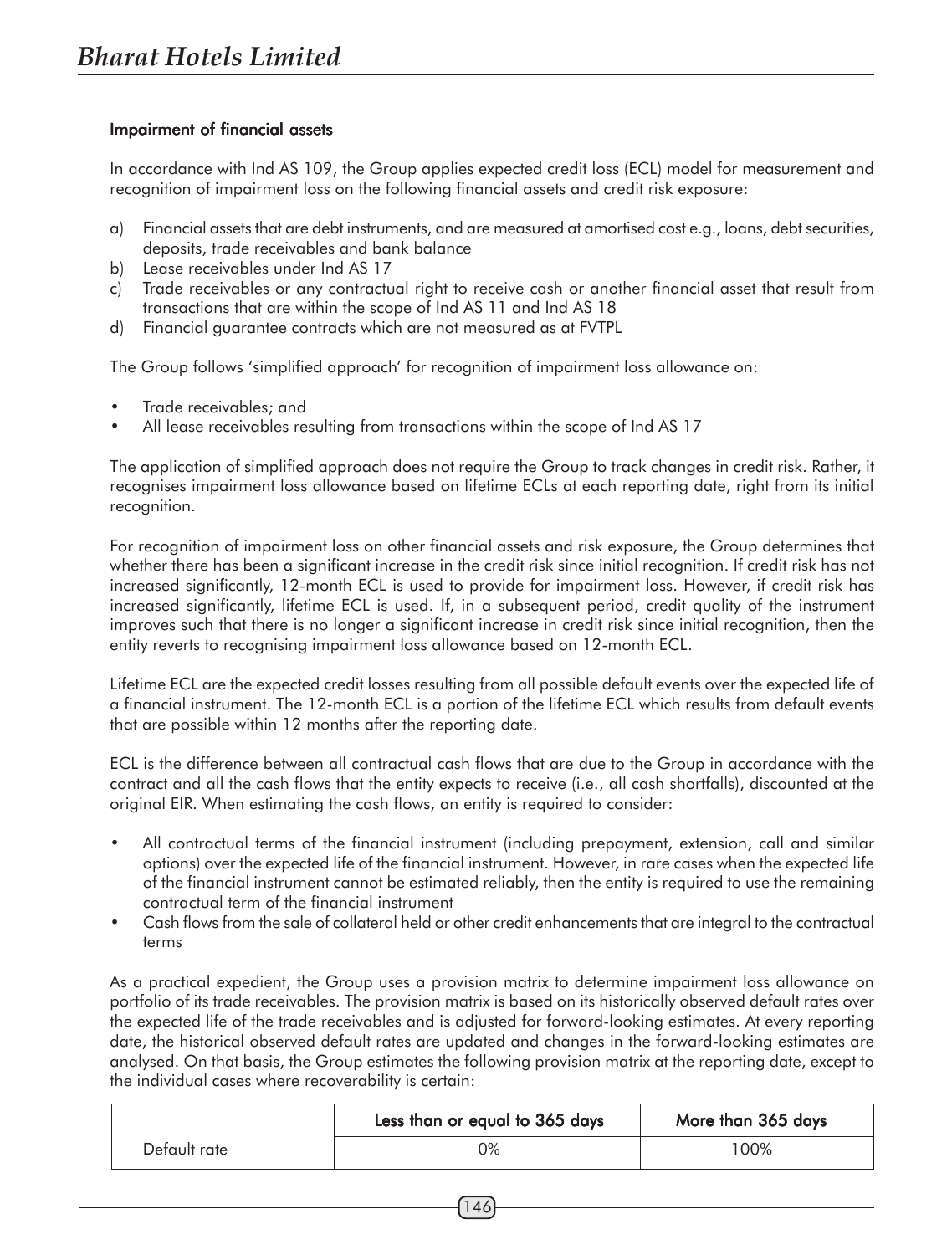

ECL impairment loss allowance (or reversal) recognised during the period is recognised as income/ expense in the statement of profit and loss. This amount is reflected under the head 'other expenses' in the statement of profit and loss. The balance sheet presentation for financial instruments is described below:

• Financial assets measured as at amortised cost: ECL is presented as an allowance, i.e., as an integral part of the measurement of those assets in the balance sheet. The allowance reduces the net carrying amount. Until the asset meets write-off criteria, the Group does not reduce impairment allowance from the gross carrying amount.

For assessing increase in credit risk and impairment loss, the Group combines financial instruments on the basis of shared credit risk characteristics with the objective of facilitating an analysis that is designed to enable significant increases in credit risk to be identified on a timely basis.

#### Financial liabilities

#### Initial recognition and measurement

Financial liabilities are classified, at initial recognition, as financial liabilities at fair value through profit or loss, loans and borrowings, payables, or as derivatives designated as hedging instruments in an effective hedge, as appropriate.

All financial liabilities are recognised initially at fair value and, in the case of loans and borrowings and payables, net of directly attributable transaction costs.

The Group's financial liabilities include trade and other payables, loans and borrowings including bank overdrafts and financial guarantee contracts.

#### Subsequent measurement

The measurement of financial liabilities depends on their classification, as described below:

#### Loans and borrowings

This is the category most relevant to the Group. After initial recognition, interest-bearing loans and borrowings are subsequently measured at amortised cost using the EIR method. Gains and losses are recognised in profit or loss when the liabilities are derecognised as well as through the EIR amortisation process. Amortised cost is calculated by taking into account any discount or premium on acquisition and fees or costs that are an integral part of the EIR. The EIR amortisation is included as finance costs in the statement of profit and loss. This category generally applies to borrowings.

#### Financial guarantee contracts

Financial guarantees issued by the Company on behalf of group companies are designated as 'Insurance Contracts'. The Company assess at the end of each reporting period whether its recognised insurance liabilities (if any) are adequate, using current estimates of future cash flows under its insurance contracts.

#### **Derecognition**

A financial liability is derecognised when the obligation under the liability is discharged or cancelled or expires. When an existing financial liability is replaced by another from the same lender on substantially different terms, or the terms of an existing liability are substantially modified, such an exchange or modification is treated as the derecognition of the original liability and the recognition of a new liability. The difference in the respective carrying amounts is recognised in the statement of profit or loss.

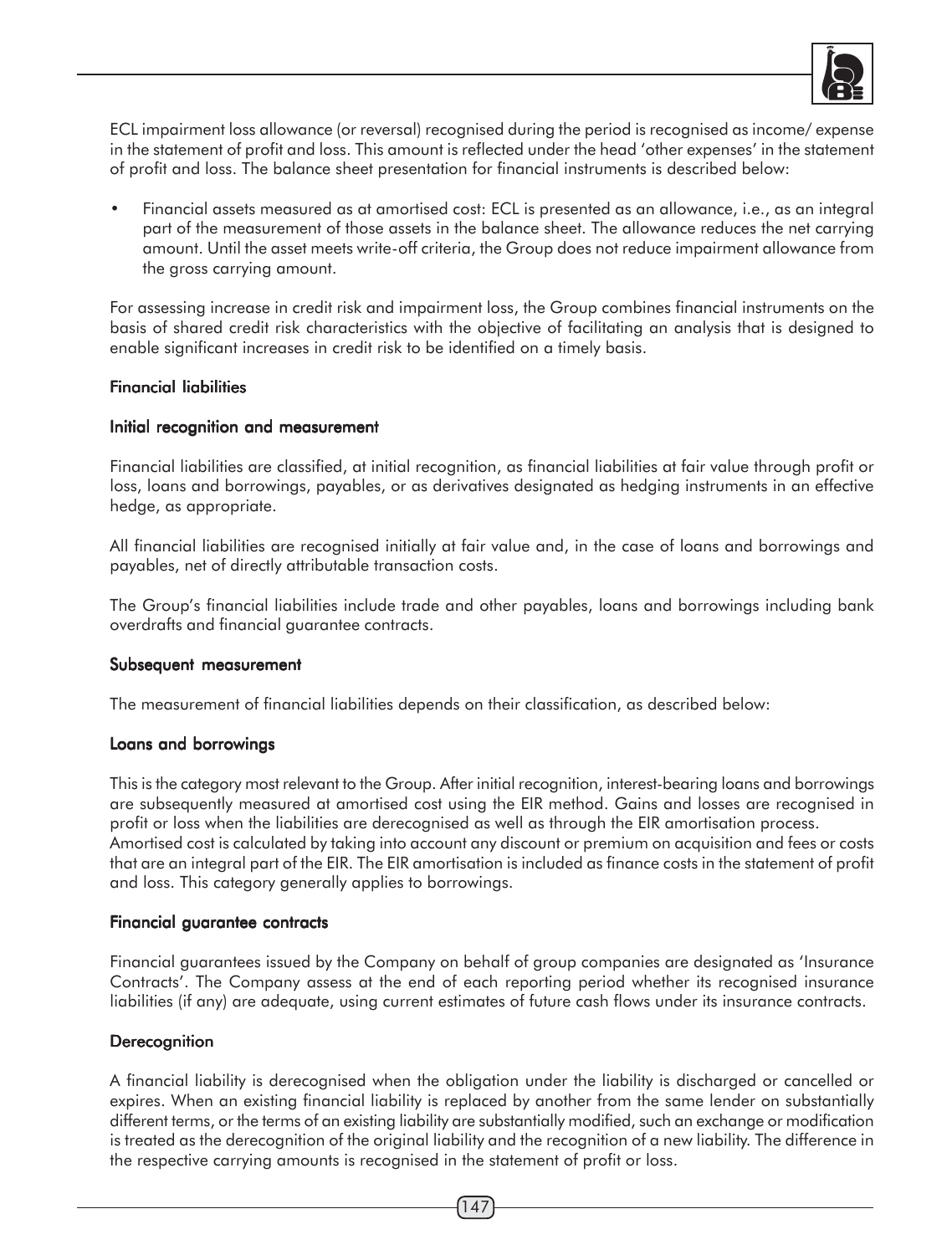### Reclassification of financial assets

The Group determines classification of financial assets and liabilities on initial recognition. After initial recognition, no reclassification is made for financial assets which are equity instruments and financial liabilities. For financial assets which are debt instruments, a reclassification is made only if there is a change in the business model for managing those assets. Changes to the business model are expected to be infrequent. The Group's senior management determines change in the business model as a result of external or internal changes which are significant to the Group's operations. Such changes are evident to external parties. A change in the business model occurs when the Group either begins or ceases to perform an activity that is significant to its operations. If the Group reclassifies financial assets, it applies the reclassification prospectively from the reclassification date which is the first day of the immediately next reporting period following the change in business model. The Group does not restate any previously recognised gains, losses (including impairment gains or losses) or interest.

| Original classification | <b>Revised classification</b> | <b>Accounting treatment</b>                                                                                                                                                                                                                                     |
|-------------------------|-------------------------------|-----------------------------------------------------------------------------------------------------------------------------------------------------------------------------------------------------------------------------------------------------------------|
| Amortised cost          | <b>FVTPL</b>                  | Fair value is measured at reclassification date. Difference<br>between previous amortised cost and fair value is<br>recognised in P&L                                                                                                                           |
| <b>FVTPL</b>            | <b>Amortised Cost</b>         | Fair value at reclassification date becomes its new gross<br>carrying amount. EIR is calculated based on the new gross<br>carrying amount                                                                                                                       |
| Amortised cost          | <b>FVTOCI</b>                 | Fair value is measured at reclassification date. Difference<br>between previous amortised cost and fair value is<br>recognised in OCI. No change in EIR due to reclassification                                                                                 |
| <b>FVTOCI</b>           | Amortised cost                | Fair value at reclassification date becomes its new<br>amortised cost carrying amount. However, cumulative gain<br>or loss in OCI is adjusted against fair value. Consequently,<br>the asset is measured as if it had always been measured<br>at amortised cost |
| <b>FVTPL</b>            | <b>FVTOCI</b>                 | Fair value at reclassification date becomes its new carrying<br>amount. No other adjustment is required                                                                                                                                                         |
| <b>FVTOCI</b>           | <b>FVTPL</b>                  | Assets continue to be measured at fair value. Cumulative<br>gain or loss previously recognised in OCI is reclassified<br>to P&L at the reclassification date                                                                                                    |

The following table shows various reclassification and how they are accounted for:

#### Offsetting of financial instruments

Financial assets and financial liabilities are offset and the net amount is reported in the balance sheet if there is a currently enforceable legal right to offset the recognised amounts and there is an intention to settle on a net basis, to realise the assets and settle the liabilities simultaneously.

#### Retirement and other employee benefits

Retirement benefit in the form of provident fund is a defined contribution scheme. The Group has no obligation, other than the contribution payable to the provident fund. The Group recognises contribution payable to the provident fund scheme as an expense, when an employee renders the related service. The Group has no obligation other than the contribution payable to the Provided Fund.

The Group operates a defined benefit gratuity plan in India. The cost of providing benefits under the defined benefit plan is determined using the projected unit credit method.

<sup>148</sup>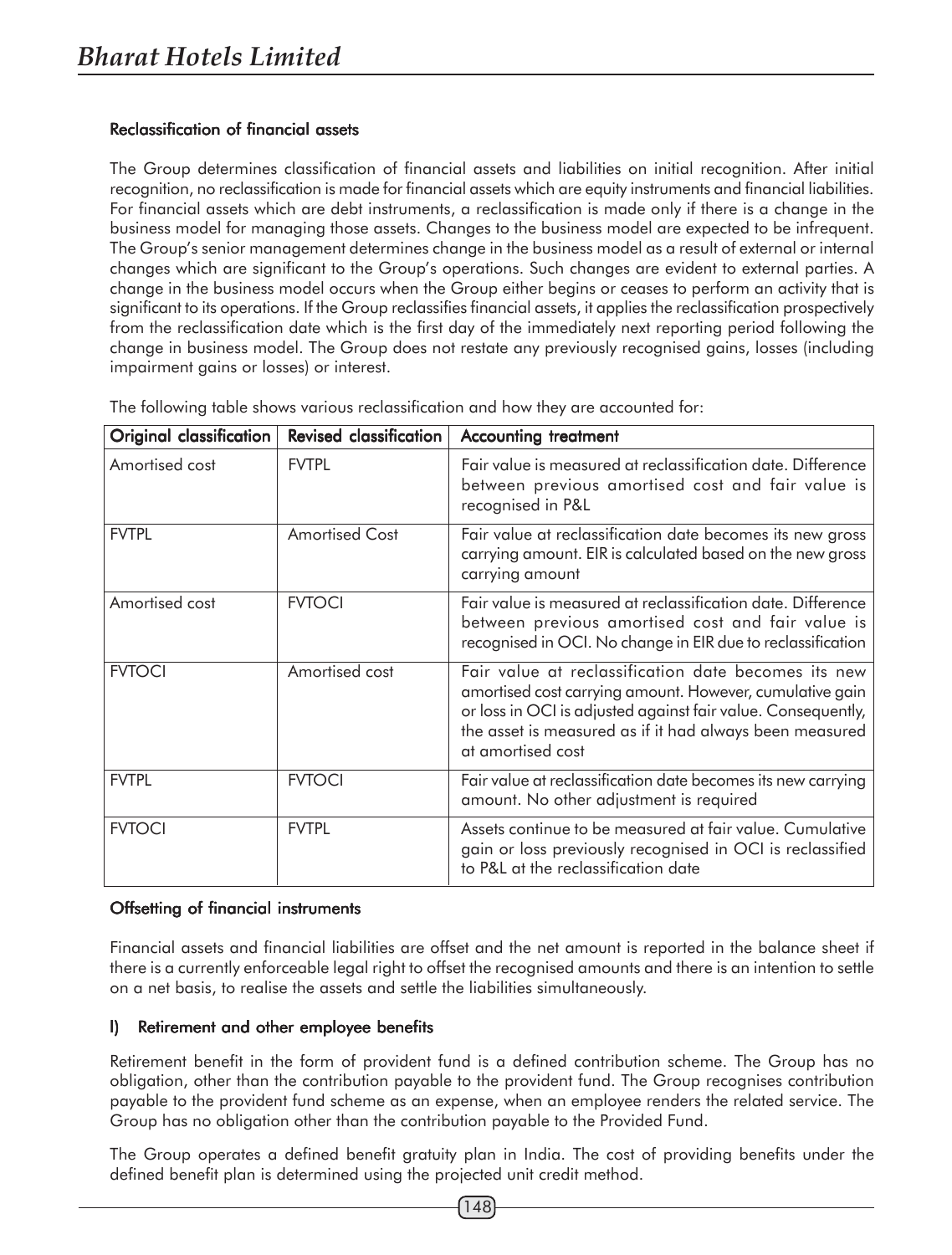

Re-measurements, comprising of actuarial gains and losses, excluding amounts included in net interest on the net defined benefit liability are recognised immediately in the balance sheet with a corresponding debit or credit to retained earnings through OCI in the period in which they occur. Re-measurements are not reclassified to profit or loss in subsequent periods.

#### Other Employee Benefits

#### Compensated absences

Liability in respect of compensated absences becoming due or expected to be availed within one year from the balance sheet date is recognised on the basis of undiscounted value of estimated amount required to be paid or estimated value of benefit expected to be availed by the employees. Liability in respect of compensated absences becoming due or expected to be availed more than one year after the balance sheet date is estimated on the basis of an actuarial valuation performed by an independent actuary using the projected unit credit method. Actuarial gains or losses are recognised in the Statement of Profit and Loss. The Group presents the entire leave as a current liability in the balance sheet, since it does not have an unconditional right to defer its settlement for 12 months after the reporting date.

#### m) Provisions

Provisions are recognised when the Group has a present obligation (legal or constructive) as a result of a past event, it is probable that an outflow of resources embodying economic benefits will be required to settle the obligation and a reliable estimate can be made of the amount of the obligation. When the Group expects some or all of a provision to be reimbursed, for example, under an insurance contract, the reimbursement is recognised as a separate asset, but only when the reimbursement is virtually certain. The expense relating to a provision is presented in the statement of Profit and Loss net of any reimbursement.

If the effect of the time value of money is material, provisions are discounted using a current pre-tax rate that reflects, when appropriate, the risks specific to the liability. When discounting is used, the increase in the provision due to the passage of time is recognised as a finance cost.

#### n) Earnings per share

Basic earnings per share is calculated by dividing the net profit or loss for the period attributable to equity shareholders (after deducting attributable taxes) by the weighted average number of equity shares outstanding during the period. The weighted average number of equity shares outstanding during the period is adjusted for events including a bonus issue.

For the purpose of calculating diluted earnings per share, the net profit or loss for the period attributable to equity shareholders and the weighted average number of shares outstanding during the period are adjusted for the effects of all dilutive potential equity shares.

#### o) Leases

The determination of whether an arrangement is (or contains) a lease is based on the substance of the arrangement at the inception of the lease. The arrangement is, or contains, a lease if fulfilment of the arrangement is dependent on the use of a specific asset or assets and the arrangement conveys a right to use the asset or assets, even if that right is not explicitly specified in an arrangement.

#### Where the Group is the lessee

A lease is classified at the inception date as a finance lease or an operating lease. A lease that transfers substantially all the risks and rewards incidental to ownership to the Group is classified as a finance lease.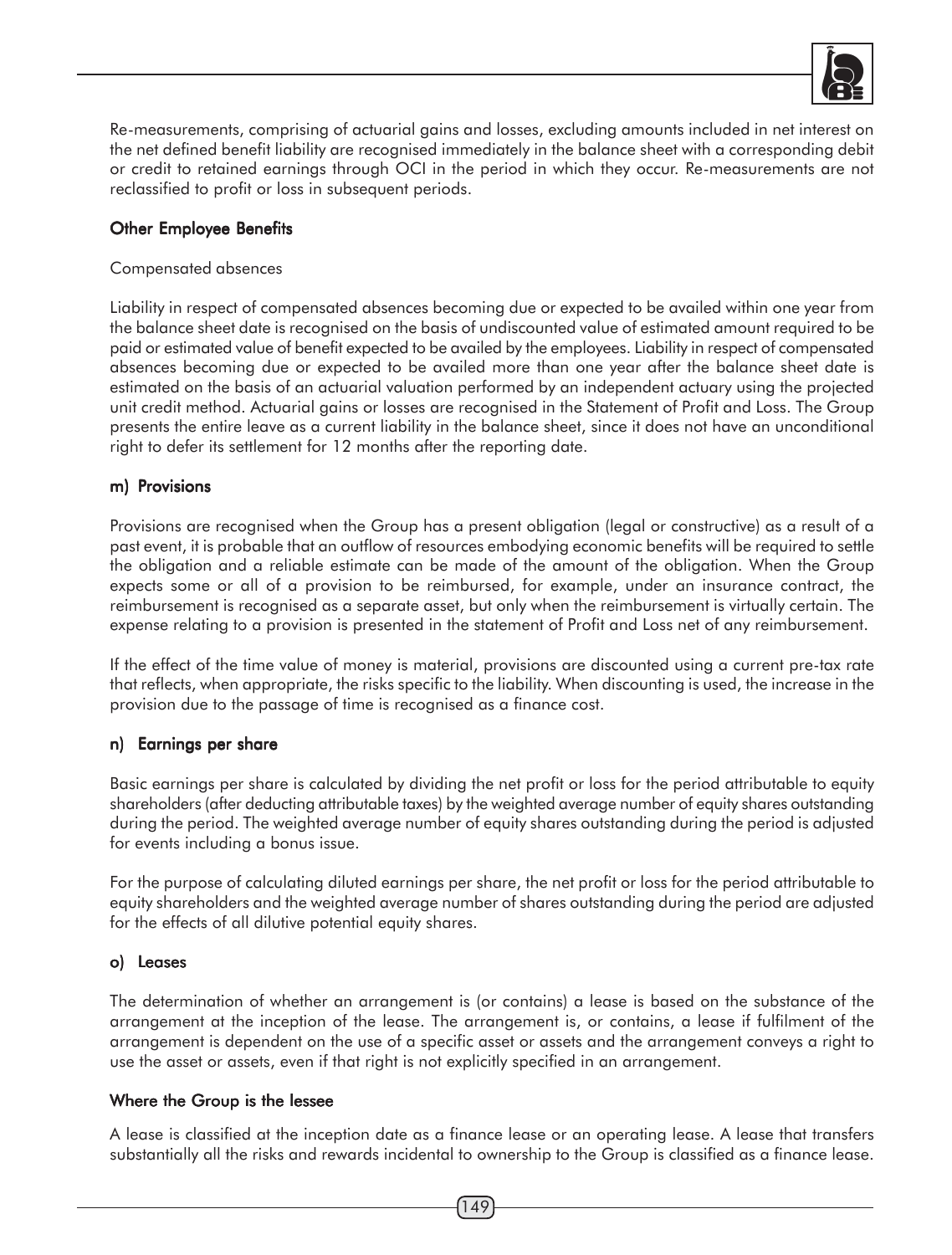Finance leases are capitalised at the commencement of the lease at the inception date fair value of the leased property or, if lower, at the present value of the minimum lease payments. Lease payments are apportioned between finance charges and reduction of the lease liability so as to achieve a constant rate of interest on the remaining balance of the liability. Finance charges are recognised in finance costs in the statement of profit and loss. Contingent rentals are recognised as expenses in the periods in which they are incurred. Lease management fees, legal charges and other initial direct costs are capitalised.

A leased asset is depreciated over the useful life of the asset. However, if there is no reasonable certainty that the Group will obtain ownership by the end of the lease term, the asset is depreciated over the shorter of the estimated useful life of the asset and the lease term.

Operating lease payments are recognised as an expense in the statement of profit and loss on a straightline basis over the lease term, except in case where lease rentals are structured to increase in line with expected general inflation to compensate for the lessor's expected inflationary cost.

#### Where the Group is the lessor

Leases in which the Group does not transfer substantially all the risks and rewards of ownership of an asset are classified as operating leases. Rental income from operating lease is recognised on a straight-line basis over the term of the relevant lease. Initial direct costs incurred in negotiating and arranging an operating lease are added to the carrying amount of the leased asset and recognised over the lease term on the same basis as rental income. Contingent rents are recognised as revenue in the period in which they are earned.

Leases are classified as finance leases when substantially all of the risks and rewards of ownership transfer from the Group to the lessee. Amounts due from lessees under finance leases are recorded as receivables at the Group's net investment in the leases. Finance lease income is allocated to accounting periods so as to reflect a constant periodic rate of return on the net investment outstanding in respect of the lease.

#### p) Taxes

#### Current income tax

Current income tax assets and liabilities are measured at the amount expected to be recovered from or paid to the taxation authorities. The tax rates and tax laws used to compute the amount are those that are enacted or substantively enacted, at the reporting date in the countries where the Group operates and generates taxable income.

Current income tax relating to items recognised outside profit or loss is recognised outside profit or loss (either in other comprehensive income or in equity). Current tax items are recognised in correlation to the underlying transaction either in OCI or directly in equity. Management periodically evaluates positions taken in the tax returns with respect to situations in which applicable tax regulations are subject to interpretation and establishes provisions where appropriate.

#### Deferred tax

Deferred tax is provided on temporary differences between the tax bases of assets and liabilities and their carrying amounts for financial reporting purposes at the reporting date.

Deferred tax liabilities are recognised for all taxable temporary differences, except:

• When the deferred tax liability arises from the initial recognition of goodwill or an asset or liability in a transaction that is not a business combination and, at the time of the transaction, affects neither the accounting profit nor taxable profit or loss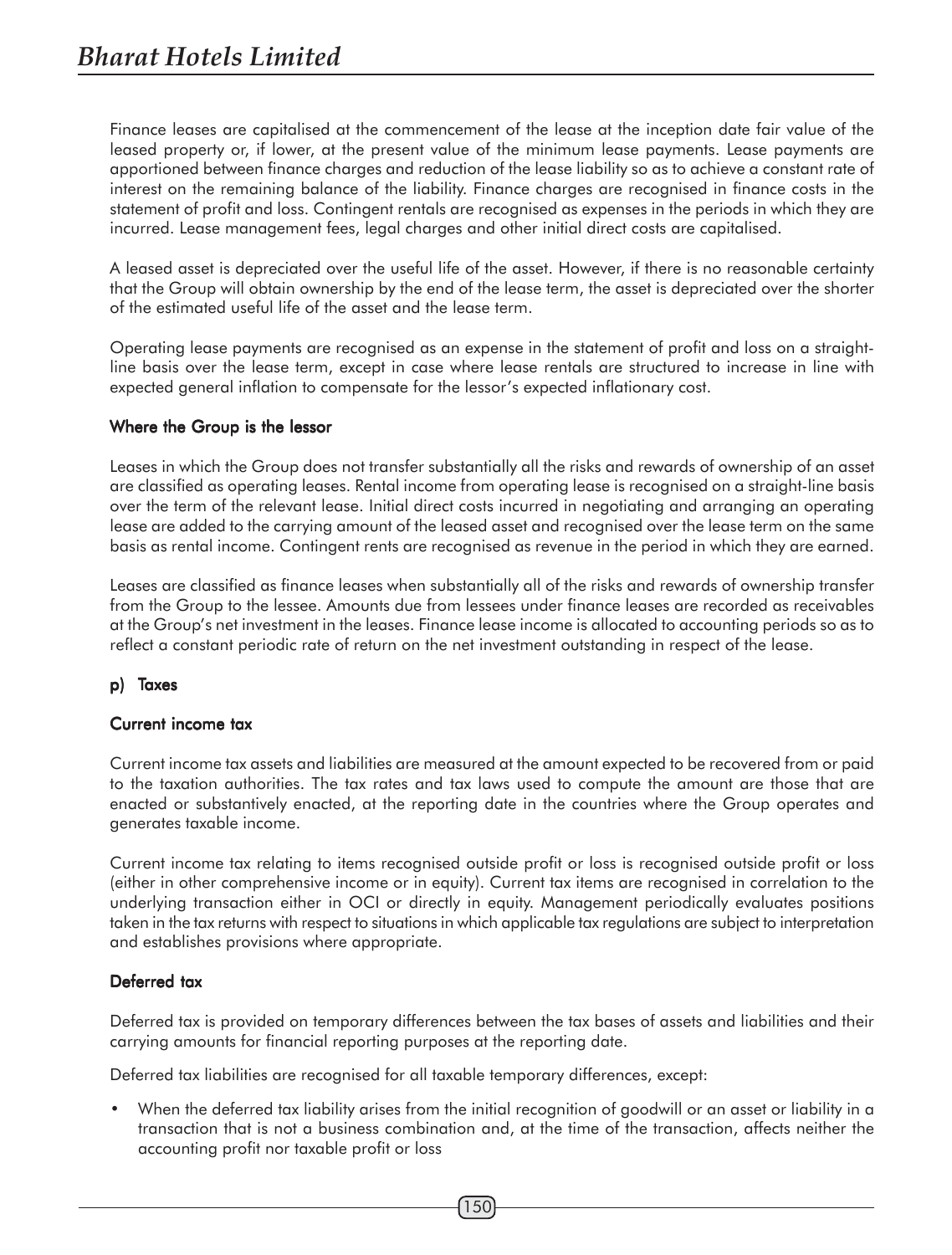

• In respect of taxable temporary differences associated with investments in subsidiaries and interests in joint ventures, when the timing of the reversal of the temporary differences can be controlled and it is probable that the temporary differences will not reverse in the foreseeable future

Deferred tax assets are recognised for all deductible temporary differences, the carry forward of unused tax credits and any unused tax losses. Deferred tax assets are recognised to the extent that it is probable that taxable profit will be available against which the deductible temporary differences, and the carry forward of unused tax credits and unused tax losses can be utilised, except:

- When the deferred tax asset relating to the deductible temporary difference arises from the initial recognition of an asset or liability in a transaction that is not a business combination and, at the time of the transaction, affects neither the accounting profit nor taxable profit or loss
- In respect of deductible temporary differences associated with investments in subsidiaries and interests in joint ventures, deferred tax assets are recognised only to the extent that it is probable that the temporary differences will reverse in the foreseeable future and taxable profit will be available against which the temporary differences can be utilised

The carrying amount of deferred tax assets is reviewed at each reporting date and reduced to the extent that it is no longer probable that sufficient taxable profit will be available to allow all or part of the deferred tax asset to be utilised. Unrecognised deferred tax assets are re-assessed at each reporting date and are recognised to the extent that it has become probable that future taxable profits will allow the deferred tax asset to be recovered.

Deferred tax assets and liabilities are measured at the tax rates that are expected to apply in the year when the asset is realised or the liability is settled, based on tax rates (and tax laws) that have been enacted or substantively enacted at the reporting date.

Deferred tax relating to items recognised outside profit or loss is recognised outside profit or loss (either in other comprehensive income or in equity). Deferred tax items are recognised in correlation to the underlying transaction either in OCI or directly in equity.

Deferred tax assets and deferred tax liabilities are offset if a legally enforceable right exists to set off current tax assets against current tax liabilities and the deferred taxes relate to the same taxable entity and the same taxation authority.

#### q) Non-current assets held for sale

The Group classifies non-current assets and disposal groups as held for sale/ distribution to owners if their carrying amounts will be recovered principally through a sale/ distribution rather than through continuing use. Actions required to complete the sale should indicate that it is unlikely that significant changes to the sale will be made or that the decision to sell will be withdrawn. Management must be committed to the sale expected within one year from the date of classification.

For these purposes, sale transactions include exchanges of non-current assets for other non-current assets when the exchange has commercial substance. The criteria held for sale classification is regarded met only when the assets or disposal group is available for immediate sale in its present condition, subject only to terms that are usual and customary for sales/ distribution of such assets (or disposal groups), its sale is highly probable; and it will genuinely be sold, not abandoned. The Group treats sale of the asset highly probable when:

- o The appropriate level of management is committed to a plan to sell the asset (or disposal group),
- o An active programme to locate a buyer and complete the plan has been initiated (if applicable),
- o The asset (or disposal group) is being actively marketed for sale at a price that is reasonable in relation to its current fair value,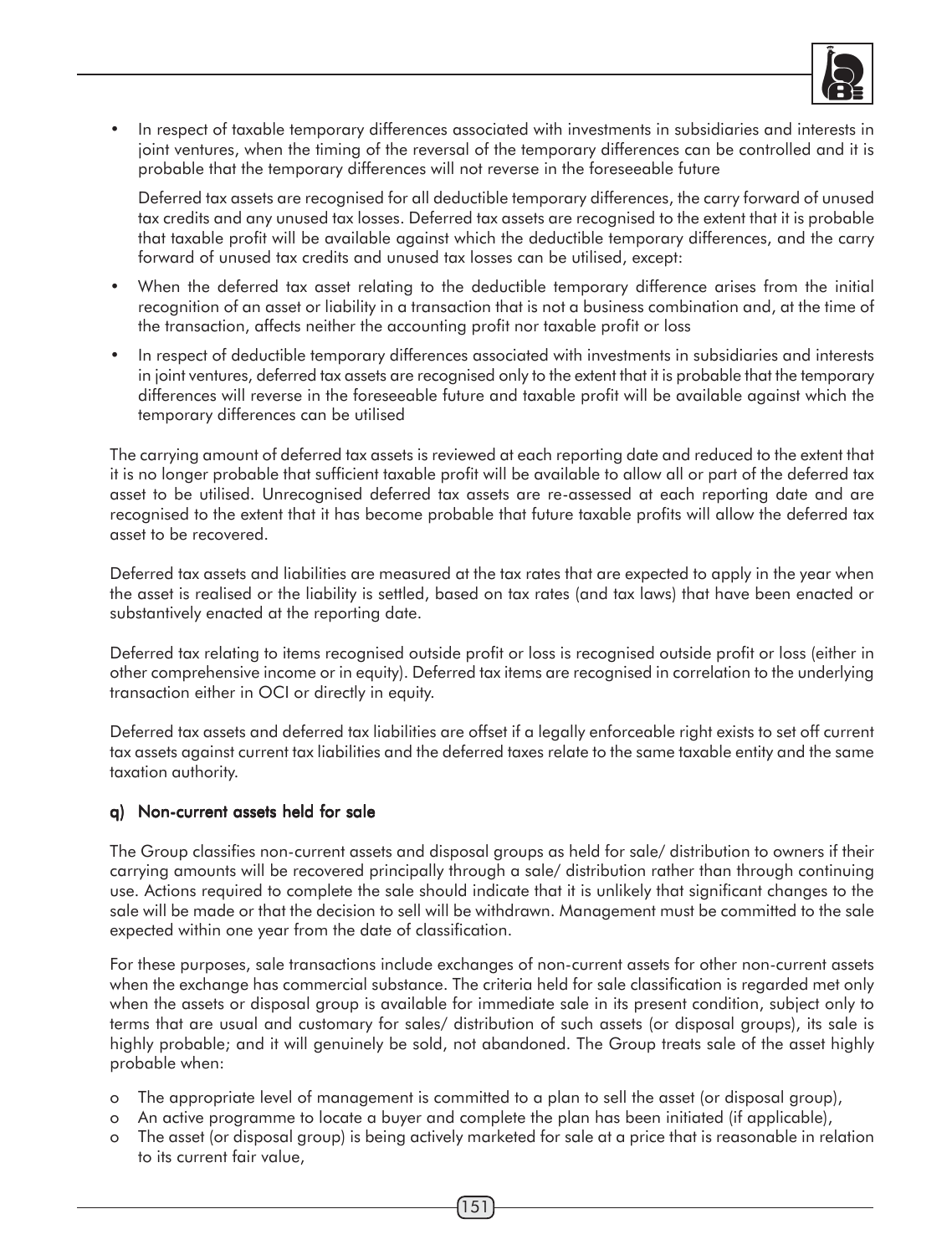- o The sale is expected to qualify for recognition as a completed sale within one year from the date of classification, and
- o Actions required to complete the plan indicate that it is unlikely that significant changes to the plan will be made or that the plan will be withdrawn.

#### r) Inventories

Inventories are valued at the lower of cost and net realisable value. Costs incurred in bringing each product to its present location and condition are accounted for as follows:

Stores and spares inventory comprises cutlery, crockery, linen, other store items food and beverage, liquor and wine items in hand: Cost is determined on first in first out basis. Circulating stock of crockery and cutlery issued for more than two months is charged to the profit and loss account as consumption.

Trading goods: Cost includes cost of purchase and other costs incurred in bringing the inventories to their present location and condition. Cost is determined on a first in first out basis.

Net realizable value is the estimated selling price in the ordinary course of the business, less estimated costs necessary to make the sale.

Inventory of food and beverage items in hand includes items used for staff cafeteria and is charged to consumption, net of recoveries, when issued.

#### s) Government grants and subsidies

Government grants are recognised where there is reasonable assurance that the grant will be received and all attached conditions will be complied with. When the grant relates to an expense item, it is recognised as income on a systematic basis over the periods that the related costs, for which it is intended to compensate, are expensed. When the grant relates to an asset, it is recognised as income in equal amounts over the expected useful life of the related asset.

When the Group receives grants of non-monetary assets, the asset and the grant are recorded at fair value amounts and released to profit or loss over the expected useful life in a pattern of consumption of the benefit of the underlying asset i.e. by equal annual instalments. When loans or similar assistance are provided by governments or related institutions, with an interest rate below the current applicable market rate, the effect of this favorable interest is regarded as a government grant. The loan or assistance is initially recognised and measured at fair value and the government grant is measured as the difference between the initial carrying value of the loan and the proceeds received. The loan is subsequently measured as per the accounting policy applicable to financial liabilities.

#### t) Use of estimates

The preparation of the consolidated financial statements in conformity with Ind AS requires management to make estimates, judgments and assumptions. These estimates, judgments and assumptions affect the application of accounting policies and the reported amounts of assets and liabilities, the disclosures of contingent assets and liabilities at the date of the consolidated financial statements and reported amounts of revenues and expenses during the period. Application of accounting policies that require critical accounting estimates involving complex and subjective judgments and the use of assumptions in these financial statements have been disclosed in note 41. Accounting estimates could change from period to period. Actual results could differ from those estimates. Appropriate changes in estimates are made as management becomes aware of changes in circumstances surrounding the estimates. Changes in estimates are reflected in the financial statements in the period in which changes are made and, if material, their effects are disclosed in the notes to the financial statements.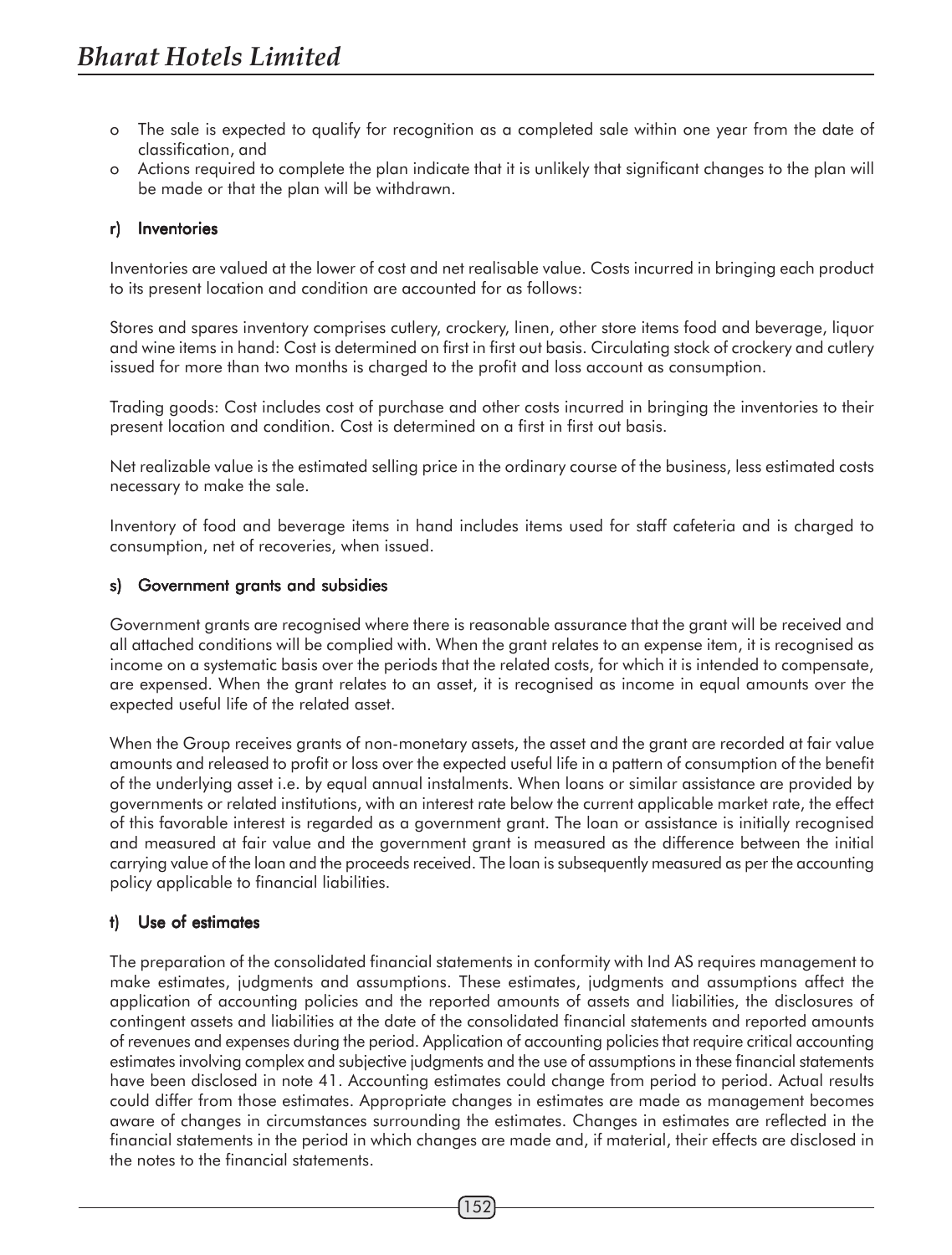

#### u) Segment reporting

Operating segments are reported in a manner consistent with the internal reporting provided to the chief operating decision maker (CODM) [Chairperson and Chief Financial Officer].

#### Identification of segments:

In accordance with Ind AS 108– Operating Segment, the operating segments used to present segment information are identified on the basis of information reviewed by the Company's CODM to allocate resources to the segments and assess their performance. An operating segment is a component of the Group that engages in business activities from which it earns revenues and incurs expenses, including revenues and expenses that relate to transactions with any of the Group's other components. Results of the operating segments are reviewed regularly by the CODM (chairperson and chief financial officer, which has been identified as the CODM), to make decisions about resources to be allocated to the segment and assess its performance and for which discrete financial information is available.

#### Allocation of common costs:

Common allocable costs are allocated to each segment accordingly to the relative contribution of each segment to the total common costs.

#### Unallocated items: Unallocated

Unallocated items include general corporate income and expense items which are not allocated to any business segment.

#### Segment accounting policies:

The Group prepares its segment information in conformity with the accounting policies adopted for preparing and presenting the financial statements of the Group as a whole

#### v) Cash and cash equivalents

Cash and cash equivalent in the balance sheet comprise cash at banks and on hand and short-term deposits with an original maturity of three months or less, which are subject to an insignificant risk of changes in value.

#### w) Measurement of EBITDA

The Company has elected to present earnings before interest, tax, depreciation and amortization(EBITDA) as a separate line item on the face of the statement of profit and loss. The Company measures EBITDA on the basis of profit/ (loss) from continuing operations. In its measurement, the Company excludes depreciation and amortization expense, interest income, finance costs, and tax expense from the profit/(loss) from continuing operations.

#### x) Cash dividend distribution to equity holders

The Group recognises a liability to make cash distributions to equity holders when the distribution is authorised and the distribution is no longer at the discretion of the Group. As per the corporate laws in India, a distribution is authorised when it is approved by the shareholders. A corresponding amount is recognised directly in equity.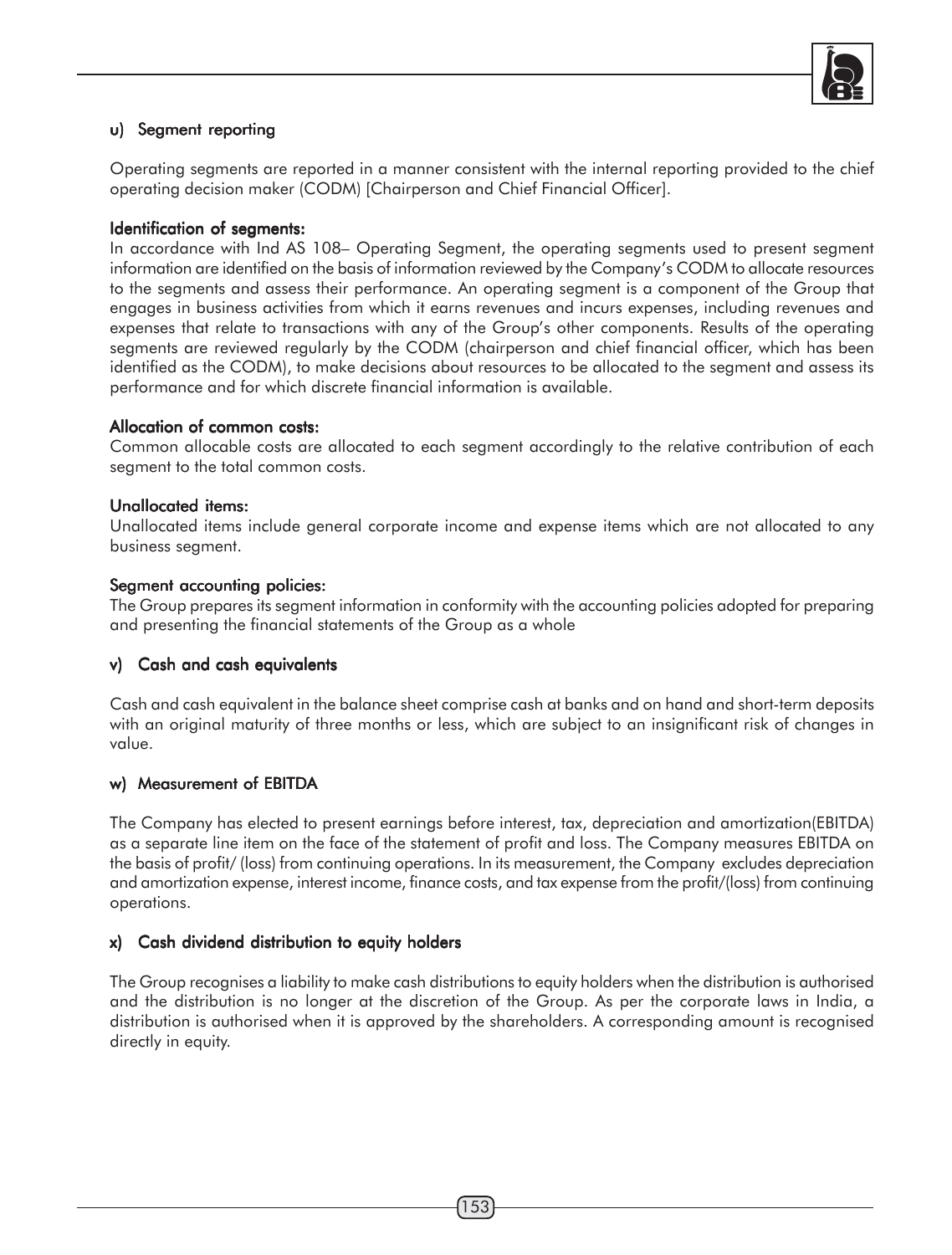|             | Note 2 : PROPERTY, PLANT & EQUIPMENT                                                                                                                                                          |                           |                           |                        |                                                                                                                                                                        |                        |                         |                                                                                                                                                                                                  |                        |                    |                        | (All amounts Rs. in Lacs) |
|-------------|-----------------------------------------------------------------------------------------------------------------------------------------------------------------------------------------------|---------------------------|---------------------------|------------------------|------------------------------------------------------------------------------------------------------------------------------------------------------------------------|------------------------|-------------------------|--------------------------------------------------------------------------------------------------------------------------------------------------------------------------------------------------|------------------------|--------------------|------------------------|---------------------------|
| Particulars |                                                                                                                                                                                               | reehold<br><u>na</u><br>Œ | g<br>Leasehold            | Freehold<br>Building   | Leasehold<br>Building                                                                                                                                                  | Plant and<br>Nachinery | dfice<br>equipments     | Furniture and<br><b>Fixtures</b>                                                                                                                                                                 | Computers              | Aircrafts          | <b>Vehicles</b>        | <b>Total</b>              |
|             | For the year ended 31 March 201<br>Gross Carrying Amount                                                                                                                                      |                           |                           |                        |                                                                                                                                                                        |                        |                         |                                                                                                                                                                                                  |                        |                    |                        |                           |
|             | As at 01 April 2016                                                                                                                                                                           | 42,252.45                 | 8,687.82                  | 40,088.10              |                                                                                                                                                                        |                        |                         | 4,407.17                                                                                                                                                                                         | 637.44                 | 4,896.44           | 599.16                 |                           |
|             | Additions/adjustments                                                                                                                                                                         |                           |                           | 4785                   | $\frac{67,360.82}{7,100.08}$                                                                                                                                           | 33,324.35<br>3,909.91  | 370.01                  | 501.62                                                                                                                                                                                           | 327.94                 | 48.45              | 43.18                  | 202,623.76<br>12,037.63   |
|             | Exchange differences                                                                                                                                                                          |                           |                           | $(23.07)$<br>$(75.74)$ |                                                                                                                                                                        |                        |                         |                                                                                                                                                                                                  |                        |                    |                        | (154.12)                  |
| Disposals   |                                                                                                                                                                                               |                           |                           |                        | (10.10)                                                                                                                                                                | (117.74)               | $\frac{(6.38)}{422.23}$ | (252.15)                                                                                                                                                                                         | $\frac{20.28}{945.10}$ |                    | (47.26)                | (529.65)                  |
|             | Gross Carrying Amount 31 March 201                                                                                                                                                            | 252.45<br>$\overline{42}$ | 8,687.82                  | 40,037.14              | 74.319.75                                                                                                                                                              | 37.116.52              |                         | 4,656.64                                                                                                                                                                                         |                        | 4,944.89           | 595.08                 | 213,977.62                |
|             | <b>Accumulated Depreciation</b><br>As at 01 April 2016                                                                                                                                        |                           |                           |                        |                                                                                                                                                                        |                        |                         |                                                                                                                                                                                                  |                        |                    |                        |                           |
|             | Depreciation charge for the year                                                                                                                                                              |                           | 96.59<br>96.37            | 687.49<br>695.38       |                                                                                                                                                                        | 4,715.94<br>4,888.10   | 72.54<br>92.41          | 891.07<br>782.43                                                                                                                                                                                 | 265.76<br>248.35       | 316.96<br>319.10   | 47.82<br>89.98         | 8,269.88<br>8,419.79      |
| Disposals   |                                                                                                                                                                                               |                           |                           |                        | 1,175.71<br>1,207.67<br>(10.10)                                                                                                                                        | (81.34)                | (5.94)                  | (233.18)                                                                                                                                                                                         | (19.37)                |                    | (45.19)                | (395.12)                  |
|             | Closing Accumulated Depreciation                                                                                                                                                              | ٠                         | 92.96                     | ,382.87                | 2,373.28                                                                                                                                                               | 9,522.70               | <b>159.01</b>           | 440.32                                                                                                                                                                                           | 494.74                 | 636.06             | 92.61                  | 16,294.55                 |
|             | Net Carrying Amount as at 31 March 2017                                                                                                                                                       | 252.45<br>$\overline{42}$ | 8,494.86                  | 38,654.27              | 71,946.47                                                                                                                                                              | 27,593.82              | 263.22                  | 3.216.32                                                                                                                                                                                         | 450.36                 | 4,308.83           | 502.47                 | 97,683.07                 |
|             | For the year ended 31 March 2018                                                                                                                                                              |                           |                           |                        |                                                                                                                                                                        |                        |                         |                                                                                                                                                                                                  |                        |                    |                        |                           |
|             | Gross Carrying Amount                                                                                                                                                                         |                           |                           |                        |                                                                                                                                                                        |                        |                         |                                                                                                                                                                                                  |                        |                    |                        |                           |
|             | As at 01 April 2017                                                                                                                                                                           | 252.45<br><b>127</b>      | 8,687.82                  | 40,037.14              | 74,319.75<br>1,322.04<br>26.26                                                                                                                                         | 37,116.52              | 422.23<br>118.73        | 4,656.64                                                                                                                                                                                         | 945.10<br>15.81        | 4,944.89<br>106.79 | 595.08                 | 213,977.62                |
|             | Additions/adjustments                                                                                                                                                                         |                           |                           |                        |                                                                                                                                                                        | 811.03                 |                         | 36.88                                                                                                                                                                                            |                        |                    | 310.14                 | 4,216.01<br>32.46         |
|             | Exchange differences                                                                                                                                                                          |                           |                           | 6.20                   |                                                                                                                                                                        |                        |                         |                                                                                                                                                                                                  |                        |                    |                        |                           |
|             | ransferred from assets held for sale                                                                                                                                                          | 1,538.37                  |                           |                        | (5.25)                                                                                                                                                                 | (51.76)                | (74.62)                 | (18.46)                                                                                                                                                                                          | (28.17)                |                    | (61.32)                | 1,538.37<br>(239.58)      |
| Disposals   |                                                                                                                                                                                               |                           |                           |                        |                                                                                                                                                                        |                        |                         |                                                                                                                                                                                                  |                        |                    |                        |                           |
|             | Gross Carrying Amount 31 March 2018                                                                                                                                                           | 790.82<br>43,7            | 8,687.82                  | 41,537.93              | 75,662.80                                                                                                                                                              | 37,875.79              | 466.34                  | 4,675.06                                                                                                                                                                                         | 932.74                 | 5.051.68           | 843.90                 | 219,524.88                |
|             | <b>Accumulated Depreciation</b><br>As at 01 April 2017                                                                                                                                        |                           | 192.96                    |                        |                                                                                                                                                                        | 9,522.70               | 159.01                  | 1,440.32                                                                                                                                                                                         | 494.74                 |                    |                        | 16,294.55                 |
|             | Depreciation charge for the year                                                                                                                                                              |                           | 96.37                     | 1,382.87<br>717.99     | $2,373.28$<br>1,311.38                                                                                                                                                 | 4,881.15               |                         | 673.65                                                                                                                                                                                           | 147.17                 | 636.06<br>322.09   | $\frac{92.61}{119.39}$ | 8,374.96                  |
| Disposals   |                                                                                                                                                                                               |                           |                           |                        | (5.25)                                                                                                                                                                 | (39.87)                | 105.77<br>(68.91)       | (11.75)                                                                                                                                                                                          | (23.80)                |                    | (56.99)                | (206.57)                  |
|             | <b>Closing Accumulated Depreciation</b>                                                                                                                                                       |                           | 289.33                    | 2.100.86               | 3.679.41                                                                                                                                                               | 4.363.98               | 195.87                  | 2.102.22                                                                                                                                                                                         | 618.1                  | 958.15             | 155.01                 | 24,462.94                 |
|             | Net Carrying Amount as on 31 March 2018                                                                                                                                                       | 790.82<br>43,7            | 8.398.49                  | 39,437.07              | 71,983.39                                                                                                                                                              | 23,511.81              | 270.47                  | 2,572.84                                                                                                                                                                                         | 314.63                 | 4,093.53           | 688.89                 | 95,061.94                 |
|             |                                                                                                                                                                                               |                           |                           |                        |                                                                                                                                                                        |                        |                         |                                                                                                                                                                                                  |                        |                    |                        |                           |
|             | The borrowing cost capitalized during the year ended 31 March 2018 was Rs.<br>Capitalised borrowing costs                                                                                     |                           |                           |                        |                                                                                                                                                                        |                        |                         | 1,764.71 loc (net of interest enmed Rs. 5.69 locs) (31 March 2017: Rs. 1,709.10 locs (net of interest earned Rs. 5.34 locs). The Company capitalized this borrowing cost to the capital work-in- |                        |                    |                        |                           |
|             | progress. (Refer note 38).                                                                                                                                                                    |                           |                           |                        |                                                                                                                                                                        |                        |                         |                                                                                                                                                                                                  |                        |                    |                        |                           |
|             | Assets under construction                                                                                                                                                                     |                           |                           |                        |                                                                                                                                                                        |                        |                         |                                                                                                                                                                                                  |                        |                    |                        |                           |
|             | Capital work in pagess as at 31 March 2018 comprises expenditure for the hotels in the course of construction. Toth amount of CWIP is Rs. 32,747.60 lacs (31 March 2017: Rs. 24,980.56 lacs). |                           |                           |                        |                                                                                                                                                                        |                        |                         |                                                                                                                                                                                                  |                        |                    |                        |                           |
|             | Reconciliation of the carrying amount of investment property at the beginn                                                                                                                    |                           | ing and end of the year*: |                        |                                                                                                                                                                        |                        |                         |                                                                                                                                                                                                  |                        |                    |                        |                           |
|             | Particualrs                                                                                                                                                                                   | As at 31 March 2018       |                           |                        | As at 31 March 2017                                                                                                                                                    |                        |                         |                                                                                                                                                                                                  |                        |                    |                        |                           |
|             | Gross block                                                                                                                                                                                   | 2,646.86                  |                           |                        | 2,646.86                                                                                                                                                               |                        |                         |                                                                                                                                                                                                  |                        |                    |                        |                           |
|             | <b>Accumulated depreciation</b>                                                                                                                                                               | 578.50<br>44.40           |                           |                        | 534.10                                                                                                                                                                 |                        |                         |                                                                                                                                                                                                  |                        |                    |                        |                           |
|             | Depreciation for the period                                                                                                                                                                   | 2,068.35                  |                           |                        | 44.40<br>2,112.75                                                                                                                                                      |                        |                         |                                                                                                                                                                                                  |                        |                    |                        |                           |
|             | Net book value                                                                                                                                                                                |                           |                           |                        |                                                                                                                                                                        |                        |                         |                                                                                                                                                                                                  |                        |                    |                        |                           |
|             | * The Building is predominantly used by the Holding Company for its own pur<br>Depreciation charge for the year includes Rs. 25.31 lacs (31 March 2017: Rs.                                   |                           |                           |                        | 56.53 lacs) transferred to Preoperative expenditure pending allocation under note 38.<br>pose. However, portion of the property has been let out on a short term basis |                        |                         |                                                                                                                                                                                                  |                        |                    |                        |                           |
|             | .42 Eertoin property plant and equipment are pledged against borrowings, the details related to which have been described in note 19 and 24.                                                  |                           |                           |                        |                                                                                                                                                                        |                        |                         |                                                                                                                                                                                                  |                        |                    |                        |                           |

# *Bharat Hotels Limited*

Notes forming part of consolidated financial statements for the period ended 31 March 2018

Notes forming part of consolidated financial statements for the period ended 31 March 2018

 $(154)$ 

Lerrom property plant and equipment are pedged against borrowings, the defails redirect<br>Refer note 37 for the amount of depreciation and amortisation expense during the year.<br>Capitalised borrowing costs **f.** Refer note 37 for the amount of depreciation and amortisation expense during the year.

g. Capitalised borrowing costs ا ادت ب

| cic on Nillia and non-non-non-non- |         |                        |
|------------------------------------|---------|------------------------|
| dilitation                         |         | of the <sub>li</sub> e |
|                                    |         | 790.81                 |
|                                    | $-5.69$ | $-5.34$                |
|                                    | 1765.76 | 785.47                 |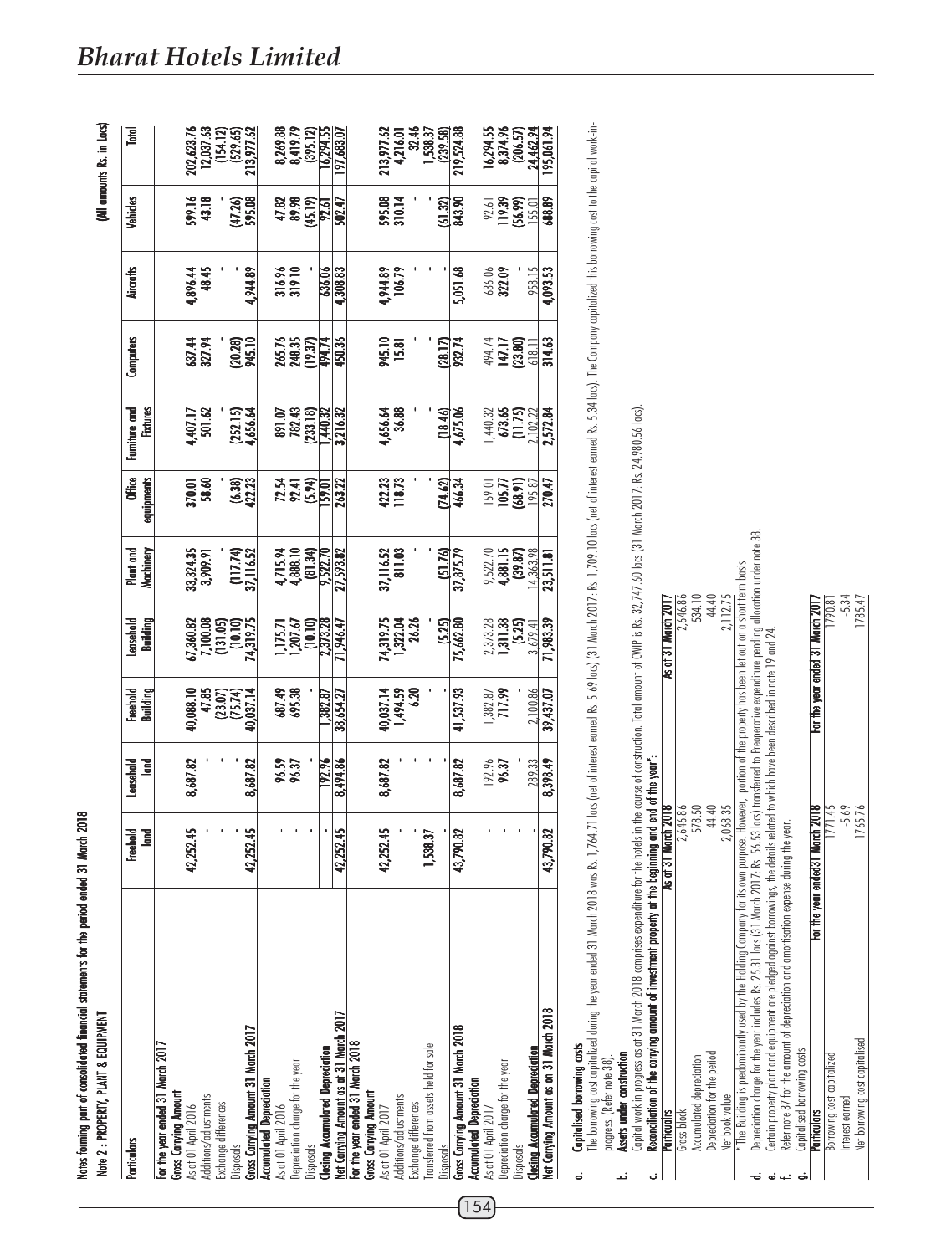

#### Note 3 : INTANGIBLE ASSETS

| <b>Particulars</b>                                               | <b>SOFTWARE</b> | <b>GOODWILL</b> |
|------------------------------------------------------------------|-----------------|-----------------|
| For the year ended 31 March 2017<br><b>Gross Carrying Amount</b> |                 |                 |
| As at 01 April 2016                                              | 448.39          | 8,425.48        |
| Additions/adjustments                                            | 32.48           |                 |
| Disposals                                                        | (0.99)          |                 |
| Gross Carrying Amount 31 March 2017                              | 479.88          | 8,425.48        |
| <b>Accumulated Depreciation</b>                                  |                 |                 |
| As at 01 April 2016                                              | 262.15          |                 |
| Depreciation charge for the year                                 | 116.81          |                 |
| Disposals                                                        | (0.94)          |                 |
| <b>Closing Accumulated Depreciation</b>                          | 378.02          |                 |
| Net Carrying Amount as at 31 March 2017                          | 101.86          | 8,425.48        |
| For the year ended 31 March 2018                                 |                 |                 |
| <b>Gross Carrying Amount</b>                                     |                 |                 |
| As at 01 April 2017                                              | 479.88          | 8,425.48        |
| Additions/adjustments                                            | 191.27          |                 |
| <b>Disposals</b>                                                 | (0.80)          |                 |
| Gross Carrying Amount 31 March 2018                              | 696.91          | 8,425.48        |
| <b>Accumulated Depreciation</b>                                  |                 |                 |
| As at 01 April 2017                                              | 378.02          |                 |
| Depreciation charge for the year                                 | 101.61          |                 |
| <b>Disposals</b>                                                 | (0.76)          |                 |
| <b>Closing Accumulated Depreciation</b>                          | 478.87          |                 |
| Net Carrying Amount as on 31 March 2018                          | 218.04          | 8,425.48        |

| Note 4 : INVESTMENTS                                                                                                                                                                                        | As at<br>31 March 2018 | As at<br>31 March 2017 |
|-------------------------------------------------------------------------------------------------------------------------------------------------------------------------------------------------------------|------------------------|------------------------|
| Investments at fair value through profit and loss<br>Unquoted equity shares<br>36,000 (31 March 2017: 36,000) equity shares of<br>Rs. 10 each fully paid up in Green Infra Wind<br>Power Generation Limited | 3.60                   | 3.60                   |
|                                                                                                                                                                                                             | 3.60                   | 3.60                   |
| Aggregate value of unquoted investments                                                                                                                                                                     | 3.60                   | 3.60                   |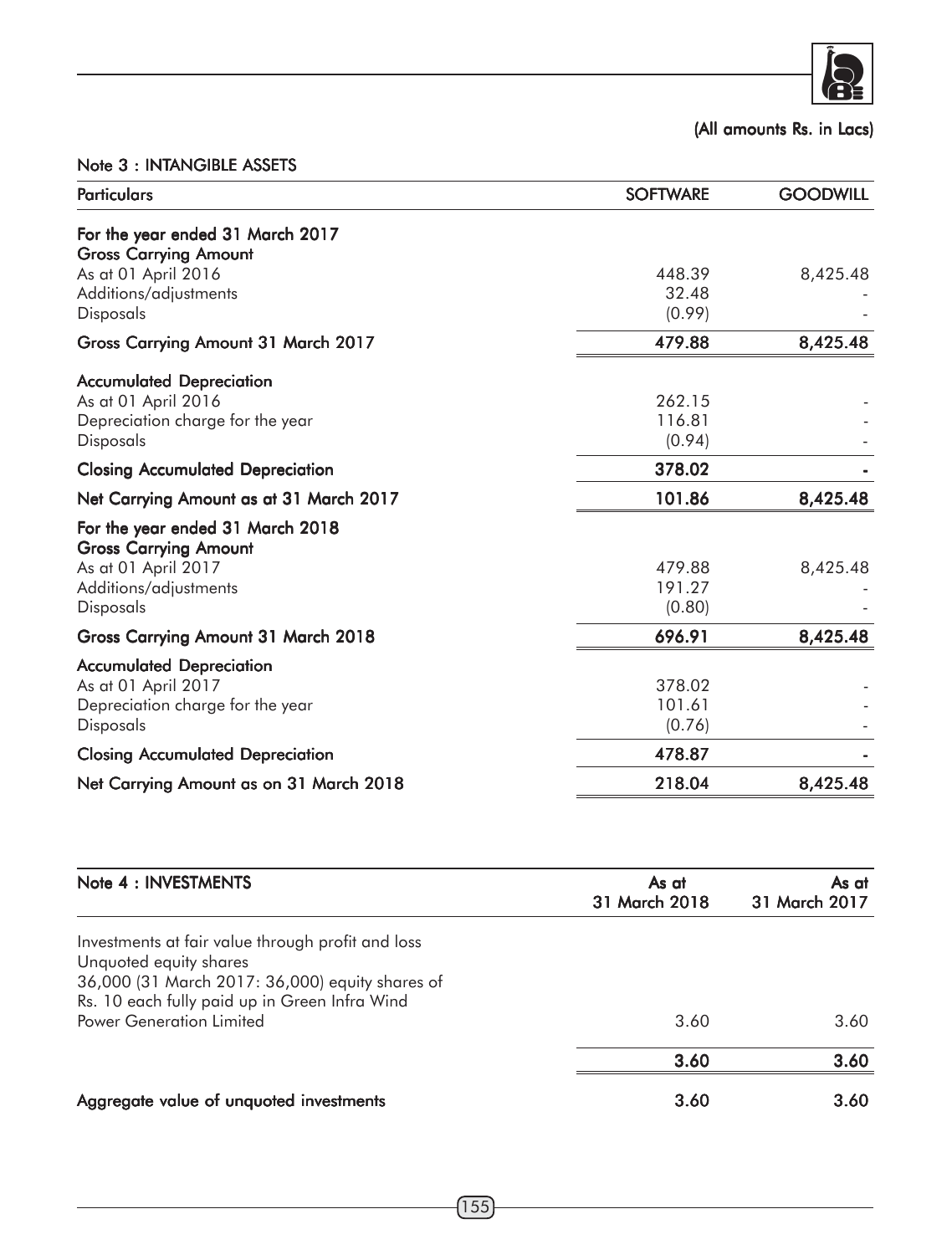# *Bharat Hotels Limited*

(All amounts Rs. in Lacs)

| Note 5: LOANS                                                                                          | As at<br>31 March 2018 | As at<br>31 March 2017 |
|--------------------------------------------------------------------------------------------------------|------------------------|------------------------|
| (Unsecured, considered good unless otherwise stated)<br>Loans to joint venture company                 |                        |                        |
| -Considered doubtful                                                                                   | 678.03                 | 678.03                 |
| Joint venture<br>Less: Provision for doubtful advances<br>Total<br>Security deposits at amortised cost | 678.03                 | 678.03                 |
|                                                                                                        | (678.03)               | (678.03)               |
|                                                                                                        |                        |                        |
|                                                                                                        | 631.10                 | 544.64                 |
|                                                                                                        | 631.10                 | 544.64                 |

| Note 6: OTHER NON CURRENT FINANCIAL ASSETS               | As at<br>31 March 2018 | As at<br>31 March 2017 |
|----------------------------------------------------------|------------------------|------------------------|
|                                                          |                        |                        |
| (Unsecured, considered good unless otherwise stated)     |                        |                        |
| <b>Balances with banks:</b>                              |                        |                        |
| - Deposits with original maturity of more than 12 months | 179.72                 | 169.72                 |
| - Margin money deposited (held as security)*             | 702.82                 | 1,111.75               |
| Interest accrued on deposits with banks                  | 125.60                 | 108.09                 |
| Finance lease receivable                                 | 954.29                 | 954.25                 |
|                                                          | 1,962.43               | 2,343.81               |
| *Break up of margin money deposit held as security       |                        |                        |
| Held as bank guarantee for debt services                 | 47.65                  | 45.37                  |
| Held against bank loan                                   | 655.17                 | 1,066.38               |

| Note 7 : OTHER NON CURRENT ASSETS                      | As at         | As at         |
|--------------------------------------------------------|---------------|---------------|
|                                                        | 31 March 2018 | 31 March 2017 |
| (Unsecured, considered good unless otherwise stated)   |               |               |
| Capital advances                                       | 2,215.07      | 2,104.86      |
| Prepaid expenses                                       | 61.70         | 5.32          |
| Prepaid rent (including prepayments of leasehold land) | 4,105.64      | 4,038.36      |
| Deferred IPO expenses                                  | 227.88        |               |
|                                                        | 6,610.29      | 6,148.54      |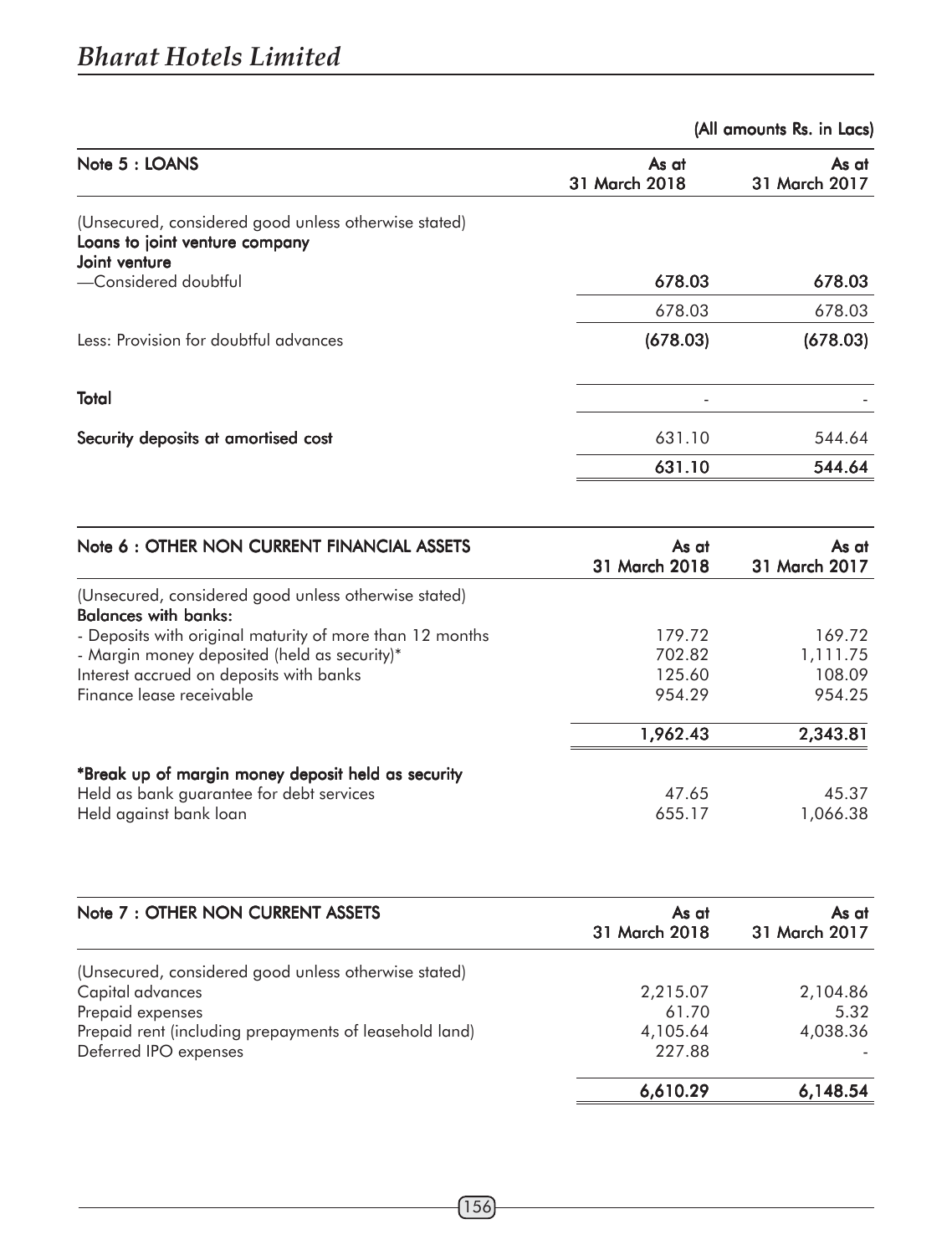

| Note 8 : NON CURRENT TAX ASSETS (NET) | As at<br>31 March 2018 | As at<br>31 March 2017 |
|---------------------------------------|------------------------|------------------------|
| Advance income tax (net of taxes)     | 4,639.22               | 3,810.94               |
|                                       | 4,639.22               | 3,810.94               |

| Note 9: INVENTORIES*                                         | As at<br>31 March 2018 | As at<br>31 March 2017 |
|--------------------------------------------------------------|------------------------|------------------------|
| (Valued at cost or net realisable value which ever is lower) |                        |                        |
| Traded goods                                                 | 127.81                 | 128.36                 |
| Food and beverage (excluding liquor and wine)                | 296.08                 | 305.26                 |
| Liquor and wine                                              | 659.57                 | 679.38                 |
| Stores, cutlery, crockery, linen, provisions and others      | 777.93                 | 838.74                 |
|                                                              | 1,861.39               | 1,951.74               |

\* Refer note 19 and 24 for inventories pledged.

| Note 10 : TRADE RECEIVABLES*                              | As at         | As at         |
|-----------------------------------------------------------|---------------|---------------|
|                                                           | 31 March 2018 | 31 March 2017 |
| Secured, considered good                                  | 69.27         | 61.73         |
| Unsecured, considered good                                | 6,369.18      | 4,864.24      |
| Unsecured, considered doubtful                            | 968.76        | 882.22        |
|                                                           | 7,407.21      | 5,808.19      |
| Less: Impairment allowance (allowance for doubtful debts) | (968.76)      | (882.22)      |
|                                                           | 6,438.45      | 4,925.97      |

-Trade receivables are non-interest bearing and are generally on terms of 60 to 90 days (Refer note 47).

-Trade receivable includes dues from directors or other officers of the Company or from private companies and firms in which Company's any director is a partner or director (Refer note 51). \* Refer Note 19 and 24 for trade receivables pledged.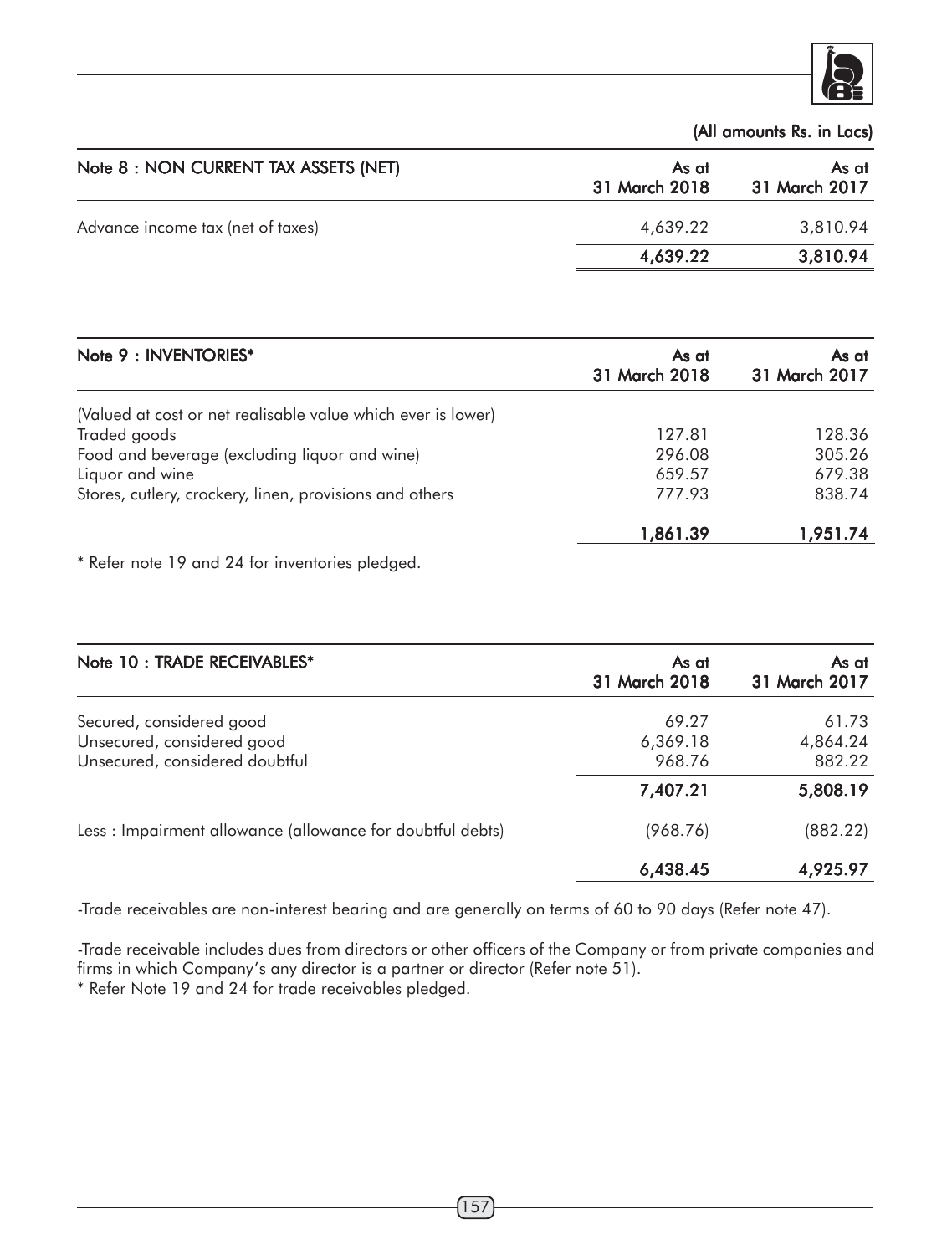| Note 11: CASH AND CASH EQUIVALENTS                           | As at         | As at         |
|--------------------------------------------------------------|---------------|---------------|
|                                                              | 31 March 2018 | 31 March 2017 |
| Balances with banks:-                                        |               |               |
| In current accounts                                          | 1,949.64      | 6,631.36      |
| In EEFC accounts                                             | 51.55         | 69.67         |
| In deposits with original maturity of less than three months | 23.57         | 11.25         |
| Cheques on hand                                              | 52.09         | 100.87        |
| Cash on hand                                                 | 109.74        | 69.77         |
|                                                              | 2,186.59      | 6,882.92      |
| Notes:                                                       |               |               |
| (i) Available undrawn committed borrowings facilities        | 1,544.81      | 8,432.08      |

(ii) The Company has pledged a part of its short-term deposits. Refer Note 24 for details.

| Note 12: OTHER BANK BALANCES                              | As at         | As at         |
|-----------------------------------------------------------|---------------|---------------|
|                                                           | 31 March 2018 | 31 March 2017 |
| Balances with banks:-                                     |               |               |
| Margin money (held against bank guarantee)                | 1,159.85      | 627.17        |
| Deposits with original maturity of more than three months |               |               |
| but less than twelve months                               | 5.66          | 406.50        |
| Unpaid dividend account                                   | 27.38         | 22.92         |
|                                                           | 1,192.89      | 1,056.59      |

| Note 13 : LOANS                                                                             | As at<br>31 March 2018 | As at<br>31 March 2017 |
|---------------------------------------------------------------------------------------------|------------------------|------------------------|
| (Unsecured, considered good unless otherwise stated)<br>Security deposits at amortised cost | 108.70                 | 112.94                 |
|                                                                                             | 108.70                 | 112.94                 |

| Note 14 : OTHER CURRENT FINANCIAL ASSETS             | As at<br>31 March 2018 | As at<br>31 March 2017 |
|------------------------------------------------------|------------------------|------------------------|
| (Unsecured, considered good unless otherwise stated) |                        |                        |
| Unbilled revenue                                     | 386.84                 | 347.03                 |
| Interest accrued on deposits with banks              | 23.86                  | 40.18                  |
| Subsidy receivable                                   | 142.12                 | 93.89                  |
| Other advances recoverable                           | 277.68                 | 101.10                 |
| Finance lease receivable                             | 0.21                   | 0.26                   |
|                                                      | 830.71                 | 582.46                 |

(All amounts Rs. in Lacs)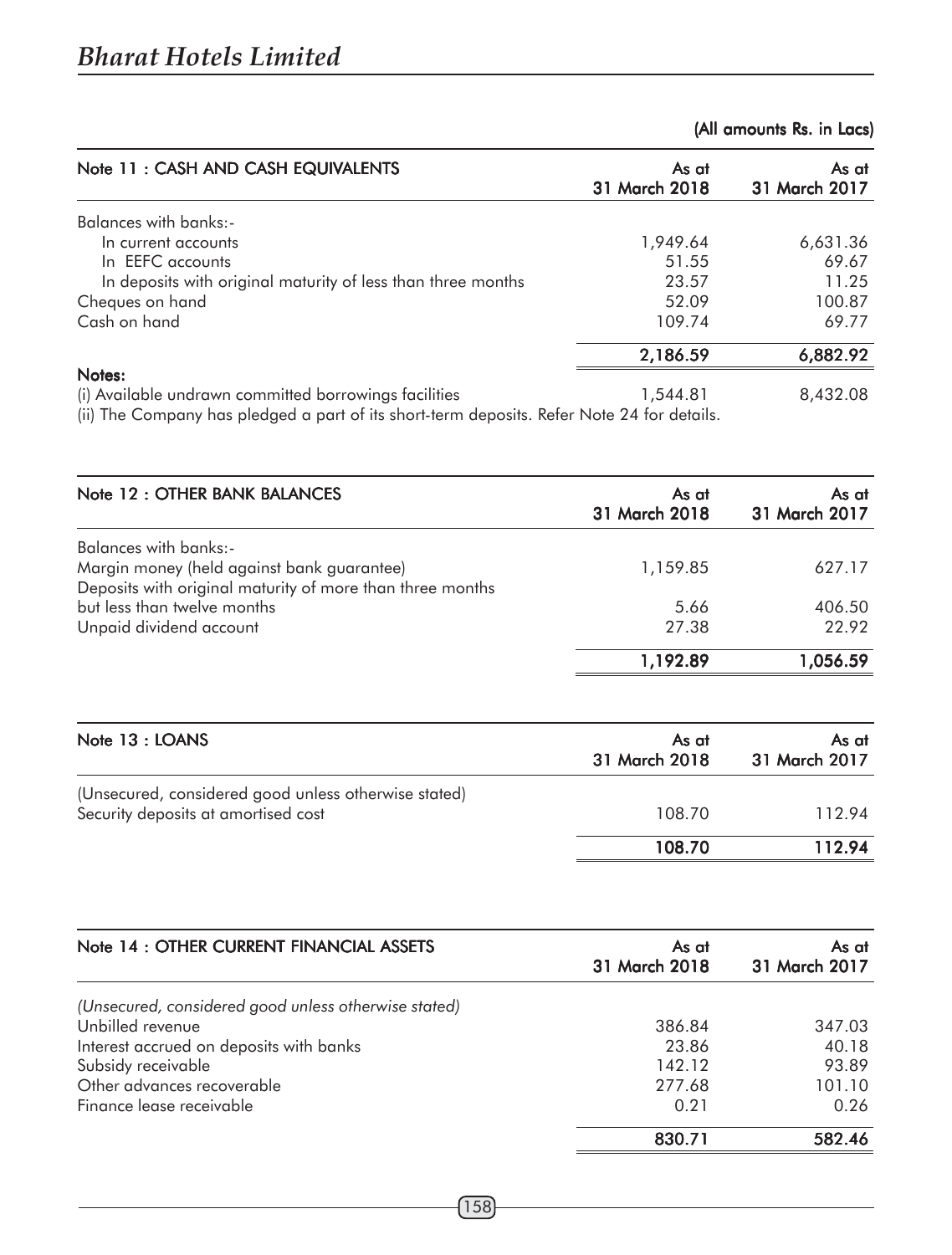

| Note 15: OTHER CURRENT ASSETS                          | As at<br>31 March 2018 | As at<br>31 March 2017 |
|--------------------------------------------------------|------------------------|------------------------|
| (Unsecured, considered good unless otherwise stated)   |                        |                        |
| Prepaid rent (Including prepayment of lease hold land) | 185.22                 | 214.02                 |
| Prepaid expenses                                       | 732.22                 | 797.39                 |
| Balances with stautory authorities                     | 916.91                 | 1,401.14               |
| Other advances                                         |                        |                        |
| - considered good                                      | 487.86                 | 485.29                 |
| - considered doubtful                                  | 22.77                  | 170.77                 |
|                                                        | 2,344.97               | 3,068.61               |
| Less: Provision for doubtful advances                  | (22.77)                | (170.77)               |
|                                                        | 2,322.20               | 2,897.84               |
| Note 16 : ASSETS CLASSIFIED AS HELD FOR SALE           | As at<br>31 March 2018 | As at<br>31 March 2017 |
|                                                        |                        |                        |
| Land (refer note 61)                                   |                        | 1,618.77               |
| Plant and machinery                                    | 20.00                  | 20.00                  |
|                                                        | 20.00                  | 1,638.77               |
|                                                        |                        |                        |
| Note 17 : SHARE CAPITAL                                | As at                  | As at                  |
|                                                        | 31 March 2018          | 31 March 2017          |
| <b>Authorised</b>                                      |                        |                        |

# 100,000,000 (31 March 2017: 100,000,000) equity shares of Rs. 10 each fully paid up 10,000.00 10,000.00 10,000.00

#### Issued, Subscribed & Paid up

|                                           | 7,599.17 | 7.599.17 |
|-------------------------------------------|----------|----------|
| equity shares of Rs 10 each fully paid up | 7.599.17 | 7,599.17 |
| 75,991,199 (31 March 2017: 75,991,199)    |          |          |

### a Reconciliation of the Authorised and issued equity shares at the beginning and at the the end of the period

|                                                                                        | As at March 31, 2018 |                | As at March 31, 2017 |                |
|----------------------------------------------------------------------------------------|----------------------|----------------|----------------------|----------------|
|                                                                                        | No. of Shares        | <b>Amounts</b> | No. of Shares        | <b>Amounts</b> |
| Authorised share capital at the<br>beginning of the period<br>Change during the period | 100,000,000          | 10,000.00      | 100,000,000          | 10,000.00      |
| Authorised share capital at the<br>end of the period                                   | 100,000,000          | 10,000.00      | 100,000,000          | 10,000.00      |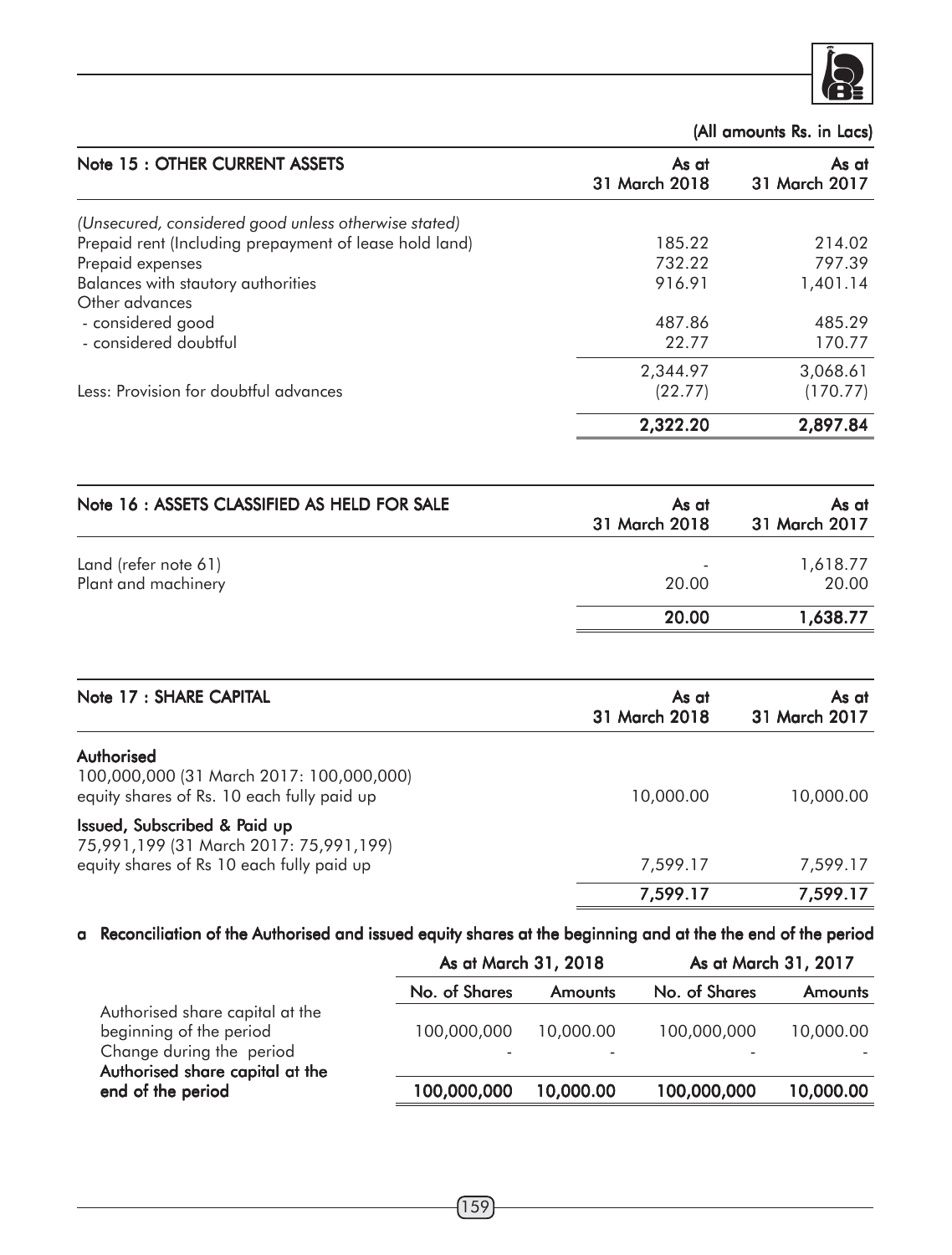|                                                                                    |               |                      |               | (All amounts Rs. in Lacs) |  |
|------------------------------------------------------------------------------------|---------------|----------------------|---------------|---------------------------|--|
|                                                                                    |               | As at March 31, 2018 |               | As at March 31, 2017      |  |
|                                                                                    | No. of Shares | <b>Amounts</b>       | No. of Shares | <b>Amounts</b>            |  |
| Issued share capital at the<br>beginning of the period<br>Change during the period | 75,991,199    | 7,599.12             | 75,991,199    | 7,599.12                  |  |
| Issued share capital at the<br>end of the period                                   | 75,991,199    | 7,599.12             | 75,991,199    | 7,599.12                  |  |

#### b Terms/ Rights attached to equity shares.

The Company has only one class of equity shares having par value of Rs. 10 per share. Each holder of equity shares is entitled to one vote per share. The Company declares and pays dividends in Indian Rupees. The dividend proposed by the Board of Directors is subject to the approval of the shareholders in the ensuing Annual General Meeting.

In the event of liquidation of the Company, the holders of equity shares will be entitled to receive remaining assets of the Company, after distribution of all preferential amounts. The distributions will be in proportion to the number of equity shares held by the shareholders.

#### c Details of shareholders holding more than 5% shares in the Company

|                                       | As at March 31, 2018 |            | As at March 31, 2017 |            |
|---------------------------------------|----------------------|------------|----------------------|------------|
|                                       | No. of Shares        | Percentage | No. of Shares        | Percentage |
| Equity shares of Rs. 10 fully paid up |                      |            |                      |            |
| Deeksha Holding Limited               | 30,710,301           | 40.41%     | 30,710,301           | 40.41%     |
| Mr. Jayant Nanda                      | 10,399,998           | 13.69%     | 10,399,998           | 13.69%     |
| Dr. Jyotsna Suri                      | 7,247,935            | 9.54%      | 7,247,935            | 9.54%      |
| Responsible Builders Private Limited  | 7,106,400            | 9.35%      | 7,106,400            | 9.35%      |
| Richmond Enterprises S.A.*            | 5,491,200            | 7.23%      | 5,491,200            | 7.23%      |
| Groves Universal Group S.A.*          | 4,100,000            | 5.40%      | 4,100,000            | 5.40%      |
| Mr. Keshav Suri                       | 3,880,596            | 5.11%      | 3,880,596            | 5.11%      |

As per the records of the Company, including its register of shareholders/members and other declaration received from the shareholders regarding beneficial interest, the above shareholding represent both legal and beneficial ownerships of shares.

During the year 31 March 2017, Company had terminated share purchase agreement with Dubai Ventures Limited and shares had been purchased by Groves Universal Group S.A. from Dubai Venture Limited.

\* Subsequent to 31 March 2018, above Companies have been dissolved and shares have been transmitted in the name of sole beneficiary, Mr. Jayant Nanda, resulting in the total shareholding to 19,991,198 shares and 26.32% of the total shareholding.

#### d Share reserved for issue under option

The Group has reserved an option for the permanent employees of the Company and its subsidiaries, including directors under "Employee Stock Option Plan, 2017" and has issued 700,600 options to the permanent employees.

#### e Aggregate number of bonus shares issued, shares issued for consideration other than cash and shares bought back during the period of five years immediately preceding the reporting date

The Group has not issued any shares pursuant to contract without payment being received in cash, nor allotted as fully paid up by way of bonus shares or bought back any shares during the period of five years immediately preceding the reporting date.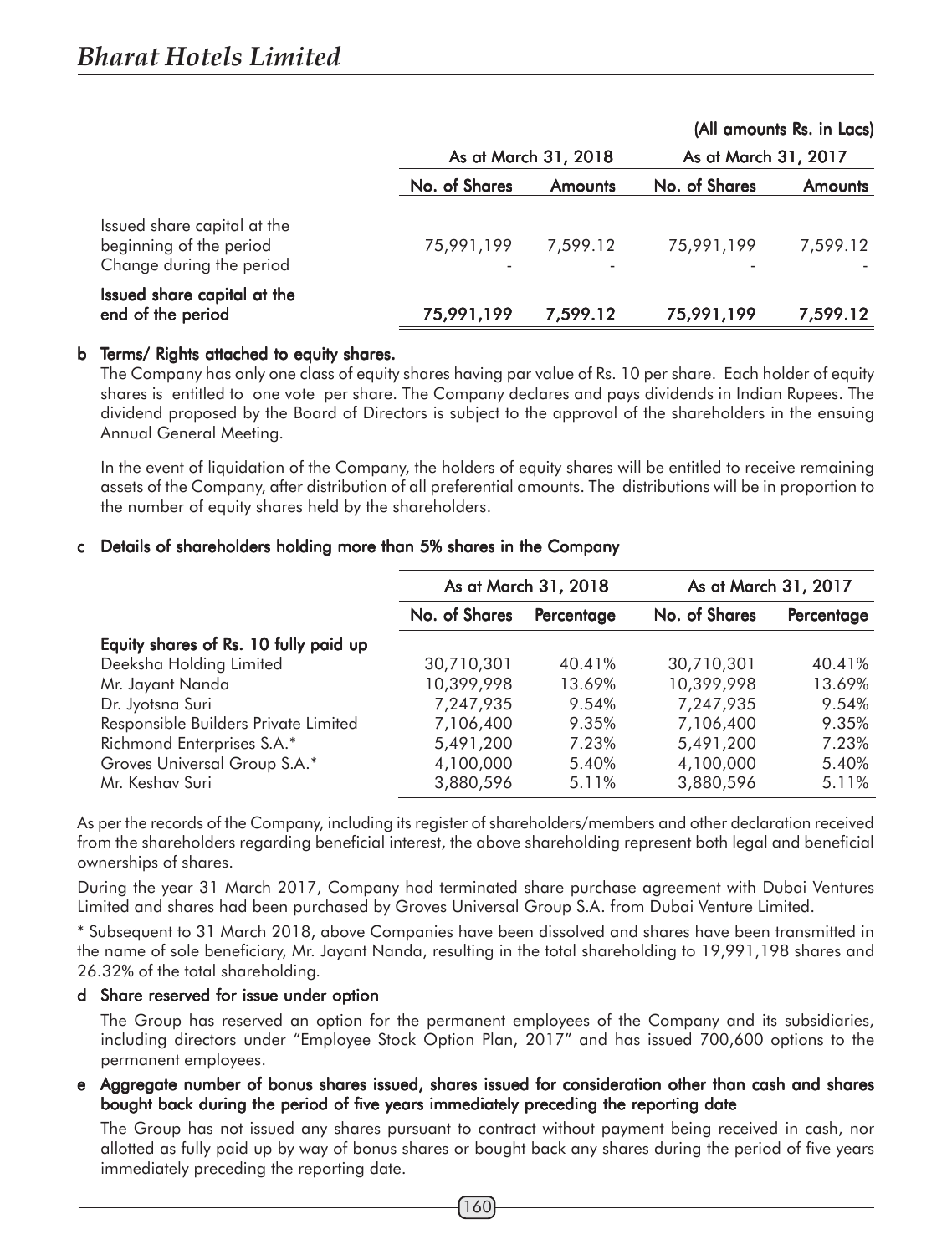

| Note 18: OTHER EQUITY                        | As at<br>31 March 2018 | As at<br>31 March 2017 |
|----------------------------------------------|------------------------|------------------------|
| Securities premium account                   |                        |                        |
| As at the beginning of the year              | 29,034.73              | 29,034.73              |
| As at end of the year                        | 29,034.73              | 29,034.73              |
| <b>Retained earnings</b>                     |                        |                        |
| As at the beginning of the year              | 36,429.71              | 38,720.39              |
| Add: Net profit/(loss) for the year          | 7,503.95               | (1,600.35)             |
| Add: Other comprehensive income for the year | (61.21)                | (4.37)                 |
| Less: Dividend on equity shares              | (759.91)               | (569.93)               |
| Less: Tax on distribution of equity dividend | (154.70)               | (116.03)               |
| As at end of the year                        | 42,957.84              | 36,429.71              |
| General reserve                              |                        |                        |
| As at the beginning of the year              | 8,289.35               | 8,289.35               |
| As at end of the year                        | 8,289.35               | 8,289.35               |
| Capital reserve                              |                        |                        |
| As at the beginning of the year              | 11,285.05              | 11,285.05              |
| As at end of the year                        | 11,285.05              | 11,285.05              |
|                                              | 91,566.97              | 85,038.84              |

#### Notes :

Securities premium: Comprises premium received on issue of shares

**Retained earnings**: Comprises of balance of Profit and Loss at each year end.

Capital reserve : Comprise increase in value of asset acquired out of amalgamation of Udaipur Hotels Limited and Khajuraho Hotels Limited, as compared to book value of assets and on forfeiture of share application money.

General reserve : Under erstwhile Companies Act, 1956, General reserves was created through an annual transfer of net income at specified percentage in accordance with applicable regulations. The purpose of these transfers was to ensure that if a dividend distribution in a given year is more than 10% of the paid up capital of the Company for that year, then the total dividend distribution is less than the total distribution results for that year. Consequent to introduction of Companies Act, 2013, the requirement to mandatorily transfer a specified percentage of the net profit to general reserves has been withdrawn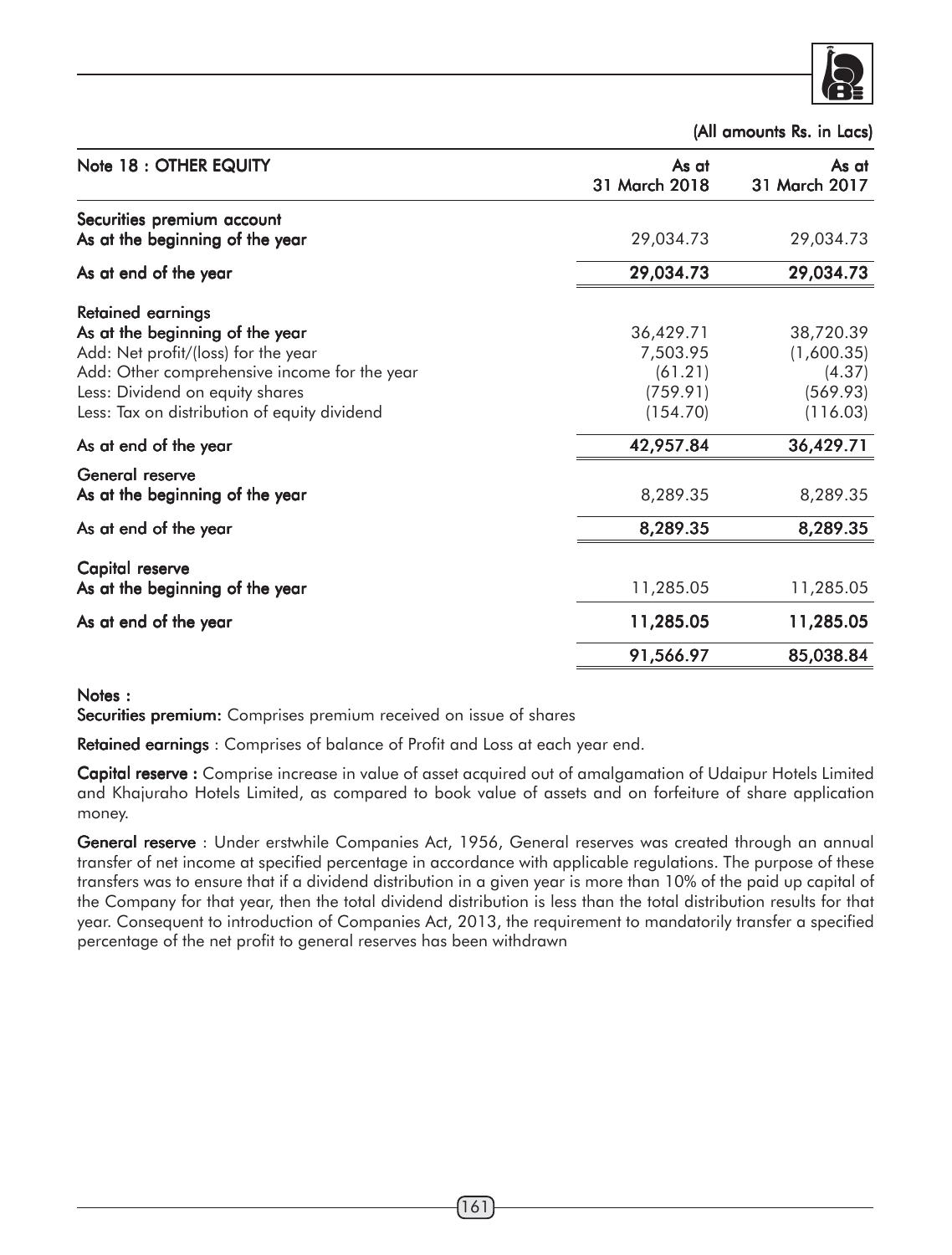| Note 19: BORROWINGS                                               | As at         | As at         |
|-------------------------------------------------------------------|---------------|---------------|
|                                                                   | 31 March 2018 | 31 March 2017 |
| Non current borrowings (Refer note 19 below)<br><b>Term loans</b> |               |               |
| Secured                                                           |               |               |
| Rupee loans from banks (Refer note 1 to 9, 12 and 13 below)       | 117,841.83    | 109,797.96    |
| Rupee loans from financial institutions (Refer note 10 below)     | 228.17        | 416.73        |
| Foreign currency loan from a bank (Refer note 11 and 14 below)    | 8,148.21      | 9,791.32      |
| Unsecured                                                         |               |               |
| Loan from related parties (Refer note 15 to 18 below)             | 432.86        | 1,135.20      |
|                                                                   | 126,651.07    | 121,141.21    |
| Less: Current maturities (Refer note 26)                          | 4,692.81      | 4,834.66      |
| Obligations under finance lease                                   | 1,504.78      | 1,504.15      |
|                                                                   | 123,463.04    | 117,810.70    |

#### Net debt reconciliation (refer note below)

Group's movement in its net debts during the year is as follows:

|                              | Non current              | Current    | Interest accrued | <b>Total</b> |
|------------------------------|--------------------------|------------|------------------|--------------|
|                              | borrowings               | borrowings | on borrowings    |              |
| Net debt as on 1 April 2017  | 122,645.36               | 18,601.95  | 1,111.86         | 142,359.17   |
| Cash flows, net              | 4,705.75                 | (5,606.39) |                  | (900.64)     |
| Foreign exchange adjustments | 48.03                    | 56.33      |                  | 104.36       |
| Interest expense             | $\overline{\phantom{a}}$ |            | 14,131.05        | 14,131.05    |
| Interest paid                |                          |            | (15, 356.92)     | (15, 356.92) |
| Other non-cash movements     | $\overline{\phantom{a}}$ |            |                  |              |
| Fair value adjustments       | 756.71                   |            | (756.71)         |              |
| Capitalisation of interest   |                          |            | 1,770.40         | 1,770.40     |
| Net debt as on 31 March 2018 | 128,155.85               | 13,051.89  | 899.68           | 142,107.42   |

\* Effective 1 April 2017, the Company adopted the amendment to IND AS 7 'Statement of Cash Flows', which requires the entities to provide dislosures that enable users of financial statements to evaluate changes in liabilities arising from financing activities, including both changes arising from cash flows and non-cash changes, suggesting inclusion of reconciliation between the opening and closing balances in the Balance Sheet for liabilities arising from financing activities, to meet the disclosure requirement

Further, as per paragraph 60 of the IND AS 7 'Statement of Cash Flows', when the Company applies these amendments, it is not required to provide comparative information for the comperative periods, hence movement in net debts has been provided for current year only.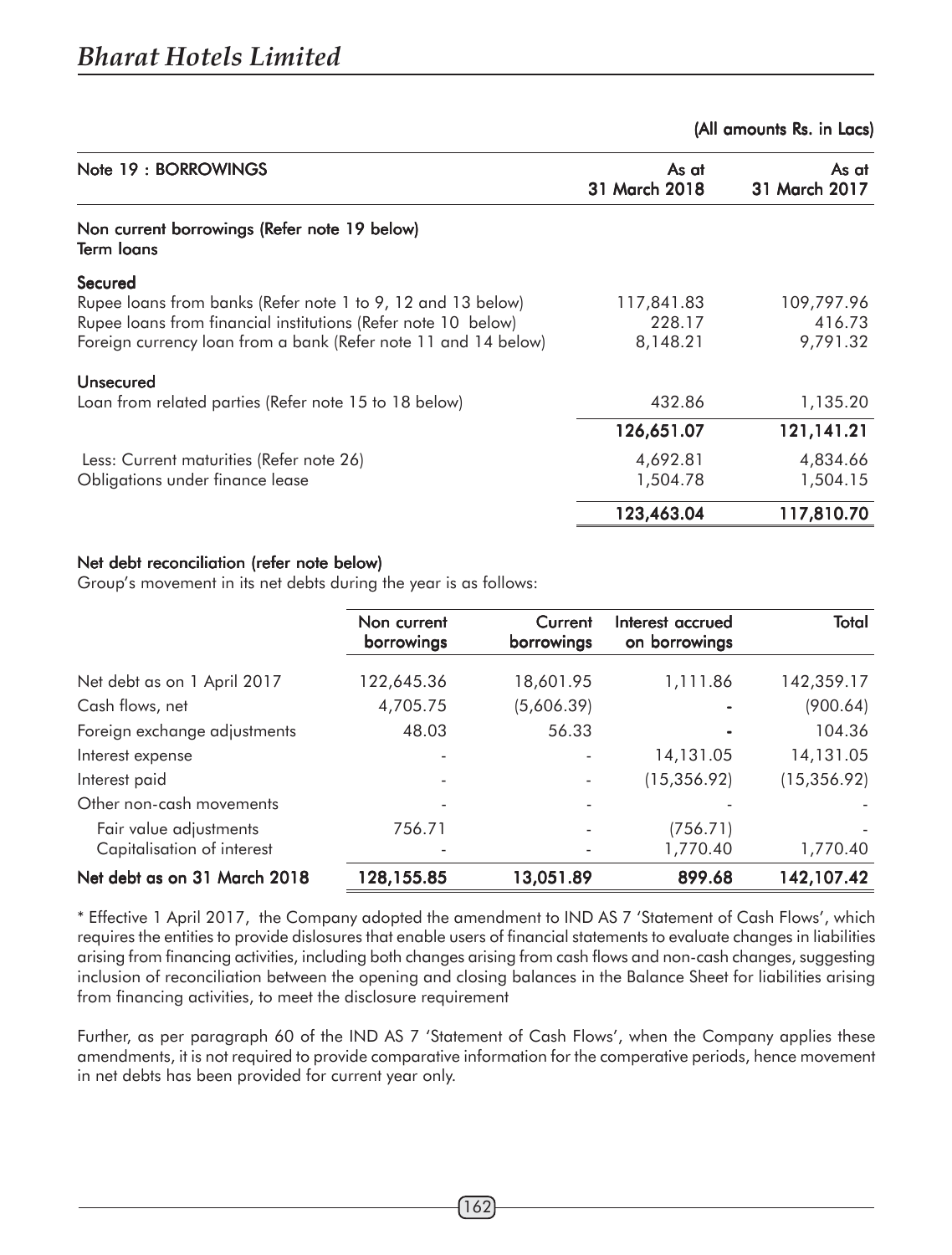

#### Detail of the terms and security of the borrowings

- 1 Term Loan from Axis Bank aggregating to Rs. 13,389.92 lacs (31 March 2017: Rs.13,908.06 lacs) carries interest @ 10.50% per annum. The loan is repayable in 44 structured quarterly installments starting from November 2015 after a moratorium of 1 year from the date of first disbursement. The loan is secured by first pari-passu charge by way of hypothecation of movable fixed assets of Mumbai, Goa, Ahmedabad, Bangalore, Delhi and Udaipur hotels owned by Company (both present and future) and first pari-passu charge by way of mortgage over immovable fixed assets of Mumbai and Ahmedabad hotels.
- 2 Term Loan from Yes Bank aggregating to Rs. 51,020.28 lacs (31 March 2017: Rs. 53,715.72 lacs) carries interest @ 10% per annum. The loan is repayable in 44 structured quarterly installments starting from February 2016 after a moratorium of 1 year from the date of first disbursement. The loan is secured by first pari-passu charge on land and building of Mumbai and Ahmedabad hotels and first pari-passu charge on movable fixed assets of Mumbai, Goa, Ahmedabad, Bangalore, Delhi and Udaipur hotels owned by the Company.
- 3 Term Loan from ICICI Bank aggregating to Rs. 3,197.51 lacs (31 March 2017: Rs. 2,237.07 lacs) (sanctioned amount Rs. 3,600.00 lacs) carries interest @ 12.95% per annum. The loan is repayable in 40 quarterly installments after a moratorium of 8 quarters from the date of first disbursement. The loan is secured by first pari-passu charge on Jaipur and Khajuraho properties and routing of cash flows of Jaipur and Srinagar properties through the designated accounts.
- 4 Term Loan from Tamilnadu Mercantile Bank (TMB) aggregating to Rs. 2,343.53 lacs (31 March 2017: Rs. 2,435.01 lacs) (sanctioned amount Rs. 2,500.00 lacs) carries interest  $\omega$  12 % per annum. The loan is repayable in 44 structured quarterly installments starting from February 2016 after a moratorium of 1 year from the date of first disbursement. The loan is secured by first pari-passu charge on land and building of Mumbai and Ahmedabad hotels and first pari-passu charge on movable fixed assets of Mumbai, Goa, Ahmedabad, Bangalore, Delhi and Udaipur hotels owned by the Company.
- 5 Term Loan from Yes Bank aggregating to Rs. 5,319.12 lacs (31 March 2017: Rs. 5,523.89 lacs) carries interest @ 9.60% per annum. The loan is repayable in 52 structured quarterly installments starting from February 2017. The loan is secured by extension of first pari-passu charge on land and building of Mumbai and Ahmedabad hotels and extension of first pari-passu charge on movable fixed assets of Mumbai, Goa, Ahmedabad, Bangalore, Delhi and Udaipur hotels owned by the Company.
- 6 Term Loan from Axis Bank aggregating to Rs. 3,809.37 lacs (31 March 2017: Rs. 3,805.30 lacs) carries interest @ 10.50% per annum. The loan is repayable in 42 structured quarterly installments starting from October 2017 after a moratorium of 1 year from the date of first disbursement. The loan is secured by extension of first pari-passu charge by way of hypothecation of movable fixed assets of Mumbai, Goa, Ahmedabad, Bangalore, Delhi and Udaipur hotels owned by Company (both present and future) and extension of first pari-passu charge by way of mortgage over immovable fixed assets of Mumbai and Ahmedabad hotels.
- 7 Term Loan from The Jammu & Kashmir Bank aggregating to Rs. 14,971.14 lacs (31 March 2017: Rs 9,965.61 lacs) carries interest @ 10.00% per annum. The loan is repayable in 32 structured quarterly installments starting from June 2019 after a moratorium of 2 years from the date of first disbursement. The loan is secured by way of equitable mortgage on exclusively first charge over land and building of Srinagar hotel of the Company.
- 8 Term Loan from Yes Bank aggregating to Rs. 5,801.42 lacs (31 March 2017: Rs. Nil ) carries interest @ 10.00% per annum. The loan is secured by exclusive charge on land and building of Udaipur Hotel and current assets of the Company except those of Jaipur hotel.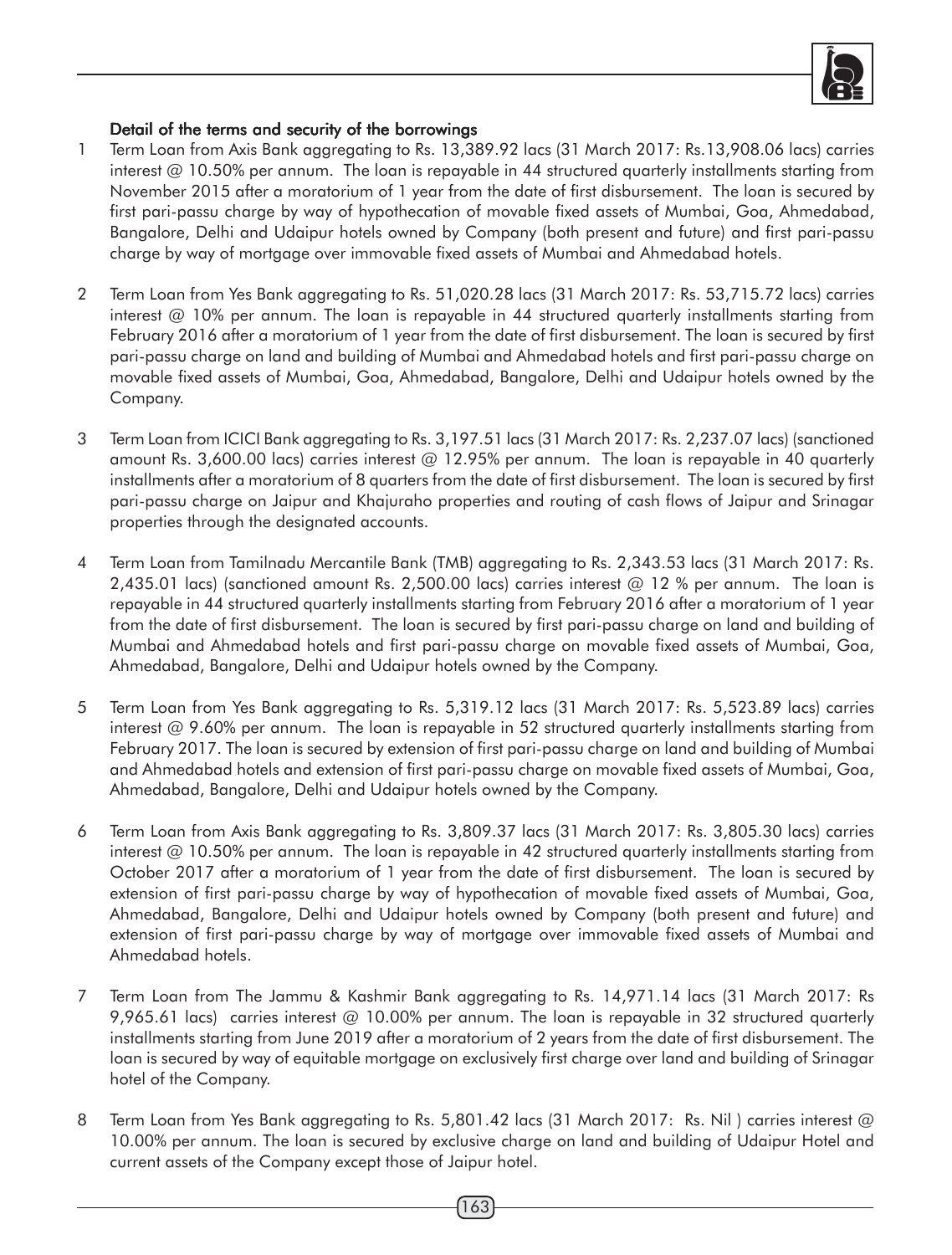- 9 Term Loan from State Bank of India aggregating to Rs. Nil (31 March 2017: Rs 13.98 lacs) carried interest ranging from @ 14.00% to 14.70% per annum. The loan got repaid during the year ended 31 March 2018. The loan was secured by equitable mortgage of land situated at Udma Village, Hosdurg Taluk in the District of Kasaragod and property landed at Kalnad Village, Hosdurg Taluk in District of Kasaragod by way of mortgage of lease deed and pari-passu first charge over all existing and future plant and machinery, fixtures and fittings and other movable fixed assets of the Bekal Hotel.
- 10 Term loan from Kerala State Industrial Development Corporation ('KSIDC') aggregating to Rs. 228.17 lacs (31 March 2017: Rs. 416.73 lacs) carries interest @ 9% per annum. The balance loan is repayable in 5 quarterly installments of Rs 46.87 lacs each starting from June 2018. The loan is secured by equitable mortgage of land situated at Udma Village, Hosdurg Taluk in the District of Kasaragod and landed property at Kalnad Village, Kasaragod Taluk by way of mortgage of lease deed and pari-passu first charge over all existing and future plant and machinery, fixtures and fittings and other movable fixed assets of the Bekal hotel.
- 11 External Commercial Borrowing from ICICI Bank Ltd., Bahrain aggregating to Rs. 6,959.68 lacs (equivalent to USD 107.00 lacs converted at an exchange rate of INR 65.0441 per USD) (31 March 2017: Rs. 8,399.33 lacs (equivalent to USD 129.54 lacs converted at an exchange rate of INR 64.8386 per USD)) carries interest at 5% margin on USD 6-months LIBOR. The balance loan is repayable in 33 quarterly installments. The loan is secured by equitable mortgage on the movable and immovable fixed and current assets and the cash flows, both present and future, of Jaipur and also secured by exclusive charge on movable and immovable fixed assets of Khajuraho hotel, both present and future.

# Apollo Zipper India Limited, a subsidiary of the Company

12 Term Loan from Yes Bank Limited aggregating Rs. 8,481.56 lacs (31 March 2017: Rs. 8,754.29 lacs) carries interest @ 9.60% per annum payable monthly. The balance loan is repayable in 46 quarterly installments. The loan is secured by First Pari-passu charge on movable fixed assets (present and future) of the Hotel, first pari-passu charge on land and building of the hotel by way of mortgage, Second Pari-passu charge on current assets (including receivables) of the Hotel and Corporate Guarantee of Bharat Hotels Ltd. to remain valid upto the entire tenor of the facilities.

#### Kujjal Builders Private Limited, a subsidiary of the Company

13 Term Loan from Axis Bank Ltd aggregating to Rs. 9,507.98 lacs (31 March 2017: Rs. 9,439.03 lacs), sanctioned amount of Rs. 100 crores carries interest @ 11% per annum. The loan is repayable in 12 years in 35 structured quarterly installments beginning from 31.08.2019. The loan is secured by pari-passu charge by way of equitable mortgage on land and building and pari-passu charge on all the moveable fixed and current assets of the company (both present and future).

#### Apollo Zipper India Limited, a subsidiary of the Company

14 Foreign Currency Loan from ICICI Bank Ltd, Bahrain, aggregating to Rs. 1,188.53 lacs (equivalent to USD 18.27 Lacs converted at an exchange rate of 65.0441 per USD) (31 March 2017: Rs. 1,391.99 Lacs (equivalent to USD 21.47 lacs converted at an exchange rate of 64.8386 per USD) carries interest @ 5% margin on USD 6-months LIBOR. The balance loan is repayable in 17 quarterly instalments. The loan is secured by first pari-passu charge on Kolkata property shared with Yes Bank and Irrecoverable Corporate guarantee of Bharat Hotels Limited for ECB facility.

#### Kujjal Builders Private Limited

15 Unsecured loan taken from Eila Builders & Developers Limited aggregating to Rs. 122.86 lacs (31 March 2017: Rs. 135.20 lacs) carries interest @ 10% per annum and is repayable after 3 years.

# Apollo Zipper India Limited

16 Unsecured loan taken from Deeksha Holding Limited carries interest @8% per year amounting to Rs. 100.00 lacs (31 March 2017: Rs. 940.00 lacs) is repayable in three years, the period may be reduced/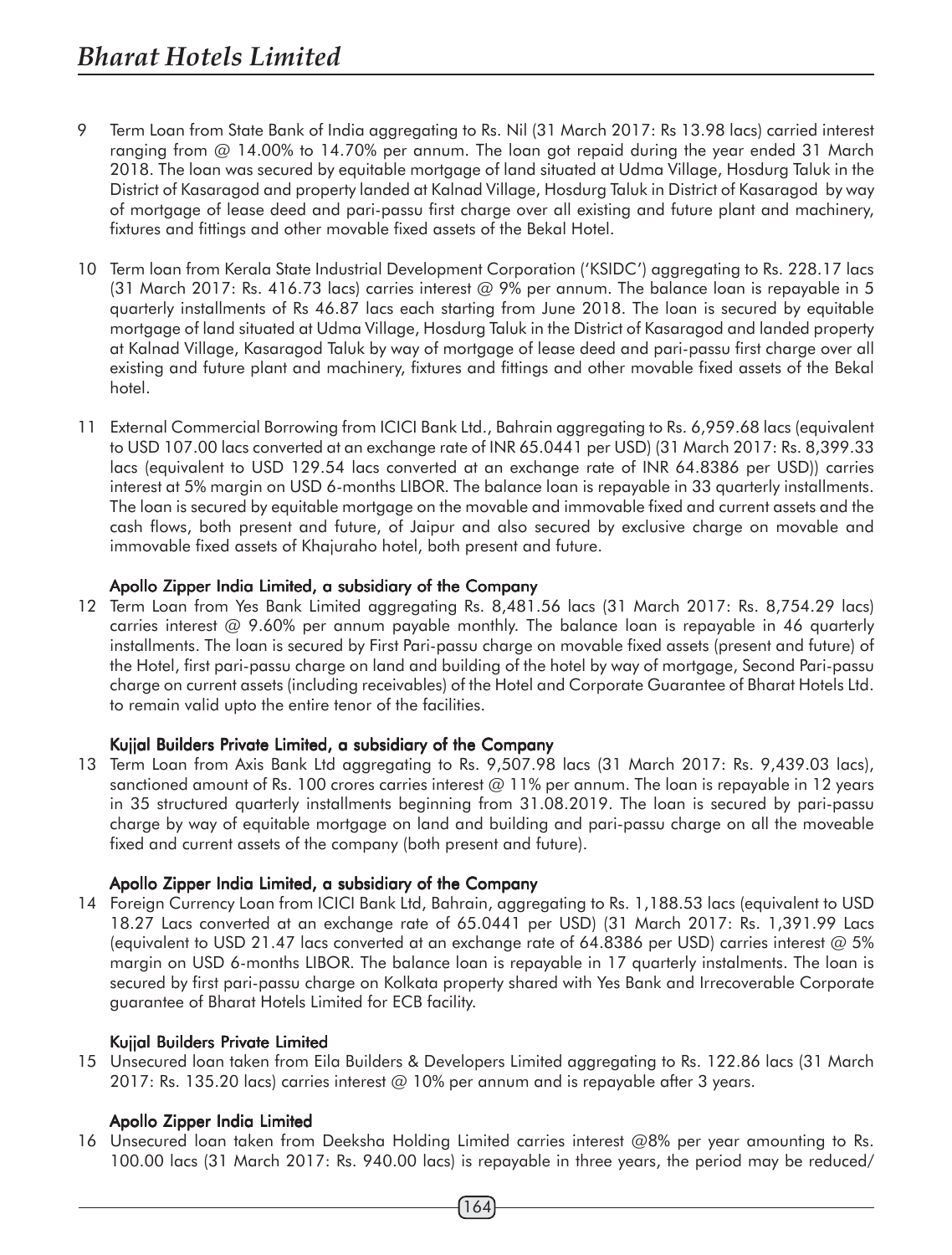

extended between lenders and borrower as mutually agreed. The lender reserve the right to recall the loan in full or in part after giving 60 clear days notice.

17 Unsecured loan taken from Responsible Builders Private Limited carries interest @8% per year amounting to Rs. 50.00 lacs (31 March 2017: Rs. Nil) is repayable in three years, the period may be reduced/extended between lenders and borrower as mutually agreed. The lender reserve the right to recall the loan in full or in part after giving 60 clear days notice.

#### Entity controlled by the Company

18 Unsecured loan taken from Deeksha Holding Limited Rs 160.00 lacs (31 March 2017: Rs 60.00 lacs) carries interest @ 8% per annum and is repayable as per mutual agreement.

#### 19 Loan covenants

Bank loans contain certain debt covenants relating to limit on total borrowings amount, security coverage ratio and others. The Company has breached certain loan covenants as at the end of the reporting date. However, the Company has obtained waiver letters from banks for compliance, pursuant to which these loans have been classified as per their maturity profile.

|                                                            |                        | (All amounts Rs. in Lacs) |
|------------------------------------------------------------|------------------------|---------------------------|
| Note 20: OTHER NON CURRENT FINANCIAL LIABILTIES            | As at<br>31 March 2018 | As at<br>31 March 2017    |
| Financial liabilities at amortised cost                    |                        |                           |
| Deposits received against assets given under finance lease | 110.82                 | 108.47                    |
| Security deposits                                          | 276.00                 | 272.29                    |
| Lease rent payable<br>64.74                                | 69.06                  |                           |
|                                                            | 451.56                 | 449.82                    |

| Note 21 : LONG TERM PROVISIONS                              | As at<br>31 March 2018 | As at<br>31 March 2017 |
|-------------------------------------------------------------|------------------------|------------------------|
| Provision for employee benefits<br>Gratuity (Refer note 46) | 967.58                 | 805.00                 |
|                                                             | 967.58                 | 805.00                 |

| Note 22 : DEFERRED TAX LIABILITIES (NET) | As at         | As at         |
|------------------------------------------|---------------|---------------|
|                                          | 31 March 2018 | 31 March 2017 |
| Deferred tax liability                   |               |               |
| Accelerated depreciation for tax         | 25,683.98     | 22,339.45     |
| Others                                   | 171.11        |               |
|                                          | 25,855.09     | 22,339.45     |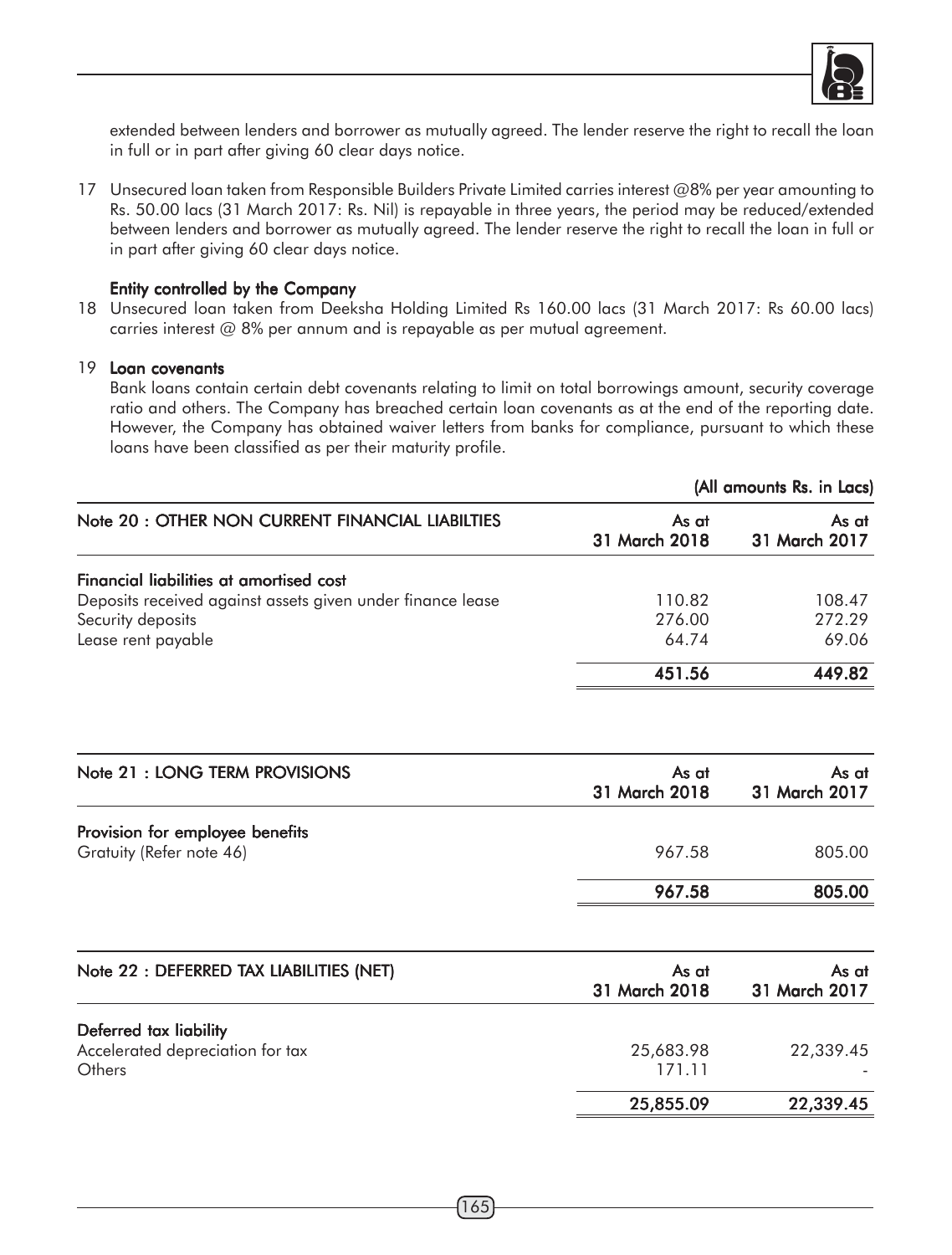|                                                                       |           | (All amounts Rs. in Lacs) |
|-----------------------------------------------------------------------|-----------|---------------------------|
| Deferred tax asset                                                    |           |                           |
| Losses available for offsetting against future taxable income         | 15,930.47 | 4,341.99                  |
| Deferred government grant                                             | 26.01     | 26.01                     |
| Re-measurement losses on defined benefit plans                        | 41.68     | 3.75                      |
| Effect of expenditure debited to statement of profit and loss in the  |           |                           |
| respective periods but allowed for tax purposes in subsequent periods | 726.49    | 645.77                    |
| Provision for doubtful debts and advances                             | 533.09    | 504.79                    |
| MAT credit entitlement                                                | 4,259.30  | 4,073.52                  |
| Fair value of financial instruments                                   | 613.10    | 533.94                    |
|                                                                       | 22,130.14 | 10,129.77                 |
| Net deferred tax liability reflected in the balance sheet             | 3,724.95  | 12,209.68                 |

| Note 23 : OTHER NON CURRENT LIABILITIES   | As at         | As at         |
|-------------------------------------------|---------------|---------------|
|                                           | 31 March 2018 | 31 March 2017 |
| Deferred lease rent                       | 3,204.48      | 3,291.42      |
| Lease rent payable                        | 228.23        | 228.23        |
| Deferred government grant (Refer note 39) | 463.13        | 618.37        |
|                                           | 3,895.84      | 4,138.02      |

| Note 24 : BORROWINGS                                                   | As at         | As at         |
|------------------------------------------------------------------------|---------------|---------------|
|                                                                        | 31 March 2018 | 31 March 2017 |
| From related parties (Unsecured)                                       |               |               |
| Loan from associates companies (Refer note 7a, 8, 9, 10a and 13 below) | 22.53         | 498.89        |
| Loan from a director (Refer note 6, 7b and 10b below)                  | 1,063.00      | 573.88        |
| <b>From banks</b>                                                      |               |               |
| Secured                                                                |               |               |
| Cash credit facilities (Refer note 1,2,11 and 12)                      | 4,362.10      | 9,905.18      |
| Loan against fixed deposits (Refer note 3 below)                       | 280.00        | 324.17        |
| Short term loan (Refer note 4 below)                                   | 2,380.91      | 2,372.10      |
| <b>Unsecured</b>                                                       |               |               |
| Short term loan (Refer note 5 below)                                   | 4,943.35      | 4,927.73      |
|                                                                        | 13,051.89     | 18,601.95     |

Notes:

- 1. Cash Credit facilities from Yes Bank Limited amounting to Rs. 3,197.27 lacs (31 March 2017: Rs. 3,040.08 lacs) carries interest @ 9.90% per annum. The loan is secured by first pari-passu charge on current assets (including receivables) of all the hotels of the Company (both present and future), except those of Jaipur hotel of the Company.
- 2. Short term facilities from Deutsche Bank aggregating to Rs. Nil (31 March 2017: Rs. 5,769.77 lacs) carried interest @ 11.85% per annum. The Company had repaid the loan during the year. The loan was secured by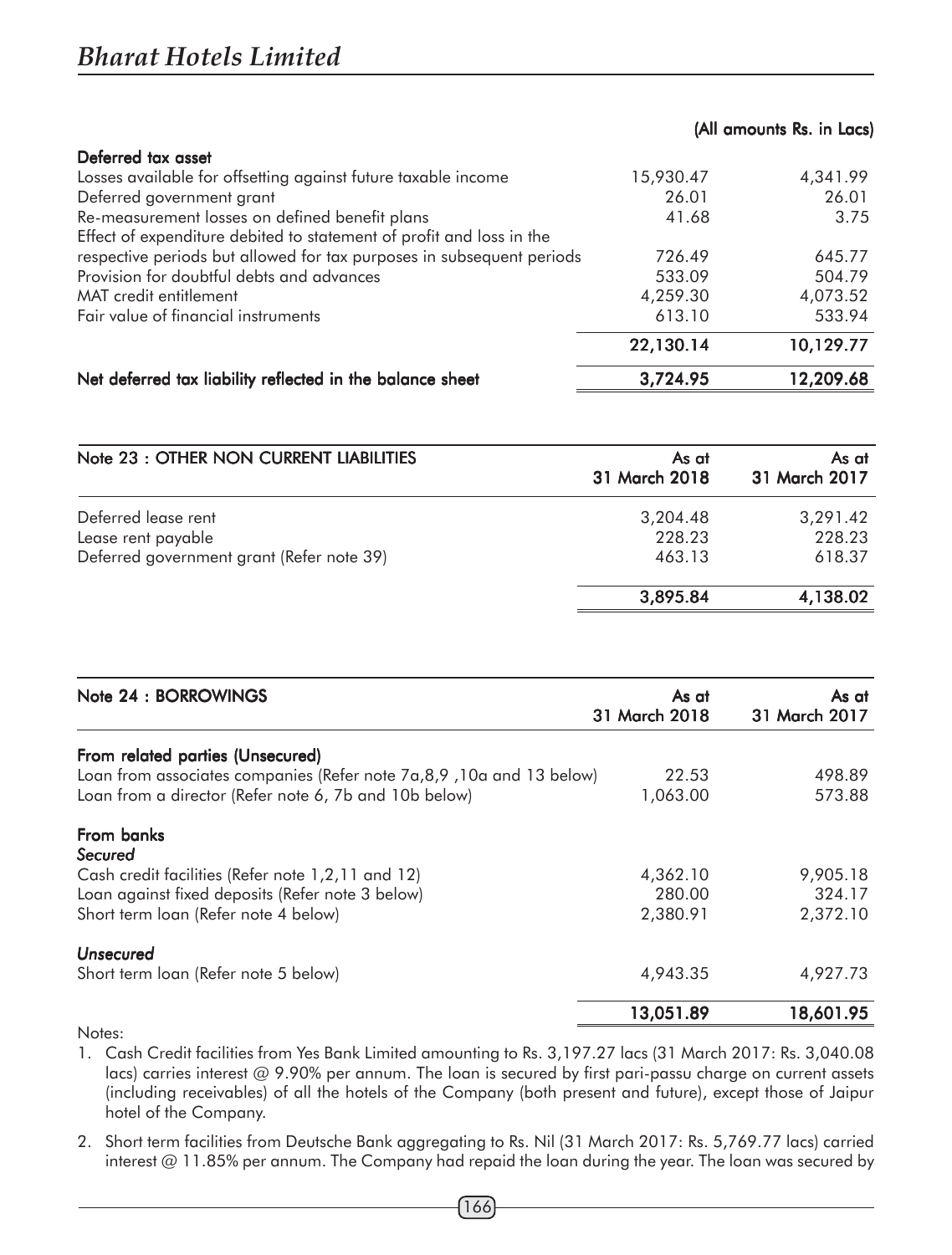

immovable property of Udaipur hotel of the Company. These short term facilities were guaranteed by Richmond Enterprises S.A.

- 3. Loan against fixed deposits taken from Jammu & Kashmir Bank Limited is secured by fixed deposits. The loan carries interest @ 1.49% higher than the interest received by the Company on the fixed deposits made with the bank.
- 4. Packing Credit Foreign Currency ('PCFC') Loan from Yes Bank Limited amounting to Rs. 2,380.91 lacs (equivalent to USD 36.60 lacs at an exchange rate of 65.0441 per USD) ((31 March 2017: Rs. 2,372.10 lacs (equivalent to USD 36.58 lacs at an exchange rate of 64.8386 per USD)) carries interest @ LIBOR+400 basis points. The loan is secured by first pari-passu charge on current assets (including receivables) of all the hotels of the Company (both present and future), except those of Jaipur hotel of the Company.
- 5. Short term facilities from Barclays Bank aggregating to Rs. 4,943.35 lacs (equivalent to USD 76 lacs at an exchange rate of 65.0441 per USD); (31 March 2017: Rs. 4,927.73 lacs (equivalent to USD 76 lacs at an exchange rate of 64.8386 per USD) carries interest @ 5.42 % per annum. These facilities are guaranteed by Premium Holdings Limited.
- 6. Unsecured loan taken from Dr. Jyotsna Suri amounting to Rs. Nil ( 31 March 2017: Rs. 435.00 lacs) was repayable as per mutual agreement and carried interest @ 8% per annum. Aforesaid loan got repaid during the year.

#### The Lalit Suri Educational & Charitable Trust, an entity controlled by the Company

7 a. Unsecured interest free loan taken from Cargo Hospitality Private Limited amounting to Rs. Nil (31 March 2017: Rs. 300.00 lacs) was repayable as per mutual agreement and entire loan got repaid during the year ended 31 March 2018.

b. Loan taken from Dr. Jyotsna Suri amounting to Rs. 955.00 lacs (31 March 2017: Rs. 100.00 lacs) carries interest @ 8% per annum and is repayable as per mutual agreement.

#### Kujjal Builders Private Limited, a subsidiary of the Company

- 8. Unsecured loan taken from Eila Builders & Developers Limited amounting to Rs. 22.53 lacs (31 March 2017: Rs. 12.23 lacs) is repayable as per mutual agreement.
- 9. Unsecured Loan taken from Deeksha Holding Limited aggregating to Rs. Nil (31 March 2017: Rs. 52.36 lacs) carried interest @ 8.00 % per annum. Entire said loan has been entirely repaid during the FY 2017-18.

#### Apollo Zipper India Limited, a subsidiary of the Company

- 10 a. Unsecured Loan taken from Deeksha Holding Limited aggregating to Rs. Nil (31 March 2017: Rs. 134.30 lacs) carried interest @ 8.00 % per annum. Entire said loan has been entirely repaid during the FY 2017-18.
- 10 b. Loan taken from Dr. Jyotsna Suri amounting to Rs. 105.00 lacs (31 March 2017: Rs. 35.88 lacs) carries interest @ 8% per annum and is repayable as per mutual agreement.
- 11. Cash Credit facilities from Yes Bank Limited amounting to Rs. 583.61 lacs, (31 March 2017: Rs. 614.03 lacs) carries interest rate 9.95% per annum payable monthly. The loan is secured by first Pari-passu charge on current assets (including receivables) of the Hotel, Second Pari-passu charge on land and building of the Hotel by way of mortgage providing a minimum security cover of 3x.,Second Pari-passu charge on movable fixed assets (present and future) of the Hotel and Corporate Guarantee of Bharat Hotels Ltd. to remain valid upto the entire tenor of the facilities.

#### Kujjal Builders Private Limited, a subsidiary of the Company

12. Cash Credit facilities from Axis Bank Ltd Rs 581.22 lacs (31 March 2017 : Rs. 481.30 lacs) carries interest @ 11.95% . The loan is taken in current year .The loan is secured by pari-passu charge by way of equitable mortgage on land and building and pari-passu charge on all the movable fixed and current assets of the company (both present and future).

167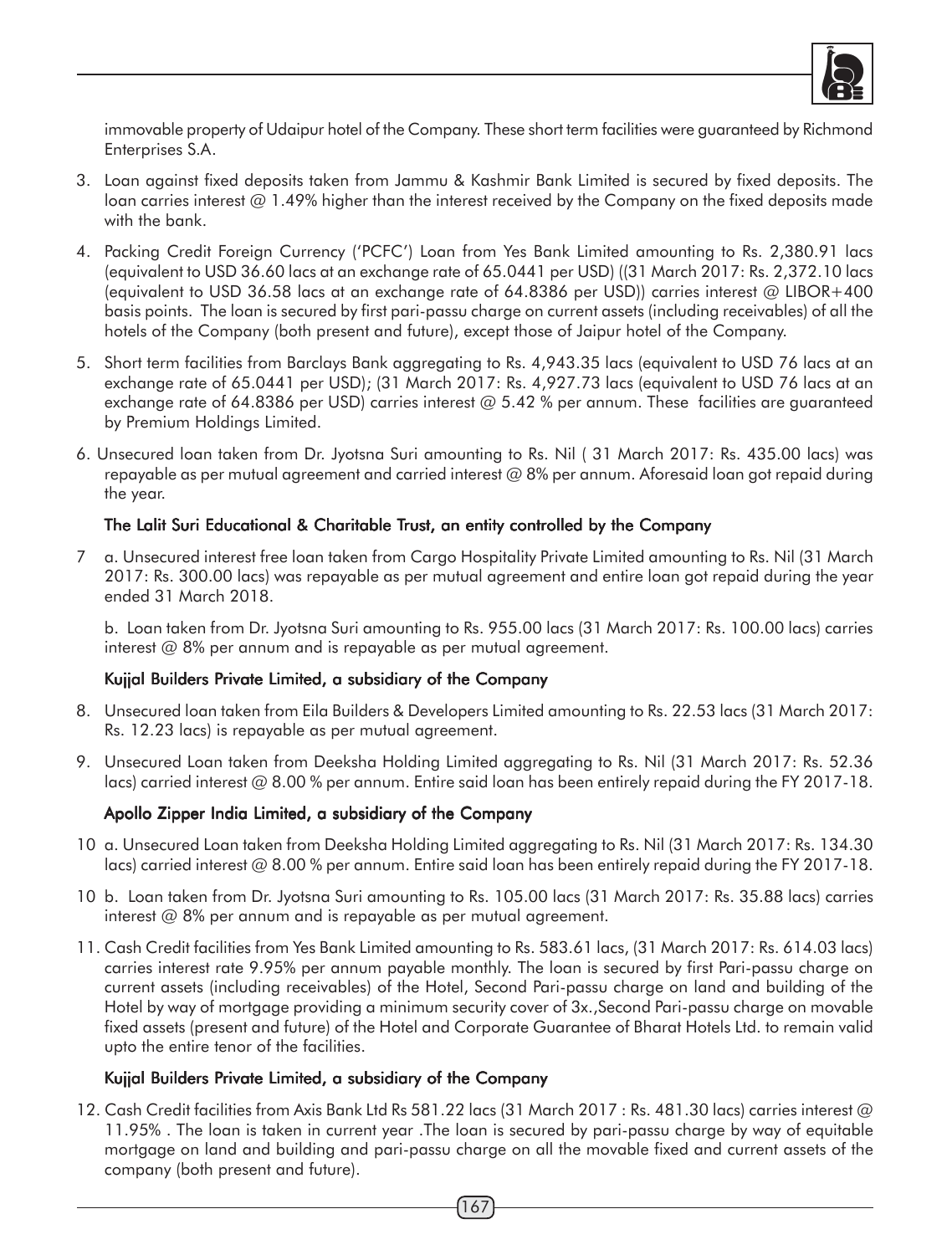# Jyoti Limited, a subsidiary of the Company

13. Unsecured interest free loan taken from Dr. Jyotsna Suri amounting to Rs. 3.00 Lacs (31 March 2017: Rs. 3.00 Lacs ) is repayable as per mutual agreement.

|                                                                                   |                        | (All amounts Rs. in Lacs) |
|-----------------------------------------------------------------------------------|------------------------|---------------------------|
| Note 25 : TRADE PAYABLES-SHORT TERM                                               | As at<br>31 March 2018 | As at<br>31 March 2017    |
| - Total outstanding dues of micro and small enterprises (refer note 49)           |                        |                           |
| - Total outstanding dues of creditors other than micro and                        |                        |                           |
| small enterprises                                                                 | 8,650.55               | 6,106.94                  |
|                                                                                   | 8,650.55               | 6,106.94                  |
|                                                                                   |                        |                           |
| Note 26 : OTHER CURRENT FINANCIAL LIABILITIES                                     | As at                  | As at                     |
|                                                                                   | 31 March 2018          | 31 March 2017             |
| Financial liabilities at amortised cost                                           |                        |                           |
| Current maturities of long term borrowings (Refer note 19)                        | 4,692.81               | 4,834.66                  |
| Interest accrued but not due on borrowings                                        | 899.68                 | 1,111.86                  |
| Book overdraft from banks                                                         | 97.81                  | 1,004.22                  |
| Sundry deposits                                                                   | 210.25                 | 130.49                    |
| Payable to related parties                                                        | 7.39                   |                           |
| Payables on purchase of fixed assets                                              | 2,110.88               | 1,482.71                  |
| Unpaid dividend*                                                                  | 27.38                  | 22.92                     |
| Other payables                                                                    | 44.11                  | 9.35                      |
| Employee related liabilities                                                      | 1,228.22               | 805.83                    |
| Retention payable                                                                 | 712.10                 | 620.44                    |
|                                                                                   | 10,030.63              | 10,022.48                 |
| * Michael and found and a structure that a February for a start David and a found |                        |                           |

Not due for deposit to Investor Education and Protection Fund

| Note 27 : SHORT TERM PROVISIONS    | As at         | As at         |
|------------------------------------|---------------|---------------|
|                                    | 31 March 2018 | 31 March 2017 |
| Provision for employee benefits    |               |               |
| Gratuity (Refer note 46)           | 378.44        | 333.61        |
| Compensated absences               | 467.53        | 416.64        |
| <b>Others Provisions</b>           |               |               |
| Provision for membership programme | 65.80         |               |
|                                    | 911.76        | 750.25        |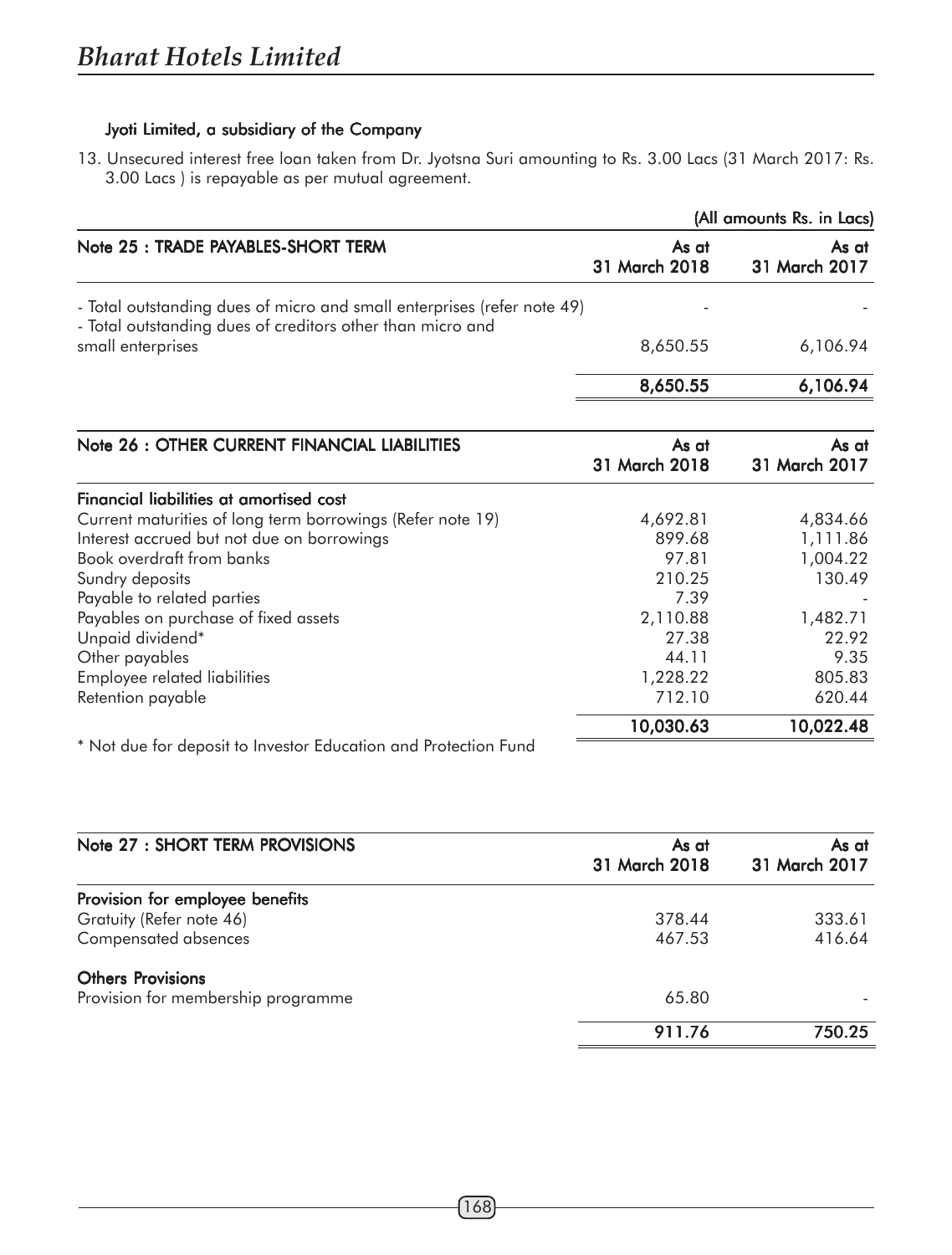

| Note 28 : OTHER CURRENT LIABILITIES       | As at<br>31 March 2018 | As at<br>31 March 2017 |
|-------------------------------------------|------------------------|------------------------|
| Deferred revenue of membership programme  | 457.40                 | 392.46                 |
| Deferred lease rent                       | 84.73                  | 85.66                  |
| Advances from customers                   | 1,773.29               | 1,696.89               |
| Statutory dues payable                    | 1,425.34               | 2,058.23               |
| Deferred government grant (refer note 39) | 166.35                 | 170.12                 |
|                                           | 3,907.11               | 4,403.36               |

| Note 29 : REVENUE FROM OPERATIONS                        | For the year ended For the year ended<br>31 March 2018 | 31 March 2017 |
|----------------------------------------------------------|--------------------------------------------------------|---------------|
| Sale of services and products                            |                                                        |               |
| - Room and apartment                                     | 32,793.20                                              | 28,130.33     |
| - Food and beverage                                      | 24,974.66                                              | 21,733.12     |
| - Liquor and wine                                        | 5,530.59                                               | 4,661.63      |
| - Banquet and Equipment rentals                          | 2,193.35                                               | 1,853.81      |
| - Other Services                                         | 4,853.69                                               | 5,515.35      |
| Membership programme revenue<br>$\overline{\phantom{0}}$ | 887.47                                                 | 825.79        |
| - Traded goods                                           | 99.94                                                  | 95.06         |
| Other operating revenues                                 |                                                        |               |
| - Rent and maintenance income                            | 1,819.59                                               | 1,714.55      |
| - Consultancy/management fee                             | 82.63                                                  | 164.94        |
| - Aircraft charter hire charges                          | 489.19                                                 | 614.88        |
| - Tution and application fees                            | 74.13                                                  | 69.58         |
|                                                          | 73,798.44                                              | 65,379.04     |

| Note 30 : OTHER INCOME                         | For the year ended For the year ended | 31 March 2018 31 March 2017 |
|------------------------------------------------|---------------------------------------|-----------------------------|
| Excess provision/ credit balances written back | 467.17                                | 425.20                      |
| Exchange differences (net)                     | 5.48                                  |                             |
| Amortisation of deferred lease rental          | 37.16                                 | 37.51                       |
| Donation Income                                | 745.00                                |                             |
| Government grant income (Refer note 39)        | 159.01                                | 170.12                      |
| Miscellaneous income                           | 240.07                                | 430.41                      |
|                                                | 1,653.89                              | 1,063.24                    |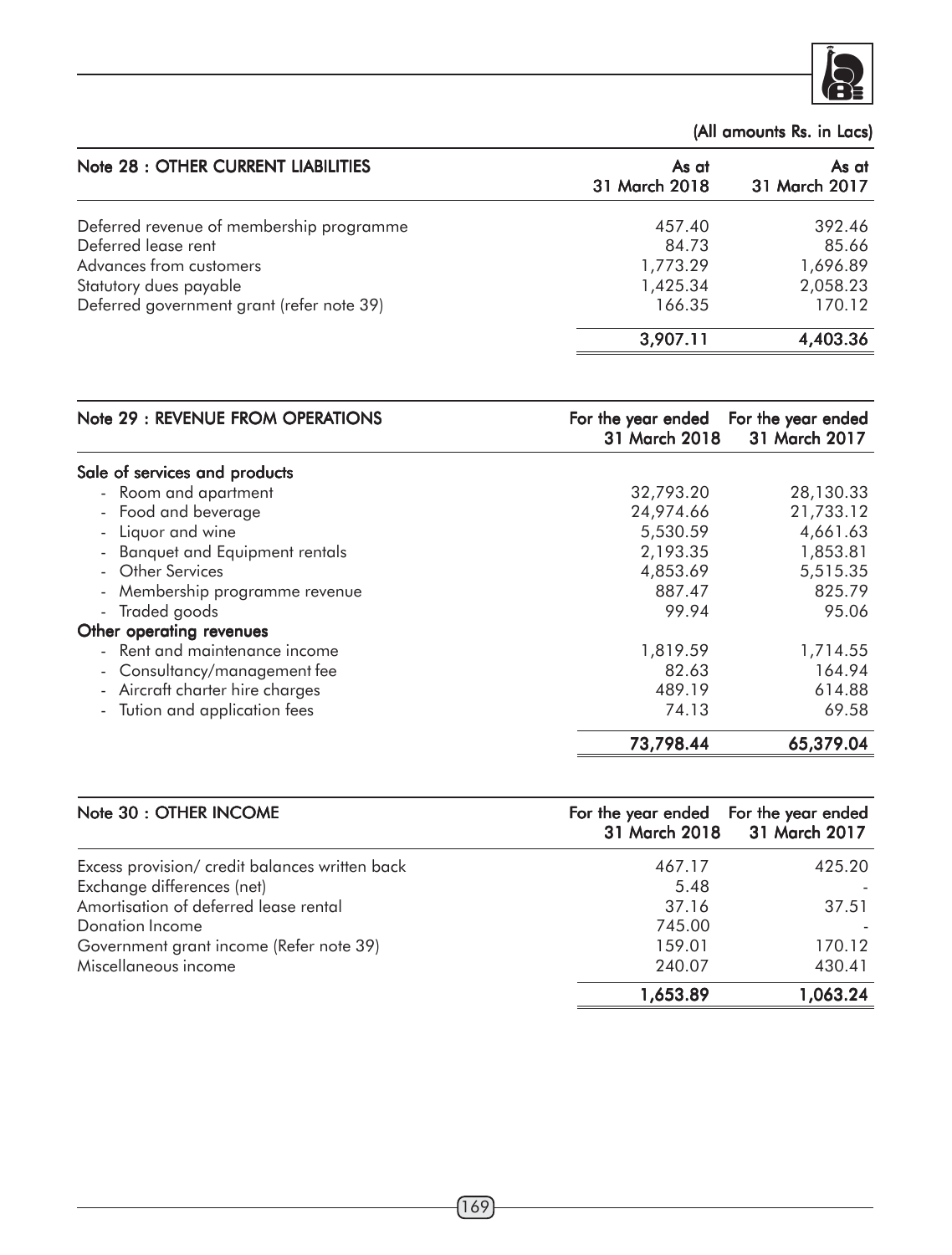| Note 31: CONSUMPTION OF FOOD AND BEVERAGES                    | For the year ended For the year ended<br>31 March 2018 | 31 March 2017 |
|---------------------------------------------------------------|--------------------------------------------------------|---------------|
| Consumption of food and beverages (excluding liquor and wine) |                                                        |               |
| Inventory at the beginning of the year                        | 305.26                                                 | 331.54        |
| Add: Purchases                                                | 7,764.49                                               | 6,720.59      |
| Less: Inventory at the end of the year                        | (296.08)                                               | (305.26)      |
| Cost of food and beverage consumed (excluding liquor & wine)  | 7,773.67                                               | 6,746.87      |
| Consumption of liquor and wine                                |                                                        |               |
| Inventory at the beginning of the year                        | 679.38                                                 | 789.28        |
| Add: Purchases                                                | 1,376.01                                               | 1,111.77      |
| Less: Inventory at the end of the year                        | (659.57)                                               | (679.38)      |
| Cost of liquor and wine consumed                              | 1,395.82                                               | 1,221.67      |
| Consumption of food and beverages (including liquor & wine)   | 9,169.49                                               | 7,968.54      |

| NOTE 32 : CHANGE IN INVENTORIES OF TRADED GOODS | For the year ended For the year ended | 31 March 2018 31 March 2017 |
|-------------------------------------------------|---------------------------------------|-----------------------------|
| <b>Traded goods</b>                             |                                       |                             |
| Inventory at the beginning of the year          | 130.18                                | 107.15                      |
| Less: Inventory at the end of the year          | 127.81                                | 130.18                      |
|                                                 | 2.37                                  | (23.03)                     |

| Note 33 : EMPLOYEE BENEFITS EXPENSE                       | For the year ended For the year ended | 31 March 2018 31 March 2017 |
|-----------------------------------------------------------|---------------------------------------|-----------------------------|
| Salaries, wages and allowances (Refer note 38)            | 11,725.69                             | 10,684.63                   |
| Contribution to provident and other funds (Refer note 38) | 916.85                                | 787.27                      |
| Gratuity expense (Refer note 46)                          | 150.03                                | 134.17                      |
| Leave compensation expenses                               | 130.09                                | 70.37                       |
| Staff welfare expenses (Refer note 38)                    | 286.94                                | 209.43                      |
| Staff recruitment and training                            | 61.66                                 | 89.98                       |
|                                                           | 13,271.26                             | 11,975.85                   |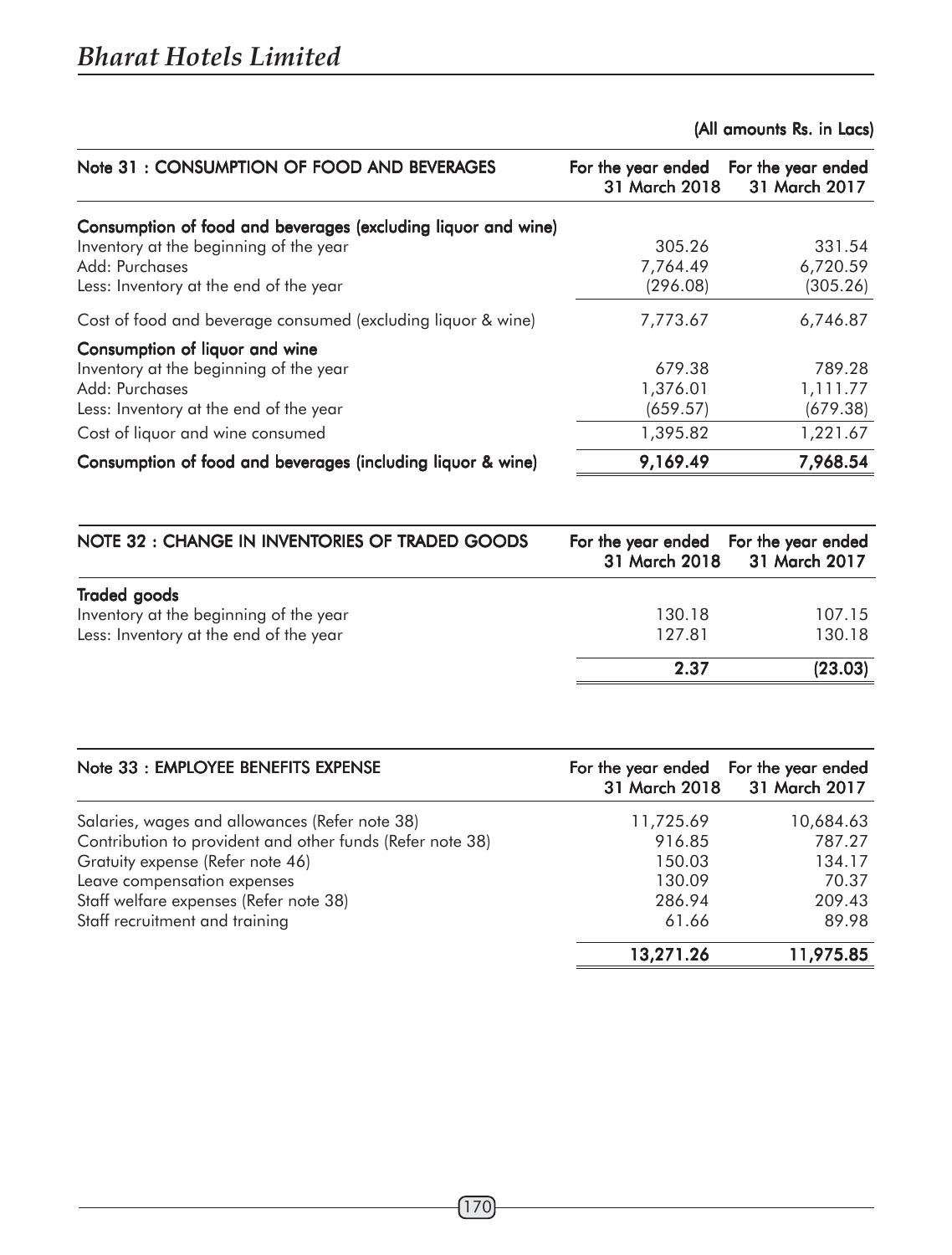

| Note 34: OTHER EXPENSES                                                 | For the year ended For the year ended<br>31 March 2018 | 31 March 2017 |
|-------------------------------------------------------------------------|--------------------------------------------------------|---------------|
| Consumption of stores, cutlery, crockery, linen, provisions and others* | 2,616.75                                               | 2,347.21      |
| Lease rent*                                                             | 2,240.39                                               | 1,790.46      |
| Power and fuel*                                                         | 8,223.70                                               | 7,382.17      |
| Aircraft fuel                                                           | 66.41                                                  | 69.81         |
| Banquet and decoration expenses                                         | 1,748.47                                               | 1,326.13      |
| Membership programme expenses                                           | 48.15                                                  | 60.41         |
| Repairs                                                                 |                                                        |               |
| - Buildings*                                                            | 957.05                                                 | 777.09        |
| - Plant and machinery*                                                  | 1,979.93                                               | 1,864.54      |
| - Aircraft                                                              | 242.98                                                 | 200.48        |
| - Others*                                                               | 606.06                                                 | 495.77        |
| Royalty and marketing fees                                              |                                                        | 237.76        |
| Rates and taxes*                                                        | 1,280.84                                               | 1,317.48      |
| Insurance*                                                              | 272.30                                                 | 257.94        |
| Communication costs*                                                    | 577.22                                                 | 505.38        |
| Printing and stationery*                                                | 438.72                                                 | 436.17        |
| Travelling and conveyance*                                              | 1,920.99                                               | 1,607.79      |
| Advertisement and business promotion*                                   | 1,293.10                                               | 1,094.46      |
| Commission - other than sole selling agent*                             | 1,225.86                                               | 844.48        |
| Security and cleaning expenses (Sub contracting expenses)               | 2,433.44                                               | 2,036.24      |
| Membership and subscriptions*                                           | 187.30                                                 | 166.69        |
| Professional fees*(refer note below)                                    | 742.08                                                 | 472.17        |
| Legal charges*                                                          | 203.12                                                 | 161.60        |
| Advances written off                                                    |                                                        | 10.16         |
| Freight and cartage*                                                    | 122.71                                                 | 110.96        |
| Exchange differences (net) *                                            |                                                        | 10.57         |
| Loss on sale/ discard of property, plant and equipment (net)            | 8.88                                                   | 18.84         |
| Donations                                                               | 71.39                                                  | 46.59         |
| <b>Bad Debts written off</b>                                            | 19.72                                                  | 0.45          |
| Provision for doubtful advances                                         | 38.08                                                  | 166.71        |
| Provision for doubtful debts                                            | 110.12                                                 | 220.65        |
| Directors fees and commission                                           | 26.11                                                  | 19.67         |
| Bank charges*                                                           | 490.09                                                 | 483.50        |
| Payment to auditors                                                     | 86.76                                                  | 90.56         |
| News paper expenses                                                     | 31.78                                                  | 30.45         |
| Miscellaneous expenses*                                                 | 207.97                                                 | 179.41        |
|                                                                         | 30,518.47                                              | 26,840.75     |

\*Refer note 38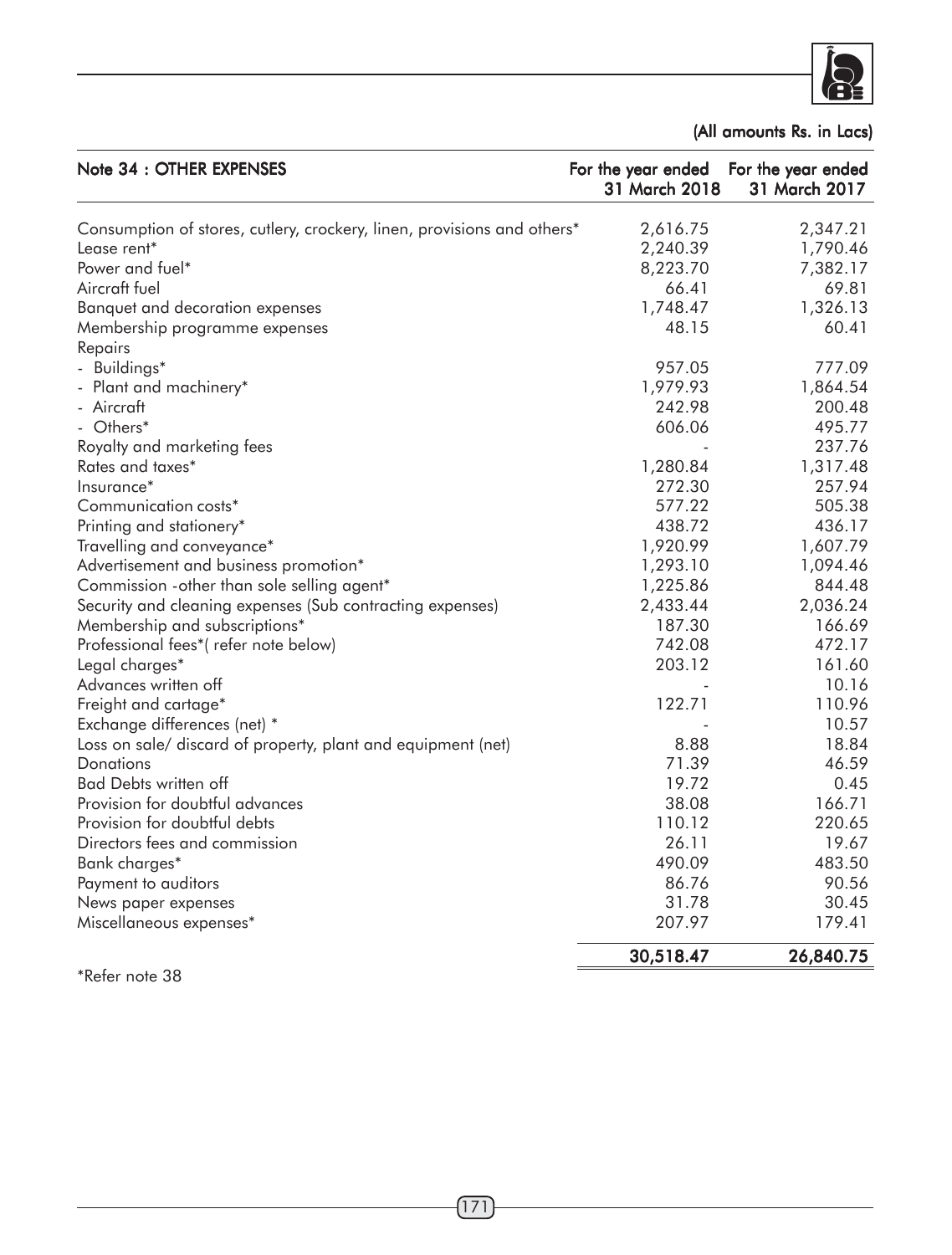| Note 35 : FINANCE INCOME                           | For the year ended<br>31 March 2018 | For the year ended<br>31 March 2017 |
|----------------------------------------------------|-------------------------------------|-------------------------------------|
| Exchange difference on foreign currency borrowings |                                     | 48.76                               |
| Interest income on                                 |                                     |                                     |
| - Bank deposits                                    | 164.99                              | 166.62                              |
| - others                                           | 332.60                              | 262.98                              |
| Finance lease income                               | 109.25                              | 109.26                              |
| Unwinding of discount on security deposits         | 34.89                               | 24.78                               |
|                                                    | 641.73                              | 612.40                              |

| Note 36 : FINANCE COSTS                                                |           | For the year ended For the year ended<br>31 March 2018 31 March 2017 |
|------------------------------------------------------------------------|-----------|----------------------------------------------------------------------|
| Interest on:                                                           |           |                                                                      |
| - loans from related parties                                           | 35.24     | 230.90                                                               |
| loans from banks<br>$\mathbb{Z}^{\mathbb{Z}}$                          | 12,300.55 | 12,710.10                                                            |
| - loans from financial institutions                                    | 30.09     | 46.34                                                                |
| - credit facilities from banks                                         | 1,041.22  | 1,163.90                                                             |
| others<br>÷.                                                           | 4.13      | 1.11                                                                 |
| Bank charges                                                           | 40.93     | 77.69                                                                |
| Unwinding of finance cost from financial instruments at amortised cost | 33.34     | 28.89                                                                |
| Interest on defined benefit plans                                      | 66.66     | 66.91                                                                |
| Finance charges payable under finance lease                            | 188.79    | 187.97                                                               |
| Exchange difference on foreign currency borrowings                     | 38.57     |                                                                      |
|                                                                        | 13,779.52 | 14,513.81                                                            |

|          | 31 March 2017                                                              |
|----------|----------------------------------------------------------------------------|
| 8,374.96 | 8,419.79<br>116.81                                                         |
| 8,476.57 | 8,536.60                                                                   |
| 8,476.56 | (25.99)<br>8,510.61                                                        |
|          | For the year ended For the year ended<br>31 March 2018<br>101.61<br>(0.01) |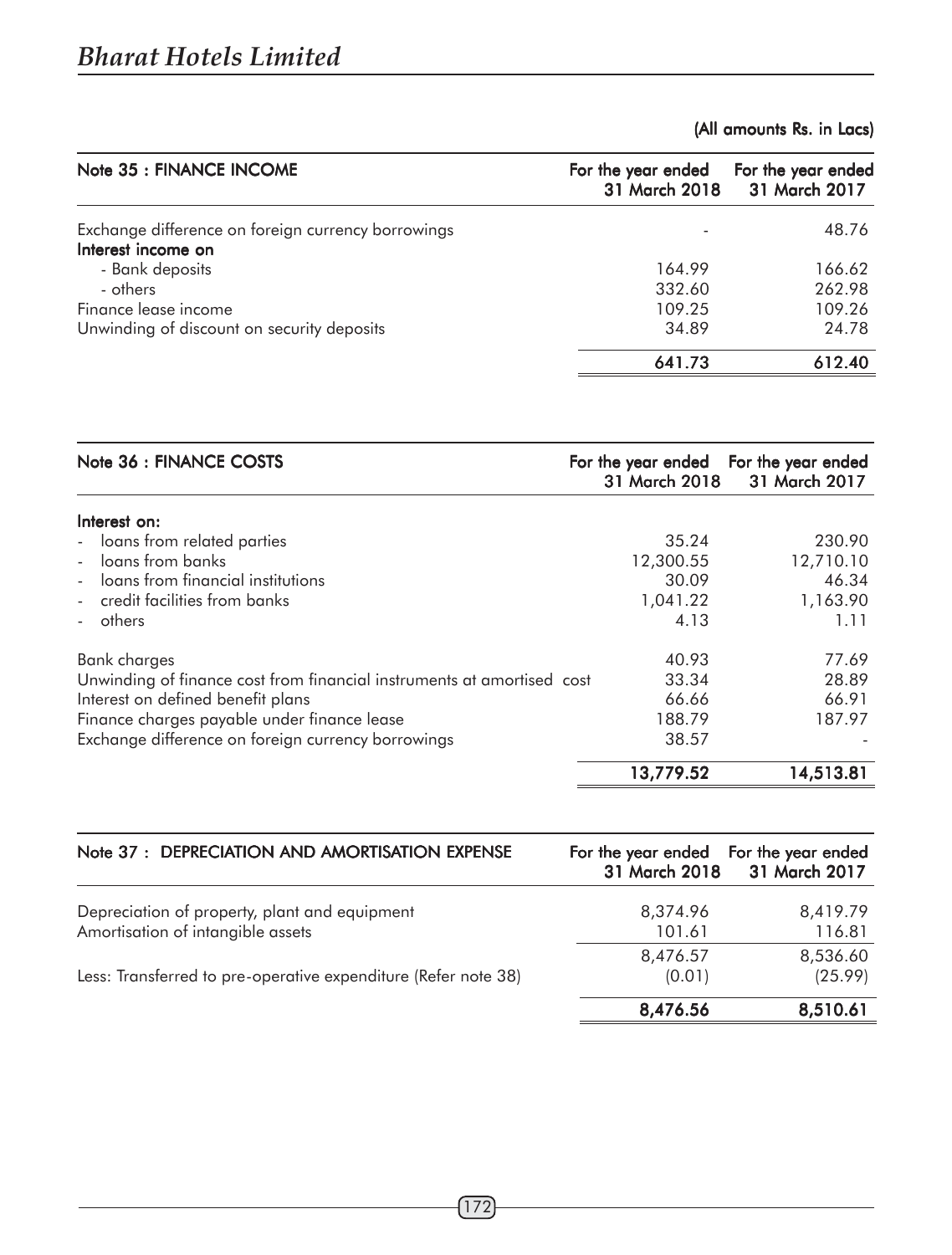

| Note-38: PREOPERATIVE EXPENDITURE PENDING ALLOCATION For the year ended For the year ended | 31 March 2018 | 31 March 2017 |
|--------------------------------------------------------------------------------------------|---------------|---------------|
| Balance as per last account                                                                | 12,192.93     | 14,950.74     |
| Additions during the year:                                                                 |               |               |
| Personnel expenses                                                                         |               |               |
| Salaries, wages and bonus                                                                  | 293.46        | 328.65        |
| Contribution to provident and other funds                                                  | 10.88         | 14.66         |
| Workmen and staff welfare expenses                                                         | 0.05          | 7.84          |
| Depreciation/ amortization                                                                 | 25.31         | 56.53         |
| Operating and other expenses                                                               |               |               |
| Consultancy charges                                                                        | 9.34          | 6.75          |
| Lease rent                                                                                 | 25.42         | 27.79         |
| Power and fuel                                                                             | 45.13         | 144.41        |
| Rates and taxes                                                                            | 4.00          | 216.69        |
| Insurance                                                                                  | 8.00          | 10.20         |
| Communication costs                                                                        |               | 1.77          |
| Printing and stationery                                                                    |               | 4.73          |
| Traveling and conveyance                                                                   | 19.61         | 13.51         |
| Advertisement and business promotion                                                       |               | 7.01          |
| <b>Bank charges</b>                                                                        |               | 0.18          |
| Security and cleaning expenses                                                             | 40.24         | 78.67         |
| Membership and subscriptions                                                               |               | 0.78          |
| Legal charges                                                                              | 89.26         | 23.02         |
| Professional fees                                                                          | 42.18         | 23.21         |
| Freight and cartage                                                                        | 0.72          | 7.67          |
| Exchange difference (net)                                                                  | 8.16          | (39.36)       |
| Miscellaneous expenses                                                                     | 0.84          | 108.39        |
| Boarding & Lodging                                                                         | 0.16          |               |
| <b>Security Expenses</b>                                                                   | 0.67          |               |
| <b>Financial Costs</b>                                                                     |               |               |
| Interest on term loan                                                                      | 1,770.40      | 1,714.44      |
| <b>Bank Charges</b>                                                                        | 1.05          | 76.37         |
|                                                                                            | 14,587.81     | 17,785.36     |
| Less : Interest earned                                                                     | 5.69          | 5.34          |
| Less: Expenditure transferred to fixed assets                                              | 963.66        | 5,587.10      |
| <b>Closing balance</b>                                                                     | 13,618.46     | 12,192.92     |

| Note 39 : GOVERNMENT GRANT *                                                 | For the year ended For the year ended<br>31 March 2018 | 31 March 2017      |
|------------------------------------------------------------------------------|--------------------------------------------------------|--------------------|
| At the beginning of the year<br>Released to the statement of profit and loss | 788.49<br>(159.01)                                     | 958.61<br>(170.12) |
| At the end of the year                                                       | 629.48                                                 | 788.49             |
| Current<br>Non Current                                                       | 166.35<br>463.13                                       | 170.12<br>618.37   |
|                                                                              | 629.48                                                 | 788.49             |

\* Government grants have been received for the purchase of certain items of property, plant and equipment.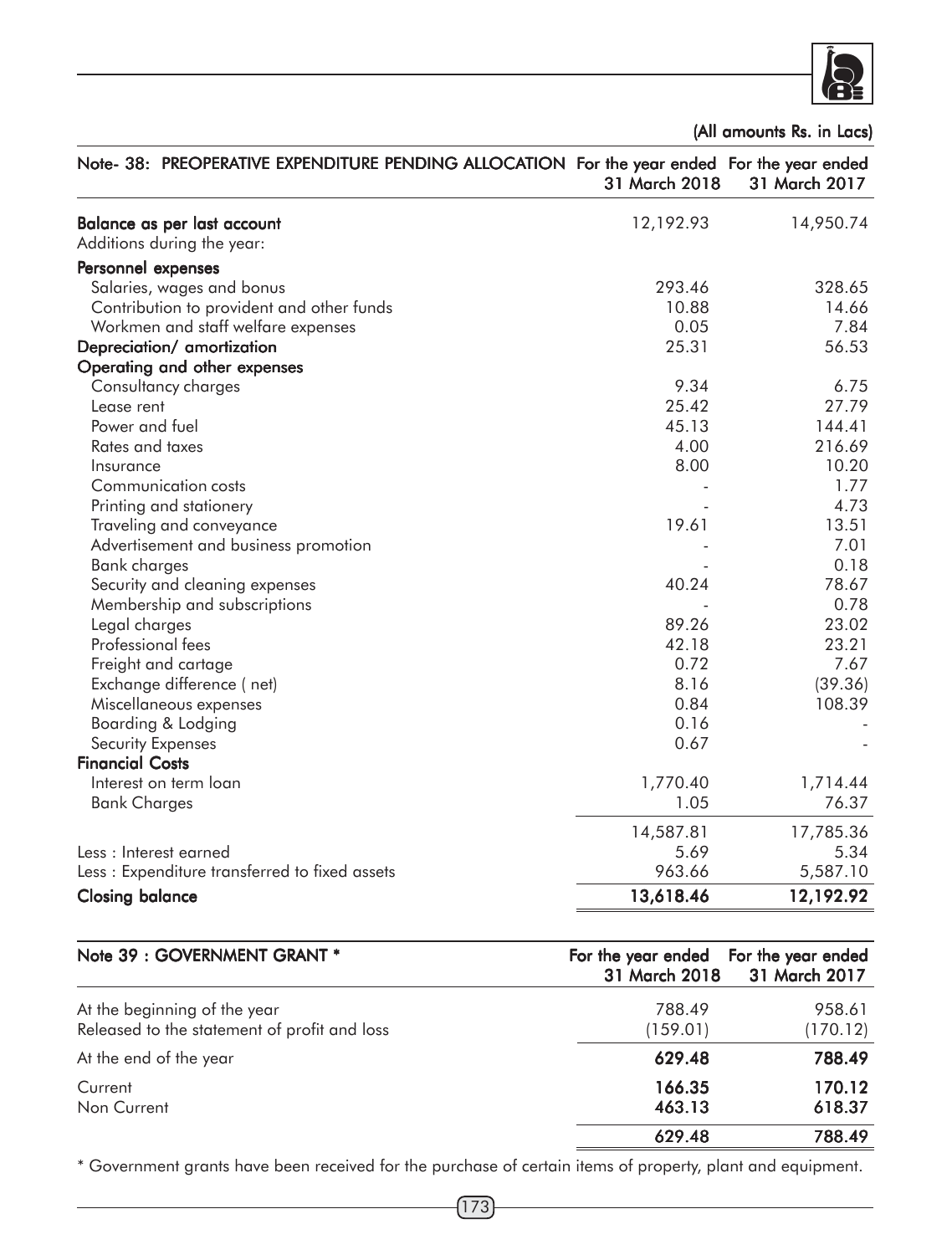| <b>Note 40 : Current tax assets</b>                                                                                                                                        | For the year ended<br>31 March 2018 | For the year ended<br>31 March 2017 |
|----------------------------------------------------------------------------------------------------------------------------------------------------------------------------|-------------------------------------|-------------------------------------|
| a. The major components of income tax expense for the year end are:<br>Profit and loss section<br><b>Current income tax:</b>                                               |                                     |                                     |
| Current income tax charge (MAT payable)<br>Less: MAT credit entitlement                                                                                                    | 870.83<br>(185.78)                  | 1,270.52<br>(1, 259.54)             |
| Deferred tax:<br>Relating to origination and reversal of temporary differences                                                                                             | (8, 267.12)                         | 1,849.68                            |
| Income tax expense reported in the statement of profit or loss                                                                                                             | (7, 582.07)                         | 1,860.66                            |
| <b>Other Comprehensive Income Section</b><br>Deferred tax related to items recognised in OCI during the year:<br>Net gain/(loss) on remeasurement of defined benefit plans | (93.01)                             | (7.10)                              |
| Income tax charged to OCI                                                                                                                                                  | 31.80                               | 3.75                                |
| b. Reconciliation of tax expense and the accounting profit<br>multiplied by India's domestic tax rate for<br>31 March 2018 and 31 March 2017                               |                                     |                                     |
| Accounting profit before tax                                                                                                                                               | 805.95                              | (2,862.15)                          |
| India statutory income tax rate                                                                                                                                            | 34.61%                              | 34.61%                              |
| At India statutory income tax                                                                                                                                              | 278.92                              | (990.53)                            |
| Adjustment in respect of current income tax of prior years<br>Affect of change in indexation base                                                                          | (85.22)                             | 10.98<br>(111.20)                   |
| Income tax expense reported in the statement of profit and loss                                                                                                            |                                     |                                     |
| before losses of Subsidiaries for which no DTA has been recognised                                                                                                         | (7, 329.44)                         | (35.70)                             |
| Reversal of tax on uncertain tax positions                                                                                                                                 | (545.39)                            |                                     |
| Adjustment due to difference in tax rates                                                                                                                                  | 194.86                              |                                     |
| Non deductible expenses for tax purpose:                                                                                                                                   |                                     |                                     |
| Other permanent differences                                                                                                                                                | (70.11)                             | 74.60                               |
| Other adjustments                                                                                                                                                          | 53.94                               | (161.67)                            |
| Total                                                                                                                                                                      | (7,502.43)                          | (1, 213.52)                         |
| Losses of subsidiaries for which no DTA has been recognised                                                                                                                | (79.64)                             | 3,074.18                            |
|                                                                                                                                                                            |                                     |                                     |
| Income tax expense reported in the statement of profit and loss                                                                                                            | (7, 582.07)                         | 1,860.66                            |
| c. Reconciliation of deferred tax liabilities (net)                                                                                                                        |                                     |                                     |
| Opening balance                                                                                                                                                            | 12,209.65                           | 11,623.26                           |
| Tax expenses recognised in statement of profit and loss (net of MAT credit)                                                                                                | (8,452.90)                          | 590.14                              |
| Tax (income)/ expenses recognised in OCI                                                                                                                                   | (31.80)                             | (3.75)                              |
| <b>Closing balance</b>                                                                                                                                                     | 3,724.95                            | 12,209.65                           |
|                                                                                                                                                                            |                                     |                                     |
| d. MAT credit entitlement                                                                                                                                                  | 4,073.52                            | 2,813.98                            |
| <b>Opening balance</b><br>Add: MAT credit entitlement for the current year                                                                                                 | 185.78                              | 1,259.54                            |
|                                                                                                                                                                            |                                     |                                     |
| <b>Closing balance</b>                                                                                                                                                     | 4,259.30                            | 4,073.52                            |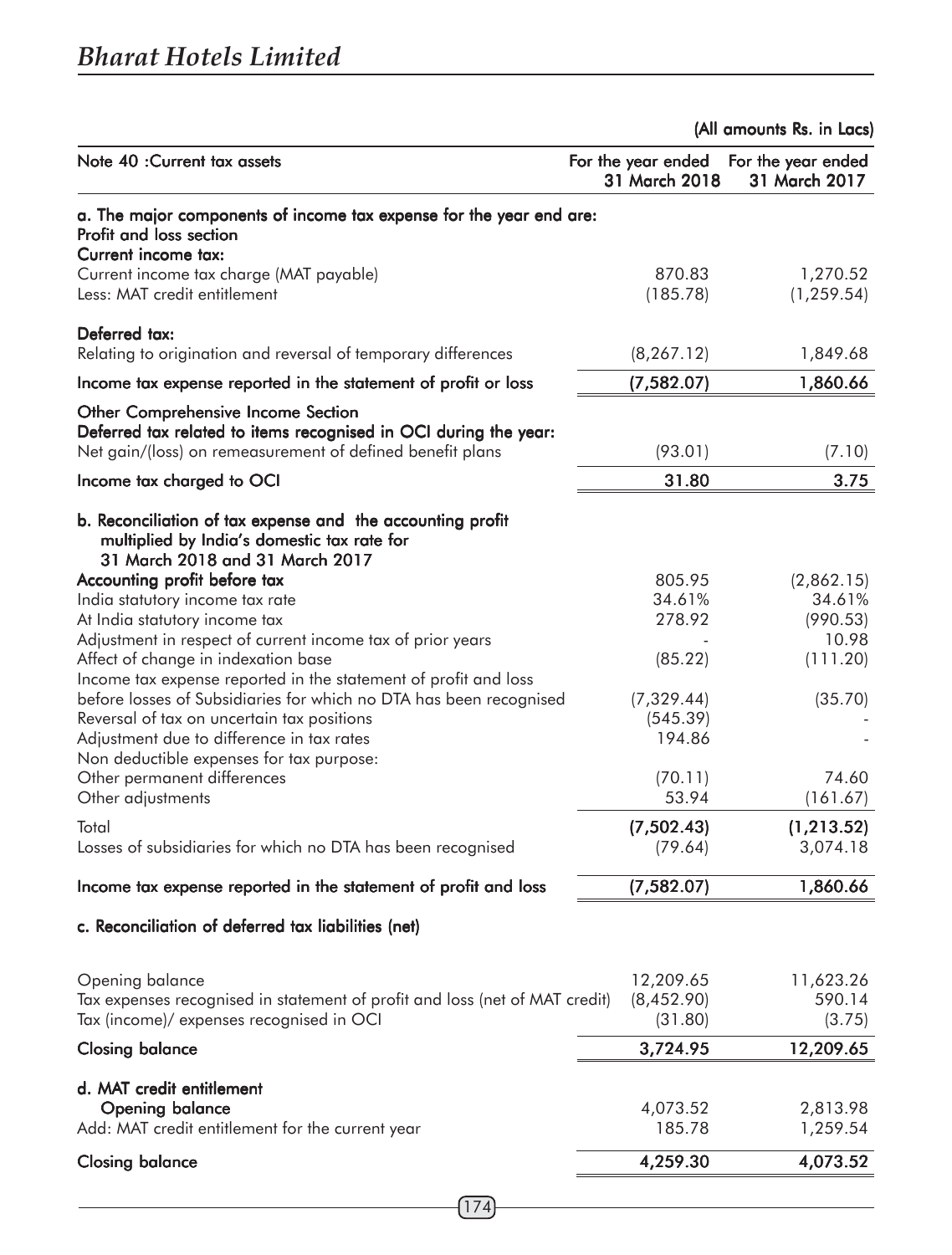

The Group had unused MAT credit at the year end. Such tax credit has not been recognised on the basis that recovery is probable in the foreseable future within the specified period i.e, the period for which MAT credit is allowed to be carried forward.

#### Capital losses

The Group has not recognised deferred tax assets of Rs. 1,683.79 lacs on losss under the head 'Capital gain' as the Company is not likely to generate taxable income under the same head in foreseable future. The significant portion of these losses will expire in Financial year ending 31 March 2022.

#### Business losses and unabsorbed depreciation

The Group has tax losses/unabsorbed depreciation that are available for off setting against the future taxable profits of the Companies in which such loss arose. Break up of the same as per the expiry date is as follow:

| <b>Financial year</b> | <b>Business loss</b> | <b>Unabsorbed</b><br>depreciation |
|-----------------------|----------------------|-----------------------------------|
| 2009-10               | 2.10                 |                                   |
| 2010-11               | 35.40                |                                   |
| 2011-12               | 29.50                |                                   |
| 2012-13               | 3,719.20             |                                   |
| 2013-14               | 19,118.90            | 1,303.20                          |
| 2014-15               | 6,183.90             | 3,482.70                          |
| 2015-16               | 9,476.00             | 3,034.40                          |
| 2016-17               | 7,096.10             | 2,661.40                          |
| 2017-18               | 3,490.20             | 1,592.10                          |

**Business loss:** As per the provisions of the Income-tax Act the Company can carry forward their losses for subsequent period of 8 year.

Unabsorbed depreciation: The Group can carry forward the unadosrbed business losses for unlimited period of years and can be set off against the furure income.

# (All amounts Rs. in Lacs)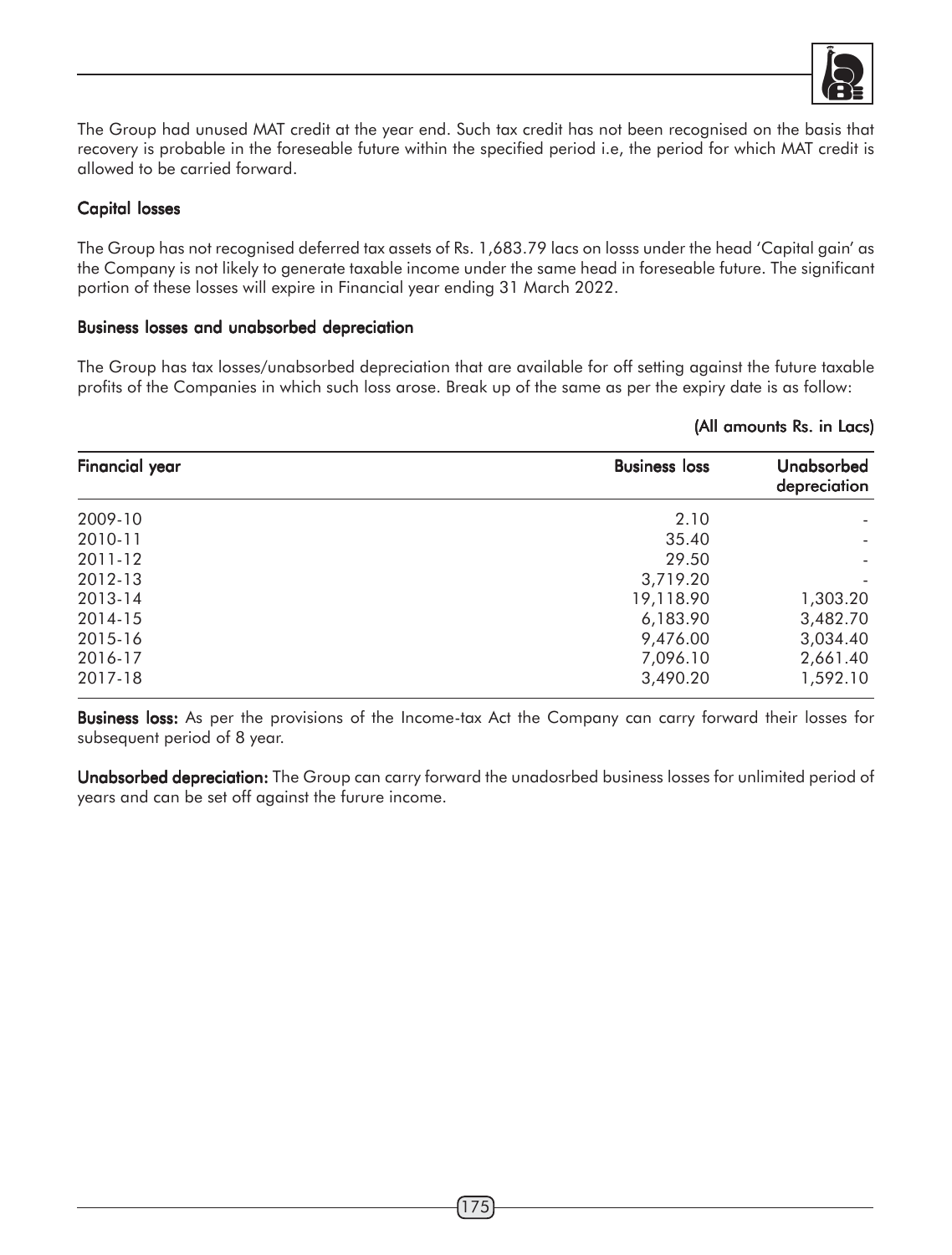# Note 41 : Earning per share (EPS)

Basic EPS amounts are calculated by dividing the profit for the year attributable to equity holders of the Holding Company by the weighted average number of equity shares outstanding during the year.

Diluted EPS amounts are calculated by dividing the profit attributable to equity holders of the Company (after adjusting for interest on the convertible preference shares) by the weighted average number of equity shares outstanding during the year plus the weighted average number of equity shares that would be issued on conversion of all the dilutive potential equity shares into equity shares.

The following reflects the income and share data used in the basic and diluted EPS computations:

|                                                                                        | (All amounts Rs. in Lacs) |                        |
|----------------------------------------------------------------------------------------|---------------------------|------------------------|
| <b>Basic and Diluted earnings per share</b>                                            | As at<br>31 March 2018    | As at<br>31 March 2017 |
| Profit attributable to equity share holders of Group for<br>basic and diluted earnings | 7,503.95                  | (1,600.35)             |
| Weighted average number of Equity shares for<br>basic and diluted EPS                  | 75,991,199                | 75,991,199             |
| <b>Basic Earnings per share- Rupees</b>                                                | 9.87                      | (2.11)                 |
| Profit attributable to equity share holders of Group for<br>basic and diluted earnings | 7,503.95                  | (1,600.35)             |
| Weighted average number of dilutive equity shares for<br>basic and diluted EPS         | 75,991,199                | 75,991,199             |
| Diluted earnings per share- Rupees                                                     | 9.87                      | (2.11)                 |

# Note 42 : Significant accounting judgements, estimates and assumption

The preparation of the Group's consolidated financial statements requires management to make judgements, estimates and assumptions that affect the reported amounts of revenues, expenses, assets and liabilities, and the disclosure of contingent liabilities. Uncertainty about these assumptions and estimates could result in outcomes that require a material adjustment to the carrying amount of assets or liabilities affected in future periods.

#### **Judgements**

In the process of applying the Group's accounting policies, management has made the following judgements, which have the most significant effect on the amounts recognised in the financial statements:

#### Operating lease commitments – The Group as lessee

The Group has taken certain land on long term lease basis. The lease agreements generally have an escalation clause. These leases are generally non-cancellable. The Group has determined based on an evaluation of the terms and conditions of the arrangements, such as the lease term not constituting a major part of the economic life/remaining economic life of the property and the fair vaue of the asset, that it does not have all the signifcant risks and rewards of ownersip of these properties and accounts for the contracts as operating leases.

Further, the Group based on an evaluation of the terms and conditions of the respective agreements decided that wherever the escalation are aligned the average expected general inflation of the lease term period, operating lease payments are not required to be provided on a straightl-line basis over the lease term as an expense in the statement of profit and loss and in other cases (including structured payment terms), operating lease payments are expensed on a straight-line basis over the lease term in the statement of profit and loss.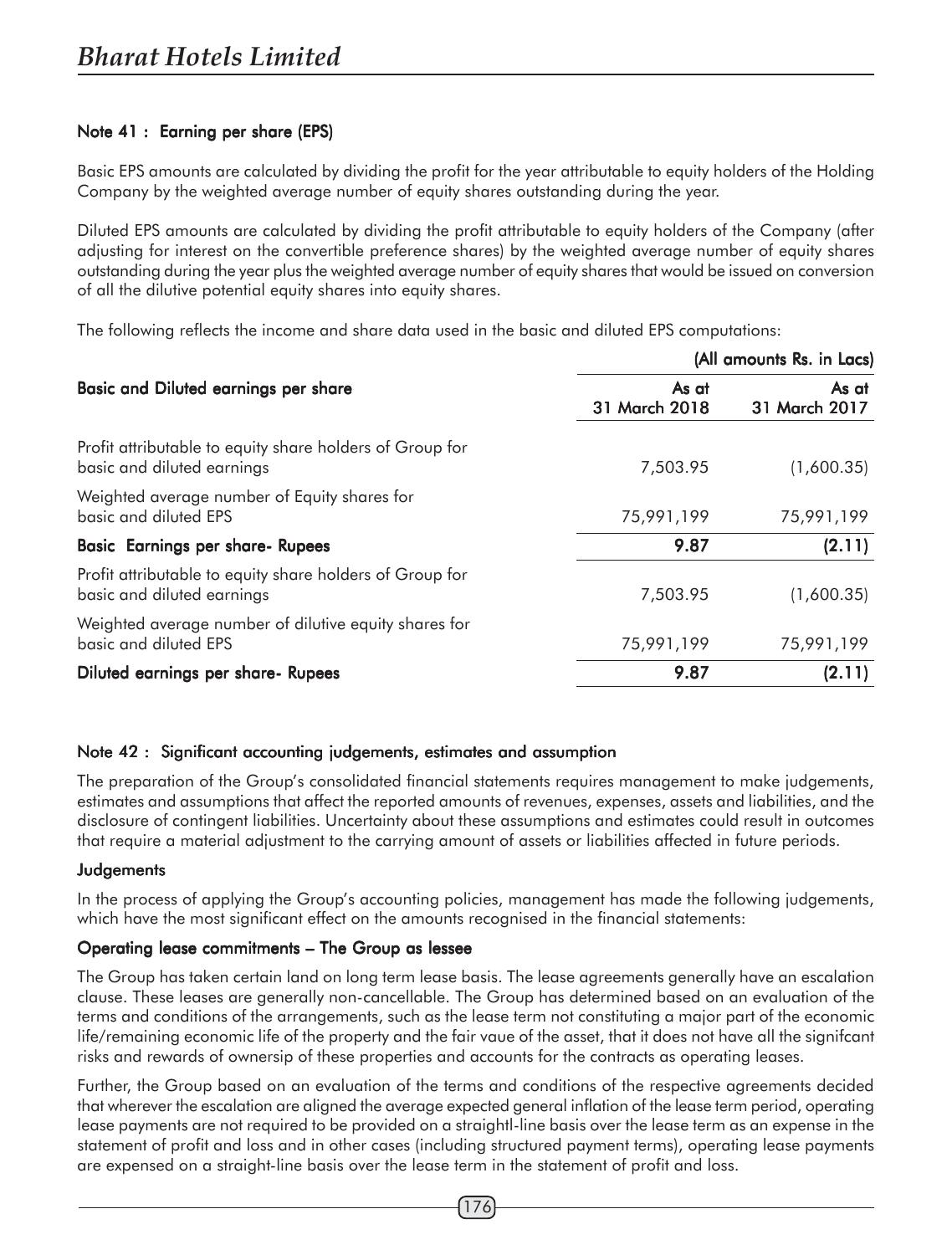

### Estimates and assumptions

The key assumptions concerning the future and other key sources of estimation uncertainty at the reporting date, that have a significant risk of causing a material adjustment to the carrying amounts of assets and liabilities within the next financial year, are described below. The Group based its assumptions and estimates on parameters available when the financial statements were prepared. Existing circumstances and assumptions about future developments, however, may change due to market changes or circumstances arising that are beyond the control of the Group. Such changes are reflected in the assumptions when they occur.

# Defined benefit plans (gratuity benefits)

The cost of the defined benefit gratuity plan and other post-employment benefits and the present value of the gratuity obligation are determined using actuarial valuations. An actuarial valuation involves making various assumptions that may differ from actual developments in the future. These include the determination of the discount rate, future salary increases and mortality rates. Due to the complexities involved in the valuation and its long-term nature, a defined benefit obligation is highly sensitive to changes in these assumptions. All assumptions are reviewed at each reporting date.

The parameter most subject to change is the discount rate. In determining the appropriate discount rate for plans operated in India, the management considers the interest rates of government bonds in currencies consistent with the currencies of the post-employment benefit obligation.

The mortality rate is based on publicly available mortality tables for the specific countries. Those mortality tables tend to change only at interval in response to demographic changes. Future salary increases and gratuity increases are based on expected future inflation rates. Further details about gratuity obligations are given in Note 46.

#### Fair value measurement of financial instruments

When the fair values of financial assets and financial liabilities recorded in the balance sheet cannot be measured based on quoted prices in active markets, their fair value is measured using other valuation techniques. The inputs to these models are taken from observable markets where possible, but where this is not feasible, a degree of judgement is required in establishing fair values. Judgements include considerations of inputs such as liquidity risk, credit risk and volatility. Changes in assumptions about these factors could affect the reported fair value of financial instruments.

#### Revenue recognition – Lalit loyalty programme

The Group estimates the fair value of points awarded under the Lalit loyalty programme by applying statistical techniques. Inputs to the model include making assumptions about expected redemption rates, the mix of products that will be available for redemption in the future and customer preferences. The estimated liability towards unredeemed points amounted to Rs. 65.80 lacs (31 March 2017 - Rs. 36.20 lacs).

#### Impairment of non-financial assets

Impairment exists when the carrying value of an asset or cash generating unit exceeds its recoverable amount, which is the higher of its fair value less costs of disposal and its value in use. The fair value less costs of disposal calculation is based on available data from binding sales transactions, conducted at arm's length, for similar assets or observable market prices less incremental costs for disposing of the asset. The value in use calculation is based on a DCF model. The cash flows are derived from the budget for the next five years and do not include restructuring activities that the Group is not yet committed to or significant future investments that will enhance the asset's performance of the CGU being tested. The recoverable amount is sensitive to the discount rate used for the DCF model as well as the expected future cash-inflows and the growth rate used for extrapolation purposes.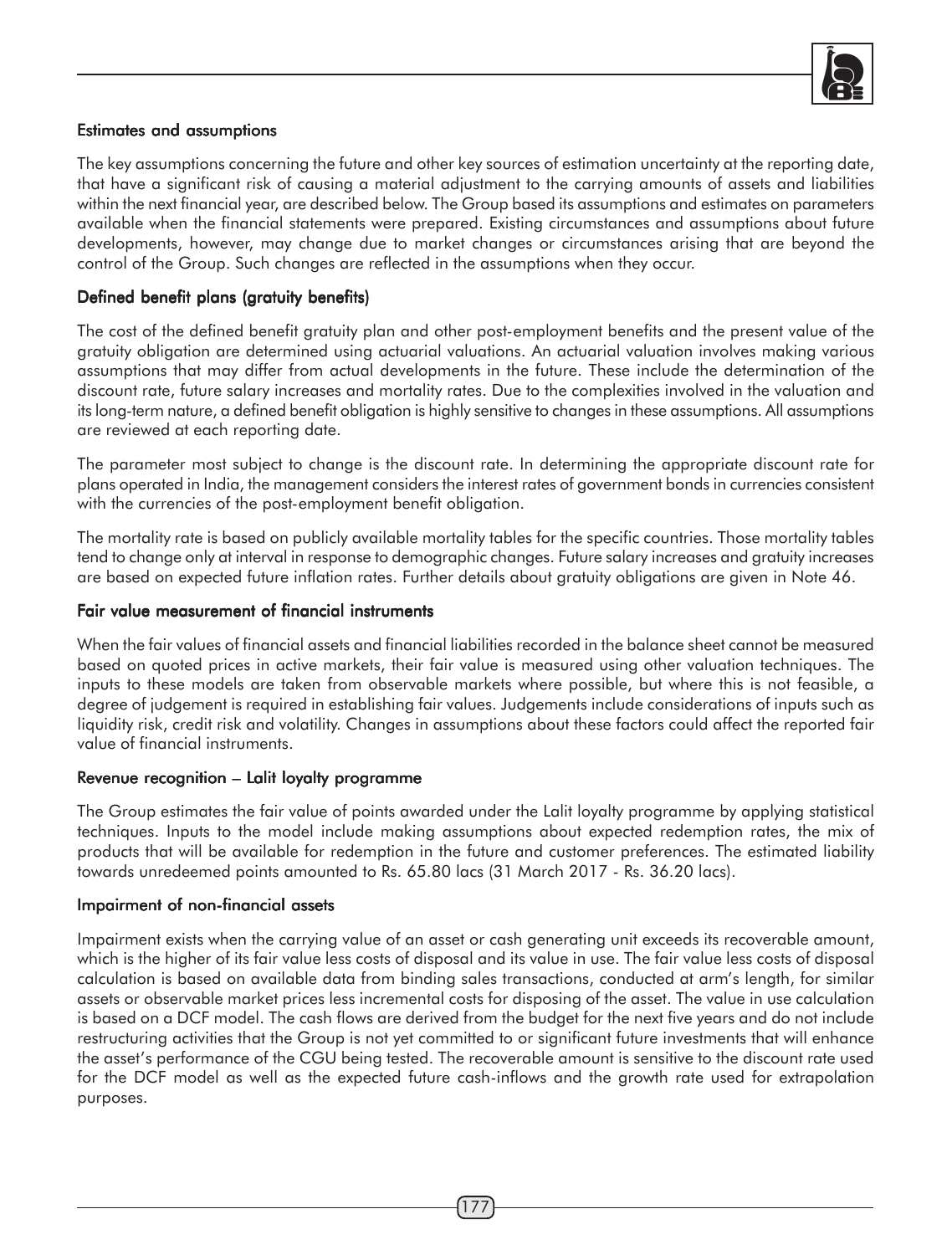#### Note 43 : Capital management

For the purpose of the Group's capital management, capital includes issued equity capital, share premium and all other equity reserves attributable to the equity holders of the Group. The primary objective of the Group's capital management is to maximise the shareholder value.

The Group manages its capital structure and makes adjustments in light of changes in economic conditions and the requirements of the financial covenants. To maintain or adjust the capital structure, the Group may adjust the dividend payment to shareholders, return capital to shareholders or issue new shares. The Group monitors capital using a gearing ratio, which is net debt divided by total capital plus net debt. The Group's policy is to keep the gearing ratio between 30% and 65%. The Group includes within net debt, interest bearing loans and borrowings, trade payables, less cash and cash equivalents.

|                                                                                                                                                  | (All amounts Rs. in Lacs)                     |                                                  |
|--------------------------------------------------------------------------------------------------------------------------------------------------|-----------------------------------------------|--------------------------------------------------|
|                                                                                                                                                  | As at<br>31 March 2018                        | As at<br>31 March 2017                           |
| Borrowings (Note 19, 24 and 26)<br>Trade payables (Note 25)<br>Book overdrafts from banks (Note 26)<br>Less: Cash and cash equivalents (Note 11) | 141,207.74<br>8,650.55<br>97.81<br>(2,186.59) | 141,247.31<br>6,106.94<br>1,004.22<br>(6,882.92) |
| Net debt                                                                                                                                         | 147,769.51                                    | 141,475.55                                       |
| Equity                                                                                                                                           | 99,166.14                                     | 92,638.01                                        |
| <b>Capital and Net Debts</b>                                                                                                                     | 246,935.65                                    | 234,113.56                                       |
| Gearing Ratio                                                                                                                                    | 59.84%                                        | 60.43%                                           |

In order to achieve this overall objective, the Group's capital management, amongst other things, aims to ensure that it meets financial covenants attached to the interest-bearing loans and borrowings that define capital structure requirements.

Breaches in meeting the financial covenants would permit the bank to immediately call loans and borrowings. The Company has breached certain loan covenants as at the end of the financial year i.e. 31 March 2018. However, the Group has obtained covenants letters from banks for compliance pursuant to which these loans have been classified as non current.

No changes were made in the objectives, policies or processes for managing capital during the years ended 31 March 2018 and 31 March 2017.

#### Note 44 : Fair value measurement air value measurement air value measurement (All amounts Rs. in Lacs)

#### a. Financial instruments by category

|                                   | As at 31 March 2018 |                       | As at 31 March 2017 |                       |
|-----------------------------------|---------------------|-----------------------|---------------------|-----------------------|
|                                   | <b>FVTPL</b>        | <b>Amortised Cost</b> | <b>FVTPL</b>        | <b>Amortised Cost</b> |
| <b>Financial Assets</b>           |                     |                       |                     |                       |
| Investments in equity instruments | 3.60                |                       | 3.60                |                       |
| Trade receivables                 |                     | 6,438.45              |                     | 4,925.97              |
| Security deposits                 |                     | 739.80                |                     | 657.58                |
| Margin money deposits             |                     | 1,862.67              |                     | 1,738.92              |
| Interest accrued                  |                     | 149.46                |                     | 148.27                |
| Finance lease receivable          |                     | 954.50                |                     | 954.51                |
| Cash and cash equivalents         |                     | 2,186.59              |                     | 6,882.92              |
| Subsidy receivable                |                     | 142.12                |                     | 93.89                 |
| Others                            |                     | 877.28                |                     | 1,047.27              |
| <b>Total Financial Assets</b>     | 3.60                | 13,350.87             | 3.60                | 16,449.33             |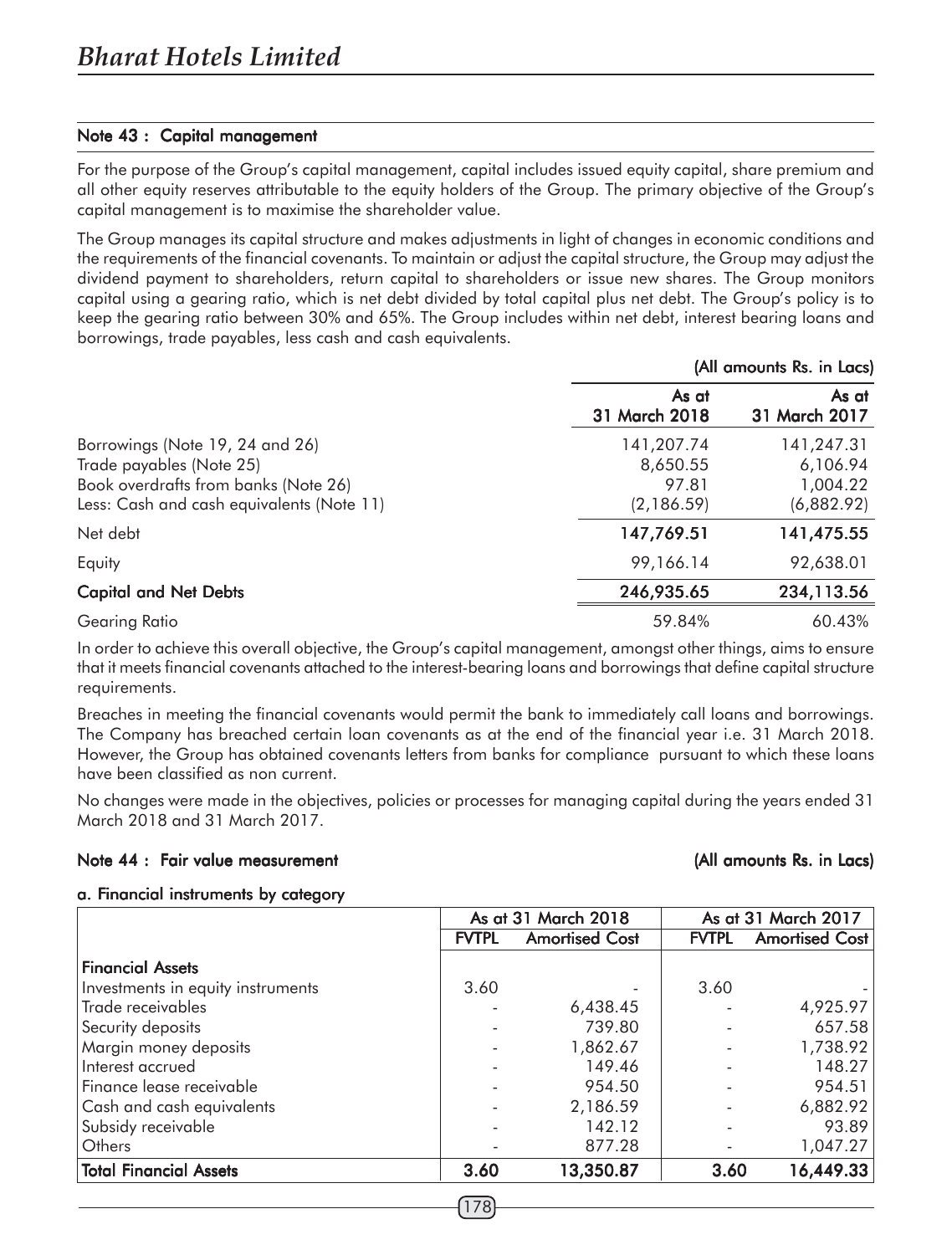

|  | (All amounts Rs. in Lacs) |  |  |  |
|--|---------------------------|--|--|--|
|--|---------------------------|--|--|--|

|                                         | As at 31 March 2018 |                       | As at 31 March 2017 |                       |
|-----------------------------------------|---------------------|-----------------------|---------------------|-----------------------|
|                                         | <b>FVTPL</b>        | <b>Amortised Cost</b> | <b>FVTPL</b>        | <b>Amortised Cost</b> |
|                                         |                     |                       |                     |                       |
| <b>Financial Liabilities</b>            |                     |                       |                     |                       |
| Borrowings                              |                     | 141,207.74            |                     | 141,247.31            |
| Deposits (including retention payable)  |                     | 1,309.17              |                     | 1,131.69              |
| Trade payables                          |                     | 8,650.55              |                     | 6,106.94              |
| Other current financial liabilities     |                     | 4,415.47              |                     | 4,436.89              |
| Other non current financial liabilities |                     | 64.74                 |                     | 69.06                 |
| Total financial liabilities             |                     | 155,647.67            |                     | 152,991.89            |

Note: The financial assets above do not include investments in joint venture which are measured at cost in accordance with Ind AS 101, Ind AS 27 and Ind AS 28.

#### b. Fair value measurement hierarchy for assets and liabilities

#### Fair value measurement

Fair value is the price that would be received to sell an asset or paid to transfer a liability in an orderly transaction between market participants at the measurement date under current market conditions The Group categorizes assets and liabilities measured at fair value into one of three levels depending on the

ability to observe inputs employed in their measurement which are described as follows:

#### i) Level 1

Inputs are quoted prices (unadjusted) in active markets for identical assets or liabilities.

#### ii) Level 2

Inputs are inputs that are observable, either directly or indirectly, other than quoted prices included within level 1 for the asset or liability.

#### iii) Level 3

Inputs are unobservable inputs for the asset or liability reflecting significant modifications to observable related market data or Group's assumptions about pricing by market participants.

The following table provides the fair value measurement hierarchy of the Group's assets and liabilities:

#### Financial assets and liabilities measured at fair value

|                                                                                                 | 31 March 2018 |                          |         |              |
|-------------------------------------------------------------------------------------------------|---------------|--------------------------|---------|--------------|
|                                                                                                 | Level 1       | Level <sub>2</sub>       | Level 3 | <b>Total</b> |
| <b>Financial assets</b><br><b>Financial investments as FVTPL</b>                                |               |                          |         |              |
| Unquoted equity instruments                                                                     | ٠             | $\overline{\phantom{a}}$ | 3.60    | 3.60         |
|                                                                                                 | 31 March 2017 |                          |         |              |
|                                                                                                 | Level 1       | Level 2                  | Level 3 | Total        |
| <b>Financial assets</b><br><b>Financial investments as FVTPL</b><br>Unquoted equity instruments | ۰             | $\overline{\phantom{a}}$ | 3.60    | 3.60         |
|                                                                                                 |               |                          |         |              |

179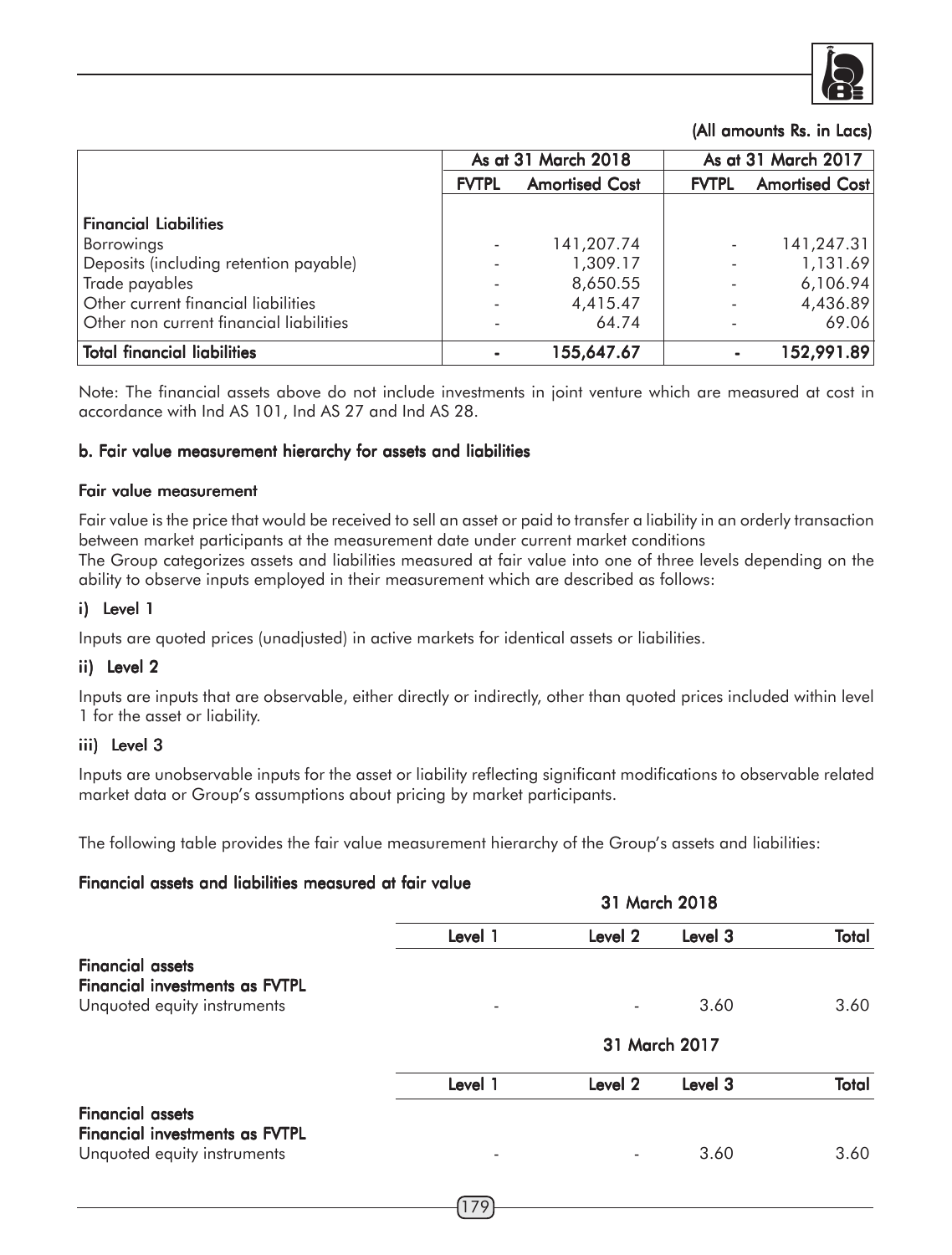#### Financial assets and liabilities measured at amortised cost for which fair values are disclosed

|                              |         | 31 March 2018 |               |            |  |
|------------------------------|---------|---------------|---------------|------------|--|
|                              | Level 1 | Level 2       | Level 3       | Total      |  |
| <b>Financial assets</b>      |         |               |               |            |  |
| Security deposits            | -       |               | 739.80        | 739.80     |  |
| Finance lease receivable     |         |               | 954.50        | 954.50     |  |
|                              | ٠       | -             | 1,694.30      | 1,694.30   |  |
| <b>Financial liabilities</b> |         |               |               |            |  |
| <b>Borrowings</b>            |         |               | 141,207.74    | 141,207.74 |  |
| Security deposits            |         |               | 1,309.17      | 1,309.17   |  |
|                              | ٠       | -             | 142,516.91    | 142,516.91 |  |
|                              |         |               | 31 March 2017 |            |  |
|                              | Level 1 | Level 2       | Level 3       | Total      |  |
| <b>Financial assets</b>      |         |               |               |            |  |
| Security deposits            |         |               | 657.58        | 657.58     |  |
| Finance lease receivable     |         |               | 954.51        | 954.51     |  |
|                              | ٠       | -             | 1,612.10      | 1,612.10   |  |
| <b>Financial liabilities</b> |         |               |               |            |  |
| <b>Borrowings</b>            |         |               | 141,247.31    | 141,247.31 |  |
| Security deposits            |         |               | 1,131.69      | 1,131.69   |  |
|                              |         |               | 142,379.00    | 142,379.00 |  |

#### c. Fair value of financial assets and liabilities measured at amortised cost

- 1. The management assessed that fair values of cash and cash equivalents, trade receivables, other receivables, trade payables, bank overdrafts, Interest accrued on bank deposits with banks, other current financial assets and other current financial liabilities approximates their carrying amounts largely due to the short-term maturities of these instruments.
- 2. The fair values of loans, security deposits, borrowings and other financial assets and liabilities are considered to be the same as their fair values, as there is an immaterial change in the lending rates.

#### Note 45: Commitments & Contingent liabilities

#### (a) Capital Commitments

Estimated amount of contracts remaining to be executed on capital account and not provided for: Commitments relating to estimated amount of completion of Property, Plant & Equipment are as follows:

| <b>Descriptions</b>                                                            | 31 March 2018 | 31 March 2017 |
|--------------------------------------------------------------------------------|---------------|---------------|
| Estimated amount of contracts remaining to be<br>executed and not provided for | 7.869.94      | 10,371.04     |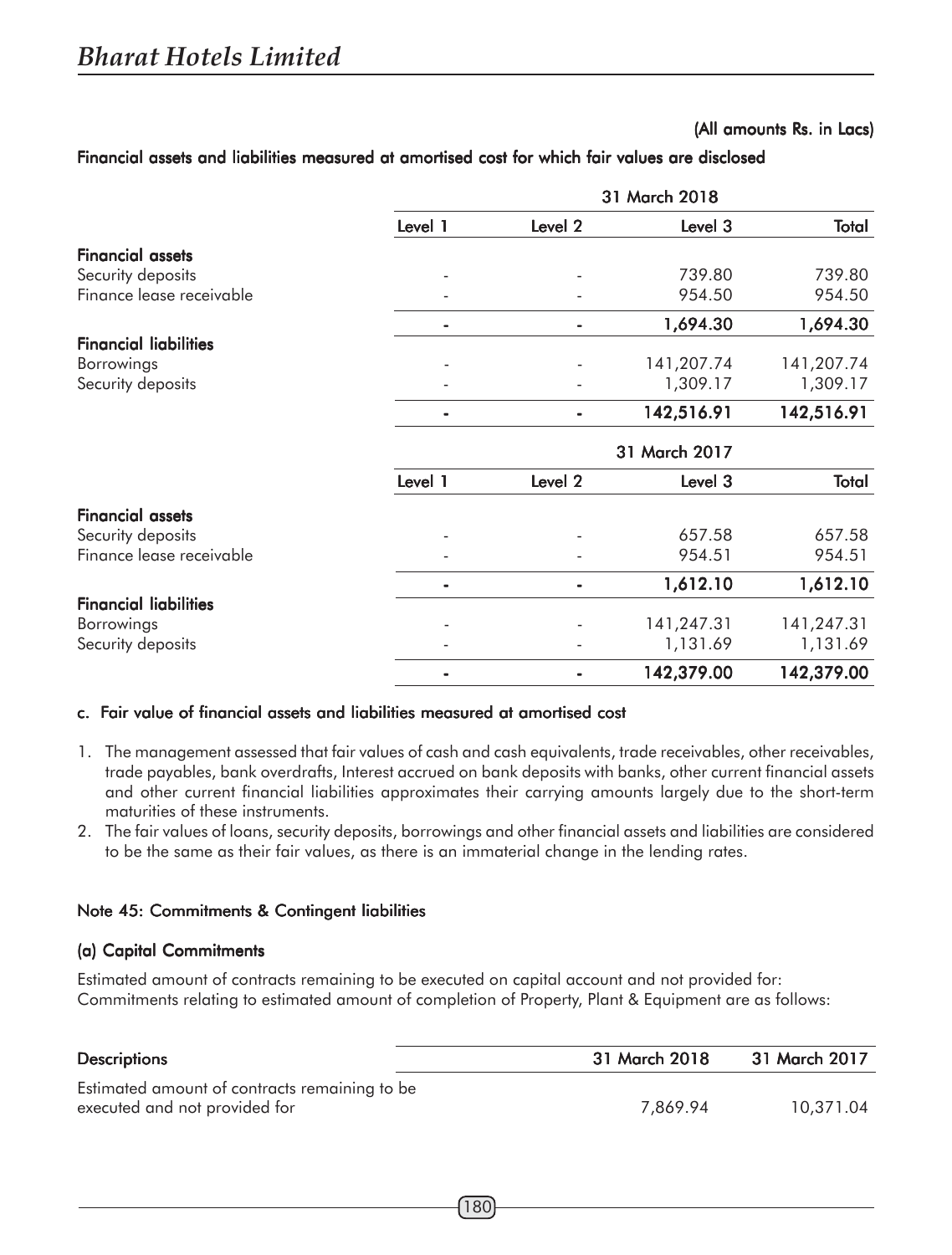

## (b) Leases

## Operating lease commitments - Group as lessee

The Group has entered into operating leases on certain Land and Building properties with lease terms between 25 to 99 years. The Group has the option, under some of its leases, to lease the assets for additional terms of 25 years.

|                                                  | 31 March 2018 | 31 March 2017 |
|--------------------------------------------------|---------------|---------------|
| The Group has paid Minimum lease during the year | 2,240.39      | 1,790.46      |

Further minimum rentals payables under non-cancellable operating leases are as follows:

|                                             | 31 March 2018 | 31 March 2017 |
|---------------------------------------------|---------------|---------------|
| Within one year                             | 1,285.37      | 1,190.94      |
| After one year but not more than five years | 5,052.77      | 4,581.03      |
| More than five years                        | 29,393.34     | 29,676.79     |
|                                             | 35,731.48     | 35,448.76     |
|                                             |               |               |

## Operating lease commitments - Group as lessor

The Group has entered into operating leases consisting of certain offices. These lease terms are between 3 to 99 years. There is no escalation clause in the lease agreements. There are no restrictions imposed by lease arrangements.

Future minimum rentals receivables under non-cancellable operating leases are as follows:

|                                             | 31 March 2018 | 31 March 2017 |
|---------------------------------------------|---------------|---------------|
| Within one year                             | 238.37        | 588.37        |
| After one year but not more than five years | 8.44          | 226.20        |
| More than five years                        | 148.05        | 153.20        |
|                                             | 394.86        | 967.77        |

## Finance lease commitments - Group as lessee

The Group has finance leases for various items of land & building properties. The Group's obligations under finance lease are secured by the lessor's title to the leased assets. Future minimum lease payments under finance leases together with the present value of the net minimum lease payments are, as follows -

|                                             | 31 March 2018             | 31 March 2018           |
|---------------------------------------------|---------------------------|-------------------------|
|                                             | Minimum<br>lease payments | Present<br>value of MLP |
| Within one year                             | 187.50                    | 45.62                   |
| After one year but not more than five years | 750.00                    | 162.44                  |
| More than five years                        | 15,916.41                 | 203.83                  |
|                                             | 31 March 2017             | 31 March 2017           |
|                                             | Minimum<br>lease payments | Present<br>value of MLP |
| Within one year                             | 187.50                    | 166.67                  |
| After one year but not more than five years | 750.00                    | 500.94                  |
| More than five years                        | 16,103.91                 | 836.59                  |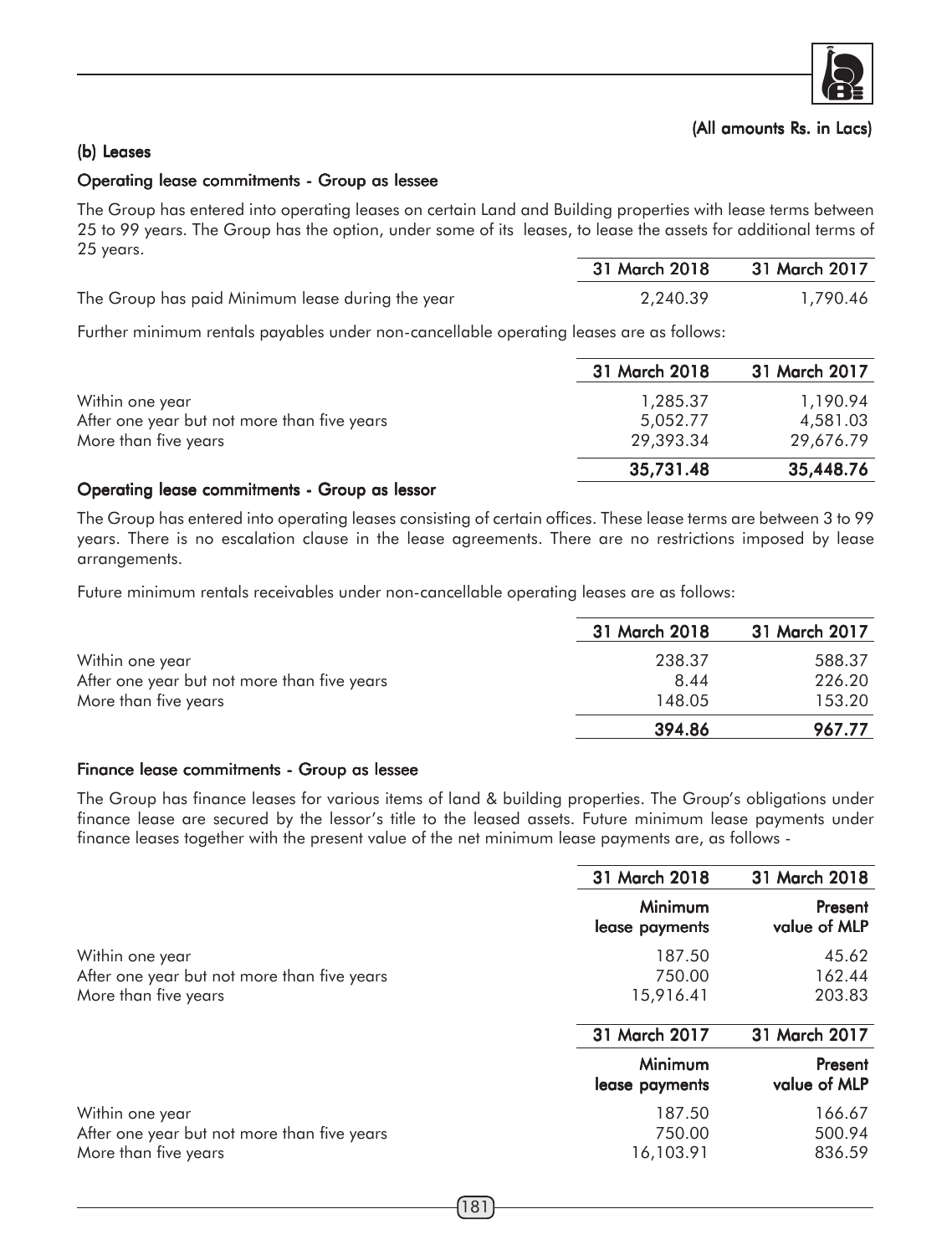## (All amounts Rs. in Lacs)

## Finance lease commitments - Group as lessor

The Group has given certain portion of land and building on finance lease. The lease terms are for 93-99 years. Refer note 54

Future gross rentals receivables under non-cancellable finance leases are as follows:

|                                             | 31 March 2018 | 31 March 2017 |
|---------------------------------------------|---------------|---------------|
| Within one year                             | 109.44        | 109.44        |
| After one year but not more than five years | 437.76        | 437.76        |
| More than five years                        | 6,236.83      | 6,346.27      |
|                                             | 6,784.03      | 6,893.47      |

Future minimum rentals receivables under non-cancellable finance leases are as follows:

|                                             | 31 March 2018 | 31 March 2017 |
|---------------------------------------------|---------------|---------------|
| Within one year                             | 0.21          | 0.19          |
| After one year but not more than five years | 1.03          | 0.95          |
| More than five years                        | 953.27        | 953.55        |
|                                             | 954.51        | 954.69        |

## Note 46 : Gratuity and other post-employment benefit plans

|               | 31 March 2018 | 31 March 2017 |
|---------------|---------------|---------------|
| Gratuity Plan | 1,346.02      | 1,138.61      |
| <b>Total</b>  | 1,346,02      | 1.138.61      |

The Group has an unfunded defined benefit gratuity plan. Every employee who has completed five years or more or service gets a gratuity on separation equal to 15 days salary (last drawn salary) for each completed year of continuous service or part thereof in excess of six months.

## Changes in the defined benefit obligation as at 31 March 2018:

|                                                                    | 31 March 2018 | 31 March 2017 |
|--------------------------------------------------------------------|---------------|---------------|
| <b>Opening Defined benefit obligations</b>                         | 1,138.61      | 990.75        |
| Service Cost                                                       | 150.03        | 134.17        |
| Net interest expense                                               | 66.66         | 66.91         |
| Gratuity cost charged to consolidated statement of profit and loss | 216.69        | 201.08        |
| Actuarial changes arising from changes in demographic assumptions  | 0.31          | (2.94)        |
| Actuarial changes arising from changes in financial assumptions    | 2.48          | 40.12         |
| Experience adjustments                                             | 90.21         | (30.05)       |
| Remeasurement gain/(loss) in other comprehensive income            | 93.00         | 7.13          |
| Contribution by employer                                           |               |               |
| Benefits paid                                                      | (102.28)      | (64.80)       |
| <b>Closing Defined benefit obligations</b>                         | 1,346.02      | 1,134.16      |

\*excluding liability amounts for employees transferred from group companies amounting to Rs. Nil (31 March 2017: Rs 4.45 lacs )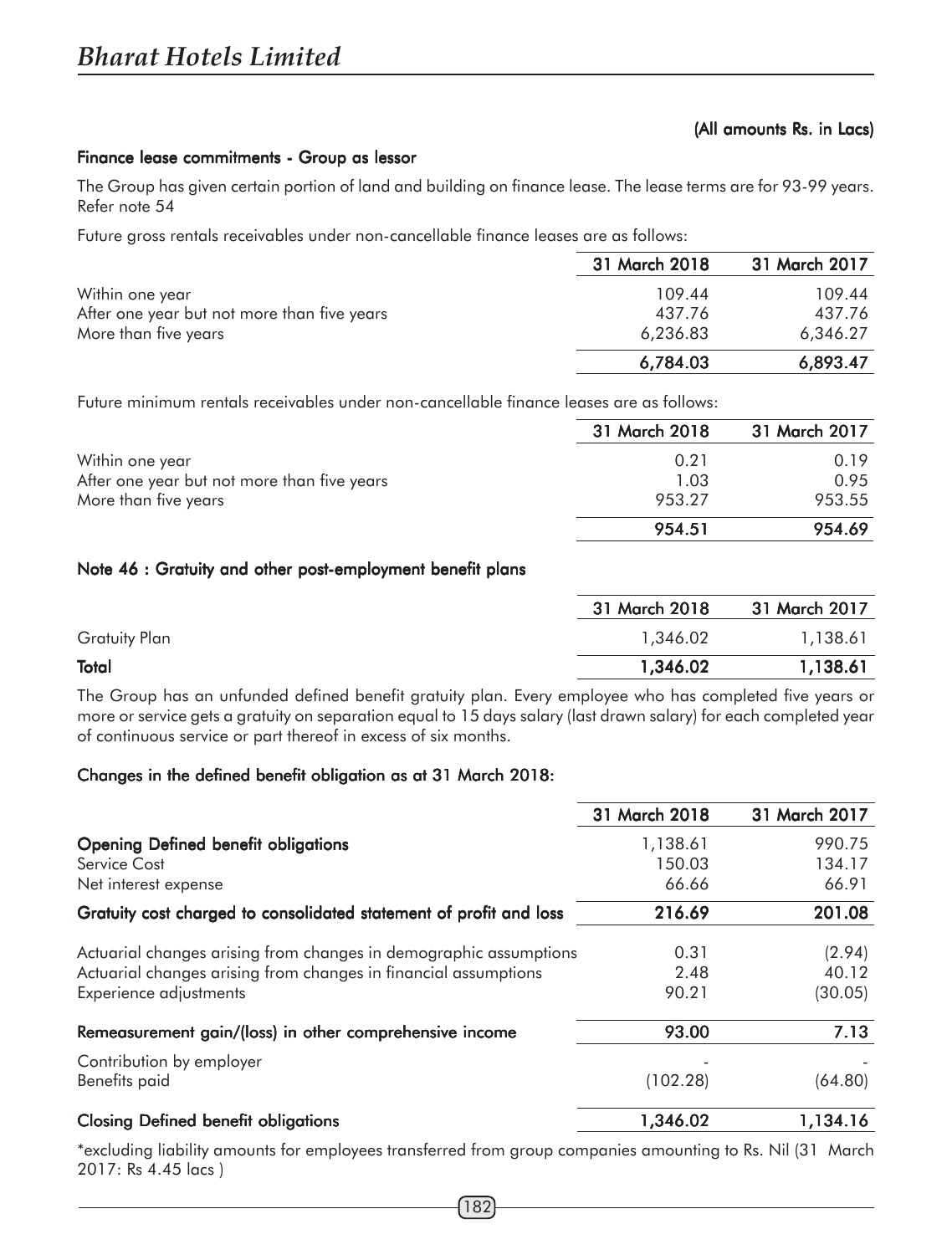

(All amounts Rs. in Lacs)

## Amount recognised in the statement of profit or loss is as under:

| <b>Description</b>                                   | 31 March 2018 | 31 March 2017 |
|------------------------------------------------------|---------------|---------------|
| Current service cost                                 | 150.03        | 134.17        |
| Net interest expense                                 | 66.66         | 66.91         |
| Amount recognised in the statement of profit or loss | 216.69        | 201.08        |

## Amount recognised in Other comprehensive income is as under:

| <b>Description</b>                                                   | 31 March 2018 | 31 March 2017 |
|----------------------------------------------------------------------|---------------|---------------|
| Actuarial gain/(loss) arising from changes in demographic assumption | 0.31          | (2.94)        |
| Actuarial gain/(loss) arising from changes in financial assumption   | 2.48          | 40.09         |
| Experience adjustments                                               | 90.21         | (30.05)       |
| Amount recognised in Other comprehensive income                      | 93.00         | 7.10          |

## The principal assumptions used in determining gratuity for the Group's plans are shown below:

|                                              | 31 March 2018 | 31 March 2017 |
|----------------------------------------------|---------------|---------------|
| Discount rate                                | 7.30%         | $6.90\%$      |
| Future salary increase                       | 8.00%         | 7.50%         |
| Sensitivity analysis for gratuity liability: |               |               |
|                                              | 31 March 2018 | 31 March 2017 |
| Impact of the change in Discount rate        |               |               |
| (a) Impact due to increase of 0.5%           | 1,310.35      | 1,092.19      |
| (b) Impact due to decrease of 0.5%           | 1,370.09      | 1,142.33      |
| Impact of the change in Salary increase      |               |               |
| (a) Impact due to increase of 0.5%           | 1.369.74      | 1,142.06      |
| (b) Impact due to decrease of 0.5%           | 1,310.40      | 1,092.22      |

The sensitivity analysis above have been determined based on a method that extrapolates the impact on defined benefit obligation as a result of reasonable changes in key assumptions occurring at the reporting period.

## The following payments are expected contributions to the defined benefit plan in future years:

| <b>Description</b>        | 31 March 2018 | 31 March 2017 |
|---------------------------|---------------|---------------|
| Within the next 12 months | 373.83        | 320.25        |
| Total expected payments   | 373.83        | 320.25        |

## The average duration of the defined benefit plan obligation at the end of the reporting period is 4.42 years.

## Note 47 : Financial risk management objectives and policies

The Group's principal financial liabilities comprise loans and borrowings, trade and other payables. The main purpose of these financial liabilities is to finance the Group's operations and to support its operations. The Group's financial assets include loans, trade and other receivables, and cash & cash equivalents that derive directly from its operations.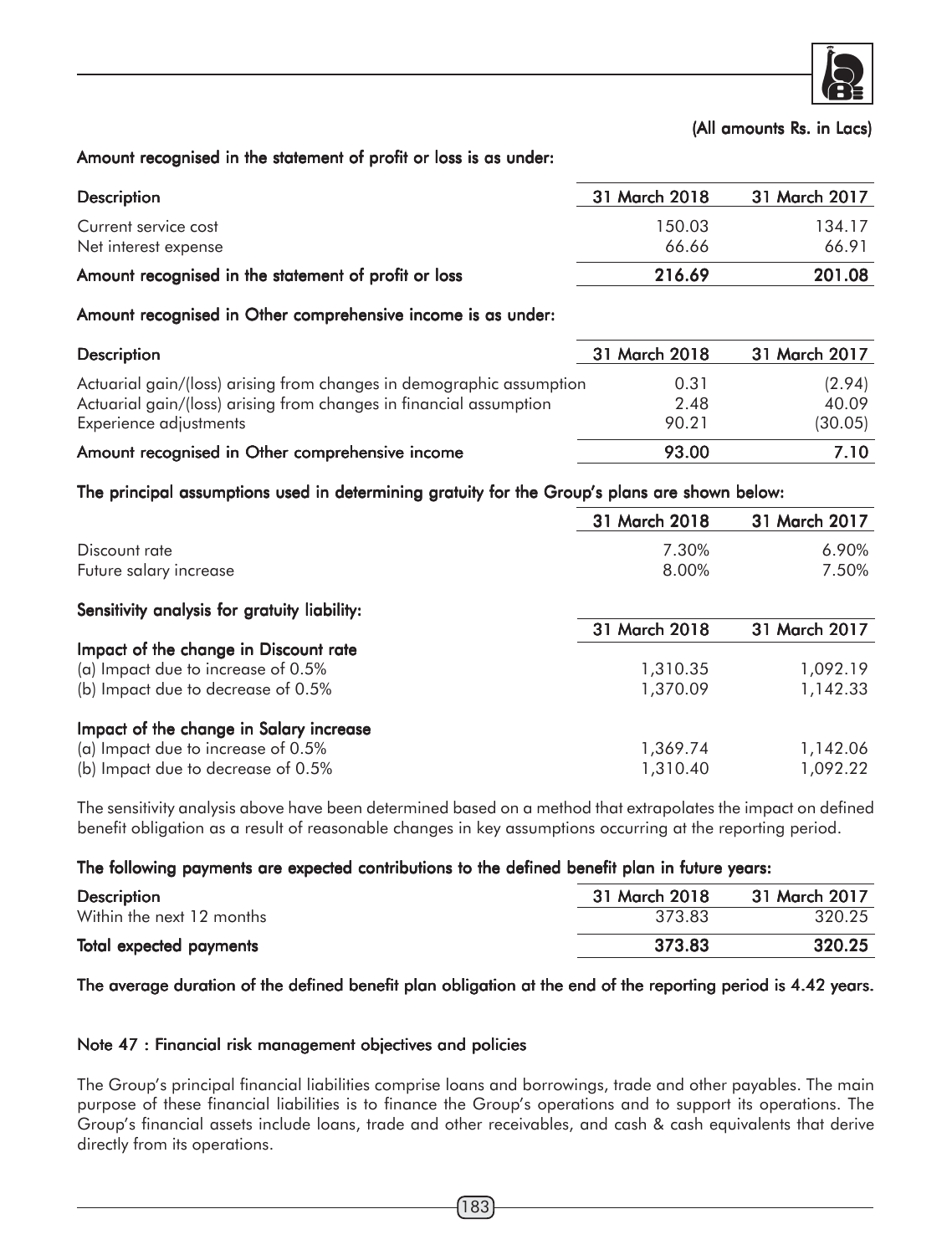The Company is exposed to market risk, credit risk and liquidity risk. The Company's senior management oversees the management of these risks. The Company's senior management is supported by a financial risk committee that advises on financial risks and the appropriate financial risk governance framework for the Company. This financial risk committee provides assurance to the Company's senior management that the Company's financial risk activities are governed by appropriate policies and procedure and that financial risks are identified, measured and managed in accordance with the Company's policies and risk objectives. The Board of Directors reviews and agrees policies for managing each risk, which are summarised as below:

## Market risk

Market risk is the risk that the fair value of future cash flows of a financial instrument will fluctuate because of changes in market prices. Market risk comprises three types of risk: interest rate risk, currency risk and other price risks. Financial instruments affected by market risk include loans and borrowings, deposits and payables/ receivables in foreign currencies.

## Interest rate risk

Interest rate risk is the risk that the fair value or future cash flows of a financial instrument will fluctuate because of changes in market interest rates. The Company's exposure to the risk of changes in market interest rates relates primarily to the Company's long term debt obligations with floating interest rates. The Company is carrying its borrowings primarily at variable rate. The Company expects the variable rate to decline, accordingly the Company is currently carrying its loans at variable interest rates.

## (All amounts Rs. in Lacs

|                                                   | 31 March 2018          | 31 March 2017          |
|---------------------------------------------------|------------------------|------------------------|
| Variable rate borrowings<br>Fixed rate borrowings | 137,956.40<br>3.251.34 | 138,891.39<br>2.355.92 |

## Interest rate sensitivity

The following table demonstrates the sensitivity to a reasonably possible change in interest rates on that portion of loans and borrowings affected. With all other variable held constant, the Company's profit before tax is affected through the impact on floating rate borrowings, as follows:

|                             | <b>Effect of Profit before tax</b> |               |
|-----------------------------|------------------------------------|---------------|
|                             | 31 March 2018                      | 31 March 2017 |
| Increase by 50 basis points | (689.78)                           | (694.46)      |
| Decrease by 50 basis points | 689.78                             | 694.46        |

## Foreign currency risks

Foreign currency risk is the risk that the fair value of future cash flows of an exposure will fluctuate because of changes in foreign exchange rates. The Group's exposure in foreign currency is in loans, debtors and advances denominated in foreign currency. The Group is not restricting its exposure of risk in change in exchange rates. The Group expects the Indian Rupee to strengthen and accordingly the Group is carrying the risk of change in exchange rates.

|                          |            | 31 March 2018 | 31 March 2017 |
|--------------------------|------------|---------------|---------------|
| Trade creditors          | USD        | 0.21          | 0.14          |
| <b>Trade receivables</b> | <b>GBP</b> | 0.68          | 0.90          |
| <b>FDR</b>               | <b>USD</b> | 3.25          | 3.16          |
| <b>EEFC Bank Balance</b> | USD        | 0.79          | 1.07          |
| <b>Unsecured loans</b>   | USD        | 76.00         | 76.00         |
| <b>Secured loans</b>     | USD        | 162.14        | 187.60        |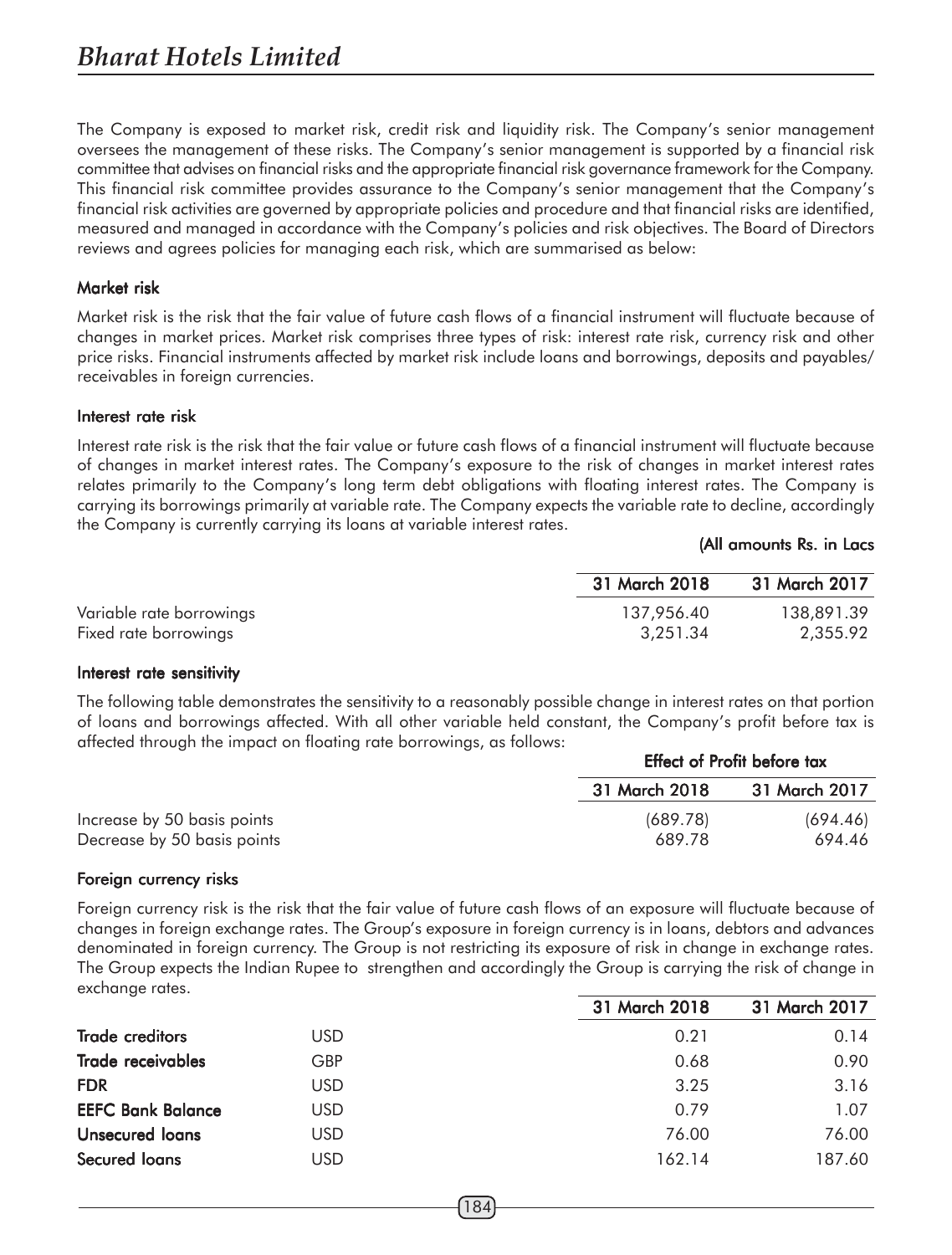

## Foreign currency sensitivity

The following table demonstrate the sensitivity to a reasonably possible change in USD-INR exchange rates, with all other variables held constant. The impact on the Group's profit before tax is due to changes in the fair value of monetary assets and liabilities. The Group's exposure to foreign currency changes for all other currencies is not material.

## (All amounts Rs. in Lacs)

|                                                            | Effect on profit before tax* |                    |
|------------------------------------------------------------|------------------------------|--------------------|
|                                                            | 31 March 2018                | 31 March 2017      |
| <b>USD Sensitivity</b><br>Increase by 5%<br>Decrease by 5% | (700.44)<br>700.44           | (841.28)<br>841.28 |
| <b>GBP Sensitivity</b><br>Increase by 5%<br>Decrease by 5% | 3.06<br>(3.06)               | 3.64<br>(3.64)     |

\*In accordance with exemption allowed under Ind AS 101, the Group capitalises exchange differences arising on long term foreign currency monetary items. Accordingly, the profit before tax will not be impacted to that extent.

## Credit risk

Credit risk is the risk that counterparty will not meet its obligations under a financial instrument or customer contract, leading to a financial loss. The Group is exposed to credit risk from its operating activities (primarily trade receivables) and from its financing activities, including loans to related parties, deposits with banks and financial institutions, foreign exchange transactions and other financial instruments.

## (a) Trade receivables

Customer credit risk is managed by each business location subject to the Group's established policy, procedures and control relating to customer credit risk management. Credit quality of a customer is assessed and individual credit limits are defined in accordance with the assessment both in terms of number of days and amount.

An impairment analysis is performed at each reporting date on an individual basis for major clients. In addition, a large number of minor receivables are grouped into homogenous groups and assessed for impairment collectively. The maximum exposure to credit risk at the reporting date is the carrying value of each class of financial assets disclosed in Note 9. The Group does not hold collateral as security.

## (b) Financial instruments and cash deposits

Credit risk from balances with banks and financial institutions is managed by the Group's treasury department in accordance with the Group's policy. Investment of surplus funds are made only with approved counterparties and within credit limits assigned to each counterparty. The Group's maximum exposure to credit risk for the components of the balance sheet at respective reporting date is the carrying amount.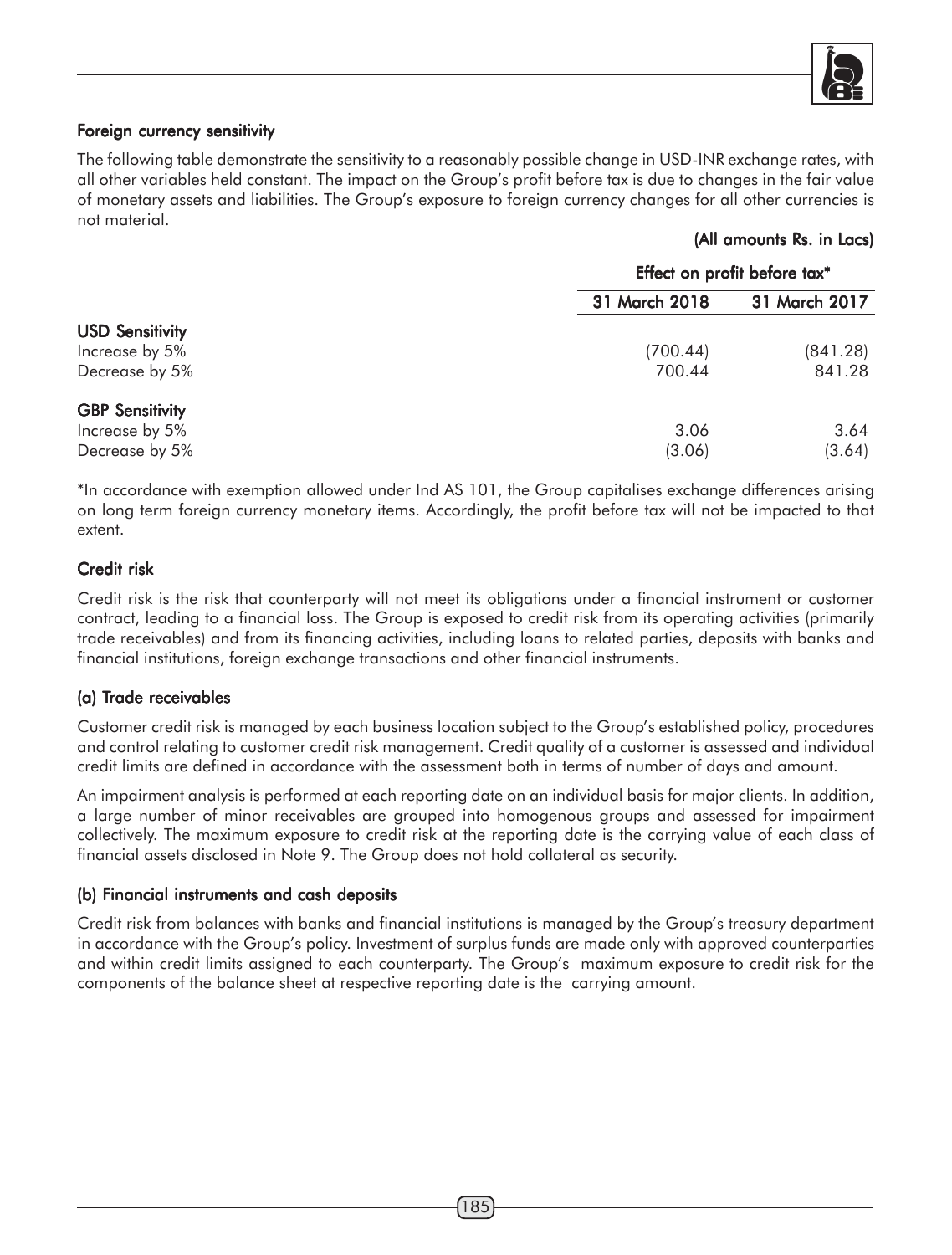## (All amounts Rs. in Lacs)

## Gross carrying amount of trade receivables

| Ageing                                                              | 31 March 2018 | 31 March 2017 |
|---------------------------------------------------------------------|---------------|---------------|
| Not due                                                             | 913.02        | 694.60        |
| 0-60 days past due                                                  | 3,890.40      | 2,986.83      |
| 61-120 days past due                                                | 852.58        | 659.77        |
| 121-180 days past due                                               | 339.29        | 271.35        |
| 180-365 days past due                                               | 296.27        | 193.54        |
| More than 365 days                                                  | 1,115.65      | 1,002.10      |
|                                                                     | 7,407.21      | 5,808.19      |
| Provision for doubtful debts                                        |               |               |
| Ageing                                                              |               |               |
| 121-180 days past due                                               | 0.19          |               |
| 180-365 days past due                                               | 50.03         | 13.49         |
| More than 365 days                                                  | 918.54        | 868.73        |
|                                                                     | 968.76        | 882.22        |
| Reconciliation of provision for doubtful debts - Trade receivables  |               |               |
| Provision at beginning                                              | 882.22        | 664.37        |
| Addition during the year                                            | 110.12        | 220.65        |
| Reversal during the year                                            | (23.58)       | (2.80)        |
| Provision at closing                                                | 968.76        | 882.22        |
| Reconciliation of provision for doubtful debts - Loans and deposits |               |               |
| Provision at beginning                                              | 848.80        | 682.09        |
| Addition during the year                                            | 38.08         | 166.71        |
| Reversal during the year                                            | (186.10)      |               |
| Utilised during the year                                            |               |               |
| Provision at closing                                                | 700.78        | 848.80        |

## Liquidity risk

The Group monitors its risk of a shortage of funds by estimating the future cash flows. The Group's objective is to maintain a balance between continuity of funding and flexibility through the use of bank overdrafts, cash credit facilities and bank loans. The Group assessed the concentration of risk with respect to refinancing its debt and concluded it to be low. The Group has access to a sufficient variety of sources of funding and debt maturity within 12 months can be rolled over with existing lenders. The Group had access to the following undrawn borrowing facilities at the end of the reporting periods -

| <b>Floating rate</b>                                                          | 31 March 2018 | 31 March 2017 |
|-------------------------------------------------------------------------------|---------------|---------------|
| (a) Expiring within one year (Bank overdraft and other facilities)<br>Secured |               |               |
| -Cash credit facilities                                                       | 1,537.90      | 1,794.82      |
| -Short term loans                                                             | 119.02        | 127.90        |
|                                                                               |               |               |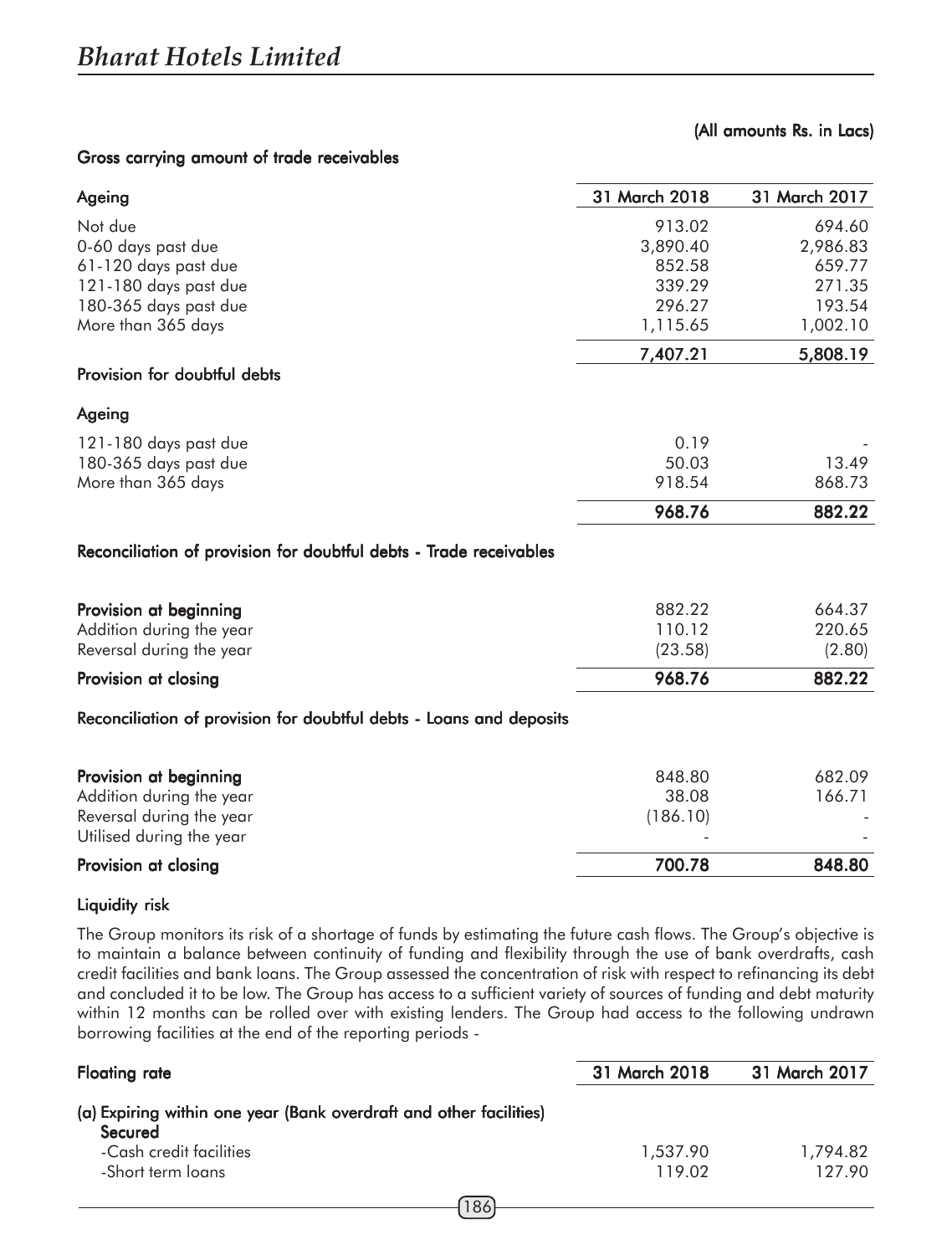

(All amounts Rs. in Lacs)

| (b) Expiring beyond one year (Bank loans) | 31 March 2018 | 31 March 2017 |
|-------------------------------------------|---------------|---------------|
| <b>Secured</b>                            |               |               |
| -Rupees term loan from banks              | 23.00         | 6,250.00      |

The table below summarises the maturity profile of the Group's financial liabilities based on contractual undiscounted payments -

|                                                     | 31 March 2018 | 31 March 2017 |
|-----------------------------------------------------|---------------|---------------|
| Contractual maturities of borrowings                |               |               |
| Upto one year                                       | 31,006.89     | 52,488.58     |
| Between 1 and 2 years                               | 21,265.87     | 21,904.87     |
| Between 2 and 5 years                               | 69,445.12     | 74,966.01     |
| More than 5 years                                   | 103,866.89    | 160,633.58    |
| Contractual maturities of finance lease obligations |               |               |
| Upto one year                                       | 187.50        | 187.50        |
| Between 1 and 2 years                               | 187.50        | 187.50        |
| Between 2 and 5 years                               | 562.50        | 562.50        |
| More than 5 years                                   | 15,916.41     | 16,103.91     |
| Contractual maturities of trade payables            |               |               |
| Upto one year                                       | 8,650.55      | 6,106.94      |
| Contractual maturities of security deposit received |               |               |
| Upto one year                                       | 216.83        | 140.31        |
| Between 1 and 2 years                               | 2.14          | 276.07        |
| Between 2 and 5 years                               | 17.87         | 31.19         |
| More than 5 years                                   | 4,893.48      | 4,957.14      |
| Contractual maturities of other financials payable  |               |               |
| Upto one year                                       | 3,510.44      | 5,562.77      |

## Note 48 : Lalit Loyalty and Membership Programme

|--|--|

| (a) Points for Lalit Connect | 31 March 2018 | 31 March 2017 |
|------------------------------|---------------|---------------|
|                              |               |               |
| Accrued points               | 3.75          | 2.32          |
| Redeemed points              | 0.49          | 1.50          |
| Redemption percentage        | 12.97%        | 64.36%        |
| Unexpired points             | 3.27          | 0.83          |
| (b) Points for Lalit Plus    |               |               |
| Accrued points               | 1.89          | 3.47          |
| Redeemed points              | 0.69          | 1.81          |
| Redemption percentage        | 36.29%        | 52.24%        |
| Unexpired points             | 1.21          | 1.66          |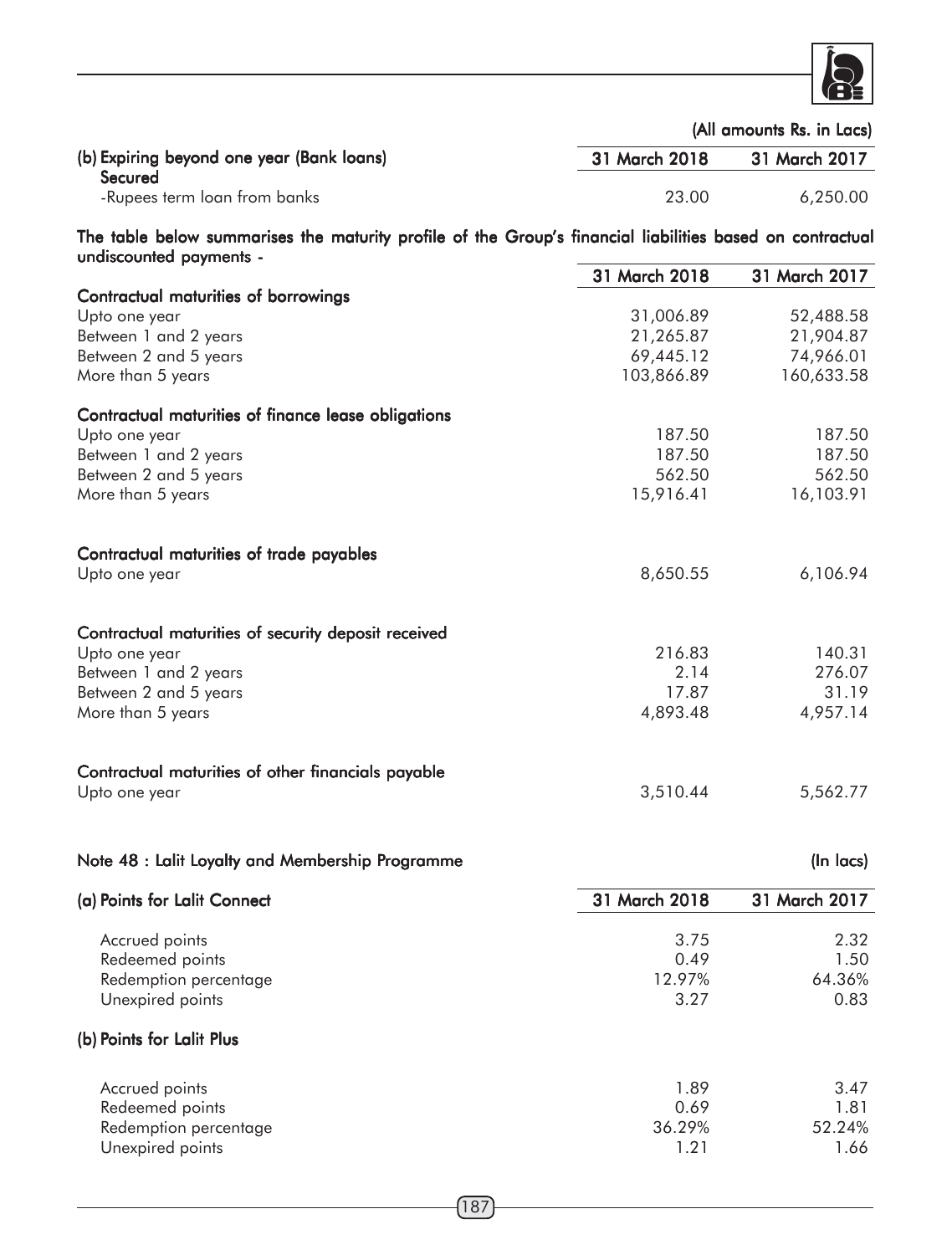| (c) Points for Lalit Engage          |               |                           |
|--------------------------------------|---------------|---------------------------|
|                                      | 31 March 2018 | 31 March 2017             |
| Accrued points                       | 0.91          | 0.55                      |
| Redeemed points                      | 0.14          | 0.40                      |
| Redemption percentage                | 15.94%        | 73.38%                    |
| Unexpired points                     | 0.76          | 0.15                      |
|                                      |               | (All amounts Rs. in Lacs) |
| (d) Movement in provision            | 31 March 2018 | 31 March 2017             |
|                                      |               |                           |
| At the beginning of the year         | 36.20         | 41.53                     |
| Arising during the year              | 62.55         | 87.36                     |
| Utilised during the year             | 32.95         | 92.69                     |
| At the end of the year               | 65.80         | 36.20                     |
| (e) Movement in membership programme |               |                           |
| At the beginning of the year         | 356.26        | 410.34                    |
| Arising during the year              | 887.47        | 825.79                    |
| Utilised during the year             | 786.32        | 879.88                    |
| At the end of the year               | 457.40        | 356.26                    |
|                                      |               |                           |

## Note 49 : Details of dues to Micro, Small and Medium Enterprises as per MSMED Act, 2006 to the extent of Confirmation received:

|                                                                                                                                                                                                                                                                                                                                          | 31 March 2018 | 31 March 2017 |
|------------------------------------------------------------------------------------------------------------------------------------------------------------------------------------------------------------------------------------------------------------------------------------------------------------------------------------------|---------------|---------------|
| The principal amount and the interest due thereon (to be shown<br>separately) remaining unpaid to any supplier as at the end of<br>each accounting year                                                                                                                                                                                  |               |               |
| The amount of interest paid by the buyer in terms of section 16 of<br>the Micro Small and Medium Enterprise Development Act, 2006<br>along with the amounts of the payment made to the supplier<br>beyond the appointed day during each accounting year                                                                                  |               |               |
| The amount of interest due and payable for the period of delay in<br>making payment (which have been paid but beyond the appointed<br>day during the year) but without adding the interest specified under<br>Micro Small and Medium Enterprise Development Act, 2006.                                                                   |               |               |
| The amount of interest accrued and remaining unpaid at the<br>end of each accounting year; and                                                                                                                                                                                                                                           |               |               |
| The amount of further interest remaining due and payable even<br>in the succeeding years, until such date when the interest dues as<br>above are actually paid to the small enterprise for the purpose of<br>disallowance as a deductible expenditure under section 23 of the<br>Micro Small and Medium Enterprise Development Act, 2006 |               |               |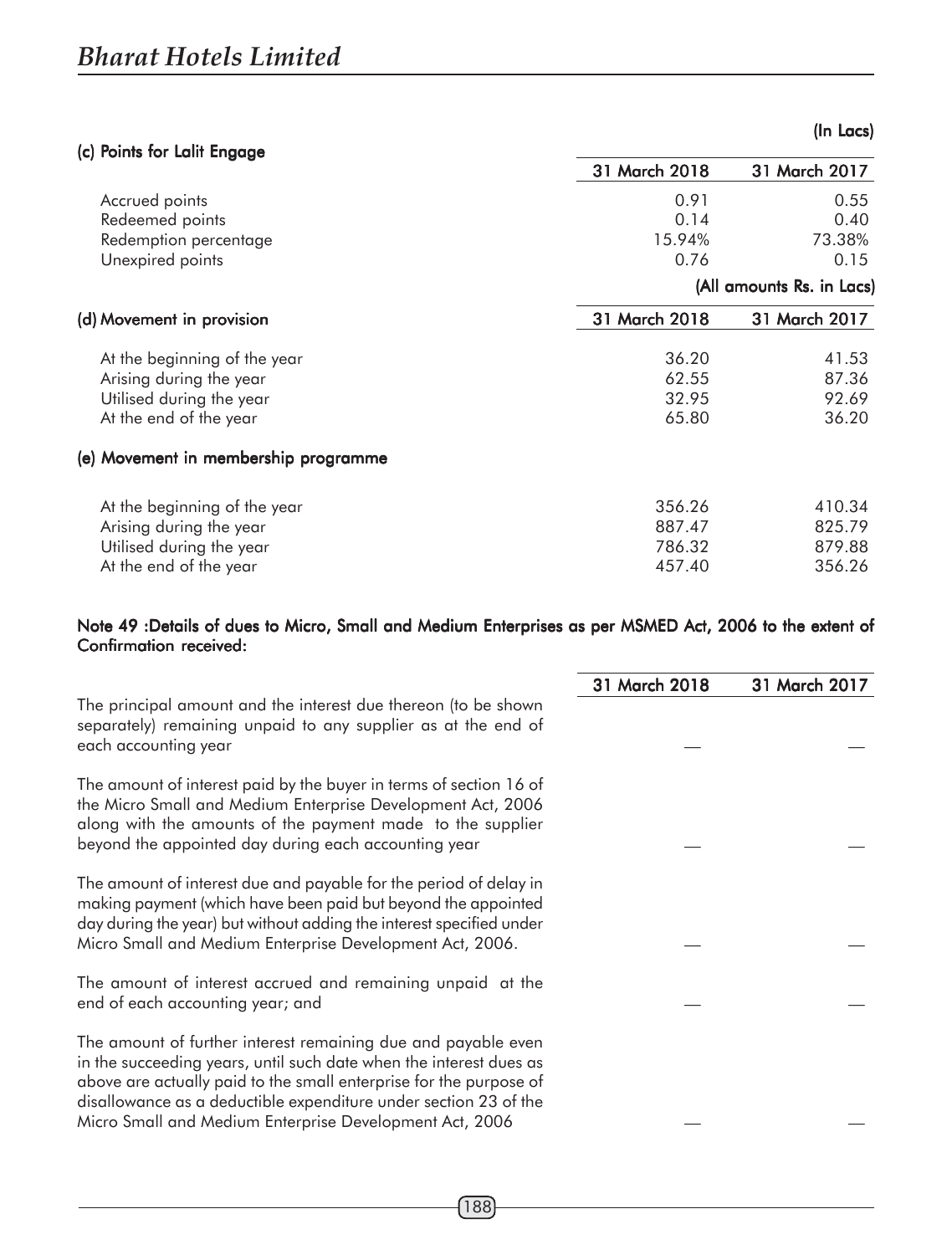

## Note 50 : Dividend made and proposed

|                                                                                                  |               | (All amounts Rs. in Lacs) |
|--------------------------------------------------------------------------------------------------|---------------|---------------------------|
| Cash dividends on equity shares declared and paid:                                               | 31 March 2018 | 31 March 2017             |
| Final dividend for the year ended on 31 March 2018:                                              |               |                           |
| Rs. 1 per share (31 March 2017: Rs. 1 per share)                                                 | 759.91        | 569.93                    |
| DDT on final dividend                                                                            | 154.70        | 116.03                    |
|                                                                                                  | 914.61        | 685.96                    |
| Proposed dividends on Equity shares:<br>Final cash dividend for the year ended on 31 March 2018: |               |                           |
| Rs. 1 per share (31 March 2017: Rs. 1 per share)                                                 | 759.91        | 759.91                    |
| DDT on proposed dividend                                                                         | 154.70        | 154.70                    |
|                                                                                                  | 914.61        | 914.61                    |

## Note 51:Related party transactions

a) Name of the related parties and their relationship:

Key Management Personnel:

|                                                                                                           | Dr. Jyotsna Suri, Chairperson & Managing Director<br>Ms. Divya Suri Singh, Executive Director<br>Ms. Deeksha Suri, Executive Director<br>Mr. Keshav Suri, Executive Director<br>Mr. Ramesh Suri, Non Executive Director<br>Mr. Madhav Sikka, Chief Financial Officer (till 24 March 2018)<br>Mr. Himanshu Pandey, Head Legal and Company Secretary<br>(w.e.f. 16 October 2017)<br>Mr. Sandeep Chandna, Company Secretary (till 20 September 2017)<br>Mr. M.Y. Khan, Non Executive Director<br>Mr. Narindra Dhruv Batra<br>Mr. Dhruv Prakash, Non Executive Director (w.e.f. 21 July 2017)<br>Mr. Ranjan Mathai, Non Executive Director (w.e.f. 29 August 2017)<br>Mr. Vivek Mehra, Non Executive Director (w.e.f. 21 July 2017)<br>Ms. Shovana Narayan, Non Executive Director<br>(w.e.f. 16 October 2017)<br>Mr. Lalit Bhasin, Non Executive Director (till 6 September 2017)<br>Mr. Hanuwant Singh, Non Executive Director (till 30 June 2017)<br>Mr. D.V. Batra, Non Executive Director (till 14 August 2017)<br>Mr. Vinod Khanna, Non Executive Director (till 27 April 2017)<br>Mr. Abhay N Firodia, Non Executive Director (till 21 May 2016)<br>Mr. Chakor Lal Doshi, Non Executive Director (till 20 July 2016) |
|-----------------------------------------------------------------------------------------------------------|-------------------------------------------------------------------------------------------------------------------------------------------------------------------------------------------------------------------------------------------------------------------------------------------------------------------------------------------------------------------------------------------------------------------------------------------------------------------------------------------------------------------------------------------------------------------------------------------------------------------------------------------------------------------------------------------------------------------------------------------------------------------------------------------------------------------------------------------------------------------------------------------------------------------------------------------------------------------------------------------------------------------------------------------------------------------------------------------------------------------------------------------------------------------------------------------------------------------------|
| <b>Joint Venture</b>                                                                                      | Cavern Hotels & Resorts FZCo.                                                                                                                                                                                                                                                                                                                                                                                                                                                                                                                                                                                                                                                                                                                                                                                                                                                                                                                                                                                                                                                                                                                                                                                           |
| <b>Enterprises owned or significantly</b><br>influenced by key management<br>personnel or their relatives | Deeksha Holding Limited (DHL)<br>Deeksha Human Resource Initiatives Limited (DHRIL)<br>Subros Limited<br>Jyotsna Holding Private Limited<br>Mercantile Capital & Financial Services Private Limited<br>Bhasin & Company (till 6 September 2017)<br>Cargo Hospitality Private Limited                                                                                                                                                                                                                                                                                                                                                                                                                                                                                                                                                                                                                                                                                                                                                                                                                                                                                                                                    |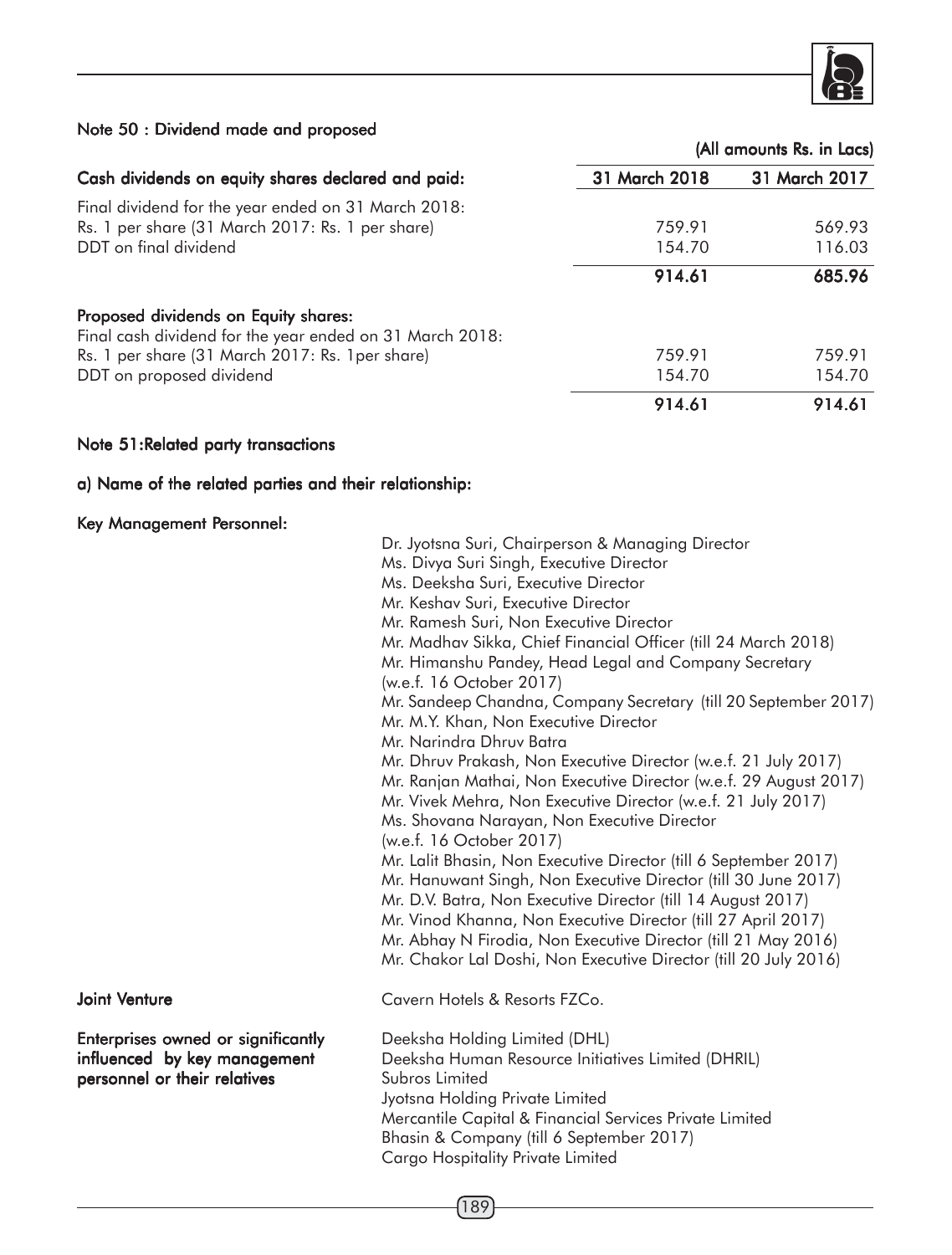Cargo Motors (Delhi) Private Limited Cargo Motors Private Limited Cargo Motors (Rajasthan) Private Limited Eila Builders & Developers Limited FIBCOM India Limited Global Autotech Limited Grand Hotel & Investments Limited Kronokare Cosmetics Private Limited L.P. Hospitality Private Limited Premium Exports Limited Premium Holdings Limited Prima Telecom Limited Richmond Enterprises S.A. Responsible Builders Private Limited Rohan Motors Limited Hemkunt Service Station Private Limited Tempo Automobiles Private Limited Godawari Motors Private Limited Ramesh Suri (HUF) St. Olave's Limited

## Relatives of Key Managerial Personnel Mr. Jayant Nanda

- b) Loans made to the joint venture are on mutually agreed terms.
- c) The sales and purchase from related parties are made on terms equivalent to those that prevail in arm's length transactions.
- d) The short term loans facilities (as discussed in note 24) from bank availed by the Company have been secured by way of guarantee given by Premium Holding Limited.

## (e) The following tables provides the total amount of transactions that have been entered into with related parties for the relevant financial period.

| <b>Key Management Personnel:</b>    | (All amounts Rs. in Lacs) |               |  |
|-------------------------------------|---------------------------|---------------|--|
|                                     | 31 March 2018             | 31 March 2017 |  |
| Dr. Jyotsna Suri                    |                           |               |  |
| - Salary and Wages                  | 84.00                     | 84.00         |  |
| - Post employment benefits          | 3.14                      | 3.14          |  |
| - Lease rent paid                   | 30.00                     | 34.48         |  |
| - Interest paid on deposits         | 50.59                     | 92.09         |  |
| - Guarantee/ Undertaking (received) | (1, 471.40)               | (538.47)      |  |
| - Loan (received)                   | (1,420.00)                | (1, 252.00)   |  |
| - Loan repaid                       | 928.00                    | 1,200.00      |  |
| - Sale of goods/ services           | 24.90                     | 23.63         |  |
| - Sitting Fees                      | 1.00                      | 0.95          |  |
| Ms. Divya Suri Singh                |                           |               |  |
| - Salary and Wages                  | 72.00                     | 72.00         |  |
| - Post employment benefits          | 3.13                      | 4.27          |  |
| - Lease rent paid                   | 24.00                     | 17.00         |  |
| - Donation received                 | 110.00                    |               |  |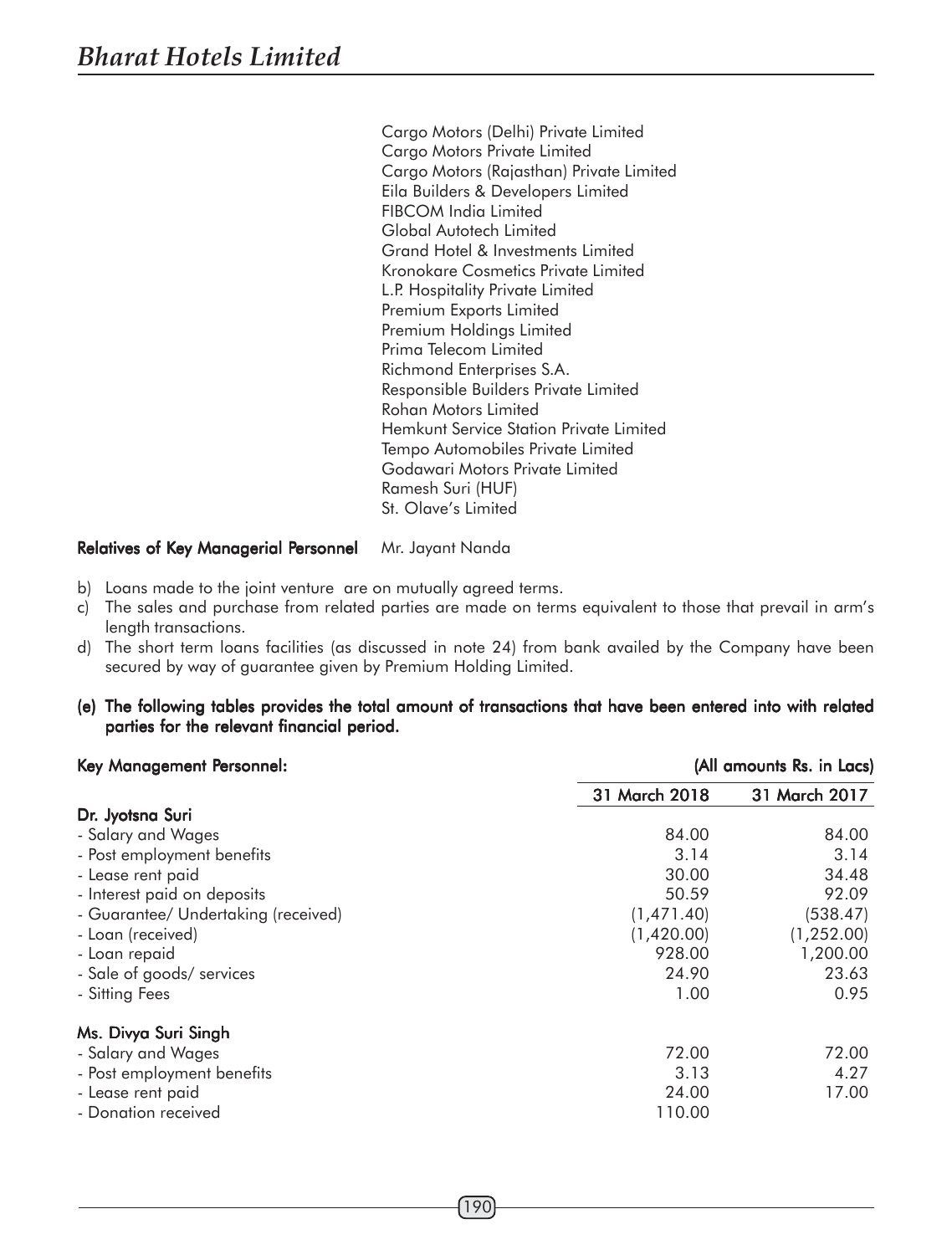

|                                                       |               | (All amounts Rs. in Lacs) |
|-------------------------------------------------------|---------------|---------------------------|
|                                                       | 31 March 2018 | 31 March 2017             |
| Ms. Deeksha Suri                                      |               |                           |
| - Salary and Wages                                    | 72.00         | 72.00                     |
| - Post employment benefits                            | 2.91          | 4.48                      |
| - Lease rent paid                                     | 24.00         | 17.00                     |
| Mr. Keshav Suri                                       |               |                           |
| - Salary and Wages                                    | 72.00         | 72.00                     |
| - Post employment benefits                            | 2.84          | 3.94                      |
| - Sitting Fees                                        | 1.30          | 1.15                      |
| Mr. Madhav Sikka                                      |               |                           |
| - Salary and Wages                                    | 49.63         |                           |
| - Post employment benefits                            | 0.99          | 1.74                      |
| Mr. Himanshu Pandey                                   |               |                           |
| - Salary and Wages                                    | 18.93         |                           |
| - Post employment benefits                            | 0.62          | 0.64                      |
| - Other long term employee benefits- Leave Encashment |               | 0.13                      |
|                                                       |               |                           |
| Mr. Sandeep Chandna                                   |               |                           |
| - Salary and Wages                                    | 11.52         |                           |
| Mr. Ramesh Suri                                       |               |                           |
| - Sitting Fees                                        | 6.00          | 4.30                      |
| Mr. M.Y. Khan                                         |               |                           |
| - Sitting Fees                                        | 4.80          | 2.10                      |
| Mr. Dhruv Prakash                                     |               |                           |
| - Sitting Fees                                        | 3.30          |                           |
| Mr. Ranjan Mathai                                     |               |                           |
| - Sitting Fees                                        | 1.50          |                           |
|                                                       |               |                           |
| Mr. Vivek Mehra<br>- Sitting Fees                     | 2.60          |                           |
|                                                       |               |                           |
| Ms. Shovana Narayan                                   |               |                           |
| - Sitting Fees                                        | 0.50          |                           |
| Mr. Lalit Bhasin                                      |               |                           |
| - Sitting Fees                                        | 2.10          | 3.75                      |
| Mr. Hanuwant Singh                                    |               |                           |
| - Sitting Fees                                        | 0.90          | 5.20                      |
|                                                       |               |                           |
| Mr. D.V. Batra<br>- Sitting Fees                      | 0.75          | 1.10                      |
|                                                       |               |                           |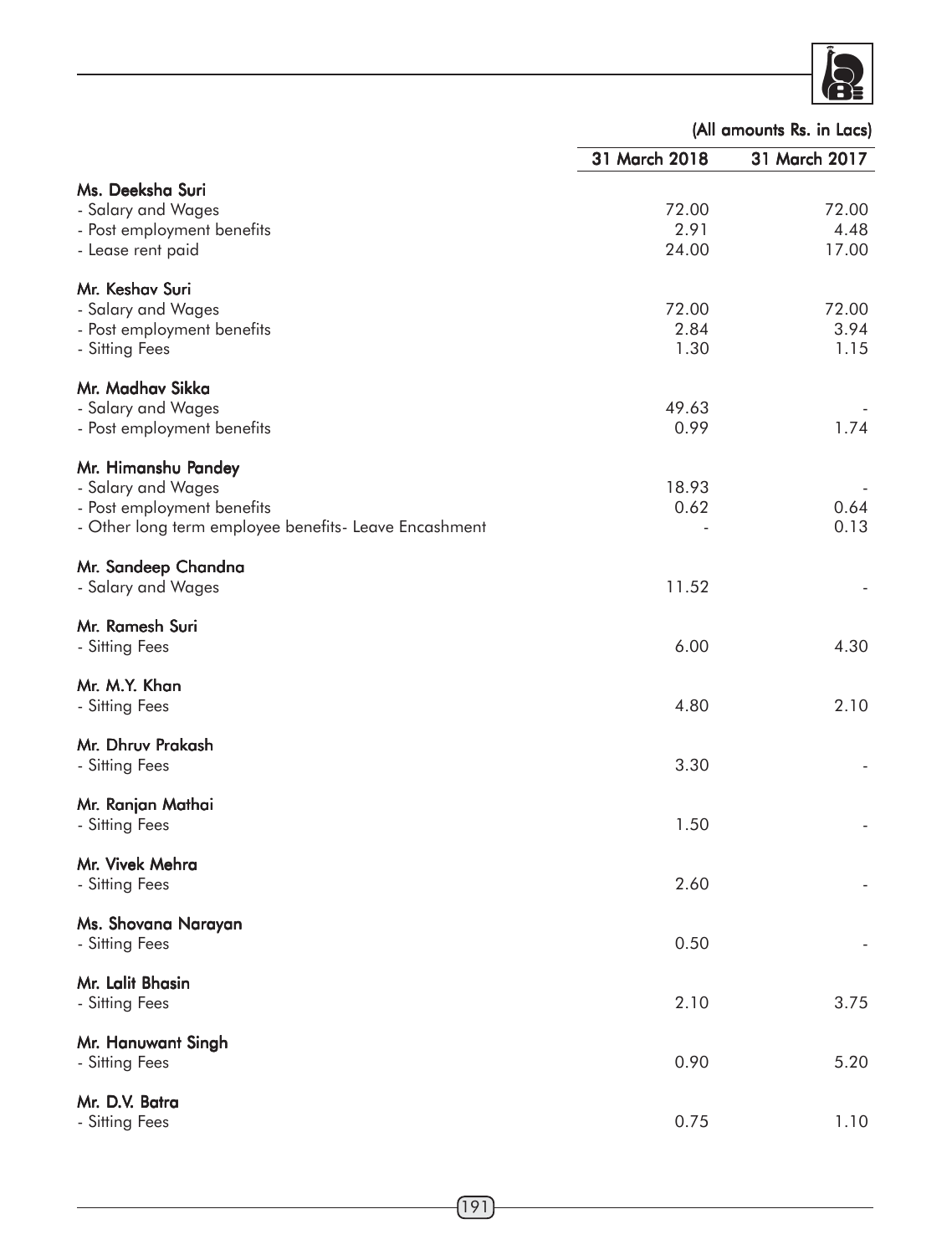|                                                                                                                                                                                                                                                                                                                                                                                                                                                                                                               |                                                                                            | (All amounts Rs. in Lacs)                                                                        |
|---------------------------------------------------------------------------------------------------------------------------------------------------------------------------------------------------------------------------------------------------------------------------------------------------------------------------------------------------------------------------------------------------------------------------------------------------------------------------------------------------------------|--------------------------------------------------------------------------------------------|--------------------------------------------------------------------------------------------------|
|                                                                                                                                                                                                                                                                                                                                                                                                                                                                                                               | 31 March 2018                                                                              | 31 March 2017                                                                                    |
| Mr. Vinod Khanna<br>- Sitting Fees                                                                                                                                                                                                                                                                                                                                                                                                                                                                            |                                                                                            | 0.40                                                                                             |
| Mr. Chakor Lal Doshi (Non-Exceutive Dircetor)<br>- Sitting Fees                                                                                                                                                                                                                                                                                                                                                                                                                                               |                                                                                            | 0.20                                                                                             |
| Mr. Narindra Batra (Non-Exceutive Dircetor)<br>-Sitting Fees                                                                                                                                                                                                                                                                                                                                                                                                                                                  |                                                                                            | 0.25                                                                                             |
| <b>Relatives of Key Management Personnel:</b><br>Mr. Jayant Nanda<br>-Donation received                                                                                                                                                                                                                                                                                                                                                                                                                       | 385.00                                                                                     |                                                                                                  |
| Transaction with Enterprises owned or significantly influenced by<br>key management personnel or their relatives:                                                                                                                                                                                                                                                                                                                                                                                             |                                                                                            |                                                                                                  |
| Deeksha Holding Limited<br>-Sale of goods / services<br>-Purchase of goods<br>-Lease rent paid<br>-Maintenance charges received<br>-Expenditure incurred for BHL, reimbursement paid by BHL<br>-Loan (received)<br>-Loan paid<br>-Interest paid on deposits<br>-Donation received<br>Deeksha Human Resource Initiatives Limited<br>-Expenditure incurred for BHL, reimbursement paid by BHL<br>Jyotsna Holding Private Limited<br>-Sale of goods / services<br>-Lease rent paid<br>-Security deposit received | 111.34<br>8.05<br>164.52<br>8.65<br>1.40<br>(200.00)<br>992.36<br>16.65<br>100.00<br>10.27 | 57.74<br>2.99<br>154.13<br>8.48<br>15.53<br>(136.00)<br>681.00<br>147.09<br>0.09<br>8.86<br>3.36 |
| Mercantile Capital & Financial Services Private Limited<br>-Maintenance charges received                                                                                                                                                                                                                                                                                                                                                                                                                      | 1.15                                                                                       | 1.05                                                                                             |
| <b>Grand Hotels &amp; Investments Limited</b><br>-Consultancy Services provided<br>-Expenditure incurred by BHL and reimbursement received by BHL                                                                                                                                                                                                                                                                                                                                                             |                                                                                            | 157.20<br>134.26                                                                                 |
| Prima Telecom Limited<br>-Sale of goods / services<br>-Purchase of goods<br>-Interest paid on deposits                                                                                                                                                                                                                                                                                                                                                                                                        | 1.83<br>2.09                                                                               | 1.01<br>0.23                                                                                     |
| <b>Responsible Builders Private Limited</b><br>-Maintenance charges received<br>-Loan (received)<br>-Sale of goods / services<br>-Interest paid on deposits                                                                                                                                                                                                                                                                                                                                                   | 4.63<br>50.00<br>4.39<br>1.97                                                              | 4.80                                                                                             |

 $(192)$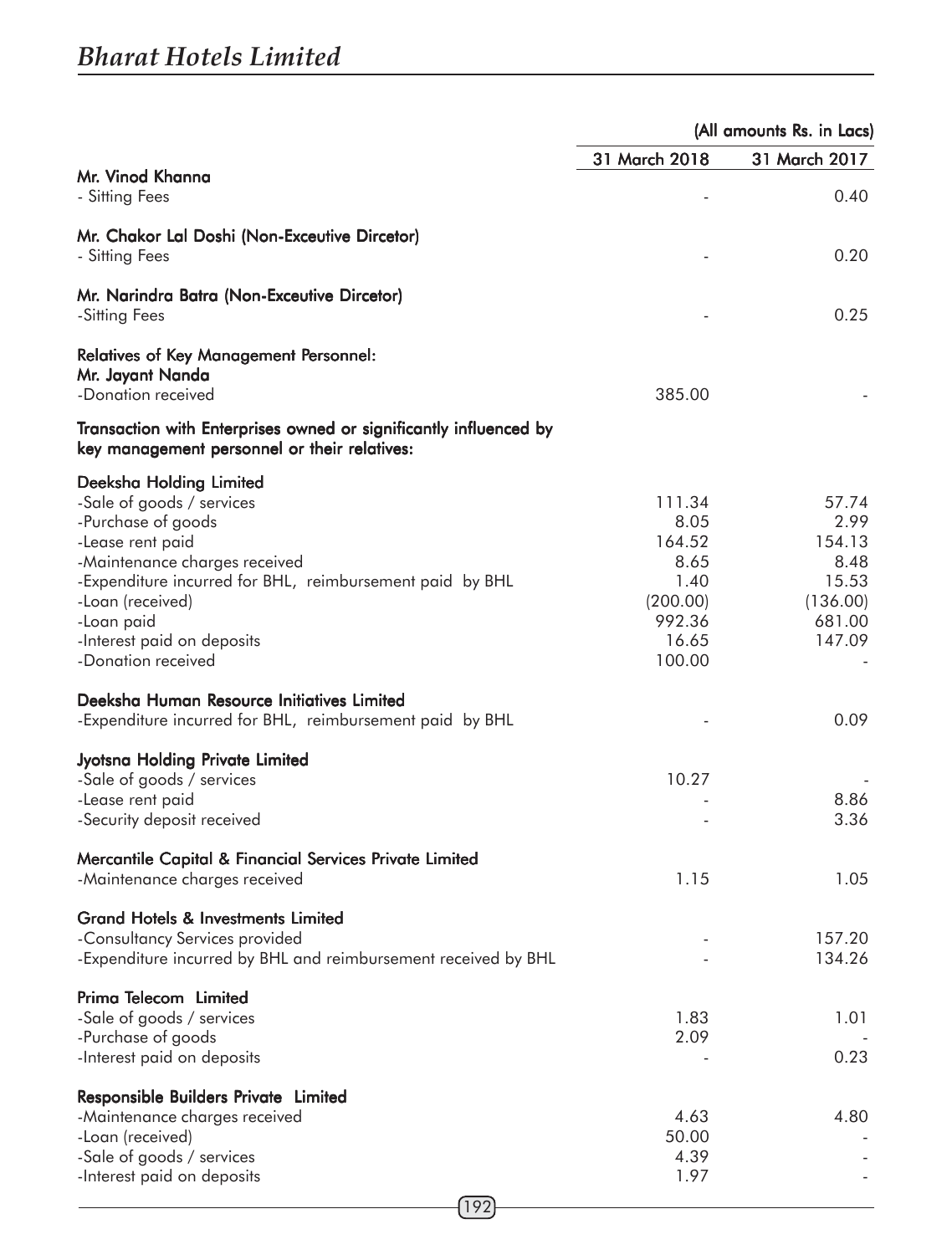

# Premium Exports Limited -Lease rent paid 1.35 2.70 Rohan Motors Limited -Sale of goods / services 6.35 5.35 5.35 for the services of the services of the services of the services of the services of the services of the services of the services of the services of the services of the services of t -Purchase of fixed assets 4.20 -Services received and the contract of the contract of the contract of the contract of the contract of the contract of the contract of the contract of the contract of the contract of the contract of the contract of the con -Maintenance charges received 2.00 and 2.00 and 2.00 and 2.00 and 2.00 and 2.00 and 2.00 and 2.00 and 2.00 and 2.00 and 2.00 and 2.00 and 2.00 and 2.00 and 2.00 and 2.00 and 2.00 and 2.00 and 2.00 and 2.00 and 2.00 and 2.0 Subros Limited -Sale of goods / services 96.32 90.84 -Maintenance charges received 20.19 21.86 FIBCOM India Limited -Sale of goods / services 0.85 1.35 L.P Hospitality Private Limited -Consultancy Services provided 5.71  $\sim$  5.71 Premium Farm Fresh Produce Limited -Donation Received **150.00** - 150.00 -Loan repaid and the set of the set of the set of the set of the set of the set of the set of the set of the set of the set of the set of the set of the set of the set of the set of the set of the set of the set of the set Cargo Hospitality Private Limited -Loan (received) (85.00) 300.00 -Loan paid 385.00 - Kronokare Cosmetics Pvt Ltd -Purchase of goods 282.23 857.89 - Sale of Goods - 64.22 Cargo Motors Private Limited -Sale of goods / services 6.27 3.84 Bhasin and Company -Consultacny Services received  $4.20$ -Sale of goods / services - 3.38 Eila Builders & Developers Limited Loan paid 12.34 2.67 -Interest paid on deposits 18.27 13.60 Hemkunt Service Station Private Limited -Sale of goods / services 0.29 -Purchase of goods 123.06 Tempo Automobile Private Limited -Sale of goods / services 2.03 - Services received 0.74 (All amounts Rs. in Lacs) 31 March 2018 31 March 2017

193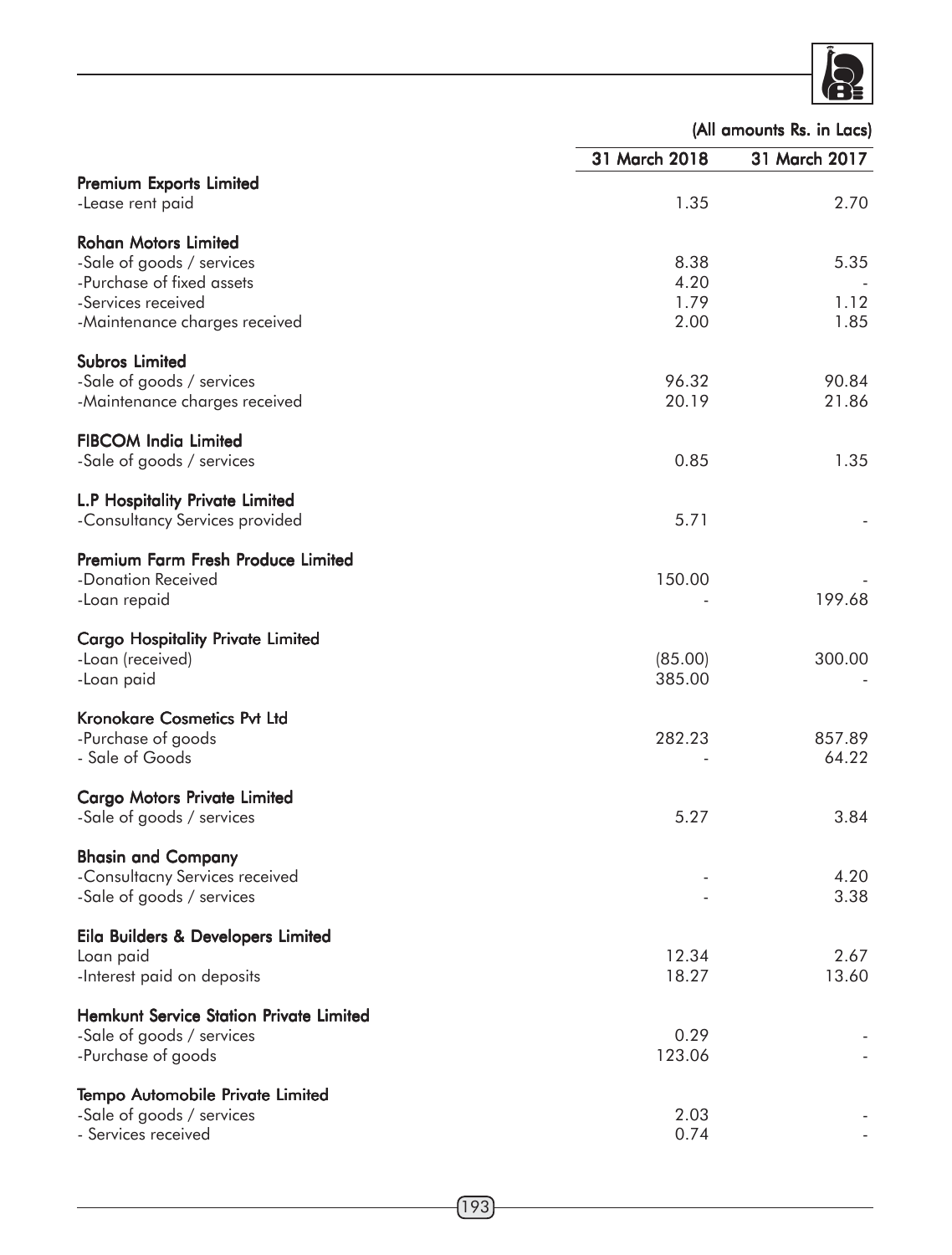|                                                                |               | (All amounts Rs. in Lacs) |
|----------------------------------------------------------------|---------------|---------------------------|
|                                                                | 31 March 2018 | 31 March 2017             |
| Godawari Motors Private Limited                                |               |                           |
| -Sale of goods / services                                      | 2.52          |                           |
| -Purchase of goods                                             | 38.97         |                           |
| -Maintenance charges received                                  | 2.51          |                           |
| Ramesh Suri (HUF)                                              |               |                           |
| -Maintenance charges received                                  | 1.06          |                           |
| <b>St. Olave's Limited</b>                                     |               |                           |
| -Consultancy Services provided                                 | 59.24         |                           |
| -Expenditure incurred by BHL and reimbursement received by BHL | 76.69         |                           |
| Cargo Motors (Rajasthan) Pvt Ltd                               |               |                           |
| -Sale of goods / services                                      | 6.70          |                           |
| (f) Balance outstanding as at period end                       |               |                           |
| Key management personnel - Receivables                         |               |                           |
| Dr. Jyotsna Suri                                               | 24.90         |                           |
| Balance receivable from Enterprises owned or significantly     |               |                           |
| influenced by key management personnel or their relatives:     |               |                           |
|                                                                | 31 March 2018 | 31 March 2017             |
| <b>Bhasin &amp; Company</b>                                    |               | 16.48                     |
| Cargo Motors Delhi Private Limited                             | 103.97        | 103.97                    |
| Cargo Motors Private Limited                                   | 41.38         | 36.02                     |
| Cargo Motors Rajasthan Private Limited                         | 9.28          | 4.45                      |
| Deeksha Holding Limited                                        | 33.00         | 37.51                     |
| Deeksha Human Resource Initiatives Limited                     | 0.93          | 0.93                      |
| <b>FIBCOM</b> India Limited                                    | 12.21         | 12.08                     |
| Grand Hotel & Investments Limited                              | 53.65         | 222.62                    |
| Kronokare Cosmetics Pvt Ltd                                    | 12.97         | 8.26                      |
| L. P. Hospitality Private Limited                              | 1.61          | 19.72                     |
| Mercantile Capital & Financial Services Private Limited        | 0.08          | 0.11                      |
| Prima Telecom Limited                                          | 1.00          | 0.41                      |
| Responsible Builders Private Limited                           | 0.63          | 0.70                      |
| Rohan Motors Limited                                           | 2.93          | 2.77                      |
| Subros Limited                                                 | 27.53         | 45.43                     |
| Tempo Automobiles Private Limited                              | 0.13          |                           |
| Godawari Motors Private Limited                                | 2.67          |                           |
| St. Olave's Limited                                            | 139.08        |                           |
| Ramesh Suri (HUF)                                              | 0.31          |                           |
| <b>Balance payable to Key Management Personnel:</b>            |               |                           |
| Dr. Jyotsna Suri                                               | 1,111.44      | 621.28                    |
| Ms. Divya Suri Singh                                           | 3.60          | 23.54                     |
| Ms. Deeksha Suri                                               | 3.60          | 29.99                     |
| Mr. Keshav Suri                                                |               | 6.44                      |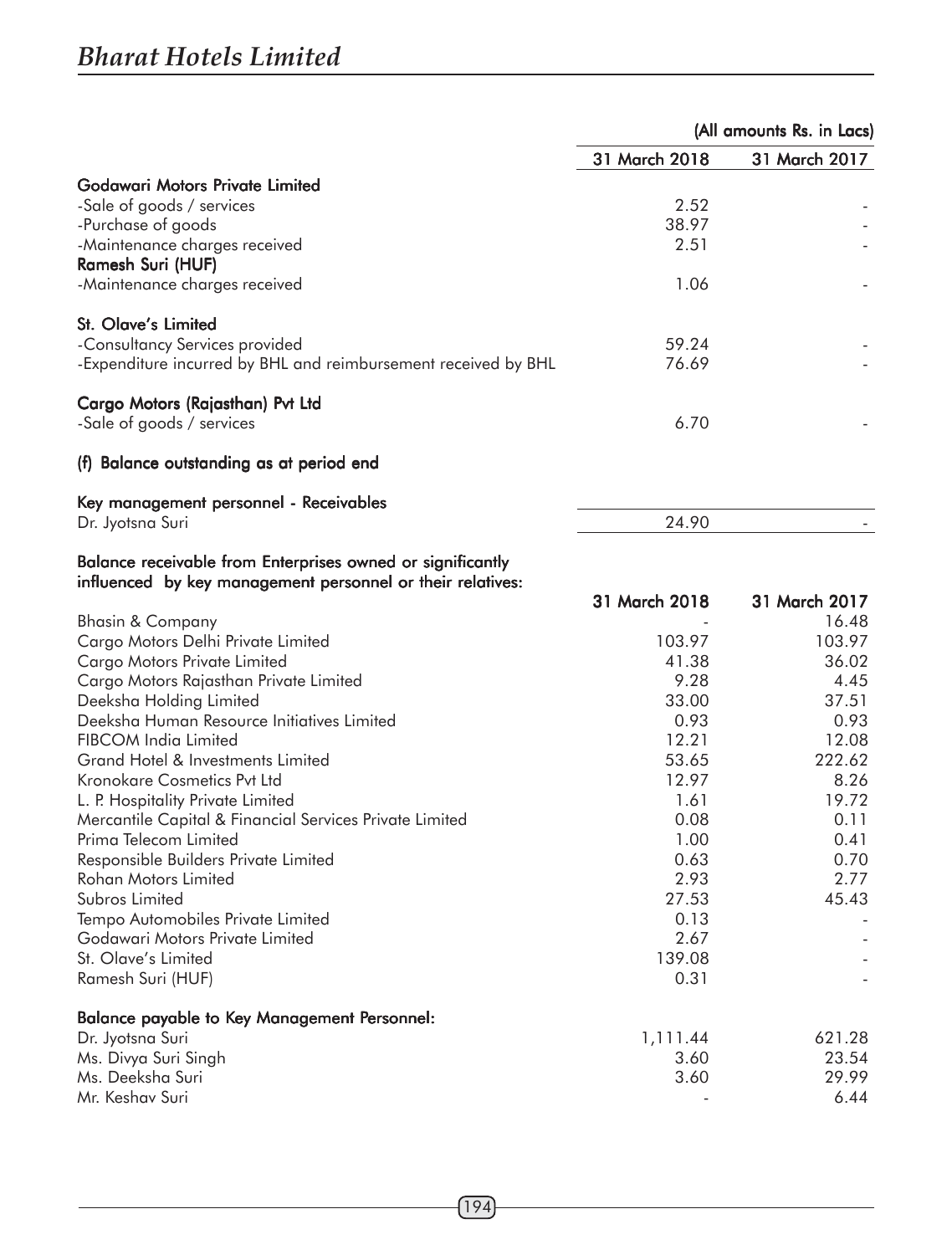

(All amounts Rs. in Lacs)

## Balance payable to Enterprises owned or significantly influenced by key management personnel or their relatives: 31 March 2018 31 March 2017 Bhasin & Company - 5.70 Deeksha Holding Limited 275.98 1,138.70 Deeksha Human Resource Initiatives Limited 4.84 157.01 Eila Builders & Developers Limited 145.39 147.44 Jyotsna Holding Private Limited 0.06 0.06 Kronokare Cosmetics Private Limited 1.18 12.40 L. P Hospitality Private Limited **Department COSOS** 0.08 Premium Exports Limited - 2.63 Global Autotech Limited Tempo Automobiles Private Limited **6.12** 0.12 Rohan Motors Limited 0.22 - Hemkunt Service Station Private Limited 42.29 - Corporate Guarantees / Undertaking received: Dr. Jyotsna Suri (5,714.98) (4,243.58) Premium Holdings Limited (5,203.53) (5,187.09) Richmond Enterprises S.A.  $(6,200.00)$ Note 52: Details of CSR expenditure: a) Gross amount required to be spent by the Company during the year 53.38 4.09 (b) Amount spent during the year ending on 31 March 2018:  $i)$  Construction/acquisition of any asset ii) On purposes other than (i) above  $38.42$ b) Amount spent during the year ending on 31 March 2017:  $i)$  Construction/acquisition of any asset ii) On purposes other than (i) above  $\overline{33.40}$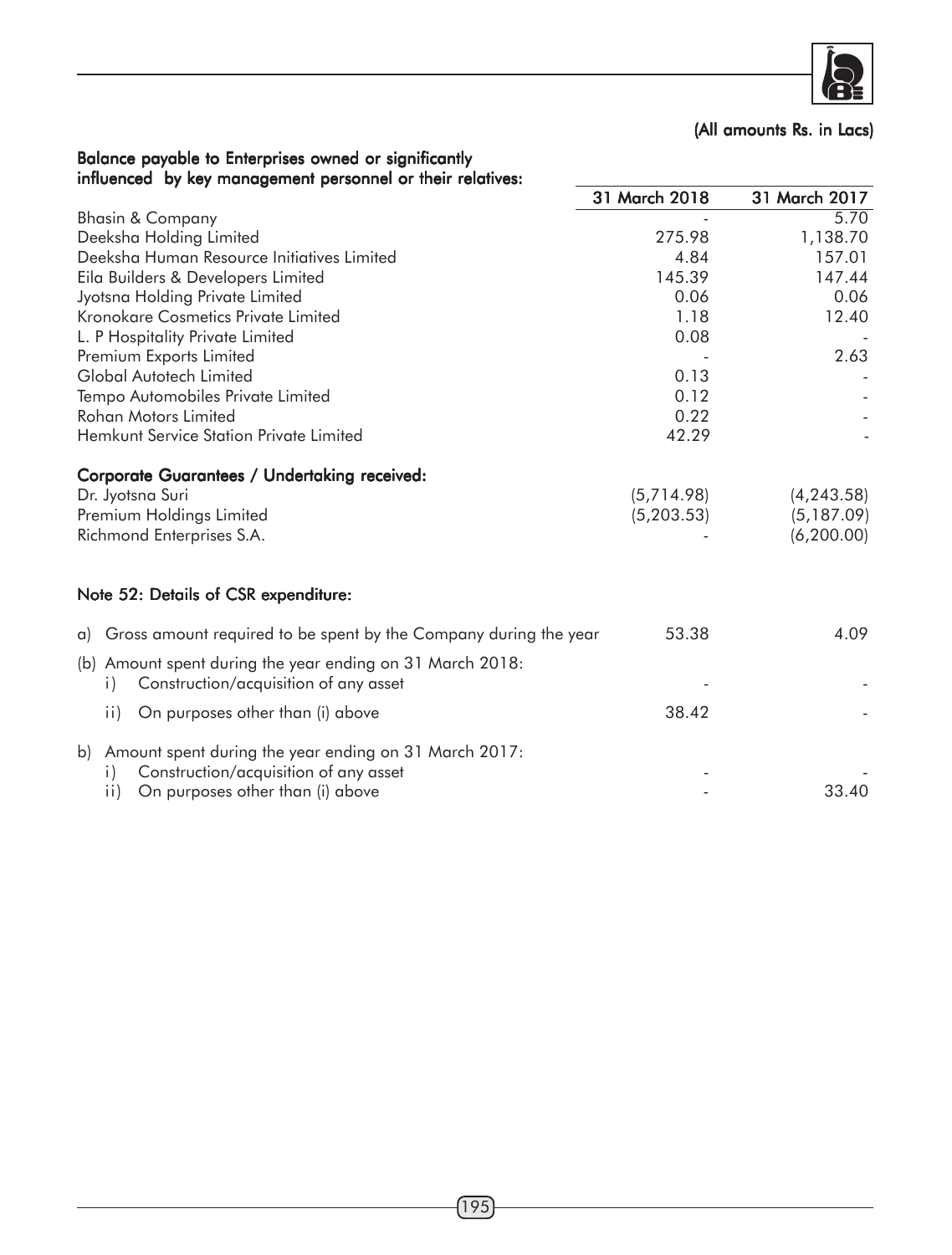| ဌ | J |  |
|---|---|--|
|   |   |  |

# All amounts in Rupees in Lacs

For management purposes, the Group is organised into business units based on its services rendered and products sold. The leadership team (Chairperson and Chief Financial Officer) monitors the operating results of its busi purpose of making decisions about resource allocation and performance assessment. Segment performance is evaluated based on profit or loss. No operating segments have been aggregated to form the above reportable operating For management purposes, the Group is organised into business units based on its seviles readed on a products sold. The leadership team (Chairperson and Chief Financial Officer) monitors the operating results of its busine purpose of making decisions about resource allocation and performance assessment. Segment Segments performance base along segments have been aggregated to form the above reportable operating segments. The Group has four reportable segments, as follows: has four reportable segments, as follows:

**Hotel operations** : It represents sale of rooms and apportments, food and beverages, bangter rentals and other rentals and other appear to the second of the second of the related services<br>**Aircoth Chorter Operations:** It **ildel operations** : It represents sale of rooms and apartments, food and beverages, banquet rentals and other services relating to hotel operations including telecommunication, business centre, health centre and other rel Aircraft Charter Operations: It represents services rendered to customers who hire aircraft for travel.

Other Activities. It represents operations relating to menting of shops located varitin hotel premises and separate business towers operated by the Group and Income and expenses arising out of training and education activi **Other Activities:** It represents operations relating to tenting of shops located within hotel premises and separate busines specified by the Group and expenses arising out of training and education activities carries out

| Particulars                                                                         | Hotel operations                        |                                          |                                         | Aircraft charter operations             |                                         | Other activities                        | Total                                   |                                         |
|-------------------------------------------------------------------------------------|-----------------------------------------|------------------------------------------|-----------------------------------------|-----------------------------------------|-----------------------------------------|-----------------------------------------|-----------------------------------------|-----------------------------------------|
|                                                                                     | ended March 31,<br>2018<br>For the year | 2017<br>ended March 31,<br>the year<br>ق | 2018<br>For the year<br>ended March 31, | 2017<br>For the year<br>ended March 31, | 2018<br>ended March 31,<br>For the year | ended March 31,<br>2017<br>For the year | 2018<br>ended March 31,<br>For the year | ended March 31,<br>2017<br>For the year |
| External sales<br>Revenue                                                           | 71,415.53                               | 2,980.02<br>S                            | 489.19                                  | 614.88                                  |                                         |                                         | 73,798.44                               | 65,379.04                               |
| Other income                                                                        | 863.90                                  | 1,038.09                                 |                                         |                                         | 1,893.72<br>789.99                      |                                         | 1,653.89                                |                                         |
| Finance Income                                                                      |                                         |                                          |                                         |                                         | 109.25                                  | 1,784.14<br>63.34<br>109.26             | 109.25                                  | 1,101.43<br>109.26                      |
| Unallocated corporate income                                                        |                                         |                                          |                                         |                                         |                                         |                                         | 532.48                                  | 464.35                                  |
| <b>L</b> otal                                                                       | 72,279.43                               | 4,018.11<br>उ                            | 489.19                                  | 614.88                                  | 2,792.96                                | 956.74                                  | 76,094.06                               | 67,054.08                               |
| Segment result                                                                      | 26,038.88                               | 4,263.52<br>≍                            | (587.04)                                | (388.31)                                | 2,044.99                                | 1,101.68                                | 27,496.83                               | 14,976.89                               |
| nterest expense                                                                     |                                         |                                          |                                         |                                         |                                         | 0.34                                    |                                         | 0.34                                    |
| Unallocated corporate expenses<br>ax expense                                        |                                         |                                          |                                         |                                         |                                         |                                         | (26, 690.88)<br>(7,582.07)              | 1,860.66<br>(17, 838.70)                |
| for the year<br>Profit / (Loss)                                                     |                                         |                                          |                                         |                                         |                                         |                                         | 8,388.02                                | (4, 722.81)                             |
| Particulars                                                                         | Hotel operations                        |                                          |                                         | Aircraft charter operations             |                                         | Other activities                        | <b>Total</b>                            |                                         |
|                                                                                     | For the year                            | r the year<br>ق                          | For the year                            | For the year                            | For the year                            | For the year                            | For the year                            | For the year                            |
|                                                                                     | ended March 31,<br>2018                 | ended March 31,<br>2017                  | 2018<br>ended March 31,                 | ended March 31,<br>2017                 | 2018<br>ended March 31,                 | ended March 31,<br>2017                 | 2018<br>ended March 31,                 | ended March 31,<br>2017                 |
| <b>Jnallocated</b> corporate assets<br>Segment assets                               | 228,099.04                              | ,733.27<br>227                           | 4,518.97                                | 4,583.45                                | 12,307.94                               | 8,810.17                                | 20,334.68<br>244, 925.95                | 241,126.89<br>22,964.84                 |
| <b>Total</b>                                                                        |                                         |                                          |                                         |                                         |                                         |                                         | 265,260.63                              | 264,091.73                              |
| Unallocated corporate liabilities<br>Segment liabilities                            | 16,216.79                               | 28,984.24                                | 53.35                                   | 38.01                                   | 4,396.15                                | 4,251.55                                | 20,666.29<br>148,388.62                 | 33,273.80<br>142,024.40                 |
| 로                                                                                   | $\blacksquare$                          |                                          | ı                                       |                                         |                                         |                                         | 169,054.91                              | 175,298.20                              |
| Capital expenditure towards<br>acquisition of fixed assets                          | 841.59                                  |                                          | 106.79                                  |                                         | 3,598.15                                | 1,091.38                                |                                         |                                         |
| Depreciation / amortization                                                         | 7,958.48                                | 6,130.68<br>7,673.03                     | 322.09                                  | 48.45<br>319.10                         | 64.36                                   | 58.87                                   | 4,546.53<br>8,344.93                    | 7,270.51<br>8,051.00                    |
| than depreciation and amortization<br>Non cash (income)/expenses other              | 233.43                                  | 416.37                                   |                                         |                                         |                                         | 0.34                                    | 233.43                                  | 416.71                                  |
| Note: Capital expenditure includes exchange differences that have been capitalised. |                                         |                                          |                                         |                                         |                                         |                                         |                                         |                                         |

 $\mathbf{I}$ 

196

Geographical information

**Geographical information**<br>The operating interests of the Company are confined to India since all the operational activities exists in India only. Accordingly, the figures appearing in these financial statements relate to The operating interests of the Company are confined to India since all the operational activities exists in India only. Accordingly, the figures appearing in these financial satements relate to the Company's single geograp

# *Bharat Hotels Limited*

 $\mathbf{r}$  $\overline{1}$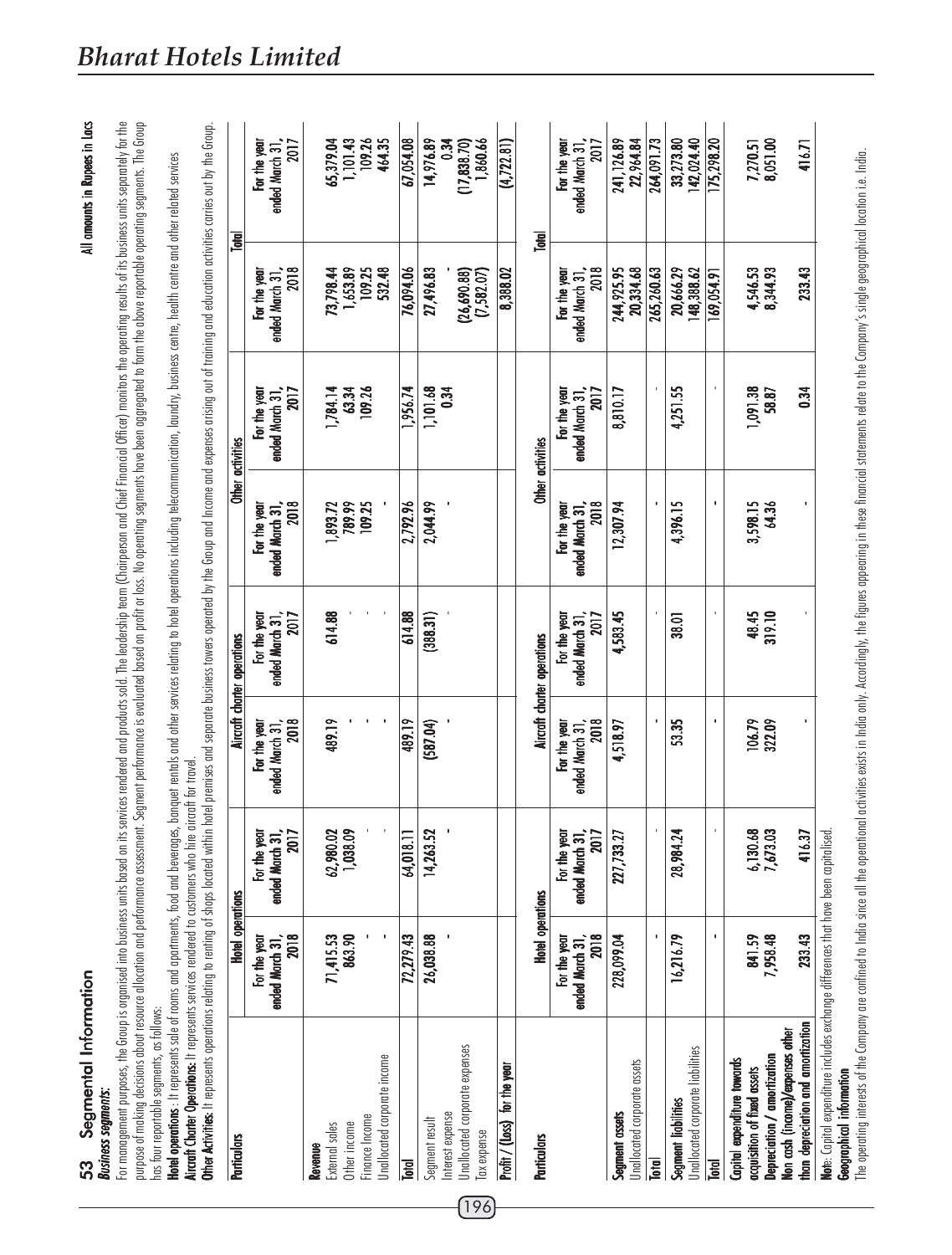

## Note 54 : Interest in joint-ventures

The Group has a 16.67% interest in Cavern Hotels & Resorts FZCo., joint venture involved in business of operation of Hotels. The Group's interest in the joint venture is accounted for using the equity method in the consolidated financial statements. Summarised financial information of the joint venture, based on their Ind AS financial statements, and reconciliation with the carrying amount of the investment in restated consolidated financial statements are set out below:

## Summarised balance sheet

|                                     | Cavern Hotels & Resorts FZCo. |               |
|-------------------------------------|-------------------------------|---------------|
|                                     | 31 March 2018                 | 31 March 2017 |
| <b>Total Current assets</b>         | 2,168.52                      | 2,159.88      |
| Total non-current assets            | 4,872.64                      | 4,852.65      |
| <b>Total Current liabilities</b>    | (2, 117.90)                   | (2,109.21)    |
| Total Non-current liabilities       | (6, 259.24)                   | (6, 233.56)   |
| <b>Equity Share Capital</b>         | (65.20)                       | (65.20)       |
| Reserve & Surplus                   | (1,401.18)                    | (1, 395.44)   |
| Proportion of the Group's ownership | 16.67%                        | 16.67%        |
| Group's share of loss*              | (233.58)                      | (232.62)      |

\*Loss for Cavern Hotels & Resorts FZ Co. has not been recognised for all the periods presented since the Group's share of losses exceeds its interest in the joint venture.

## Reconcilation to carrying amounts

|                                                                                                       |                    | Cavern Hotels & Resorts FZCo. |
|-------------------------------------------------------------------------------------------------------|--------------------|-------------------------------|
|                                                                                                       | 31 March 2018      | 31 March 2017                 |
| Gross investment in joint ventures<br>Less: Provision for diminution                                  | 10.85<br>(10.85)   | 10.85<br>(10.85)              |
| Net Investment in joint ventures                                                                      |                    |                               |
| Loan to joint ventures<br>Less: Provision for doubtful loan<br>Less: Share of loss for previous years | 678.03<br>(678.03) | 678.03<br>(678.03)            |
|                                                                                                       |                    |                               |

## Summarised statement of profit and loss Particulars Cavern Hotels & Resorts FZCo. Hotels & Resorts FZCo. Hotels & Resorts FZCo. Hotels & F

| , unicorale                   |               | CUTCHI HUICIS O RESULIS LECU. |  |  |
|-------------------------------|---------------|-------------------------------|--|--|
|                               | 31 March 2018 | 31 March 2017                 |  |  |
| Revenue                       |               |                               |  |  |
| Interest and other income     |               |                               |  |  |
|                               |               |                               |  |  |
| Cost of material consumed     |               |                               |  |  |
| Employee benefits expense     |               |                               |  |  |
| Depreciation and amortisation |               |                               |  |  |
| Other expenses                | 0.25          | 0.25                          |  |  |
| Finance cost                  |               |                               |  |  |
| Loss before tax               | (0.25)        | (0.25)                        |  |  |
|                               |               |                               |  |  |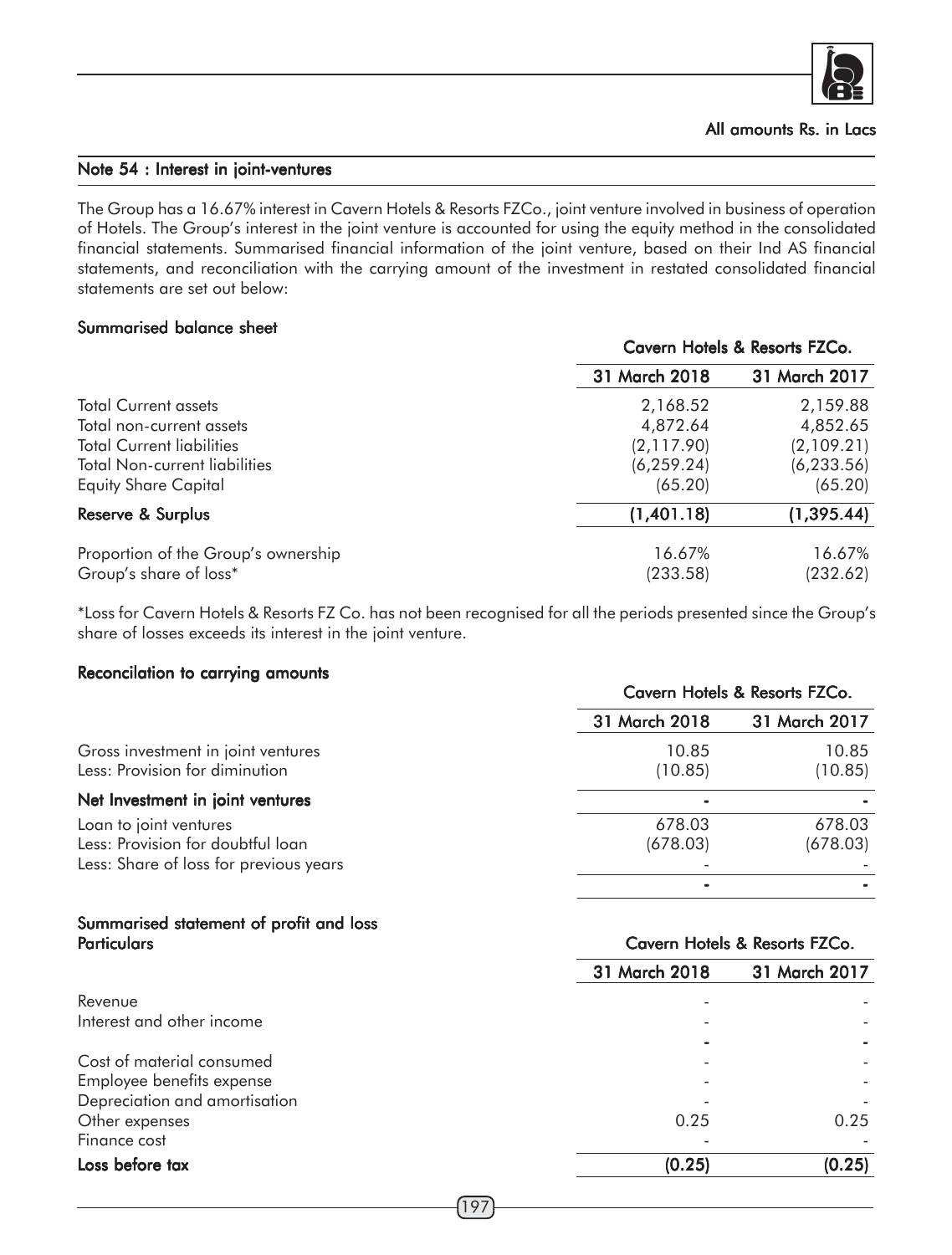|                                                           |               | All amounts Rs. in Lacs |
|-----------------------------------------------------------|---------------|-------------------------|
|                                                           | 31 March 2018 | 31 March 2017           |
| Income tax expense                                        |               |                         |
| Loss for the year                                         | (0.25)        | (0.25)                  |
| Group's share of loss for the year*                       |               |                         |
| Other comprehensive income                                |               |                         |
| Total comprehensive income                                | (0.25)        | (0.25)                  |
| Group's share of total comprehensive income for the year* |               |                         |

\*Loss for Cavern Hotels & Resorts FZCo. has not been recognised for all periods presented since the Group's share of losses exceeds its interest in the joint venture.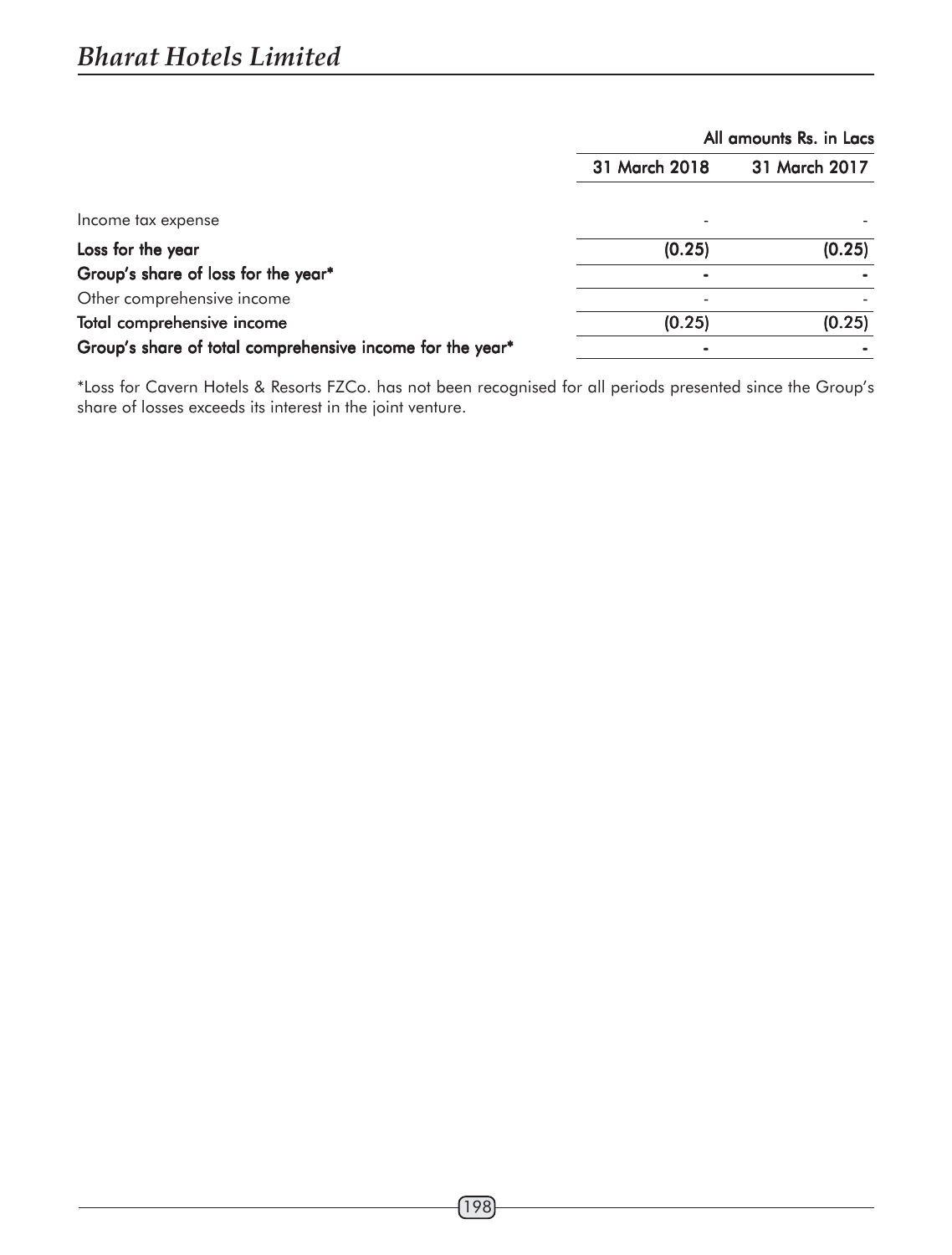| 31-Mar-18<br>יי ברב                                               |                             |                                                          |                    |                                             |          | סוגבה הוא להרבה הוא להרבה הווהר המונה המונה המונה המונה המונה המונה המונה המונה המונה המונה המונה המונה המונה |                    | (All amounts Rs. in Lacs)              |
|-------------------------------------------------------------------|-----------------------------|----------------------------------------------------------|--------------------|---------------------------------------------|----------|---------------------------------------------------------------------------------------------------------------|--------------------|----------------------------------------|
| Particulars                                                       | Net Assets, i.e.            | total assets<br>minus total liabilities                  |                    | Share of profit or loss                     | Share in | comprehensive income<br>other                                                                                 |                    | comprehensive income<br>Share in tota  |
|                                                                   | Rupees                      | Consolidated<br>net assets<br>As % of                    | Rupees             | Consolidated<br>profit or loss<br>As % of   | Rupees   | comprehensive<br>Consolidated<br>income<br>As % of<br>other                                                   | <b>Rupees</b>      | Consolidated<br>net assets<br>As % of  |
| <b>Bharat Hotels Limited</b><br>Parent                            | 10,122.10                   | 114.47%                                                  | 3,123.98           | 41.63%                                      | (59.56)  | 97.30%                                                                                                        | 3,064.42           | 41.17%                                 |
| Apollo Zipper India Limited<br>Subsidiaries                       | 17,932.68                   | 8.64%                                                    | 2,441.40           | 32.53%                                      | (0.74)   | 1.21%                                                                                                         | 2,440.66           | 32.79%                                 |
| Prima Buildwell Private Limited<br>Jyoti Limited                  | (255.87)<br>534.63          | $-0.56%$<br>$-0.27%$                                     | (17.33)<br>10.77   | $-0.23%$<br>0.14%                           |          | 0.00%<br>0.00%                                                                                                | (17.33)<br>10.77   | $-0.23%$<br>0.14%                      |
| Prime Cellular Limited                                            | 3,573.13                    | 3.71%                                                    | (39.65)            | $-0.53%$                                    |          | 0.00%                                                                                                         | (39.65)            | $-0.53%$                               |
| The Lalit Suri Educational & Charitable Trust                     | 2,021.62                    | 2.10%                                                    | 334.27             | 4.45%                                       |          | 0.00%                                                                                                         | 334.27             | 4.49%                                  |
| Kujjal Builders Private Limited                                   | 19,381.21                   | 20.15%                                                   | ,769.36            | 23.58%                                      | (0.91)   | 1.49%                                                                                                         | ,768.45            | 23.76%                                 |
| Consolidation Adjustment/ Elimination<br>Non controlling interest | (53, 074, 10)<br>(2,960.42) | $-3.08%$<br>55.17%                                       | 765.23<br>884.07)  | $-11.78%$<br>10.20%                         |          | 0.00%<br>0.00%                                                                                                | 765.23<br>(884.07) | $-11.88%$<br>10.28%                    |
| <b>TOTAL</b>                                                      | 96,205.72                   | 100%                                                     | 503.95<br>N        | 100%                                        | (61.21)  | 100%                                                                                                          | .442.74            | 100%                                   |
| $31 - M$ ar-17                                                    |                             |                                                          |                    |                                             |          |                                                                                                               |                    |                                        |
| Particulars                                                       |                             | Net Assets, i.e. total assets<br>minus total liabilities |                    | Share of profit or loss                     |          | comprehensive income<br>Share in other                                                                        |                    | comprehensive income<br>Share in total |
|                                                                   | Rupees                      | Consolidated<br>net assets<br>As % of                    | Rupees             | Consolidated<br>profit or loss<br>As $%$ of | Rupees   | comprehensive<br>Consolidated<br>income<br>As %<br>other                                                      | Rupees             | Consolidated<br>net assets<br>As % of  |
| <b>Bharat Hotels Limited</b><br>Parent                            | 07,972.30                   | 121.60%                                                  | 3,673.01           | $-229.51\%$                                 | (0.71)   | 161%                                                                                                          | 3,672.30           | $-229%$                                |
| Subsidiaries                                                      |                             |                                                          |                    |                                             |          |                                                                                                               |                    |                                        |
| Apollo Zipper India Limited                                       | 14,011.87                   | 15.78%                                                   | (2,220.72)         | 138.76%                                     | 0.17     | $-38%$                                                                                                        | 2,220.55)          | 139%                                   |
| Jyoti Limited                                                     | (238.53)                    | $-0.27%$                                                 | (20.53)            | 1.28%                                       |          | 0%                                                                                                            | (20.53)            | $1\%$                                  |
| Prima Buildwell Private Limited<br>Prime Cellular Limited         | 3,612.78<br>545.40          | 4.07%<br>$-0.61%$                                        | (45.75)<br>(3.87)  | 0.24%<br>2.86%                              |          | $0\%$<br>0%                                                                                                   | (45.75)<br>(3.87)  | 3%<br>0%                               |
| The Lalit Suri Educational & Charitable Trust                     | 1,390.27                    | 1.57%                                                    | (294.06)           | 18.37%                                      |          | 0%                                                                                                            | 294.06             | 18%                                    |
| Kujjal Builders Private Limited                                   | (8, 912.50)                 | $-10.04%$                                                | (6, 244.55)        | 390.20%                                     | 0.20     | $-46%$                                                                                                        | (6, 244.35)        | 390%                                   |
| Consolidation Adjustment/ Elimination<br>Non controlling interest | (3,844.48)<br>(24, 652.76)  | $-4.00%$<br>27.76%                                       | 3,122.46<br>433.66 | $-195.11%$<br>27.10%                        | (0.10)   | 23%<br>0%                                                                                                     | 3,122.36<br>433.66 | $-195%$<br>$-27%$                      |
| <b>TOTAL</b>                                                      | 88,793.53                   | 100%                                                     | (1,600.35)         | 100%                                        | (0.44)   | 100%                                                                                                          | (1,600.79)         | 100%                                   |

199

NOTE 55 : ADDITIONAL INFORMATION AS REQUIRED UNDER SCHEULDE III TO THE COMPANIES ACT. 2013 OF ENTERPRISES : NOTE 55 : ADDITIONAL INFORMATION AS REQUIRED UNDER SCHEULDE III TO THE COMPANIES ACT, 2013 OF ENTERPRISES :

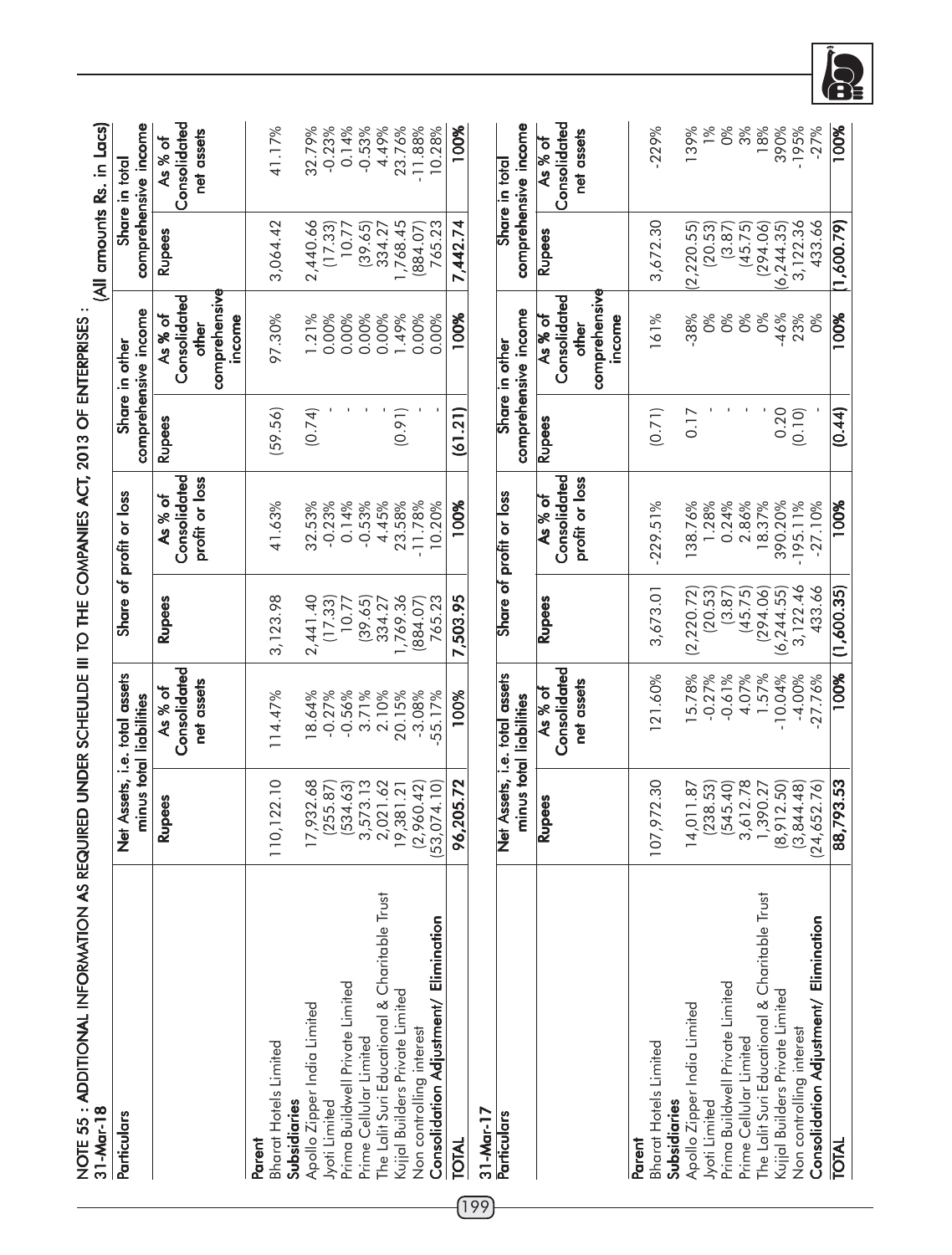## Note 56: Non-controlling Interests

Set out below is summarised financial information for each subsidiary that has non-controlling interests that are material to the group. The amounts disclosed for each subsidiary are before inter-company eliminations.

| Kujjal Builders Private Limited<br><b>Non-Controlling Interests (NCI)</b>                                                                         | (All amounts Rs. in Lacs)           |                                     |  |
|---------------------------------------------------------------------------------------------------------------------------------------------------|-------------------------------------|-------------------------------------|--|
| <b>Summarised Balance Sheet</b>                                                                                                                   | As at<br>31 March 2018              | As at<br>31 March 2017              |  |
| <b>Current Assets</b><br><b>Current Liabilities</b>                                                                                               | 1,237.34<br>2,488.52                | 1,142.57<br>12,804.25               |  |
| Net Current Assets/ (Liabilities)                                                                                                                 | (1, 251.19)                         | (11,661.68)                         |  |
| Non Current Assets<br>Non Current Liabilities                                                                                                     | 42,207.80<br>21,575.41              | 44,084.94<br>41,335.76              |  |
| Net Non Current Assets/ (Liabilities)                                                                                                             | 20,632.40                           | 2,749.18                            |  |
| Net Assets/ (Liabilities)                                                                                                                         | 19,381.21                           | (8,912.50)                          |  |
| Adjustment pertaining to interest free loan*                                                                                                      | 13,262.63                           | (0.16)                              |  |
| <b>Accumulated Non Controlling Interest</b>                                                                                                       | (3, 572.03)                         | (4,456.09)                          |  |
| <b>Summarised Statement of Profit and Loss</b>                                                                                                    | For the year ended<br>31 March 2018 | For the year ended<br>31 March 2017 |  |
| Revenue<br>Profit for the year<br>Other comprehensive income                                                                                      | 4,563.50<br>1,769.36<br>(0.91)      | 3,752.06<br>(6, 244.55)<br>2.04     |  |
| Total comprehensive income                                                                                                                        | 1,768.45                            | (6, 242.52)                         |  |
| Profit allocated to NCI                                                                                                                           | 884.22                              | (3, 121.26)                         |  |
| <b>Summarised cash flows</b><br>Cash flow from operating activities<br>Cash flow from financing activities<br>Cash flow from investing activities | (9, 542.40)<br>9,616.90<br>(56.06)  | 2,538.79<br>(2, 174.45)<br>(381.82) |  |
| Net increase/(decrease) in cash and cash equivalents                                                                                              | 18.44                               | (17.48)                             |  |

## Apollo Zipper India Limited

The Company hold 90% equity interest in this subsidiary. As per the agreement with the shareholder of the non contolling interest, such shareholder shall not be responsible for any liabilities of the subsidiary company other than liabilities specifically agreed to.

Also, the subsidiary company had a revaluation reserve of Rs. 597.00 lacs arising out of revaluation exercise of certain fixed assets carried out in earlier years under previous GAAP. Although under Ind AS, such revaluation reserve has been transferred to retained earnings, however, the Group has allocated share of revaluation reserve aggregating to Rs. 597.00 lacs (31 March 2017: Rs. 597.00 lacs) towards non-controlling interest on a conservative basis.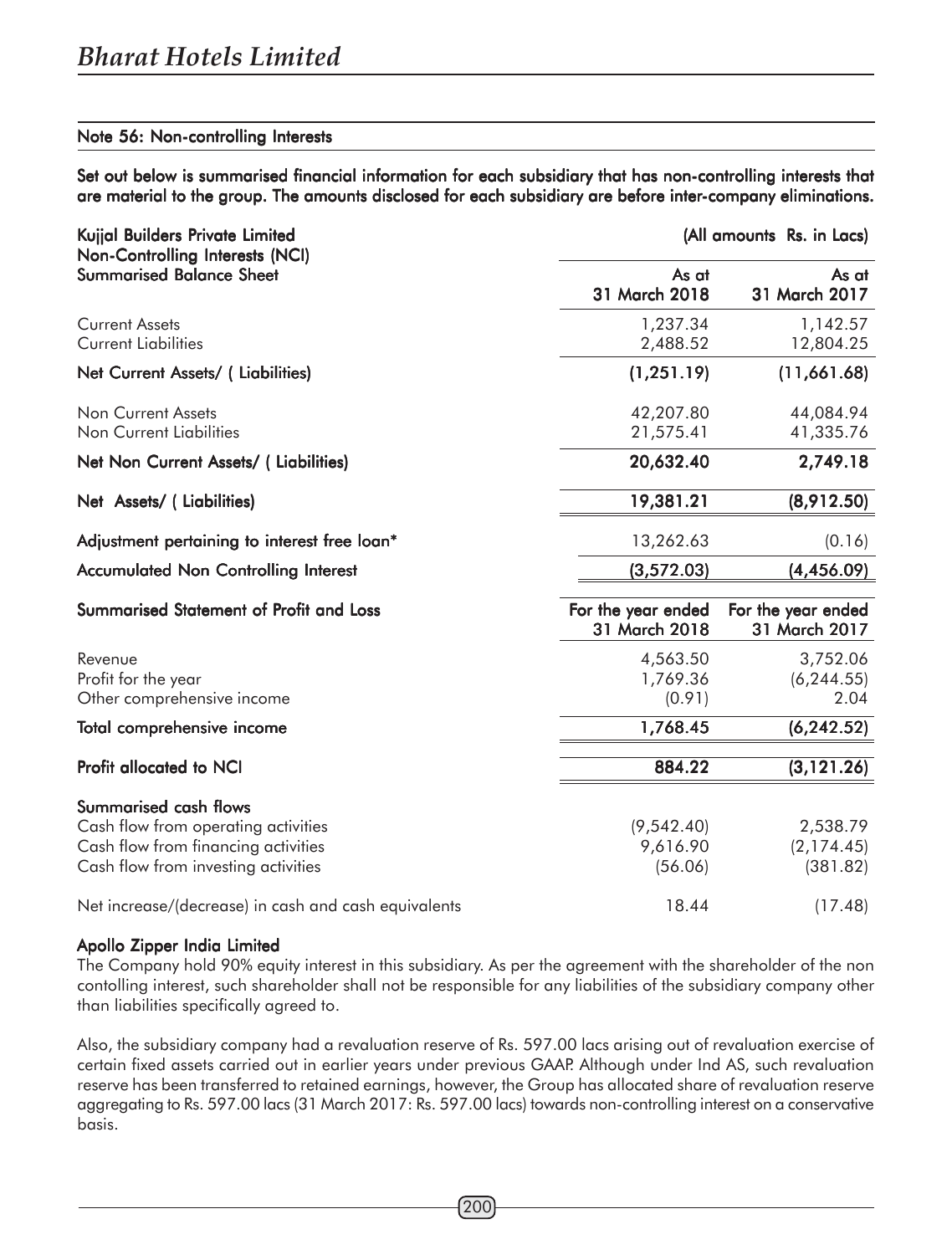

## Note 57 : Impairment testing of goodwill

For the purpose of impairment testing, goodwill is allocated to the Group's operating divisions which represent the lowest level within the group at which goodwill is monitored for internal management purposes, which is not higher than the Group's operating segments. The aggregate carrying amounts of goodwill allocated to each unit are as follows :

|                                       |               | (All amounts Rs. in Lacs) |
|---------------------------------------|---------------|---------------------------|
|                                       | 31 March 2018 | 31 March 2017             |
| Hotel operations at Kolkata property  | 5, 141. 35    | 5, 141. 35                |
| Hotel operations at Srinagar property | 3,268.10      | 3,268.10                  |
|                                       | 8,409.45      | 8,409.45                  |
| Units without significant goodwill    | 16.02         | 16.02                     |
|                                       | 8,425.47      | 8,425.47                  |

## Hotel operations at Kolkata property

The recoverable amount of this CGU is based on fair value less costs to sell, estimated using discounted cash flows. The fair value measurement has been categorised as Level 3 fair value based on the inputs to the valuation technique used.

The key assumptions used in the estimation of the recoverable amount are set out below. The values assigned to the key assumptions represent management's assessment of future trends in the relevant industries and have been based on historical data from both external and internal sources.

| (in percent)                           | 31 March 2018 | 31 March 2017 |
|----------------------------------------|---------------|---------------|
| <b>Discount Rate</b>                   |               |               |
| Average Room revenue (ARR) growth rate |               |               |
| <b>Occupancy Rate</b>                  |               |               |
| <b>EBITDA</b> growth rate              |               |               |

The discount rate is a post-tax measure estimated based on the weighted-average cost of capital.

The cash flow projections include specific estimates for five years and a terminal growth rate thereafter.

## EBITDA has been estimated taking into account past experience, adjusted as follows:

- Revenue growth has been projected taking into account the average growth levels experienced over the past five years at its either hotel properties and the estimated sales volume and price growth for the next five years. It has been assumed that the average room price would increase in line with forecast inflation over the next five years.

- Cost increase has been factored into the budgeted EBITDA, reflecting various operational costs in which the CGU operates which are assumed to grow in line with inflation over the years.

The estimated recoverable amount of the CGU exceeds its carrying amount by approximately Rs. 4073.70 lacs (31 March 2017 : Rs. 3,262.43 lacs). Management has identified that a reasonably possible change in three key assumptions could cause the carrying amount to exceed the recoverable amount. The following table shows the percent by which these three assumptions would need to change individually for the estimated recoverable amount to be equal to the carrying amount.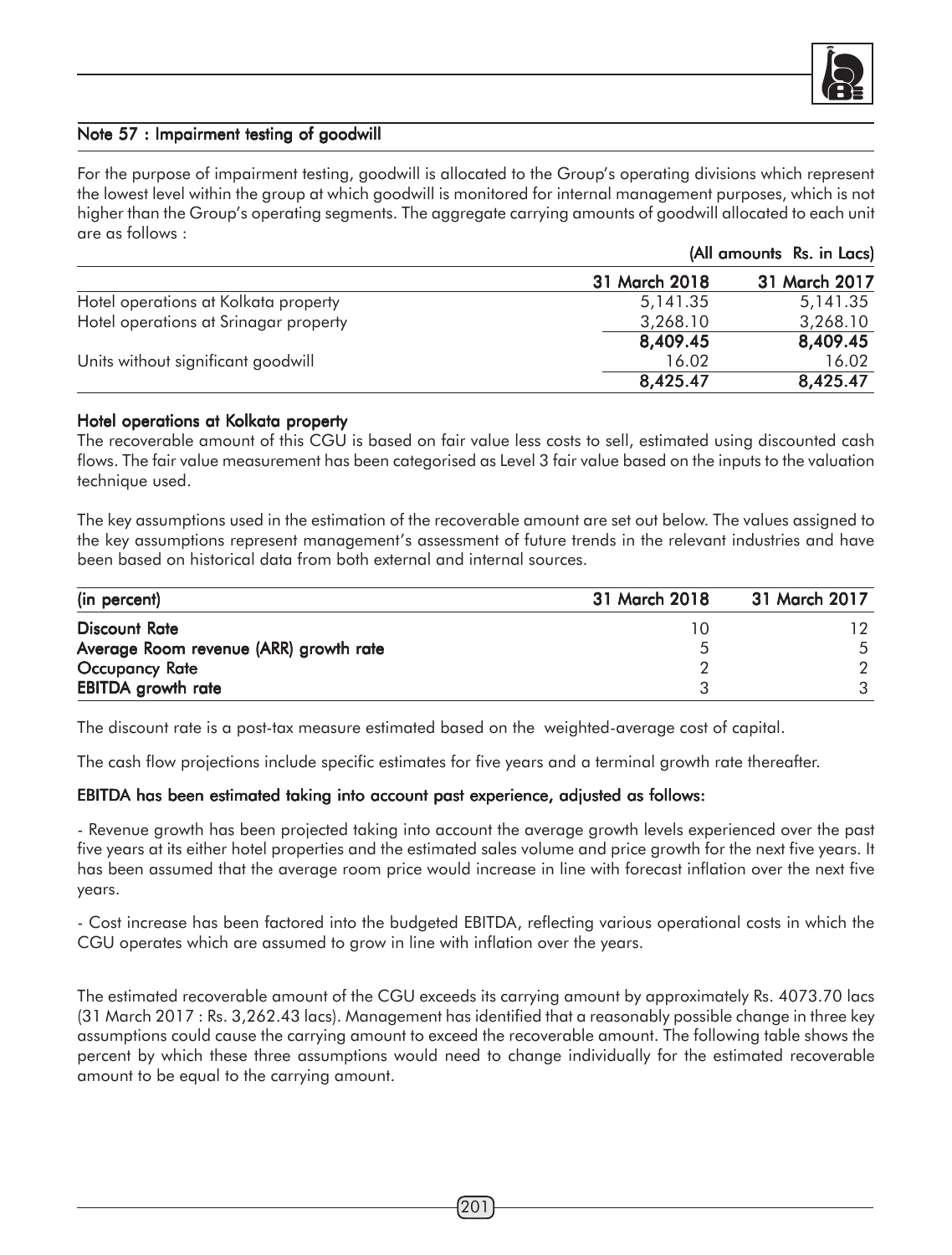|                                        |               | Changes required for recoverable<br>amount to equal carrying amount |
|----------------------------------------|---------------|---------------------------------------------------------------------|
| (in percent)                           | 31 March 2018 | 31 March 2017                                                       |
| Discount Rate                          | 5.93          | 1.77                                                                |
| Occupancy rate growth rate             | (78.33)       | (3.30)                                                              |
| Average Room revenue (ARR) growth rate | (12.80)       | (5.22)                                                              |

## Hotel operations at Srinagar property

The recoverable amount of this CGU is based on fair value less costs to sell, estimated using valuation techniques by a registered valuer. The fair value measurement has been categorised as Level 2 fair value based on the inputs to the valuation technique used. For the purpose of valuation, cost approach has been used to determine the value of subject land/leasehold rights. Value in real estate is created by utility of the real estate and capacity to satisfy the needs and wants.

The value of land represents the value in exchange where the valuation of land and development reflects the value in exchange and the additional return for development of the land on account of holding cost, construction execution risk and operating risk for running and maintaining the property. The contributions to the valuation of land parcels are derived from general uniqueness of the land, age of the construction, location of the land, relatively limited supply, heritage value of the property and specific utility of a given site.

58. On 01 June 2017, the Company obtained control of Kujial Builders Private Limited ("KBPL"), by obtaining control of the Board of Directors of KBPL. KBPL is a joint venture between the Prime Cellular Limited and Eila Builders & Developers Limited, entity controlled by the promoters of the Company. The transaction of obtaining control of KBPL is concluded as common control transaction, and therefore, in accordance with the guidance enunciated in Para 9 (iii) of Appendix C of Ind AS 103 " Business Combinations", the financial statements of the comparative period, i.e 31 March 2017 have been restated as if this business combination had occurred from the beginning of the preceding period presented, which is 31 March 2017 for the purposes of these consolidated financial statements. Accordingly, the comparative financial statements as of and for the year ended 31 March 2017, include KBPL as a subsidiary of the Company.

## 59. Contingent Liabilities not provided for: Liabilities provided (All amounts Rs. in Lacs)

## Holding Company:

## a) Income Tax Matters

| Assessment year    | Amount disputed |                |  |  |
|--------------------|-----------------|----------------|--|--|
|                    | 31 March 2018#  | 31 March 2017# |  |  |
| 1988-89 to 2009-10 | 863.68          | 863.68         |  |  |
| 2010-11            | 1,799.96        | 1,799.96       |  |  |
| 2011-12 to 2014-15 | 178.88          | 178.88         |  |  |
| 2015-16            | 120.66          |                |  |  |
| Total              | 2,963.18        | 2,842.52       |  |  |

The above income tax matters include certain disallowances of expenses claimed by the Company and certain other additions made by the Assessing Officers in respective years. These matters are pending with various judicial/appellate authorities including CIT(A), ITAT and High court. For some of the matters, judicial/appellate authorities have decided the cases in favor of the Company. However, these are being contested again by the Department of Income tax.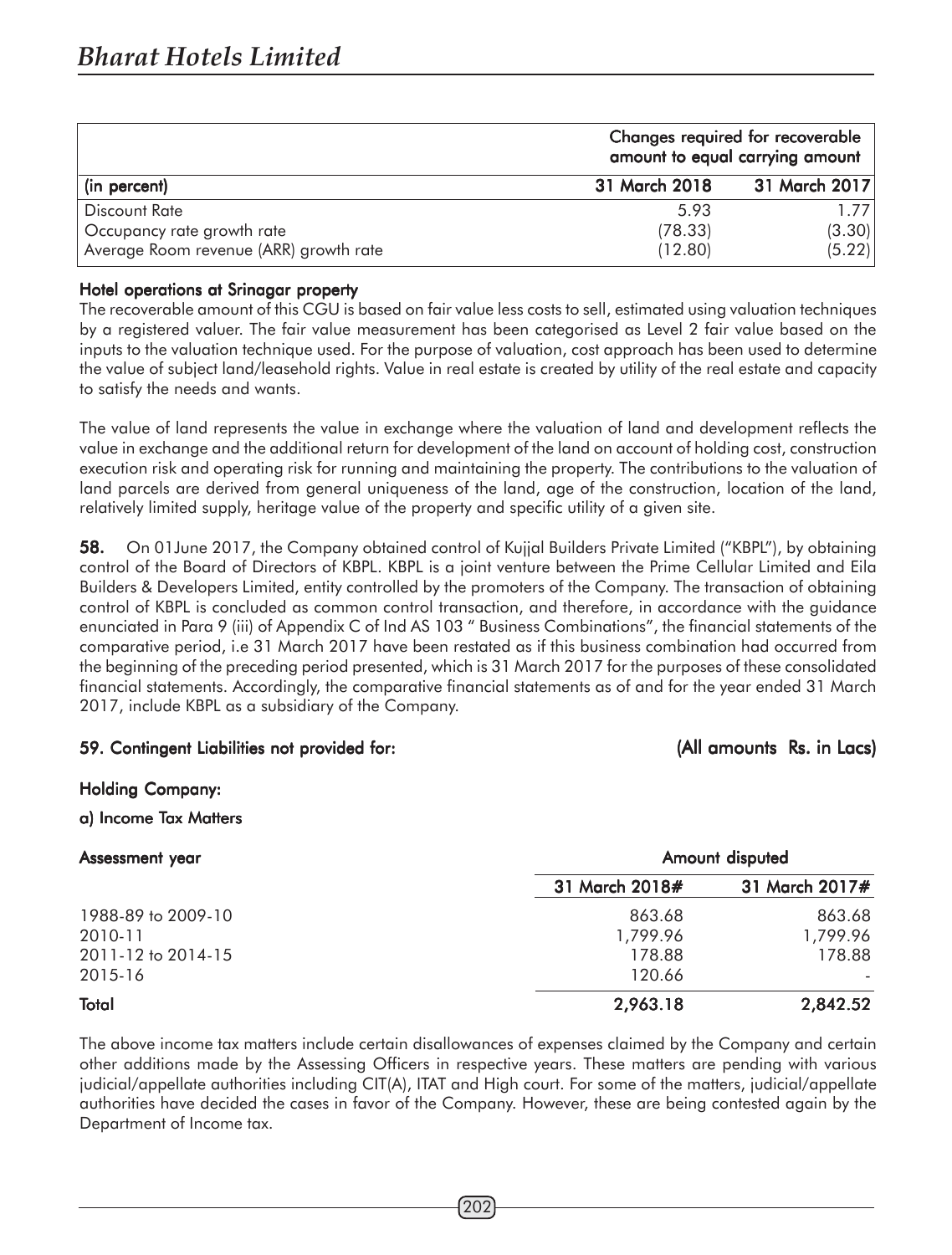

Further, during the year, the Company has received notice under section 148 of the Income-tax Act 1961, for assessment year 2010-11, for reassessment proceedings in respect of depreciation claimed amounting to Rs 5,295.54 lacs having tax impact of Rs 1,799.96 lacs. The Company has filed Writ Petition before the Hon'ble High Court of Delhi against the same notice, which is pending for further hearing.

The Company believes that it has merit in these cases and it is only possible, but not probable, that these cases may be decided against the Company. Hence, these have been disclosed as contingent liability and no provision for any liability has been deemed necessary in the financial statements.

#In addition to the aforementioned, in respect of certain other income-tax matters wherein the amount involved is Rs. 6,045.58 lacs (31 March 2017: Rs. 6,045.58 lacs), the Hon'ble High Court of Delhi has passed judgement in favor of the Company. The tax authorities have not yet filed any further appeals in respect of these matters. Considering the aforementioned, the management does not expect that any liability shall devolve on the Company in respect of these matters.

## b) Demands against the company (All amounts Rs. in Lacs)

| <b>Particulars</b>                                               | As at         | As at         |
|------------------------------------------------------------------|---------------|---------------|
|                                                                  | 31 March 2018 | 31 March 2017 |
|                                                                  |               |               |
| Interest on delayed payment of lease management fees (note (ii)) | 52.28         | 72.28         |
| Demand for cumulative interest (note (iii))                      | 1,184.54      | 1,181.81      |
| Demand by Custom Authorities (note(iv))                          | 968.05        | 968.05        |
| Demand of service tax (note (v))                                 | 356.81        | 350.39        |
| Demand of Urban Development Tax (note (vi))                      | 190.59        | 190.59        |
| Claims from contractor (note (vii))                              | 1,700.00      | 1,700.00      |
| Demand of property tax (note (viii)                              | 994.51        |               |
| Demand of stamp duty (note ix)                                   | 909.20        |               |
| Other claims not acknowledged as debt                            | 188.42        | 195.95        |

- i) Certain employees have filed cases in the courts/ legal forums against termination/ suspension/assault and have sought relief. The liability, if any, with respect to these claims is not currently ascertainable and in the opinion of the management, would not have material effect on these financial statements.
- ii) Interest on delayed payment of lease management fees for one of the properties taken on lease, under a lease cum management contract, is being contested by the management and based on legal advice, the management is confident that the aforementioned liability shall not devolve on the company.
- iii) New Delhi Municipal Corporation (NDMC) has raised a demand of cumulative interest towards alleged delays in payments of initial license fees. The Company has responded to NDMC questioning the validity of such demand. NDMC has not provided the Company any basis of these demands. Based on a legal advice, the management is confident that the aforementioned liability shall not devolve on the Company.
- iv) Demand by Custom Authorities against import of aircraft is being challenged by the Company at Customs Excise Service Tax Appellate Tribunal (CESTAT).
- v) Demands of Service Tax is being challenged by the company at various forums.
- vi) Municipal Council of Udaipur has raised a demand of Urban Development tax for the financial years 2007- 08 to 2016-2017. The demand has been challenged in the Hon'ble High Court at Jodhpur and as per the interim order passed by the Court, the Company has paid Rs. 25.00 lacs for the said period. Based upon expert analysis, management believes that no further provision is necessary at this stage.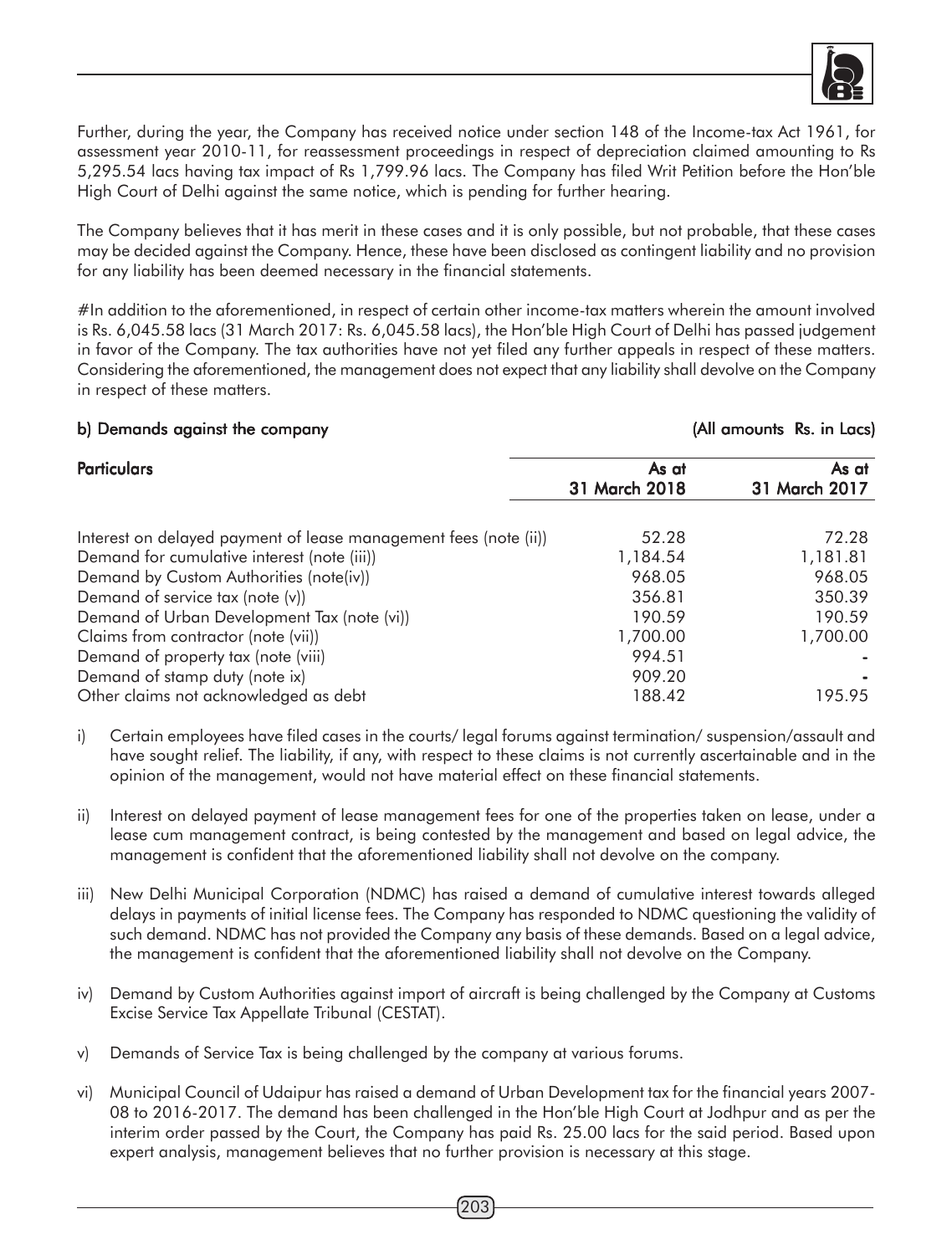- vii) Claim received from a contractor not accepted by the Company amounting to Rs. 1,700.00 lacs (31 March 2017: Rs. 1,700.00 lacs) against which the Company has given an advance of Rs. 662.00 lacs.
- viii) During the year ended 31 March 2018, the Company received a notice from Brahut Bangalore Mahangara Palike ("BBMP") for its property situated at Kumara Krupa Road, Bangalore for additional property tax of Rs 994.51 lacs along with 2% interest charges. The Company has requested BBMP to provide basis of the additional property tax demand, contesting its validity, which has not yet been responded by BBMP.
- ix) During the year ended 31 March 2018, the Collector of Stamps at Udaipur issued a show cause notice towards stamp duty of approximately Rs. 909.20 lacs duty upon transfer of Laxmi Vilas Palace Hotel, the erstwhile unit of Indian Tourism Development Corporation (ITDC). The Company has filed a writ with the Hon'ble High Court of Jodhpur. The Hon'ble Court has directed the Collector Stamps not to raise any further order in this regard until the resolution of the transfer matter.
- x) During the current year, Company has received notice from the Collector of Stamp, Delhi wherein department has sought explanation as to why transfer of right to use of commercial establishment in the World Trade Centre is not liable to stamp duty. The Company is in the process of responding to the notice and based on legal analysis, is of the view that there is no likelihood of any liability devolving on the Company on this ground and accordingly no adjustment is required in these financial information.

## c) Other Matters

- i) The Payment of Bonus (amendment) Act, 2015 enhanced the eligibility limit for payment of bonus of employees from Rs. 0.10 lacs per month to Rs. 0.21 lacs per month from the Financial Year 2014-15. The Company has estimated liability of Rs. 195.28 lacs for the financial year 2014-15. The above amendment has been stayed by various High Courts and the management, based on this, has not provided for enhanced bonus for Financial Year 2014-15 in the books of accounts.
- ii) Company has received notices for playing music without license in the various hotels of the Company, infringement of copyright. Management is confident that it has complied with the license as per the arrangement and therefore do not foresee any liability.
- iii) The Company has received various Show Cause notices from Department of Excise and Customs and Service Tax authorities on various matters amounting to Rs. 26.21 million. Management had responded to the respective departments and no demand notices has been received against the said notices. Management is confident that aforementioned liability shall not devolve on the Company.
- iv) During the year ended 31 March 2018, the Company has received order from Department of Commercial Taxes, Jaipur to deposit Rs. 16.58 lacs on account of excess employment subsidy received by the Company in the year 2014-15 under "Rajasthan Investment Promotion Scheme 2010". The matter is currently pending with Rajasthan Tax Board, Ajmer. Management believes, based on expert analysis, that no provision is required at this stage.
- v) During the year ended 31 March 2018, the Company has received show cause notice under section 13 of Luxuries Tax Act, 1996, being asked to submit books of accounts and other document pertaining to period from 2014-15 onwards. Company has responded to the aforesaid notice received. Management believes, based on expert analysis, that no provision is required at this stage
- vi) During the year ended 31 March 2015, Company has received a notice from the Secretary of the Udma Grama Panchayat on account of property tax revision under the Kerala Panchayat Raj (Property Tax, Service Cess and Surcharge) Rules, demanding differential property tax. The same is being contested by management in the Hon'ble High Court of Kerala.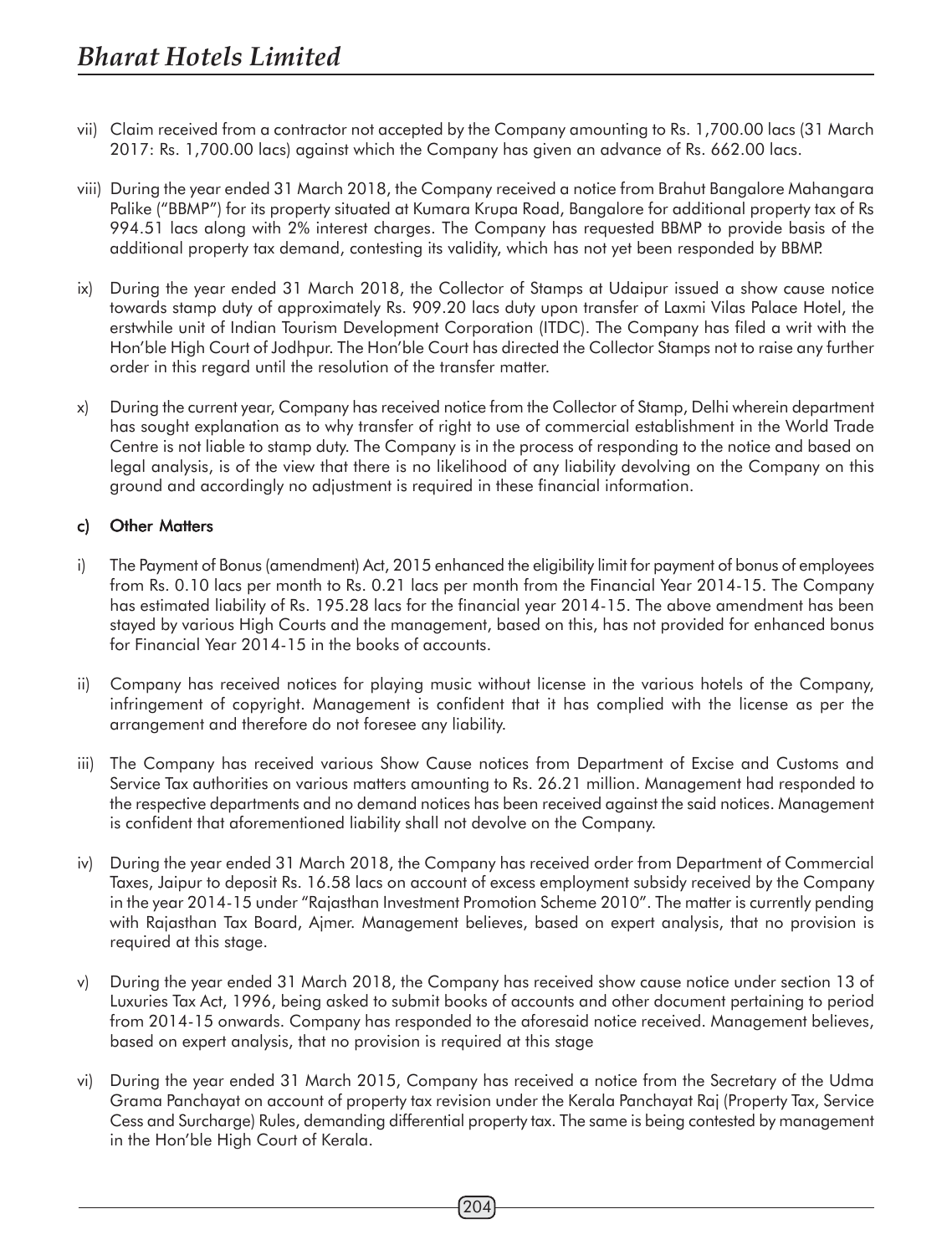

## Subsidiary Company

## Jyoti Limited

For the assessment years from 2005-06 to 2014-15, demand orders amounting to Rs. 1,918.76 lacs (31 March 2017: Rs. 1,918.76 lacs) were passed against the company by relevant assessing officers on account of difference between actual market rent of the property and the license fee received. Appeals and cross appeals were filed with various judicial/appellate authorities including CIT(A) and ITAT. During the course of judicial proceedings, matters were decided in favor of the company and demand was initially reduced to Rs. 201.08 lacs. The order was further contested by the company and the demand has been finally reduced to Rs. Nil.

However, effect of the favorable orders to the demand of Rs. 201.08 lacs have not been passed by the relevant officers. Also, the department has filed an appeal with High Court against such favorable order

. The management believes that it has merit in these cases and it is only possible, but not probable, that the case may be decided against the company. Hence, the same have been disclosed as contingent liability and no provision for any liability has been deemed necessary in the financial statements.

## Subsidiary Company

## Apollo Zipper India Limited

i) Contingent Liabilities not provided for:

|                                                                  |                        | (All amounts Rs. in Lacs)  |
|------------------------------------------------------------------|------------------------|----------------------------|
| <b>Particulars</b>                                               | As at<br>31 March 2018 | As at $ $<br>31 March 2017 |
| Duty payable if export commitment not met<br>Service tax and VAT | 846.00<br>34.41        | 960.26<br>34.41            |

ii) During earlier years, Apollo Zipper had given certain portion of the premises to various entities and individuals on rent. After acquisition by Bharat Hotels Limited, the renovation of the property was initiated, for which it was necessary to have the afore-mentioned rented out portions vacated. As at the end of current year, two tenants are yet to vacate the premises. The Kolkata High court has passed eviction order against one of the two tenants, who has filed appeal before the division bench. The company is also negotiating the settlement with them and at this stage, it is not feasible to quantify the amount of settlement required, if any, and therefore, no amount has been accrued in this regard in these financial statements.

## Subsidiary Company

## Kujjal Builders Private Limited ('KBPL')

i) Contingent Liabilities not provided for:

|                                           |                        | (All amounts Rs. in Lacs) |
|-------------------------------------------|------------------------|---------------------------|
| Particulars                               | As at<br>31 March 2018 | As at l<br>31 March 2017  |
| Duty payable if export commitment not met | 678.97                 | 678.97                    |

ii) During the year 2013-2014, the company had received a demand notice for Rs. 1,875.00 lacs on account of delay in commencement of operations from Estate Office, Chandigarh which was later reduced to Rs. 1,403.00 lacs by the Finance Secretary. As per the orders of the Finance Secretary, the company paid Rs.450.00 lacs under protest and the remaining has to be deposited within a year from the date of Partial Occupation Certificate. The company had filed writ petition with Hon'ble High Court of Punjab & Haryana against the same demand. The Hon'ble Court has passed an order stating that further amount shall remain stayed till the final decision. Management believes that no provision is required.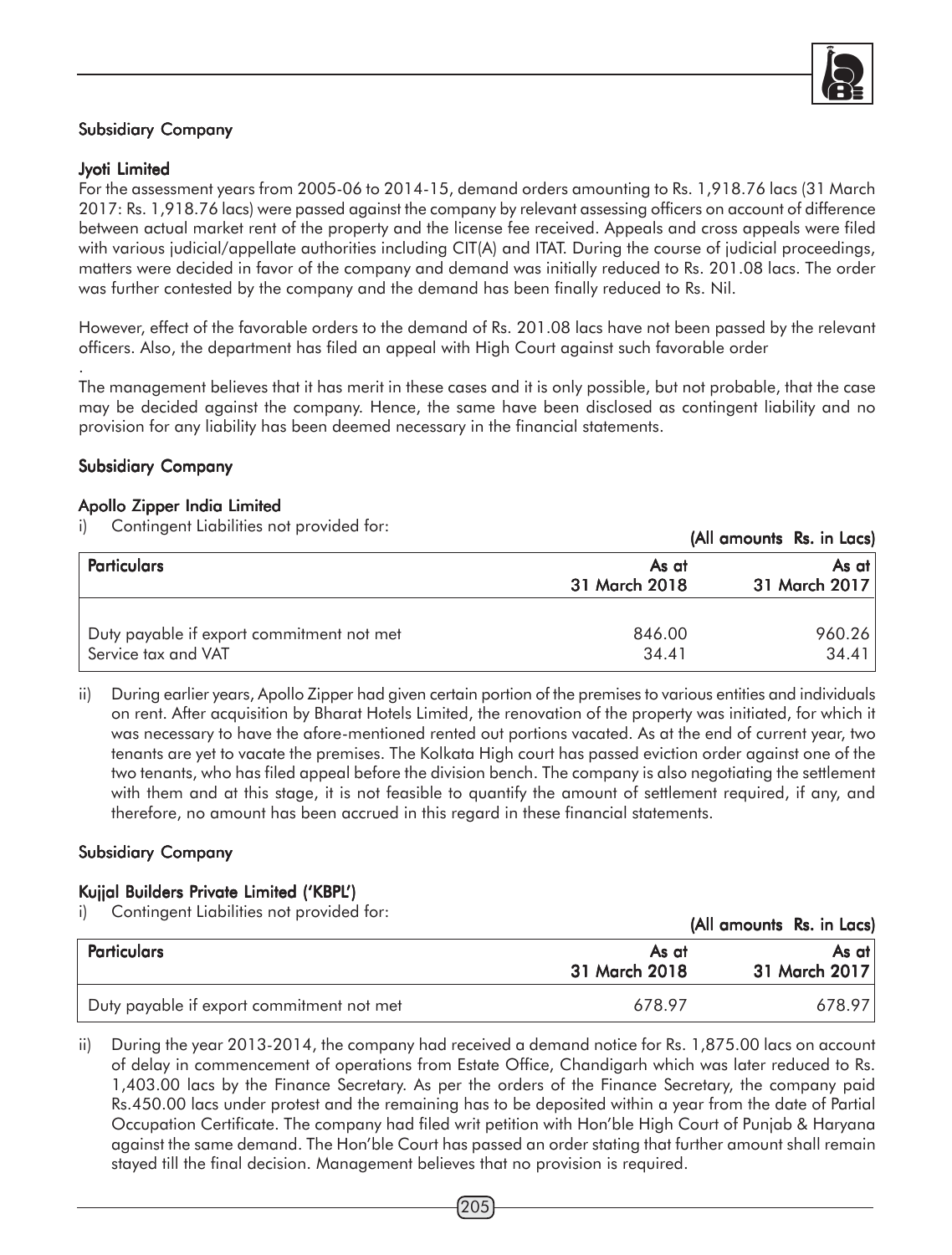- iii) A suit has been filed against the Hotel and its directors / officers, claiming damages of Rs. 50 lacs by the parents of a guest who had died in the hotel premises. The damages have been claimed for alleged negligence of the hotel and its officers. The Company has contested the claim at Punjab and Haryana High Court. The management believes that they have a strong case and no provision is required.
- iv) During the year ended 31 March 2018, KBPL received demand notice for recovery of Property tax for Rs 59.10 lacs pertaining to period from 2005-06 to 2017-18 from Chandigarh Municipal Corporation. The amount includes principal and interest. The Company had protested the said demand on the pretext that the entire IT Park, where the Hotel is located at Chandigarh was exempted from Property tax through Notification for development of IT Park. The contention of authority is that the exemption was applicable to IT Companies only and no other commercial institutions. The matter is still under consideration with authority. The management believes that they have a strong case and no provision is required.
- v) During the year, KBPL received demand notice of Rs 7.60 million from music copy license company, Ponographics Performance Limited, towards annual license of music for Hotel for the FY 2017-18. KBPL hadn't accepted the said notice since as per Company such fee is not applicable to it since it is paying fee to Ponographic Performance Limited for all eligible events at Hotel. No provision has been made in books for such liability.

## $v)$  Guarantees:

In respect of bank guarantees issued in favour of:

|                                                                                                                                          |                                            | (All amounts Rs. in Lacs) |
|------------------------------------------------------------------------------------------------------------------------------------------|--------------------------------------------|---------------------------|
| Particulars                                                                                                                              | As at<br>31 March 2018                     | As at I<br>31 March 2017  |
| Guarantees given to Customs Department for export obligations<br>Estate office, Chandigarh<br>Guarantees given to Service Tax Department | 862.20<br>$\overline{\phantom{0}}$<br>0.50 | 862.20<br>330.03<br>0.50  |

60. The Company has taken land on license of 99 years from New Delhi Municipal Corporation (NDMC) with effect from 11 March 1981. The Company has constructed a Hotel and Commercial Towers on the aforementioned land. The Company is paying an annual license fee of Rs.145.00 lacs to the NDMC which is subject to revision after every 33 years provided that increase in license fees shall be linked to the increase in the market value of the Underlying Land, subject to a maximum ceiling of 100% of the preceding immediately license fee. NDMC did not raise the license fee upon the expiry of 33 years. In November 2016, NDMC raised a demand of Rs. 1,9877.73lacs vide provisional bills towards the increase in license fee from the date of expiry of the first term of 33 years. The Company filed a writ with the Hon'ble High Court at Delhi challenging the demand and basis thereof. The Hon'ble High Court, in February 2017, set aside the aforementioned provisional bills directing NDMC to re-compute the demand, if any, and raise final bills with the basis of calculation specifically spelt out. Management based upon expert analysis, believes no additional liability shall be levied upon the company.

61. Management had decided to sell a piece of land during the year ended 31 March 2016 and accordingly had initiated the process of identifying a potential buyer. Based on market survey, the management expected to sell it at a value more than its carrying value. Hence, the aforementioned piece of land, has been accordingly disclosed as an asset held for sale at its carrying amount of Rs. 1,618.77 lacs as at 31 March 2017. During the year ended 31 March 2018, the management has decided to construct and develop a hotel property on the said piece of land and has accordingly reclassified it under property, plant and equipment at the carrying amount of Rs 1,618.77 lacs.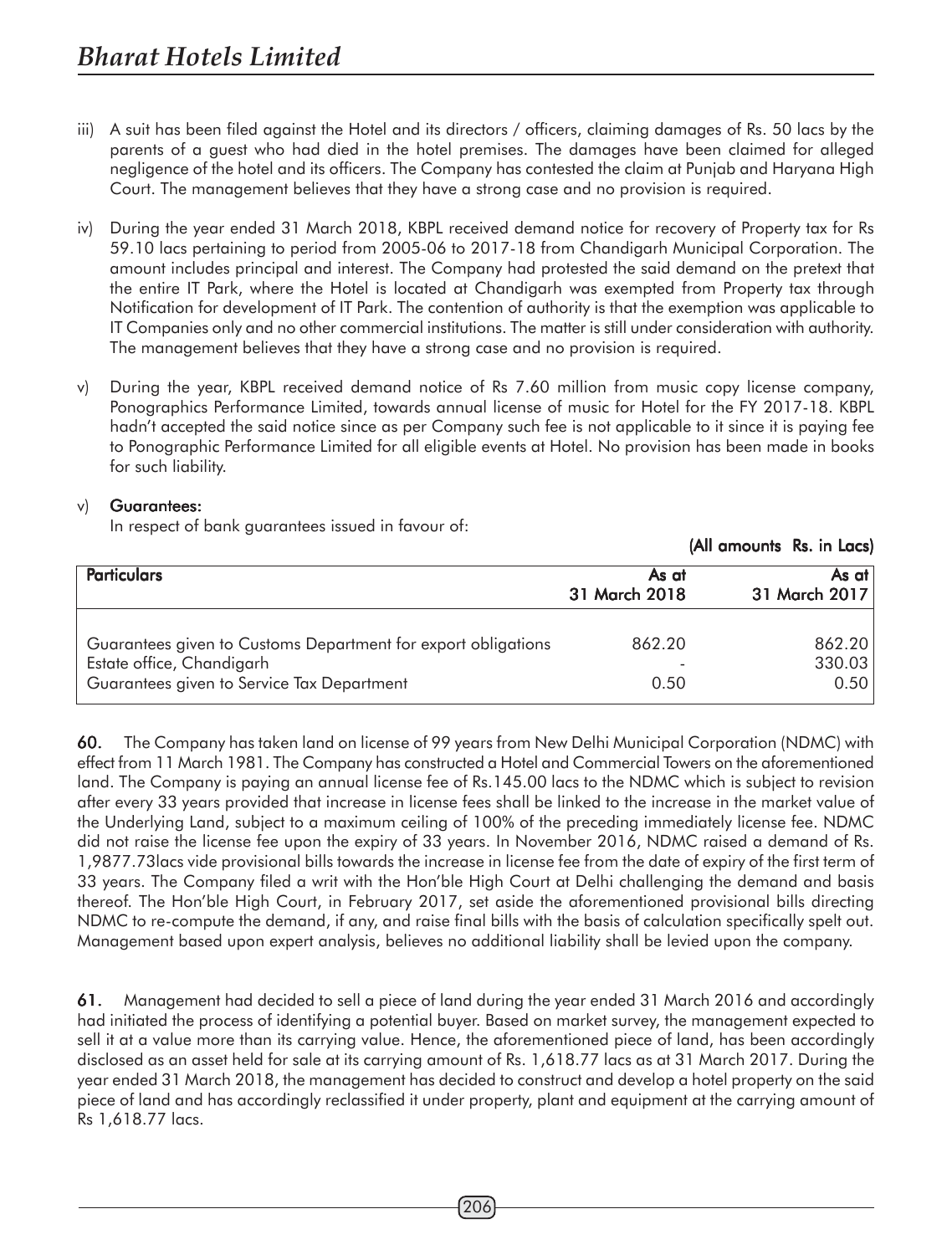

62. One of the Company's Independent Director had been disqualified in the list prepared by Ministry of Corporate Affairs ('MCA'). Subsequently said Director has obtained communication from MCA confirming that he has been removed from the disqualification list. Accordingly, the concerned Director is not considered as disqualified Director under Section 164(2) of Companies Act, 2013.

63. During the year ended 31 March 2018, the Company has revised the joint venture agreement and obtained control over the board of Kujjal Builders Private Limited ("KBPL"). Further the Company also converted its interest bearing loan to be interest free as a consequence of its control over KBPL.

64. Subsequent to the year end, Company has received show cause notice (the "Notice") from NDMC regarding 64. unauthorized construction at New Delhi Hotel and its commercial towers. Management has sought additional time to respond to the Notice and has filled preliminary responses to the observation in the notice, which is yet to be responded by the NDMC.

65. During the year ended 31 March 2018, the Management has recognized deferred tax assets on the accumulated losses in two subsidiaries due to improved financial performance in these subsidiaries, resulting in the reasonable certainty for recognizing such deferred tax assets.

66. As per the terms of the land allocation agreement of Ahmedabad property, the Company was required to complete the construction within two years from the date of allotment i.e.by 23 March 2010. During the year, the Company had applied to the State Government of Gujarat for an extension of the construction period upto 19 June 2018. The management does not anticipate any problem in obtaining extension of the completion deadline for the project.

67. The Company has entered into Memorandum of Understanding with certain promoter's entities for obtaining the license of the land parcels for construction of hotel properties.

Chartered Accountants Bharat Hotels Limited Firm Registration Number: 001076N/N500013

Sd/ per Ashish Gupta Sd/- Sd/- Ashish Gupta Partner **Dr. Jyotsna Suri . Jyotsna Suri . Jyotsna Suri Singh** . Divya Suri Singh Membership No. 504662 Chairperson and Executive Director

For Walker Chandiok & Co LLP For and on behalf of the Board of Directors of

Managing Director DIN-00004559 DIN-00004603

Place : New Delhi **New York Communist Communist Communist Urmila Khurana New York Himanshu Pandey** Date :  $22^{nd}$  June, 2018 **Chief Financial Officer** Head - Legal and

Sd/- Sd/- Company Secretary